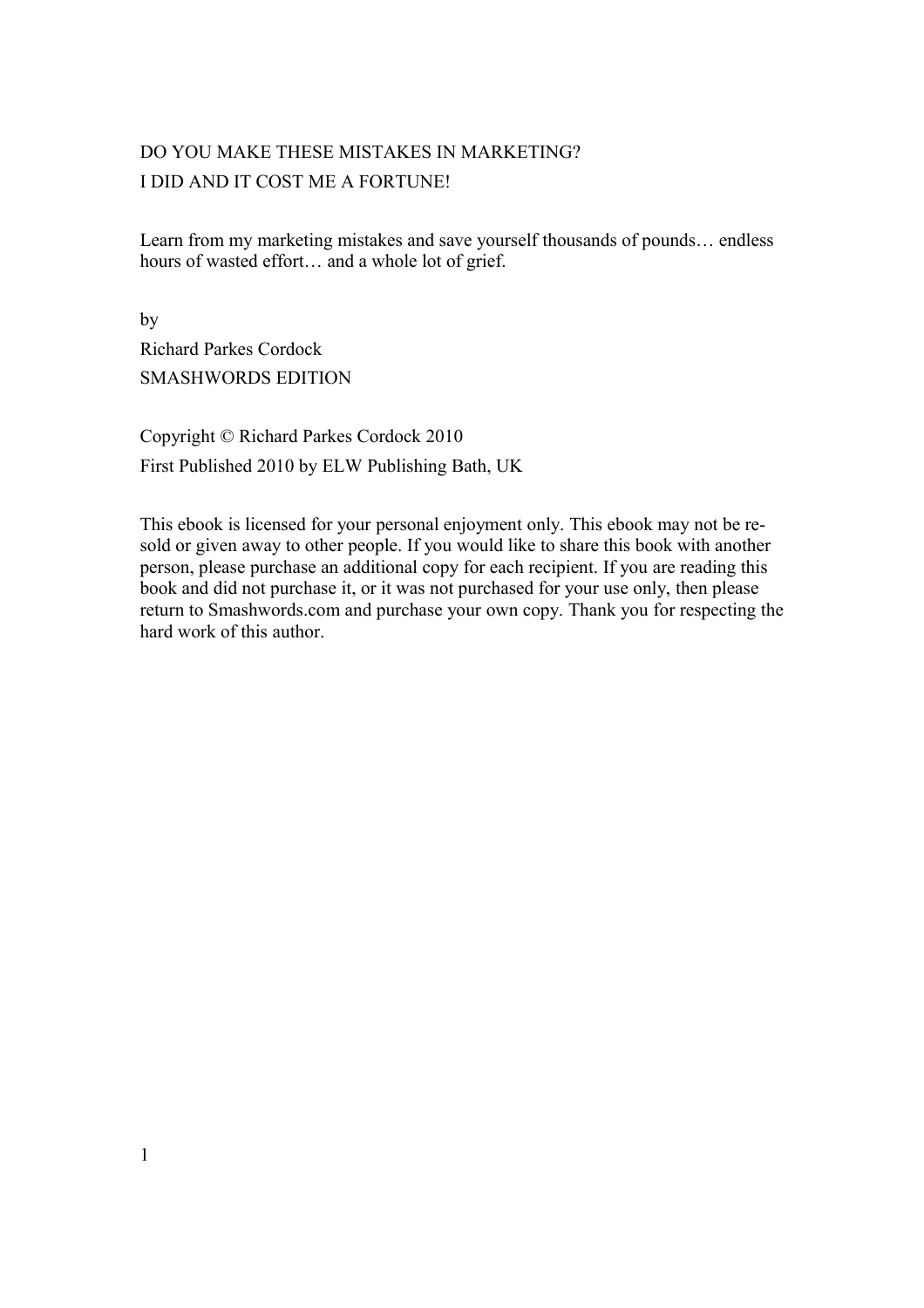# <span id="page-1-0"></span>**[Contents](#page-1-0)**

| <b>About The Author</b>                                                |
|------------------------------------------------------------------------|
| <b>Introduction</b>                                                    |
| 1. A Few Words About The Book Title                                    |
| 2. My Two Ventures                                                     |
| 3. Years 1 to 3 – Millionaire MBA                                      |
| <u>4. Years 4 to 7 – Enterprise MENTOR</u>                             |
| <u><b>5. Introduction to the 39.5 Lessons</b></u>                      |
| <u>Lesson 1. Focus on Your Customer, Not on Your Product</u>           |
| Lesson 2. 'Build it and They Will Come' is Wrong                       |
| <u>Lesson 3. Know Who Your Customer Is</u>                             |
| Lesson 4. Get a Core Message Prospects Can Understand                  |
| <b>Lesson 5. Sell What People Want</b>                                 |
| <u>Lesson 6. Know Who Your End Decision-Maker Is</u>                   |
| Lesson 7. Think Vertical, Not Horizontal                               |
| Lesson 8. Know Your Channels To Market                                 |
| <u><b>Lesson 9. Know Your Buyers' Behaviour and Psychology</b></u>     |
| <b>Lesson 10. Sell On Benefits, Not On Features</b>                    |
| <b>Lesson 11. Understand The Cost of Acquiring Your Customers</b>      |
| <b>Lesson 12. Know The Size of Your Market</b>                         |
| Lesson 13. Understand The Life-Time Value of Your Customers            |
| <b>Lesson 14. Understand How The Web Works</b>                         |
| <b>Lesson 15. Get The Price Right</b>                                  |
| <b>Lesson 16. Use Multiple Marketing Methods</b>                       |
| <b>Lesson 17. Create Marketing Campaigns, Not One Off Events</b>       |
| Lesson 18. Build a Customer Database                                   |
| Lesson 19. Test Small and Measure Your Results                         |
| Lesson 20. Have Enough Money To Market                                 |
| <b>Lesson 21. Regularly Keep in Touch With Your Customers</b>          |
| Lesson 22. Always Make an Offer                                        |
| Lesson 23. Make Referrals Part of The Sale                             |
| <u>Lesson 24. Draw Your Business Model Out on The Back of a Napkin</u> |
| <b>Lesson 25. Don't Create a New Market: Drop Into an Existing One</b> |
|                                                                        |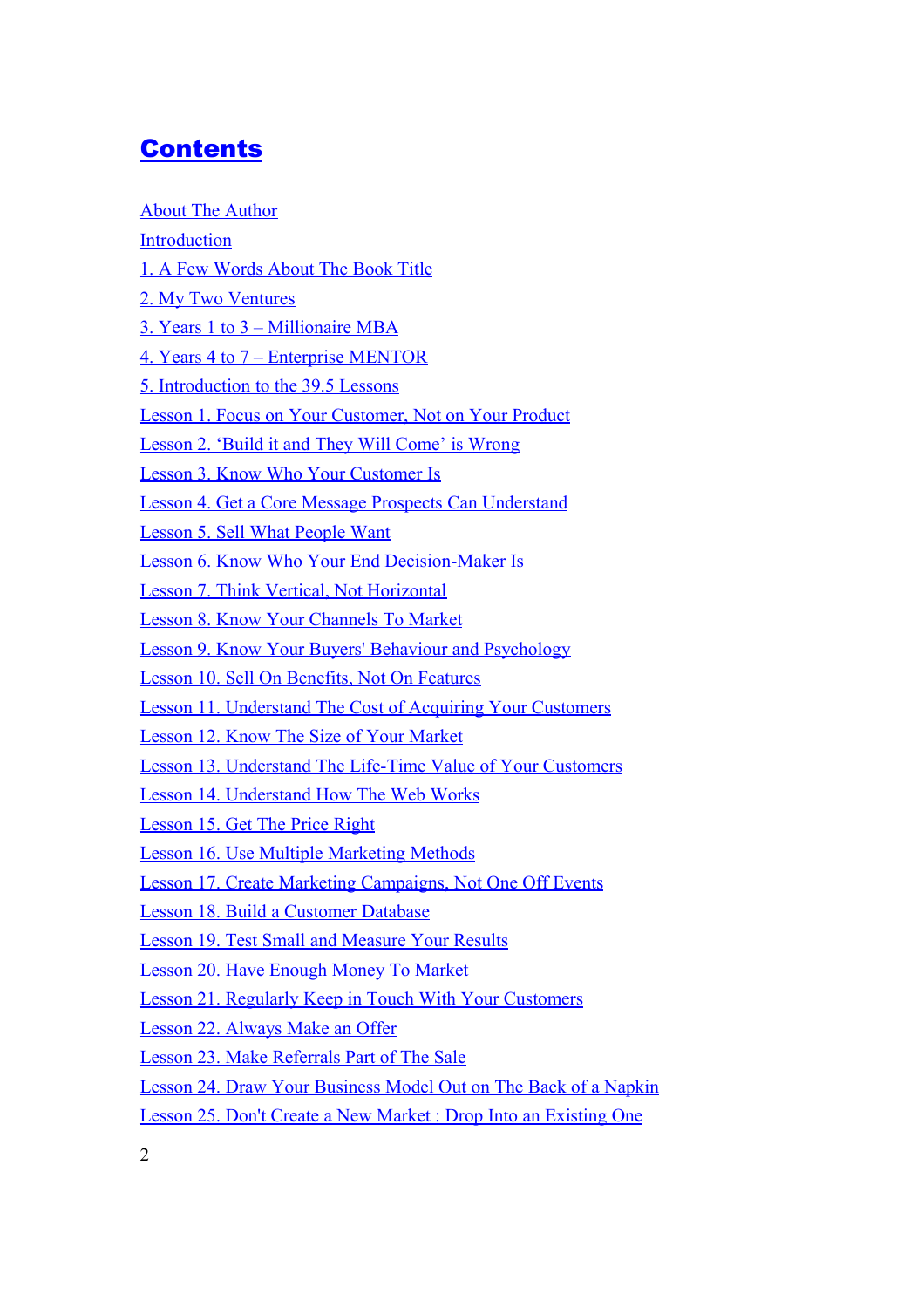[Lesson 26. Understand Your Market](#page-128-0)

[Lesson 27. Understand Your Competitors](#page-131-0)

[Lesson 28. Use The Right Marketing Method To The Right Market](#page-134-0)

[Lesson 29. Don't Pay Over The Odds For Marketing and Advertising](#page-139-0)

[Lesson 30. Be Realistic About The Outcome of Your Marketing Campaigns](#page-143-0)

[Lesson 31. Don't Think Marketing is Just About Spending Money](#page-146-0)

[Lesson 32. Aim to Sell, Not Just Build a Brand](#page-149-0)

[Lesson 33. Learn How To Sell Face-To-Face](#page-152-0)

[Lesson 34: Learn The Principles of Influence](#page-154-0)

[Lesson 35. Collect Customer Feedback](#page-158-0)

[Lesson 36. Build a Business, Not Just a Product](#page-161-0)

[Lesson 37. Don't Follow Gurus Blindly](#page-164-0)

[Lesson 38. Listen 'Openly and Cautiously' To What Others Have To Say](#page-167-0)

[Lesson 39. Don't Push Snow Up Hill](#page-170-0)

[Lesson 39.5. Don't Do Things by Half Measures!](#page-173-0)

[6. Summary of My Marketing Mistakes](#page-175-0)

[7. Conclusion](#page-178-0)

[Appendix A: Questions For You To Consider](#page-180-0)

[Appendix B: Millionaire MBA Testimonials](#page-183-0)

[Appendix C: Enterprise MENTOR Case-Study](#page-195-0)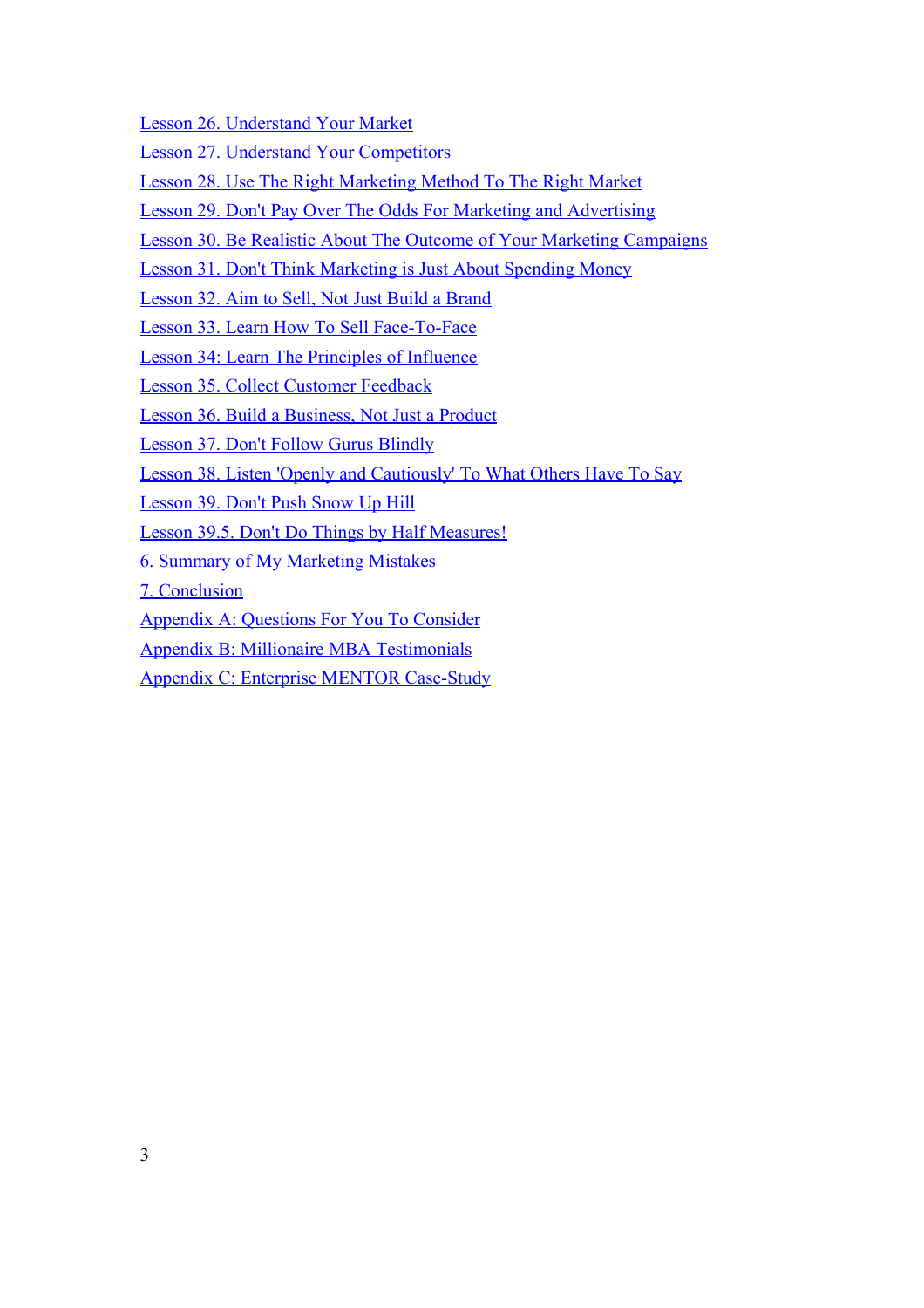# <span id="page-3-0"></span>About The Author

Richard Parkes Cordock is the founder of Enterprise Leaders Worldwide and the creator of Millionaire MBA (for entrepreneurs) and Enterprise MENTOR (for employees).

Millionaire MBA and Enterprise MENTOR are two highly-acclaimed and highlyrevolutionary business mentoring programmes. You can learn more about these programmes at [www.MillionaireMBA.com](http://www.MillionaireMBA.com/) or [www.EnterpriseLeaders.com.](http://www.EnterpriseLeaders.com/)

You can download a free 'lite' smartphone version of the mentoring programmes from the respective iPhone, BlackBerry and Android marketplaces.

Richard is also the author of five business books — *Millionaire Upgrade, Business Upgrade, Profit Upgrade, People Upgrade* and *All Employees Are Marketers*. His books have been translated into 13 languages.

Prior to founding Enterprise Leaders Worldwide, Richard spent many years in the software industry, and in a previous life was an accountant. He holds an MBA from the International University of Monaco and lives in Bath with his wife and two children.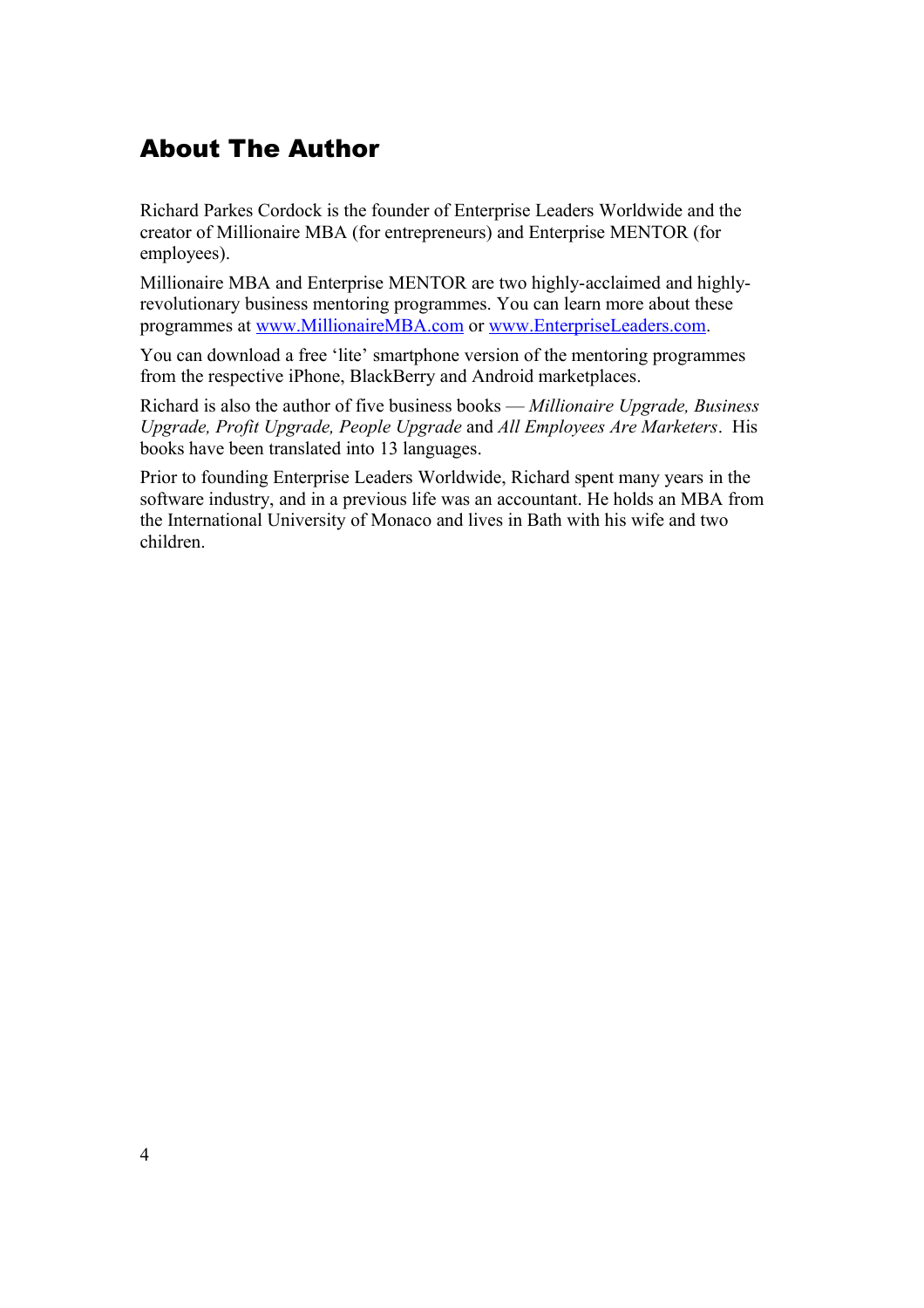## <span id="page-4-0"></span>Introduction

This is not a book I ever wanted to write.

It is a book about my mistakes in marketing… and trust me, I've made a lot of them!

I wish I hadn't… but when you aim high for the stars — as I have — it's only natural that you make mistakes along the way.

In the past seven years, I've started two businesses: Millionaire MBA and Enterprise MENTOR. I've also written five books: *Business Upgrade, Profit Upgrade, People Upgrade, Millionaire Upgrade* and *All Employees Are Marketers.*

This book however, is different from my others which were all designed as marketing tools with the primary intention of up-selling the reader to a higher value mentoring programme offered by my company.

The book you are now reading has no ulterior motive other than to share my experiences — good and bad, successful and unsuccessful — in terms of marketing.

Naturally I had wanted my first stand-alone book to be a chronicle of my blazing business triumphs, and although I've certainly had many successes along the way, I've also had my fair share of failures.

One way or another, in my first seven years as an entrepreneur, over 100,000 customers have experienced my products (programmes and books), but still I haven't been able to turn ventures 1 and 2 into the full-scale successes I wanted. Much of this is down to the mistakes I made in marketing.

So before I move onto venture number 3, I feel this is a worthwhile time to take stock of all my hard-earned marketing lessons, learn from them and make sure I do not repeat them!

## **A book for me and you**

In many ways this is a book I have written for myself, but I welcome you as a reader. I hope, as you join me as I reflect on what worked and didn't work in my marketing career so far, you'll find value in it for yourself.

If you are a first time entrepreneur, or you are planning to launch a new product or service for the company you own or work for, I am confident you will find this book a valuable reality check.

What follows is a short introduction to the two businesses I have launched, together with 39.5 of the most relevant, sizable, expensive and time consuming marketing mistakes I have made. At the end of each chapter I summarise the 'things I would do differently next time'. It is these points which I think offer the greatest value in the book. Ignore these points at your peril!

I have certainly invested more than most in marketing. Over the past 7 years since I first started my own company, I have read just about every marketing book I could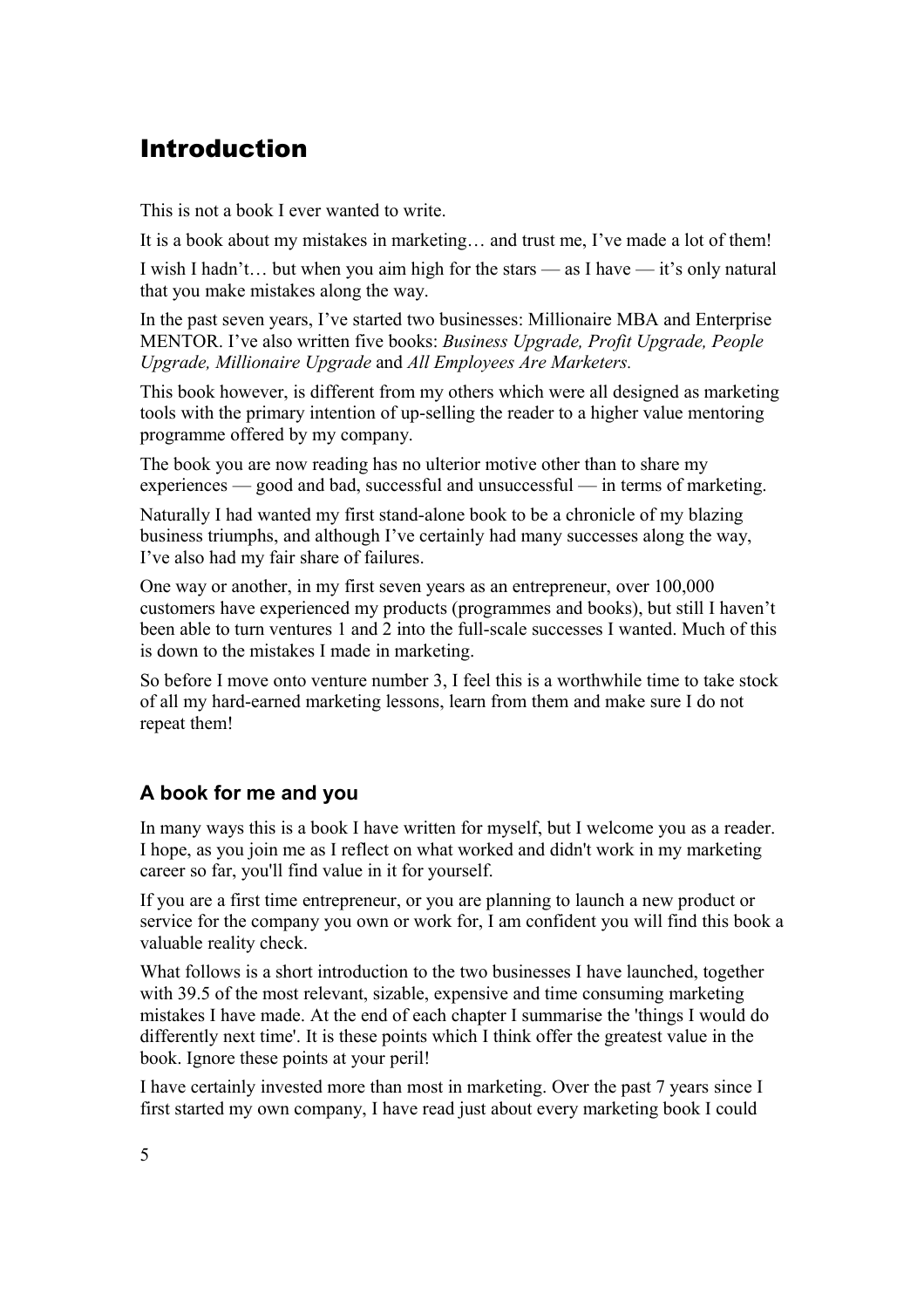get my hands on, from the latest thinking of modern day gurus, to the classics of the early 1900s such as John Capels and Claude Hopkins.

I have paid thousands of pounds to so called 'marketing gurus' to coach and mentor me, and put in place their ideas. More about that later...

I have spent many tens of thousands of pounds on adverts, mailings, lists, printing, media buying — I even had a 60 second television advert running for a while. In short, in 7 years, I have spent more money on marketing than most people spend on cars, holidays and the finer things in their entire lifetime... and I've done it all out of my own pocket.

I believe there is a difference between a marketer who spends other people's money, and a marketer who spends their own money. The lessons you learn spending your own money are more telling, exacting and leave more painful scars!

Join me as I reflect on my many marketing hits and misses.

Richard Parkes Cordock – December 2010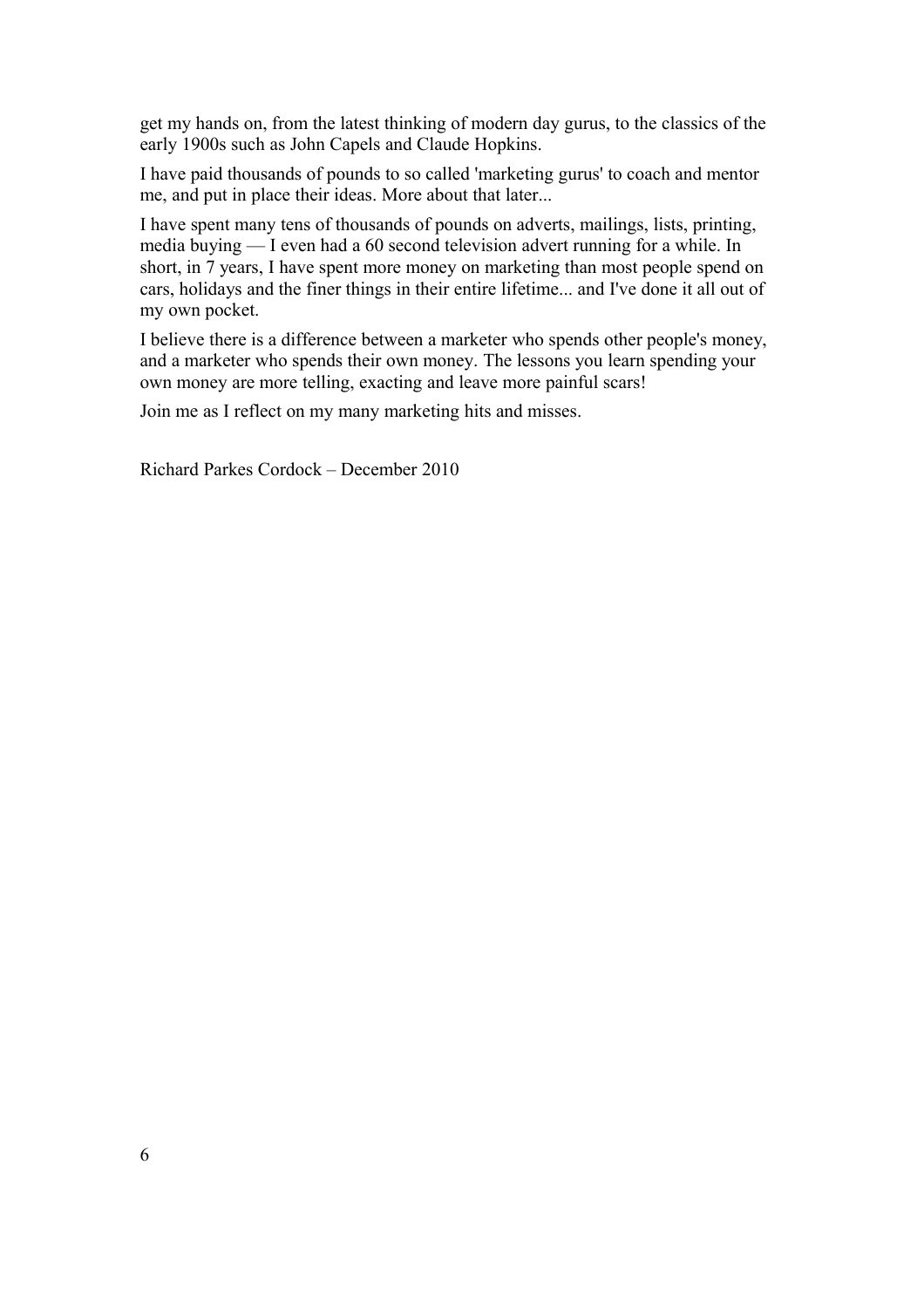# <span id="page-6-0"></span>1. A Few Words About The Book Title

If you are a student of marketing, you may know that the title of this book has been 'borrowed' from a famous 1920's advert. The headline of the original advert was *'Do you make these mistakes in English?*' and was written by the legendary copywriter Maxwell Sackheim.

The advert promoted an English Language correspondence course which helped regular English speakers improve their written and oral language skills. The advert ran successfully as a control piece for 40 years — something which is unheard of in the marketing world.

Many have suggested that the advert worked for the following reasons:

It contained the word 'you' in it

It talked about 'these mistakes' — suggesting that there are more than one mistake

It alluded that it would give an 'answer to the problem', i.e. offer a solution to the mistakes.

I have tried to make this book, which you are about to read, as much about you, as it is about me as I share my 39.5 marketing mistakes.

Just as Sackheim's advert offers an answer to the problem, I have also tried to give solutions to the marketing mistakes I have made, so you don't make them yourself.

The first lesson I can offer is 'find out what works and borrow it'. Hence swiping this advert headline for my book title.

Innovation is great and I'm always the first to put forward new ideas, but one thing I've learnt as an entrepreneur and marketer is that you can be too innovative at times. Every now and then it is better to simply go with 'what is proven to work' For that reason, my choice of title for this book is *'Do you make these mistakes in marketing? — I did, and it cost me a fortune!'*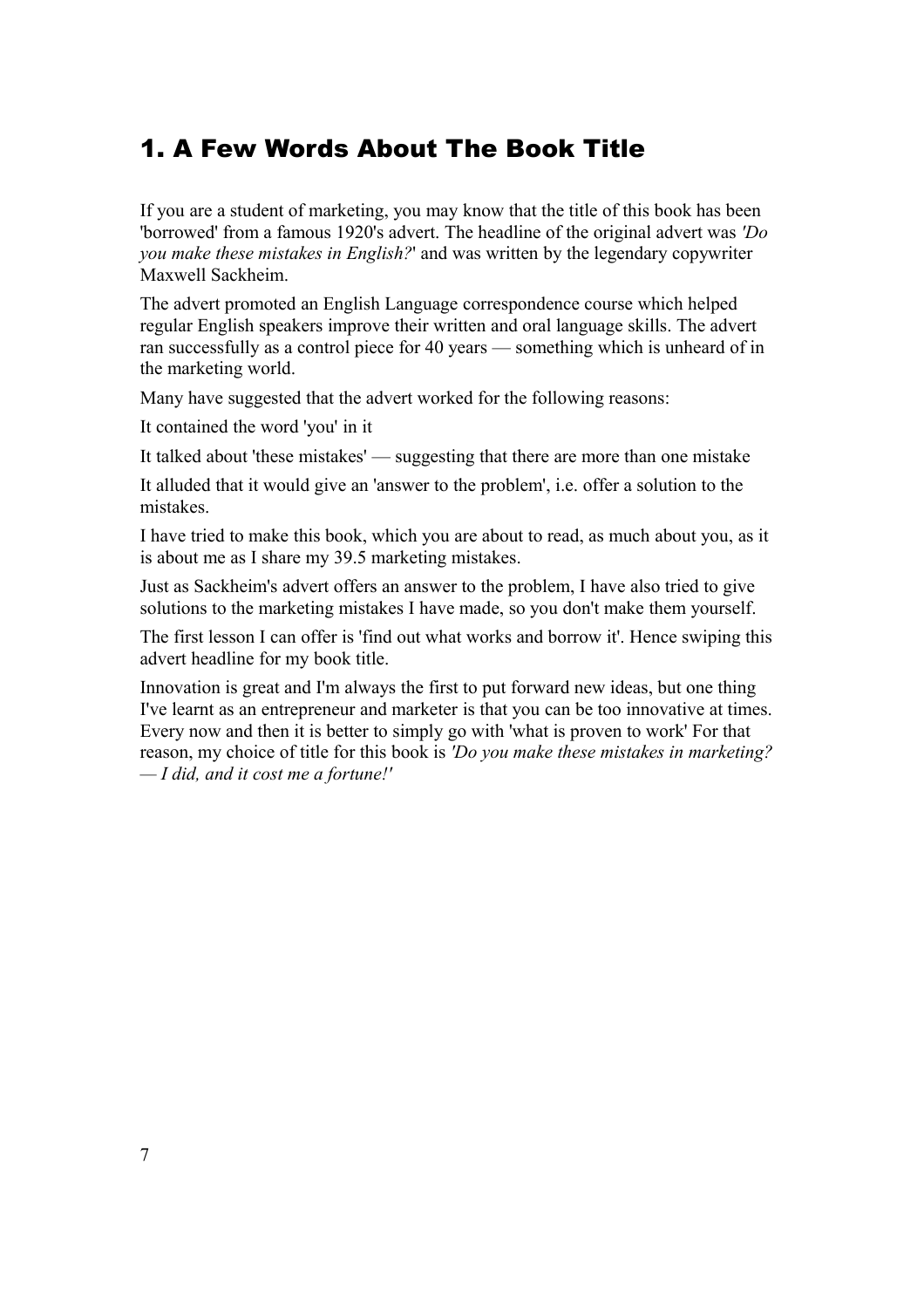## <span id="page-7-0"></span>2. My Two Ventures

To understand the marketing mistakes I have made, it is important to understand the nature of the business I created. In legal terms I created one business, Enterprise Leaders Worldwide, which is centred around two products.

The first product is Millionaire MBA, a business mentoring programme which teaches entrepreneurial thinking to aspiring entrepreneurs. This effectively was a B2C (Business to Consumer) product.

Product number 2 was a similar mentoring programme called Enterprise MENTOR which brings entrepreneurial thinking and what I call 'business owner thinking' to company employees.

This was aimed at the B2B (Business to Business) market.

Essentially I am a creator of intellectual property (IP). The business model behind my ideas was to build the IP once and sell it many times.

Both Enterprise MENTOR and Millionaire MBA are information products. They are comprehensive, rich, and large audio based mentoring programmes which can be distributed via CD, MP3, streaming audio, smartphone apps and the written word.

The price point for these programmes ranges from a couple of hundred pounds for Millionaire MBA to many thousands (and tens of thousands) of pounds for Enterprise MENTOR.

As you'll discover in this book, the challenge of selling intellectual property is that it is intangible and therefore largely invisible. People cannot feel and touch it, and there are no obvious distribution channels for these types of products.

The only way prospects can understand the products is through the words, stories and emotions I conjure up for them, or in the taster samples I give away.

#### **The thinking behind the products**

The intention behind both Millionaire MBA and Enterprise MENTOR was to, deliver transformational change (through audio based mentoring) in the way entrepreneurs and employees in companies think, act and make decisions.

The MBA part of Millionaire MBA has a dual meaning. Firstly it suggests it is a 'Masters in Business Administration' for aspiring entrepreneurs, secondly, MBA means 'Mentoring By Audio'. This captures exactly what Millionaire MBA (and Enterprise MENTOR) is all about.

I'm pleased to say with utter confidence that both products deliver on that promise many times over (see the testimonials and case-study in Appendix B and C to hear what customers have said).

Millionaire MBA and Enterprise MENTOR are considered world-class products by those who use them, but having a great product and a having a great business are two different things.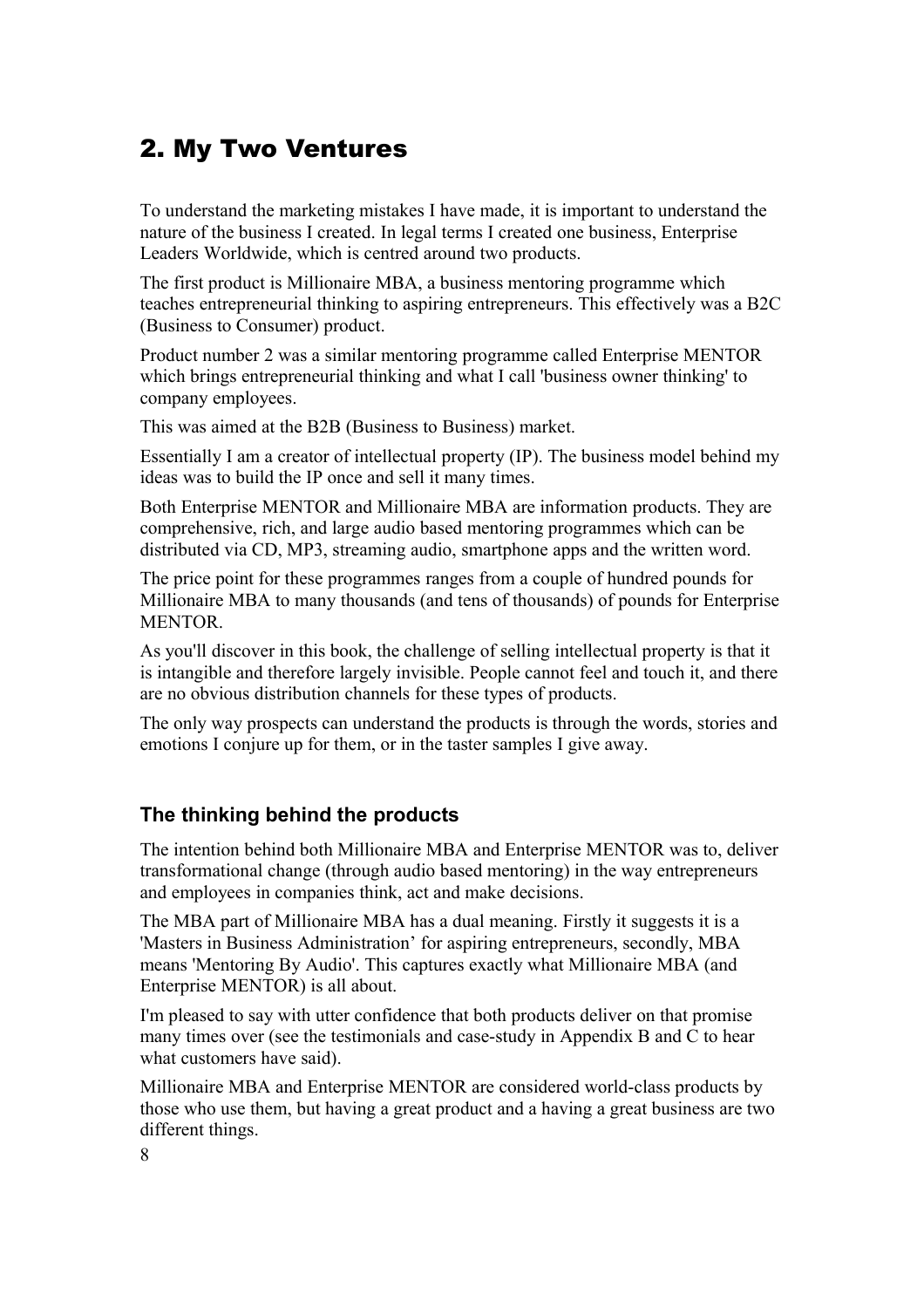My failings have not been failings in product development, but a failure to get the marketing message in front of enough of the right prospective customers at a level of marketing spend which is affordable, and ultimately profitable.

That essentially is what this book is about.

Before jumping into the 39.5 marketing mistakes, it's worth taking a few pages to understand how I came up with creating these two products (Millionaire MBA and Enterprise MENTOR), because I did not start out as an entrepreneur, marketer or even author. My background was in software.

When I embarked on my first entrepreneurial venture at the age of 33 I had no marketing experience whatsoever.

#### **A bar in Monaco — a good place for the story to start**

My entrepreneurial story began in a bar in Monaco with a conversation between myself and Tom, a fellow MBA student of mine. I was 30 at the time. The conversation went something like this.

Richard to Tom: "Tom - do you think you'll ever become a millionaire?

Tom: "Yes"

Tom to Richard: "Do you think you will?"

Richard: "No"

At that point, Tom might as well have said, "Do you think you'll go to the moon?" The answer would have been the same, as I had spent my twenties working as an employee, albeit a well paid one, but I was never on course to 'make a million' as an employee. That thinking was to change 3 years later when I started my first venture.

For most of my twenties, I worked in the software industry but that wasn't always the case. I originally qualified as an accountant, and worked for 18 months in a small accounting practice. I knew the day I started, exactly when I would leave, as I needed the minimum of one and a half years on my CV to say I worked in a practice as an accountant.

I can't say I hated every minute of it, because I enjoyed the people I worked with, and bizarrely I learnt to juggle with juggling balls in this dysfunctional office. More importantly I got a solid grounding in the preparation of financial statements. I also got to realise how little I knew about the fundamentals of accounting, even though I was nearly qualified and had only my final exams to sit.

As for marketing, I knew zippo about it, and still wouldn't until I started my own business and started to sell my own products.

Accounting wasn't for me, and I was much more interested in technology and in business.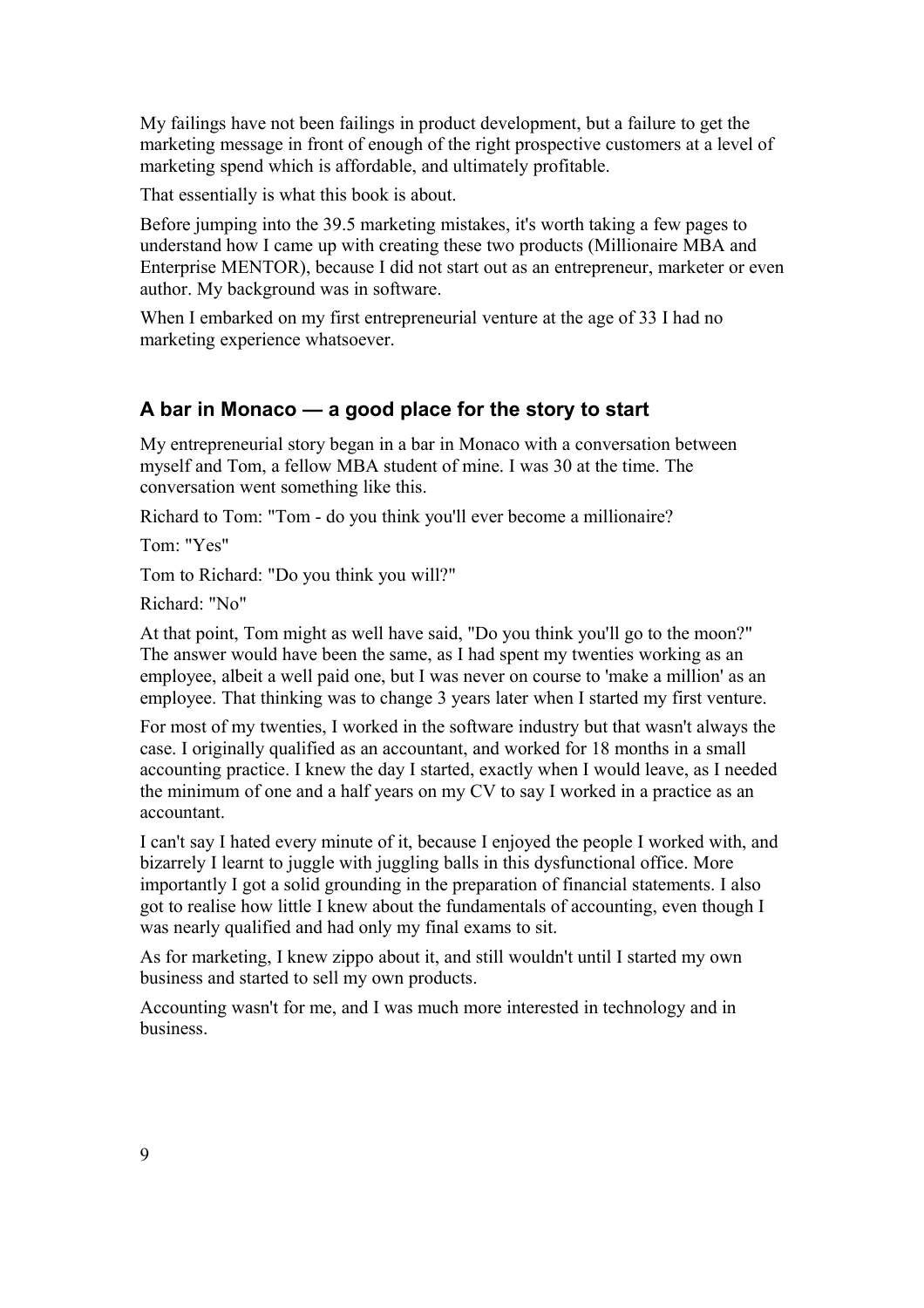## **10 Years in software**

Through a friend of a friend, in my early 20s, I had the opportunity to attend an interview with a large American software company which had just floated in the NASDAQ and was awash with cash. The interview took place on a vacant floor of a large 'city based' London office, which was the size of a football pitch. It had only one desk in it on one side of the office, and a football on the other side. Clearly somebody had the same thought as me.

I'll never forget the interview as it was with Dan Santaell, a tanned 30 something, whose opening words in his southern Californian drawl was, "We are on a July 1 fiscal year". Those lines were great marketing, I've never forgotten them. I was sold.

Moving from the dark-ages of a small accounting practice in Norwich, to a hanger space high-tech office in the City of London was the move I wanted. For most of my 20s I worked for this software company implementing accounting and business software in medium sized companies. My travels took me around the UK, to Europe, Russia and Africa and for some time, living in California. These were fun times.

The software company I worked for was fantastic at marketing itself, and I thoroughly enjoyed my life working in the software world.

The only problem was I didn't believe that the software we were implementing was any good, and in many cases, I thought companies were worse off using our software than they were before buying it.

We had a great marketing spiel, but the products didn't live up to the promise — and we were plagued with unhappy customers and a lack of reference sites.

Implementing software that nobody likes is a soul destroying existence, so in my late 20s I told my VP I wanted to leave.

He said, rather than leaving, why didn't I move out to California again and implement our software within our own company — which had just been through a merger and acquisition. This was a great opportunity to mix with the CFO and other senior executives, earn lots of cash, and go on a different adventure.

#### **Back me or sack me**

Sadly, I went to the US for all the wrong reasons and should never have gone, as I didn't believe in the product, had lost my passion and saw first hand that we were a better marketing company than a software company.

It wasn't long before I found myself in a 'back me or sack me' situation. Thankfully they chose to sack me!

They also gave me a very generous payoff which I took to Monaco where I spent a year studying for an MBA. Fun days!

I was 31 when I left Monaco.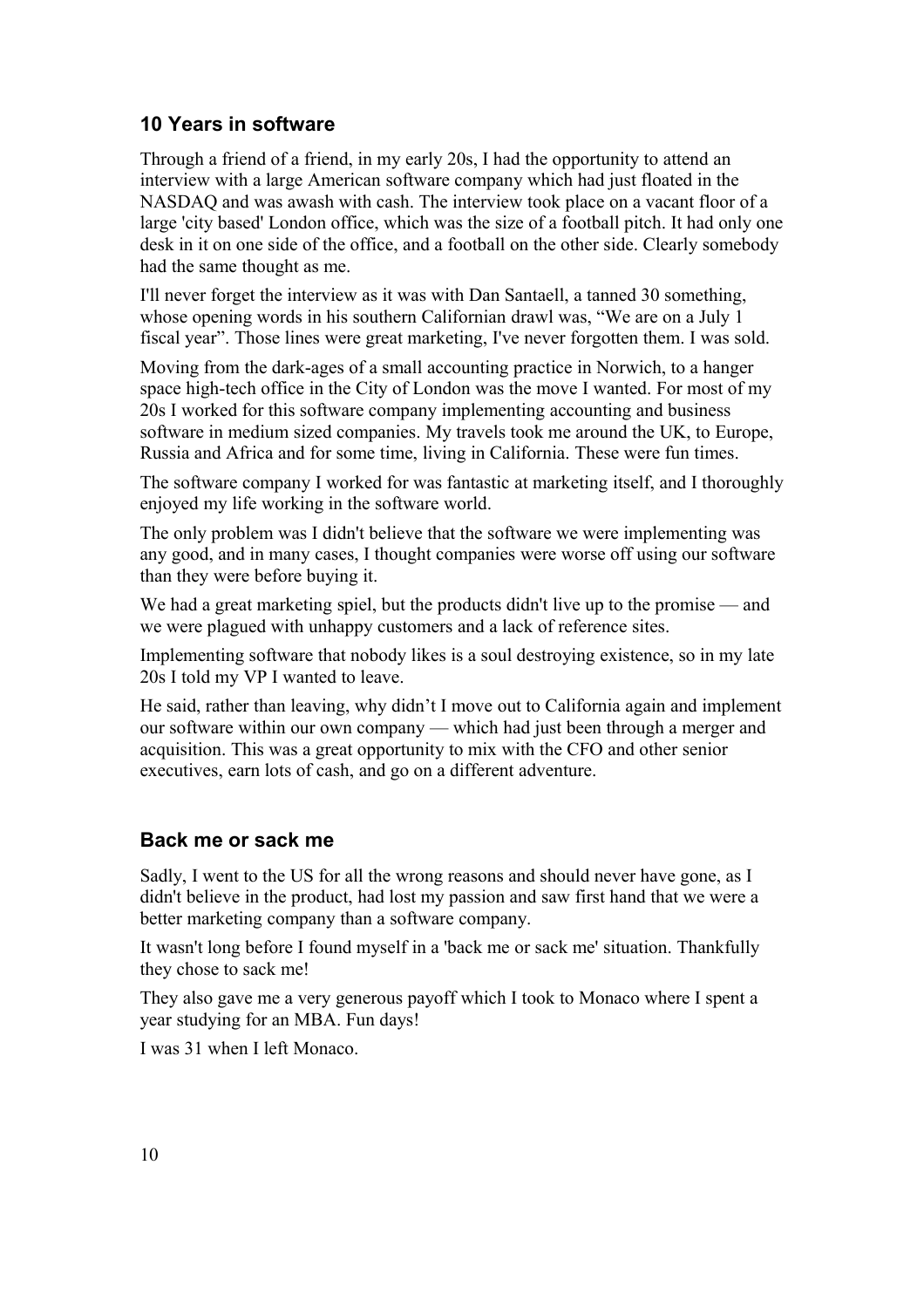## **Getting fired again!**

Aged 31 to 32 I worked for another software company in London, *selling* software this time — unsuccessfully. In the space of a year, I sold two accounting software systems... one to my friend in Monaco, and another to my friend in Mayfair. I then ran out of friends who wanted accounting software and was fired from that job too.

So what had been a reasonably successful career had now fallen off a cliff.

The payoff wasn't so good this time, but in my one year selling, I was able to get a mortgage and bought a flat just off Connaught Square in Central London, where Tony Blair now lives.

## **The Billionaire**

At that time I thought about starting a company implementing business software. I'd chosen a product to focus on (the one I sold the two companies the year before) and did some work around this idea, but before this went anywhere a friend of mine in Monaco who worked for a billionaire, called me.

The billionaire had started a charitable foundation and much of the money had gone missing. It's all a bit hush hush, but needless to say, they needed somebody to get to the bottom of what had happened, where the money had gone, and what to do next.

As is often the case, it is not what you know, but who you know, and for a year I travelled around Europe working with a team of international accountants, lawyers, investigators, the crime squad and even a peer at the House of Lords. Sadly we couldn't save the foundation, and the only way forward was to close it down.

But what that meant for me, at the age of 33, was that I lived in Central London and had over £100,000 in the bank.

The consulting work was a well paid job, but I realised it would be hard to get another project like it.

I got the 'billionaire' project because of who I knew, and although I was very good at what I did, I'm sure many other people could have done it too. I had no unique selling proposition which made me different, so finding another 'gig' like that would have been hard.

Again, my thoughts turned to doing something entrepreneurial.

#### **Millionaire MBA**

Around that time I became interested in the subject of NLP or neuro linguistic programming. NLP is the science of success and modelling successful people to find out what makes them successful.

I decided to go on a NLP course down in Brighton. On this course we were given a box containing 20 CDs by the author Tad James. This was a CD study programme which you could listen to in your own time to support the classroom learning. It was a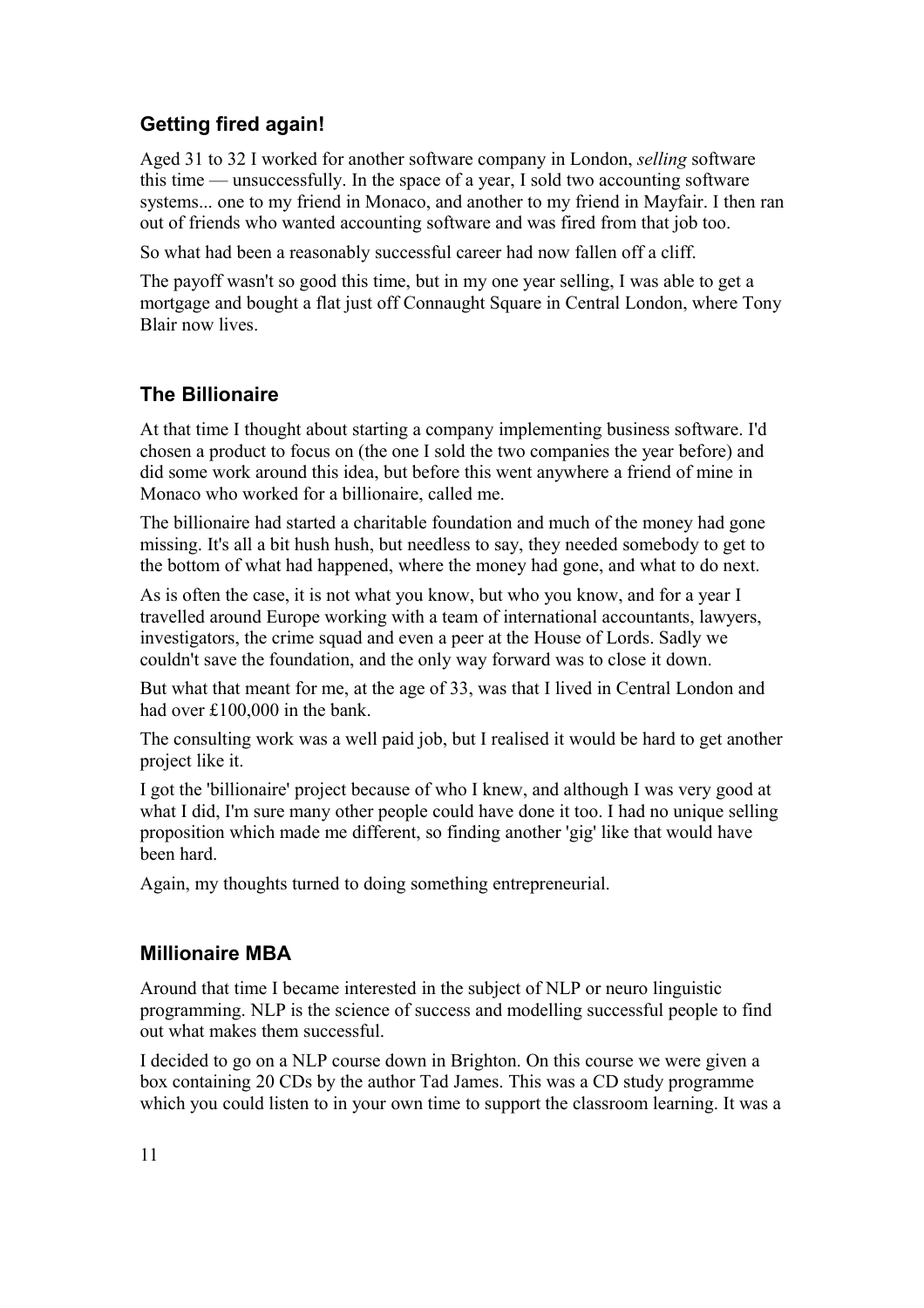weighty box (which I still have around the house somewhere) and sold for around £400, but cost just £30 to create.

In that box there was the seed of an idea which led me to create Millionaire MBA, Enterprise MENTOR and everything else which has subsequently followed.

Whilst on the NLP course I learnt about the science of NLP and the principles of modelling, and my mind was thinking about becoming an entrepreneur myself. Having said that, I knew as an employee that I didn't think like an entrepreneur and that in order for me to be successful in my own business I would have to learn to think differently.

I wanted to build something which was scalable, and not just sell consulting services as I had the year before. I wanted 'unit sales', and not 'day rates', let alone a job with a CV.

I fully recognised through NLP that this entrepreneurial way of thinking was 180 degrees away from how I had been 'trained' to think as an employee in the software world.

But I couldn't get the Tad James CDs out of my mind, and when I looked at other similar programmes I realised that they were high value, and a box of educational CDs was expensive — and perhaps there was something around this which I could create.

I also fully realised that I had nothing to say, and nobody would want to listen to me for 25 hours.

But my inspirational thought at the time was, what if I created a set of CDs similar to the Tad James CDs, and rather than me talking, I went out and interviewed successful entrepreneurs to find out what it was that made them successful, using many of the principles of NLP?

I could record these interviews, edit them, write scripts to join the interviews together, do the voiceover, put it all together, package the CDs, brand them, and then get out and market and sell them.

Business venture number 1 was born.

That programme became Millionaire MBA and it is still, I believe, the best in the world at what it does — which is to teach, train and reprogramme a way of thinking similar to that of an entrepreneur, rather than an employee.

It was always going to be a programme about *mindset*, and as I reflect on it now, perhaps it should have been a programme about *marketing*. Such is the benefit of hindsight.

However, I'm confident that MMBA will be just as relevant in 50 years as it today.

Part of my inspiration for Millionaire MBA came from a book written in the early 1900s called *Think and Grow Rich* written by Napoleon Hill. Like me, Napoleon Hill set out to interview many successful entrepreneurs of his age. That book remains just as relevant today as it was when it was first published in 1935.

But creating a product and selling a product are two different things all together.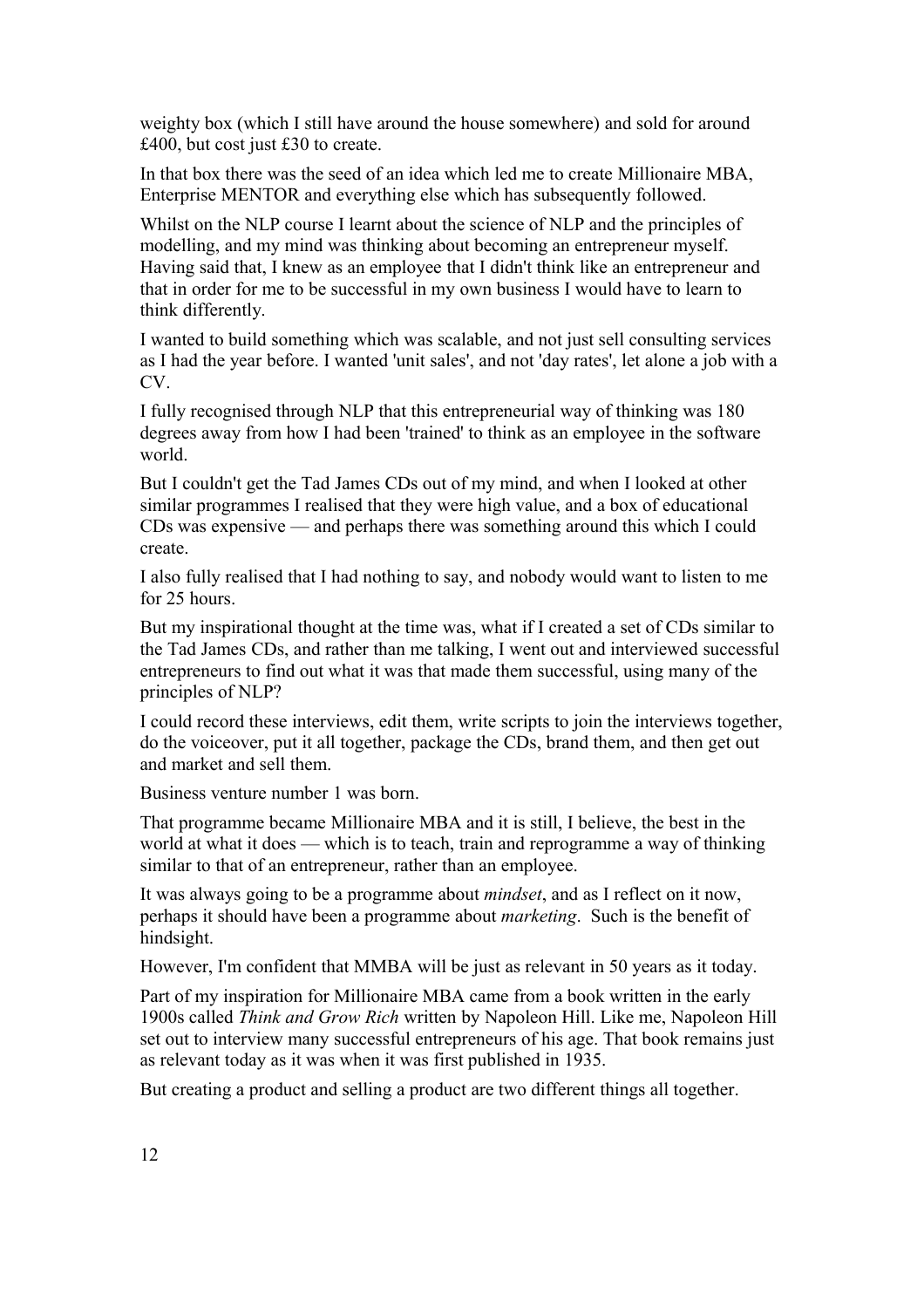As you read these pages you'll see the mistakes I have made, the decisions I have made and the things I've got right to create an awareness and presence of Millionaire **MBA** 

 It still pleases me when I meet people and they say, "thank you for creating this programme" or "I loved your Millionaire MBA, the CD's kept me company for many a long hour in the car. I still listen to them!" I get emails like this all the time, in fact, these are the exact words from two emails I received whilst writing this book.

Only the other day I was having lunch with a venture capitalist, and he said, "You know what, I've heard of Millionaire MBA". Somehow my marketing message had reached him and that can't be all bad.

But as great as Millionaire MBA is as a product, it didn't do what I wanted it to do from a revenue and profit perspective. I realised early on that you can make a living from selling a programme like Millionaire MBA but the real money is in back-end sales and up-selling people to a much higher-priced product, or having a recurring revenue stream.

I never really had that 'up-sell' product or a product customers would pay for each month, and after a couple of years marketing and selling Millionaire MBA, I wanted to do something different.

Millionaire MBA for me at that point was simply a great product, which I couldn't find the way to sell in the volumes and at the price-point I wanted to. It certainly wasn't a real business.

Hence, my idea to create venture number 2.

#### **Enterprise MENTOR**

I realised early on that there was information, ideas and inspiration in Millionaire MBA which would be useful to companies, and not just entrepreneurs.

I also knew that Millionaire MBA as it currently stood would never work in a corporate market. It was totally the wrong product, wrong language and wrong presentation for companies, but nevertheless, the content within the product was very relevant.

If you strip away the world millionaire or entrepreneur, you are left with a course about leadership — and it is leadership which companies are crying out for... especially customer focused leaders.

So for product number 2, I had (what I thought was) a brainwave: the idea to recreate a similar audio based mentoring programme for companies.

The initial idea behind Enterprise MENTOR was to bring the enterprising spirit which was captured so well in Millionaire MBA into the workforce of companies, so employees would feel the same level of passion, engagement, drive and motivation as entrepreneurs do.

Happy employees create happy customers, which then creates higher revenues and profits.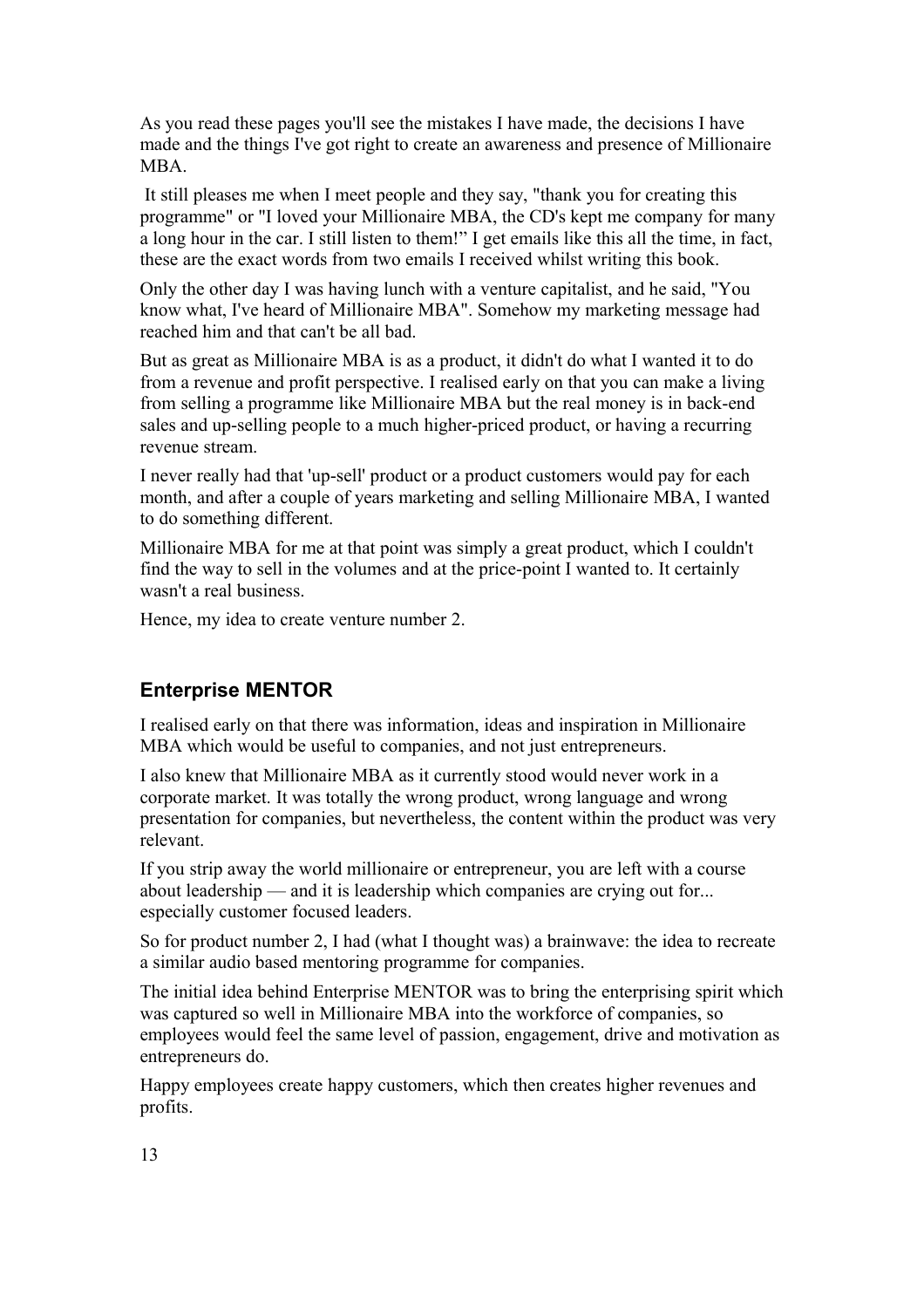This was a product which I could sell as a site-licence for between £5,000 and £20,000+ depending on the size of the company. By creating a new product, I was able to jump from selling something for a few hundred pounds, to something for many thousands of pounds. I had made the leap I had wanted to, or so I thought!

Enterprise MENTOR however is a totally different proposition, and with it comes a totally different set of sales and marketing challenges.

Enterprise MENTOR is a pure B2B sell, where Millionaire MBA is pure B2C sell. Although there is commonality in marketing to both B2B and B2C — namely getting that emotional hook and penetrating into the mind and psychology of the prospective buyer so they understand in a nano second what it is you can do for them, — the ways and means of getting that message across to prospects are inherently different.

That said, just as I believe that Millionaire MBA is the best programme in the world at teaching the entrepreneurial mindset to future entrepreneurs, Enterprise MENTOR, I believe, is second to none in instilling inner-thinking, new actions, decision making and energy into a workforce.

Over the past 7 years Millionaire MBA and Enterprise MENTOR have given me a good lifestyle. At times a very good one, at times not such a good one.

They have given me an income, but not a fortune.

My ambition was to create a fortune, not spend fortunes (as I have done) on wasted marketing!

#### **How to read this book**

You now have a choice how you read the rest of this book.

You can continue reading the next two chapters and learn more about the seven years I spent creating and marketing Millionaire MBA and Enterprise MENTOR. If you like behind-the-scenes detail and background information, this is for you.

Alternatively, if you are eager to 'get stuck in' and see some of marketing decisions and mistakes I made, then fast-forward directly to 'Introduction to the 39.5 Lessons'.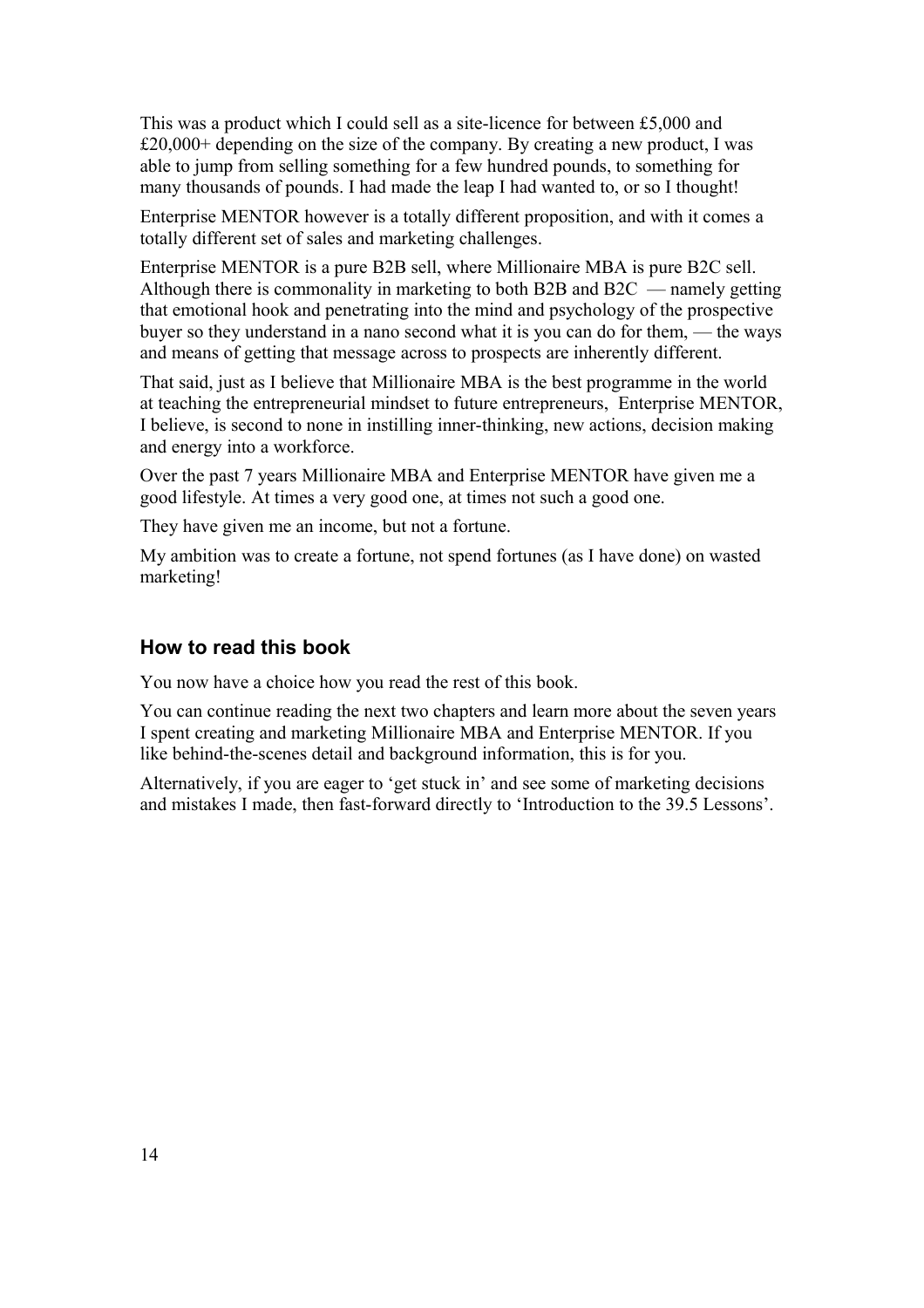# <span id="page-14-0"></span>3. Years 1 to 3 — Millionaire MBA

People often wonder what I do all day!

I have one friend who thinks I haven't worked for years, and I have aunts and uncles who cannot make head or tail of what I do, and think that if you are not getting up each day and doing manual labour with your hands, you are not working.

The entrepreneurial endeavour I have pursued has been about creating intellectual property which is a creative process. It is one of writing and recording, editing, producing, marketing and selling.

In the past seven years, as well as creating products, I have spent most of my time trying to explain these products to the market, so that prospective customers understand exactly what my products offer, and what they can do for them.

That means I spend a lot of time testing different marketing messages, different offers, different price points, different verticals and trying to reach different decision makers — constantly trying to understand what is the emotional and intellectual hook that people connect with. It is a very time consuming and expensive process!

In many ways, out of my seven years, I have spent two years creating products, and five years looking for a market for these products. What I should have done is first understood the market and then looked for a product to create for it.

This is a classic entrepreneurial mistake, and I'm not the first person to make it.

I'll tell you more about this and more of my 39.5 marketing mistakes in the following chapters.

But first, what follows is a breakdown of the past seven years and the marketing decisions I made — both good and bad.

## **Year 1 — Create Millionaire MBA**

It took the best part of 12 months to build Millionaire MBA. This included coming up with the idea, finding entrepreneurs willing to be interviewed... going to visit them and recording audio interviews with them... editing their words to make sense and structure of what they said... writing the scripts to links their words together... recording the voice-over... putting it all together... then finally getting the programme professionally mastered.

The owner of the voice-over recording studio I used said it was the biggest audio project he had ever seen. Creating Millionaire MBA was a sizable project, and hence took such a long time to develop.

Once the audio side of things was taken care of, I had to write a workbook and get that professionally produced.

I needed to sort out the packaging. Remember I mentioned the CD cases that Tad James's NLP CDs came in? I got in touch with the supplier in Australia who produced these and got 1,000 specifically manufactured for me, and shipped over to the UK. 15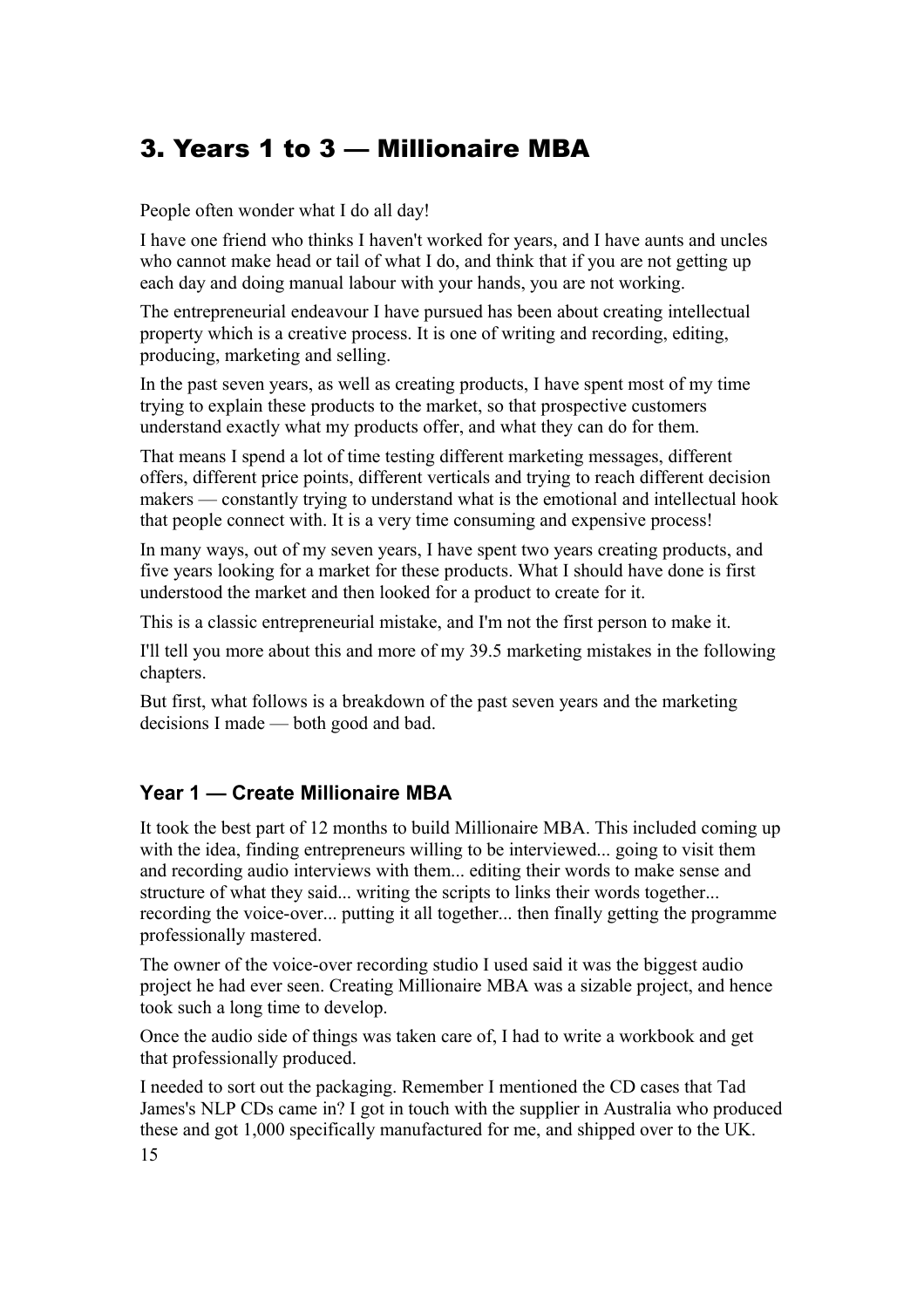I had to design the CD covers and get them printed along with the workbook.

I had to source boxes to ship the product in.

I had to put together a website, and commission a copywriter to write some sales copy for me.

I had to arrange ecommerce banking facilities, get a merchant account, and get the CDs produced.

#### **A product without a market?**

It was only after all this that I had a product which was ready for sale.

Even at this point, I had no idea how to sell it, or indeed if anyone would want to buy it. I thought they would, but I wasn't sure how to market and sell the programme.

If you are thinking of creating a product, I'd encourage you to test the market before spending a year of your life building it.

#### **Test the market**

There is a great book I would recommend to anybody thinking of creating a product, called *The Four Pillars to the Epiphany* by Steven Blank, the founder of E.phipany software. In the book he talks about the right way to start a company.

Thankfully for me, Millionaire MBA did sell — right from the beginning, but that is not the case for all product developers.

It was only at the end of year 1 that I actually had a product, and then sat down and thought, "OK, how am I going to sell this?".

I clearly remember sitting in the pub not long before I created Millionaire MBA, and thinking that selling 10,000 units wouldn't be that tricky, and having zero idea how difficult it would be to sell that volume of products (especially at a £300 price point).

Year 1 however was an incredible amount of fun; certainly the most enjoyable part of my entrepreneurial journey.

## **Year 2 and 3 — Marketing and selling Millionaire MBA**

In year 2 I started to sell Millionaire MBA. I'd been invited to speak at a few entrepreneurial events and had the opportunity to sell Millionaire MBA from the stage. On my first speaking engagement, I sold 30 or so copies of Millionaire MBA for an introductory price of £200 each.

I also sold 100 copies to a coaching company for £10,000.

This felt great after spending so much time creating the programme, but selling from the stage wasn't a massively scalable, repeatable system – and there were very few companies I could find who wanted to buy 100 copies of the programme.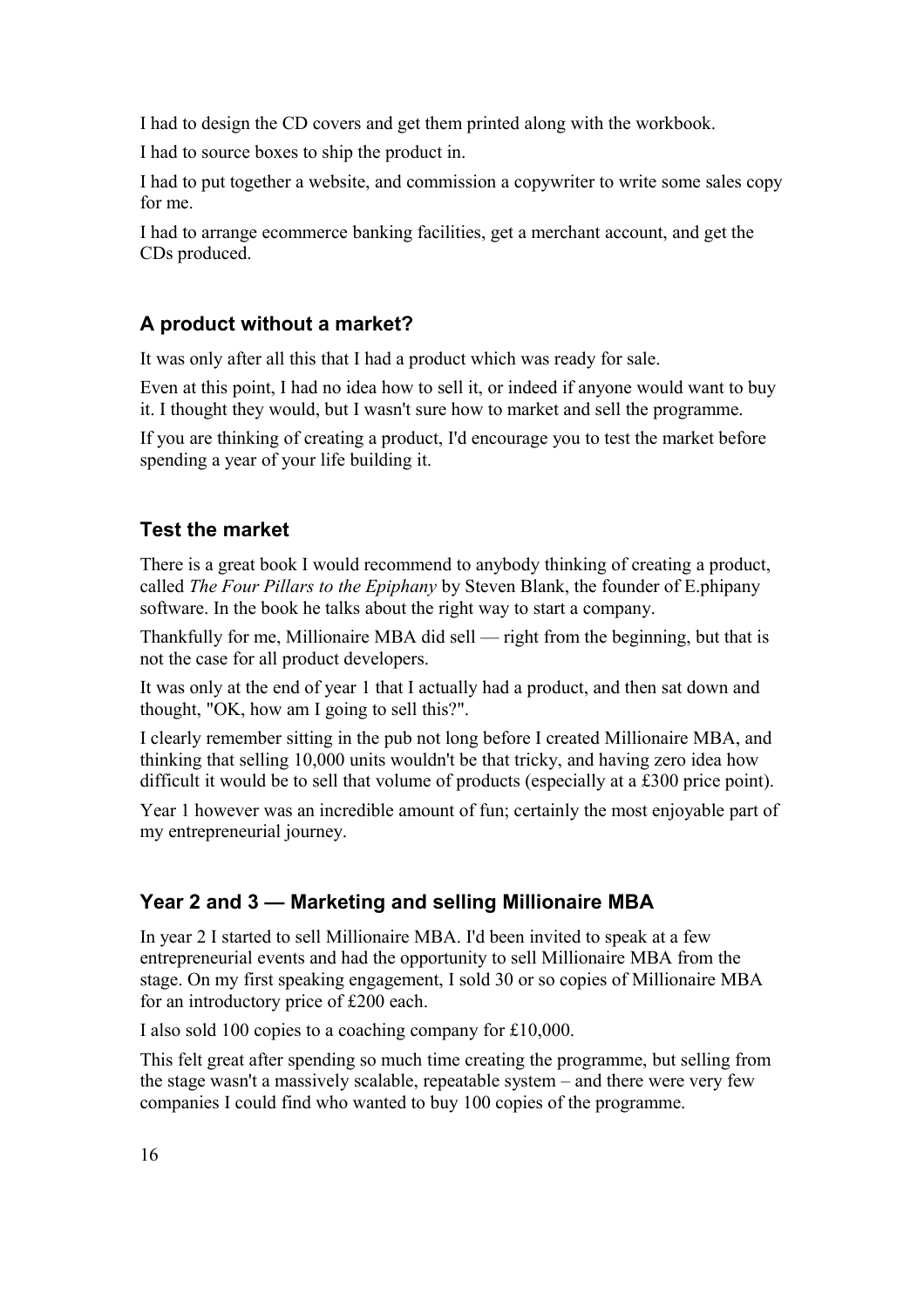So very early on I realised I needed help with the sales and marketing of Millionaire MBA, and approached a chap I knew who was a marketer to see if he could help.

He brought along two of his friends and together they said, "We can sell this for you", and holding a copy of Millionaire MBA in its new Tad-James-like box he said, "I smell money in this." Good news I thought.

## **A dream team?**

This trio created a marketing company — and at this point I committed yet another 'schoolboy error', by assigning this new company exclusive rights to sell and market Millionaire MBA in the UK.

I thought I could outsource the marketing to a sales and marketing team, and they would do all the selling and marketing for me.

Although these three guys are good guys individually, when they came together as a company, we had immediately created a 'them and me' situation (them: the sales and marketing team vs. me: the product creator and IP owner).

Immediately I thought they were not working hard enough and were too slow in getting out and selling the programme.

I wanted a sales and marketing team and I felt I had got a 'snails and marketing team'.

They clearly saw me as a nuisance who got in the way of selling, and they also saw the venture as a part time activity.

Although we had targets in place, and I was actually taking a larger slice of the cake until they hit a certain sales number, I was still impatient and felt they were treating the marketing of 'my baby' as a hobby.

## **Sunday Times success**

Initially, under the direction of this new sales and marketing company, we got off to a reasonable start, as they secured a Joint Venture (JV) with the Sunday Times Enterprise Network. This was a supplement in the Sunday Times which regularly ran readers' offers — one of which Millionaire MBA was soon to become.

In the space of just a few weeks of promoting Millionaire MBA through the Sunday Times, we sold around £100,000 of programmes. My wife and I spent every day boxing up CD sets of Millionaire MBA at our flat in Marble Arch and sending them off at the post office in Baker Street.

Having spent so long on the intensive creative side of developing Millionaire MBA, it was fun just putting CDs in boxes and sending them off.

Invariably, when we returned back from the post office there would be more orders waiting for us. Each order was around £250 (for MP3 CDs) or £300 (for audio CDs).

The Sunday Times Enterprise Network advert ran for a number of weeks and allowed us to get a good start and some good promotion. We were off and running.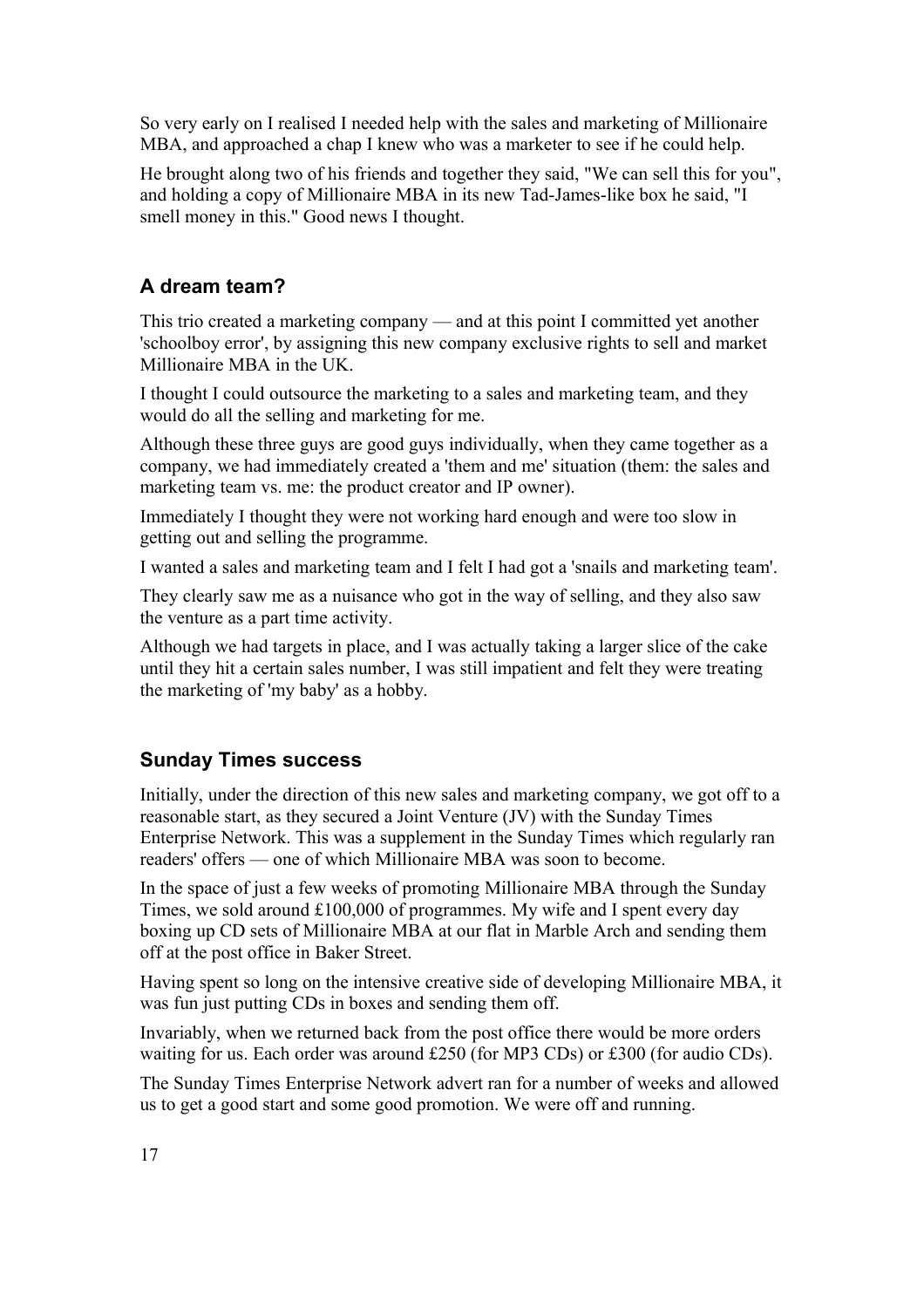#### **Need for a repeatable marketing strategy**

As it is with all of these offers, they have a limited shelf-life and the Sunday Times needed to change its offer to a different product. In fact, not long after, the Sunday Times closed down this section of its newspaper.

Even though £100,000 came in revenue, it still needed to be divided up — a little for the tax man, a little for the Sunday Times, a little for my marketing colleagues, a little on product costs, and a little left for me. It was not quite what I had had in mind when I first thought of creating Millionaire MBA, but still it was a good chunk of cash and I was officially an entrepreneur!

That said, I worked out that if we had had to pay the normal rate for the advertising space — perhaps around the £10k mark for each advert, we would have just broken even on the whole venture.

It would have certainly been a big risk to stump up £10k and see what happened.

I remember that on a Tuesday when the advert was included in the newspaper, we only sold three or so courses, nowhere near enough to pay for the £7k advertising space that we used that day. Thank goodness we got the space for nothing and paid only a share of profits to the newspaper.

Although we had sold something, we still didn't have a repeatable marketing strategy for Millionaire MBA.

Clearly we had a good sales start with our new marketing partners, but I was worried that their success was going to be a one-hit wonder, and I couldn't see anything else coming from them on the horizon.

#### **Relationship breakdown**

Very quickly, the working relationship with my marketing partners broke down, and it took more than two years to finally go our separate ways. These were two painful and uncomfortable years.

Although my marketing partners were good guys and have gone on to achieve success in their own rights with other projects, as a team marketing Millionaire MBA (and with me as the impatient product owner) — it just didn't work.

It was a happy day when we parted company.

On reflection, I understand the reasons why Millionaire MBA never really worked. Millionaire MBA needed to be part of a marketing system which led customers to a much higher value product, around the £1k to £5k mark, or part of a recurring revenue model. I didn't know that then, so I carried on marketing by myself.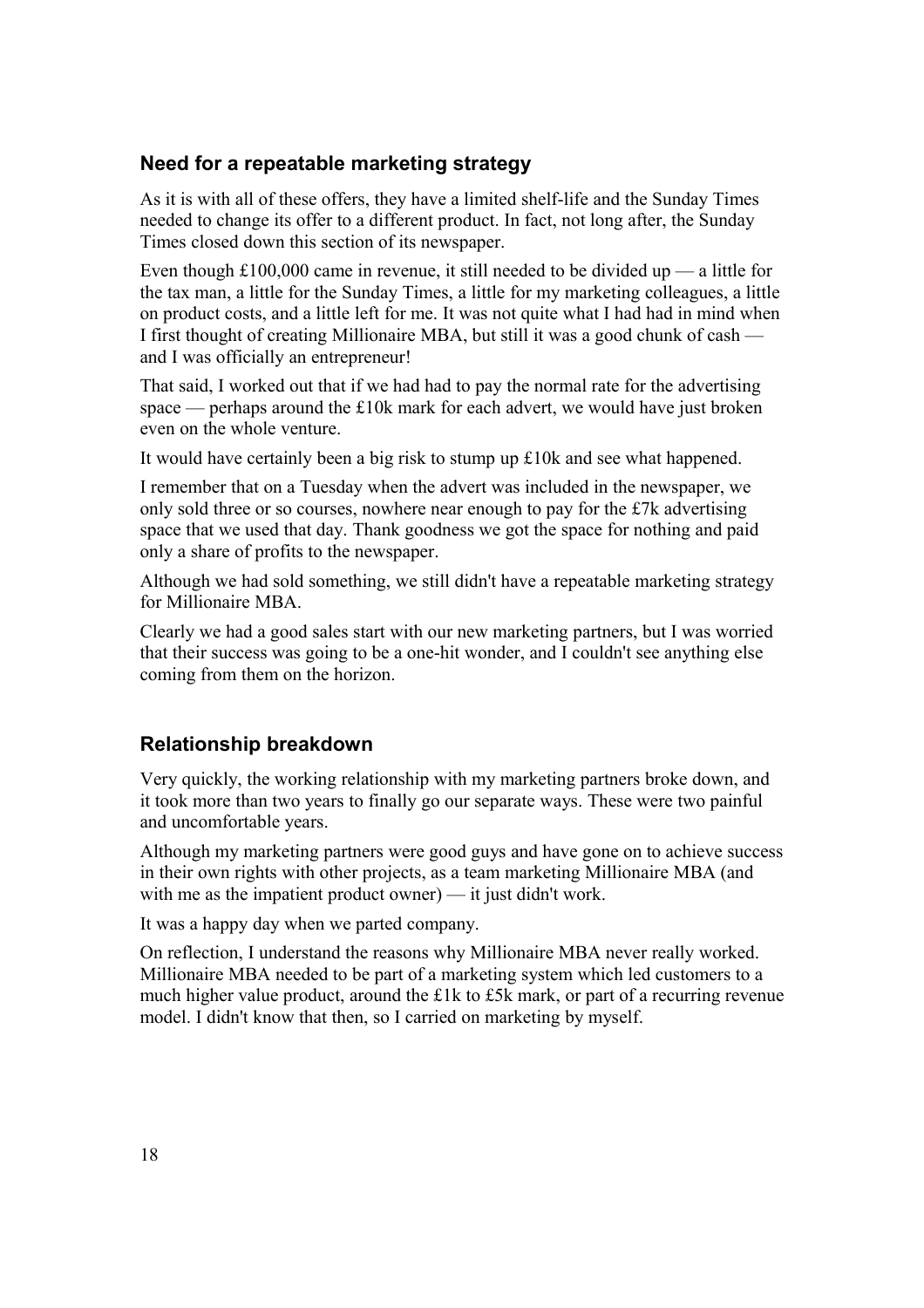## **Back in control**

Once I got the marketing back with full ownership of the marketing rights, I set about doing a deal with Audible.com, one of the largest audio book providers in the world.

Rather than selling Millionaire MBA as a complete pack (i.e. like the Tad James cases), with Audible I split up the programme into 9 individual weeks and sold it through their online sales site. Very quickly, Millionaire MBA became one of the most downloaded business titles on their site.

I had to change the pricing for Audible, so rather than the programme being £250 to £300 as it had been with the Sunday Times offer, it was now £160 for all 9 weeks. That was OK though, and very soon I received a nice royalty cheque, as Audible started selling thousands of weeks of the programme in the US and UK. I still receive these royalty cheques. Audible does however take a fair chunk of the margin in return for its sales effort — but at least it offers an extremely effective sales channel.

I also set up a direct mail joint venture with Nightingale Connant, one of the largest publishers of audio material in the UK. Nightingale sent out a direct mailer to their subscribers in the UK, selling a few hundred copies of Millionaire MBA and sending through a welcome share of profits. But again, this was not a consistent sales channel.

I also met some guys who ran a television station, and we came up with the idea of creating a 60 second advert and screening it on a few satellite channels. So I found myself arranging a crew and shooting a short commercial in a North London TV studio. If you ever watch *Information TV* or some other obscure television channel, you may have seen me. A friend who had no idea about what I do for a living saw me, and was surprised when I popped up on his television set whist he and his wife were watching TV in Hull.

This TV campaign never really worked. We had split the course in half and were selling the first half for just £97.

I sold quite a few and covered all our costs of putting the advert together, but it still never really worked.

Trying to sell a £97 product in 60 seconds and make somebody pick up the phone and order is really hard... you should try it! Infomercials do it, but they take 60 *minutes* to get their message across — not 60 *seconds*!

## **Looking for the right sales channel**

Again, I was still looking for the right sales channel. I had a great product, the customer feedback was coming in, and it was fantastic— but I still didn't have a clear channel to market.

I had started to learn more about marketing, and realised that asking somebody to stump up a couple of hundred pounds for a box of CDs they've never heard of is asking a lot of a prospective customer. Even as fantastic as Millionaire MBA is, that's not how people think and buy.

You need to lead them in and educate them, so they can make an informed buying decision.

19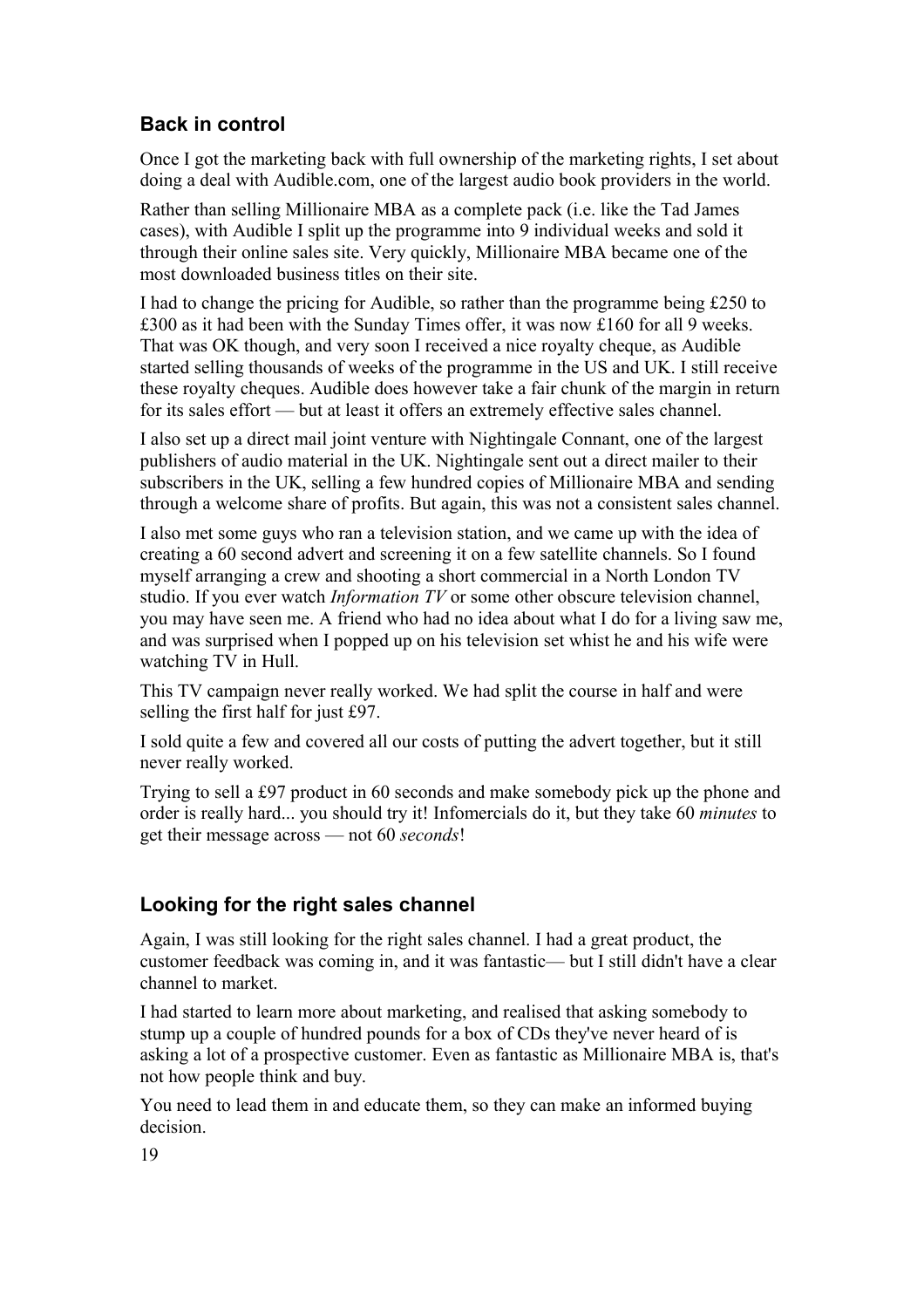Millionaire MBA is not an established brand, and people don't know what it is — so you need to help them.

It is also not a product which sits naturally on the shelves of a book store — it's just too expensive to sit next to a £9.99 book.

But bookshops are a place where potential customers for Millionaire MBA hang out.

With that in mind, an entrepreneur friend of mine suggested that I wrote a book to promote the course, which is exactly what I did.

What I didn't want to do was to take the content of Millionaire MBA and put it in directly in book form — as that would devalue Millionaire MBA. So I looked around for an idea for a book which I could use as a marketing tool to bring people to the programme.

## **Two step marketing approach**

Using a book to introduce customers to a higher-value product is classic two-step marketing.

Step 1: They buy a low-cost book from a traditional retail channel such as a book store or Amazon.

Step 2: The book earns their trust and interest and introduces them to a higher value product. In my case, the book I wrote was *Millionaire Upgrade* which introduced readers to Millionaire MBA. The book also gave them a link to a website and offered them a free podcast and lessons from the entrepreneurs I interviewed. This gave readers a better feel of what Millionaire MBA was.

The book I wrote, *Millionaire Upgrade,* is a business novel which tells the story of Tom McMillian, a frustrated software executive who is upgraded on a flight and finds himself sitting next to Michael Redford — a successful entrepreneur. During the course of the flight, Michael shares with Tom his secrets for entrepreneurial success. These are principles which are taken from Millionaire MBA, but presented in an easy to digest way leaving the reader wanting to know more about Millionaire MBA as a business mentoring programme.

I got the idea for the story when a distant relative of mine told me how he had been upgraded on a flight and found himself sitting next to Sir Richard Branson. I liked the idea as a story, and borrowed it for my book.

To introduce Millionaire MBA to the reader I quite literally crafted a conversation in the book between the characters of Tom and Michael, who came up with the idea of interviewing successful entrepreneurs and creating a programme called Millionaire MBA.

At the end of the book, I told the reader that Millionaire MBA was actually a real programme and they could learn more about it at [www.millionairemba.com.](http://www.millionairemba.com/)

It is a bit 'obvious' that it is an up-sell in the book, but it works well and fits in with the story.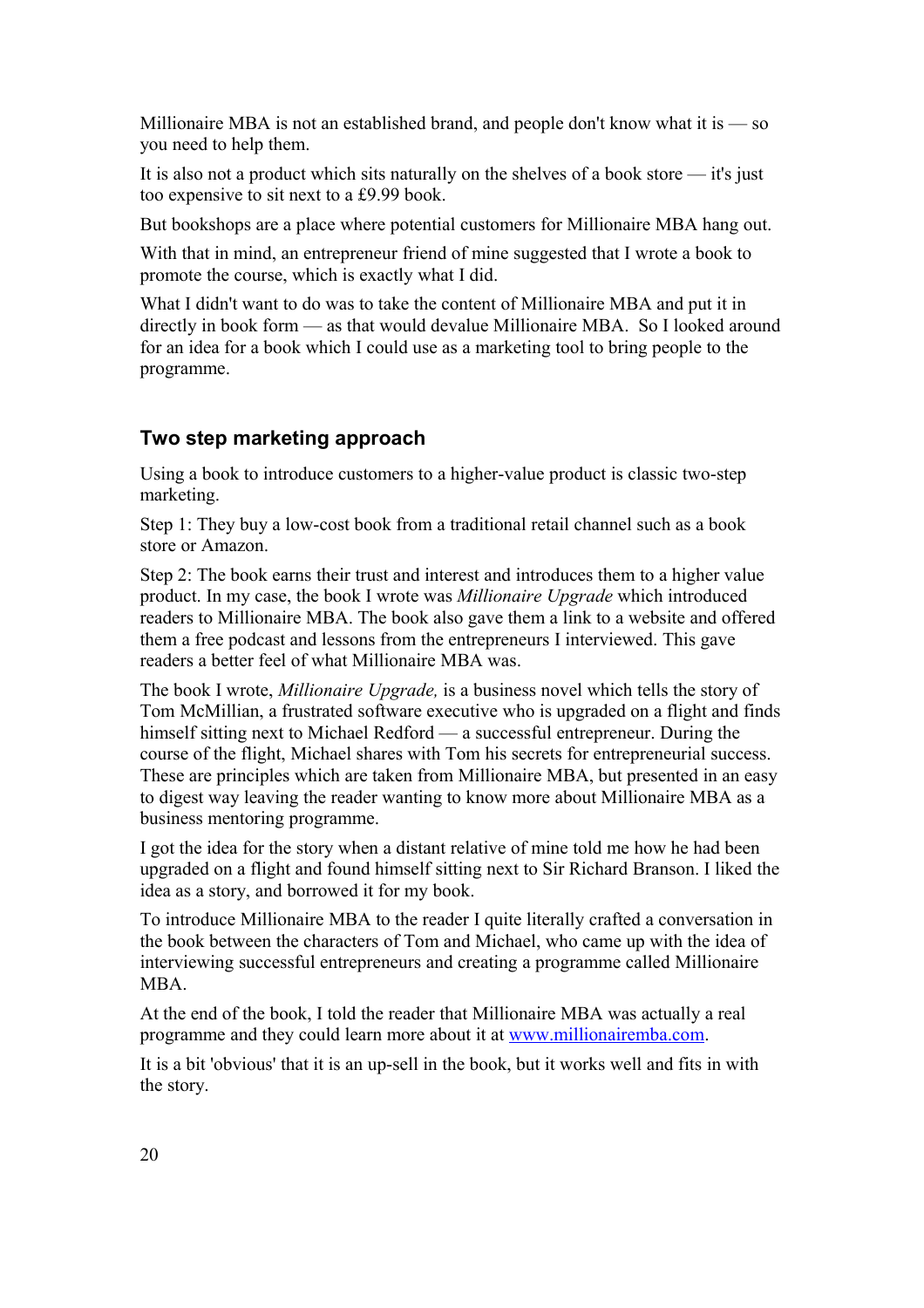That book, I'm pleased to say, was published by Capstone Publishing, an imprint of John Wiley and Sons. Capstone did a great job marketing the book. Not only did they put posters for the book all over the London Underground, and arrange radio interviews for me, but more importantly, they secured a deal with WH Smith where my book *Millionaire Upgrade* was their Business Book of the Month. This means that if you had gone to WH Smith in any airport or train station you would have seen *Millionaire Upgrade* as the featured and promoted Book of the Month. *Millionaire Upgrade* sold very well and required a couple of re-prints during that month's promotion.

I also did a bit of behind-the-scenes promotion by mailing my own email database and getting *Millionaire Upgrade* as high as number 17 in the Amazon charts. Something happened to the Amazon ranking that day and the ranking system froze for a while. I'm sure if the ranking system worked properly, the book would have reached Number 1 on Amazon. This is no more than an ego trip, but it would have been good to say my first book reached the top spot on all Amazon charts — even if it was only just for a fleeting moment! Amazon aside, I now had a book on the shelf of a leading bookstore, clearly promoted, which did the selling and marketing of Millionaire MBA for me.

#### **Different marketing approaches**

I'm pleased to say that as a marketing method, this approach worked and drove through a lot more sales of Millionaire MBA directly to me, with no heavy marketing costs — simply because the *Millionaire Upgrade* book was doing the marketing for me, and Capstone were doing the marketing of the book.

But nothing lasts forever... and as soon as Capstone stopped pushing the book, the sales of Millionaire MBA died down again.

I had tried advertising in business type magazines — at about £1,000 an advert, but these didn't ever break even.

I did a joint venture (JV) with the Daily Express and Apple, where I got Apple to donate 25 iPods which I preloaded Millionaire MBA onto. This was in conjunction with the UK's National Enterprise Week — and our promotion was on the top of the front page of the weekend newspaper. This was great exposure and cost me nothing, but also resulted in nothing!

I must have tried a dozen or so serious joint ventures with other businesses, testing different price points, splitting the product in two and selling part 1 and part 2 separately, trying to find a way to sell the programme as a 'part works'. I also tried endless other marketing strategies and affiliate JVs, but nothing seemed to work at the volume I wanted it to. It just seemed a whole lot of effort for not a great financial return.

I still had no clear marketing channel which would allow me to find and reach potential customers.

Without an expensive 'back end' programme around the £1,000 to £5,000 price point to up-sell customers to, or a recurring revenue stream, I just couldn't get the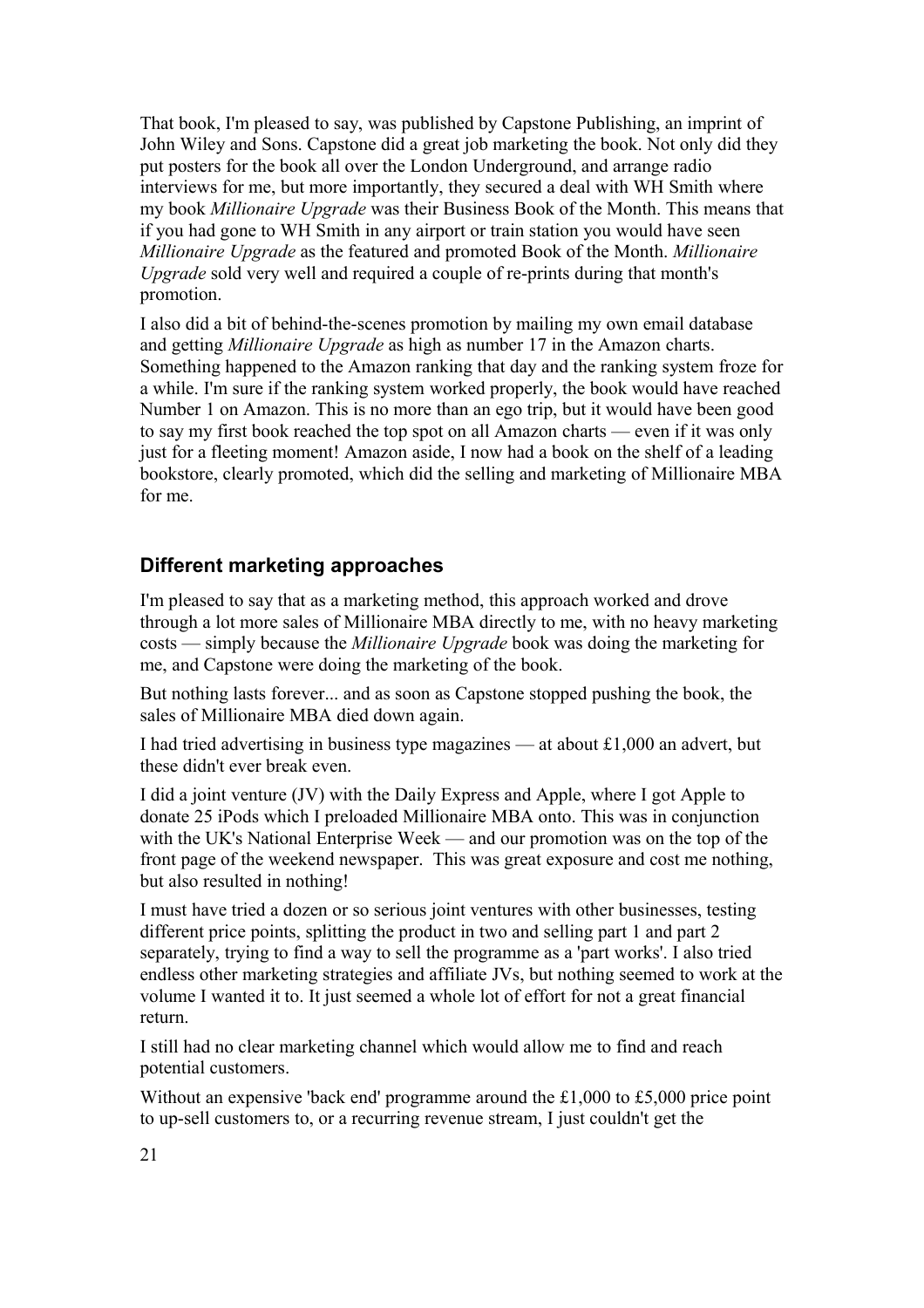economics right and find a way to make *paid for* advertising work — or to reach the level of profitability that I wanted to achieve.

I had seen other people getting it right with a marketing funnel — getting prospects in the top of the funnel by giving them a zero cost product, or selling a £10 book.

They would then up-sell them to a £50 front end programme and up-sell them again to a £200 programme like Millionaire MBA. This would then lead to a £1,000, £3,000 or even £5,000 programme, such as a seminar, or face-to-face coaching programme. In some cases they would up-sell to a 'continuity programme' which generated recurring revenue.

I only had Millionaire MBA, and not a full product suite. I had started to understand more about the type of industry I had found myself in — i.e. there are lots of other programmes out there with the word 'millionaire' in the title and these are just hypedup business opportunity programmes. That was not my thing. I was about personal development, and using NLP to instil a new way of thinking into individuals.

I therefore didn't have the desire to create a continuity programme or a higher up-sell programme.

But it is a fact, if you are selling something for £5,000, you can afford to spend a lot more on marketing and getting a customer in the first instance.

If like me, you are selling at £200 — you are limited to what you can spend on customer acquisition.

A classic example of this is using Google Adwords and keywords to attract customers.

An obvious choice of a keyword might be 'MBA', but business schools are bidding on this word and selling £15,000 education programmes, so they can clearly outbid me all day on these types of keywords.I could quite literally spend £200 on getting a customer to sell a £200 product.

Millionaire MBA was officially a great product, but I still couldn't find the right way to create a consistent market for it.

After two solid years of trying, I had to conclude that I couldn't find a way to consistently sell Millionaire MBA at the level of profit I wanted.

Other than turning Millionaire MBA into apps which are available on iTunes, Android and Blackberry, I haven't spent a penny on marketing in the past few years.

One marketing activity that I do keep active is the book *Millionaire Upgrade* which I use to up-sell readers to Millionaire MBA.

Although Capstone owns the 'printed publishing rights' to my book *Millionaire Upgrade*, I own the audio rights, and am able to offer the MP3 audio book for free to prospective customers. I also gave this audio version of the book away for free to the Prince's Trust, so they could give it away for free to aspiring entrepreneurs who visited their site.

Through Audible, thousands of people are introduced to Millionaire MBA each month through a free copy of *Millionaire Upgrade*. Readers can get a free copy at [www.millionairemba.com.](http://www.millionairemba.com/)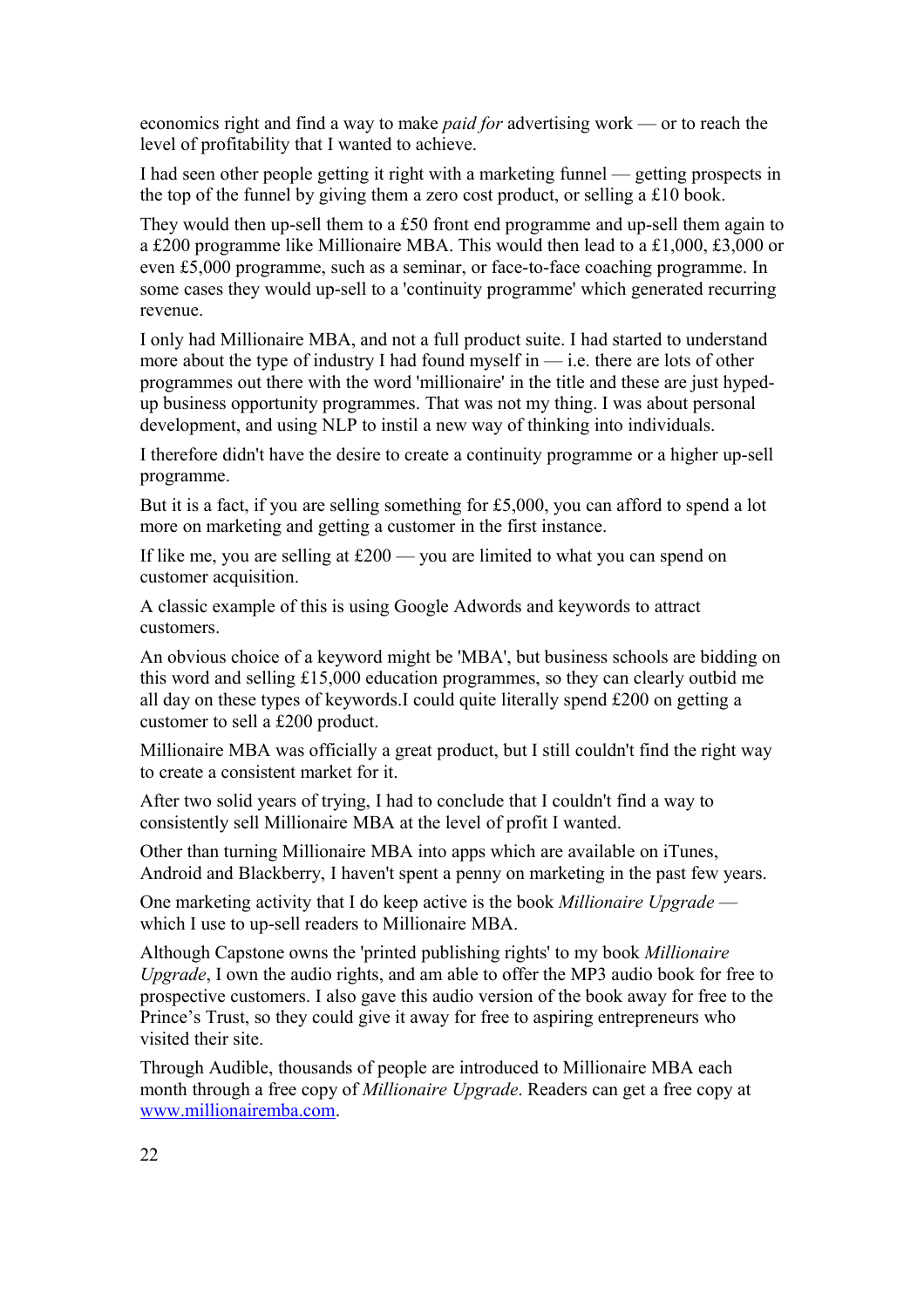When visitors download the book, I ask them how they heard of me. Here is just a snap shot of some of their more recent responses — it's an interesting mix.

 (Note: these are visitors who requested a free book. Some go on to buy Millionaire MBA, others don't):

internet I read Rich Dad Poor Dad Audible.co.uk itunes app store apple store magazine Student Accountant Journal audible Internet Apple store google google Yahoo iphone app Iphone app site friend google princes trust from a friend itunes ipod apps Friend From a friend mill upgrade book Internet google search thru the book i bought internet web Iphone app from book 23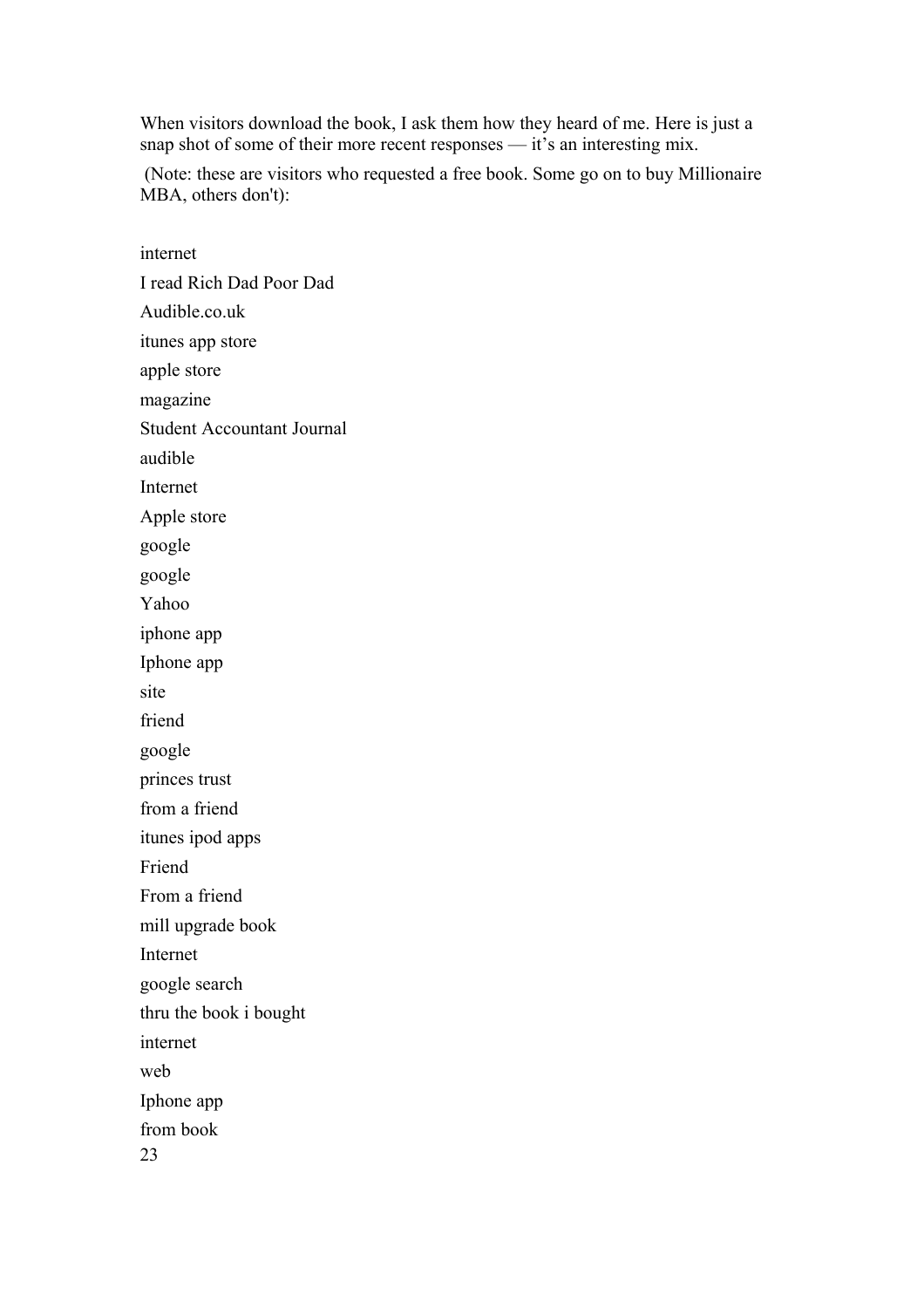Found on Internet iPhone app millionaire mindset audio audble.co.uk iTunes read book before internet By APP from my iPad Apple App A friend by internet friend Busniess link referal iTunes Told by a friend Colleague iPad search Iphone app internet internet Thru searching iPhone Apps Itunes By listening to your CD amazon friend Friend Internet search -google through the news paper A friend introduced me audiobook Internet search engine my school library Friend Lena Bjorck

24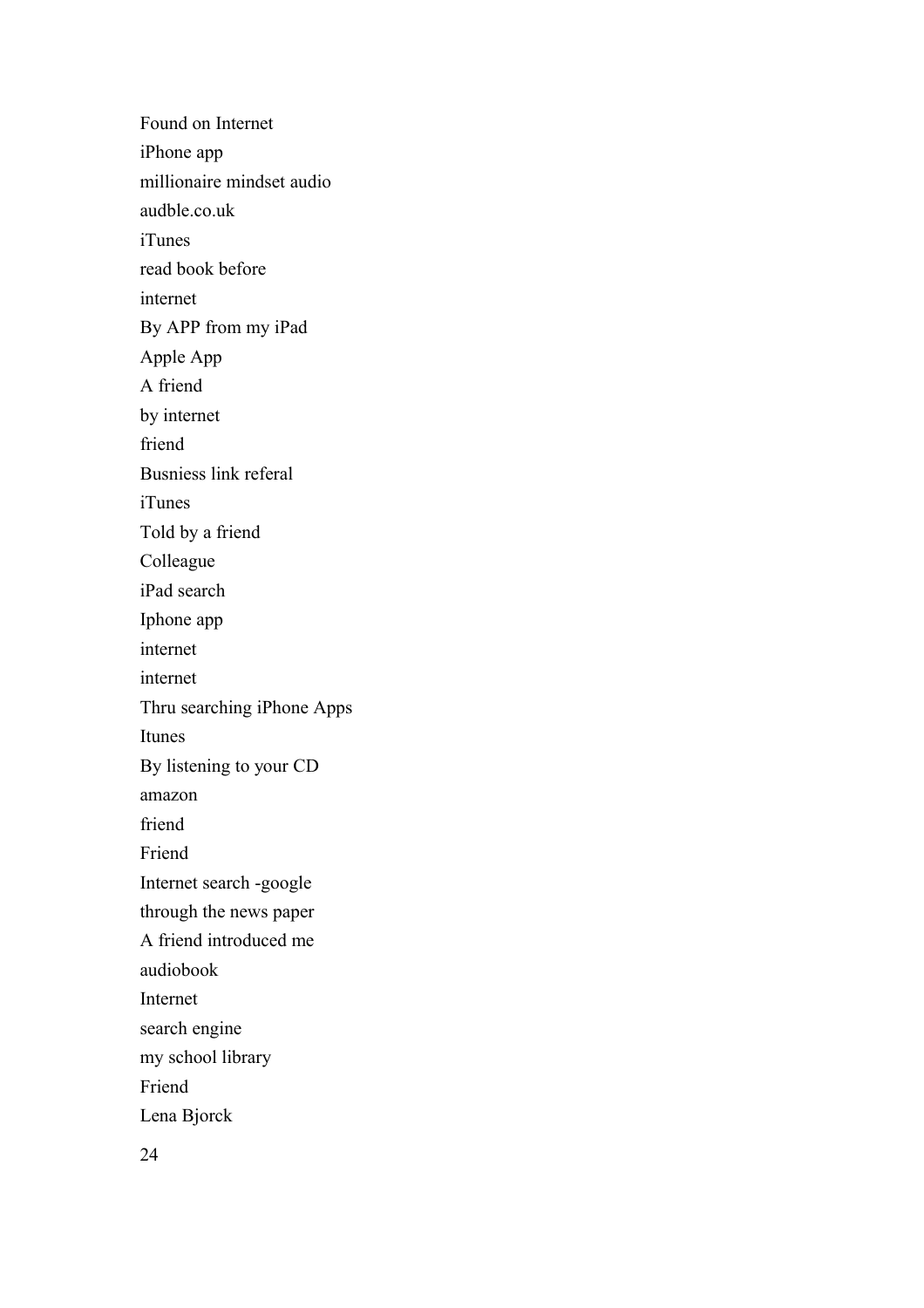droid market online search engine Google google mike DSA Conference audible online While seaching the internet friend friend from friend cell phone app MIllionnaire Upgrade book email Found online referral Itunes Online Blackberry AppWorld search Friend through the internet Internet Millionaire Upgrade on iTunes Prince trust internet Audible.com Friend Through the book audio Book Blackberry app on the apps of itouch via andriod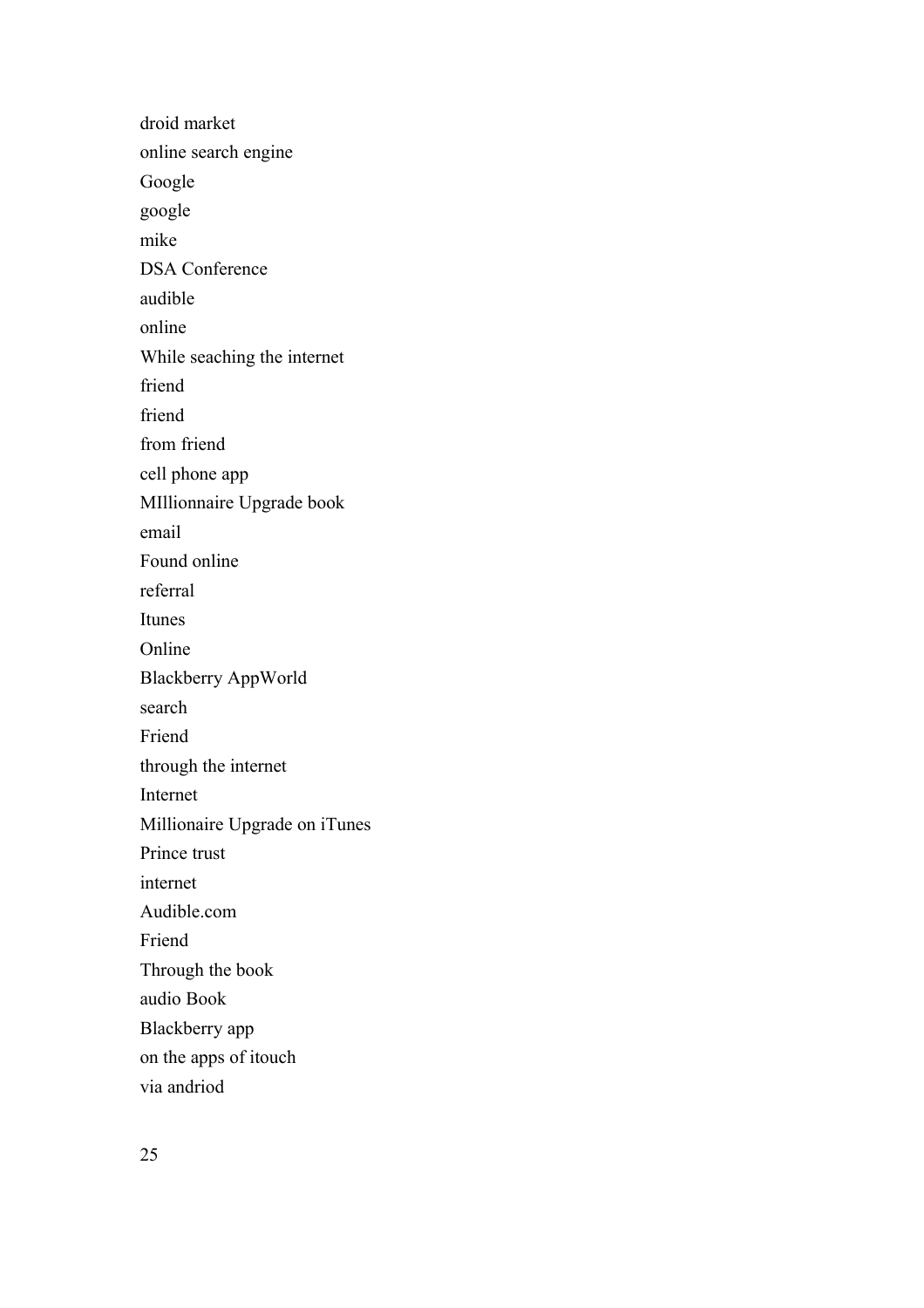Aside from *Millionaire Upgrade* and the new Millionaire MBA smartphone app (the iPhone app in particular sells every day and new customers from every part of the world are now being introduced to Millionaire MBA for zero marketing cost), any other marketing investment I make in Millionaire MBA doesn't seem to yield a profit, so I no longer actively market this programme.

If people find Millionaire MBA now, I say they are happy accidents. You found me, I found you — it was probably an accident — but hey presto — happy days, we both win!

That's why, at the end of year 3, I decided to turn my attention to business venture number 2: Enterprise MENTOR.

If I thought Millionaire MBA was hard to market, I was in for a big surprise. It was easy compared to Enterprise MENTOR!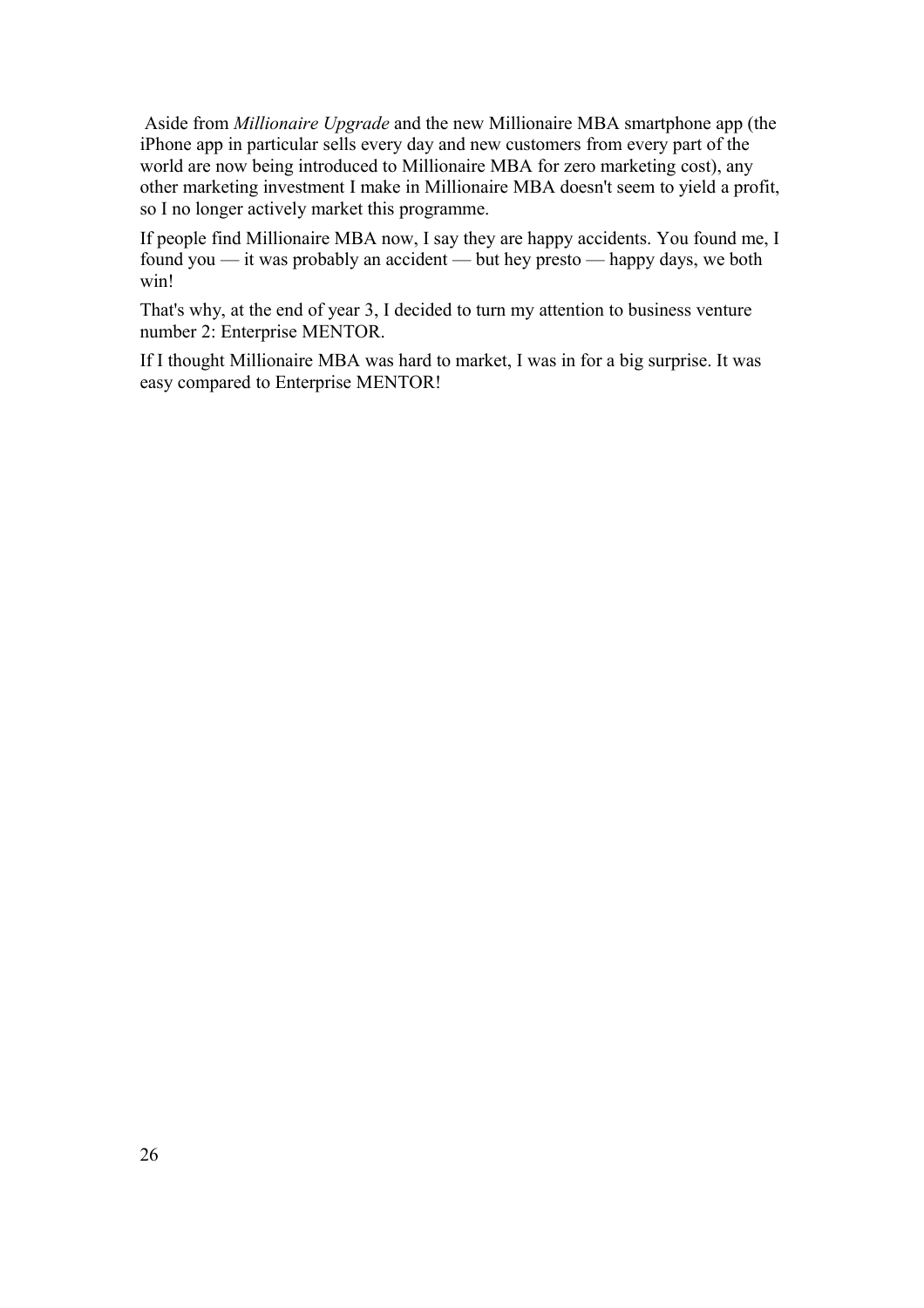# <span id="page-26-0"></span>4. Years 4 to 7 — Enterprise MENTOR

## **Year 4**

Rather than creating a high-value programme for individual entrepreneurs, I realised I could reach a higher price-point by creating a new programme for companies — and sell 'company wide' licences to cover all employees, rather than just one individual.

This changed my model again. I was now in the business of selling licences to companies for £5k, £10k, £20k or more.

Although the content and language of Millionaire MBA didn't directly work for larger companies, the messages, idea and learning approach did.

Now, instead of talking about millionaires and entrepreneurs, I was talking about leaders — or Enterprise Leaders as I called them.

All I needed was to create a new programme, this time specifically for the corporate world — the world I had spent my 20s working in.

## **Starting with a book this time**

I wasn't entirely sure at this point what this new programme was going to look or feel like so my first step was to write a book about the principles of 'enterprise leadership'. Enterprise leadership was a new concept which I created to explain the principles of entrepreneurial leadership in companies. I hoped that this would generate an idea for the programme itself.

I called the book *Business Upgrade* and pitched it to my publisher who liked it.

Just as *Millionaire Upgrade* was a business novel about Tom being upgraded on a flight and sitting next to a millionaire, *Business Upgrade* was also a business novel. It told the story of Lucy Robinson who worked for a company called Amroze Technology and had 21 days to find out why the company was failing and put forward some ideas on how to reignite its entrepreneurial spirit.

At the start of year 4, *Business Upgrade* was chosen as WHSmith Business Book of the Month and was heavily promoted through airports and train stations in the UK.

But unlike *Millionaire Upgrade* which had been an instant hit and immediately went to reprint, *Business Upgrade* didn't have the same commercial impact.

I think the reason for this is that *Millionaire Upgrade* was clearly an inspirational book aimed at individuals (i.e. a B2C product), whereas *Business Upgrade* was more of a B2B book, aimed at managers and executives in organisations who wanted to find new ways to reignite the entrepreneurial spirit in their companies.

It's fair to say that *Business Upgrade* didn't have the commercial response I'd hoped it would have. The personal feedback I got was that the book was great and people could relate to it and apply its ideas in their own businesses, but sadly the market response in terms of unit sales and pounds and pence didn't reflect this.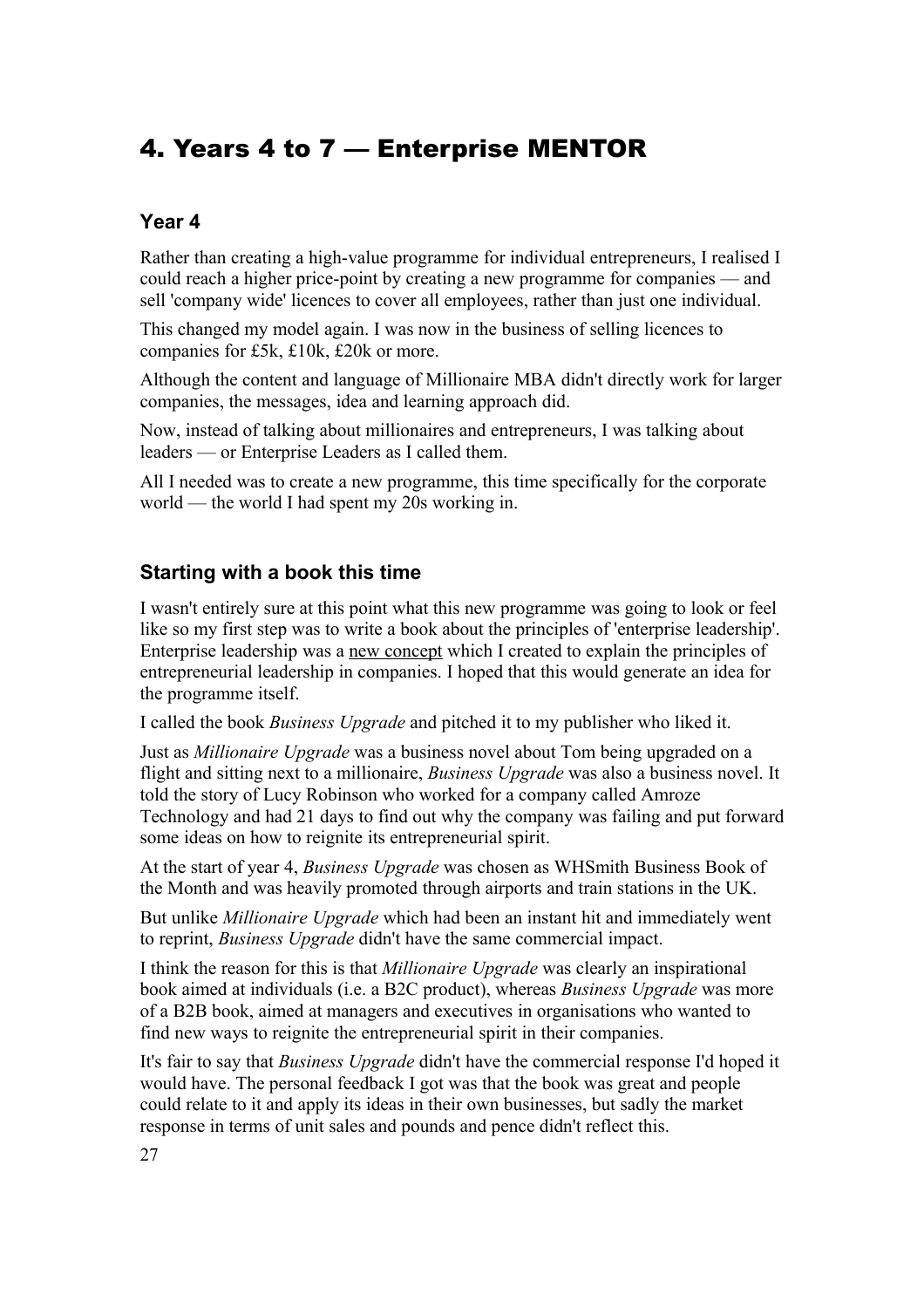That said, I still had a nice pay-day on *Business Upgrade* because the publisher was able to sell the foreign rights on this book (and also *Millionaire Upgrade*) to overseas publishers. To date, both *Millionaire Upgrade* and *Business Upgrade* are available in 13 different languages and as a result, I received a selection of cheques from small to quite significant as different countries paid different amounts for the book rights.

Perhaps I should have left things there and listened to the market and realised that the response just wasn't there for *Business Upgrade*.

But for me, writing this book was just step one of a two step process.

#### **Creating Enterprise MENTOR**

Step two was to create a new programme like Millionaire MBA but for companies.

With the initial thinking done and the framework set in the book *Business Upgrade*, I set about writing a new audio mentoring programme. This course is now called Enterprise MENTOR, but I initially created it under the name of 'Enterprise Leader Development Programme'.

This programme had 21 modules in it:

Sessions 1 to 5: Focus on CUSTOMERS Session 1: Growth Through Innovation, Creativity and Change Session 2: Gaining New Customers Through 'Word of Mouth Marketing' Session 3: How To Maximise The Life-Time Value of Your Customers Session 4: Why Everybody In Your Company Must Be A Salesperson Session 5: The Six Fundamentals of Business That You Must Master

Sessions 6 to 10: Focus on TEAMS

Session 6: People! The Key To Unlocking Your Profit Potential

Session 7: 7 Essential Steps To Make Your Team Believe

Session 8: How To Maximise Your Results Through Communication

Session 9: 7 Proven Strategies To Get The Most From Your Team

Session 10: Motivation! How To Get Your People To Go The Extra Mile

Sessions 11 to 20: Focus on PERSONAL LEADERSHIP

Session 11: Half-Way Review and Introduction To Personal Leadership

Session 12: How To Develop Unshakable Confidence & Self Belief

Session 13: The Unstoppable Twin Force of Passion & Desire

Session 14: How To Eliminate Your Fears, Doubts and Limiting Beliefs

Session 15: How To Create Endless Opportunity and Make Luck Work For You 28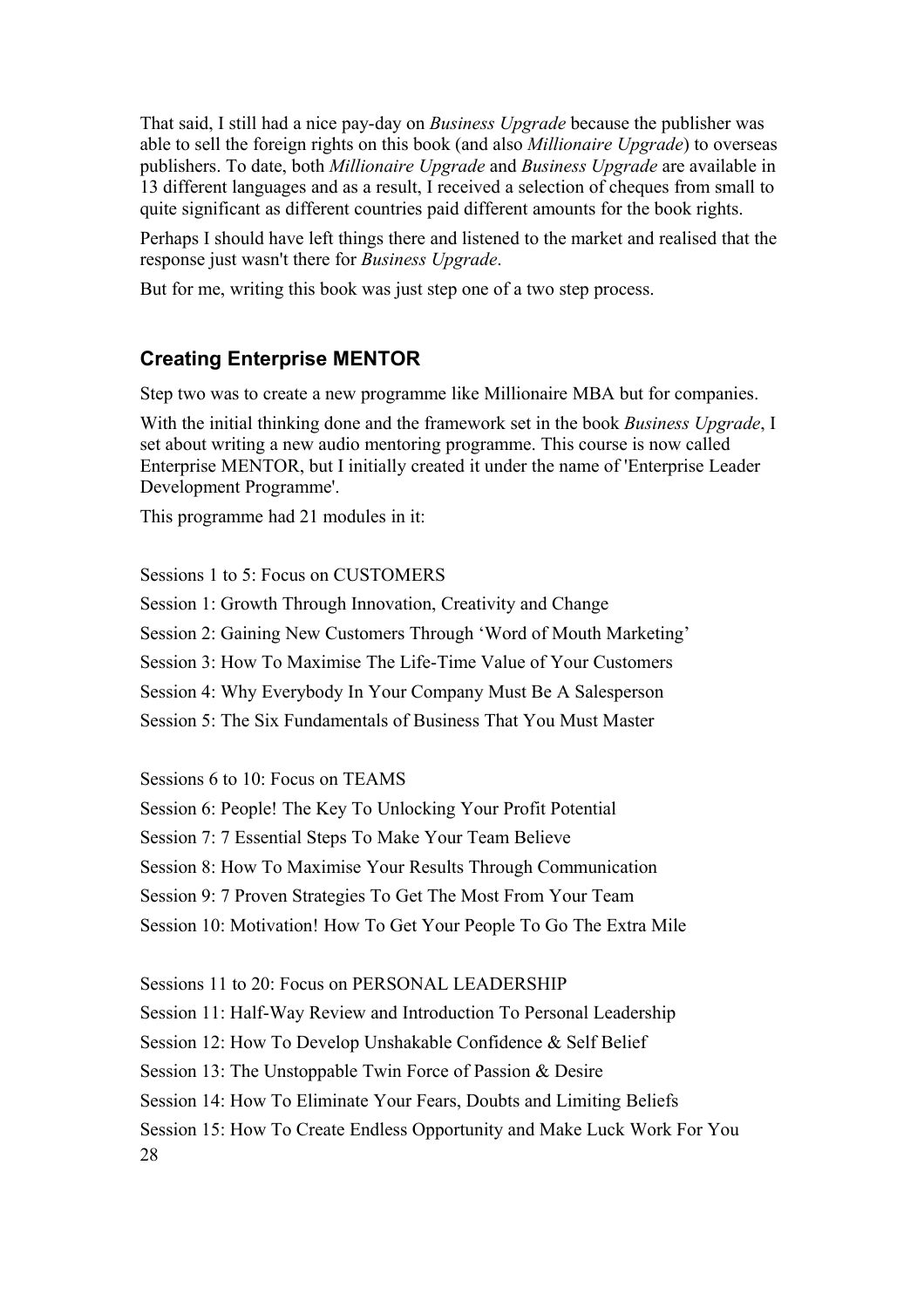Session 16: How To Achieve Extraordinary Results Through The Power of Goals Session 17: The 5 Advance Payments You Must Make To Reach Your Goals Session 18: How To Achieve Any Goal You Set For Yourself Session 19: Why Experiencing Failure Is Essential For You To Succeed! Session 20: Your Role as an Enterprise Leader

Just like Millionaire MBA, Enterprise MENTOR took the best part of 12 months to create. It was a big, big undertaking.

Whereas Millionaire MBA had featured the voices of real-life entrepreneurs, Enterprise MENTOR was much more scripted and used the voices of actors.

I based Enterprise MENTOR on the book *Business Upgrade*, and centred everything around the company in it, Amroze Technology. I outlined many of the problems companies face when they grow beyond the entrepreneurial stage, borrowing heavily from my days consulting in my 20s for a US software company. Needless to say, Amroze Technology is a company I entirely made up (it is actually a play on words of my daughter's name — Amelia Rose)

By creating 20 mentoring sessions all set in Amroze Technology, and featuring familiar characters from the book *Business Upgrade* (Lucy Robinson, Tom McMillain, Stephen Fox, etc), I created a programme which was highly engaging, easy to learn from and easy to relate to.

I'm pleased to say that Enterprise MENTOR is an extraordinary programme which I am massively proud of. The case studies I have received from clients bear this out, and the results that clients have experienced, in terms of change in behaviour of their employees, and more importantly, increased revenues and profits, have been exceptional.

Year 4 disappeared with writing *Business Upgrade* and then developing Enterprise MENTOR. During year 4 I also worked with a marketing mentor who helped me create the initial marketing materials for Enterprise MENTOR. More about this marketing mentor later on.

## **Years 5 to 7 - Marketing and selling Enterprise MENTOR**

How time flies! I was now entering my 5th year as an entrepreneur — and arguably, in creating Enterprise MENTOR I was repeating the same mistakes I had made with Millionaire MBA — i.e. to create a product the market hadn't asked for, with no clear channel to market.

It doesn't always pay to be innovative. It costs a lot of money to educate the market so they start to want something new.

You may be aware of the mantra made famous in the Kevin Costner movie – 'build it and they will come'. Well, that is not always the case — as I was soon to find out.

Actually, that is not entirely true as my first customer did seek me out.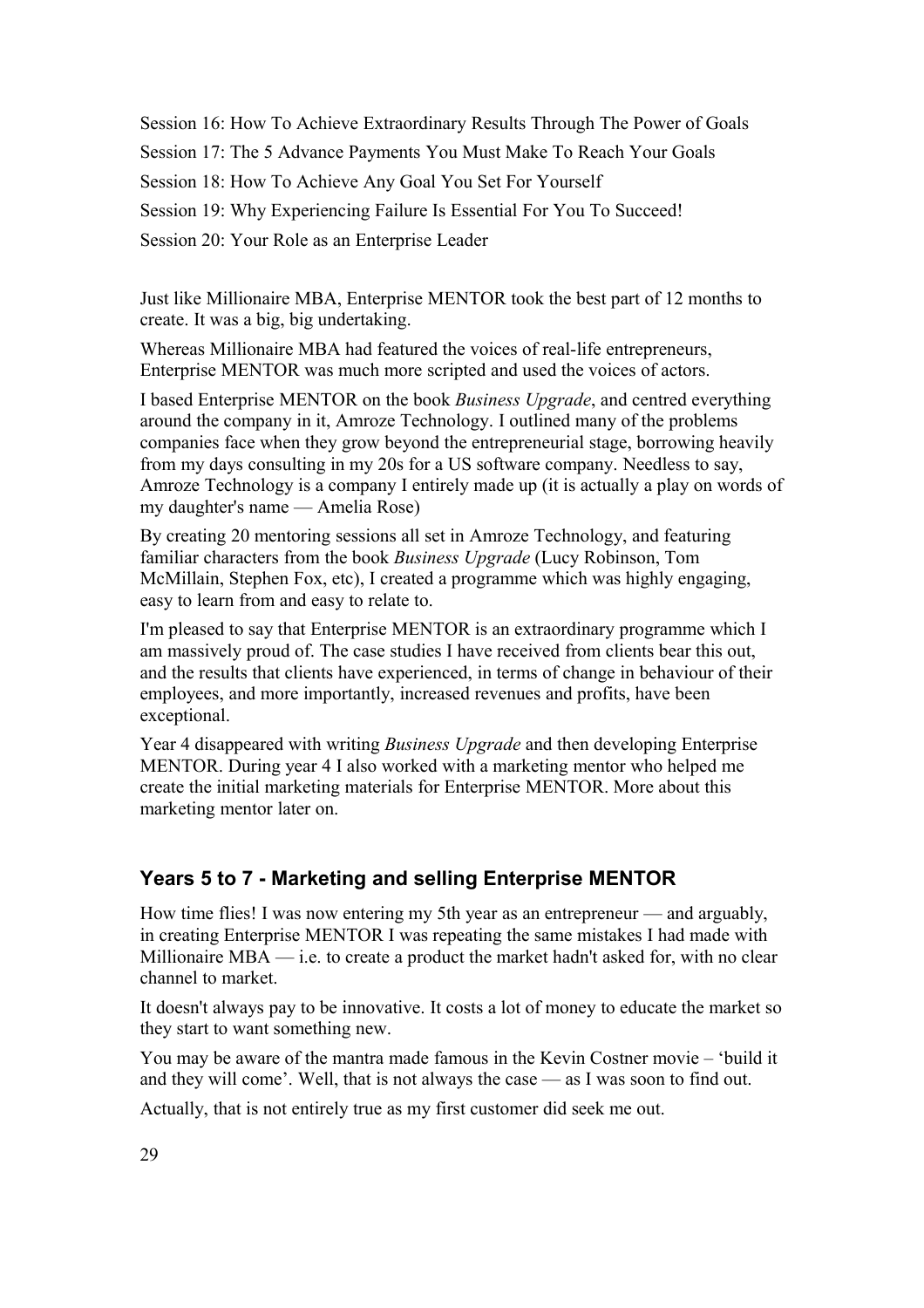I was at a seminar run by my marketing mentor and spoke about Enterprise MENTOR there. The guy sitting behind me said that his friend was looking for ways to make his company more entrepreneurial and that he would put me in touch with him. A few weeks later, bingo, I had my first customer and a cheque for £6,000!

I had sold 30 licences of Enterprise MENTOR almost right off the bat.

I also did an email blast to my existing Millionaire MBA database, and this yielded a FTSE 250 company who bought 25 licences. Then radio silence. These customers were more 'happy accidents' — they did not materialise as a result of strategic, repeatable marketing, but were just managing directors who happened to have heard of me or knew me.

The marketing materials I had spent months working on with my marketing mentor were not working. When I started to mail them out, the response just wasn't there. I was pouring money down the drain and just like Millionaire MBA, I realised there was no obvious and inexpensive channel to sell Enterprise MENTOR through.

I tried sending my new book *Business Upgrade* to some CEOs, but whilst this 'upsell' had worked with *Millionaire Upgrade* and Millionaire MBA — it didn't work in this new market.

This clearly was a different market with different customer behaviour. Prospective customers did not respond or behave the way I had hoped they would.

This was a difficult time. I had spent so long putting Enterprise MENTOR together, and after my initial flurry of success, I couldn't get it moving. I couldn't get traction.

#### **Writing Profit Upgrade**

I was running to the end of my time working with my marketing mentor (I'd paid him £7,500 for 52 one-hour phone calls), and his suggestion was to write another book. I told him I already had a book (*Business Upgrade*), but he assured me this was the wrong one — and I needed another.

As he was the guru, who was I to argue? So I spent a week holed up in a hotel in Valencia writing *Profit Upgrade*.

This book does a great job of explaining the link between happy employees and happy repeat and referral customers. It also does a good job of introducing the reader to Enterprise MENTOR.

I decided to self-publish *Profit Upgrade*, rather than going through a regular publisher. This gave me a lot more choice over what I did with the book, and meant I could get the cost of printing down to about £2 a copy. This was important as I wanted to direct mail the book out to prospective clients.

*Profit Upgrade* worked to some degree, because I advertised it to my own email database list (a database which really was the wrong target audience, as it was mostly people who were interested in Millionaire MBA, not senior executives who would be interested in Enterprise MENTOR). That said, one managing director who had read *Millionaire Upgrade* ordered a copy of *Profit Upgrade* and later went on to buy a site licence of Enterprise MENTOR.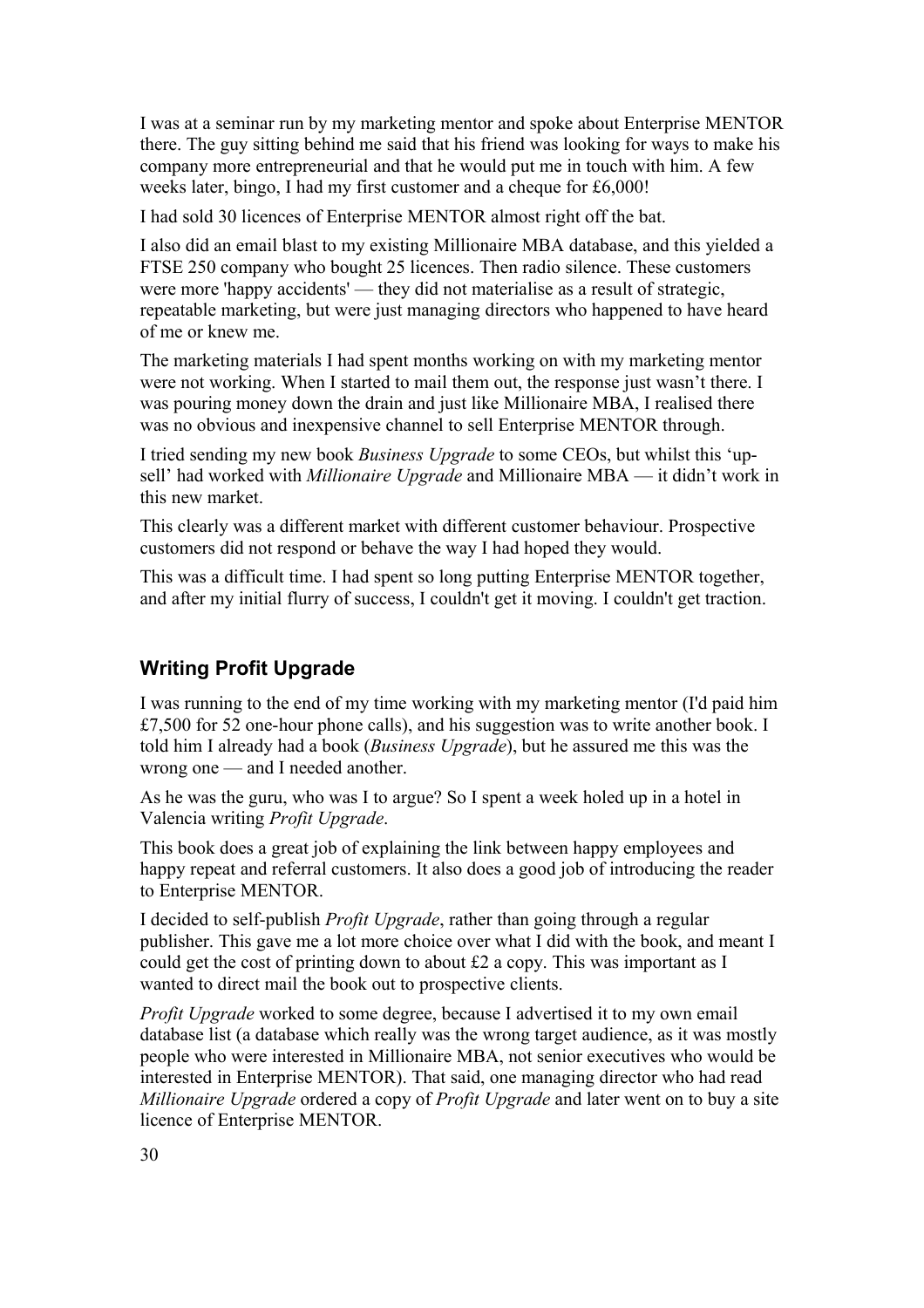I now thought I had the repeatable marketing system I was looking for, if only I could get managing directors and CEOs to read *Profit Upgrade*.

So I set about mailing copies of *Profit Upgrade* out to CEOs, some getting it for free — and some receiving an offer to buy it.

 I even did a joint venture with a trade association who created their own branded version of *Profit Upgrade* and gave it away free to their members.

Still nothing!

I've come to realise that if you send a book out for free, and then call to see if the CEO has read it, typically they won't have. Somebody has to *want* to read it. If they have chosen to buy it, rather than get it for free, there is a greater chance they will read it.

Sending out *Profit Upgrade* as a free book was a very expensive thing to do — and it didn't work.

Perhaps it was the wrong book, perhaps the wrong message, or perhaps the wrong target audience.

*Profit Upgrade* certainly had a different message to *Business Upgrade*.

In fact over the years, I have changed my messaging for Enterprise MENTOR from entrepreneurial thinking, leadership, business owner thinking, employee engagement and customer service to customer experience.

Whatever the marketing message is, underneath I am always offering the same product, simply changing the way it is presented and communicated, to see what works and what doesn't.

## **Trying different B2B marketing activities**

At the start of year 6 I was running out of ideas. I'd tried many different marketing approaches: Pay Per Click (PPC), landing pages, direct mail, email, cold calling, video emails and a whole host of other low-cost marketing tactics. I was keen to find a repeatable marketing system which would allow me to find customers at a reasonable cost.

I also had quite a few face-to-face sales meetings, but these had started to get expensive. When my daughter came along, we moved as a family from Central London to Bath, a move which was wonderful from a family perceptive — but one which increased my cost of sale.

Any trip to London now cost close to £100 and without having a proven sales presentation I was confident worked, each trip was just costing money without providing financial returns. Prospective customers are happy to have meetings, but I'm sure they never give a thought to the cost of those meetings to the supplier.

I had the same cost challenge in visiting prospects by car. Face-to-face selling is expensive, unless you are able to close more sales than you loose. I was never the aggressive sales person in this way and hadn't spent my 20's learning to sell like other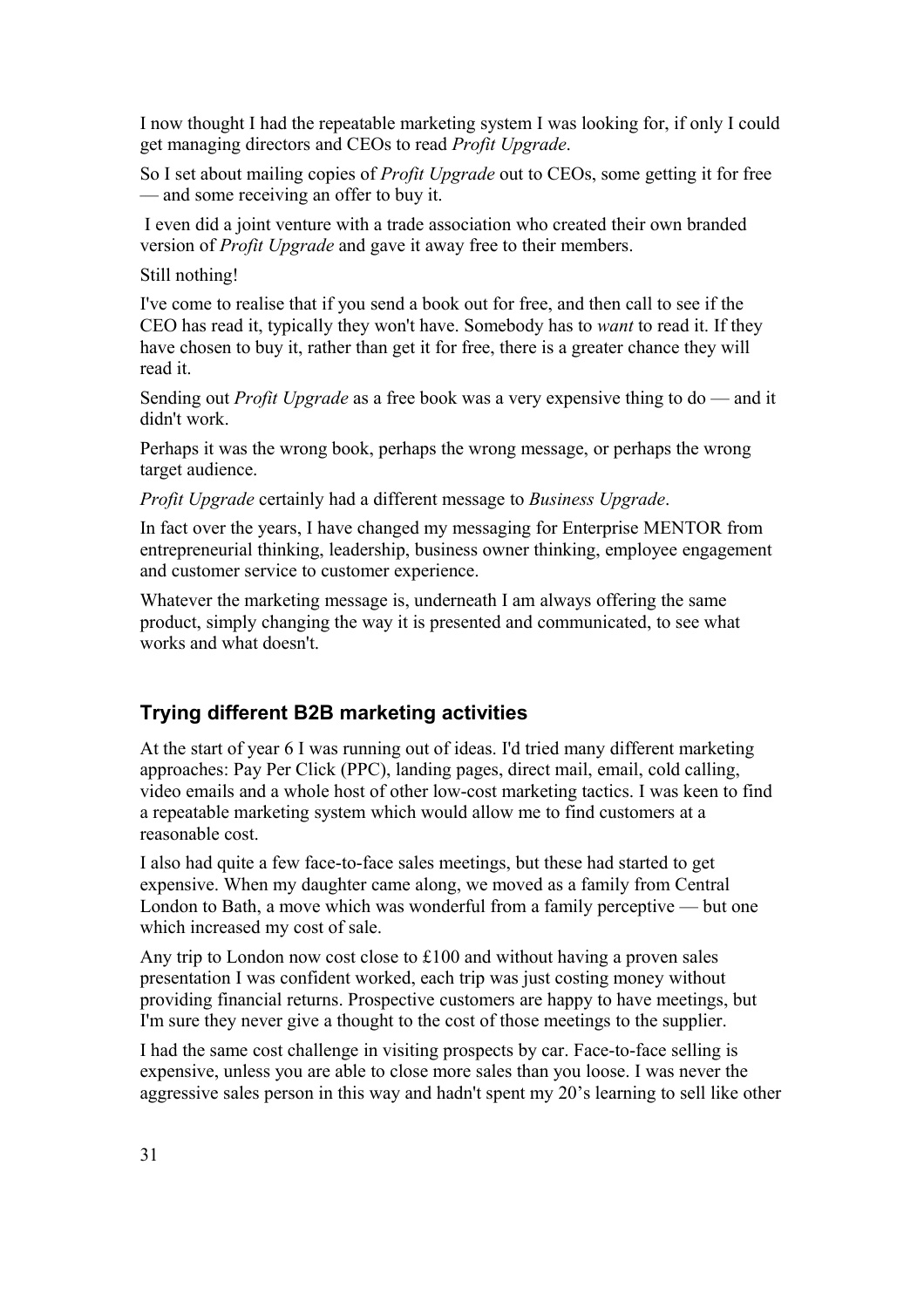professional sales people of my age had. I often found myself coming out of sales meetings thinking I should have handled things differently.

Another thing I noticed with face-to-face selling is how long the sales cycle is. Quite often I could start a sales cycle with one person, it would run for a six months to a year, and then they would either leave the company, change position, or something major would happen in the company or the economy, and all decisions and projects were put on hold. This is massively frustrating and expensive. I'm sure professional sales people get all these bases covered. I'm also sure a professional sales person would have closed more sales from the meetings I had. I did try partnering with a professional sales person, but that is another long story!

In the early days of marketing Enterprise MENTOR I did a bit of public speaking. These were good speeches and I always got a great reception with attendees coming up to me afterwards and thanking me,. but it never resulted in sales and I never felt the right decision-makers were in the room. That may just be my excuse, but I certainly know if you put the right message to the wrong person, it won't work. My problem was I was putting the wrong message in front of the wrong person. This had zero chance of working!

Finding the right decision-maker is critical to selling a programme like Enterprise MENTOR, and my conclusion today is that only managing directors, divisional MDs and CEOs are the right decision-makers for Enterprise MENTOR.

In fact, I'd go as far as to say that if you put 100 managing directors in a room, only 5 or so would be interested in wanting to know more and perhaps only 1 or 2 might buy.

But the cost of getting 100 managing directors from reasonably sized companies in a room is very expensive, and to find just those 1 or 2 who would immediately see the potential benefits for their company is very hit and miss.

That is why I always tried other marketing approaches such as direct mail. As the copywriter Claude Hopkins wrote, direct mail is 'salesmanship in print'. Letters can do the selling for you (as you'll see in lesson 28).

But direct mail carries its own challenges. Direct mailing managing directors is very difficult and expensive and you only get a nano-second of their attention to get your message across. Your message better be 100% spot on to have any chance of working.

#### **Writing All Employees Are Marketers**

To try and consolidate some of my thoughts around a new marketing message, I decided to write another book, but this time without aggressively up-selling the reader. This, my fourth book, was called *All Employees Are Marketers*. Turning all employees into marketers is effectively what Enterprise MENTOR does by making sure all employees take responsibility for getting more repeat and referral customers.

This is a short book of about 50 pages centred around a simple formula I came up with for revenue growth:  $\bf{R}$ **G**=  $\bf{B}$  +  $\bf{B}$ **A** +  $\bf{T}$ **TF** (revenue growth = buy + buy again + tell their friends). In the book I explain how companies can get more repeat and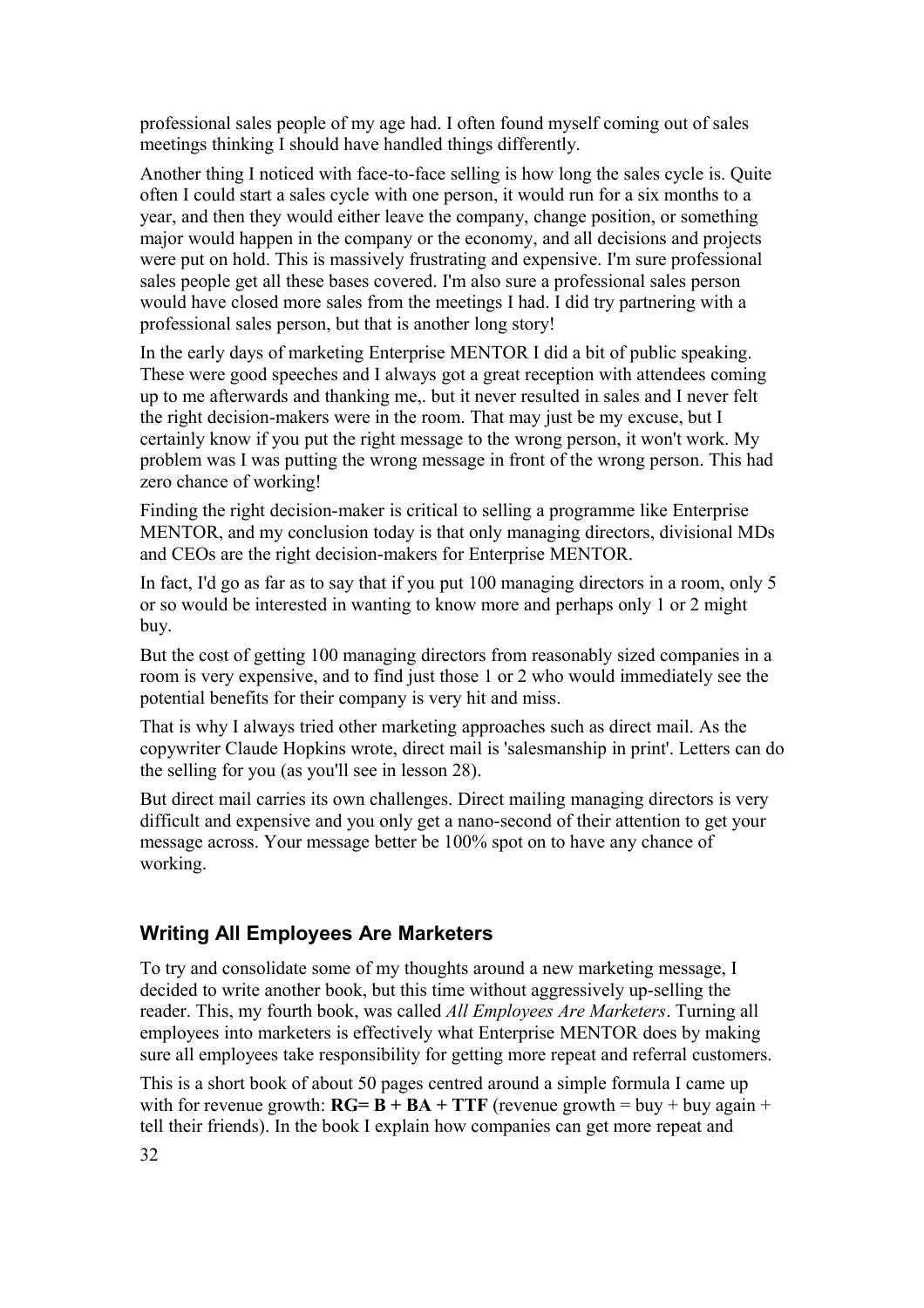referral customers. I got 1,000 copies printed (this book was only £1 a copy) and sent about 500 out to CEOs and managing directors.

Again, radio silence.

I was now sure that people don't read books that you send them free in the post.

## **My first case-study**

My other frustration at that time was that even though I had sold Enterprise MENTOR, I didn't have any case studies. A lack of case-studies makes it even harder to sell high-value programmes like Enterprise MENTOR.

So I got in touch with one of my early customers to find out how they had got on with it.

"It's fantastic!" came back the response.

"The people going through the programme are making a presentation next weekcome along and sit in."

Sitting in on those presentations and hearing the stories of change of the people who had been through Enterprise MENTOR was the energy boost I needed at that point.

I concluded that as Enterprise MENTOR was so good, it must be that I wasn't communicating the value of it properly and therefore people didn't 'get' what it could do for them.

## **People Upgrade**

Filled with the excitement of watching these presentations, I set about capturing that energy in words in a short case-study book, which I called *People Upgrade.* In it I included the full transcripts of the interviews with the employees and managers who had just been through Enterprise MENTOR. Their words could do more to sell Enterprise MENTOR than anything I could ever say.

*People Upgrade* was written half-way through year 5 — and I now had concrete proof that Enterprise MENTOR did exactly what I said it would.

But still, even armed with this proof, I couldn't find the right audience for the programme.

I retained another marketing guru who told me that I should be marketing to HR and L&D executives and position Enterprise MENTOR as an 'employee engagement' solution.

The more I looked at the definition of Employee Engagement, the more this seemed good advice, but having spent a year marketing to this community, I now know with total conviction that HR and L&D executives are not my target market, and the words 'employee engagement' will not sell Enterprise MENTOR.

I know this from having spent thousands of pounds on trade shows, adverts, mailings, and a whole host of other wasted marketing efforts.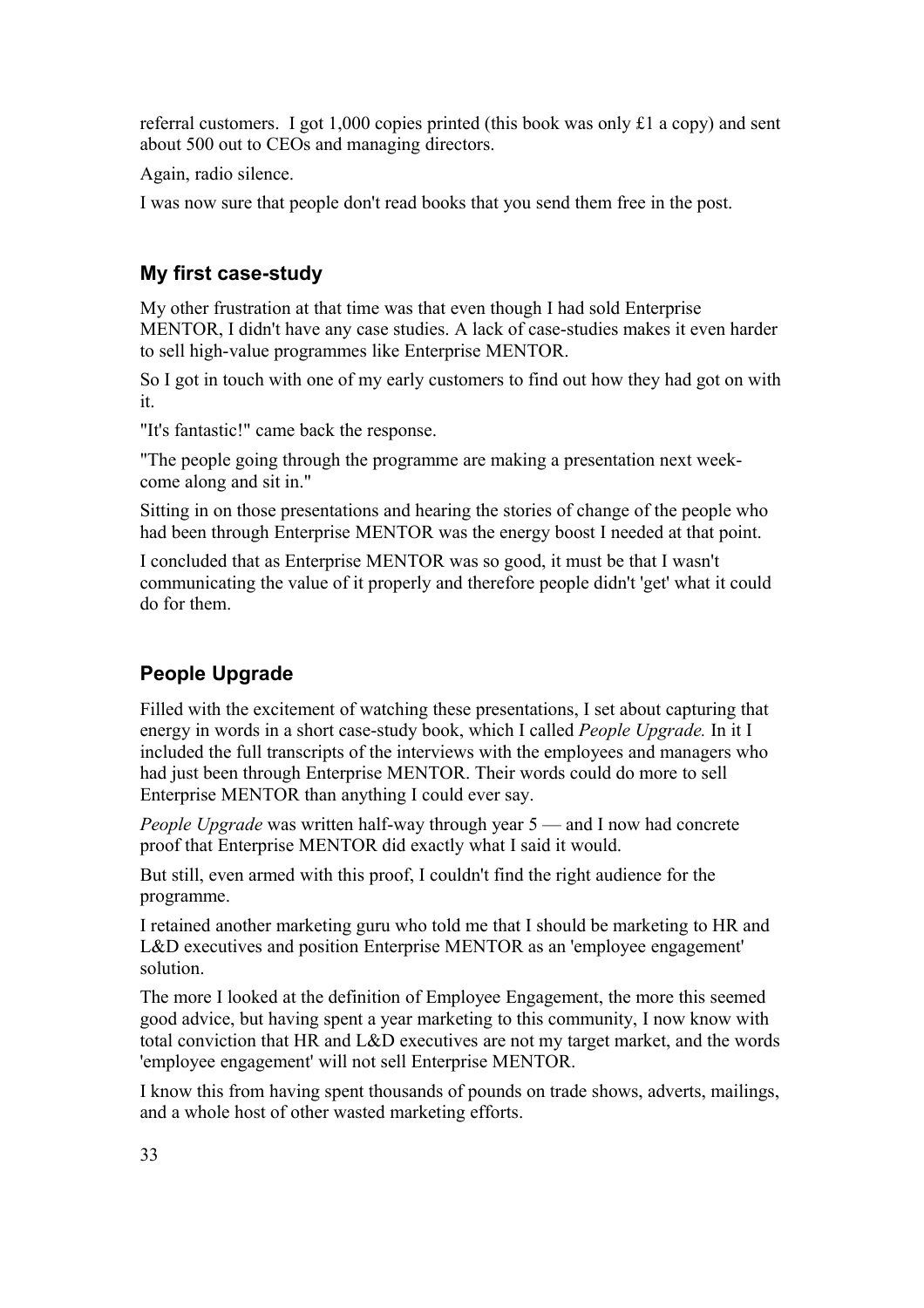It just seemed that people were not 'getting' Enterprise MENTOR, and the words and messages I used to market it were not penetrating into their psyche.

## **Year 7! Smartphone Apps**

At the start of year 7 and in an attempt to make Enterprise MENTOR a more tangible product, I turned it into an iPhone app. This was a good thing to do, as I could see that prospective customers were struggling to understand what Enterprise MENTOR was.

Since it is a MP3 mentoring programme, it is intangible and invisible and something people cannot hold or touch, and therefore cannot understand.

By making it an iPhone app (both a full paid version, and a lite version available for free) complete with written transcripts, navigation screens and added images — the intangible became tangible.

I also created an Android version of Enterprise MENTOR and a BlackBerry version. The 'lite' versions of these apps have been downloaded many tens of thousands of times and have picked up numerous five star reviews.

During year 7, I also turned all my books into free eBooks which can be downloaded on any ebook reader or smartphone. Again, these eBooks have been downloaded many tens of thousands of times, getting the word out about Enterprise MENTOR for me.

Perhaps smartphones are the future for Enterprise MENTOR, and as smartphones become more ubiquitous, possibly both Millionaire MBA and Enterprise MENTOR will find their natural home and distribution channel.

So far, I haven't found the right marketing message for Enterprise MENTOR (although something around Customer Experience feels most natural) — but again, just as I have to conclude that Millionaire MBA is brilliant product with no obvious distribution channel — the same is true with Enterprise MENTOR.

It is a brilliant programme, possibly as one famous entrepreneur said to me, "ahead of its time" — but certainly a marketing challenge for any marketer.

#### **Moving onto the Lessons**

As we move onto the next part of this book and the individual lessons I've learnt, I hope knowing more about the story of Millionaire MBA and Enterprise MENTOR will help you take more from the 39.5 individual marketing lessons.

I also hope that in writing this story down, I won't make the same mistakes again in my next venture, and will pay much more attention to customer demand, message to market fit, route to market, up-sells and recurring revenue streams!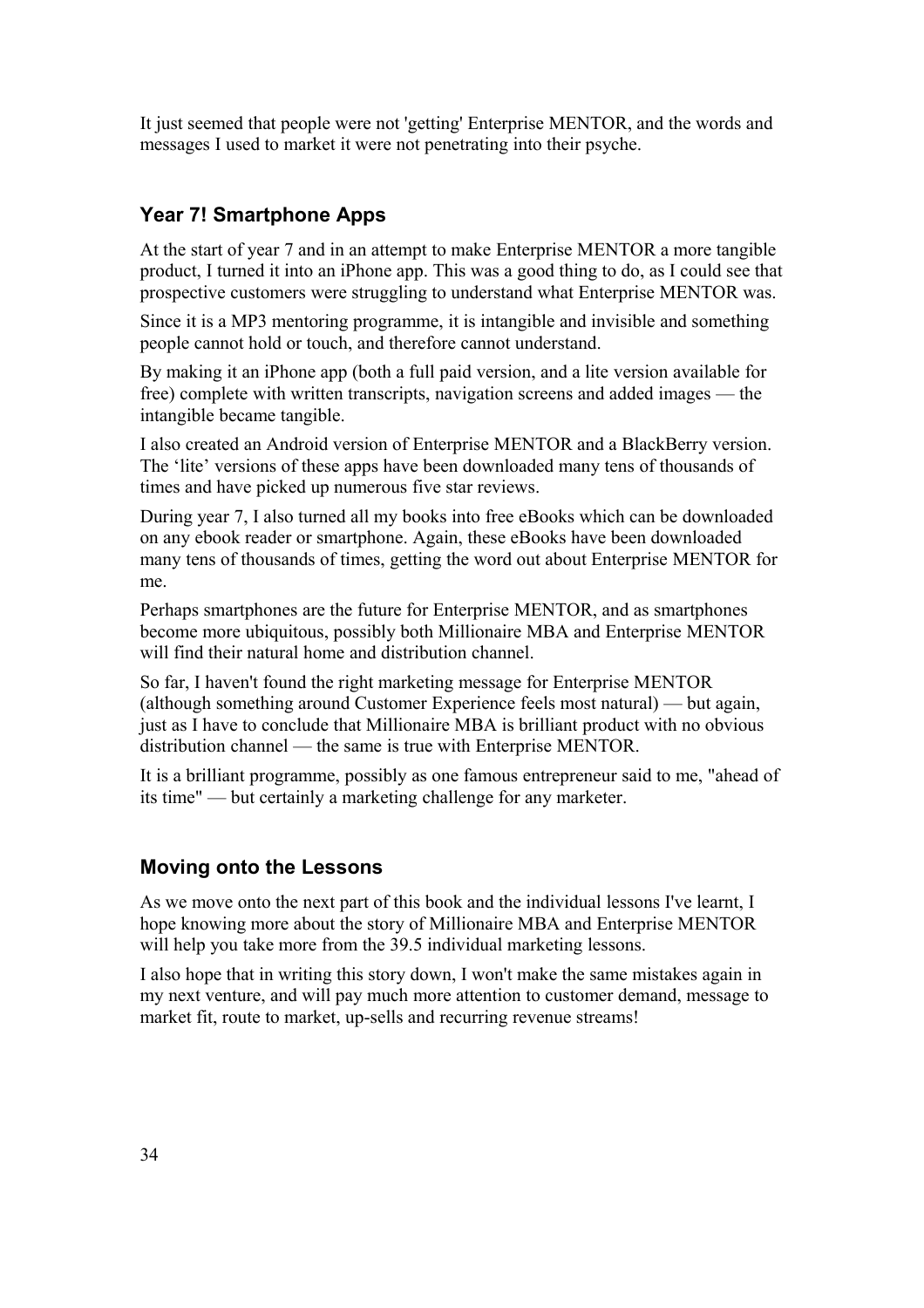# <span id="page-34-0"></span>5. Introduction to the 39.5 Lessons

What now follows are 39.5 of the biggest, time consuming and expensive marketing mistakes I have made over the past seven years.

When you read through these mistakes, it is worth noting the specific type of business I created.

Effectively, my business is selling intellectual property through the two business mentoring programmes I developed. Both are high margin (in fact 100% margin), massively scalable and MP3 based.

However, the difficulty with these programmes is that they are intangible, and it is hard to explain to new prospects how they work and what they can do for them. They also have no direct sales channels — and are very expensive to market and sell.

I am not selling consulting services, face-to-face mentoring, or my time in any way at all.

I tried to create a scalable business selling digital files which individuals and companies licence and download to their mobile phones or MP3 players.

I've also tried to leverage the web wherever possible, as this is a much lower cost than other forms of selling, especially face-to-face selling.

My customers are not typically repeat customers — as I don't have anything else to sell them, so my game is all about finding new customers: lots of them to keep replacing the old ones!

On reflection, it is a very poor business model.

The type of marketing approach I have used to find new customers is what is known as direct response marketing. This is a term I discovered very early on in my marketing career, and I realised there are principally two types of marketing approaches you can embrace.

#### **Image advertising vs. direct response**

The first type is image or brand marketing. The purpose of this type of marketing is to position a brand or product in the mind of a customer in the hope that one day when that customer wants to buy the product or service you offer, they will remember you and come back and choose you. If you already have a well established brand, such as Coca Cola, BMW, Pirelli, etc, this type of marketing is the norm.

When you see adverts on television or in magazines, the purpose is to position a product in your mind and create a desire, but it has no specific call to action. Typically there is no offer or incentive to get you to respond. The intention is that when you come to choose that product, you remember their advert, and choose them. There is no doubt it works. I know if I ever wanted to freshen my carpet, 'I'd do the shake and vac and put the freshness back'. Shake and Vac has claimed premium real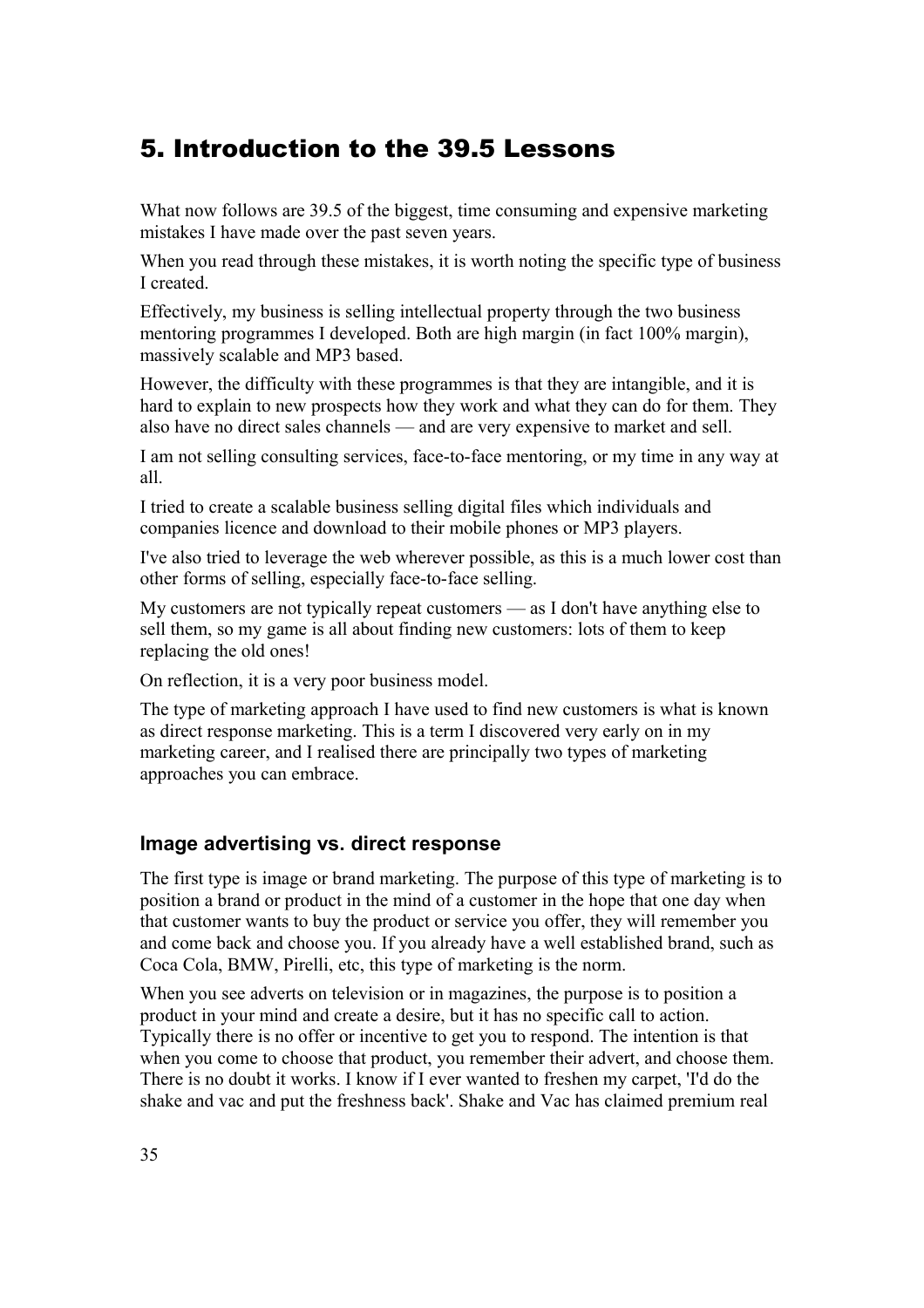estate in my mind, but this has cost SC Johnson, the manufacturer, millions of pounds and dollars in advertising.

Brand advertising can work for getting new customers, but it is very expensive, as there is a lot of wastage. It does however work particularly well in developing countries, where large established multinational brands want to break into new markets, and have the cash to plaster their name all over the place.

Let's say you live in Sri Lanka — a country I recently visited to run a workshop (using workshops to market Enterprise MENTOR was another marketing approach I was testing), and Vodafone want to take a piece of the telco market share. Vodafone have the cash to saturate the market with their famous red logo, and start to gain a position in the minds of their target audience.

There are two main differences there to me. 1. They are aiming at a mass market, where virtually any adult could be a customer. 2. They have endless pots of cash (funded by existing repeat customers in mature markets), and I don't!

This type of image marketing has no place in my type of business, where noone has ever heard of me and my products, and where I need my marketing spend to work very hard and very quickly for me.

That is why the type of marketing I have practiced over the past seven years is Direct Response Marketing.

In direct response marketing, every pound or dollar spent on marketing should encourage targeted prospects to make a response and ask for more information, ask for a meeting or want to make a purchase there and then (ideally deciding to purchase a copy of Millionaire MBA or a site-licence of Enterprise MENTOR).

But with the marketing activities I've engaged in, it's all been about getting a response.

#### **Different marketing for different markets**

I'm confident that the 39.5 marketing mistakes I've made (which I've tried to present as lessons which you can learn from for your future or current business) will work for any business, not just companies like mine who are selling high-value intangible products.

Some marketing lessons are relevant to all companies, such as:

Who is your customer?

What are your routes to market?

Where are your customers?

How do you reach your customers?

What is your core marketing message?

How do you know your customers will buy?

Over the years, I've given a lot of thought to other types of businesses to try and understand why they work, or don't work.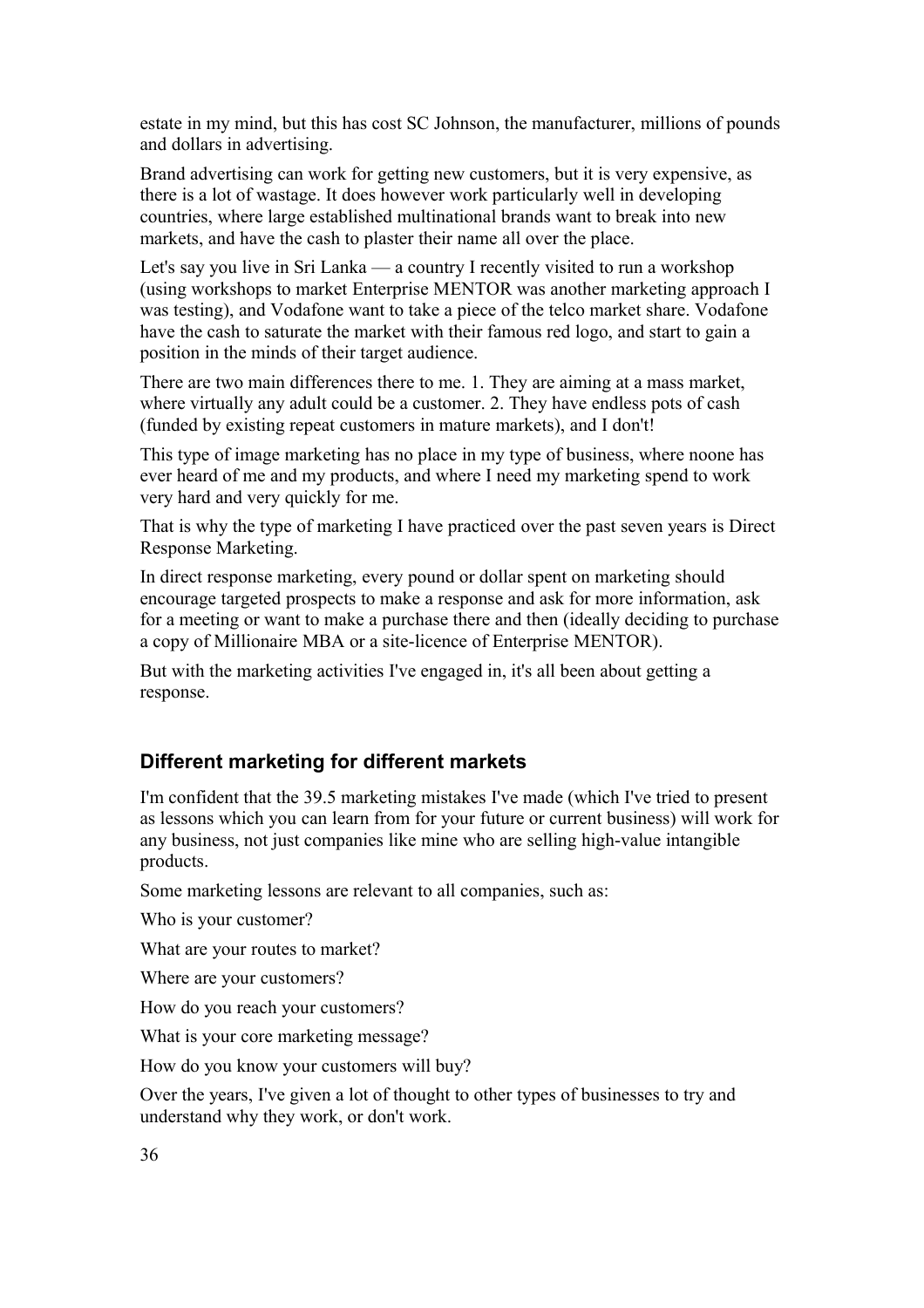### **Some businesses just have easier to reach customers.**

Some companies just market to customers on a local basis. For example, when I first created Millionaire MBA, I interviewed Simon Woodroffe and Duncan Bannatyne who have both been dragons on Dragons' Den.

# **Simon Woodroffe**

Simon started his YO! Sushi brand with a single restaurant in Poland Street in Soho in Central London.

He created such a WOW experience that it was impossible for customers not to want to visit. On the strength and success of his first restaurant he was able to expand and the YO! brand now has well over 50 restaurants around the world servicing local geographical areas. More recently he has expanded his portfolio of Japan-influenced short stay hotels, again, which offer a WOW experience, and are found in high traffic areas such as airports.

Because of the WOW factor and the fact that Simon's businesses are very interesting to write about, and take photos of — he gets a lot of valuable PR, which keeps him in the public eye.

# **Duncan Bannatyne**

Duncan Bannatyne is another person who I interviewed and is worth looking at.

Duncan made his money through care homes, children's nurseries and more recently health clubs which all serve a local market, so his marketing only had to reach local customers.

Marketing a 'service' such as gyms to local customers is much easier and cheaper than selling my type of products. At least your customers are all within a 4 mile radius and read the same papers, listen to the same radio stations, and even drive past your premises.

My customers on the other hand (certainly this was the case from MMBA), could come from Mexico, the next from the UK, Australia, South Africa and so on. Millionaire MBA and Enterprise MENTOR are products which any entrepreneur, business owner or company around the world could benefit from — and therein lies the marketing challenge. It is much easier and cheaper to market to a small local vertical market, than a wide, flat, global market.

# **Local Post Office**

It is also worth noting that some companies don't need to spend a penny on marketing. I have a friend who owns four Post Offices in the town where my parents live. He owns the main town post office, and three smaller branches.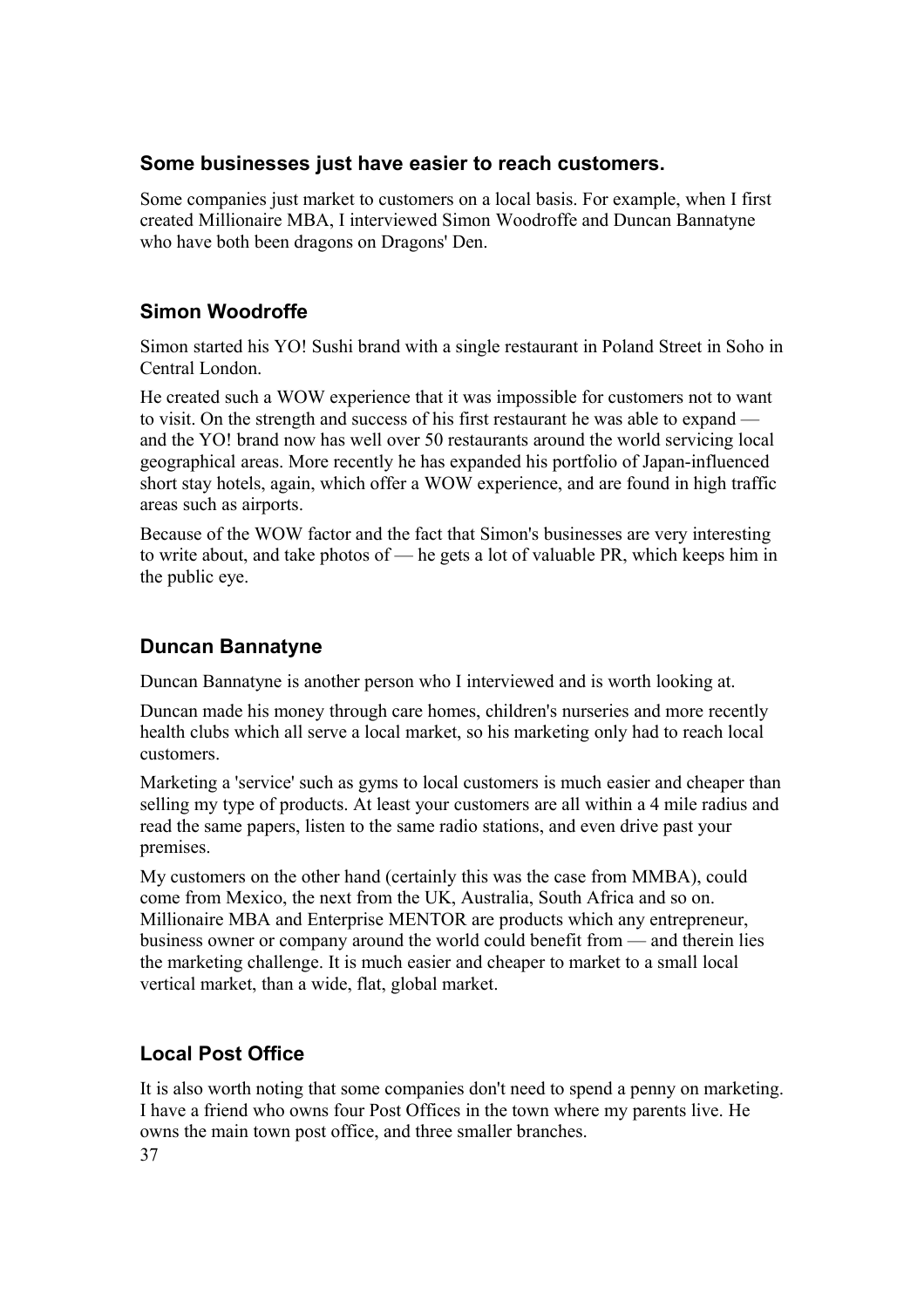I asked him recently how much he spends on marketing, to which he replied, "I don't spend a penny." The truth is, because of the essential services and products the post office provides, he is filling an essential need (perhaps not a want) — and therefore has a constant and steady stream of customers coming through his doors.

Being a smart businessman, he also sells an assortment of sweets, gifts, stationery and many other products through his shops which appeal to the regular users of the traditional post office services.

#### **Marketing works — just not all the time!**

Whilst all businesses are different, it is worth bearing in mind that these are my mistakes made in my business. The approaches I took and marketing strategies I used may well have worked in another type of business, especially one which was already established, had regular repeat customers, an identifiable market, a proven message, and who simply wanted to grow their revenues from 1x to 2x.

That said, my business might be more typical to you. If you are a start-up with a new idea, or an existing business looking to launch a new product into a new market (or even an existing one), then pay closer attention to my mistakes — I wouldn't want you to make the same ones too!

#### **A word about the lessons**

I've tried to make the following 39.5 lessons stand alone so you can read them in any order.

If it appears that I am repeating a point I have made in a previous lesson, I have done this intentionally as the main mistakes I've made relate to more than one lesson.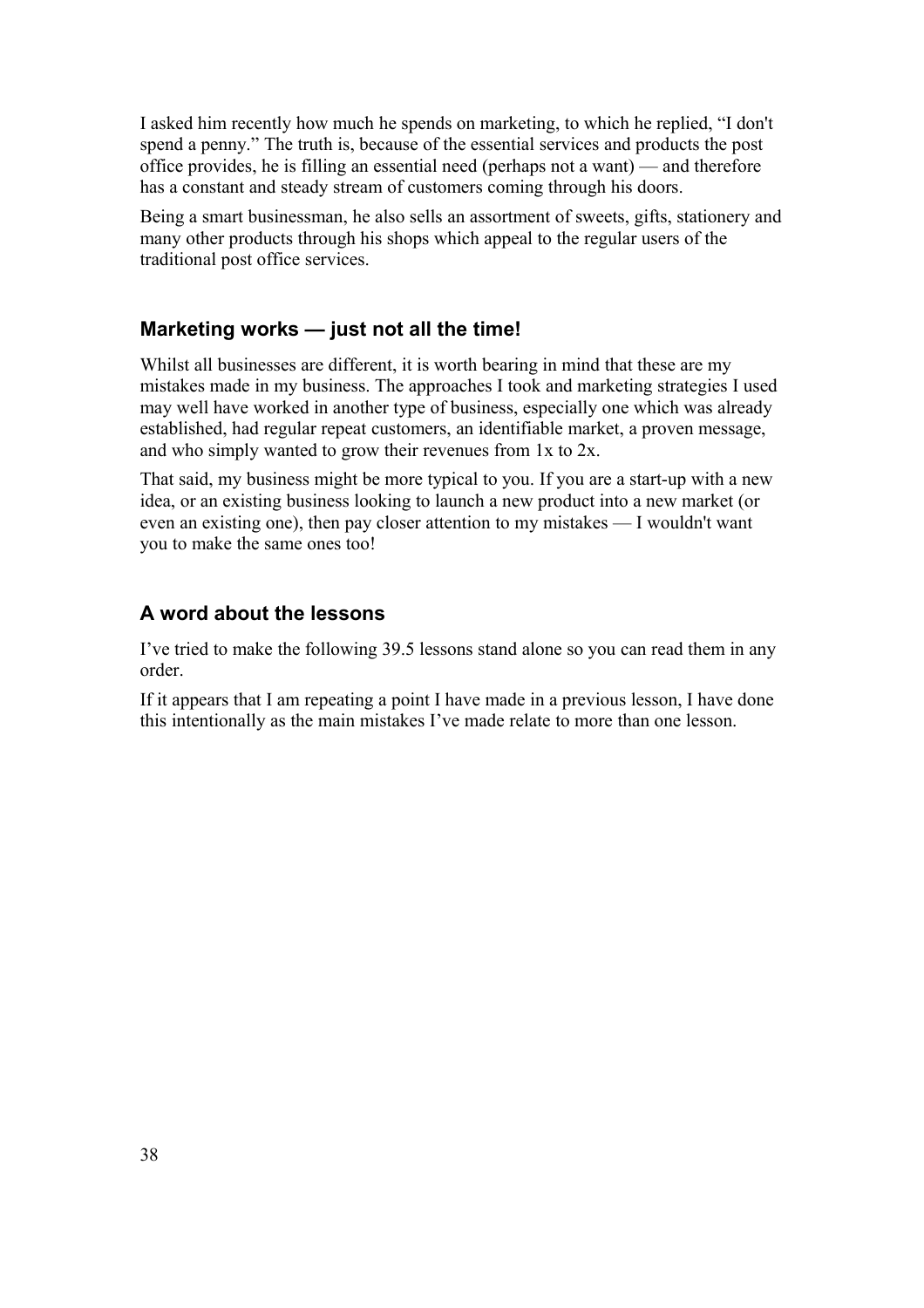# Lesson 1. Focus on Your Customer, Not on Your Product

## **My marketing mistake: I focused too much on my product at the beginning, and not enough on the market/customer.**

I believe being product-focused and not market-focused is without question the number one biggest marketing mistake I have made.

I am 100 percent guilty of being in love with the products I've created; of being obsessive in creating Millionaire MBA and Enterprise MENTOR. I'm also guilty of creating two fantastic programmes, possibly the best in the world, at what they do.

Without doubt, in my 7 year entrepreneurial career the most fun I had was the year I spent creating Millionaire MBA. That's because for that year I was in control of the product development — the easy part of starting a business.

I didn't have to worry about the marketing, which is the hardest part of growing a business!

#### **Understanding the market**

However, my passion and devotion to the creation of these products has come at the expense of fully understanding the market I tried to sell them into.

If I had initially put the same level of effort and dedication into first understanding what the market wanted, rather than developing the programme I thought the market would appreciate, I'm sure I would have made fewer marketing mistakes.

The fact is, since creating Millionaire MBA and Enterprise MENTOR, I have spent a lot of time thinking that all I needed to do to sell more was to become a better copy writer, learn more about web marketing, PPC, create more landing pages... when ultimately, what I needed was to be in a hungrier, tighter market with easier to reach customers.

If you get the market wrong in the first instance, all the other marketing activities which you deploy simply won't work — or will be much less effective (and much more expensive).

#### **Selling snow to Eskimos**

Let me give you a very simple example which may make sense of this. It's the classic story of selling snow to Eskimos.

Obviously, there is no market to sell snow to Eskimos — there just isn't the demand. Even the best salesman in the world could not sell snow to Eskimos.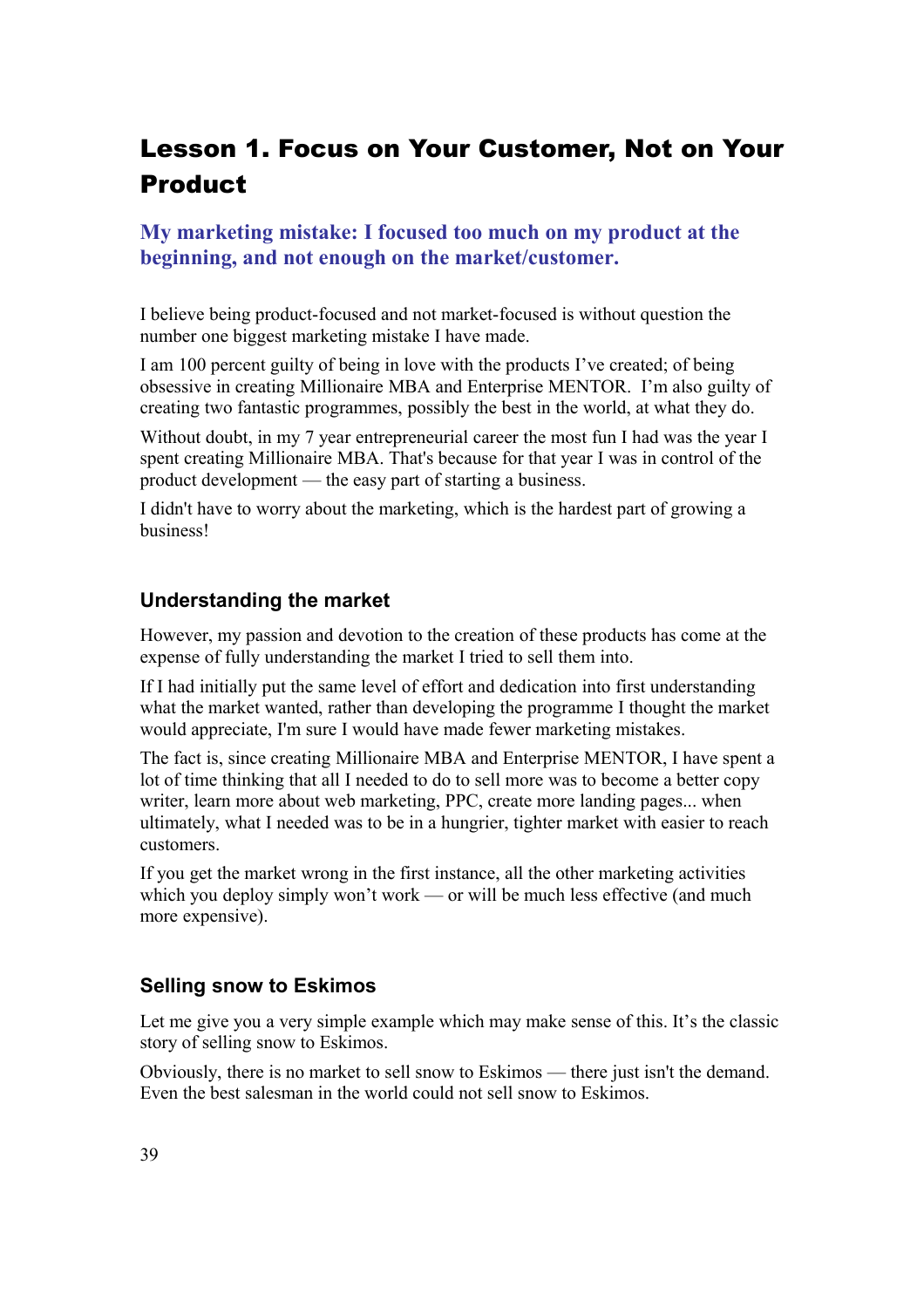The salesman could try many different sales and marketing activities to sell the advantages of snow, such as brand advertising, direct response advertising, Pay Per Click, magazine adverts, writing white papers, publishing books... but there still wouldn't be any response — simply because there is no want, need or desire by Eskimos for snow.

However, there are many other markets where the salesman could sell snow (or ice).

Let's say the salesman sells ice to pubs and bar s so customers' drinks are served fresher and chilled.

The salesman could sell snow to indoor ski centres, such as one in Dubai — a location that has never seen snow.

You get my point. These are defined markets that have a want and desire, unlike Eskimos. It is sometimes easy to get so wrapped up in product development that you fail to understand whether or not a true market really exists for your product or service.

#### **Seeing other people make this mistake**

I recently had a conversation with a friend who is thinking about creating a product and may potentially be about to make this fundamental mistake too.

My friend comes from an investment background and has an idea for an investment product to sell to individual investors — people who have a portfolio of shares.

My friend told me a little about the product, and no doubt it will be the best in the world at what it does when it is fully developed.

But product aside, my immediate question to him was not about the product, but about the market.

I wanted to know, who are his customers? How will he reach his target customers? Will his prospective customers have an appetite and desire to purchase his product? Will they pay the price he wants them to pay? Will he be able to build a scalable business around his new product?

I'm now much more interested in the 'who' rather than the 'what'.

When I first created Millionaire MBA, I was more focused on the 'what' (i.e. the product), than the 'who' (i.e. the target customers).

I worry that my friend has 'happy ears' and only wants to hear good things about his product. After spending lots of time and money on creating a product, his marketing message may fall on 'deaf ears' — simply because he will not be able to get his message in front of enough of the right prospective customers.

#### **One change I would make to Millionaire MBA**

If I could go back and make one change to Millionaire MBA, it would be in Day 1 of the programme where the 29 entrepreneurs talk about the need to be passionate about your product or service. I would add more clarification here.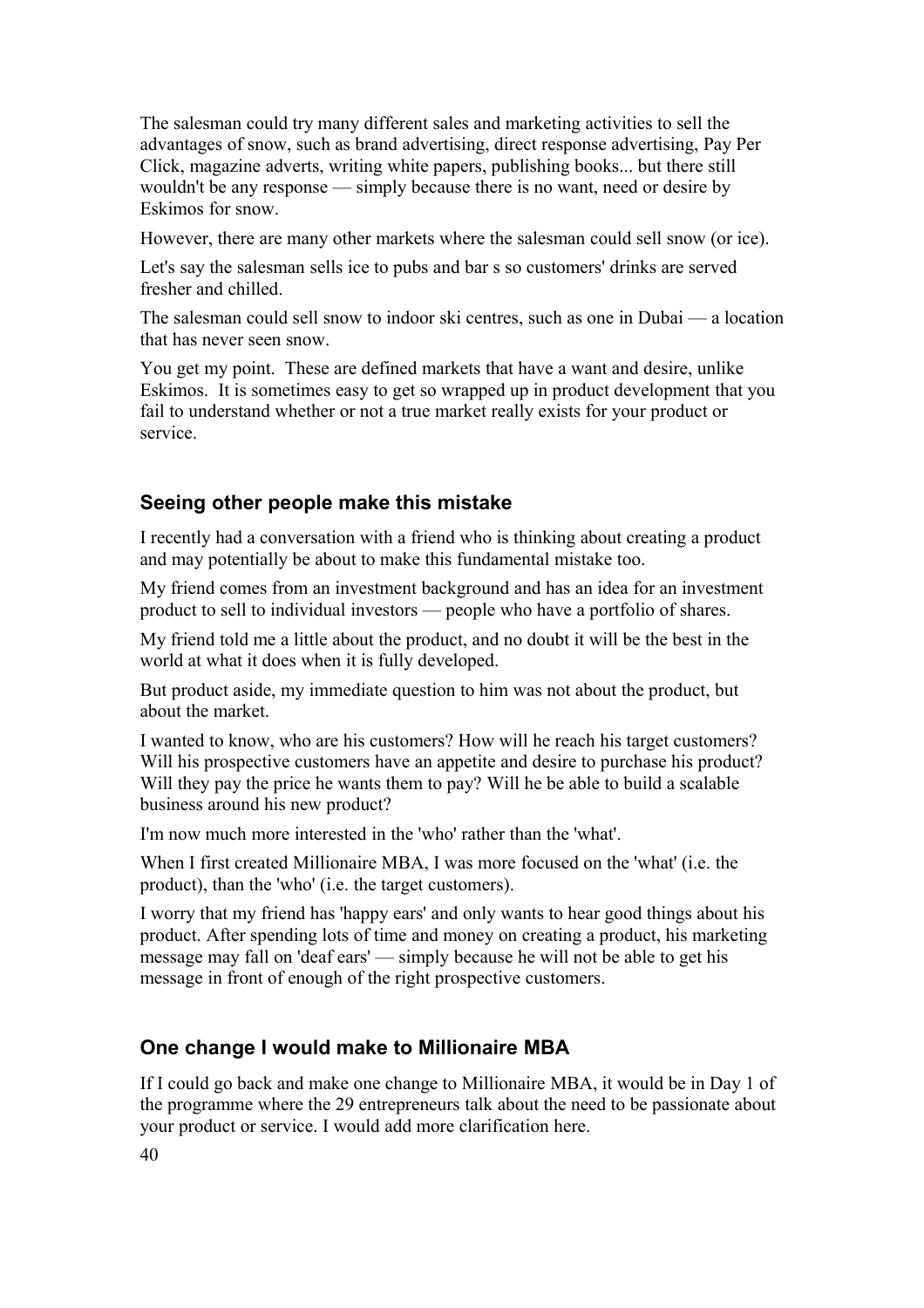Millionaire MBA encourages entrepreneurs to follow their passion. There can be no doubt that when you do something that you are passionate about, you do it to the best of your ability.

But since creating Millionaire MBA, I've seen many entrepreneurs come unstuck by solely following their passion. There has to be a clear, reachable, hungry market for your products or services.

I would say for every unit of effort you put into developing your product you should put the same unit of effort into understanding the market, the channels to market, the marketing messages, understanding truly who your customers are and why they would want to buy from you.

If you can find that hungry market, and you are also passionate about the products and services you offer to it, then you have the perfect match — and you have a much greater chance of being successful and profitable.

If you are just following your passion without knowing if there is an appetite for your product or service, you are committing what I call a 'crime of passion'.

#### **What I would do next time**

Before spending a penny on my new product, I would look long and hard to make sure there was a defined, hungry and reachable market for it. I would spend much more time on understanding my market and prospective customers and their needs, wants and desires, rather than focusing on the product. I would put the passion and love for my product to one side, and be more 'unemotional' about the market opportunity.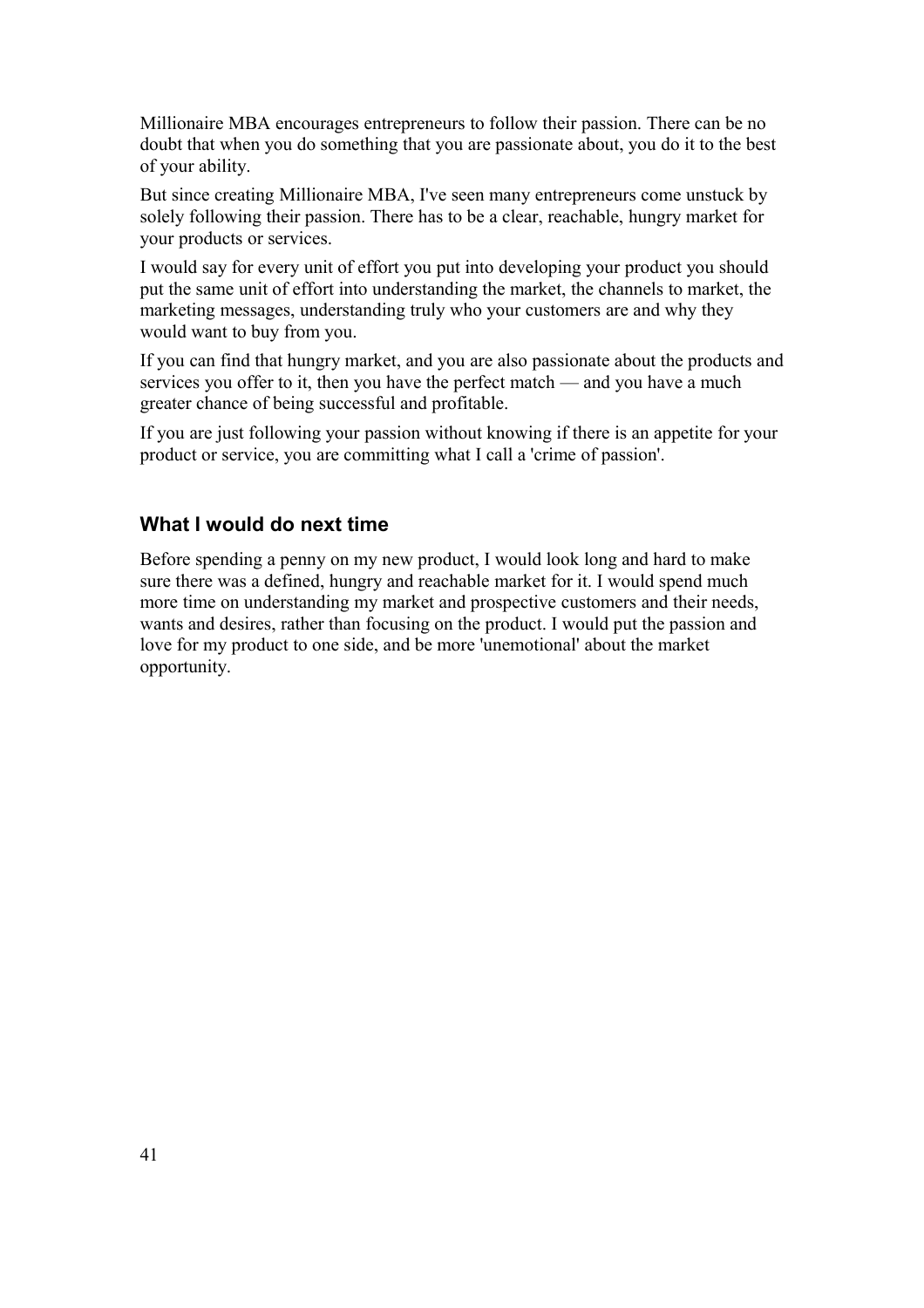# Lesson 2. 'Build it and They Will Come' is Wrong

# **My marketing mistake: I thought I could build it and they would come**

If you've seen Kevin Costner in the movie, Field of Dreams, you may know the line where James Earl Jones says to Costner, "Build it and they will come", meaning that if you build a baseball court in the middle of Iowa, people will start to come.

This is a great, romantic line which works magnificently well in the movies.

In reality though, the line should be, "Build it, spend a lot of money on marketing, and only then, they *may* come".

Simply because you have a brilliant idea or product, it doesn't mean to say that everybody feels the same way too.

Your product may well be the 'best in the world' at what it does (as is the case with Millionaire MBA and Enterprise MENTOR), but the cost of getting that message out to the market place is so punishingly expensive that the business model underneath your product or service becomes commercially unviable.

You could quite literally build your product, sell it for £500 per unit, but have to spend £500 per unit trying to find your customer, or trying to stimulate demand so that customers know about you.

So, what should you do?

Should you spend all your time market researching the market first? Unfortunately I have no clear answer here, other than a few thoughts.

# **Testing the market**

Firstly, you could ask a thousand people in a focus group if they would buy your product, and they may all say, yes. This is what many large companies do for their marketing research — but they still often get it wrong.

The reality is, when you come to create your product, deliver it and market it, the same thousand people won't necessarily buy.

The only real measure of someone's willingness to buy is when they put their hand in their wallet and decide to purchase your product or service.

So, in many ways, you don't know if the market response is there until you test it with the actual thing that you're trying to sell.

However, as I said in the previous point, you can test and validate the market in other ways by offering prospective customers a free report or free taster. This still requires a prospect to pick up the phone, fill in a form, send off an email; whatever it takes. It is still an action which requires a level of effort by the prospective customer.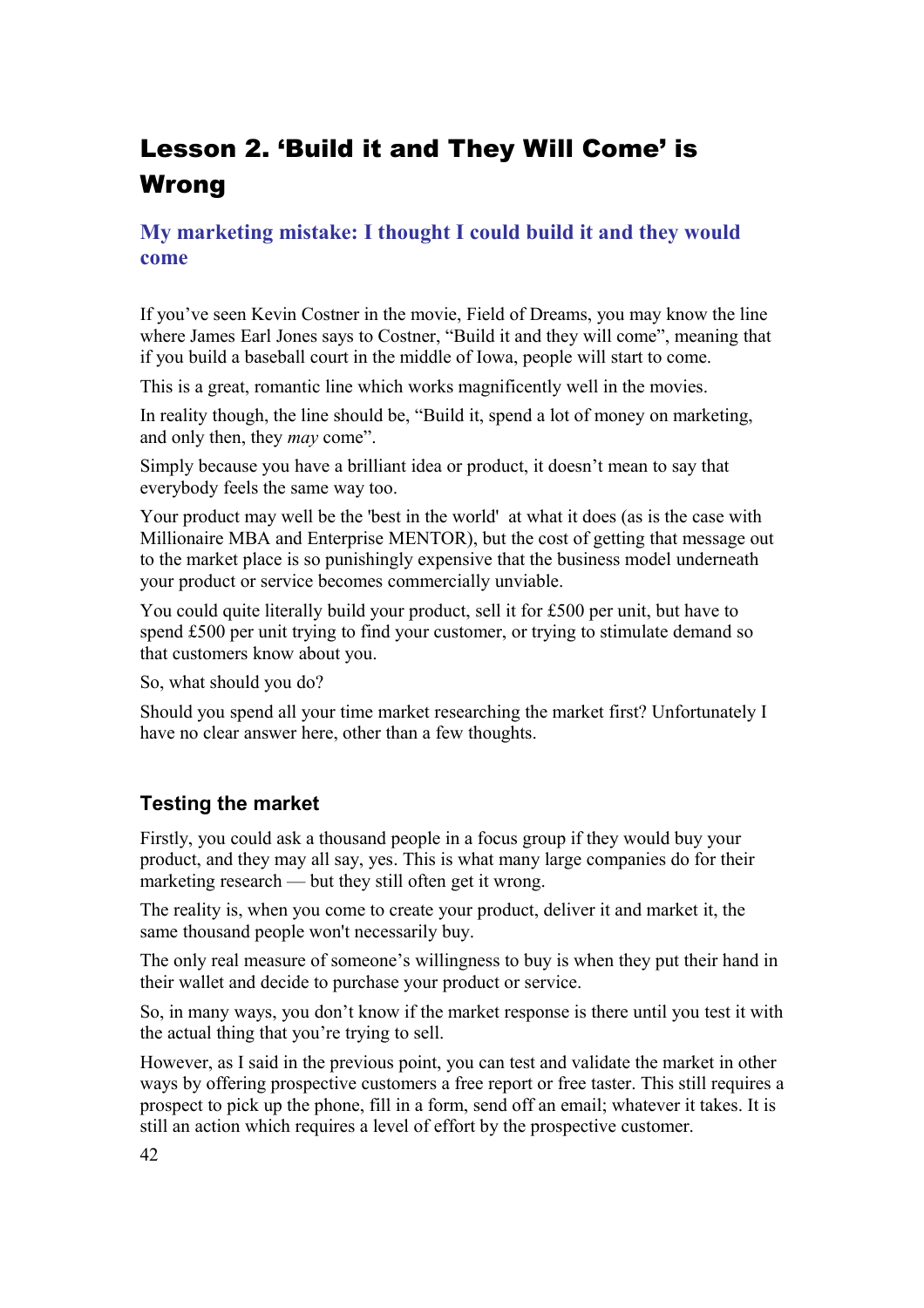I'm not convinced of the accuracy of focus groups to tell you if they would buy your product or not — especially if they are paid £50 to do so!

#### **You cannot research a market which does not exist**

The other thought that sticks in my mind in terms of market research and customer validation are the words of Simon Woodroffe, one of the entrepreneurs I interviewed for Millionaire MBA.

Simon built YO! Sushi and is famous for saying, "If I did market research to find out whether customers would want to buy sushi from a conveyer belt, served by robots who swear at them, the answer would most likely be no!" Simon's view is that you can't market research a market that doesn't exist.

Arguably, that is true.

### **Sometimes it's cheaper to do it, than test it!**

I remember interviewing John Molton, the legendary venture capitalist, and putting Simon's comments to him. He agreed, and said in Simon's case it was possibly cheaper just to build the thing and get the first venue of YO! Sushi up and running to see if customers actually came — proving that there was a hungry market, rather than doing a market research test.

I know that Simon spent two years of his life and £150,000 of his own money creating YO! Sushi and, no doubt, borrowed, leveraged, and squeezed every penny out of every avenue that he could in order to get YO! Sushi up and running. Within two or three weeks he had the proof he wanted that customers would come.

Subsequently Simon has gone on to open many other YO! Sushi restaurants and hotels and expanded the brand concept of YO! But could he have done that through market research? I know his answer would be no.

### **Faster horses**

Henry Ford offers a classic line on the balance between marketing research and 'build it and they will come'. He said, when creating the motor car, that if he had asked people what they wanted, they would have said 'faster horses'.

I feel the same in creating Enterprise MENTOR. If I had asked people what they wanted, I am sure it would have been around 'shorter classroom sessions', or 'better teachers'. I doubt they would have asked for a MP3 based mentoring programme which managers and executives lead their teams through.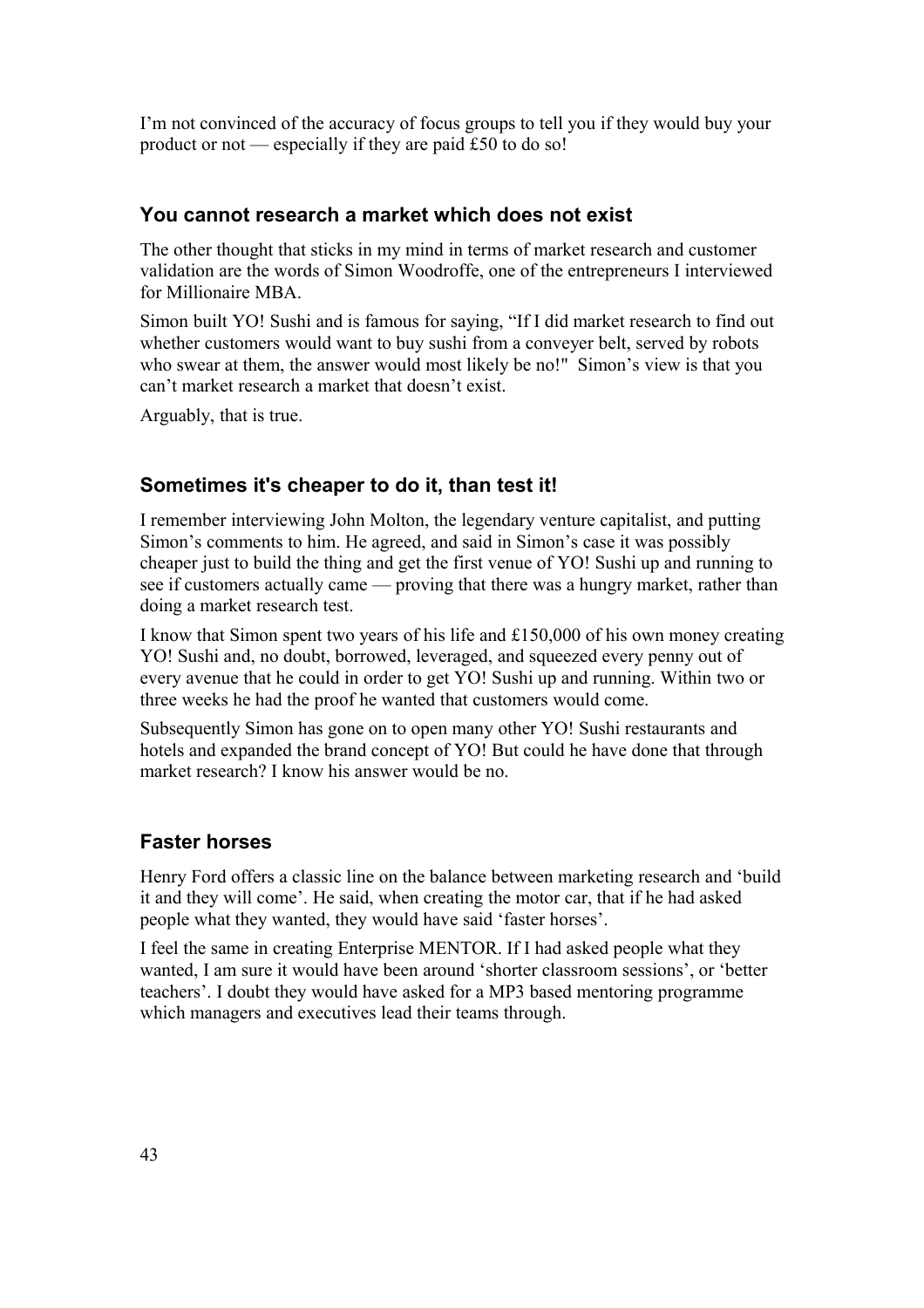## **'Build it and they will come' can work**

For Simon (and Henry Ford), 'Build it and they will come' worked, but by Simon's admission that is because he created something that was so extraordinary and had such a WOW factor, that it was hard not to take notice of it.

He has told me before that if he had opened just a regular sushi bar, which had no WOW factor, then more likely than not it would have failed and wouldn't have had the ability to turn into a multi-national chain that YO! Sushi has become.

Even global brands like Apple, the world-renowned technology marketing company, don't always get it right.

I recall years ago when Apple created Newton, the first handheld device, they spent a huge amount of money on marketing, but customers just never came.

Other products like the Apple Cube or even arguably the eMac never had the commercial success that the new product ranges currently enjoy.

Apple had built it and customers didn't come.

They have had to heavily invest in their iPad to get into the psychology of customers. They've had to spend endless amounts of money so that we — as prospective customers — understand what the iPad is and why we would want one. It took almost a year of Apple marketing to me, and me using the iPad in the Apple Store until I really started to understand the potential and power of what the device offered.

You may remember some years back, Boo.com, an online clothes shopping website. Boo.com is famous for spending \$180,000,000 in just 18 months trying to create demand; it just never happened.

Endless dot.com companies followed a similar model, burning through cash in the belief that they would build it, and customers would come. It just didn't happen and for many companies, it never happens, certainly not at the level which is needed to turn a start-up into a scalable, profitable business.

#### **No clear answer**

So the thing to take away from this, is I don't believe there is any definitive answer on 'build it and they will come'.

You may build it and be lucky and customers come.

You may build it and they don't come. You never really know until you do it and press the button. This is no different to a comedian knowing if a new joke will work until he or she tells it to a live audience.

I would suggest that you hedge your bets and first understand the market and test it to see some sort of response. Otherwise, as I have done for the past seven years, you develop a product or service, and then shell out a lot of money trying to find customers.

I've done this with varying degrees of success and the customers that I have been able to find are thrilled that I found them (or they found me). Yet, that is not the business I wanted to create. I want a business where customers are actively looking for me and I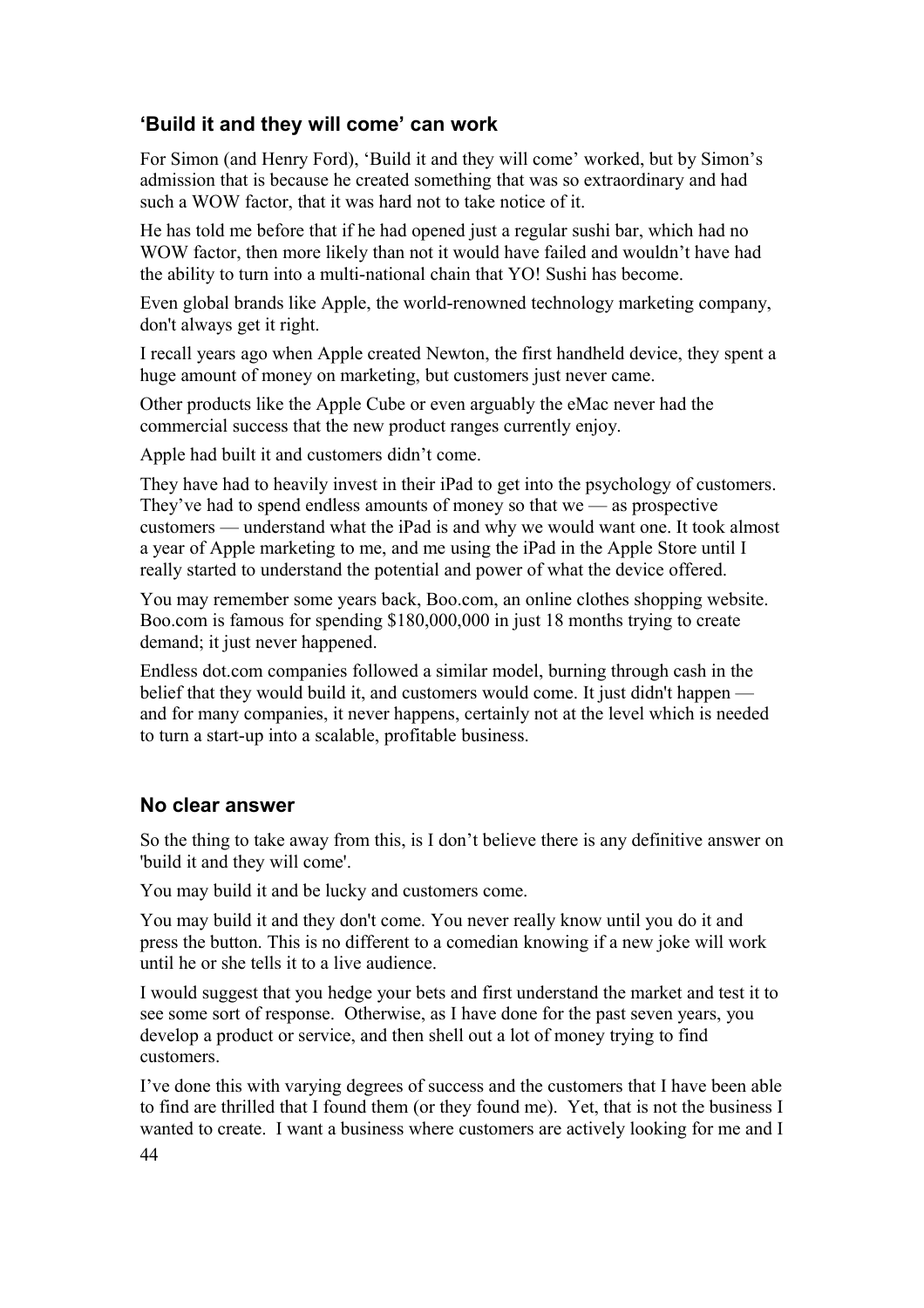can give them something they want. I want to know that if I build it, they will come! This is too important to leave to chance.

### **What I would do next time**

I would find a way to validate the market. This might be offering something for free initially to see what the response was (i.e. offering a free report or an early 'low-cost' prototype). I would then try to sell something low-cost to the same people who claimed the free report (possibly somebody else's product). There may be a market for free information, but will the market spend money?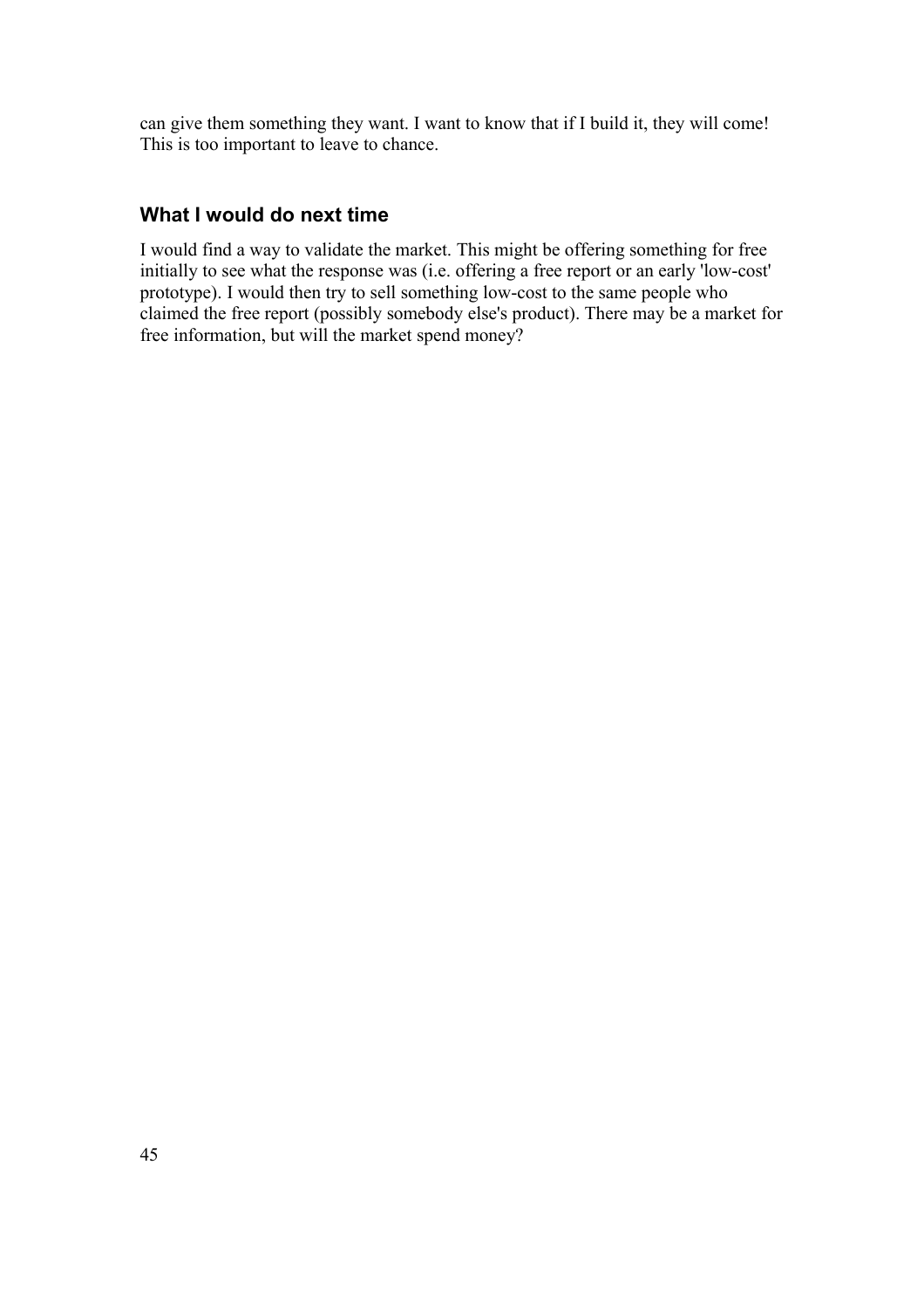# Lesson 3. Know Who Your Customer Is

# **My marketing mistake: I wasn't entirely sure who my customer was.**

One of the biggest mistakes I've made as a marketer is not knowing with absolute precision who my target customers are.

That's not to say I don't have a reasonable idea of who they are: it's just I couldn't tell you with 100% certainty.

Let me give you an example.

### **Millionaire MBA customers**

I initially thought my customers for Millionaire MBA would be aspiring entrepreneurs: people in paid employment wanting to make the leap to start their own business. But, as I started selling Millionaire MBA, I noticed that more and more customers were actually business owners themselves, or managing directors.

Over the years I can see from emails I've received that many people who work for large organisations have a yearning to break free and do something for themselves. These customers are perfect for Millionaire MBA — they are a square peg in a square hole.

I have also noticed that many existing business owners bought Millionaire MBA who wanted to grow their business. These business owners were usually the managing director — someone who's got their own skin in the game — and wanted to learn from the 29 different entrepreneurs featured in the mentoring programme.

# **The challenge is how to reach these people**

The marketing challenge for me, which I didn't think through before creating Millionaire MBA, is how I would reach those frustrated entrepreneurs or the four million small businesses that exist in the UK (or endless other people around the world).

There is no obvious place where these type of people congregate — and no obvious route to market to reach them.

Also, out of 100 people who work in an organisation, perhaps only a handful has the desire to start their own business, and even fewer will spend money on doing something about it. This is a very difficult and expensive customer group to market to.

Knocking on my door in the middle of the night.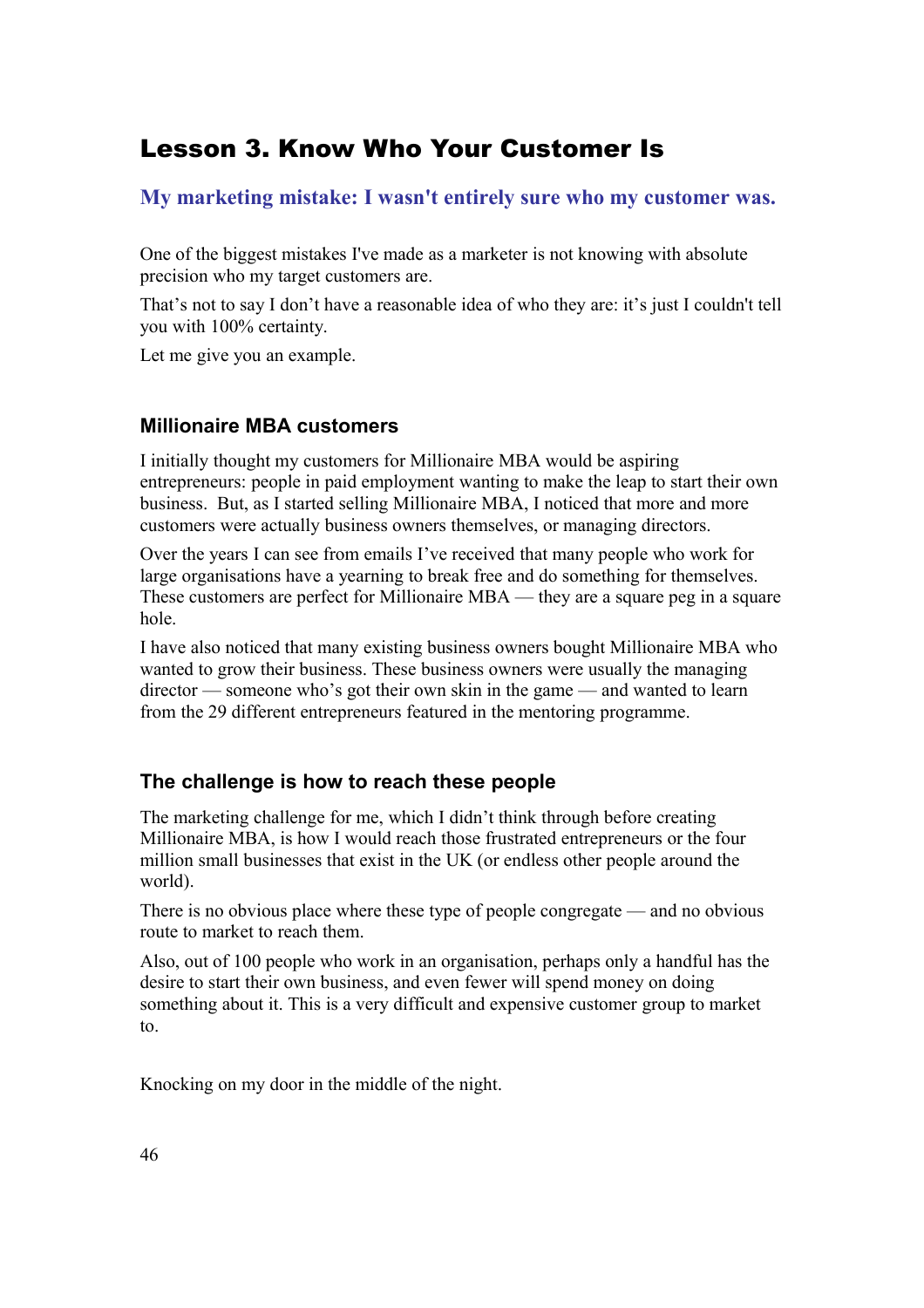There is a famous marketing line about knowing your target customers. If somebody came to your house in the middle of the night and knocked as loud as they could on your front door, and said, "Wake up, wake up, I want you to tell me who your customers are!" Would you be able to tell them? I would.

However, if the same person was to ask me, "How do you reach your prospective customers, and get your message in front of them at a reasonable marketing cost?" I wouldn't have the answer.

You may say the Web is a natural place for me to find prospective customers at a low cost, but to find prospects who are searching on the Web (as you will see in the lesson about understanding how the Web works), you have to know exactly what those people are thinking, and what keywords they're searching for.

Without that, you are just hoping and guessing that somehow they will stumble across you.

#### **Enterprise MENTOR customers**

With Enterprise MENTOR, however, the story is completely different again.

Who are my customers for Enterprise MENTOR? That is less easy.

I know for certain that the only people who bought from me in the past are forwardthinking managing directors, divisional directors or CEOs: people with ultimate responsibility for the growth of their company, and people who understand that the profitable growth of the company rests within the hands of their employees and their employees' ability to deliver an extraordinary experience for customers.

Very few people in an organisation go to bed each night thinking about how they could make their company more profitable, and even fewer still have the authority to do something about it, at a company-wide or enterprise level.

However, marketing to CEOs or managing directors is hugely challenging, difficult and expensive; it is not something I've been able to do successfully at the level I've wanted to.

To circumvent marketing to managing directors, I've tried to market my message to other decision-makers in companies: people who are easier and cheaper to reach.

Over the years I've tried marketing to sales directors, HR departments, training departments, learning and development and marketing departments, but I have never been able to find the right person to get the message to.

I've never found the person who goes to bed every night thinking about how to make their company more profitable. Other than managing directors, I've also never met anybody with the authority to make a decision about implementing an enterprise-wide mentoring programme.

Why is that?

Probably because other than MDs, the people I have marketed to are not the right people, and ultimately, they don't have the authority to make the type of decision I am looking for.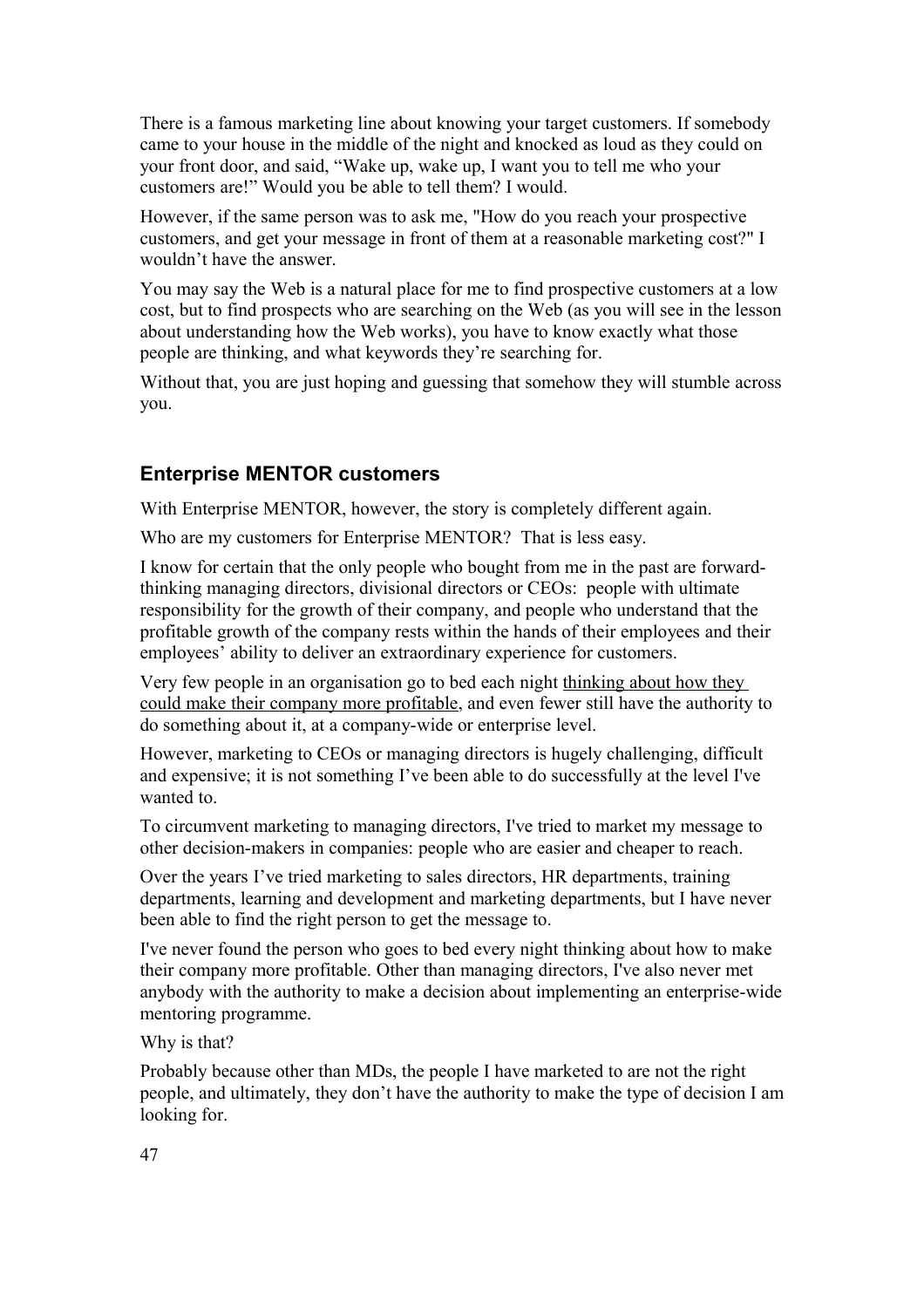## **Great product, poor market**

Enterprise MENTOR is a fantastic product, without an easy to reach target customer.

It is a great product in a difficult market.

In creating Enterprise MENTOR, I should have taken note of the advice of Chris Gorman, one of the entrepreneurs I interviewed for Millionaire MBA. Chris made £50 million by the time he was 35, and made his first million in the mobile phone market, at a time when mobile phones were a new thing.

Chris said, "It is better to be poor in a great market, than great in a poor market".

I would have to agree and would suggest that both Millionaire MBA and Enterprise MENTOR are great products in poor markets.

Chris's advice goes back to Lesson 1, and the need to be customer/market focused, rather than product focused. Get the market wrong and it is forever an uphill battle to try and market and sell your product. I know that to my detriment selling Enterprise MENTOR (and to some degree Millionaire MBA).

Since selling Enterprise MENTOR I have come to realise that the market size for it is very small.

I now understand:

The only person who can make the buying decision in a company is the managing director

Of all the MDs in the UK, only a small percentage are the type who want to invest in their companies,

I have to find those managing directors and catch them at the right time in the development cycle so that they want to invest in Enterprise MENTOR.

# **Targeting different customers**

Rather than positioning Enterprise MENTOR as an enterprise-wide mentoring programme, there are a couple of different strategies I could pursue.

#### 1. Target line-managers as mentors to their teams

I could reposition Enterprise MENTOR and offer it as a solution for line-managers to mentor their teams. This would open the market much wider to a larger set of target customers. I have tested this approach a little, and my early conclusions were that not many line-managers have the desire to coach and mentor their teams, let alone have the budget for it.

2. Reposition Enterprise MENTOR as a management and leadership development programme for line-managers.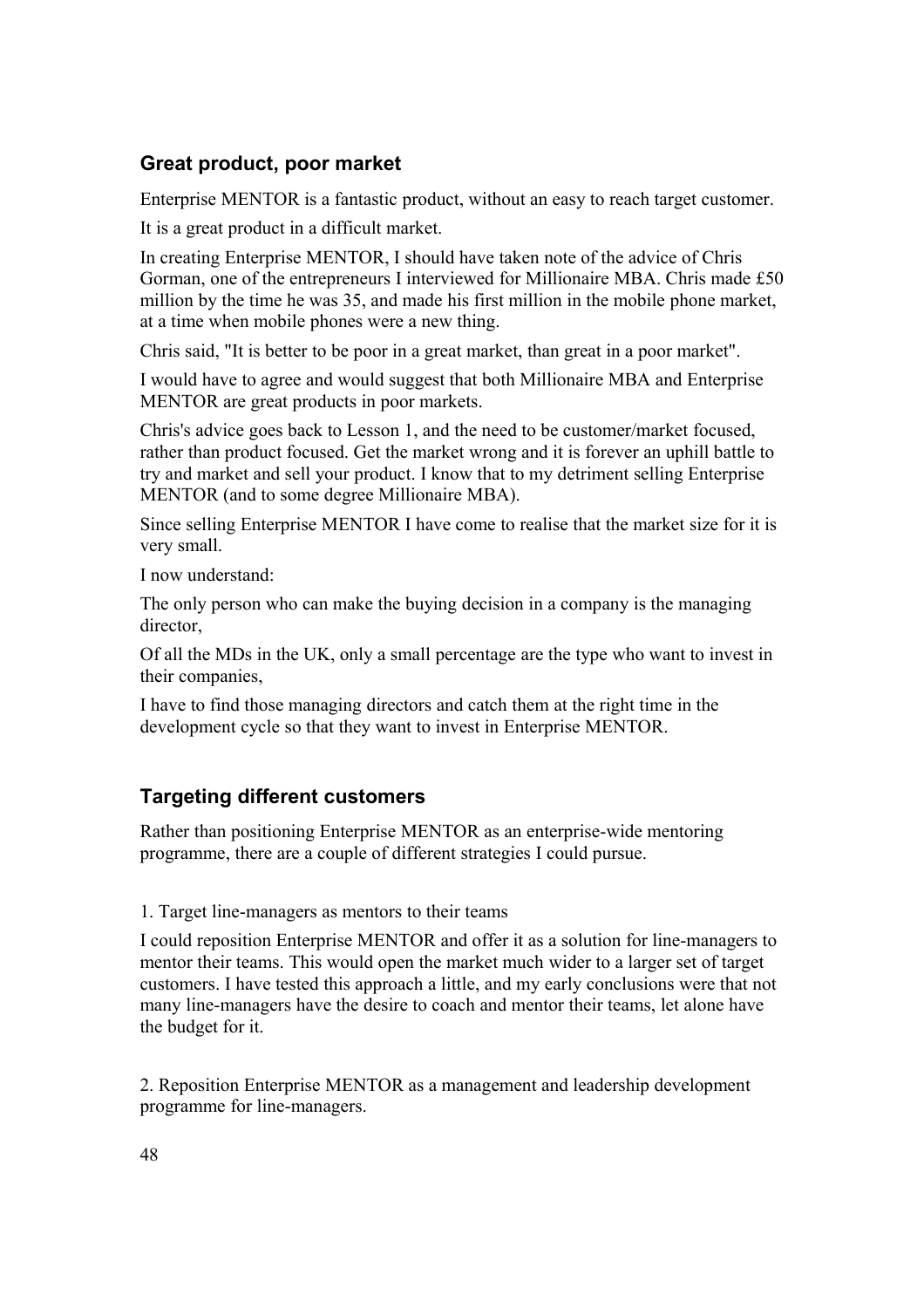This is something I have tested a little, and have sold Enterprise MENTOR to individual managers under the brand name '*Fast Track Manager*'. Here is the opening to the direct response sales letter I used to sell this brand of the programme:

Dear Manager,

It was Andrew Carnegie, a hundred years ago, who famously paid one of his managers a basic salary of \$70,000 plus a bonus of \$1,000,000.

Carnegie said that the \$70,000 was for what the manager could do, but the \$1m was for what the manager could get other people to do.

Your own financial success as a manager -- whether that is adding another £10,000, £20,000 or more to your salary, doubling your existing income as a bonus, or fasttracking your next promotion -- will be more rapid and more profitable with your increased ability to manage and direct people.

Let's roll the clock back a little....

First you received the good news that you had been promoted to manager.

That may have been a month ago, a year ago, or twenty years ago, whenever it was, it was a great feeling!

You became the manager of a project, a team, a department, a division. With your manager title, you received additional status, financial rewards, but also extra responsibility. Lots of it!

As a manager, you are now faced with managing the most difficult of resources: PEOPLE.

You are not just a manager. You are a man-manager, who is responsible for giving direction, inspiration and motivation to people.

Your teams look to you for guidance and inspiration. They look to you not only as a manager, but as a mentor and leader.

Not every manager sees themself as a leader, and in fact you may feel the 'leadership' word is reserved for a chosen handful, but the reality is that at all times your team is looking to you for leadership.

If you have manager in your title, by de facto, YOU ARE A LEADER.

Leadership is something that can be developed through training, mentoring and experience.

Our Fast Track Manager programme gives you the tools, strategies and confidence to become a first-class business manager and leader, so that regardless of the size of company you work for, or the size of team you lead or manage, you have the leadership skills and commercial ability to achieve both your business goals, and your own personal and career ambitions

Using this 'Fast Track Manager' approach, I put together a short email campaign for subscribers to my Millionaire MBA database. I created a time-sensitive limited offer and sold about 30 programmes at around £200.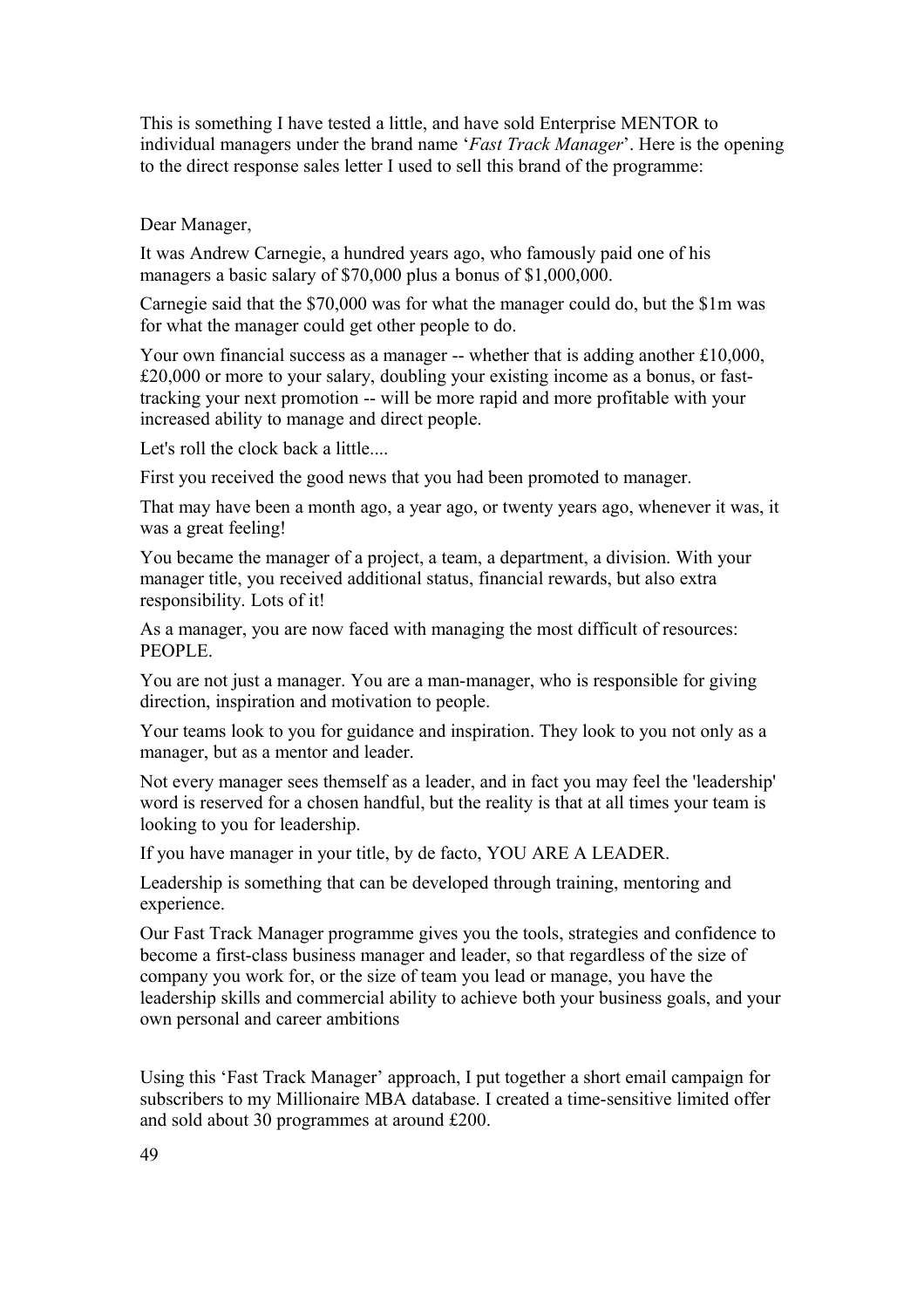This campaign half-worked, but in many ways it was no different from selling Millionaire MBA again at a £200 price-point, rather than enterprise-wide site licences at £10k which I wanted.

You see the marketing challenge.

This all goes back to not knowing clearly who my customer is — and being in love with my product at the expense of the market.

#### **What I would do next time**

I would find out everything I could about my target customers. I would buy a mailing list (email or direct mail) and write to them offering a free report. It is only when you spend your own money testing the market (i.e. renting lists, buying stamps or buying adwords) that you start to take 'market/customer validation' more seriously. Spending a little bit of money upfront also gives you a 'feel' for the market, and how easy it is to reach prospective customers.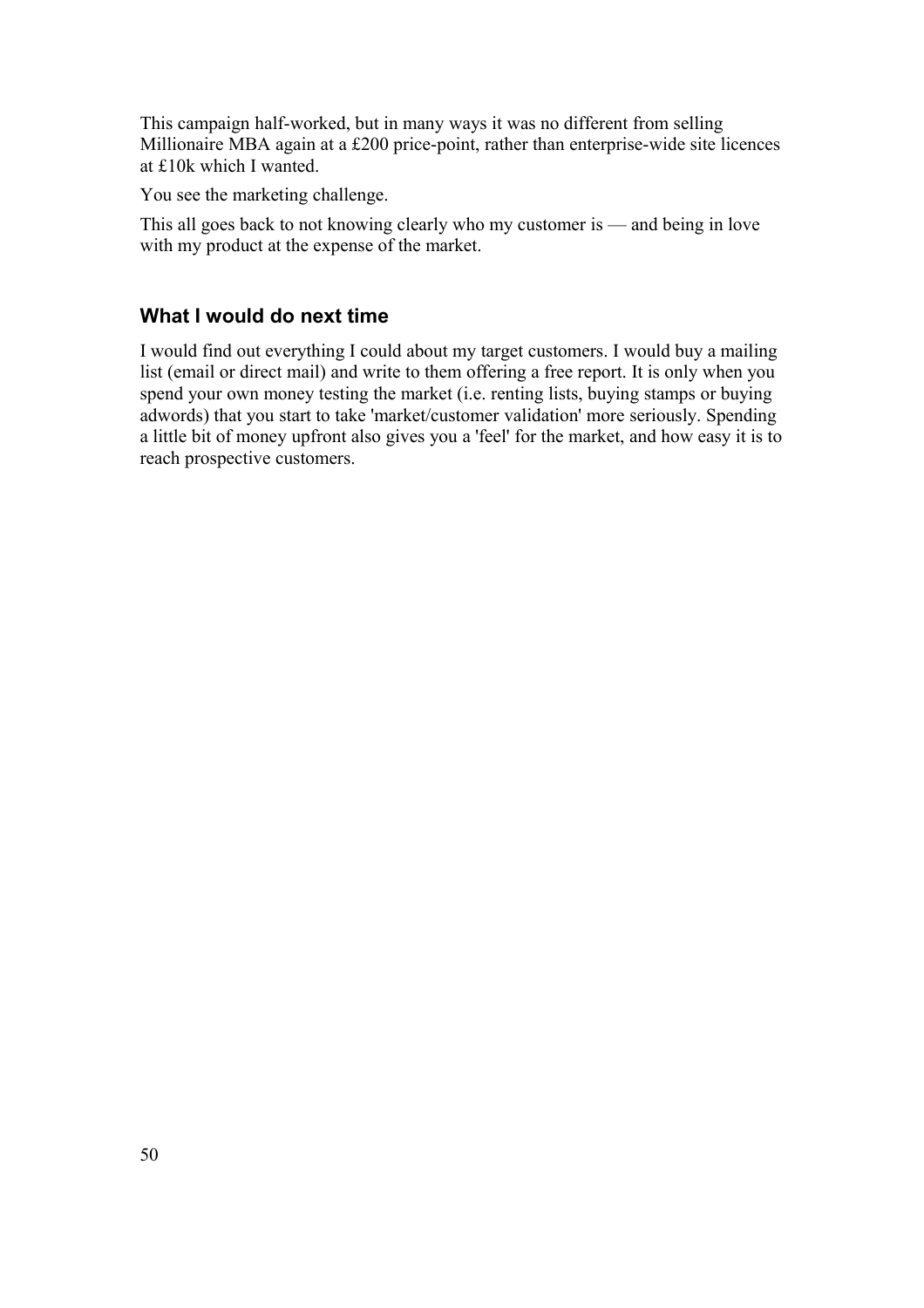# Lesson 4. Get a Core Message Prospects Can Understand

## **My marketing mistake: I didn't have a clear marketing message prospective customers could understand.**

The challenge which has caused me more grief, pain and heartache than anything else in the past five years has been trying to find a core marketing message that people could understand and relate to.

Through my marketing, I want to compel prospects to take action and ask for more information about my programmes or actually make the purchase.

But trying to find the right words so I can get my message so deep into my prospects psyche and create an emotional hook, has at times driven me nuts. Essentially, Lesson 4 is about getting the right message to market match.

#### **Millionaire MBA**

With Millionaire MBA, finding the right message has been much easier than for Enterprise MENTOR. It has always been around: "Do you want to become successful as an entrepreneur in your own business? Then learn from 29 successful entrepreneurs who share with you their own personal and business secrets for entrepreneurial success".

It's a simple message.

If prospective customers have their own current or future business this message usually appeals to them at some level.

The challenge for Millionaire MBA hasn't really been one of finding the right message, but one of finding the right medium to push that message into the market place (at the right price). I'm confident customers will always find great benefit and value in Millionaire MBA, but prospects are not necessarily sitting there searching for this type of programme online, and hence may never discover Millionaire MBA in the first place.

I talk more about how to make the most of marketing on the Web in Lesson 14.

### **Enterprise MENTOR**

Enterprise MENTOR has been a different ball game altogether.

When I first created Enterprise MENTOR my marketing message spoke about the principles of Enterprise Leadership. Enterprise Leadership was a new concept I developed; it was all about bringing the thinking of entrepreneurial leaders to the employees of companies — to make employees more enterprising.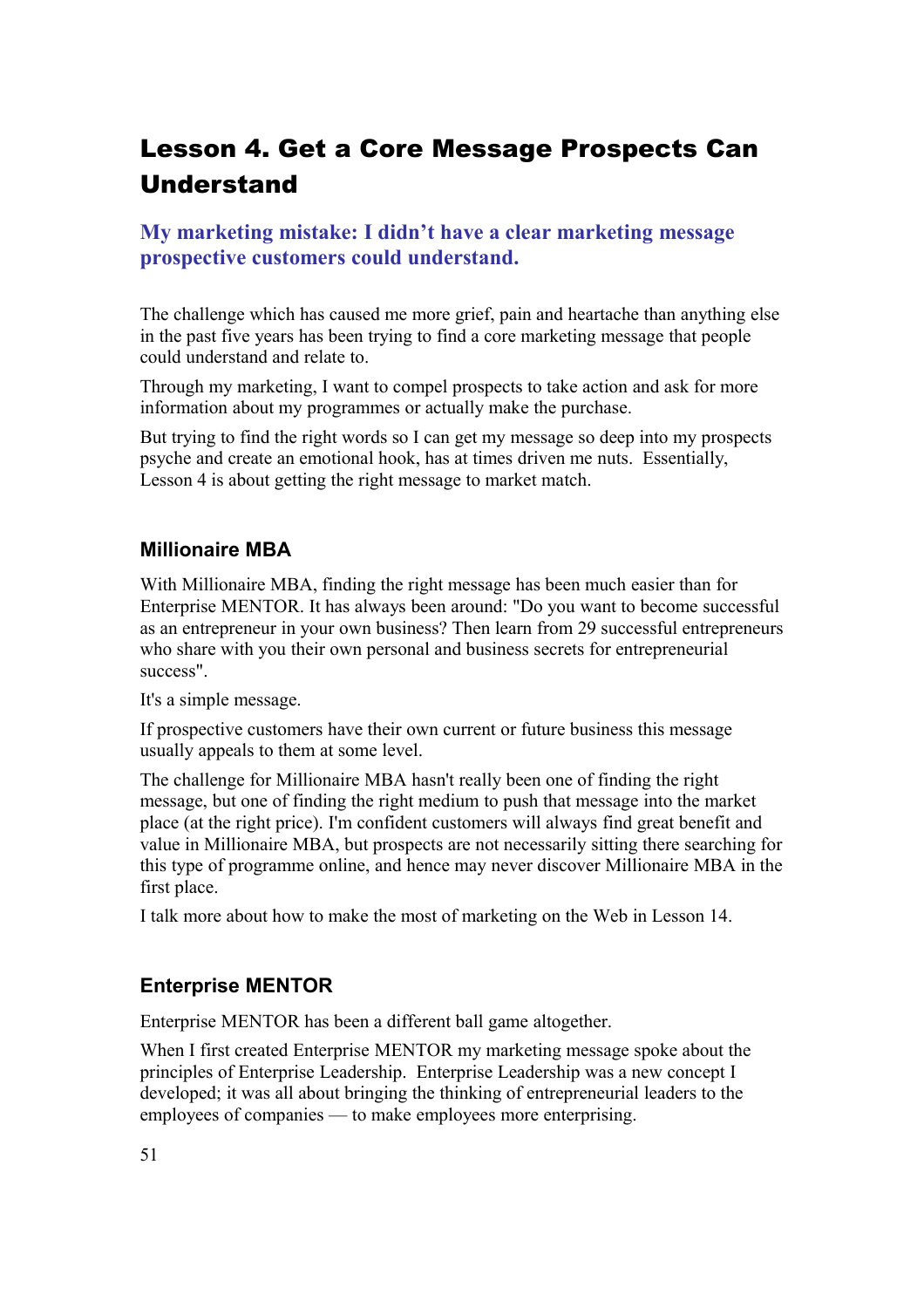Clearly, no one in the market place was searching for the words 'enterprise leader' as it was a phrase that I had invented.

This initial 'marketing message' took a lot of explaining to prospects and hence a lot of time and money to try and get anyone to understand what enterprise leadership meant. Ultimately I had to conclude that this marketing approach didn't work.

#### **Entrepreneurship**

I then tried marketing around the concept of making your workforce more entrepreneurial (i.e. dropping the words 'enterprise leaders'). This 2nd marketing message didn't work either.

Many people I spoke to in organisations (notably in HR and learning and development) said, "We don't want our people to be entrepreneurial, that's the last thing we want, they'll run off and start their own businesses!" I totally disagree with this notion, but nevertheless that approach didn't work either.

#### **Business owner thinking**

I then tried marketing using the message of 'business owner thinking'. I asked, "What if your employees thought like you, the business owner?" To some degree this worked, and in Lesson 15 you'll see the actual letter I sent to close a £10,000 deal using that message. But it was never something that I could find to work on a frequent basis, principally because this message only works when selling to business owners — and business owners are very expensive to market to and hard to reach.

### **Employee engagement**

I then took the advice of a marketing guru who said that I should be marketing around the words 'employee engagement' and that my target customers should be HR and learning and development people.

I effectively wasted a year and a lot of money trying to get my new target audience to respond to that message. They didn't!

However, what was interesting was that for the first time I was using words that the market understood in terms of 'employee engagement'. If you Google 'employee engagement' you'll find hundreds of articles, white papers and reports on this subject, along with a whole host of companies who specialise in employee engagement.

This meant that by using Google Adwords I too could market around the words 'employee engagement' and quickly find people who were searching on this keyword. It also meant I had real competition for the first time.

However, after spending a sizeable amount of money on Google Adwords, I could see that people were searching for the term 'employee engagement', but they were not the sort of people with the authority to make a buying decision. People who were searching were typically HR Officers, HR Advisers. Very few were Vice Presidents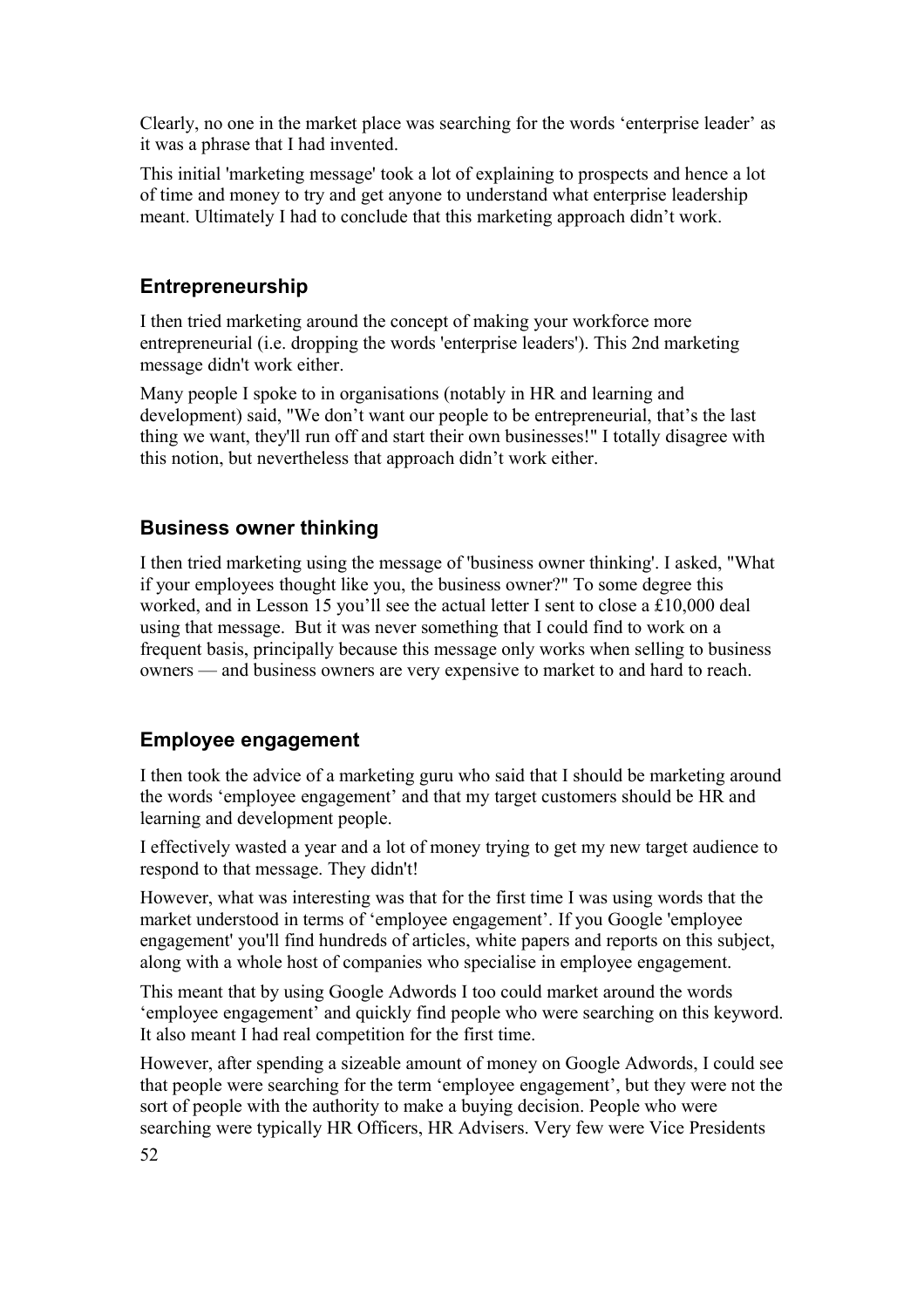of HR, or COOs etc. They also tended to be people from smaller companies than my target customers, often outside of the UK.

## **Motivation**

When prospects visited my site and downloaded my free 'employee engagement' book, I asked them what their particular employee engagement issue was. Time and time again they said it was motivation.

So I built motivation into the marketing message.

"Would you like your company or employees to be better motivated, engaged, driven and passionate, so that they give your customers a better experience?"

I remember one lower-level HR person responding to my request for more information. I decided to cold call one of the senior Board members from the same company, simply relaying back some of the thoughts of the HR person — namely that their staff needed more motivation and that the HR person didn't think their managers were the right people to roll out a programme like Enterprise MENTOR.

Naturally, the Board member took great offence to this derogatory comment about his company. From his perspective I was calling him out of the blue to tell him that his team were not motivated and that his managers were not up to scratch!

Although I knew I wasn't very good at cold calling, this was the most tragic call I've ever made in my life, I had actually made the person I called angry! I had put the wrong message to someone who didn't want to hear that message.

# **Customer experience**

After the debacle of employee engagement, I thought again, long and hard, about what Enterprise MENTOR can do for companies, and it always came back to getting more repeat and referral customers... creating an engaged and passionate workforce who think like entrepreneurs and business owners... who over-deliver for customers so that customers get an extraordinary level of service and experience.

As I'd learnt with 'employee engagement', when you have a key message that people are searching for, it's easier and cheaper to reach them, and so I started to build a new message around customer service — although it didn't feel entirely right because customer service in my mind conjures up rather negative thoughts.

But something happened which made me change my message slightly, to one that felt much more comfortable.

Here's the story...

It happened while I was in London attending an awards ceremony which Enterprise MENTOR had been nominated for.

Walking back from the ceremony, I saw some bikes near Charring Cross which you can rent by the hour. I hadn't seen these bikes before and was interested in them. A guy was locking his bike up so I asked him, "What's all this about?" and he kindly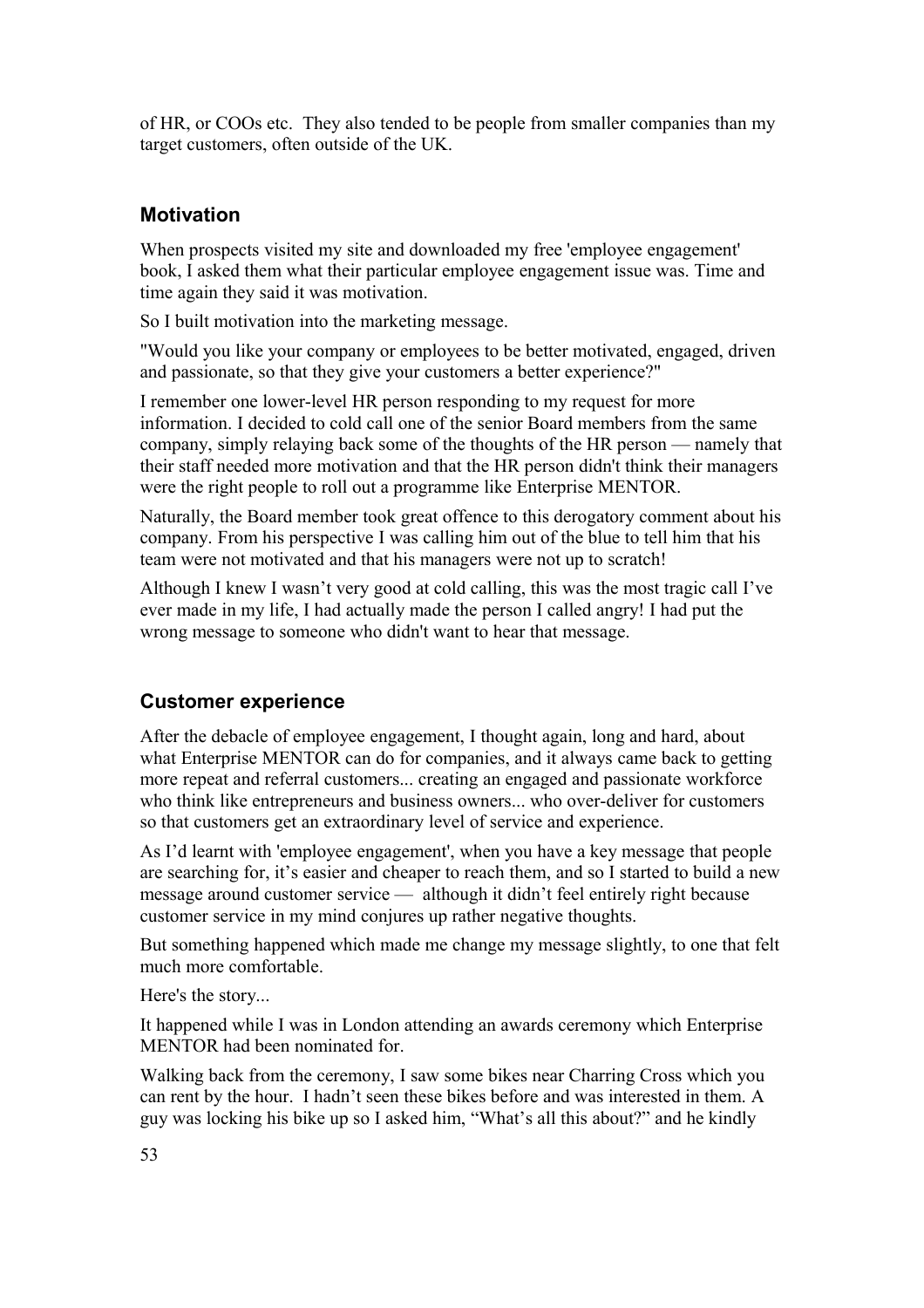explained that you can rent them for a few hours, and that he uses the bikes when he is in town. I asked him, "What do you do?" and he said, "I have a customer experience company."

That was probably the first time that the words 'customer experience' popped into my head.

Thinking about it later, on the train back to Bath, I thought, hold on 'customer experience' that's what I do!

"I help companies deliver an extraordinary customer experience by making their workforce customer-focused, engaged, passionate, driven and making them take ownership and responsibility for their customers, as if they owned the business."

So whilst I write this book the marketing message of Enterprise MENTOR is still around customer experience.

But the question remains, do the people who own customer experience in companies have the authority, the wherewithal, the influence, desire and want, to purchase Enterprise MENTOR? Only time will tell.

#### **Message to market match**

As you can see, without getting the right message to the right market, all your marketing efforts, fancy copywriting, web marketing, and branding will have virtually zero impact. Getting the right message to market match is fundamental to any success you have in business.

#### **What I would do next time**

I would work hard to find out what marketing messages prospective customers best responded to.

In the past I went through many different messages (enterprise leaders, entrepreneurship, business-owner-thinking, profit-growth-training, employee engagement, customer service and customer experience) trying to find the right one. It would have been cheaper and easier to do this before I built the product, and known that the response was there. It would have been cheaper and easier to first try and market a service before building a product.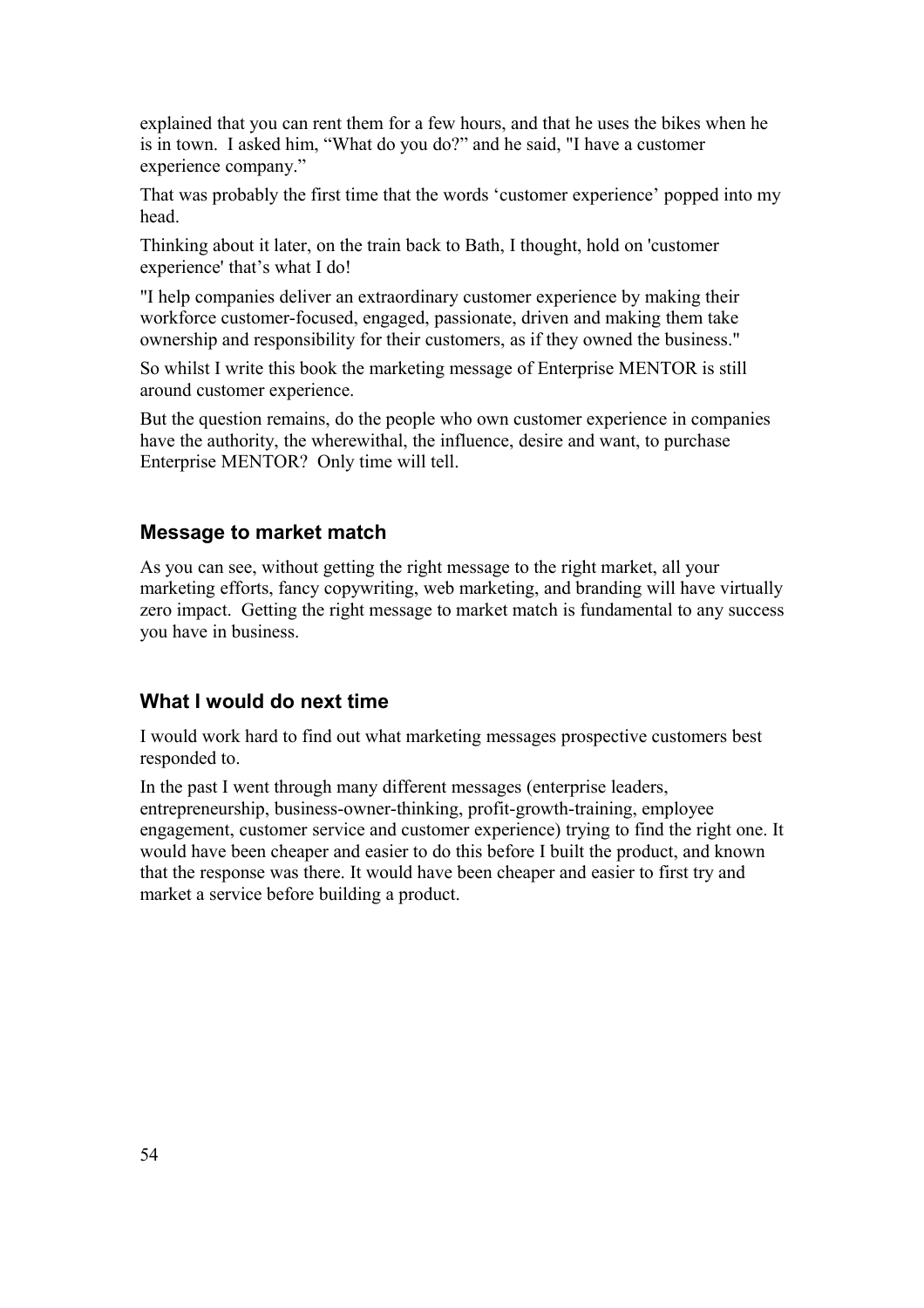# Lesson 5. Sell What People Want

## **My marketing mistake: I didn't sell what people want (at an emotional level). I sold a** *nice-to-have***, not a** *must have***.**

I learnt a very interesting lesson recently about the power of selling something that people want, and how much easier it is to sell something that people want, and are looking to buy.

The lesson I learnt was from buying and selling an Android Tablet on eBay.

Android is a mobile operating system developed by Google and is available on mobile phones and Tablets and, in time, will be used in televisions and other devices.

To learn more about Android, one Monday morning I bought a cheap Android device from eBay. This Tablet sells for £140 brand new. I bought a second hand one which was a few weeks old for £95 plus £4 P&P which arrived on the Tuesday.

On Tuesday, I opened it, played around with it and realised the actual hardware was a pile of rubbish, and that I had no need, no want or desire for it. So, on Wednesday morning, I put it back for sale on eBay for £90 plus £5 P&P.

I wrote a short little advert which sold some of the finer points that I thought were relevant. Here's the listing:

I am selling this 'almost new' Android 2.1 7" Tablet. It was bought new about 3 weeks ago.

The exact model of this is Android 2.1 HDMI Out 7" Inch PC Tablet X5A Epad/Apad.

This tablet sells for £130 new, but this is on offer for just £90 + P&P.

I'm a bit of an Android fan, and bought the device only recently to find out exactly what it is, what it does and how it works. I'm now moving on the next thing, but this tablet is available 'as nearly new'.

Before I bought this, I did a bit of research into android tablet devices.

A few important things to note about this device are:

Android 2.1 operating system (not 1.6 or the unofficial 1.9 which is on many other tablets)

800mhz processer (not 500mhz on other similar priced devices).

SD card which fits within the body of the device (and does not jut out, as some other micro SD cards do).

The Android marketplace is preinstalled (not the case on some other devices)

£90, not £130!

If you want a bargain 'entry level' Android device, then this is for you.

55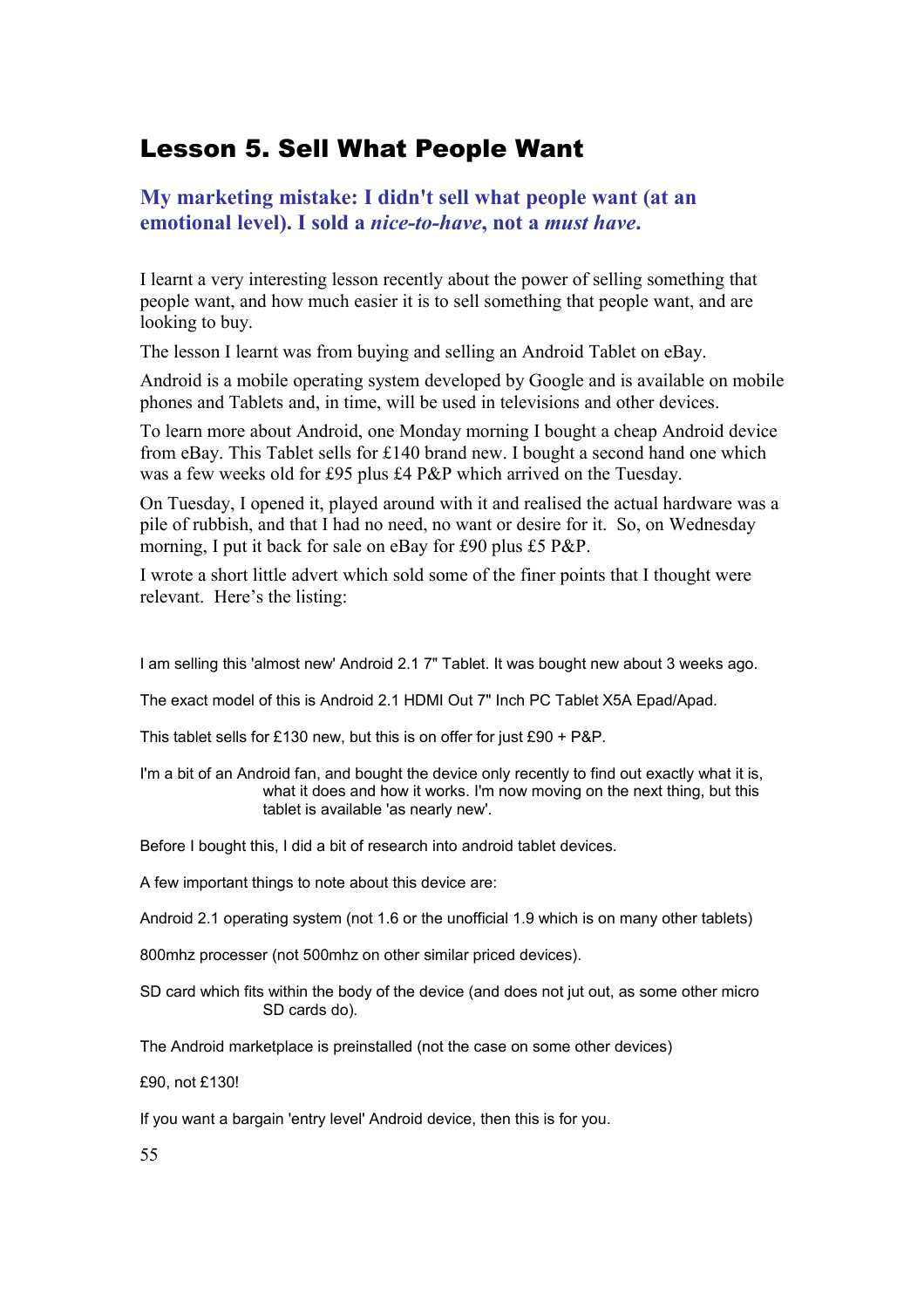You can see from the photo that it comes with the charger and all the leads + manual + box.

The screen has a 'thin film' screen protector on it which you can take off if you want... so the screen underneath has been protected.

I'll send it by Royal Mail special delivery (i.e. fully insured)... or feel free to 'pick-up' if you live close to Bath.

Within 20 minutes the Android device had sold.

Why?

Because there was a market for it and customers who were actively seeking an Android device. They had a want and a desire.

At the same time as listing this, I was also selling some old inventory of Millionaire MBA MP3 CDs. I've sold quite a few of these 'no longer needed' MP3 CDs on ebay, but never at the same speed as this Android device sold.

The lesson I took from this is, it is much easier to sell something that people want!

#### **Selling wants not needs**

Many marketers will tell you that it is easier to sell what people want at an emotional level than what they need.

I'd agree with that.

There are many things we need and have to buy out of necessity: insurance, gas, electricity for example.

However, because they are essentially things we need, we don't have the same emotional attachment to them, and therefore our buying decision in many instances becomes more simplistic. We're buying based on an intellectual buying decision rather than an emotional one.

A great example of wants versus needs is buying a car.

Arguably, most people need a car to transport them from A to B, whether that's going to work, shopping, to see family or going out socially. Whatever it is — people need transport.

But then look at what car you need. If you just needed a car for basic transport, you would go for the simplest and cheapest car.

All we really need from a car is that it has four wheels, four seats, at least two doors, a steering wheel and so on, but that's not how people buy cars.

People buy cars on emotion and so cars are marketed at an emotional level.

Car buyers want the fastest, latest, shiniest car. They want leather seats, cruise control, climate control, DVD players and Sat NAV. They want more than just a car.

We all want something different, which is why there is a place in the market for expensive Mercedes, BMWs, Rolls-Royces, or supercars. Nobody *needs* to buy a supercar for £150,000, but with supercars you have to go on a waiting list in order to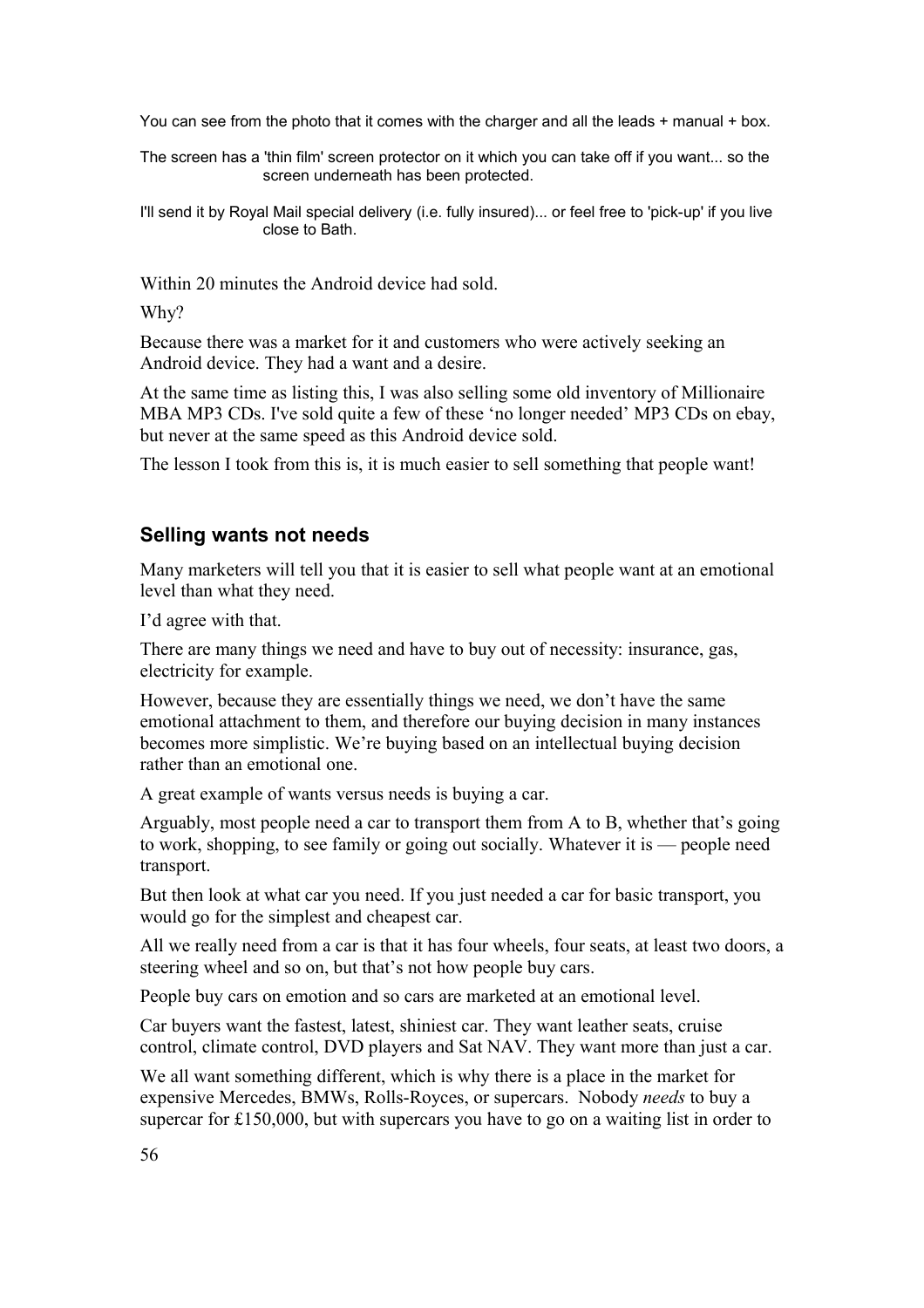receive one. Plenty of people are willing to pay £150,000 for a supercar, just because they *want* one.

## **Millionaire MBA and Enterprise MENTOR**

With Millionaire MBA I was able to position the programme to meet the wants and needs of customers. However with Enterprise MENTOR I've always struggled to find a way to build up enough demand and emotion in the sale so that the person reading it really wants it (you'll see in Lesson 28, that you cannot create demand — only channel demand).

However, I would argue, is it because I haven't been able to find the right words and language — or is it because I haven't been able to get the words and language in front of the right people?

It is also partly because not all B2B sales are done on emotion, they are also done on ROI (return on investment). More about that in a moment.

## **Selling something that people don't want is hugely frustrating**

Selling something that people don't want is hugely frustrating, time consuming and expensive, and it happens across the board.

Let me give you a couple of simple examples to reiterate this point.

### **Example 1:**

My sister-in-law likes arts and crafts.

Occasionally she and a friend make their own Christmas cards and decorations and sell them at Christmas markets. Numerous times I've heard that they've attended these markets, only to come back disappointed that all their hard work and effort creating wonderful cards and gifts goes unrewarded because customers simply don't want them or don't want them enough to pay the price they're asking.

The products are fantastic but the market demand and the 'want' isn't there.

### **Example 2:**

Imagine that at the same Christmas market there is a mulled wine stall. People walk by and smell the mulled wine. There's a hog roast cooking in the background and the queue snakes around the corner with people because they want the mulled wine and hog roast; they have a desire for it.

It's much easier to sell what people want, rather than what they don't want.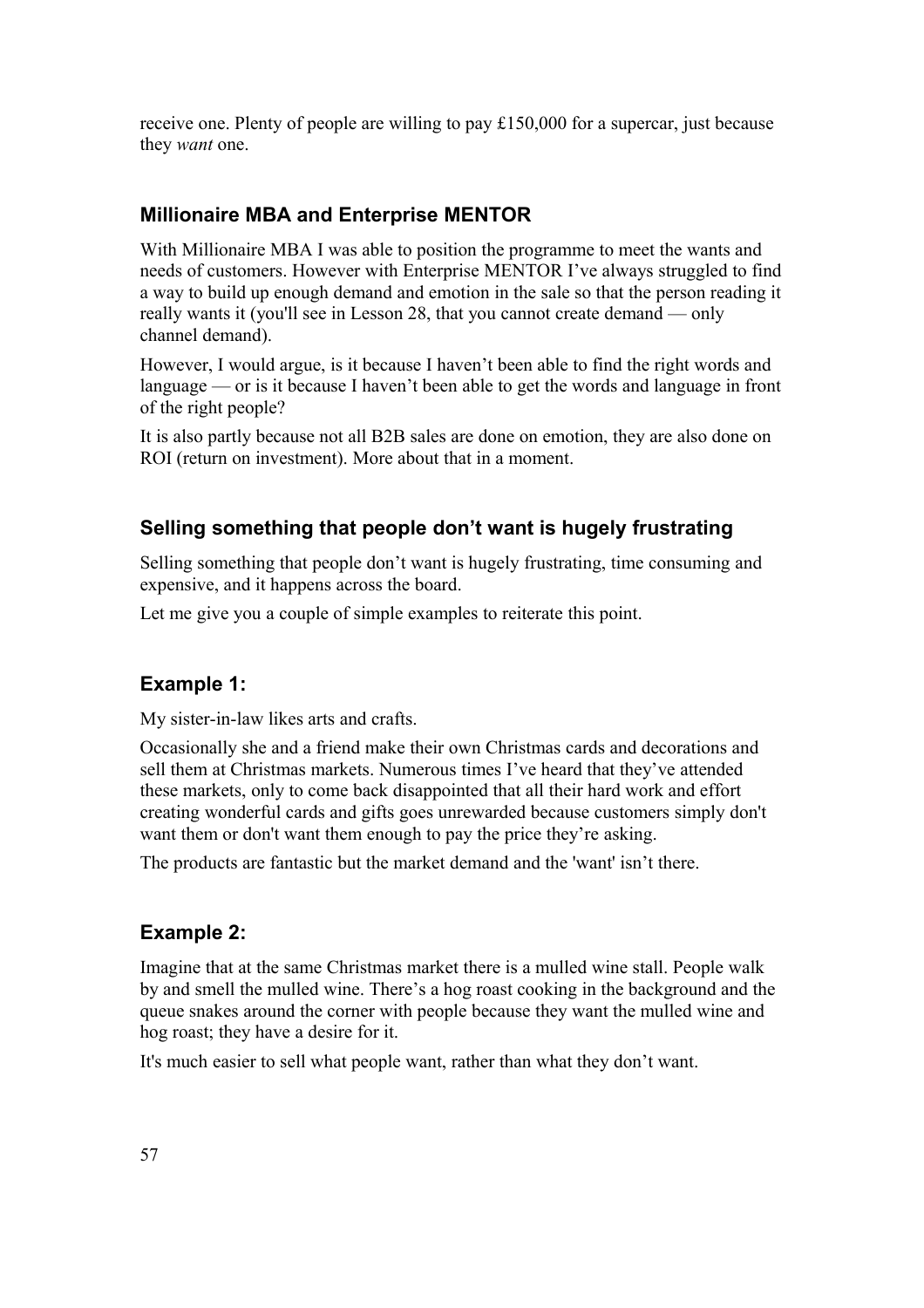# **Selling B2B**

Selling B2B (Business to Business) is different to selling B2C (Business to Consumer). In B2C selling it is much easier to tap into the emotional wants and desires of the consumers (who are spending their own money). In B2B selling where employees are spending company money it is harder to do that.

Certainly in my world of selling B2B mentoring programmes, selling is much more about addressing a 'pain point' of the customer and demonstrating a strong ROI (return on investment) rather than playing on emotion. B2B customers seem more logical.

That said, an individual's wants and desires still play a crucial part in the sales process and sometimes ROI decisions go blindly out of the window. I've heard for example many company executives making the switch from BlackBerry phones to Apple iPhones.

There is no justifiable ROI decision to do this, and indeed many company IT departments would prefer their employees and executives to have BlackBerrys (they have a very secure email system) — but for the executives who want the latest features of the sexy iPhone, logic goes out of the window and pure emotion kicks in.

Just think of an executive travelling on a plane. If they were spending their own money, they may well fly in economy. If they are spending the company's money, they will prefer to fly business class and justify it by saying that they need to arrive at their destination fresh for the next day. This is a classic case of making an emotional decision and justifying it with logic.

Ironically enough, employees and executives are capable of wasting much more company money than they could ever possibly do in their private lives. It is much easier to spend/waste company money than your own.

# **What I would do next time**

I would make sure there was a real desire for my product. I want to sell things that people are desperate to own as it is much easier to sell to prospective customers who are hungry for what you offer. Nice-to-haves are much easier for prospects to say no to.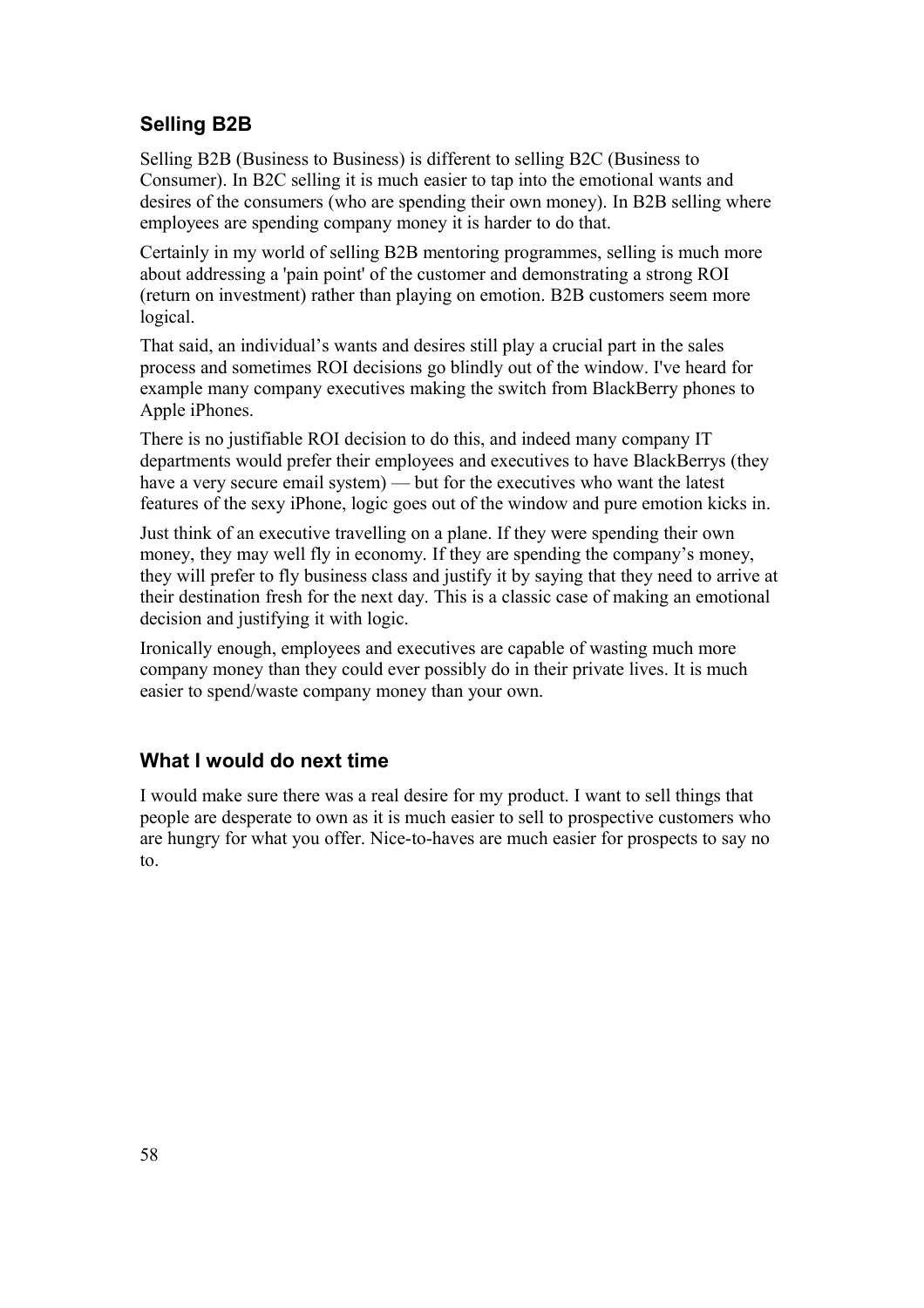# Lesson 6. Know Who Your End Decision-Maker Is

# **My marketing mistake: I didn't know who the decision-maker was in the companies I marketed to.**

There is a difference in selling B2C (Business to Consumer) and B2B (Business to Business) — a BIG difference!

With B2C, typically you sell to the person who has the power and authority to make a buying decision — i.e. the end consumer.

You might sell a new PC to a student, or a new phone to a mother. B2C selling is all about selling to individuals, who for most of the time, are able to make a decision for themselves.

Naturally, some decisions will need to be made in conjunction with the decisionmaker and their partner — for higher priced items such as a car, a holiday, or a sofa. But most of the time, individuals know what they want, and can make a buying decision on their own.

From a marketing perspective, there is a good chance your customers will make a buying decision and buy if:

they have a want or desire

you can get the right message to market match

you can create the emotional desire in your marketing materials or inherently within the product

you are able to find the right medium to put the message in front of them

they have the ability to pay.

#### **Finding the right decision-maker in B2B selling**

In the world of B2B selling that is not always the case, and one of the biggest challenges in selling to businesses is identifying who the true decision-maker is within the organisation.

As you've seen in Lesson 4, the type of person I tried to reach and market to in a company changed as I changed my marketing message. As a result, I developed different marketing messages for HR, learning and development, marketing, sales, CEOs etc.

I still maintain that very few people in an organisation have the authority and power to make buying decisions, especially at the 'enterprise-wide' level which Enterprise MENTOR is sold at. That's not because of the cost of Enterprise MENTOR (it is inexpensive), but few people can commit to rolling out an enterprise-wide mentoring programme and driving change on a large scale.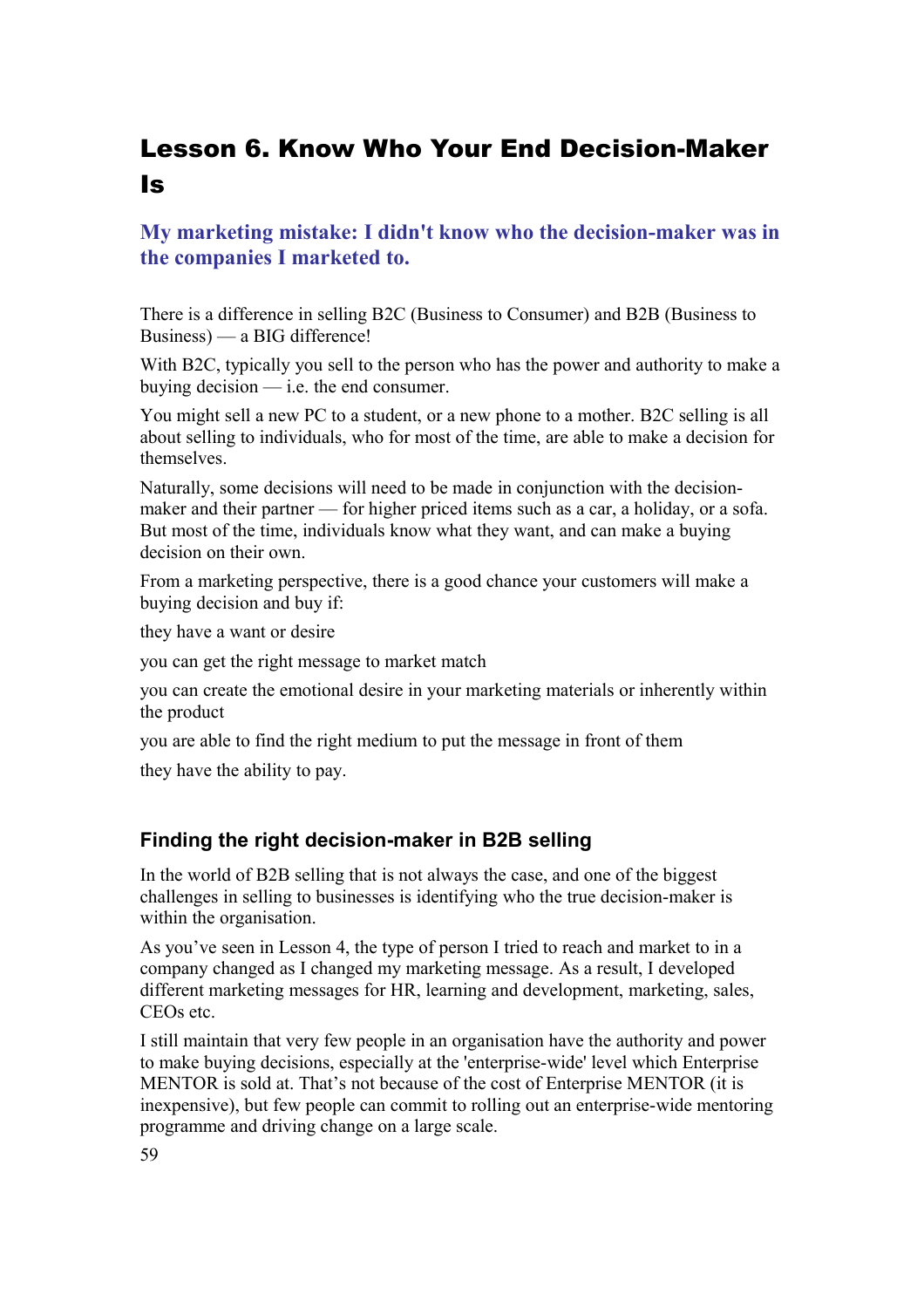Even the CEO will often not make his decision in isolation and will want to bring in his fellow executives to make a joint judgement or decision as to whether the product you're offering them is right for their company.

## **Different marketing messages for different decision-makers**

In B2B selling, it is very likely that you will have different messages for different decision-makers. For example, a marketing message I put in front of an HR Director would be different to the marketing message I put in front of a CEO.

B2B decision makers think less about emotion, and more about ROI (Return on Investment).

Let me give you an example.

With Enterprise MENTOR my overall marketing message is about improving customer experience.

I know if I can help companies give their customers a much greater experience, it is more likely those customers will come back and repeat buy and recommend.

So my overarching marketing message is about getting more repeat and referral customers (and demonstrating the ROI of using Enterprise MENTOR).

If you go to www.enterpriseleaders.com you'll see the 12 benefits of using Enterprise MENTOR in a company.

Those 12 benefits are:

Increase Your Revenues and Profits

Make All Your Employees Responsible for Selling and Marketing

Get More Repeat Customers

Stop Loosing Customers

Get More Referral Customers

Get Your Way of Thinking Into Every Employee in Your Company

Lower Your Cost of Marketing

Put Your Customers First (Invert The Pyramid)

Drive Innovation (Get More Ideas to Improve Revenues, Profits and Customer Delight)

Turn Your P&L Payroll Expense into a Marketing Investment

Read Our Case-Studies... See How Other Companies are Profiting From Enterprise **MENTOR** 

Profit From Enterprise MENTOR With Our Six-Month Risk-Free Unconditional Guarantee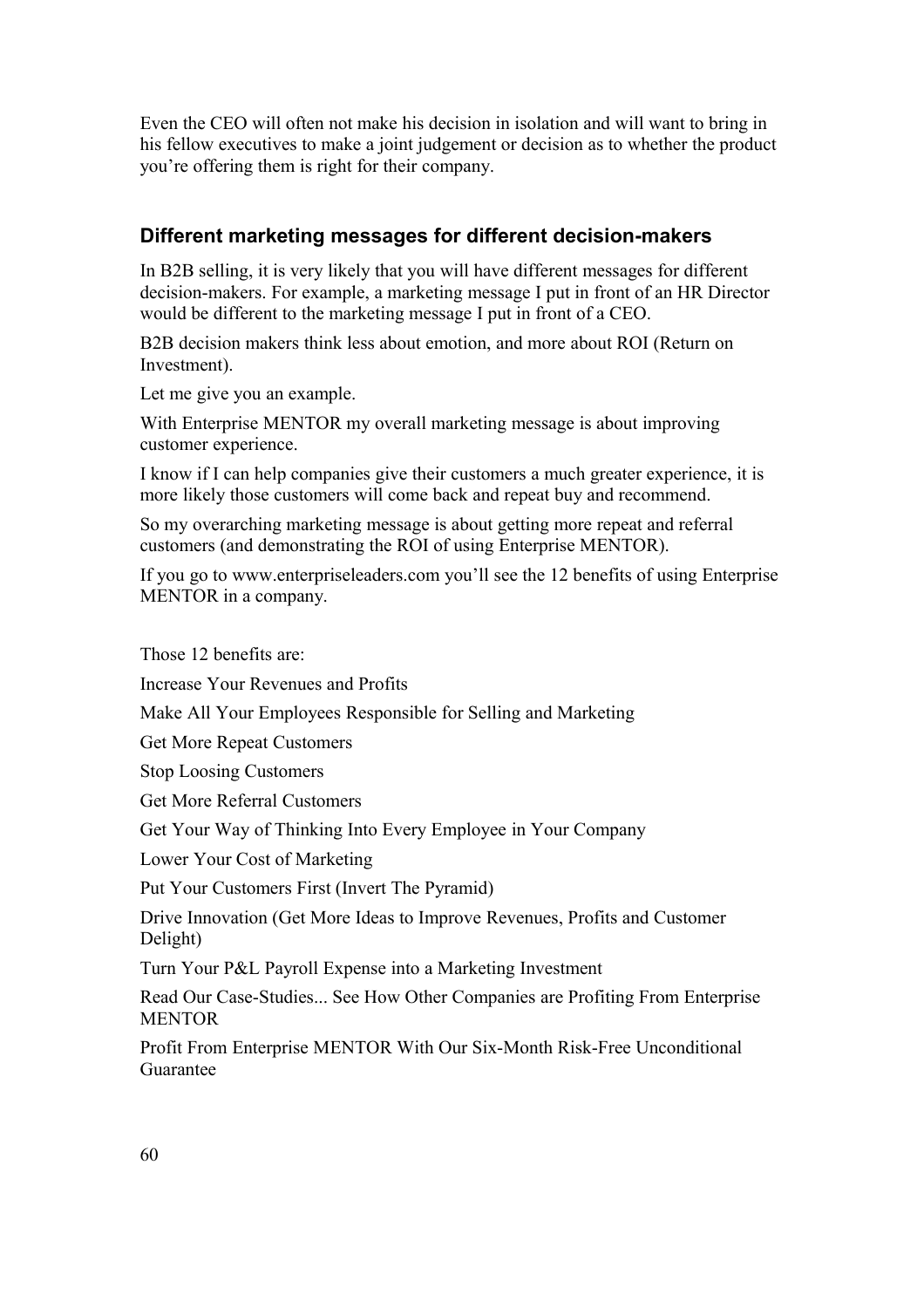These are generic messages which speak in general terms, and are not as relevant as they could be for each of the different stakeholders in a company.

That is why I have additional benefits for the different decision-makers in a company. These benefits speak directly to them and address their daily needs and wants.

Here is an example of how I break down the benefits of Enterprise MENTOR for different decision-makers and stakeholders.

## **For CEOs & CFOs**

Grow your company's revenues, profits, cashflow and company value/ share price through your people

Turn your employees into brand ambassadors

Deliver excellence at all levels

Turn all your employees into marketers who are responsible for selling

Offer superior levels of customer service

Have greater buy-in and involvement from your employees and managers

Eliminate complacency or taking your customers for granted

Achieve more with less resources

Become the most innovative and creative company in your industry which embraces continuous improvement and change

Lower your cost of sales and shorten your sales cycle

Turn more prospects into paying customers

Turn more customers into repeat customers and referral customers

#### **For Managers**

Develop employees who:

Are passionate about their work

Take ownership and responsibility for the success of your company

See their work as more than just a job

Have high levels of business acumen and understand the bigger picture Go the extra mile, not because you ask them to, but because they want to Are focused on delivering excellence for your customers – at all times Understand the importance of repeat customers and referral customers Are proud of their work

Believe in your company – and are ambassadors for you

Think like business owners, rather than an employees.

61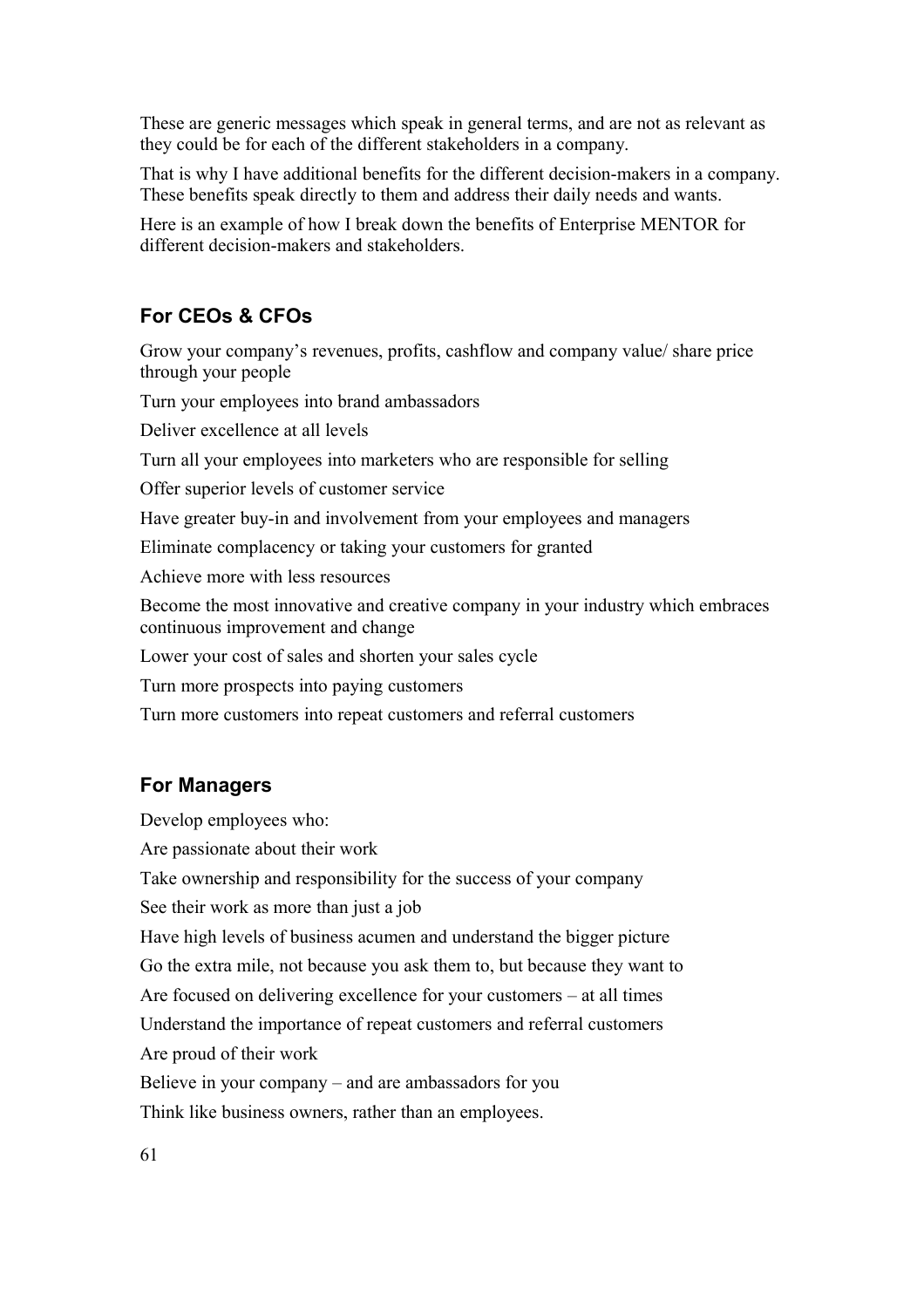# **For Employees**

You receive two mentoring sessions, the first one a digital mentoring session from well known industry business leaders, and then a second level face-to-face mentoring from your own line-manager who contextulises the mentoring back to your own job

MP3 based mentoring is flexible, you can listen and learn at any time and any place which suits you

You get to keep the MP3 player, so you can re- listen to it many times

The multiple-level learning approach (MP3, workbook, summaries, face-to-face, follow-on) means that you get to absorb the new information from many angles

You have the opportunity and permission to present your own ideas for business growth, and suggest what changes you would make if you were the CEO for a day

You get to know your line-managers at a deeper business level, and discover the issues and constraints which are relevant to them

You get to better understand your role within your organisation, and what specifically is expected of you, and discover how you can contribute more

You raise your profile within your organisation

You develop your skills and ability as a potential manager of the future

# **For L&D Execs**

Scalable programme for 10 to 10,000+ employees

Blended learning approach (MP3/Workbook/ Mentoring/Presentations/ etc)

Actively involves employees in your business

Involves your line- managers in developing & mentoring your employees

Can be completed in as little as 21 days (30 minutes per day self-study) – or spread over 12 months

The programme is a result of 5 years of development, testing and refinement

Shrink- wrapped solution ready for you to use off the shelf

Includes fully customizable and brandable workbook (in MS Publisher)

Generates 100+ new business growth ideas per employee

Minimal investment-per-employee

Embraces multiple-level learning techniques

Learning under-pinned by 21 multi-media mentoring sessions (MP3 or Flash)

Mobile learning, employees learn wherever they are

Has significantly higher retention rates than classroom learning (actively involves employees in their own development)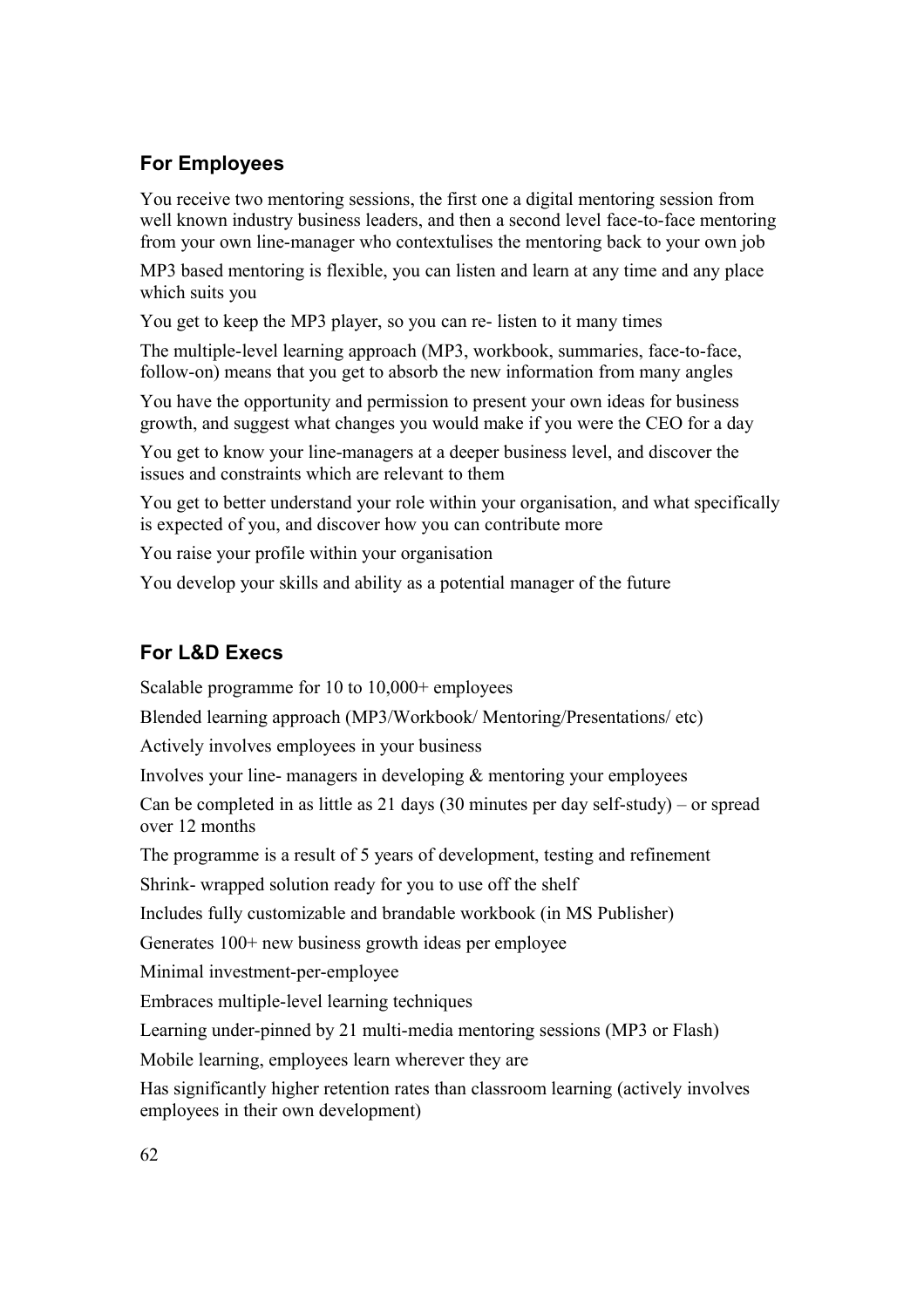Programme grounded in the principles of modelling Changes behaviour through little and often learning

# **For HR Directors**

Increase employee retention and lower staff turnover/attrition

Reduce absenteeism

Attract the best people into your industry

Liberate the people who are damaging your company

Have more motivated and passionate employees

Have the most engaged employees in your industry (take employee satisfaction to a whole new level)

Eliminate employee disengagement, political infighting and resistance to change

Increase the revenue and profit per head of your people

Get your employees to take more ownership, responsibility and personal accountability for their work

Increase the productivity and performance of your employees and managers

Increase your staff's level of business understanding and commercial acumen

Turn negative morale into positive morale

Turn your managers into man-managers, mentors and leaders

Create passionate teams who believe in their purpose

Maximise internal communication to deliver extraordinary results

Create a powerful and energetic company culture which puts your customers

Creating different marketing messages for different decision-makers and stakeholders is complex and time consuming but you have to, simply because one message does not fit all - and if your message is not 100% relevant, it will be ignored.

# **Do the thinking for your customers**

One of the greatest pieces of advice I received from my marketing mentor is that you have to do the thinking for your customer.

As you will see with Enterprise MENTOR, there are many different ways it could be marketed.

Although the benefits of Enterprise MENTOR are clear in my head, it doesn't mean to say they are clearly understood by my target customers. Over the years I have spent a huge amount of time writing, defining, educating and trying to explain to my prospective customers what Enterprise MENTOR can do for them.

The prospective customer should get it in a nanosecond — often that's all the time you have to get your message across. If you can find the right message, and get it in 63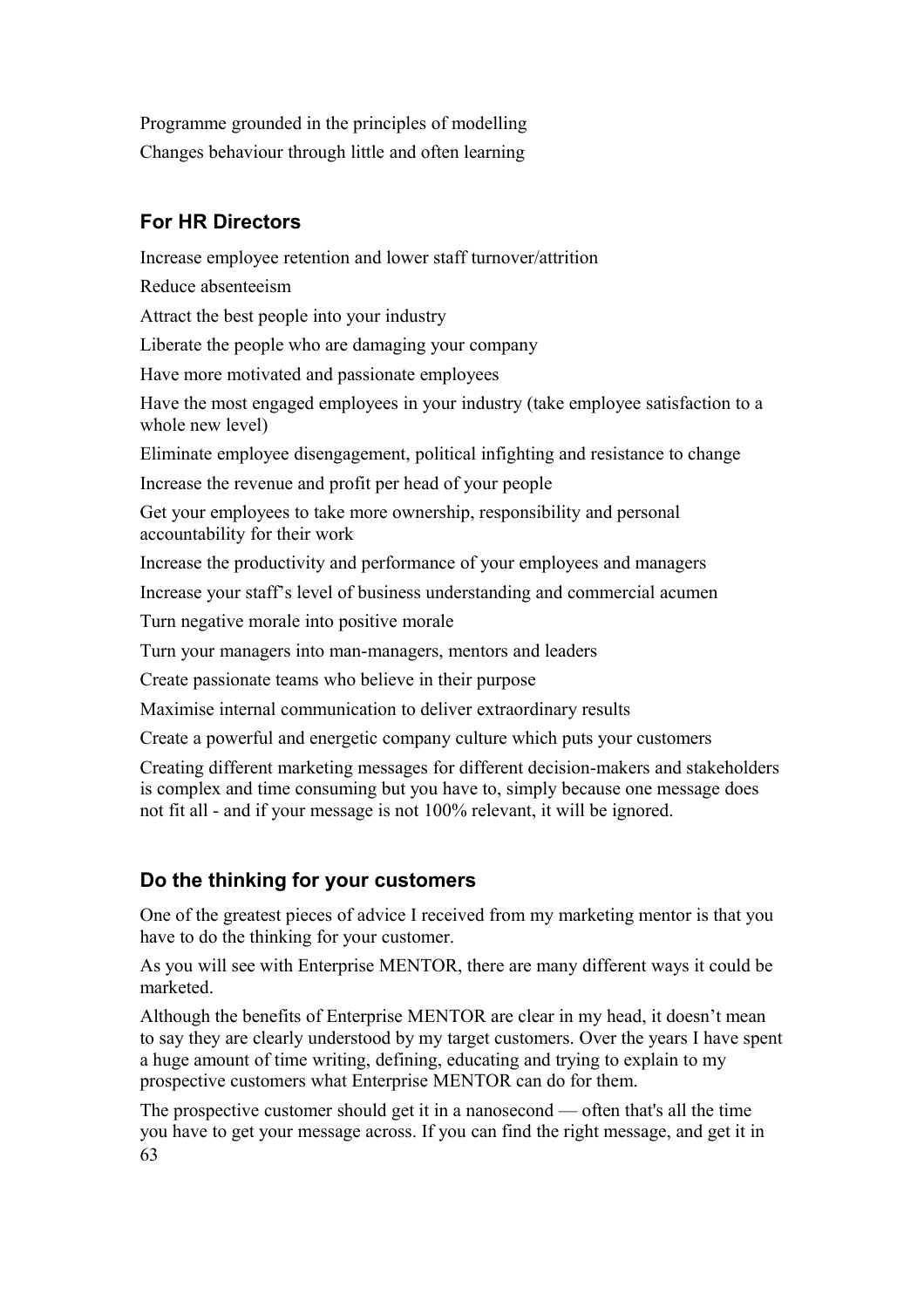front of the right target decision-maker, then you have a much greater chance of making a sale. If you put the wrong message in front of the wrong decision-maker, then you have virtually zero chance of making a sale.

### **Companies do not buy - only individuals**

When selling B2B, it's important to recognise that companies do not make buying decisions, only individuals (with buying authority).

Many times friends and family have said to me, you should sell Enterprise MENTOR to Tesco, to BP, to... you name it, any other brand that you could wish to name.

To those who haven't tried to sell to companies, it seems obvious that if you have a great product like Enterprise MENTOR and you know a great company who would profit from it, like Tesco for example, then Tesco should buy it.

But companies in themselves cannot make a decision.

Tesco cannot buy Enterprise MENTOR because Tesco exists only as a legal entity.

The CEO of Tesco or a Divisional Managing director of Tesco Express could buy Enterprise MENTOR. The overall HR Director, Marketing Director or Head of Customer Experience could make that decision, but Tesco itself can't.

When you sell B2B you must always be focused on the specific decision-maker in your target company and speak their words and language.

This all goes back to the six wise marketing men: who, what, why, where, when and how.

Who are your target customers?

What is your marketing message?

Why would they buy from you?

Where will you find your target customers?

When is the right time to market to them?

How will you market to them?

#### **What I would do next time**

I would work hard to understand who was the decision-maker for my product or service. I probably wouldn't build a product which sold solely to the managing director/CEO - as they are hard to market to. Ideally, if I was selling B2B again, I would create something which could be sold to many decision-makers in a company and which they could easily say yes to.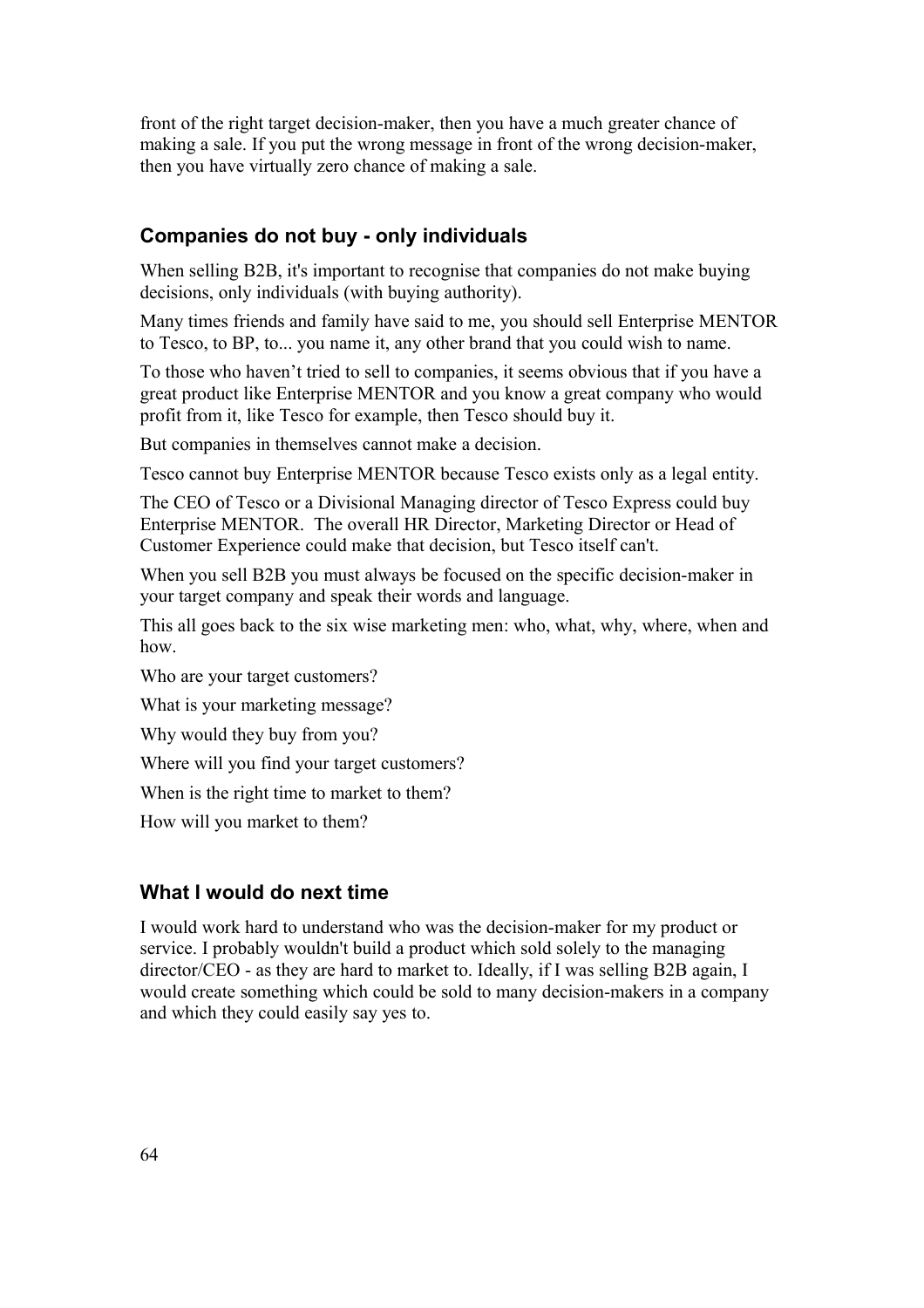# Lesson 7. Think Vertical, Not Horizontal

# **My marketing mistake: I was in a flat horizontal market, not an easy to reach vertical niche market.**

I must be honest with you — I look at companies that sell into small vertical microniches with a slight touch of admiring envy!

Gary, a friend of mine, has a company which sells teaching materials to English teachers in the UK.

Almost 60% of English teachers in the UK use his materials and pay an annual subscription either on a personal, departmental or school level. For that, customers get an annual licence to use his products (which his company is constantly updating and expanding).

The only people who buy his products are English school teachers. This is a vertical, easy to identify and relatively inexpensive to reach niche market.

On the back of his success in selling teaching materials to English teachers, Gary now has the platform to expand and offer teaching materials to Geography teachers, French teachers and so on.

Also, because teachers work closely with each other, a huge amount of word of mouth recommendation kicks in.

His business generates healthy revenues and profits, so it's an attractive business which produces a positive cash flow each month and each year. It's a prime target for one of the big publishing houses to acquire.

# **Flat horizontal markets are expensive markets to reach**

Where Gary operates in a very thin vertical market, the programmes I've created are targeted at wide, flat, horizontal markets. This is a completely different marketing proposition. It requires more of a shotgun marketing approach, rather than a targeted laser.

Any company in any industry, in any location around the world, could benefit from Enterprise MENTOR.

Any individual who wants to start a business or grow their existing business could benefit from Millionaire MBA.

So all the time I am tying to find those diamond customers who want to grow their business and are open to investing in their people.

But marketing to everybody in flat horizontal markets is so expensive, it's virtually impossible for small start-up companies.

That said, it can be done as I'll illustrate with the story of Michelle Mone and Ultimo Bras.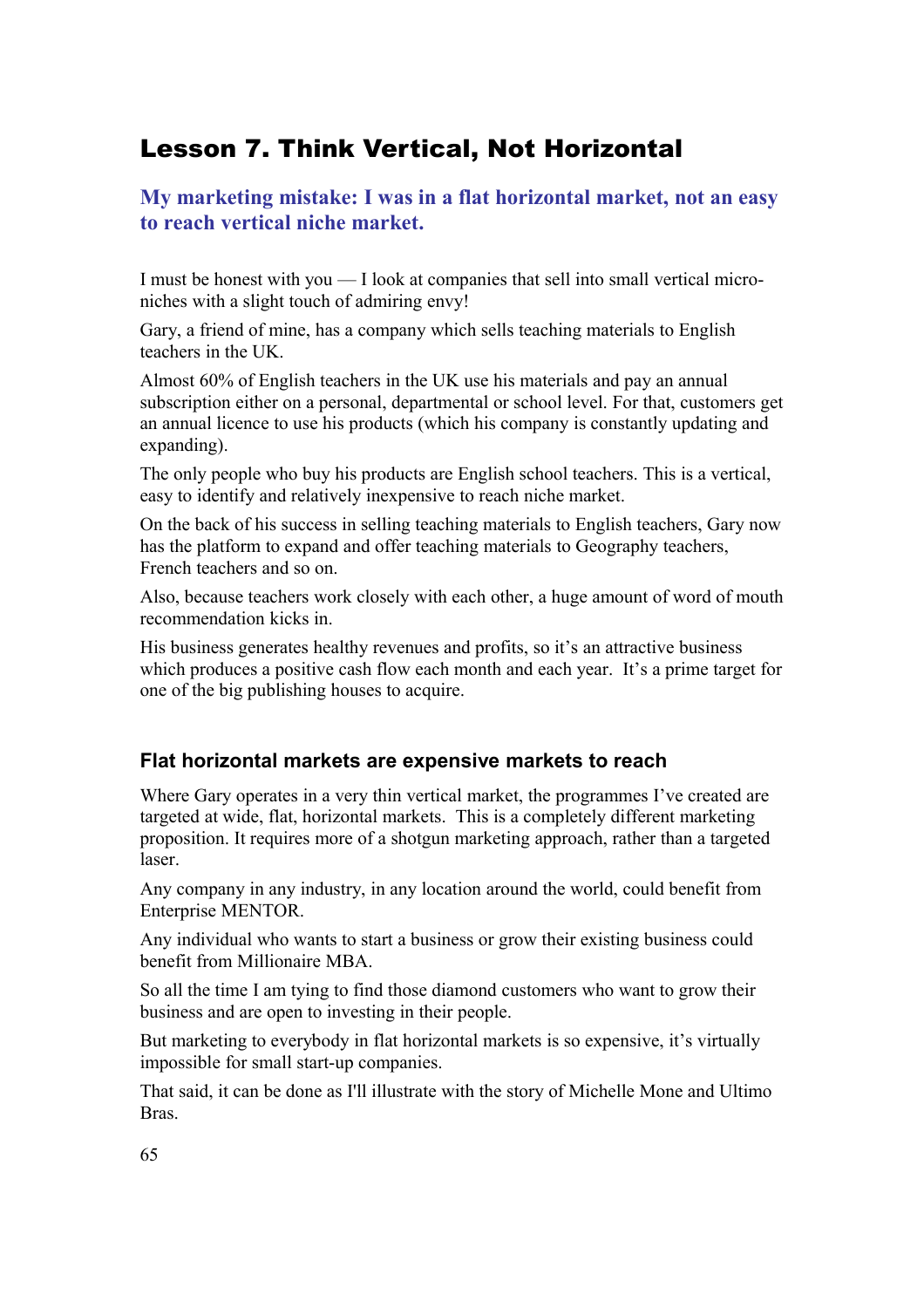# **Ultimo**

Arguably, the bras and lingerie which Michelle makes would appeal to any woman of just about any age. Michelle operates in a flat horizontal mass-market, but Michelle has made a success in selling into that market for a number of reasons.

1. She has great distribution. As well as selling through the web, you can buy her bras through Debenhams, Selfridges, Asda, House of Fraser, Littlewoods and a whole host of independent retailers. This means that customers can easily 'feel and touch' and try on the bras and lingerie she sells.

2. She has segmented her market by offering vertical product lines, such as cup sizes  $A - D$  and  $G - F$  with brands such as swim, bridal, Miss Ultimo and so on. This means she offers a range to suit virtually every women's taste.

3. She has used PR and celebrity endorsements to raise the profile of her company and product. Michelle has secured people like Rachel Hunter, Penny Lancaster, Scary Spice, Jordan, and a whole host of other famous women to be the face of her lingerie range. This means that when a prospective customer goes into a store, they already have an emotional want and desire which has been created by the celebrity promoting the range.

Where Gary has created a handsome B2B business providing teaching materials to teachers in a very thin vertical market, Michelle has a very profitable business in a flat B2C market and verticalised it by dividing her product ranges up into niches.

Clearly success can be found in horizontal and vertical markets. What is essential though, is that you:

- 1. Know who your customers are.
- 2. Know how you are going to reach them.
- 3. Know how to make them buy, and then keep buying for many years to come.

### **What I would do next time**

I would choose a thin, easy to reach vertical market (rather than a flat, horizontal market). I would make sure my marketing message was 100% relevant to that market. Ideally, I would find other markets which I could take my product/service into without having to change it too much and build vertical offerings too.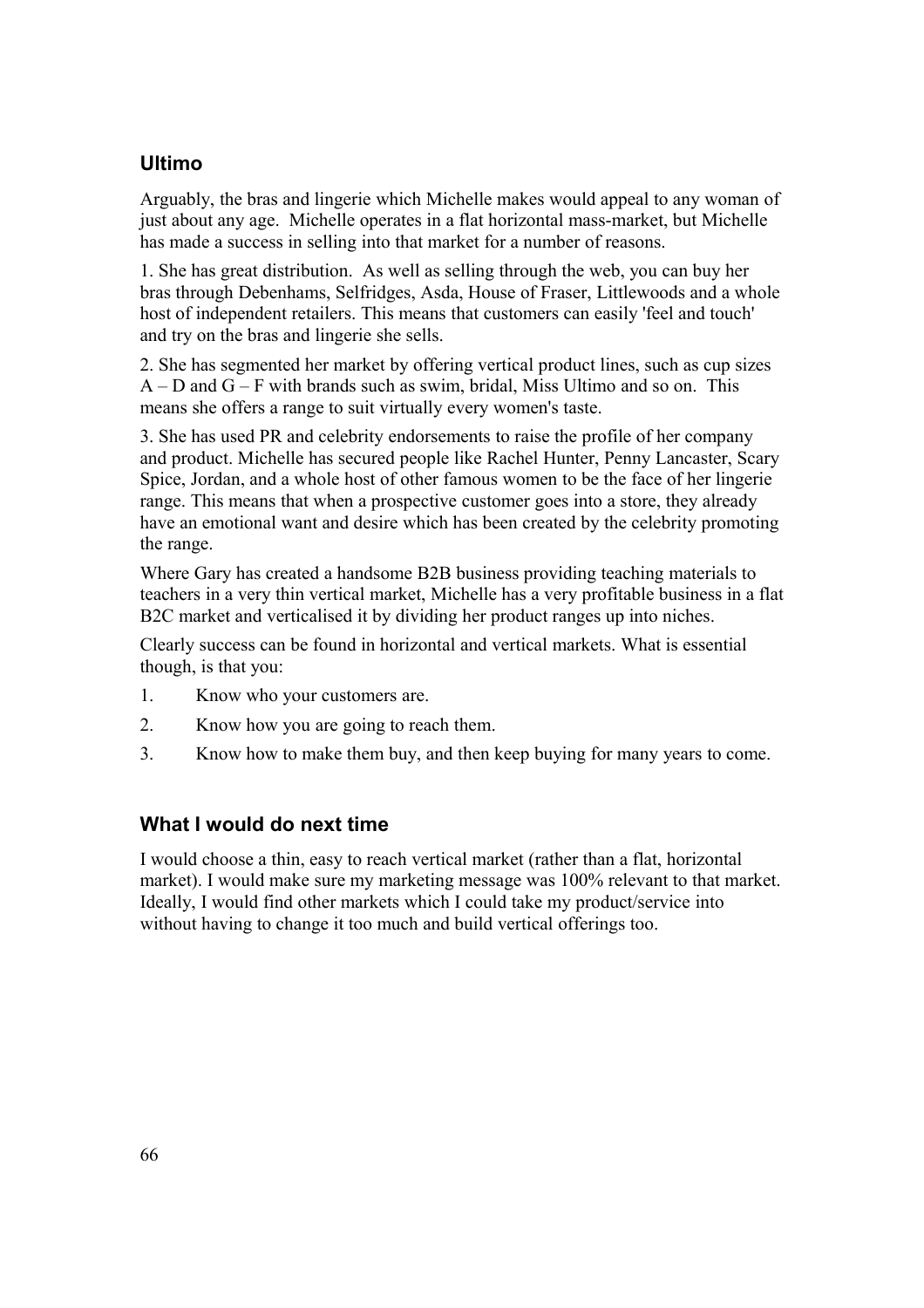# Lesson 8. Know Your Channels To Market

**My marketing mistake: I couldn't find the right channels to market.**

As much as marketing is about getting the right message to market match, you still have to get your message in front of a prospective customer.

Finding the right distribution channels and marketing medium to get your message out into the market place is where marketing becomes expensive. Potentially very expensive!

# **Having the right channel to market.**

Michelle Mone's Ultimo lingerie range, which I spoke about in the previous lesson, sells through High Street shops where customers can experience the product for themselves.

In many instances, the marketing is done 'in-store'.

When prospective customers go into a store to find a bra, they discover Michelle's bras and remember everything they have seen and heard about them. They remember the celebrity endorsers and the great PR stories about the bras and lingerie in the newspapers.

That creates a deeper emotional want and desire — you feel and touch it, try it on, think it's great and bingo a sale happens.

For Michelle the marketing channel and the product distribution channels can be the same thing.

# **Millionaire MBA and Enterprise MENTOR**

But for my products there is no obvious retail distribution channel like that, and in many ways I have to do a lot more 'front-end' marketing and stimulate customer demand through other means such as distributing white papers, in-depth reports, adverts, taster samples and digital presentations.

All the time I have tried to drive customers to a website where I can educate them, have a conversation with them and hopefully sell to them.

My marketing has to literally create a demand, and this is an expensive thing to do.

The only similar channel I have to Michelle, is for Millionaire MBA through Audible.com or the iPhone App Store. This works because end customers are in a marketplace actually looking for something that I'm selling.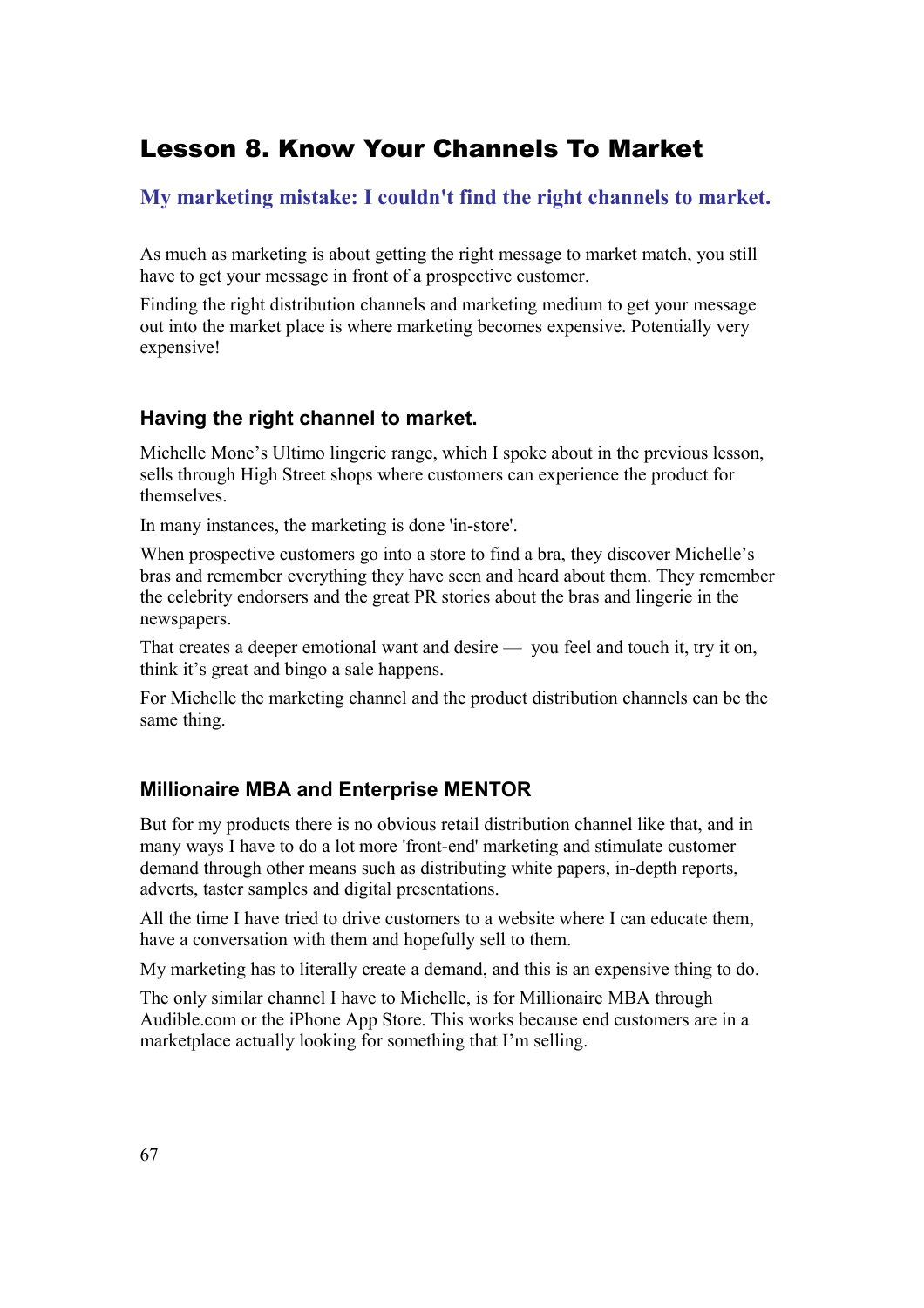## **Creating demand for a product nobody knows about**

The marketing challenge I have faced with both Millionaire MBA and Enterprise MENTOR is stimulating demand for products nobody knows about, and for products which have no natural distribution channel.

A good way to think about a marketing challenge is to imagine that you've created the most perfect marble in the world. This marble is beautiful, stylish and just perfect in every way. You have an endless supply of these marbles — and can fulfil any level of demand.

But at the moment, this marble just sits in a fruit bowl on your kitchen table. Nobody other than you knows about it — but you're confident that if prospective customers did know about it, they'd want to buy their own marble.

Somehow, you have to design and create a marketing strategy to get the message about this marble out to the market place. You have to stimulate demand.

But because there is no obvious channel to market your new marble through — and there is no obvious place where your target customer congregates, it's a massively challenging task.

This is the marketing challenge I've faced.

I have two of the best products in the world in terms of what they do, but finding the right channels to get that message through (as well as finding the right marketing message) has been extraordinarily difficult and painfully expensive. It's one that I still haven't got right.

#### **Fulfilling demand — when word of mouth marketing kicks in**

When you do get the right message to the right market — then the good times start to come, and the profits flood in.

Around the time I first created Millionaire MBA, Mark, an old friend of mine, created a publishing company which has since gone on to become a tremendous success. Along the way, he had the talent to spot the potential of the Stieg Larsson trilogy and snapped up the publishing rights to the English speaking markets. The book series has become a phenomenon in a similar way to the Harry Potter success.

Mark has great distribution channels for his books which can be purchased from multiple channels and outlets such as Waterstones, Borders, Tesco, Asda, Sainsbury's, Amazon, airports, Kindle and audible.com. Look around the world at other English speaking markets and you'll find even more channels that his books sell through.

Because word of mouth had kicked in for the Stieg Larsson trilogy, customers were actively looking to buy the books. All Mark had to do was to fulfil the demand through as many distribution channels as he could. Happy days for Mark, he certainly deserves it.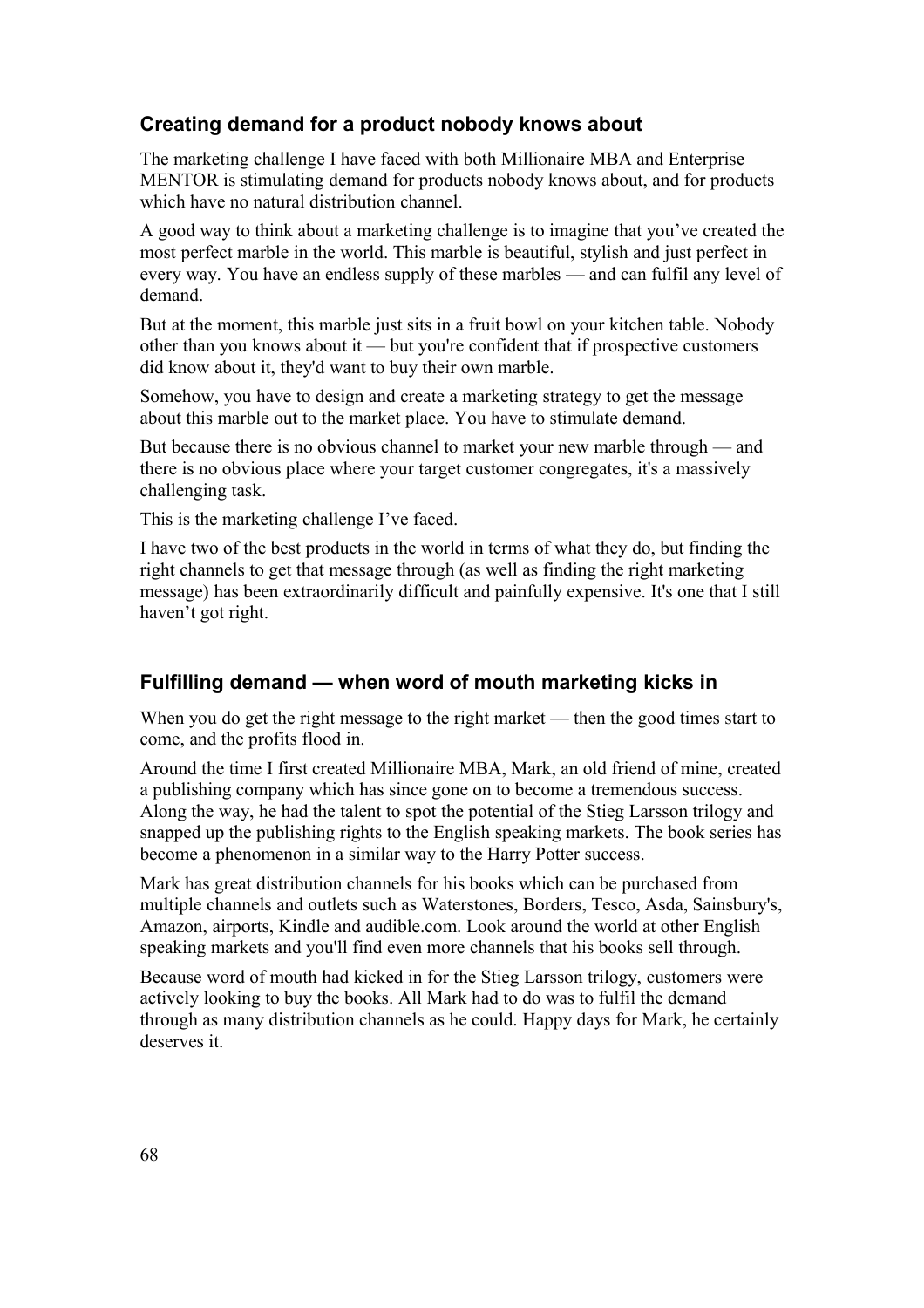## **What I would do next time**

I would work much harder at understanding my sales channels to market before I spent a penny on product creation. If I was selling through retail, I would try and get the feedback of retailers before I built my product.

If I was selling B2B and face-to-face, I would speak with prospective customers and ask them if they would be interested in my new product. I would ask them if they would use it if it was free. I would then ask them how much they would expect to pay for it - to give me an idea of how to price my new product/service.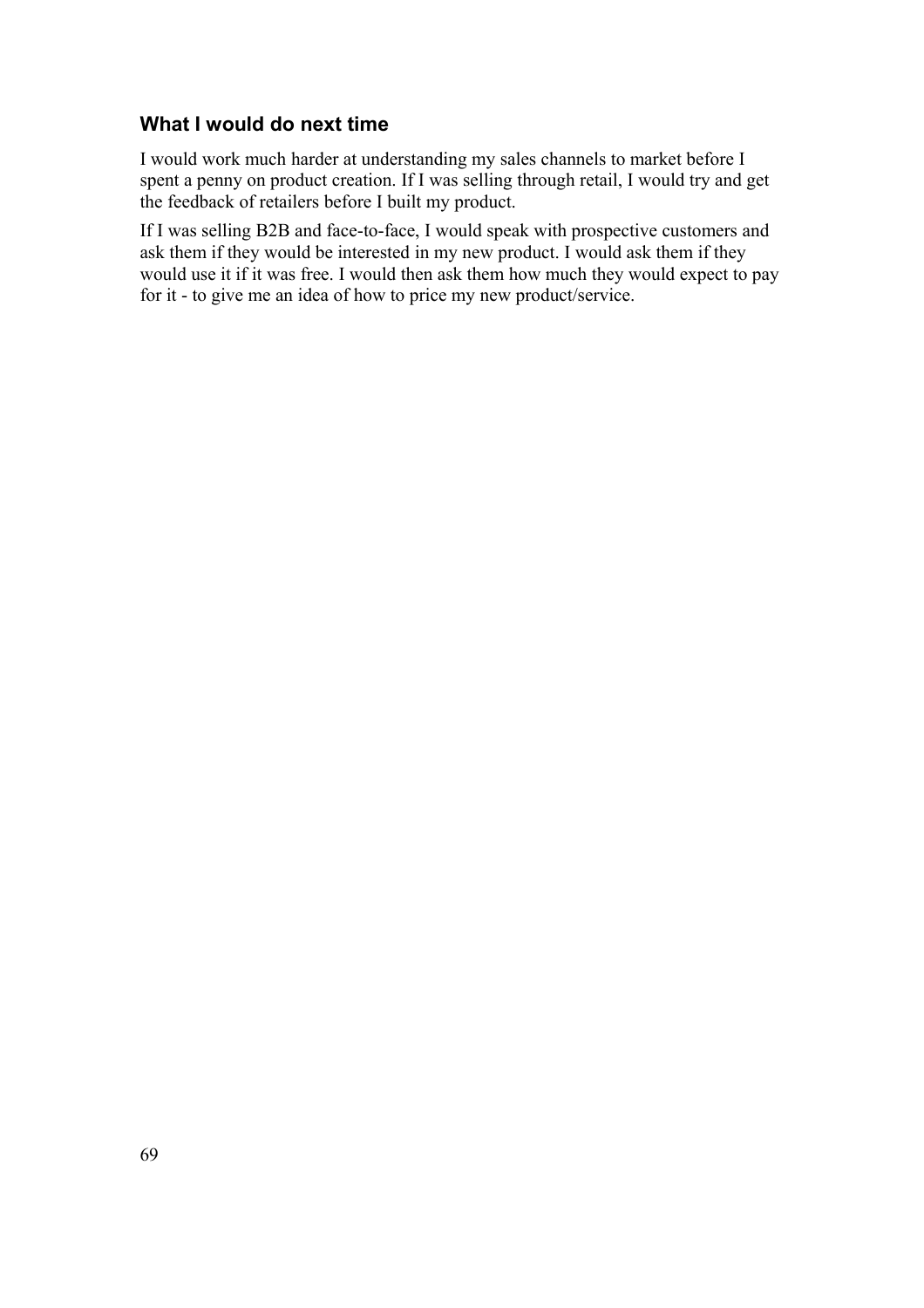# Lesson 9. Know Your Buyers' Behaviour and Psychology

# **My marketing mistake: I didn't know the psychology and emotional triggers of my customers.**

As an entrepreneur and marketer, you very quickly realise that prospective customers don't always respond or act the way you think they will.

Just because you know you have a great product or service, doesn't mean to say prospective customers always see the benefit and the value in what you offer.

But the more you understand about the needs, wants, desires, likes, dislikes, feelings and idiosyncrasies of your prospects, the better you are able to position your product to them — and make it easier for them to make a buying decision.

I have found it easier to do this when selling B2C than selling B2B.

Selling to consumers is much more about selling emotion, whereas when selling to businesses, prospective customers don't have the same emotional gravity towards a product. I believe this is simply because they're not spending their own money.

As one famous US marketer told me, the difference between emotional B2C customers and 'ROI (Return on Investment) focused' B2B customers is so large, they may as well come from different planets!

### **An example**

The following example might put some texture around this.

Some months back I exhibited at a trade show and met a Learning and Development Manager from a financial services company. The manager took an interest in what I was doing and he invited me in to come and meet with his boss — Head of L&D. For the purposes of this example, let's call the boss John.

John was not the ultimate decision-maker and any decision to licence Enterprise MENTOR for the company had to be run through somebody else, the Divisional Director.

I liked John very much; we got on very well. Specifically he was interested in how Enterprise MENTOR could be used as a mentoring tool for the company.

I spent the first part of the meeting listening to the challenges and problems they had in their organisation, namely being a distributed company with regional branches and managers having to mentor and manage their own teams.

The second half of the meeting was spent with me putting forward how Enterprise MENTOR could be used to make their employees more customer focused, and what results and benefits it could deliver for the company.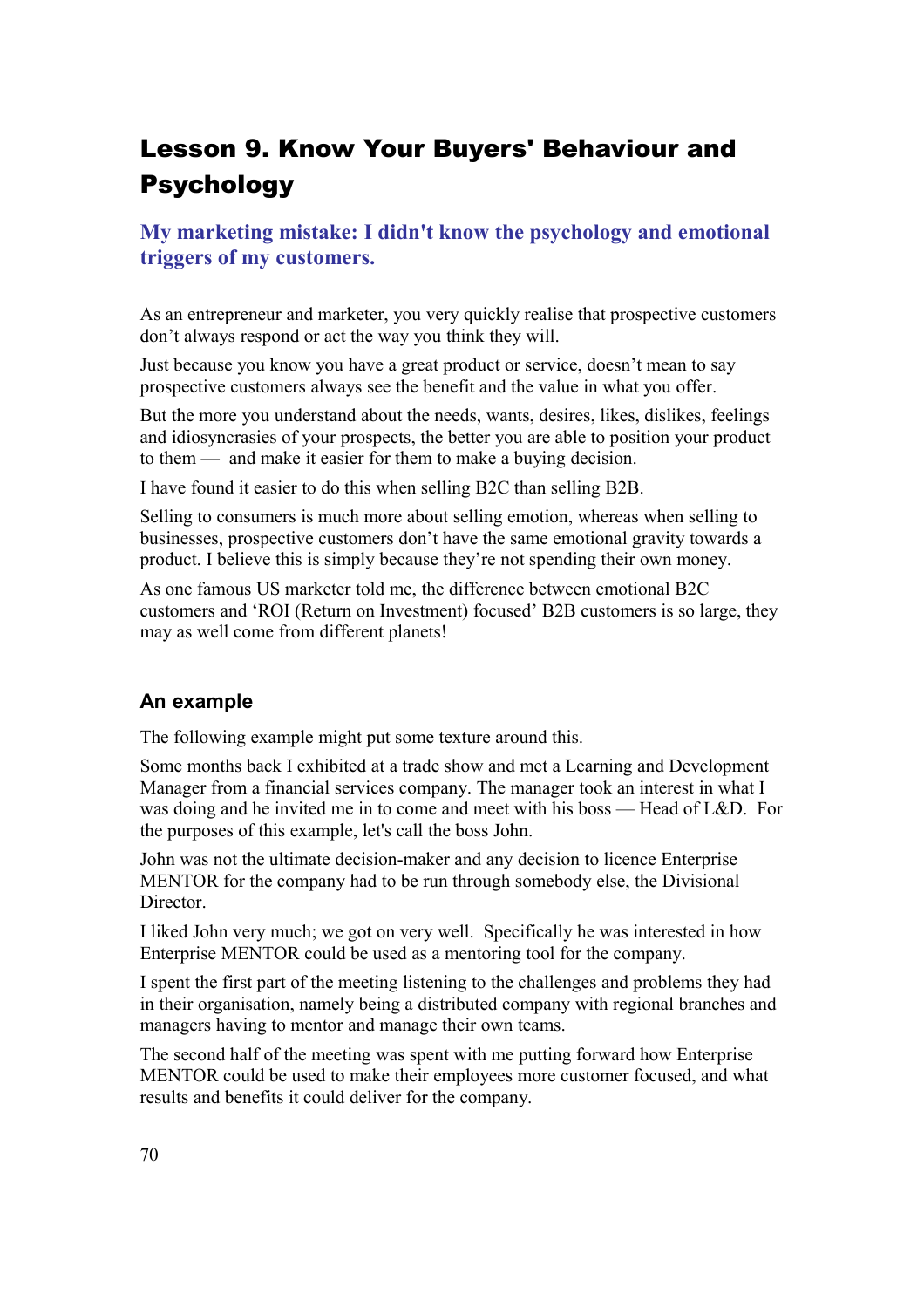We spoke roughly around costs — and possibly I should have made a firm offer to John there and then to get him to make a commitment to purchase, but nevertheless, he would have had to take my offer away to his Divisional Director.

I spoke with John a number of times following this meeting, but because of organisational changes that were happening in the company any decision to purchase Enterprise MENTOR kept getting put off. Ultimately John left the company and what had been a reasonably hot lead came to nothing.

## **An irresistible offer - so I thought!**

Prior to John leaving, I did make a firm offer to him which I thought would make it easy for him to buy.

John had told me previously that he had spent £6,000 of the company's money on a personal development programme for himself. He knew he was potentially going to be made redundant and wanted to work for himself so he had a clear desire to spend that £6,000 to meet his own personal needs and wants.

Knowing that figure, the offer I put back to him was to licence Enterprise MENTOR for a particular division within the company for just £6,000.

This was an extraordinary offer which covered all the people within this division, and brought the unit cost of Enterprise MENTOR down to literally a few pounds per person.

I said to John at the time that I'd chosen this £6,000 number because I knew that was how much he had spent on himself and that I could offer a similar type of mentoring to his entire company for the same price. Since Enterprise MENTOR is scalable and able to reach lots of people, I was in a position to make this offer.

But John couldn't even make that buying decision. However, had I gone back to him with a proposition to invest 6,000 in a programme for his own personal development, I believe that there is a greater chance he would have found a way to make that happen.

# **Why that example?**

I'm confident that £6,000 for John's own personal development would have come out of the same budget that the £6,000 offer I made for ALL employees would have come out of.

It's just that John had a more emotional attachment to spending £6k on himself, rather than on the whole company.

Understanding people's buying behaviour is not easy and I certainly don't have a handle on it at all.

Often it's not until you actually start trying to sell your product or service that you really start to understand how people react and behave to the offer and proposition you put in front of them.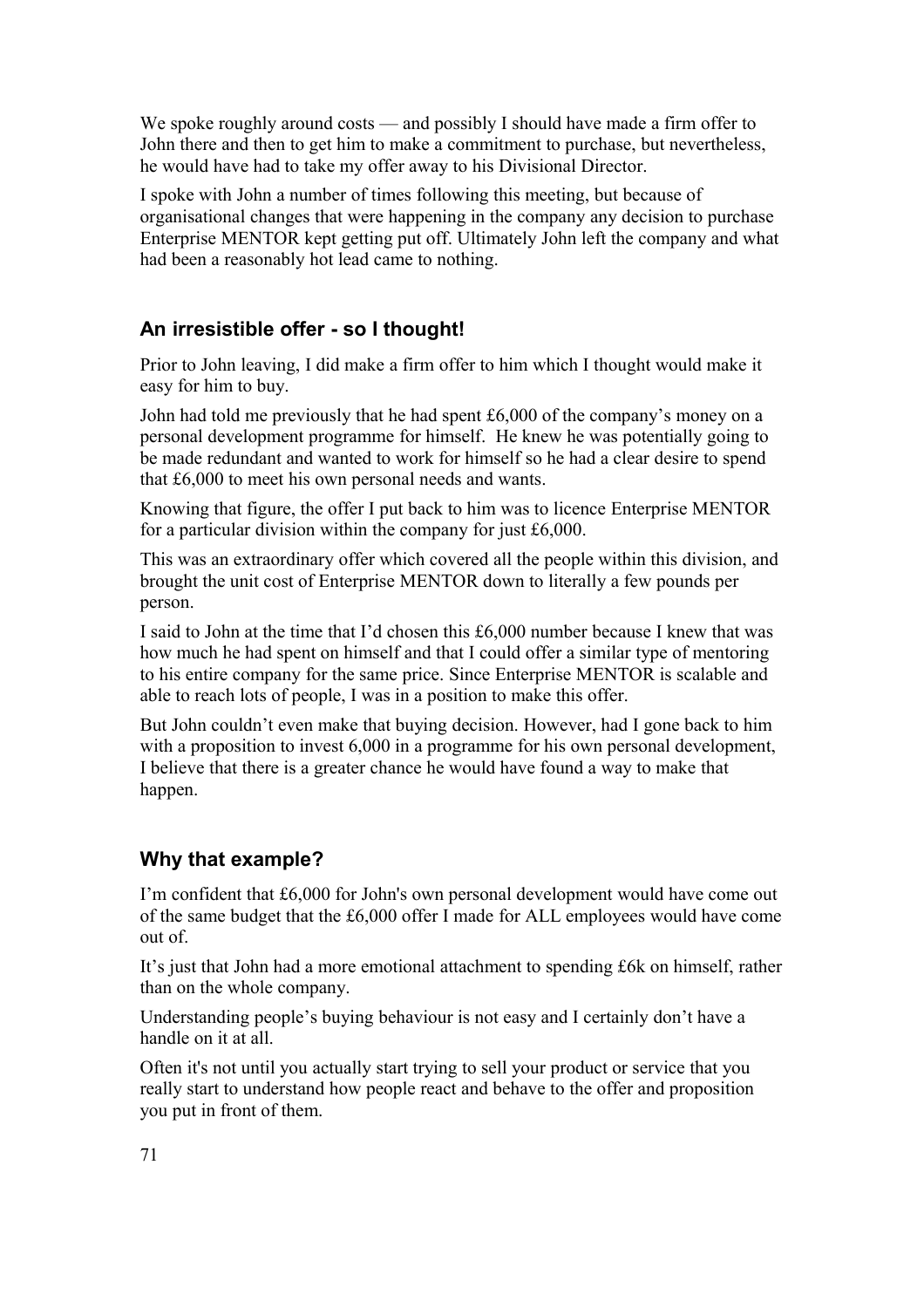## **B2B Selling is more difficult**

In my opinion, selling B2B is more difficult than selling B2C for three main reasons.

1. Very few people have the authority in a company to spend money (especially on an enterprise-wide mentoring programme like Enterprise MENTOR). A lot of people are able to say 'no', but very few can say 'yes' and finding those who can is a major challenge in B2B selling.

2. It is harder to get emotion into the sale, simply because people don't have the same emotional connection to their work as they do with their own private purchases.

3. Selling B2B is more about ROI (return on investment) — and often it is hard to give direct proof of the ROI a company can achieve from your product. For example I can point to case-studies and show the bottom-line impact which other companies have achieved from Enterprise MENTOR, but unless I am selling directly to the managing director, very few people seem to 'get it', or they have other KPIs (Key Performance Indicators) which they are more interested in. Enterprise MENTOR is all about helping companies grow revenues and profits by getting more happy repeat and referral customers — whereas this is not always what other executives are focused on. Hence Enterprise MENTOR's proposition can at times fall on deaf ears.

### **The same meeting with a business owner**

Had I had that same meeting with a forward-thinking business-owner as I had with John at the financial services company, I believe the business owner would have snapped my hands off with this incredible £6k offer.

This is because the business-owner would have been making a decision for his own company. He would want all of his staff to excel and would see the connection between engaged employees and repeat and referral customers.

He would want his company to be more profitable — as this would mean more dividends for him, or a higher company valuation when he came to sell his business.

Selling to emotionally attached business-owners like this is actually more like selling to consumers (B2C) — which arguably it is — because the business owner is buying for their own company.

But finding enough forward thinking business-owners is the marketing challenge I have not yet been able to crack. Business-owners don't go to learning and development trade shows, they send their Heads of Learning and Development and hence the whole warped complex jungle, which is B2B selling.

### **What I would do next time**

I would try to understand why customers were buying my new product/service. Were they buying on emotion? Were they fulfilling a want, desire or need? Was I fixing a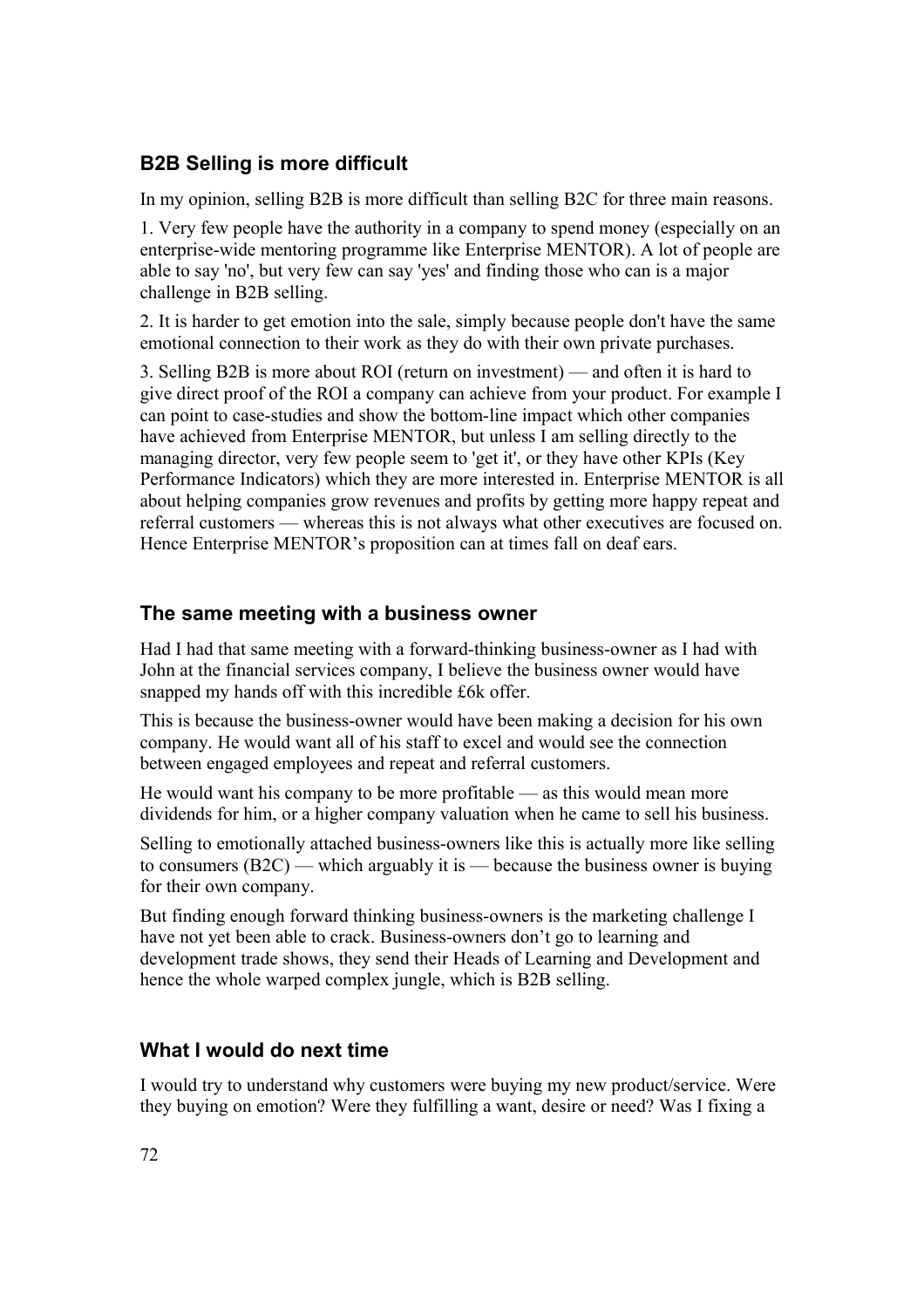pain point? The more I understand about their psychological triggers, the easier it is to build these into my marketing (and market testing).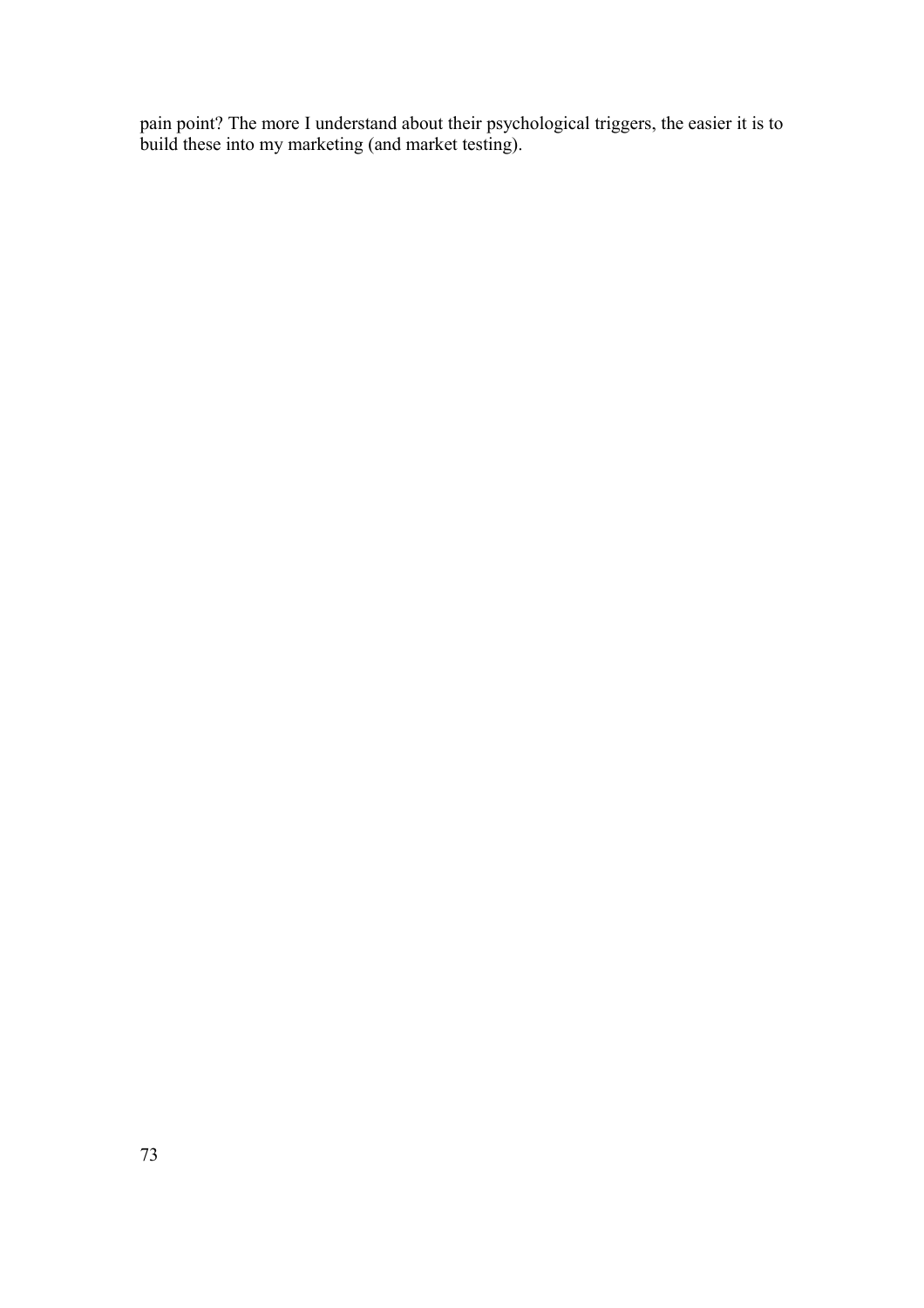# Lesson 10. Sell on Benefits, Not Features

### **My marketing mistake: I couldn't clearly articulate the benefits of Enterprise MENTOR (there were too many).**

Speak to any marketer and they will always tell you to sell on benefits and not on features.

The more you understand about your customers, their needs, wants and desires, the more you can position your product to fulfil their needs, wants and desires in terms of benefits and features.

The more you can create mental pictures in the minds of your prospects so they can see themselves using your product or service — the easier it is to sell.

Here are a couple of examples of selling on what your product 'does', not what your product 'is':

#### **Example 1: Buying a car**

Imagine a young family looking to buy a car. A feature of a car they are looking at might be boot space of two cubic metres.

This is an interesting yet unemotional feature, but the emotional benefit for the family would be that they could easily get a pram in the boot, three suitcases, a bicycle, two scooters, one box of toys and golf clubs for dad. The car would be perfect for the long journey when they go to visit grandparents, and when they do their weekly shop at the local supermarket. The car has lots of space for shopping bags and the pram at the same time.

Customers are always thinking 'what's in it for me?' and as a marketer it's your job to understand your customers, and to present your product or service in the best way you can, answering, what's in it for me?

#### **Example 2: Buying a camera**

What about the same young couple buying a camera?

What are they really buying? The physical camera with the numerous different night and day settings, or the memories it captures?

The camera may take a photo of their daughter's first birthday, but it is the picture it creates that will last forever — and it is the picture which customers really want.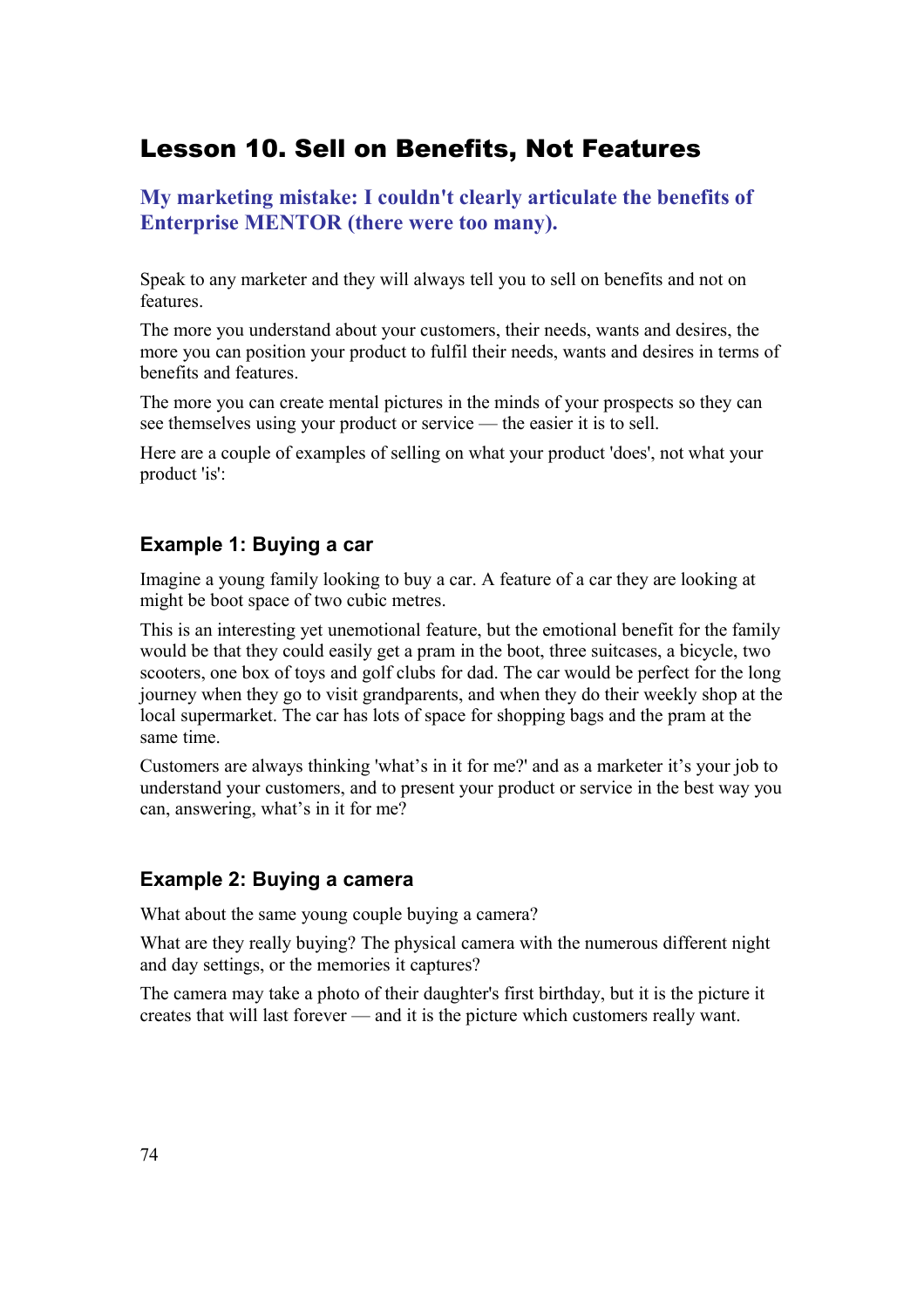## **Enterprise MENTOR**

When I started to market Enterprise MENTOR, I came up with lots of benefits for different stakeholders in a company.

These included benefit statements for Managing Directors, Heads of Sales, Heads of Learning and Development, Heads of HR, employees and managers. You read about these in Lesson 6.

It is only when you really start to drill down into the actual benefits (and hidden benefits) of the product or services you offer, and start to think about 'what's in it for each stakeholder', that you really understand what your product or service can do for them.

For example, a feature of Enterprise MENTOR is that it is available on iPhones, Androids, BlackBerrys, MP3 players, audio CDs or streamed through the Web.

But the real benefit of this is that employees can receive a world-class mentoring experience at a time and place which suits them. Because Enterprise MENTOR is available in such a wide range of mobile devices, employees can experience the mentoring programme whilst travelling to work, at the gym, in their lunch hour they are not restricted to their desk.

This means that when the senior executive brings his team together to collectively discuss what they each learnt from the mentoring programme (and what ideas they can apply in the business), the executive can be sure that the mentees have been through the programme — and have not used the excuse 'I didn't have time to do it at my desk' — which is often a problem with regular e-learning programmes.

I know of one manager who would regularly go to bed listening to Enterprise MENTOR in her headphones only for her husband to say, "You must be joking, you're not bringing that to bed again!"

## **My marketing mistake**

The mistake I have made with Enterprise MENTOR goes back to mistake number one: focusing too much on the product and not enough on the market and never really understanding clearly who my customer was.

Without a cast iron knowledge of who your customer is, and why they are buying what you sell — it is hard to identify the right benefits to build your marketing message around.

My conclusion about my target customers as I see it now (whilst writing this book), is that they are managing directors, divisional directors or people with ultimate responsibility for the success or failure of the company.

I think the main benefit of what Enterprise MENTOR can do for companies, is that it can help employees give customers a WOW experience, and therefore make customers want to repeat buy and recommend. The net outcome of this is higher revenues and profits.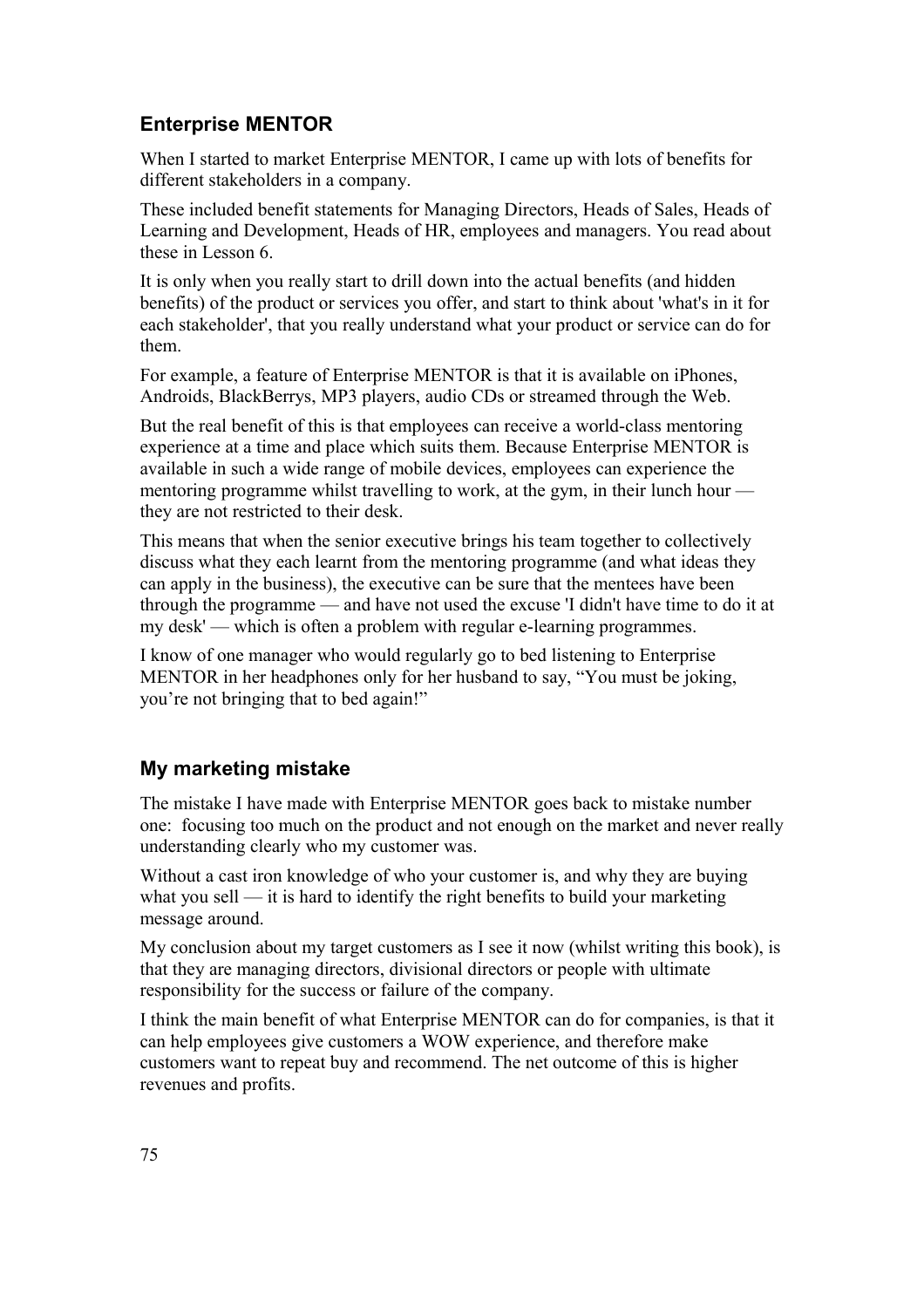The only problem with this message is that everybody else is saying the same thing. All B2B consulting, coaching or business education companies make the same big promise — i.e. we can increase your revenues and profits.

This makes it a very hard message to market, and it also means target customers (i.e. managing directors) become immune to it.

#### **What I would do next time**

Before creating the product, I would start writing down the benefits of my new product/service. I would probably write the marketing materials first, and then see how prospects responded to them. I would see if I was getting the value proposition right before spending real money on product development.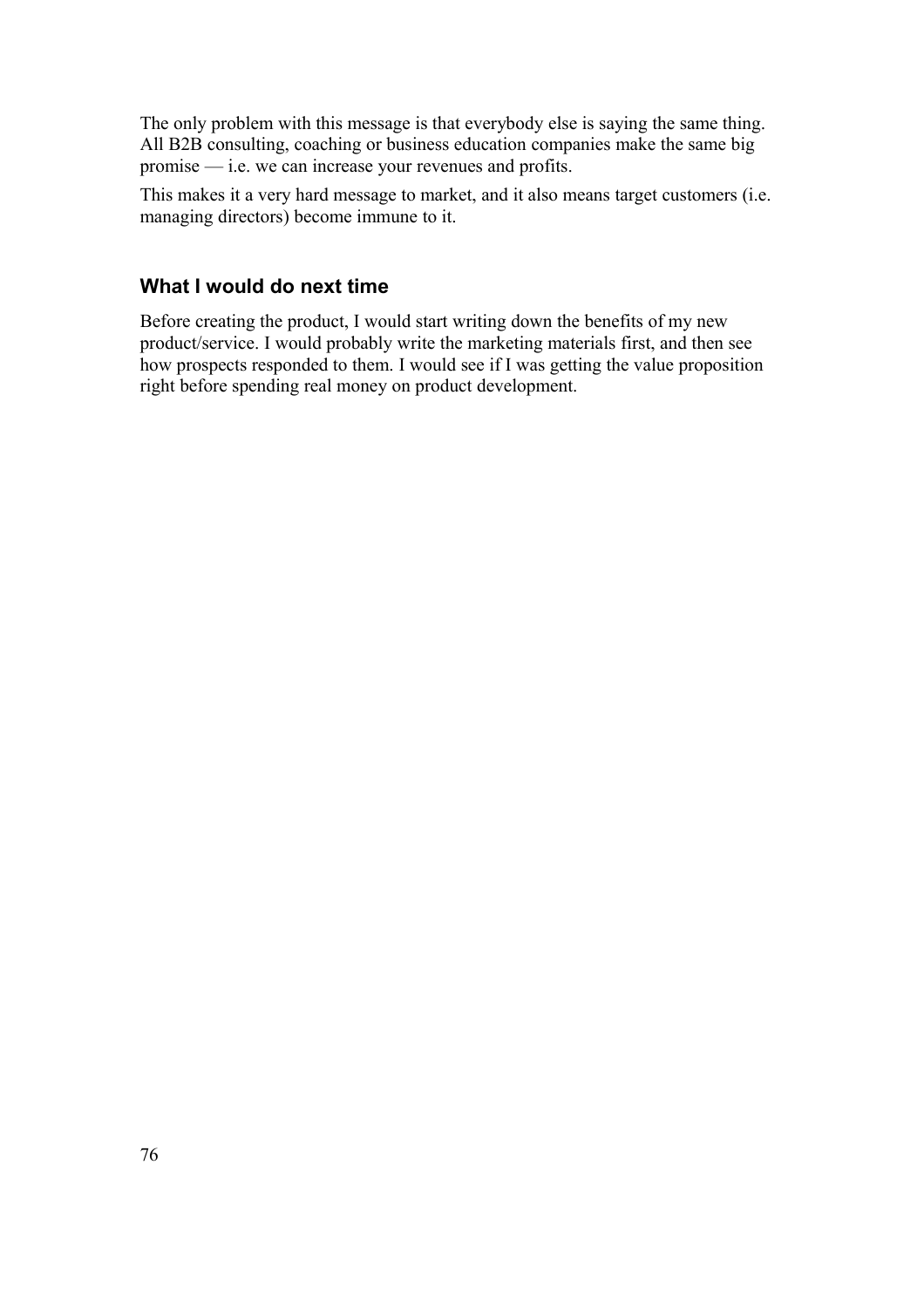# Lesson 11. Understand The Cost of Acquiring Your Customers

**My marketing mistake: I didn't fully understand the true cost of acquiring customers.**

One of the biggest challenges I've faced as an entrepreneur is the cost of getting a new customer.

For someone to become a customer of Millionaire MBA it is not impossible for me to have to spend £200 on marketing to find them in the first place and then persuade them to buy.

With Pay Per Click advertising on Google, it soon become very clear how much it costs to get a customer. A minimum cost per click with Google advertising might be £1 a click on a keyword to attract the right sort of prospect to Millionaire MBA.

It might take £200 of clicks to find one customer who feels that Millionaire MBA is right for them. If I am selling Millionaire MBA for £200, and it took 200 clicks at £1 a click to find a customer, the cost of customer acquisition is equal to the product sale.

This is a very risky and expensive game to play, and not one I'm prepared to take a chance on.

That is why, for Millionaire MBA to work as a sustainable business, I would need to create another higher-priced programme to up-sell customers to. I decided some time ago against that route and to make the decision instead to create Enterprise MENTOR for companies.

Enterprise MENTOR has its own cost of customer acquisition, which is even higher than the cost of acquisition for Millionaire MBA.

#### **Enterprise MENTOR**

Let me give you an example of how a typical marketing campaign works for Enterprise MENTOR and why the cost of customer acquisition can be so high.

This example is of an actual campaign I ran recently in promoting Enterprise MENTOR using the 'how to get more repeat and referral customers' marketing message.

To start with I bought a direct mail list of 1,000 names. These were managing directors of companies with between 250 and 500 employees. These 1,000 names cost about £200.

I wrote a four-page report and a two page covering letter. You can see a copy of this letter below: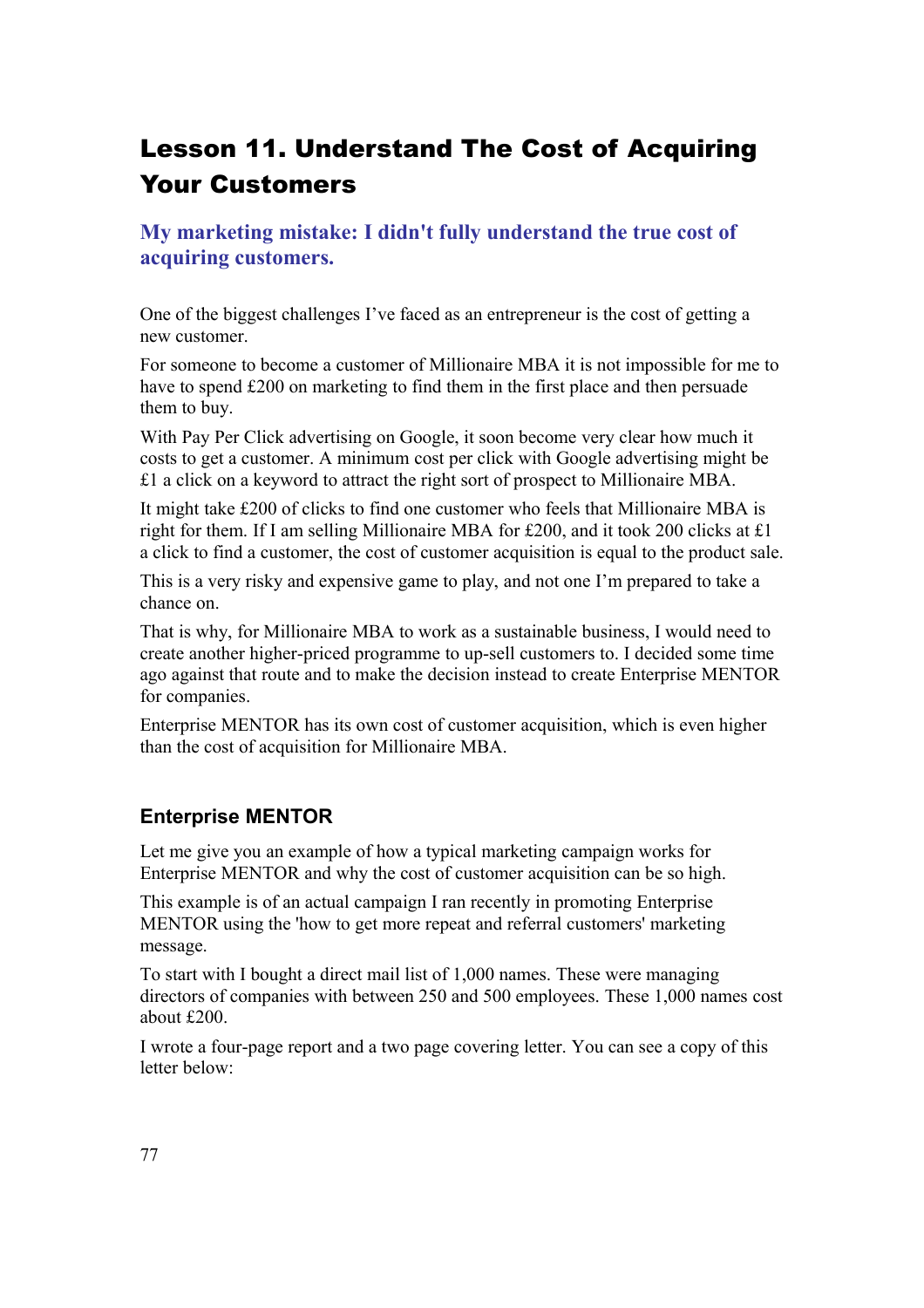FREE Marketing Book For CEOs, Managing Directors and Senior Decision Makers

Introducing Proven, Guaranteed and Fast-Acting Ways To Get More Repeat and Referral **Customers** 

Dear <<CEOs first name here>>,

- Nobody in your company knows more than you about the importance of repeat and referral customers.
- Repeat and referral customers are where the real profits are in most companies I'm sure the same is true for you too.
- In the attached report, you'll see how getting customers to repeat buy, and then recommend you is important to Jamie Oliver, Sir Richard Branson, Sir Terry Leahy at Tesco, Sir Martin Sorrell at WPP and Larry Ellison at Oracle.
- Where getting new customers is typically the responsibility of sales and marketing teams, getting repeat and referral customers, more often than not, is down to the experience customers have with the rest of your employees... every single one of them to be precise.
- In the enclosed 4-page report, you'll find an invitation to claim a complimentary copy of my book, 'All Employees Are Marketers'. This 58-page book is available for free to invited CEOs, Managing Directors and other senior executives who run companies with between 10 and 10,000+ employees.
- In the book you'll see how you can get every employee in your company (regardless of their job title or whether or not they are customer facing) to take ownership and responsibility for getting more repeat and referral customers.
- I'm sure you're most likely asking, "What's the catch? Why does Richard want to send me this 58 page book for free?"

There is no catch... but there is a clear reason behind my thinking.

I want to introduce myself to forward thinking CEOs, Managing Directors, Divisional MDs, business owners and other senior board members who relate to the following six statements...

#### Is this you?

- 1. You are constantly looking for new ways to increase your revenues and profits (you probably have shelves full of books on the subject)
- 2. You want to increase your repeat and referral customers.
- 3. You are open to new ideas.
- 4. You know your people are key to growing your business.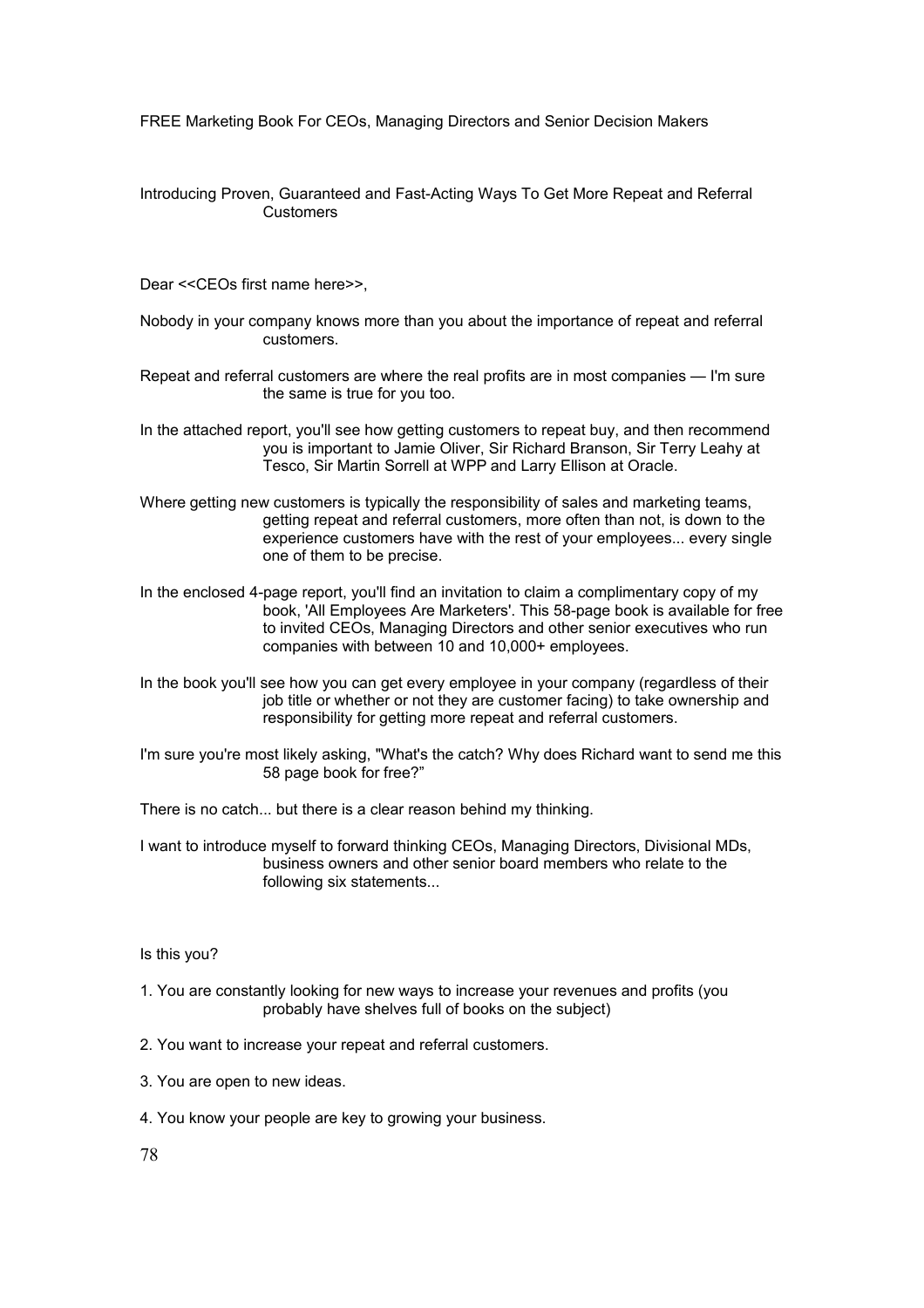- 5. You wish all your employees and managers thought about your customers in the same way you do.
- 6. You don't like wasting money!

If this is you, then you should definitely claim your free copy of All Employees Are Marketers.

If, when you've read the book, you'd like to know more about how I can help you get all your employees to become marketers for your company, then I'd love to speak more with you.

I have a very special offer which I'd like to introduce you to and which I think you'll be very interested in.

But if you've got enough from the book, and don't want to know more about how I can help you turn your workforce into your salesforce (or the special offer), then no problem, please keep the book as my gift to you and we'll say our goodbyes on friendly terms.

Either way, this is a free, no strings attached offer for privately invited business leaders.

To take me up on it, and claim your own free copy of All Employees Are Marketers, simply go to www.enterpriseleaders.com/free-book and enter your contact details. I'll make sure a copy is sent out to you within 24 hours.

Best wishes,

Richard Parkes Cordock

P.S. When you go to www.enterpriseleaders.com/free-book and claim your free copy of All Employees Are Marketers, you'll also see a short video introduction from me. Here I explain one of the key ideas from the book which you can implement in your business today — and start profiting from immediately.

If you'd like to see a copy of the 4-page report, simply go to www.enterpriseleaders.com/blog and search on "The importance of Repeat and Referral Customers".

The printing costs for the report and letter were around £250 for 1000 pieces.

I decided to mail just 500 of those names to start with, rather than mail to all 1,000.

500 stamps for the mailing were £160, giving a total cost for the first mailing (with envelopes) of around £600. This is excluding the time it took to fold the letters, put them in an envelope and put the stamps on.

Even with just 500 mailing pieces, this was time consuming, especially as I wanted to put the letters in a DL sized envelope, rather than a C5 or A4. DL envelopes statistically have a higher opening rate as they look more interesting and stand out more.

In the letter I offered a free copy of my book *All Employees Are Marketers*.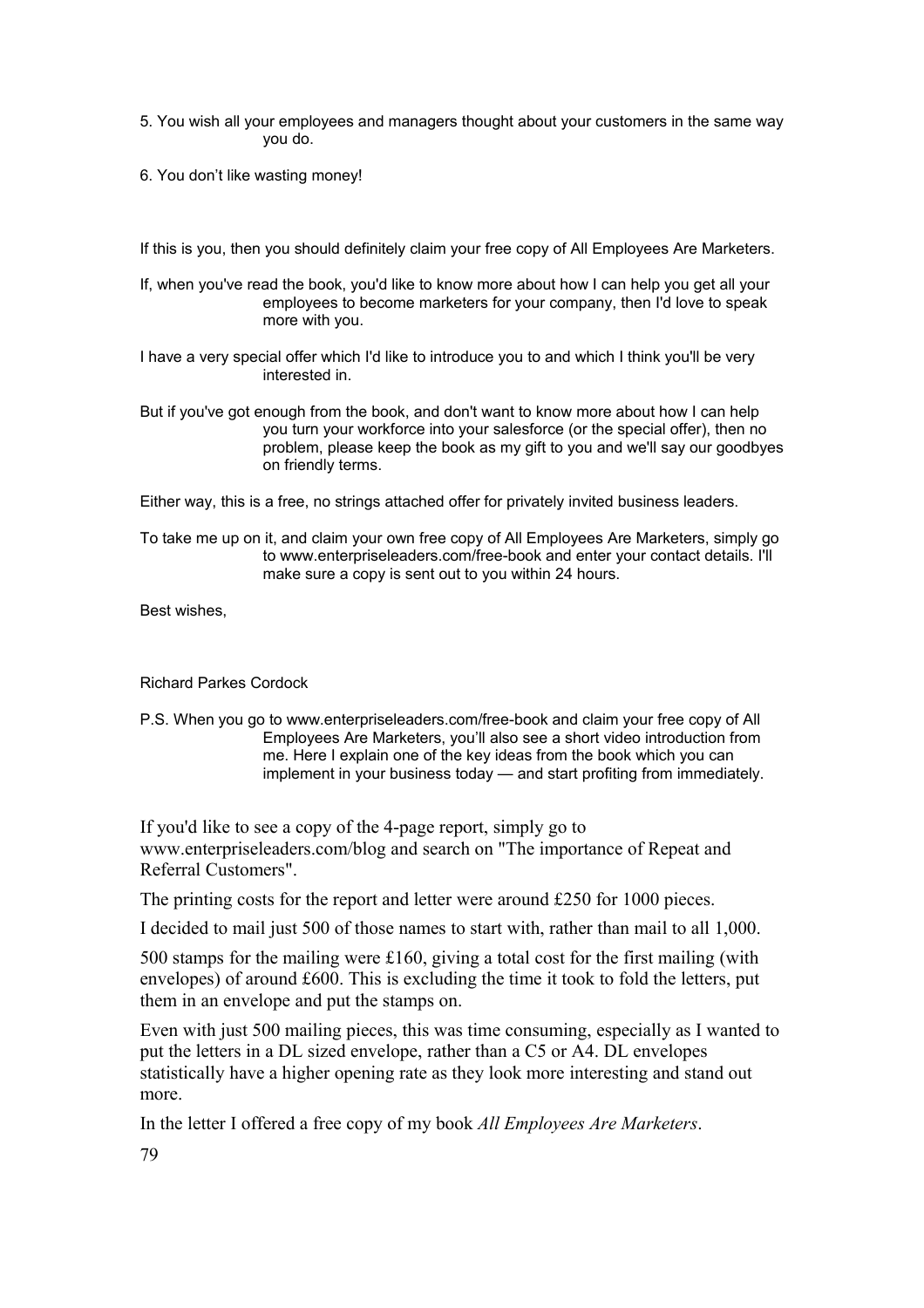From those 500 letters I got just four responses.

Out of the four who responded, two were secretaries who I'm pretty confident replied because they reply to any similar offer which comes across their desk. I then sent the books out together with a letter introducing the managing director to Enterprise MENTOR — and a special offer for their company.

A few weeks later, I mailed to the remaining 496 people out of the initial 500 sending them this 'second chance' letter:

Here's Another Chance To Claim Your FREE Copy of 'All Employees Are Marketers'

Dear <<CEOs first name>>,

A few weeks ago I sent you a copy of the attached letter and a 4-page report.

- Did you receive it?
- In the report I shared some ideas on why repeat and referral customers are important to five famous CEOs.

I also invited you to claim a free copy of my book (All Employees Are Marketers). In it I explain some proven ways I have found to help companies (like yours) get more repeat and referral customers.

You didn't take me up on the book offer. There could be a few reasons for this...

- 1. You didn't receive the letter.
- 2. You were not interested in the proven revenue and profit growth ideas in the book.
- 3. You were too busy to claim the book or just haven't got round to it yet.
- 4. You tried to claim your free copy of the book, but the website order form failed.

I've heard from quite a few people who tried to claim their free copy of All Employees Are Marketers using the contact form at www.enterpriseleaders.com/free-book that the form did not work properly.

I wanted to contact you again and let you know that I have fixed the claim form.

- In fact, if you go right now to www.enterpriseleaders.com/free-book, when you press the button to get a copy of the book, it will simply launch your own email programme and you'll end up sending an email to me at info@enterpriseleaders.com.
- If you'd prefer to claim your book by mail, please just return this entire letter in the post to me at Enterprise Leaders Worldwide (see overleaf for more options).
- I know the other Managing Directors who have claimed their free copy of the book have found the ideas in it useful and have appreciated being introduced to some new and fresh profit growth approaches which they may never have seen before.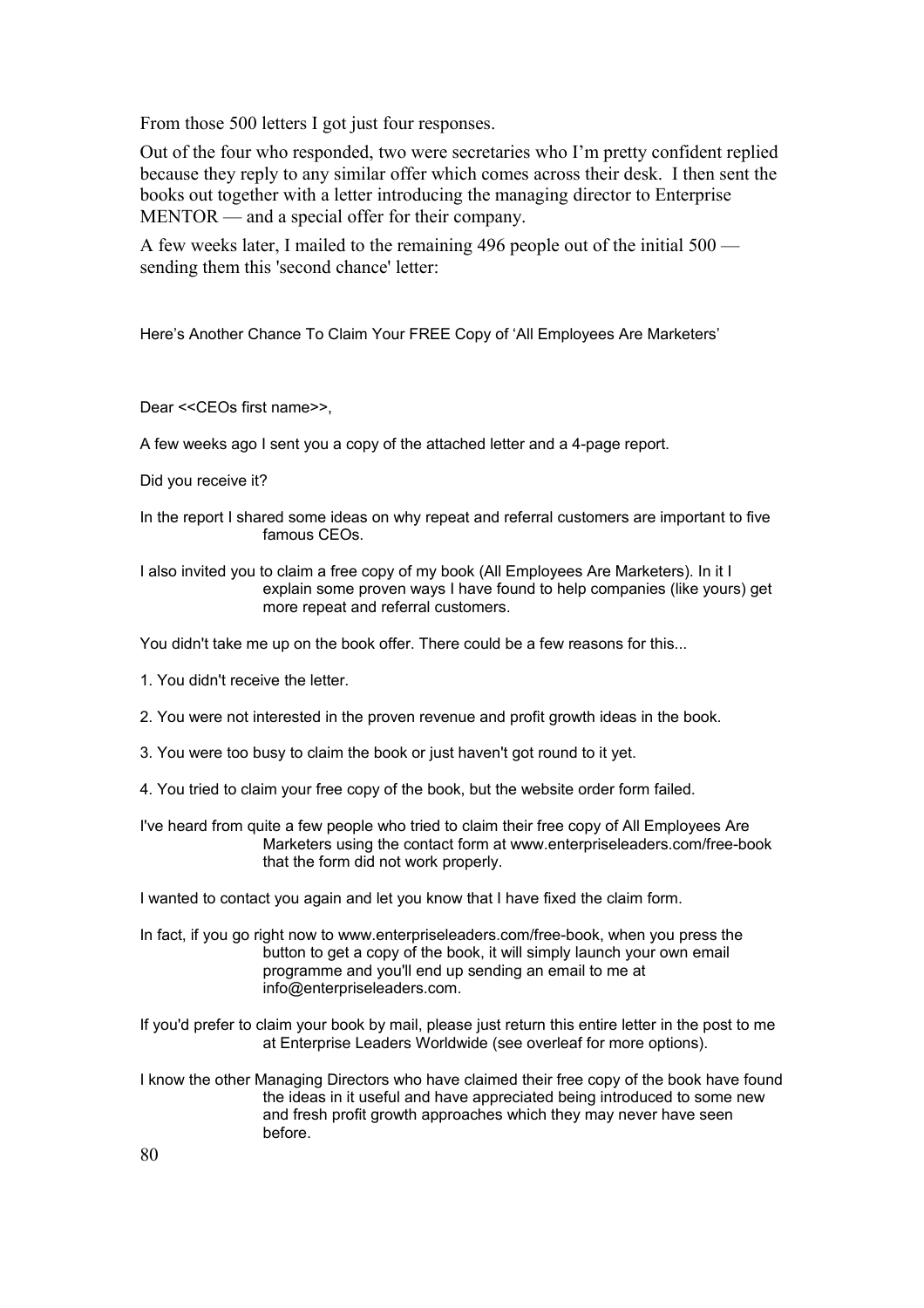I look forward to sending you a free copy of All Employees Are Marketers and introducing you to proven ways to get more repeat and referral customers.

Best wishes,

Richard Parkes Cordock - Business Author and Creator of Enterprise MENTOR

This time all I had to pay for were more stamps, at £160.

I sent the same 4-page report, again with an original covering letter (I already had these printed), saying, in case you didn't receive it last time, here it is again.

Another four people responded.

I'd now spent the best part of £800 and got eight leads — effectively at a cost of £100 per lead.

The eight people hadn't spent a penny; they hadn't made any emotional or financial commitment, other than putting their hand up and requesting a free copy of my book. They were leads for sure, but they were not the same quality leads they would have been if they had actually paid for the book. It is very easy to ask for free things.

I subsequently wrote, emailed and had a telemarketing salesperson contact these people a number of times, with no response to the offer. The professional telemarketer I used struggled to get through to the MDs and the few he got through to had not read the book.

Perhaps to close the sale I needed to move from direct mail to face-to-face selling assuming I could get the meeting.

I would have had to travel to Northern Ireland and all over the UK requiring lots of travel time and possible overnight stays.

Let's say that each face-to-face meeting cost on average £200 in terms of travel costs etc. Travelling to Scotland and Northern Ireland is expensive. Even travelling to London for the day costs the best part of £100.

Eight meetings at £200 is £1,600. Add on top the initial £800 I had already spent on the first two mailings and you have a total marketing spend so far of around £2,400

Given that at least two respondees to the letter were secretaries or PAs, their MDs might not have even requested the book, and so would it really be worth spending more money chasing them up or even meeting their MDs?

The question is, should I have spent another £1,000, £5,000 or more rolling this lead generation approach out? Did it work well enough to say it would be a worthwhile investment of my marketing funds?

If I had seen a greater response from the market in terms of initial replies, or a greater response from those eight people who requested the letter (for example by requesting a trial of Enterprise MENTOR or actively coming forward and wanting to know more about what it can do for their company) I might have been more inclined to invest more in this marketing approach.

Is the right conclusion that this direct mail approach hasn't worked well enough? 81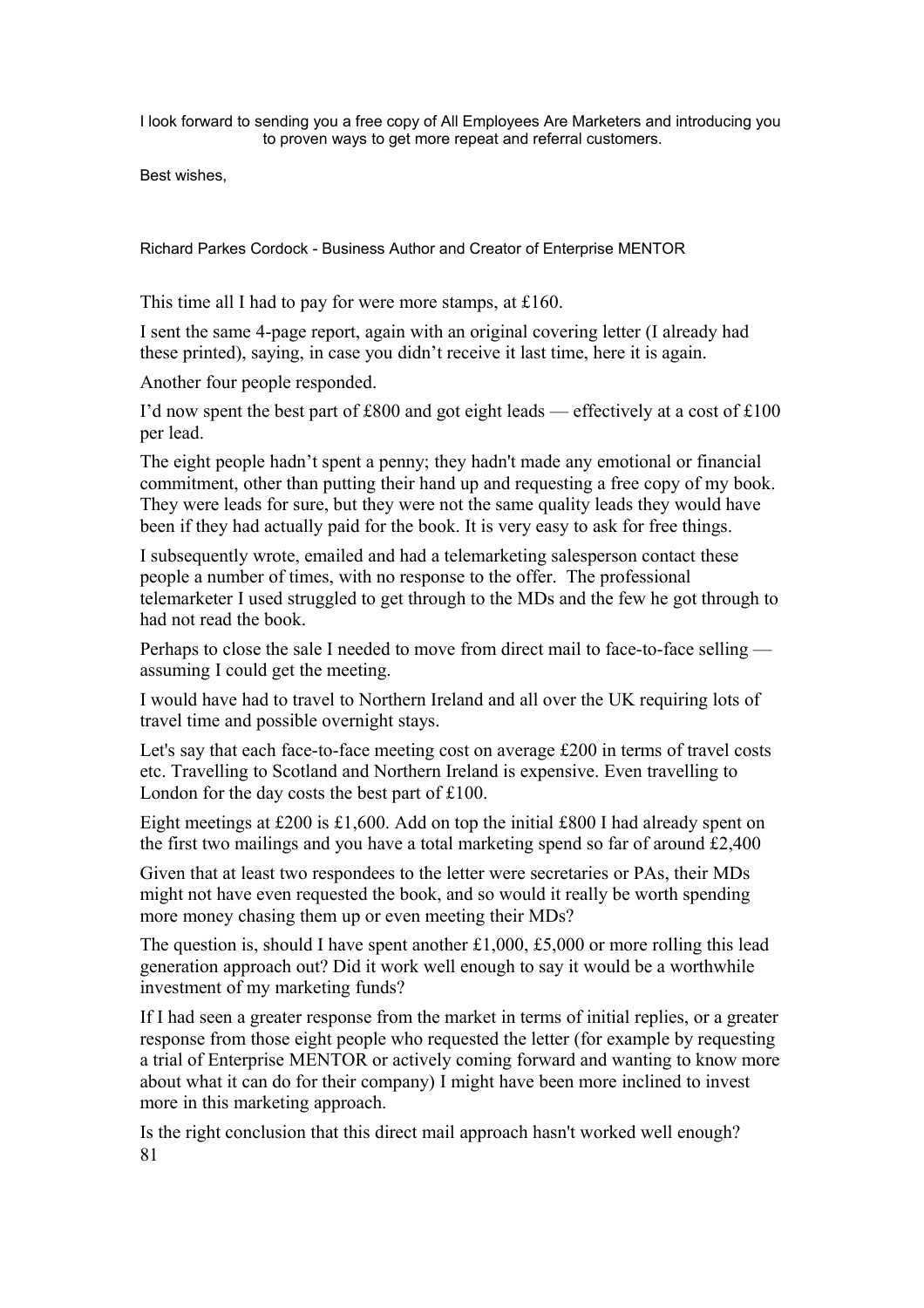#### **An insight from a senior executive**

I am conscious that unless you get the perfect 'message to market match', direct marketing to senior decision-makers can fall on deaf ears.

I read a blog post recently where a senior executive explained how he uses a 'canned response' when he receives unsolicited marketing emails. Here is the automatic response he sends:

- "Please understand that I get dozens of these types of email messages a week. I simply do not have time to read them, dig into them, follow-up on them, or reply to them. The most effective solution to this problem is for me to ignore the messages, which is what I usually do. …
- As a customer, I find this type of approach to sales to be largely annoying to me and unproductive for you (as the marketer). We learn far more about what we want to purchase by searching the web, looking for customer references in blogs and forums, word of mouth, and by finding white papers on your site that concretely describe solutions to problems we are having."

This is the uphill marketing challenge I face marketing Enterprise MENTOR.

#### **What I would do next time**

I would calculate the cost of acquiring new customers. This very much depends on what you are selling and who you are selling to. If you are selling through a retail channel, your cost of customer acquisition is harder to define, as you have two customers: 1. the retailer, and 2. the end customer. Your real cost is in selling to the retailer, plus the cost of creating brand awareness for end customers.

If you are selling direct, then it is easier to estimate your cost of customer acquisition. By testing some Google Adwords and trying to find customers to take your free report, you could get a sense of how much it would cost to build a database of prospects. You could then start to consider what extra steps you would need to take to sell them a full priced product.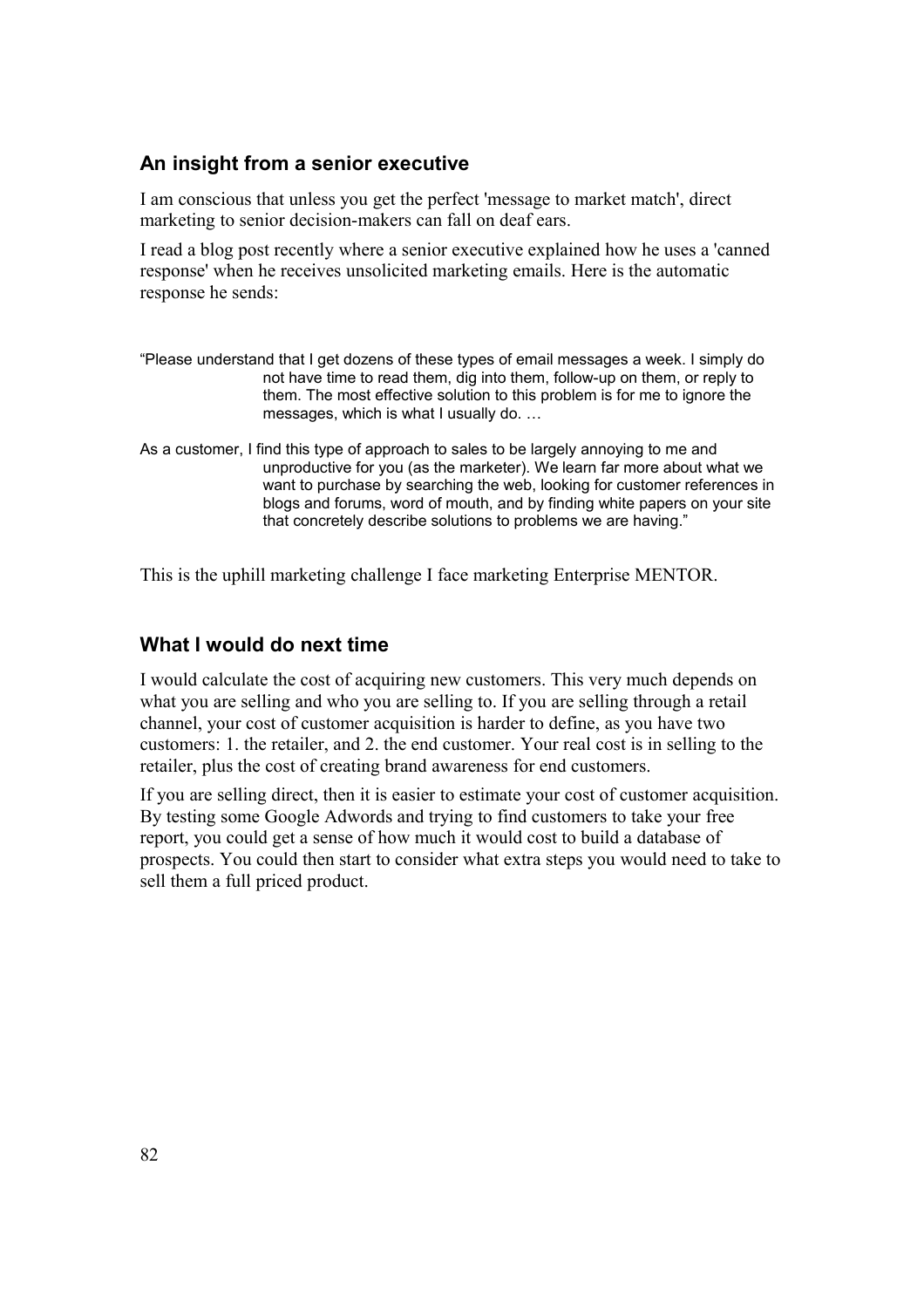# Lesson 12. Know The Size of Your Market

**My marketing mistake: I didn't properly understand the size of my market.**

A fundamental mistake I've made as an entrepreneur is not understanding the size of the market for my two products, Millionaire MBA and Enterprise MENTOR.

### **Millionaire MBA**

With Millionaire MBA it was less of an issue as there are many people around the world who want to start their own business (or have a small business) — and want to learn from the entrepreneurs I interviewed for Millionaire MBA.

In testament to that, every day through iTunes Apps, customers from Malaysia, India, China, Australia, New Zealand, America, France, Germany... in fact all over the world, buy Millionaire MBA. That's not because I have spent money marketing to them, it's because they've logged onto a ready made market place, (which is the Apple Apps Store) and have discovered Millionaire MBA for themselves and decided to make a purchase. The same is true for customers who buy Millionaire MBA from Audible.com.

The market for Millionaire MBA is massive but it's also flat, horizontal and massively expensive to reach and market to, so now I let customers find me through their own devices, rather than spending money on marketing, trying to find them. It's unprofitable to market Millionaire MBA as it currently stands without an up-sell product or a product which generates ongoing monthly revenues. As you now know, I decided not to create this up-sell product and created Enterprise MENTOR instead.

# **Enterprise MENTOR**

Enterprise MENTOR, however, is a different ballgame altogether. I totally misjudged the size of the market, certainly in terms of the way that I present Enterprise MENTOR right now.

The reality is that Enterprise MENTOR is a programme for companies of a certain size.

The smallest company that would purchase Enterprise MENTOR would be one with around 10 employees. The largest would be a company with tens of thousands of employees. So, in theory, you might say that there are endless companies who are potential customers. Although this assumption is correct, it is also flawed.

What I have discovered through much trial and error is that the decision-maker who would be interested in buying Enterprise MENTOR for their company is typically limited to the managing director, divisional director, or business owner. It is limited to the person who goes to bed each night thinking about how their employees can give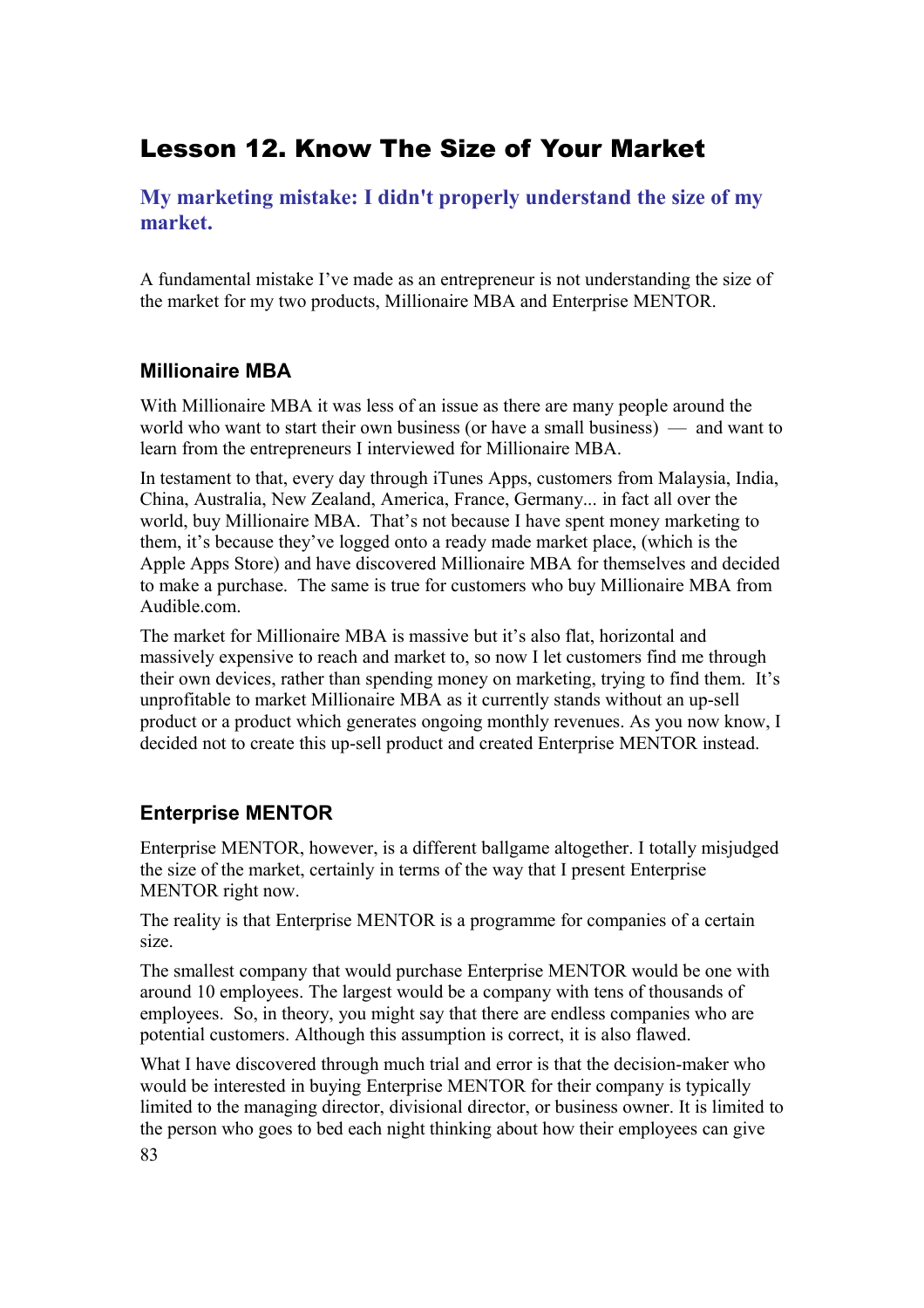their customers an extraordinary experience, and how they can make their business grow.

This means that my market is limited to senior decision-makers and more likely to senior decision-makers who own the company, or have a significant financial investment in the company.

This definition gets thinner as not all business owners or managing directors who own or run companies are open to the ideas in Enterprise MENTOR. Some managing directors just don't want to invest in their workforce and are immediately closed to the idea.

My ideal prospect is an ambitious CEO/MD who owns their own company, has a sizable workforce, is constantly on the lookout for ways to grow their business, and can see the value that Enterprise MENTOR can deliver for their company.

I have tried marketing to HR and learning development and I just don't see them having enough emotional attachment to the problem and to the business to really take the time to understand the commercial proposition of Enterprise MENTOR, and ultimately push it through.

A business owner or managing director who owns that problem is able to make things happen.

However, as I've said many times, managing directors and CEOs are extraordinarily difficult and expensive to market to, and you only have a nanosecond of their time.

Therefore, the market for Enterprise MENTOR is quite limited.

#### **How big is your market?**

I mentioned in a previous example how I recently sent a mailing out to 500 companies in the UK.

Although there are four million businesses in the UK, most of them employ just two, three or four people. The types of businesses I want to market to have 100, 200, 300 employees or more, and there are significantly fewer of them (maybe only low tens of thousands, where there are many millions of smaller companies).

When people visit the Enterprise MENTOR site and request a free book from me, they usually state that they have two, five, or maybe twelve employees — not the size of company which is going to spend £10,000 on a site licence for Enterprise MENTOR.

Visitors almost always use their own private yahoo, hotmail or email address rather than their company address. Again, not a good sign that these are targeted, relevant decision-makers in medium to large companies.

It is a rare day when a managing director of a company with 500 employees visits www.enterpriseleaders.com.

Even though managing directors want to find new ways to grow their business, and are at times searching on the web for ideas — the keywords they are searching on don't always match up with the keywords I'm using for my marketing. There is no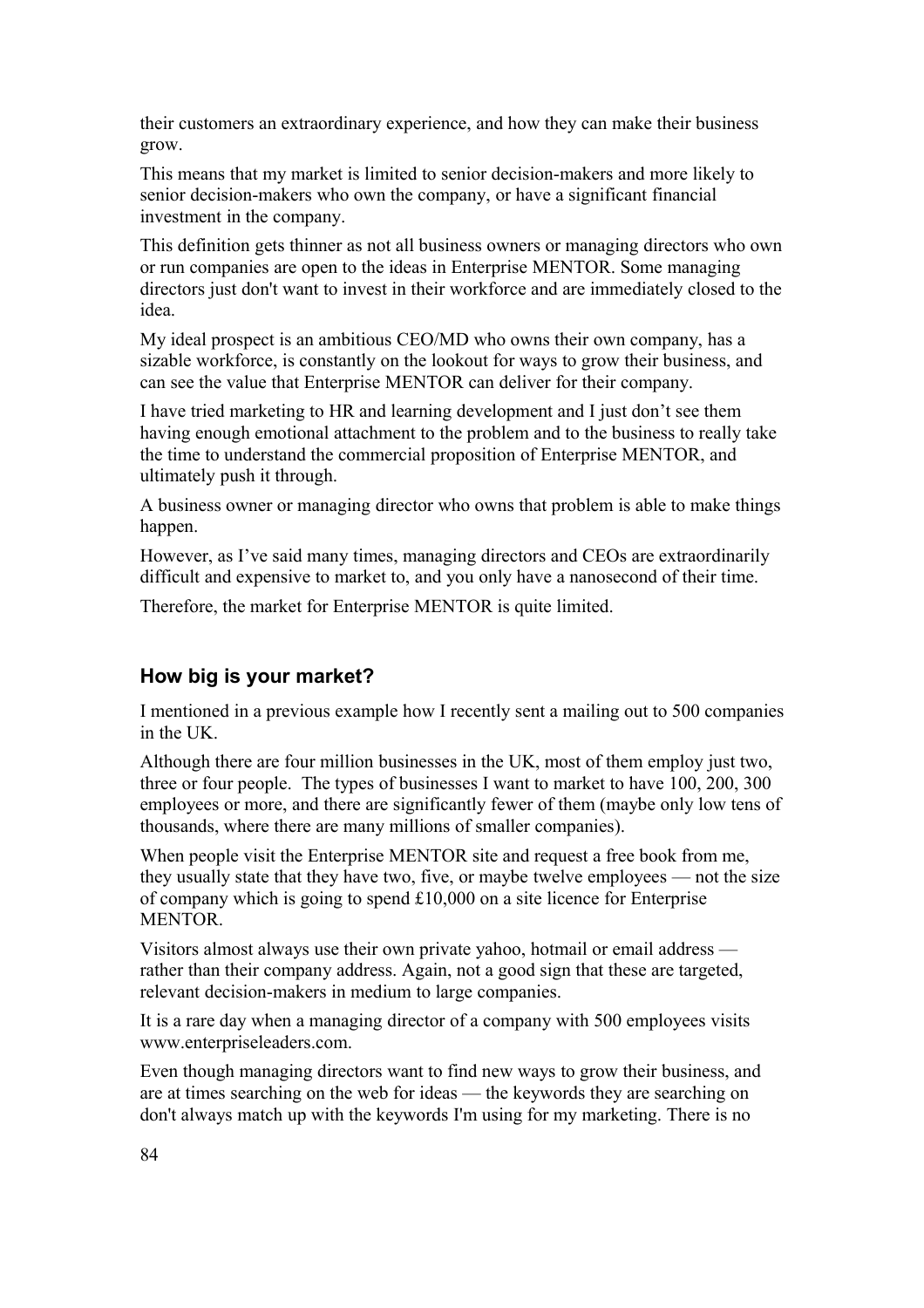clear set of 'keywords' or 'marketing messages' that senior decision-makers consistently search on to find Enterprise MENTOR.

Other lower level managers in organisations might search for the latest buzzword of the day, such as employee engagement, but more often than not they're doing theoretical research to understand more about the subject, rather than actively looking to spend money on a solution. Lower level managers don't have the authority to make enterprise-wide buying decisions for products like Enterprise MENTOR.

So, my point here is even though there are many millions of companies in the UK, those which are prospective customers are much more limited.

Of course by acquiring mailing lists, I can precisely identify who prospective customers are (i.e. companies with 100 to 10,000 employees) but when I do market to them through direct mechanisms (or to be precise, market to one of their senior decision-makers) it's very hard to stand out and cut through the clutter of all the other marketing messages that they receive on a day to day basis.

### **What I would do next time**

I would pay a lot more attention to understanding the size of my market. I would want to know how many individuals or companies there were who might buy my product/service and who were the decision-makers. I would want to know how I could reach those target customers, and what message they best responded to.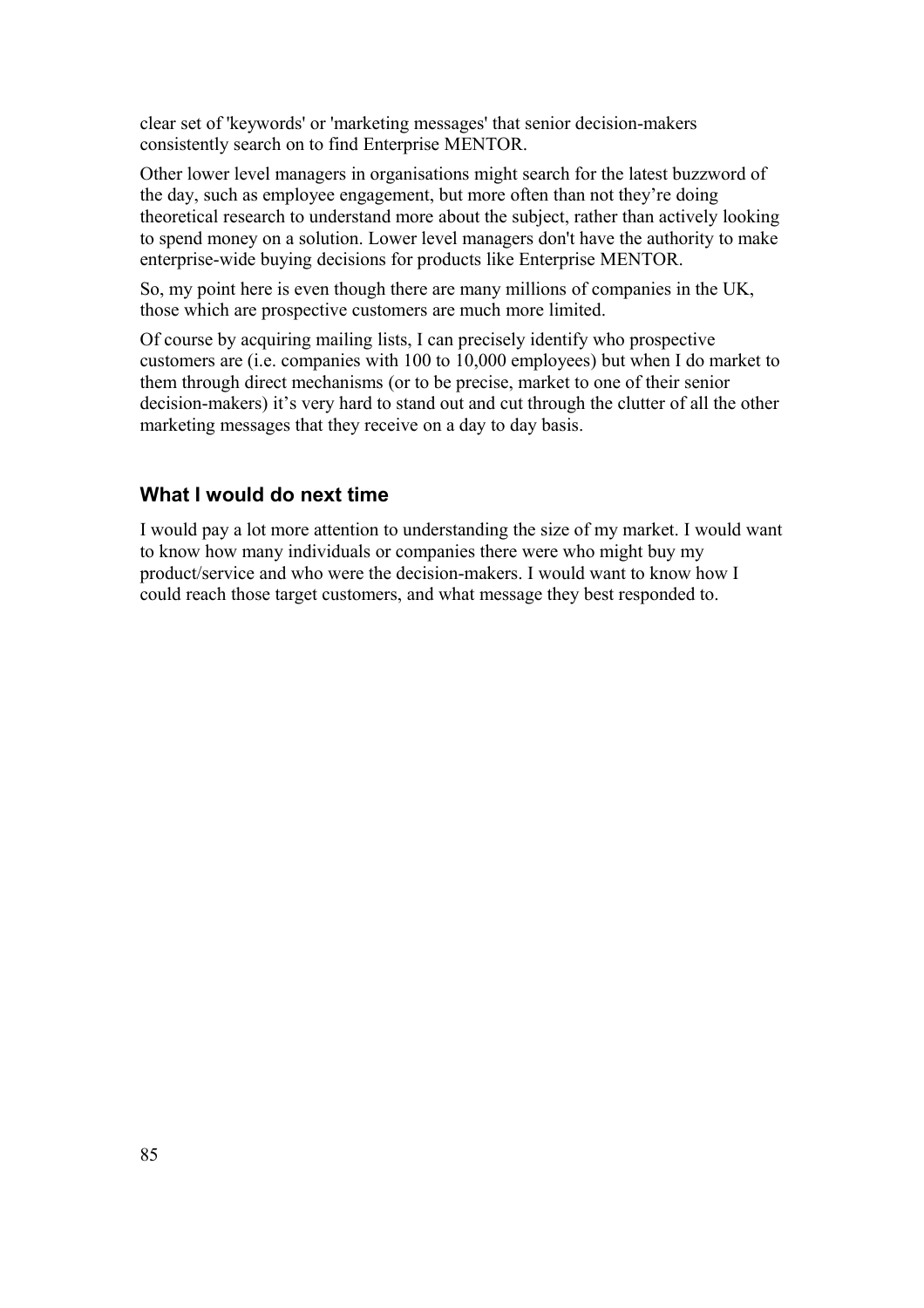# Lesson 13. Understand The Life-Time Value of Your Customers

### **My marketing mistake: I didn't create more products to take advantage of the LTV of customers.**

As a marketer, another fundamental mistake I made was not understanding the lifetime value of my customers.

More to the point, I've built two programmes, which are principally all about a 'onetime sale' — and that is not a model for a successful business. Successful businesses are built on repeat revenues from repeat customers.

Let me explain.

In Lesson 12, I explained that I could quite easily spend £200 to acquire a Millionaire MBA customer, who then would go on and buy the programme for £200. At this level I simply did not make a profit, hence I no longer spend money on marketing Millionaire MBA and accept that new Millionaire MBA customers are 'happy accidents'. Happy accidents are no way to grow a business though!

Clearly you need a defined customer acquisition strategy, and you need to have a handle on your cost of customer acquisition.

Take Groupon, for example, a relatively new coupon-based marketing company, which makes local offers to subscribers based on where they live. It pays £6 to anyone introducing a new customer to them. They know that the cost of getting a new customer through that particular customer acquisition strategy is £6, but that this is just step one — as they'll recover that £6 with future sales to new customers.

Groupon is a very interesting company as it provides daily special offers to its millions of email subscribers. The offers it makes typically allow you to make substantial savings from local companies. For example, a restaurant may offer a set meal for two for £15, rather than £45. The offer which Groupon makes is only valid for 24 hours, but if you buy a 'coupon' within those 24 hours, you can redeem your coupon any time in the next 3 months.

What is clever about this format is that it is actually great marketing for the companies making the offer  $-$  i.e. in my example the restaurant. The restaurant has made a judgement that they can 'buy' customers with this low cost offer, and give the customer such a WOW experience that they will want to come back and repeat buy, hopefully paying the full price for their next meal.

The real value for the restaurant is not in this one-time visit to their restaurant from the Groupon customers, but in building a relationship with that new customer so they repeat buy many times.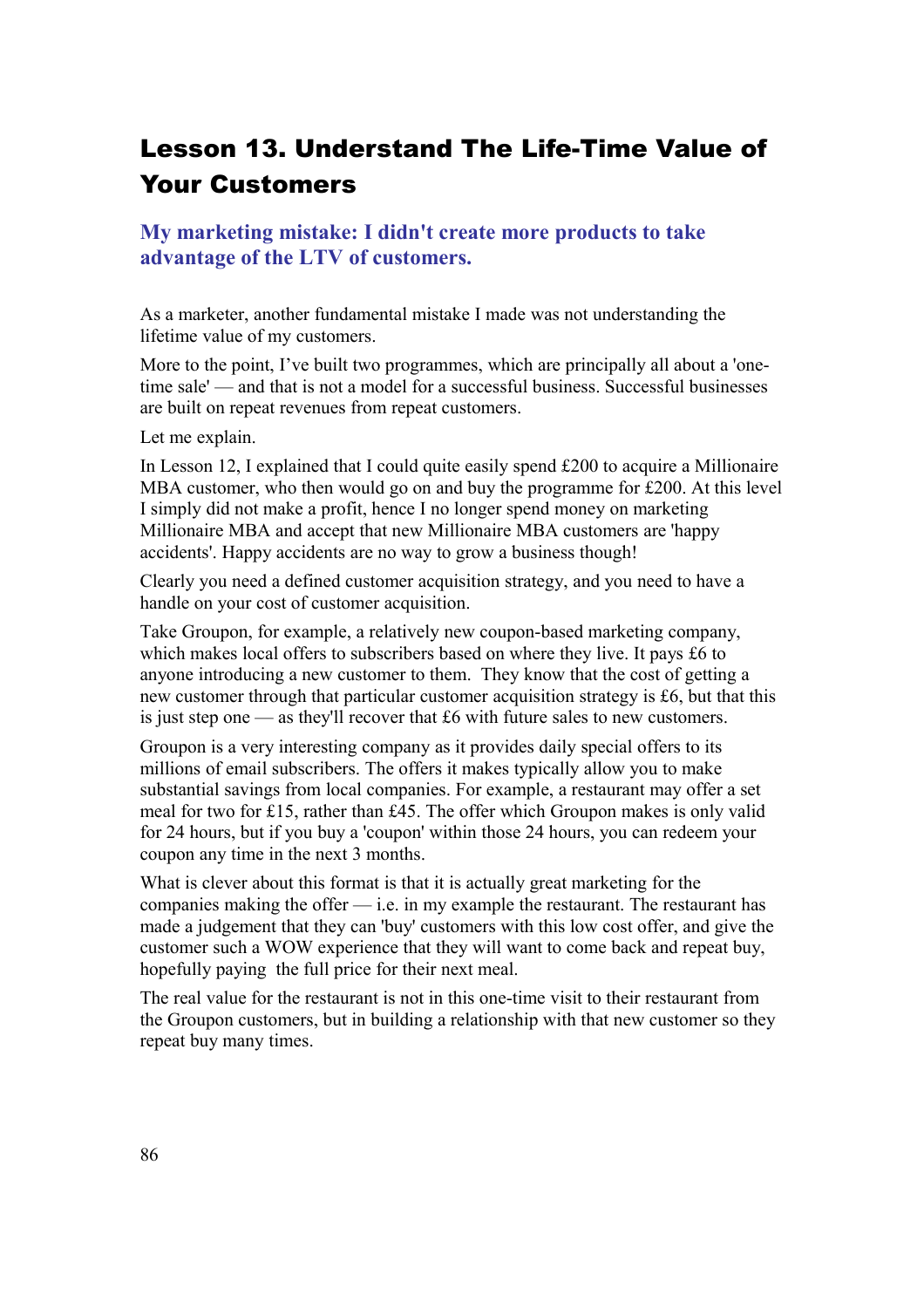# **Repeat model**

Creating a business around repeat revenues works whether you are selling baked beans or BMWs.

Heinz don't want you to buy just one can of baked beans, they want you to buy four cans every couple of weeks.

BMW don't want you to buy just one BMW, they want you to buy one BMW every few years, as you upgrade and change cars, always being loyal to the BMW brand.

That's because they know how much it costs to acquire a new customer and that the real value comes from having you as a loyal customer in repeat sales over many years. By looking after their existing customers, BMW no longer have to spend heavy marketing dollars on acquiring new customers and can concentrate on delivering excellent products and services to you. Giving customers an extraordinary experience is exactly what Enterprise MENTOR helps companies do.

It is much easier to sell to an existing customer than it is to try and find a new one.

### **B + BA + TTF**

A while back I wrote a book called *All Employees Are Marketers*, which I now make available freely through the net to people with iPhones, iPads, Android devices and Kindle readers. Simply Google *All Employees Are Marketers* and you'll find a link to download it.

In the book I came up with a simple little formula:  $RG = B + BA + TTF$  or Revenue  $Growth = Buy + Buy Again + Tell Their Friends.$ 

My own business model has been about the *Buy* and getting customers to *Tell Their Friends*. However, what I seem to have missed is that crucial *Buy Again* element in the middle.

Look at any company, large or small, around the world, and you'll see consistently that the companies you deal with day in day out, (perhaps your favourite hairdresser, clothes shop, restaurant, or your mobile phone provider), all rely on repeat and recurring revenues.

To illustrate this in pounds and pence, here is an example I have used many times before.

Think about your regular supermarket shop. As a family, we typically shop at Tesco, spending £100 a week to have our shopping delivered. If we spent £100 just once at Tesco, they would be very happy that we'd chosen them. But what Tesco really want is us to spend £100 every week, 52 weeks of the year, year in, year out, which is why they make a point of offering reward points to keep customers loyal to them.

Tesco now has a customer who spends not just £100 per year but over £5,000 per year.

By building a loyal following of customers who repeat buy from you, you have the greatest chance of becoming a profitable and successful business.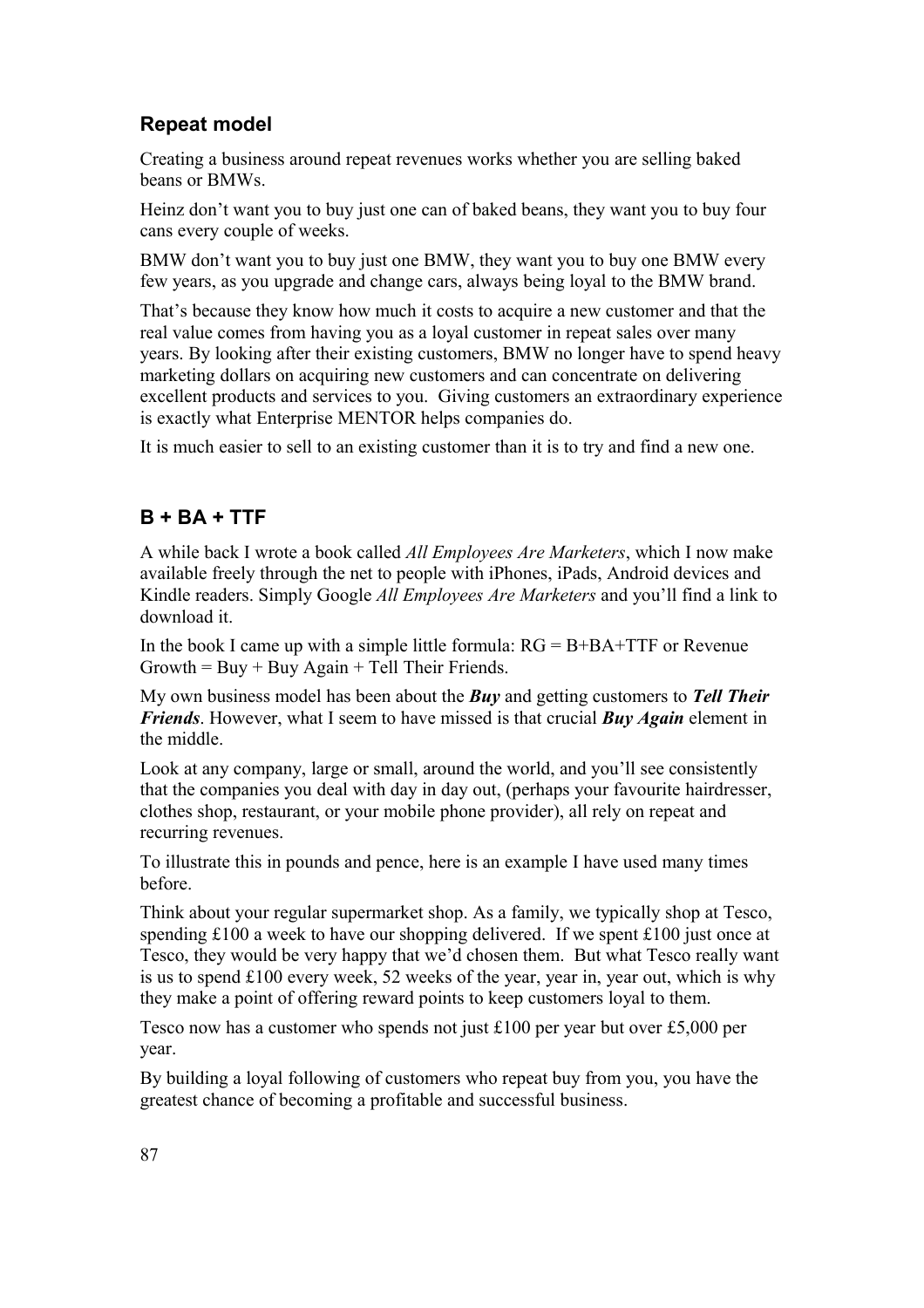# **What I would do next time**

I would plan ways to sell more things, more often to my customers. Having spent so much on getting customers, I would sell to them again, rather than just having onetime transactions.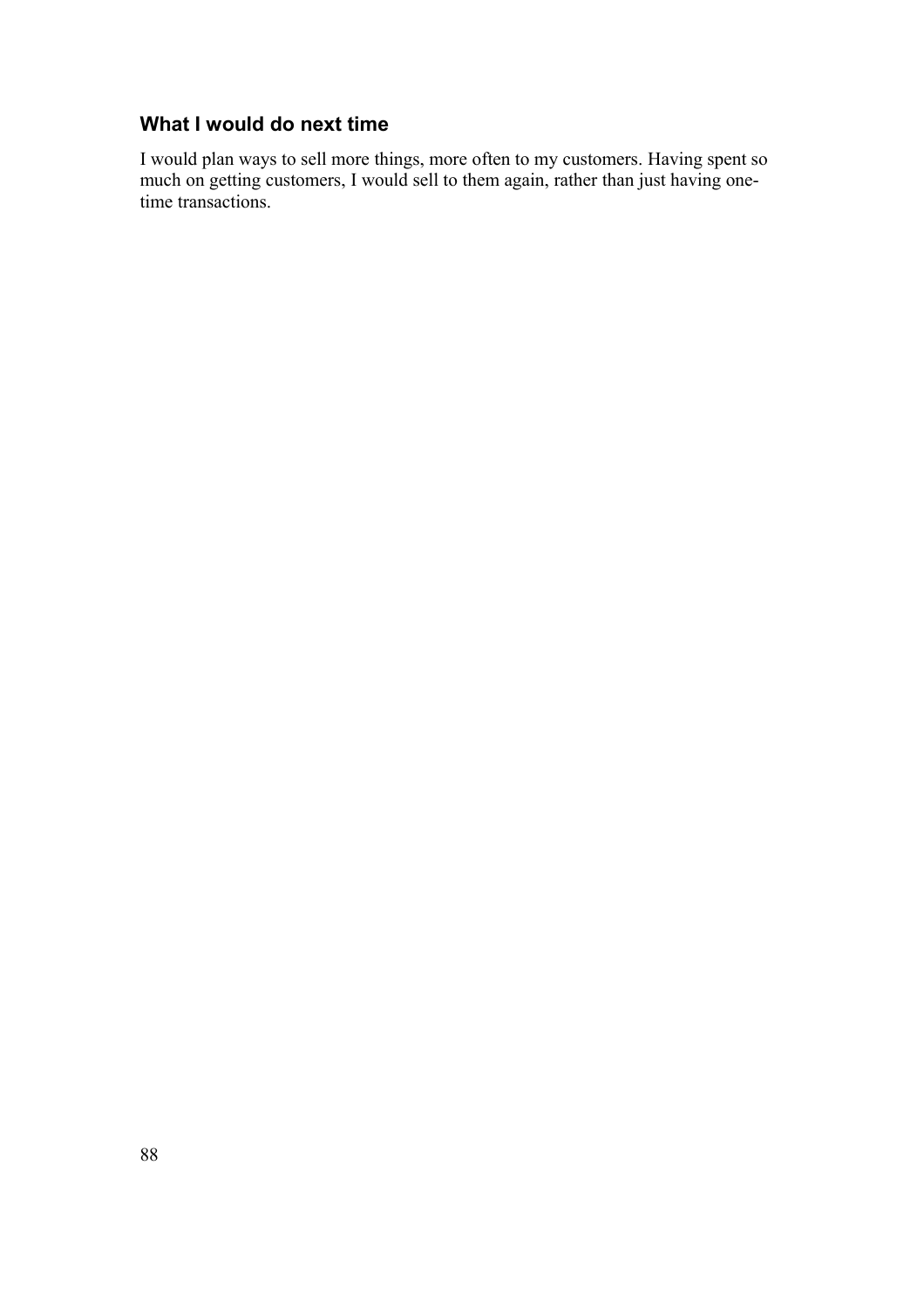# Lesson 14. Understand How The Web Works

#### **My marketing mistake: I didn't take advantage of the web by building a product with key words that customers search for.**

I consider myself to be pretty savvy when it comes to dealing with computers and the Internet. However, I would say in building both Millionaire MBA and Enterprise MENTOR I've made the same fundamental mistake twice, i.e. not developing products which are optimised for keywords.

#### **Search**

The Web is driven by search. Just look at the rapid success of Google to understand how important search is on the Internet.

So what is search and how does it help companies grow through the Web?

Search is all about key words, key phrases and search terms which allow users to find relevant information, and by extension, relevant products and services.

For example, when you search on the term 'dog grooming' you will be presented with the most relevant results for the keywords 'dog grooming'.

If you owned a dog grooming business in London, you would definitely SEO (Search Engine Optimisation) your site for the words 'dog grooming London', 'dog care London', and any other search term your customers search on. As well as having your website SEO'd for these keywords, you'd also mostly likely use Pay Per Click advertising to find customers who are searching on these keywords and phrases.

The search term 'dog grooming' defines exactly what your customers are looking for, and so this is an example of a keyword/search term which works well for the web.

#### **Millionaire MBA and Enterprise MENTOR**

However, neither Millionaire MBA nor Enterprise MENTOR have obvious keywords or search phrases that customers search on. That is because both products are in flat, horizontal markets where there are endless possible phrases customers could use, but no single obvious keyword/search term to optimise the site around.

For example, what do people who are interested in Millionaire MBA search on? How to become an entrepreneur? How to grow a business? I'm sure some people search on how to become a millionaire.

There are endless phrases like this, but there are no fundamental keywords which have the same value as 'dog grooming London' does.

With Enterprise MENTOR I made the same mistake again.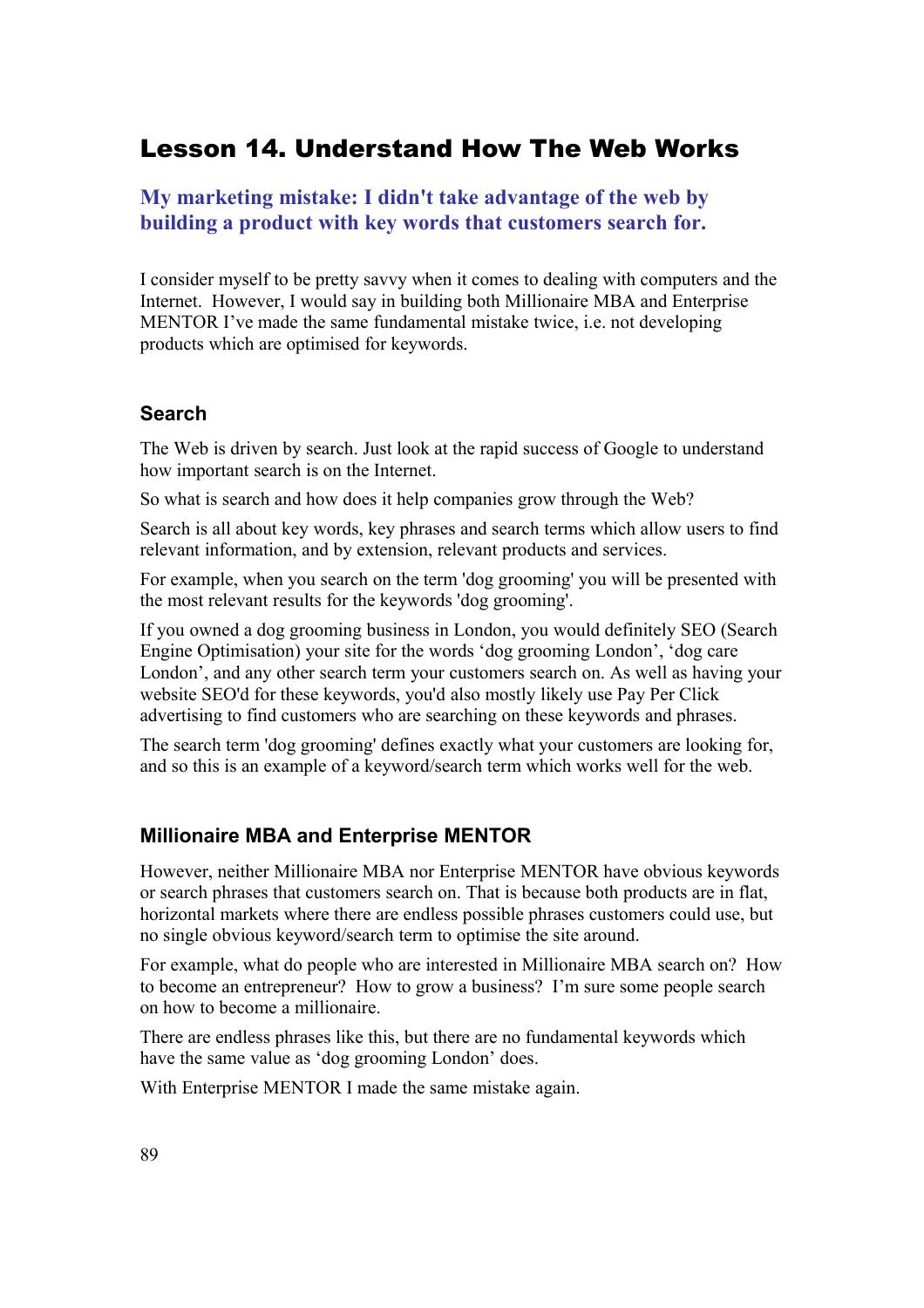When I first started marketing Enterprise MENTOR around the language of enterprise leaders, clearly no one on the web was ever searching for the term 'enterprise leaders' as it was a phrase that I had invented. Likewise with my other marketing messages: entrepreneurial thinking in businesses, or business-owner-thinking.

#### **Employee engagement**

It was only when I started to market under the umbrella of 'employee engagement' that I began to use the Web in the way that it was intended.

Each day thousands of people search for the words 'employee engagement'.

However, through my own tests and costly experience I don't believe that the people who are searching on 'employee engagement' are the right people with the right authority or vision to buy Enterprise MENTOR.

If a CEO of a company with 300 plus employees was searching for 'employee engagement' and found my site at that time, he or she may have 'got it', but very few HR people (who are the most common searchers of this term) see the wider commercial value of Enterprise Mentor or have the authority to implement an enterprise-wide mentoring programme.

### **Customer experience**

I subsequently moved my marketing messaging to 'customer experience'. This is another term for which there is a clearly defined market with more than 70,000 people each month searching for the words 'customer experience'. Only time will tell whether or not these people will purchase Enterprise MENTOR.

#### **A different view of the same business**

Recently I tried to build a list of prospective customers using Pay Per Click by giving away a free book. It is a great chance to get information on your prospects when you do this and I asked them, "What are the top three business issues facing you?"

Interestingly, when people in the HR community respond, they talk about 'engagement, motivation and morale.' When people in the customer experience environment respond, their issues are 'revenues, customer service, and something else.' What that tells me is that different managers with different job functions see their business from two different perspectives.

Clearly, HR people think in terms of morale and motivation whilst customer experience people think in terms of revenues and happy customers.

What Enterprise MENTOR does is join the two together by saying, 'If you have happy engaged employees, you will have happy repeat referral customers.'

It strikes me that the only people who see this link and have the authority to make a decision to do something about it are managing directors/CEOs.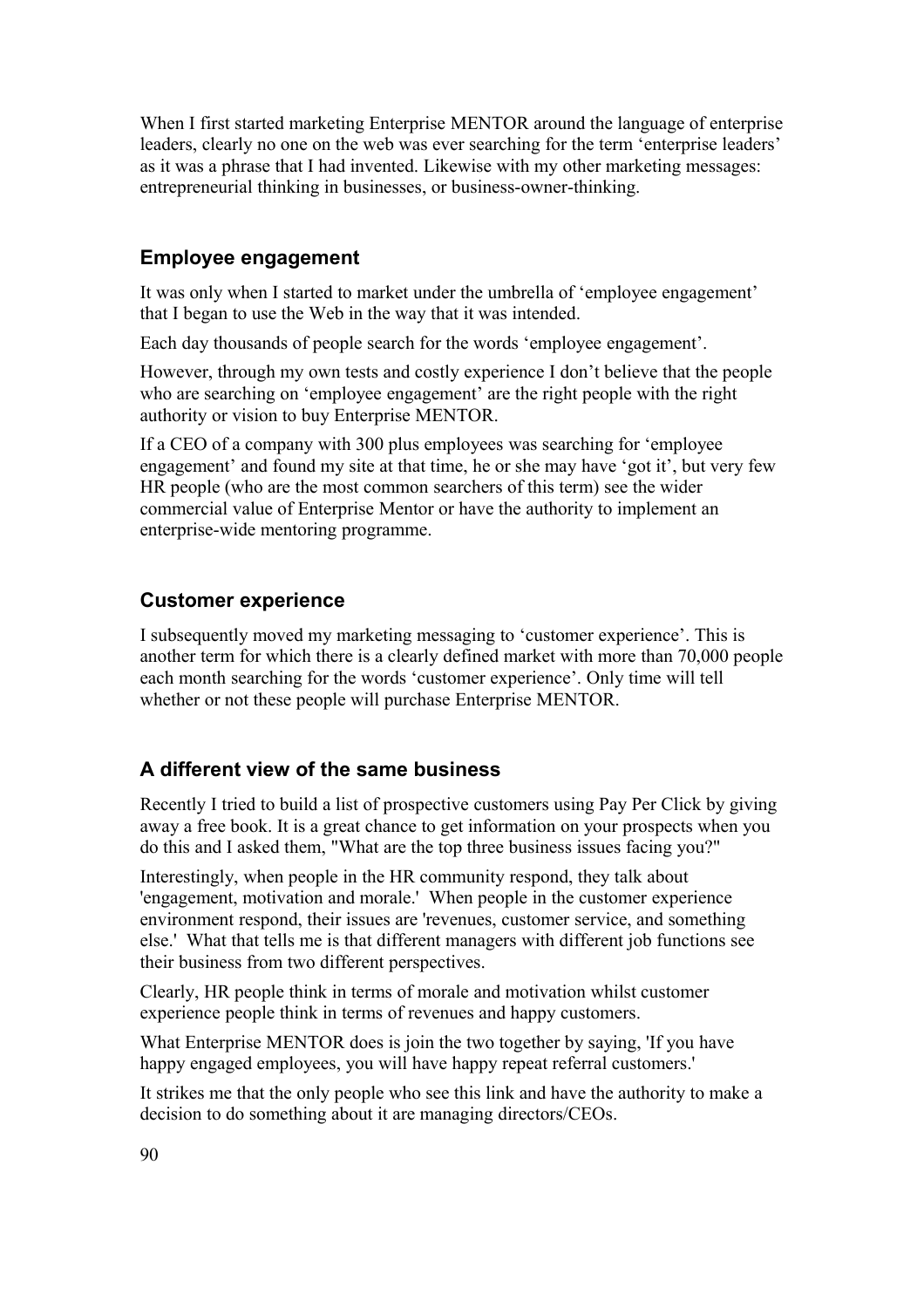Hence I wrote the book *All Employees Are Marketers* to try and educate the market and make the link between employees and repeat customers. But that was a slow uphill challenge.

### **What I would do next time**

I would spend a lot of time on the web first understanding what 'key-words' my customers were searching on. I would build those keywords into my marketing before building the product and test them to make sure I could get prospective customers to respond. I would also calculate the cost of placing adverts using these key-words. Just because customers are searching on them, doesn't mean to say I could afford to market using them.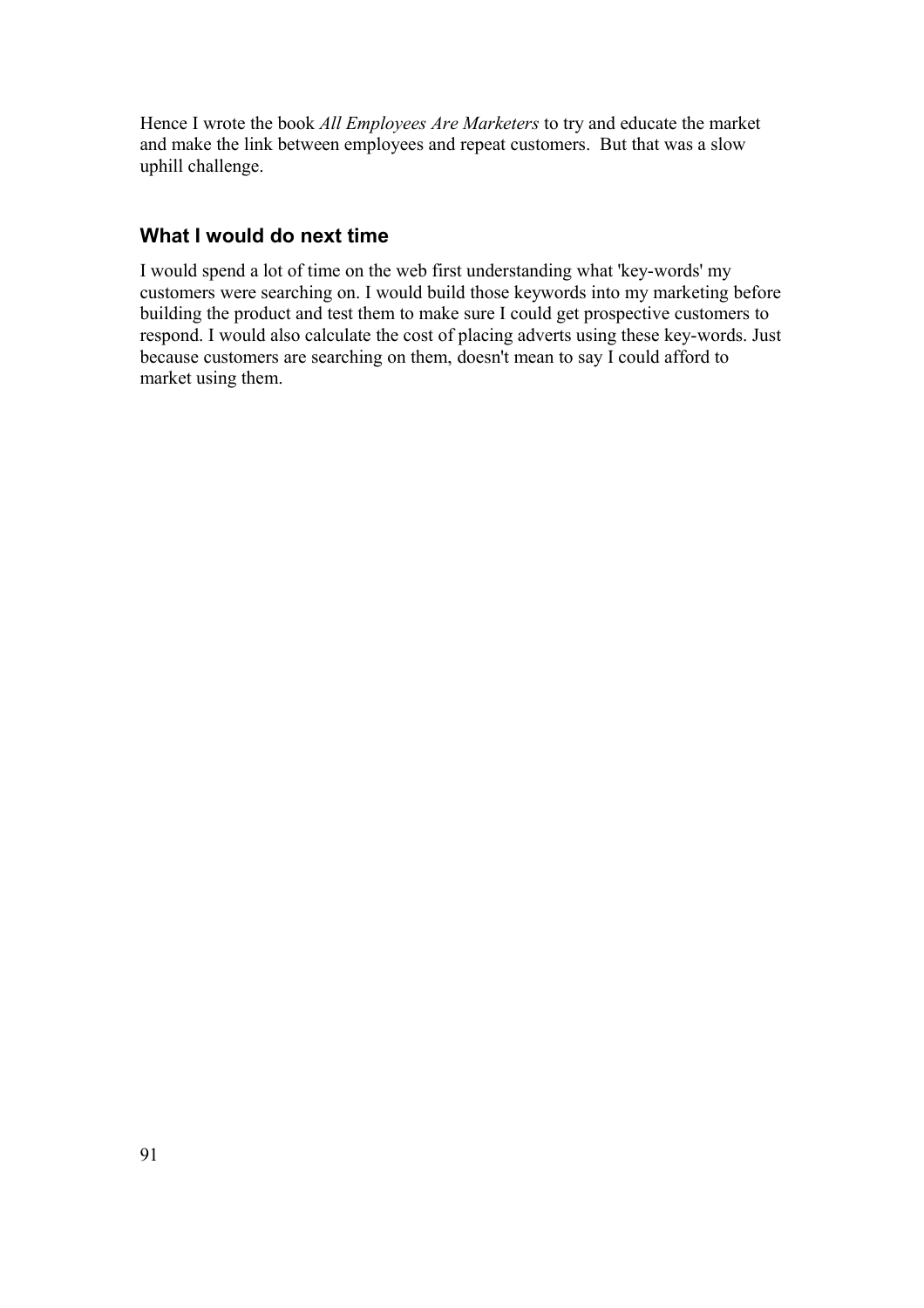# Lesson 15. Get The Price Right

# **My marketing mistake: I couldn't get the pricing model right.**

Pricing has been an interesting challenge for me for two reasons. Getting the right price so I could achieve the level of profitability I wanted. Making the pricing attractive so that customers feel they're getting a good deal. Let me explain how I've approached pricing.

### **Millionaire MBA**

Initially when I built Millionaire MBA I thought that this type of programme would sell for around £700. If I was better at marketing at the time, it is possible I could have charged this amount for it. As I was new at marketing, I didn't know how to communicate the value which was in the course.

As a result, instead of £700, I pitched the price at around £400 and sold the programme to early customers at that price point.

When we did a joint venture with the Sunday Times we said that the headline price of Millionaire MBA was £400 and made a special offer for the Sunday Times readers of £247 for MP3 CDs and £299 for audio CDs.

By having a headline price at £400 I was able to demonstrate to Sunday Times readers that they were getting a substantial saving.

## **Finding the natural price point**

Over the years the price of Millionaire MBA has come down and I've found that selling the MP3 CDs version of the programme for between £159 and £199 is the most profitable offer. Selling 4 MP3 CDs rather than 30+ audio CDs meant I had to hold less CDs as inventory, and had less cash tied up in stock, and it was much less hassle shipping 4 MP3 CDs as opposed to 30+ audio CDs.

## **Creating a price for digital downloads**

More recently I've moved to selling Millionaire MBA as a pure MP3 download at a lower price point again. If you buy Millionaire MBA directly from www.millionairemba.com, the digital download price will be lower than the Audio CD price or the MP3 CD price.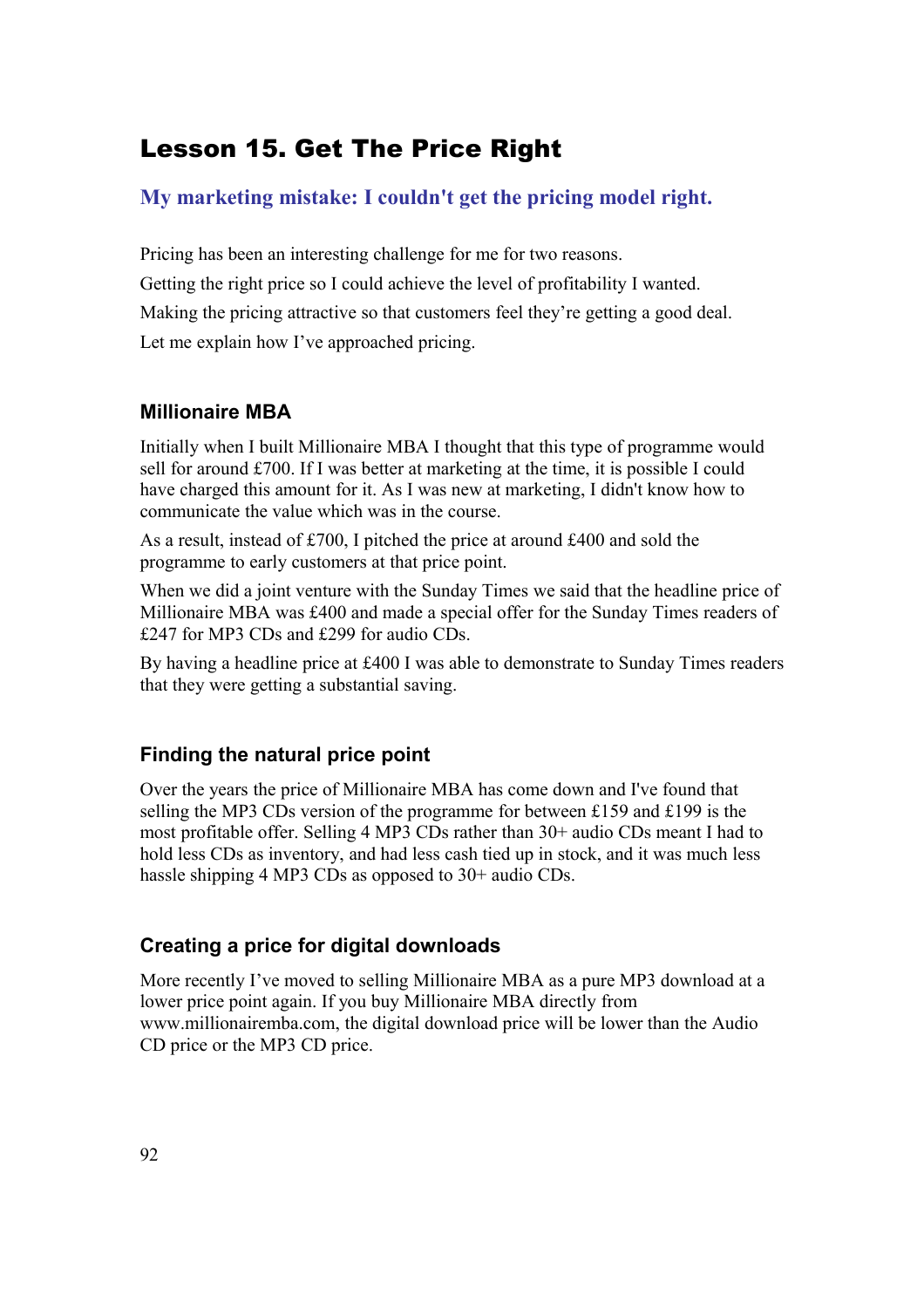## **Audible.com**

You can also buy Millionaire MBA through Audible.com. Here you will pay around £15 for the first week and then £25 for subsequent weeks, bringing the cost of the programme up to about £160 or so.

But given that Millionaire MBA through Audible competes against regular books which sell for £9.99, Millionaire MBA is still one of the most expensive products on the site.

# **iPhone pricing different again**

More recently, by introducing Millionaire MBA as an iPhone app, the pricing has changed again and makes the programme available in even smaller chunks.

When I sell the course directly from www.millionairemba.com I sell the whole 9 week programme in one package.

When Audible.com sells the course, it sells it week-by-week  $-$  i.e. you can buy a total of 9 weeks.

When I sell the course on an iPhone, I sell it day-by-day — i.e. you can buy 44 individual daily sessions.

I charge around £2 for each daily session, which again brings the revenue to around £90 or so.

I charge this price point because iPhone App customers are more accustomed to making smaller purchases, rather than apps for £100+.

Likewise on Audible, if I offered the whole programme for £160+ it simply wouldn't sell. The price has to reflect the channel that the product is sold through.

# **A good deal for customers**

Customers want to know that they are getting a good deal. By having a higher headline price of the original audio CDs, and showing the saving against that, I can constantly demonstrate the value.

This is done by saying that if you want to buy the audio CDs it will cost you £400, but if you want to buy the MP3 download it will cost you much less. All the time I am steering customers towards the offer that I want them to take.

# **Enterprise MENTOR**

Pricing on Enterprise MENTOR has been slightly more complex for this reason.

The unit price of Enterprise MENTOR is £199 and if you were to buy one copy of Enterprise MENTOR for one employee, it would cost you £199. I sell Enterprise MENTOR for £199 as an iPhone App and it does sell, not in great volumes, but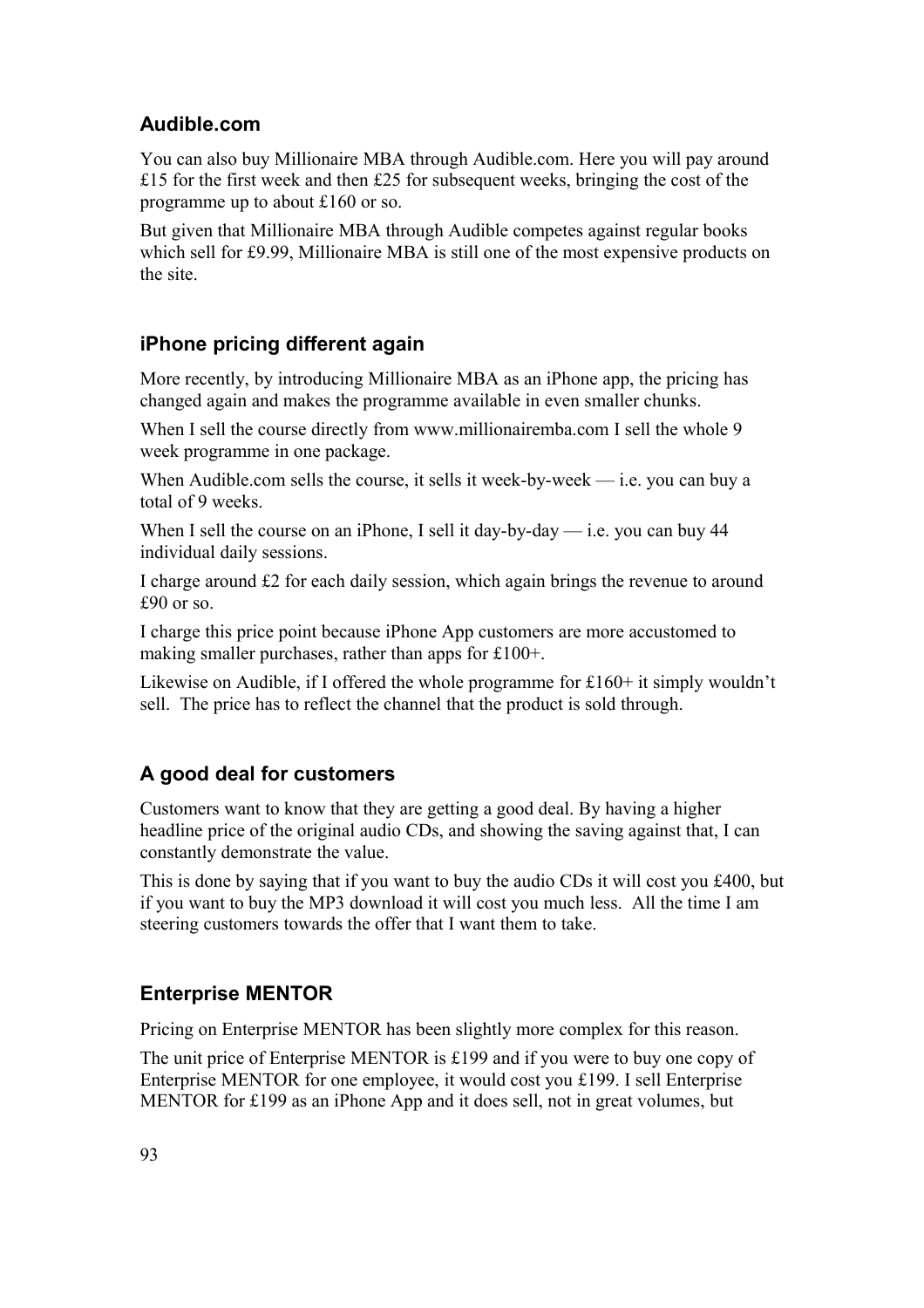enough to know with certainty that you can sell an iPhone App for £199 — but for this sale to happen, you must be selling to the right person.

Enterprise MENTOR starts to make financial sense for customers when they purchase multiple copies of the programme — i.e. they buy 10, 100, 500 or 1000+ licences.

This reduces the unit cost of Enterprise MENTOR significantly.

Below is an offer letter I sent to a managing director to explain the pricing of Enterprise MENTOR. This was a great offer I made to him and I'm pleased to say he took me up on it.

I've changed the name of the recipient of the letter, but the rest of it is the original.

How to Bring a Bit of 'John Smith' Thinking to Your 800+ Employees and Managers

#### Dear John

- It was good to speak with you on the phone last week, and hear about your plans for Smith Enterprises… especially your desire to get a little bit of John Smith thinking into the actions of every employee in your company.
- This is something I can certainly help you achieve, and I've been thinking about how best to do that.
- The most significant way I can help you reach your goal is to put together a training deal for you which gives you the 'biggest bang for your buck'.
- On the phone I mentioned that an Enterprise Wide Site Licence represents the greatest value all round, and gives you the most flexibility for how and when you train your staff.

With that in mind, I'd like to make a proposal to you, which I'm sure you'll see the benefit of.

- Firstly, let me be clear that my thinking is based on you having 800+ employees and managers (your website actually suggests you have 947 employees, but your email to me said 800).
- Although I know it may never be your intention to train all 800+, it is however very possible to do so with our scalable MP3 training. If you did, the results you would achieve would be extraordinary – that I guarantee! If you were to train all 800+ of your staff, the licence cost of this training would be in the region of £87,000.
- Even at that level, I'm confident that the profit growth and business building ideas your sales and production staff would generate for Smith Enterprises would give you a payback on your investment many times over.
- You mentioned you did something similar in Kent recently, simply by focusing new energy on one location, and you saw the positive results.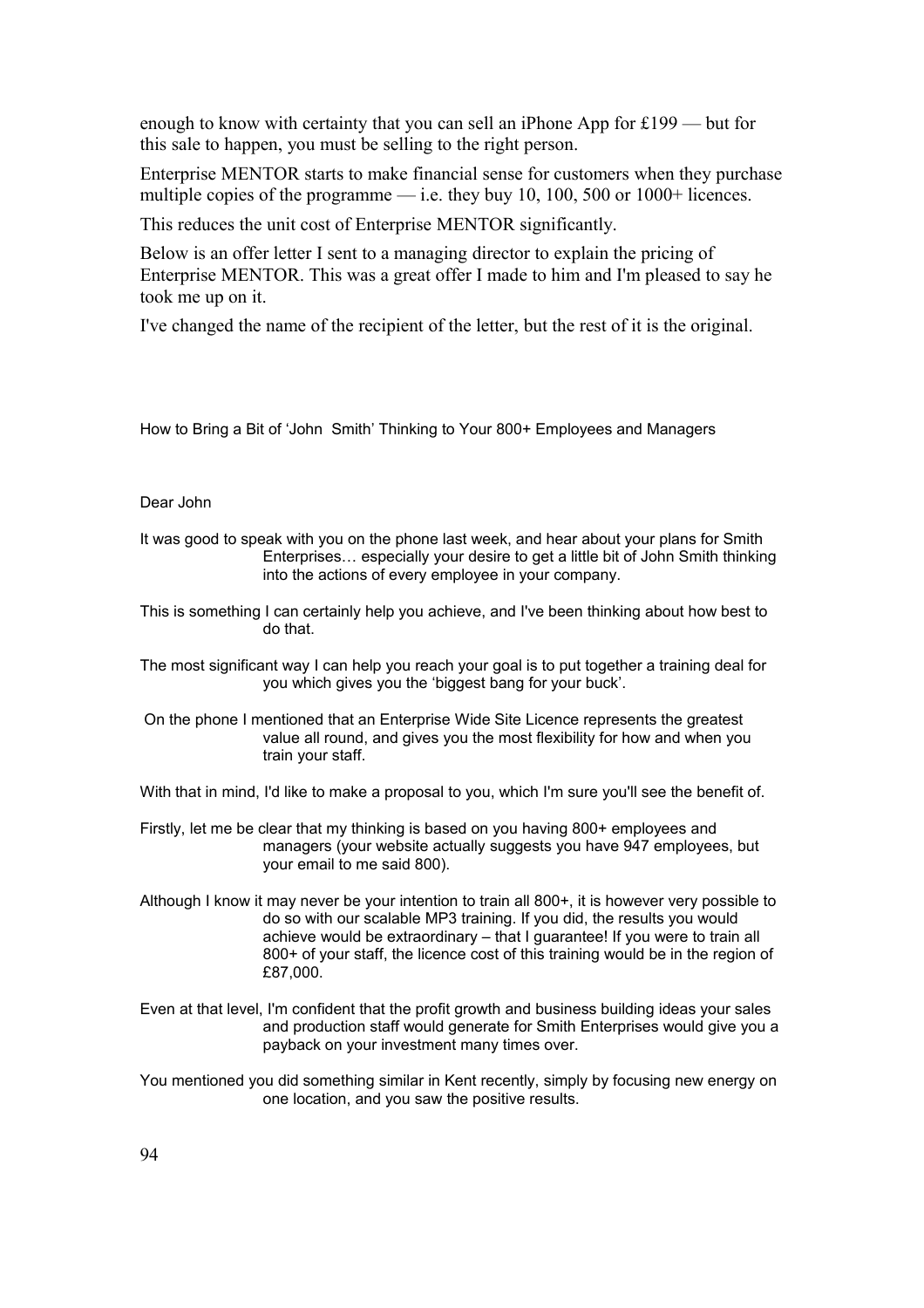- Now, when you do a similar thing nationally, but with an easy to rollout structured training programme which gets business-owner-thinking to all your staff, making everybody in your company take extra responsibility and ownership for delivering to your customers, I'm sure you'll agree the profit potential which is there — and can be quickly tapped into — is very exciting.
- So, with that in mind, here's what I believe would be the best value for you and what would deliver the greatest results for Smith Enterprises:
- I suggest a reduced cost Enterprise Wide Site Licence which covers your entire business. With this, you will receive:
- · An Enterprise Wide Site Licence (in perpetuity) which allows all your current and future staff to receive Enterprise MENTOR. This is the very training which leads to significant uplifts in your revenues and profits (from your customers repeat buying from you, and new prospects coming to you through increased word-of-mouth referrals).
- · The full digital training material which you can host on your server and make available online or offline to your staff. This includes the introduction session, the 20 module training programme, the 20 summary sessions, the 218 page workbook, the Foundation Series Plus+ with three bonus interviews, and the spoken word copy of *Business Upgrade*.
- The editable master file to the workbook, so you can brand it and customise it for Smith Enterprises. This allows you to change the examples and exercises in the workbook, making it fully applicable to Smith Enterprises.
- · 10 pre-loaded MP3 players, plus 10 printed workbooks. You already have one preloaded MP3 player and workbook, but I'll send you 10 more, so you will be able to instantly train your first group of regional managers just by handing these out.

I will also include two of my own professional services.

- You will have read in Profit Upgrade about the benefit of recording an interview with you the business leader, and making that available to all your staff.
- I'll therefore interview you on the phone and get you to tell your story. A story which perhaps not all your staff have heard directly from you. I'll get you to explain how your company has grown in recent years, where it is now, and where you want to go in the future. This will frame why you have decided to invest in this enterprise wide training. I'll make this professionally mastered recording available to you in MP3 format, so you can distribute it to all your employees, who can get on board with the new training.
- I'll also include one day of my time and give either a speech (normally I charge  $£2,500$  for this), or sit in on some of the review meetings as your managers report back their business growth ideas to you (which will have come directly from the exercises in their workbooks). These review meeting give a tremendous focus and are a very important part of the training.
- To make this Enterprise Wide Site Licence available to you at a much reduced level, there are a couple of things I ask of you:
- Firstly, in due course, that I can use Smith Enterprises as a case study. Going forward I'd like to reach more Chairmen like yourself, as it is business leaders at your level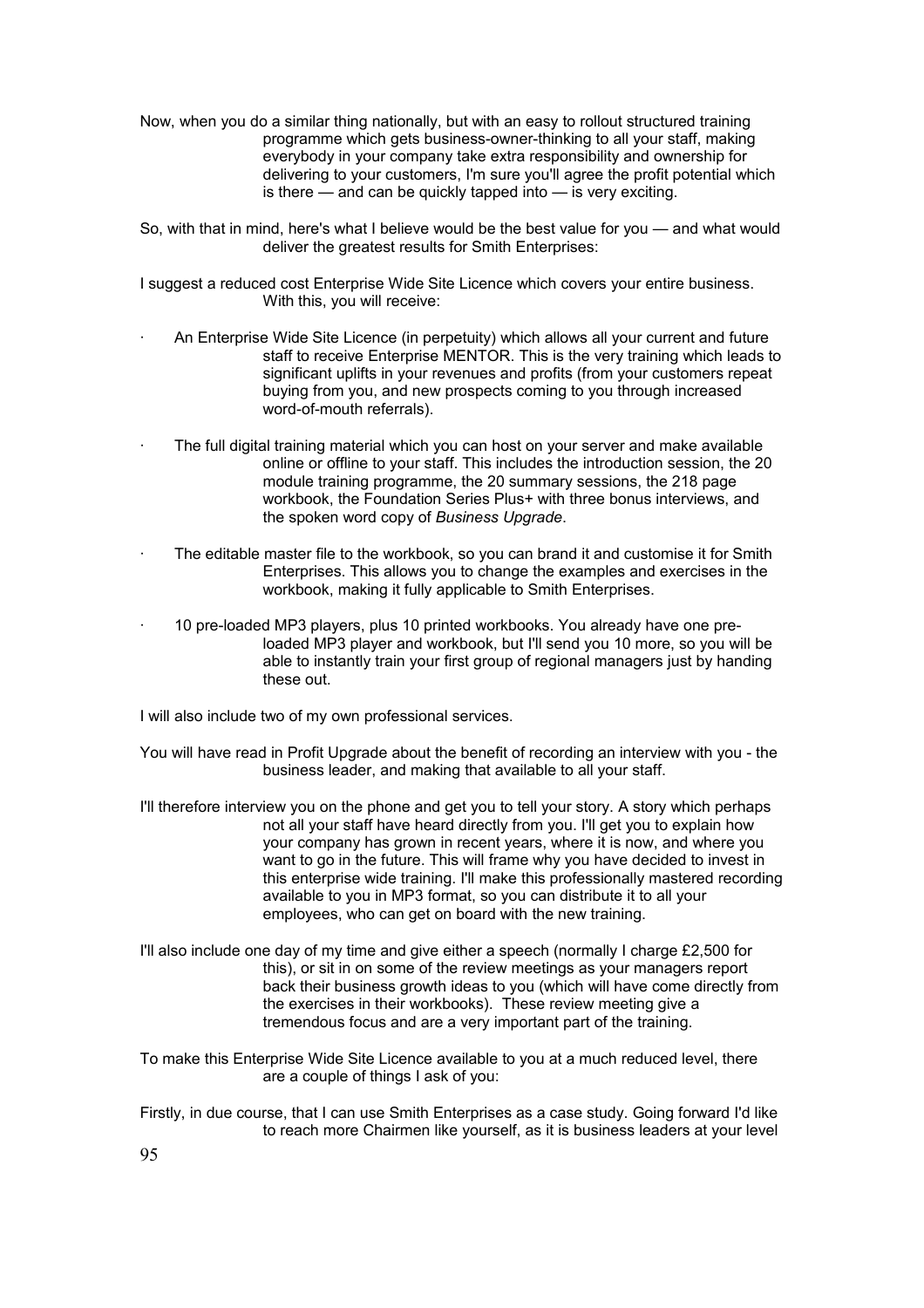who specifically see the need for this type of training and are in a position to make a quick decision.

Secondly, that the offer price I'm making to you remains confidential.

- Normally, we offer Enterprise Wide Site Licences at a third of the total cost of individual licenses for the full number of employees in a company. In your case, this is 1/3 x £87,000, which is £28,997.
- However, we are facing north into an economic headwind, and I want to make this offer as attractive as I can, so that it is very easy for you to make a decision to go ahead today.
- For that reason, I'm offering you a complete Enterprise Wide Site Licence for a one off payment of just £12,999 + VAT. This means you can train all your 800 current and future staff in the profit growth principles of business-ownerthinking, and get the maximum return from your investment.
- I'm confident that training your staff now, as we move into an economic downturn will add many hundreds of thousands (or more) to your revenues and profits over the next couple of years.

This offer is good until 31st December.

- If however you would like to move ahead before 4th December (i.e. within the next working week), I will make the same arrangement available to you for just £9,999 + VAT. This is effectively £12.49 per employee.
- I will also include with this the full online multi-media version of Enterprise MENTOR, which your employees (who have access to an online computer) can watch, rather than listen to. For some people, the visual element which comes with the multi-media version is an aid to learning and leads to higher results.
- As I mentioned when we spoke on the phone, when you start to train not just the initial 40 managers you identified in your company, but the level below them, and the next level down again... that is when you really start to create new profit growth at all levels in your company.
- This is something you can do right now, very easily, and very quickly with an Enterprise Wide Site Licence - giving you that extra edge into the new year.

Please call me on xxxx-xxxxxx to move ahead, or if you'd like me to explain this offer in more detail.

Warm regards,

Richard Parkes Cordock

MD Enterprise Leaders Worldwide Ltd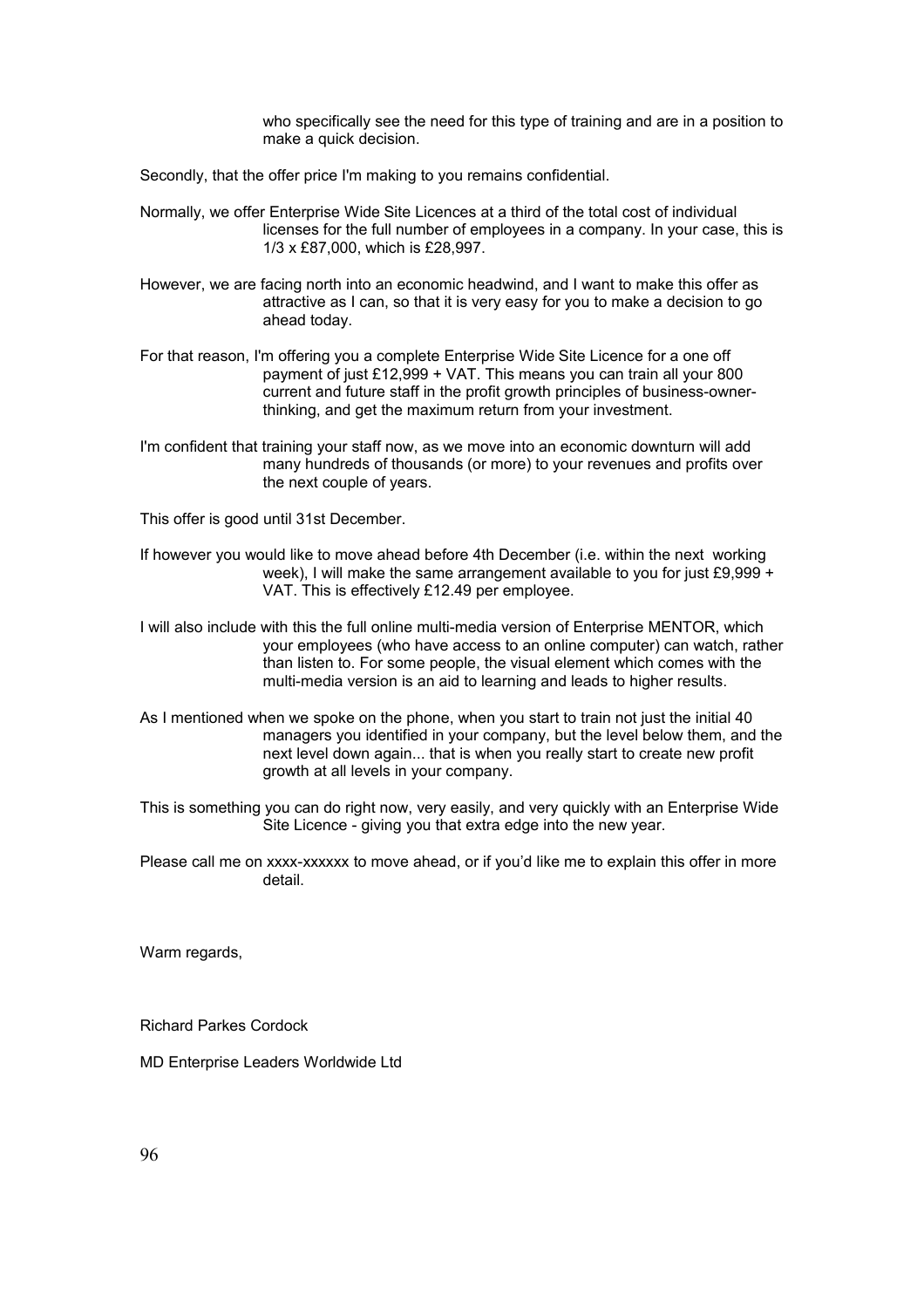P.S. I am confident that your competition will not be taking such proactive steps as we move into the new year, and that this is an opportunity to come out of these turbulent times even stronger.

Even though Enterprise MENTOR is a 100% margin product, with the high cost of marketing, this programme still needs to sell for £10,000+. Anything less and the economics do not stack up.

#### **Different products at different prices — a better business model**

My business model for Enterprise MENTOR is not actually a very good one!

I am marketing to a small pool of hard to reach companies to make sales of between £10,000 and £30,000.

Other entrepreneurs I know sell similar high-value programmes (around the £5,000 to £10,000 mark) to individuals, rather than companies. This is easier for two reasons.

1. There are more individuals than there are companies — i.e. a larger pool of prospects to market to.

2. You can use emotional selling when selling to individuals, instead of ROI selling to companies.

One entrepreneur I know has earned well over £50,000,000 selling training programmes to individuals for around the £5,000 mark.

A few years ago I went to his fiftieth birthday party where he'd hired out Hampton Court Palace and had Elton John playing for a discreet, small group of 200 friends and colleagues. I was lucky enough to be in that group and see Elton John play live.

This entrepreneur has found a way to get prospects into his funnel by first selling them a low cost programme (around £50) and then escalating them through his marketing funnel all the way to the £5,000 mark.

In fact I have walked my way through a similar funnel when I paid a business mentor £7,500 for a year's marketing mentoring.

I was first introduced to my mentor through a free book. I then bought a £50 audio mentoring programme from him and went to one of his seminars. Next I paid him  $£1,000$  for a one hour phone call, and finally ended up paying him £7,500 for a 52 week coaching programme.

Getting your pricing right can be the difference between having a profitable business and an unprofitable business.

#### **What I would do next time**

I would run plenty of different pricing models and understand the effect of price changes on product/service sales. It may well be that I could lower my price and sell a lot more.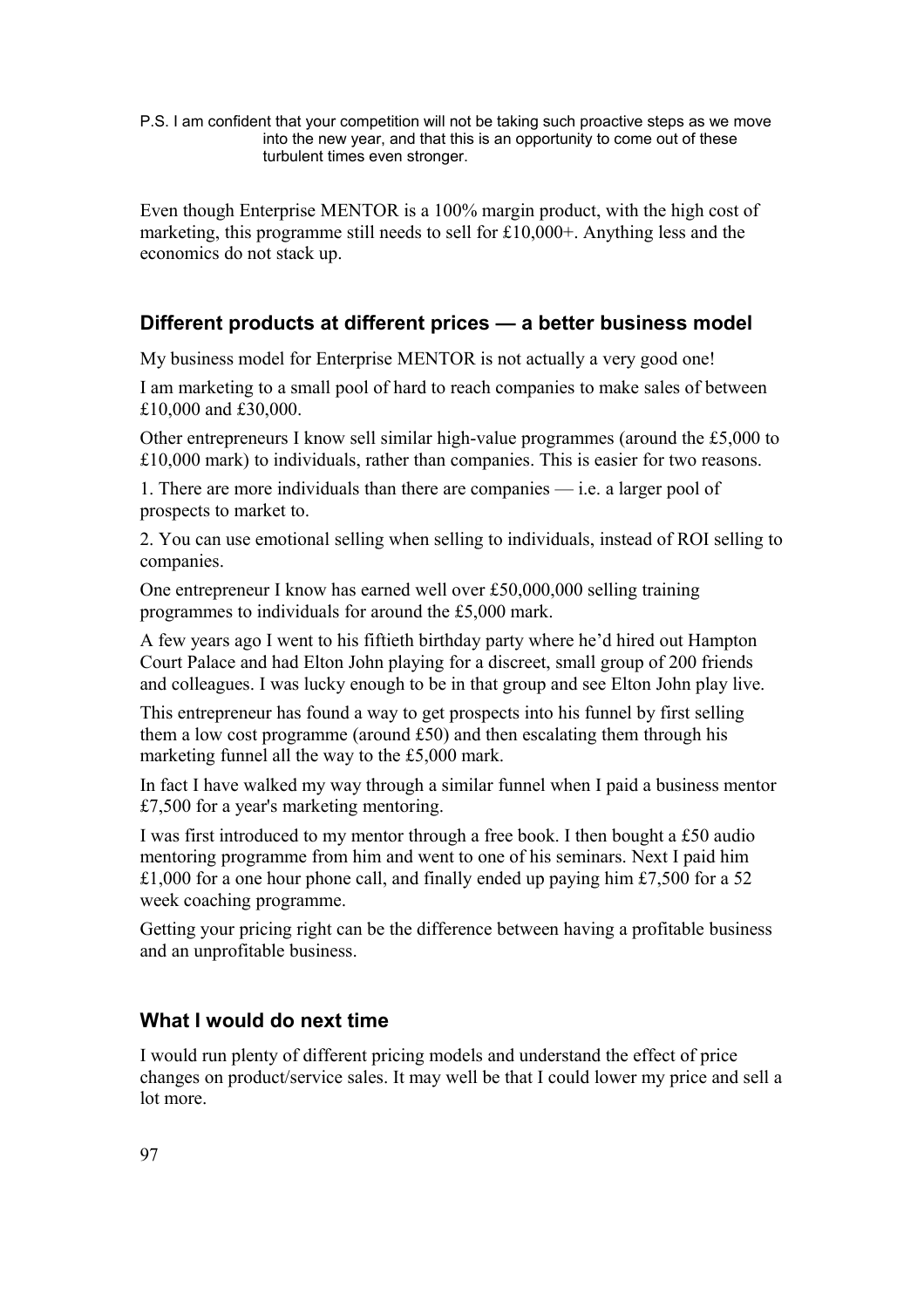# Lesson 16. Use Multiple Marketing Methods

## **My marketing mistake: I couldn't find the right marketing method to promote Enterprise MENTOR.**

Over the years I have tried many different marketing approaches and tactics to try to get my message out to my prospective markets.

Each marketing activity carries a different cost: some are higher in terms of time and effort, and some are higher in terms of paying for the distribution, whether that's in a magazine, or for other printed materials. On top of these are postage costs, buying or renting names in a database... the list goes on.

A fellow marketing friend of mine has written a number of books, principally around web marketing. One book he wrote recently (and sent me a copy of) lists 208 different marketing activities.

Although I haven't tried all of them, I've tried quite a few.

I have found that they all work some of the time. None of them work all of the time. But they certainly all have a chance of working. It all depends on who you are marketing to and which product or service you're marketing.

Here are 115 (of the 208) different marketing strategies my friend, Ed Rivis, included in his book:

Affiliate marketing Article directory (self-hosted) Article marketing (Online submissions, industry publications) Auction sites (inc. EBay) Authority site Drip-feed e-mail marketing (Auto-responders) Banner advertising Bill inserts/payroll inserts Billboards Birthday cards Blogging (self-hosted, free platforms like Blogger & Wordpress) Blog commenting **Brochures** Business cards Call waiting/hold/answerphone message CD recording/audio downloads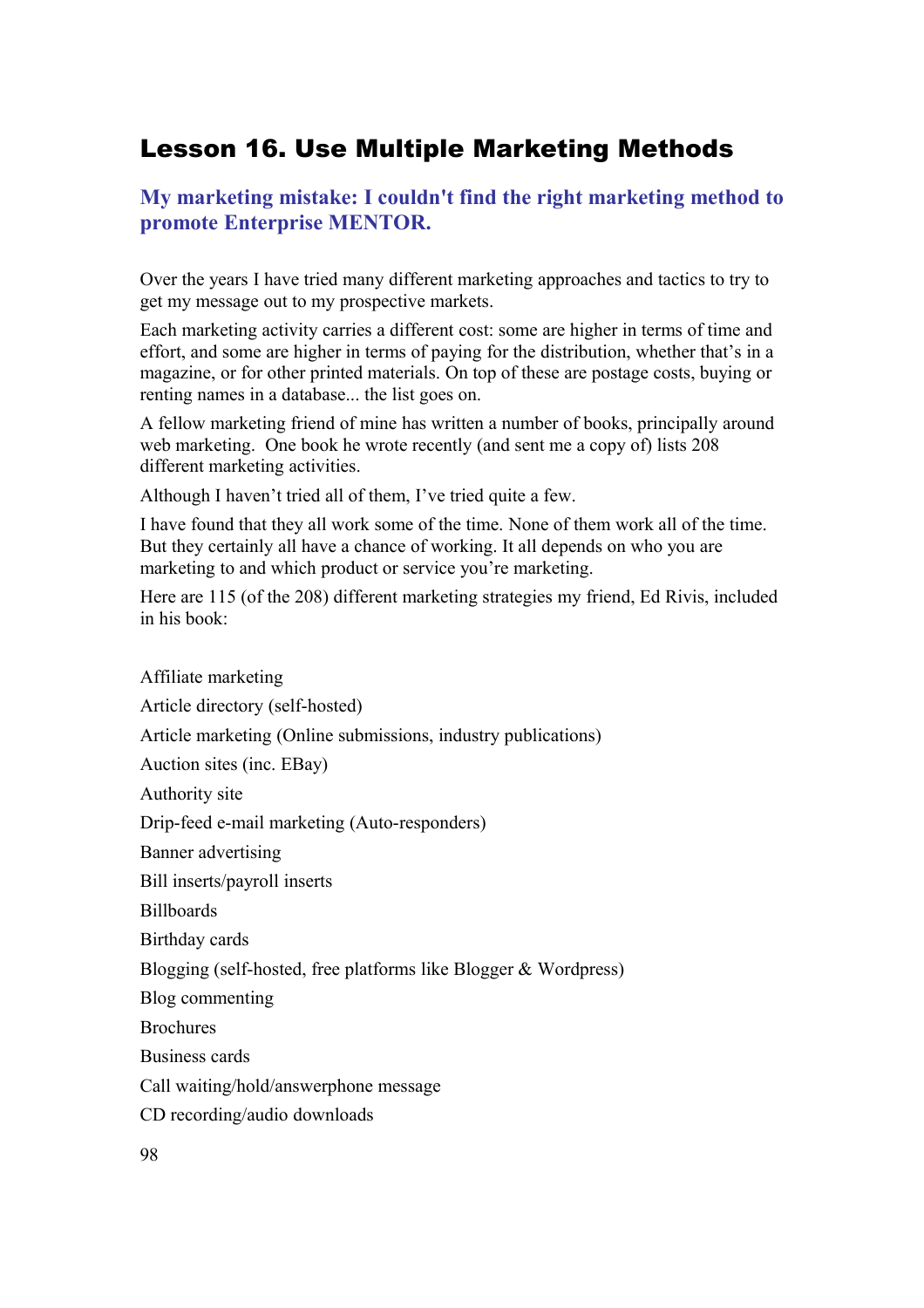Celebrity endorsements

Charity sponsorship

Cinema advertising

Classified

Clubs

Commenting on industry blogs

Community site (self-hosted)

Compliment slips

Conference calls

Content website

Co-registration opt-ins

Co-hosting (online/live events)

Customer support

CPA Networks

DVD/video online

EBook Directories

Email broadcasting

Email signatures

Endorsements & testimonials

Live Events

Ezine/Newsletter Advertising

Facebook Advertising

Fairs & festivals

Fax broadcasting

Flyers

Forum & chatroom participation

Google Adwords

Guest posts on third party blogs

Guest editorial

Human signage

Information products

Inserts

Invoices & other company stationery

Invite industry figureheads to guest post (on your blog)

Joint ventures & strategic alliances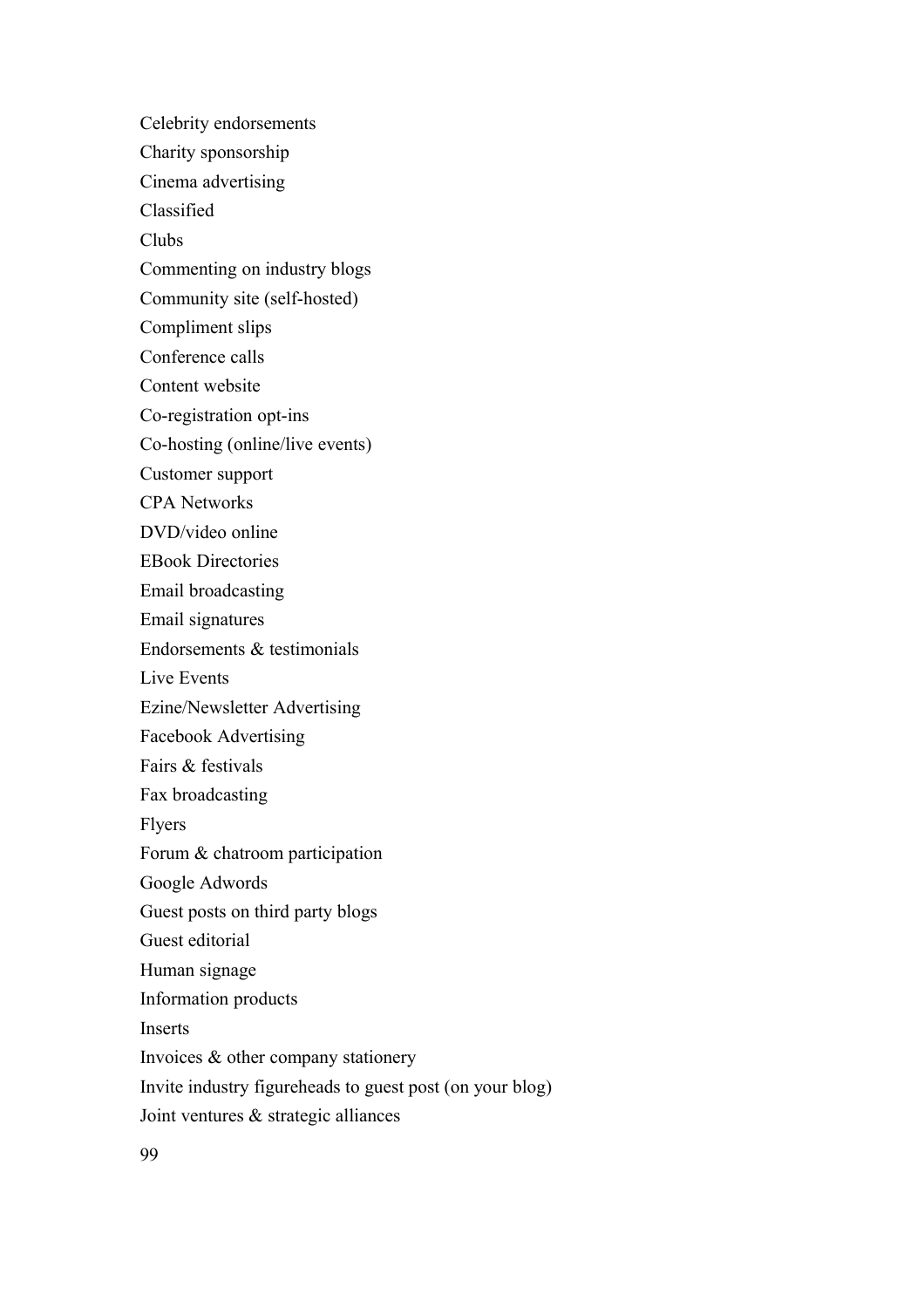Direct mail letters

Line ads

Link building (seeding, exchanging, baiting)

Link directory (self-hosted)

Loyalty programmes

Magazine

Micro-blogging

Networking

Newsletter

Newspapers

Occasion card

Online auctions

Online directory

On-site face-to-face

Outdoor signage

Paid reviews

Partner loyalty programme

Pay Per Click

Pay Per Lead

Pay Per View

Petition portals, scripts, forums, and sites

Peer-to-Peer (P2P) sharing

Phone book listing

Piggy-backing 3rd party DM

Podcasting

Point of sale

Postcard

Press releases - for journalist or S.E.O.

Promotional gifts

Public relations

Public transport

Radio

Recorded messages

Referral marketing

Reviewing (on 3rd party sites, paid reviews)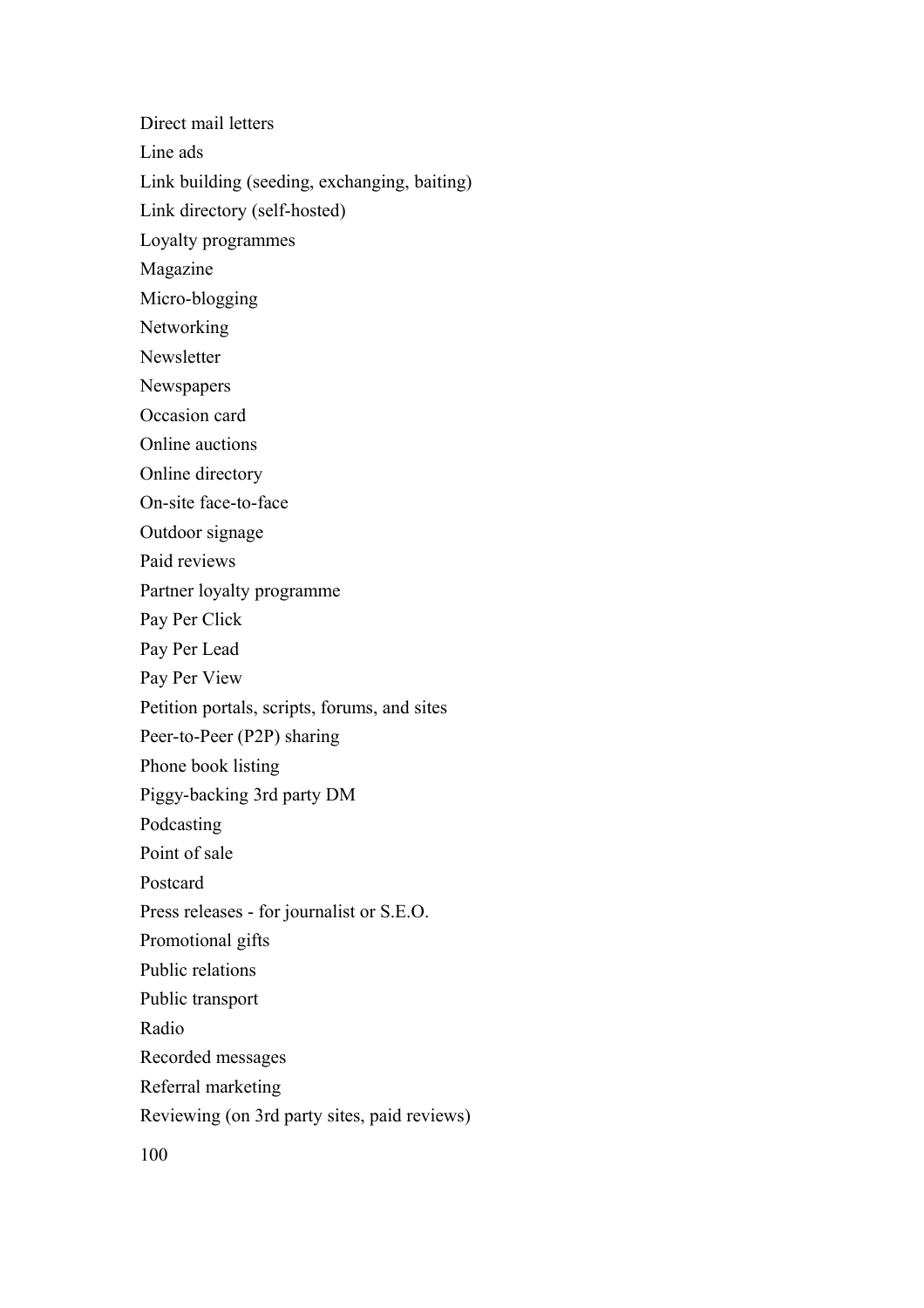RSS Feed advertising Search Engine Marketing Self-liquidating offer Seminars & information events Sidetracking SMS broadcasting Software distribute with embedded hyperlinks / auto page loading Social Media Marketing Sponsorship Tag & Ping Blog Content Tear-sheets Tele-marketing Tele-seminars Television advertising Tell-a-Friend Testimonials & endorsements Text ads Till receipts Trackbacking blog posts Trade exchange Traffic Exchanges Trade shows/exhibitions Vehicle signage Video marketing submissions Video streaming (live) Viral marketing Voice broadcasting Walk-sort mail drops Webinars - live & on-demand

The main four that Ed favours are Google Adwords, Article Marketing, Traditional Advertising and Strategic Alliances.

I believe that the marketing medium is the last piece in the marketing jigsaw. Before you spend a penny on marketing mediums, you first have to know:

Who you are marketing to

What your message is 101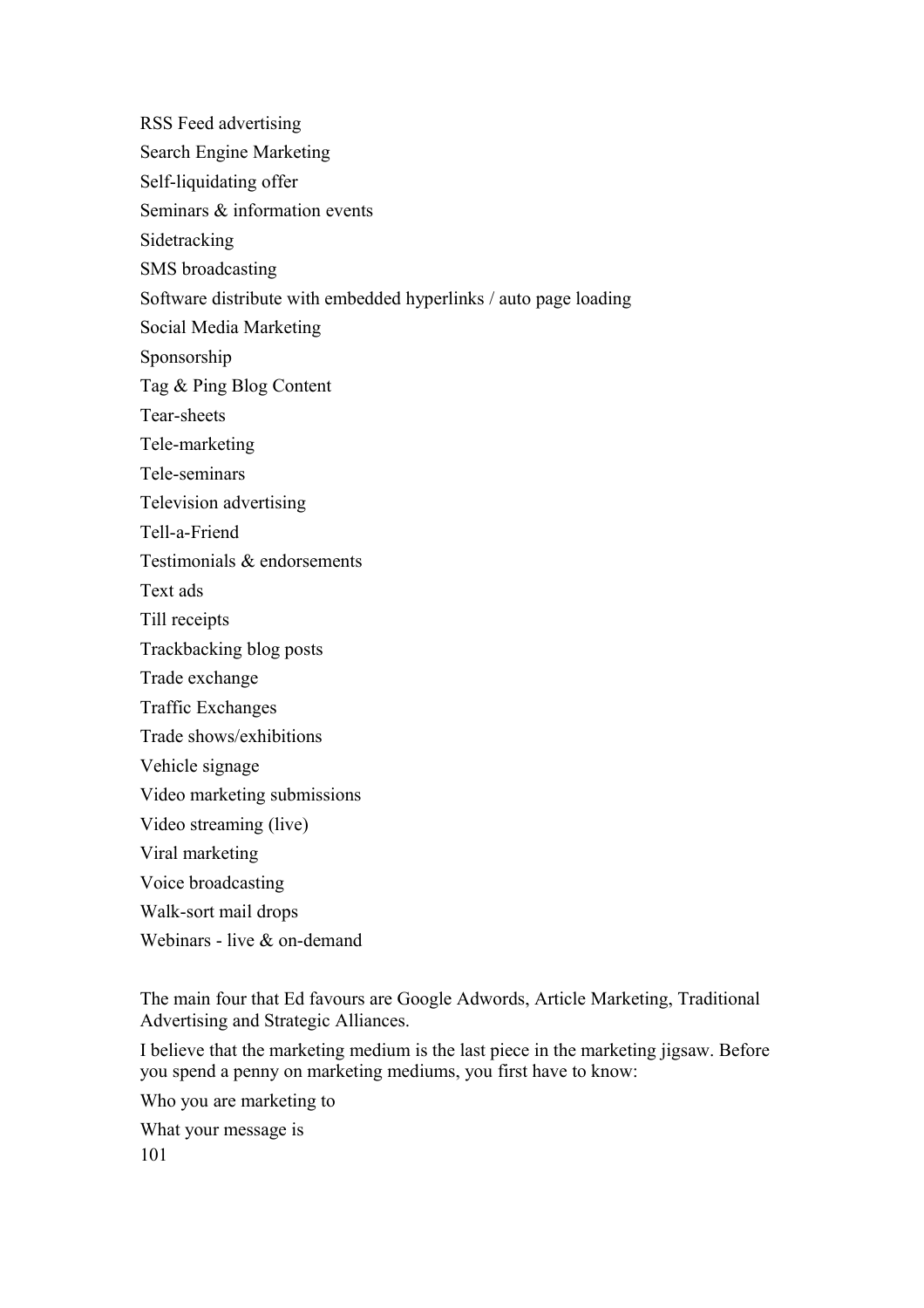Why prospects buy from you

What your offer is.

Which marketing medium you use and how you reach your target customer will be the final piece of the puzzle.

# **What I would do next time**

I would look at all the different marketing methods which I could use to find my customers. I would understand the costs associated with each one, and consider if it would deliver a return for me. I would even test a few different methods by offering a free report and see if I could find the best marketing methods to deliver me a response.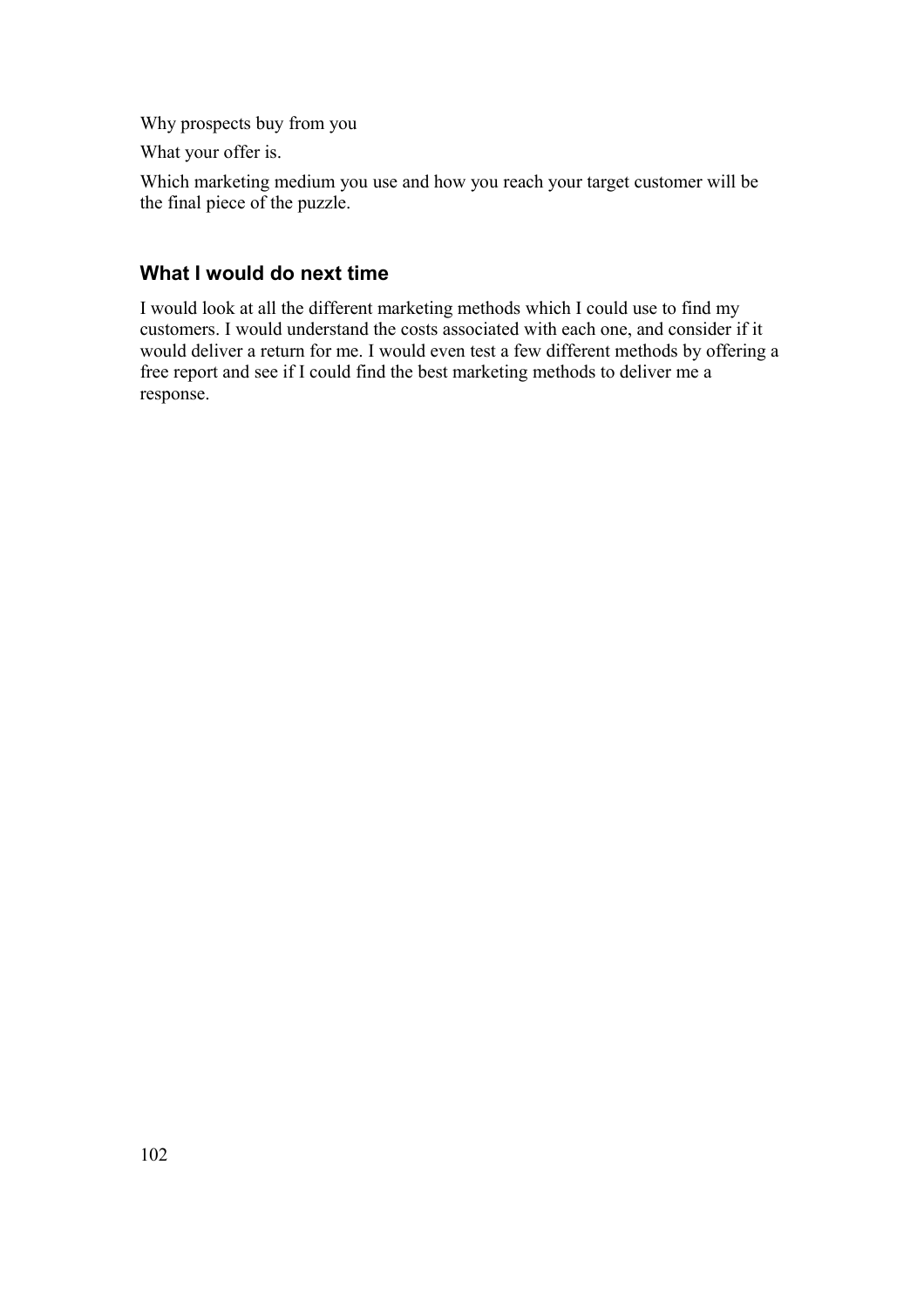# Lesson 17. Create Marketing Campaigns, Not One Off Events

### **My marketing mistake: I did use multi-step marketing campaigns, but couldn't get them to work.**

In my early days in marketing I was guilty of thinking that I could write one sales letter, mail it once and customers would open their wallets and send me cheques.

This was utterly naïve, wishful thinking and couldn't be further from the truth.

Marketing, whether you're sending a sales letter, an email message, advertising on TV, in an in-flight magazine on an aeroplane, is seldom about a one-time activity. The reality is that marketing is about a campaign. It's about getting your message in front of your prospective target customer many times, often in many different ways.

Enterprise MENTOR is a product that needs a lot of explaining, and over the years, I've tried many different campaign approaches to educate my prospective customers.

#### **Campaign to 500 CEOs**

Here are more of the details behind the campaign I spoke about in Lesson 11. The campaign was driven by direct mail.

The first mailing I sent to 500 CEOs was a cover letter and a free four-page report saying why repeat and referral customers are important to five famous CEOs, two of whom are Jamie Oliver and Sir Terry Leahy. You saw the letter itself in Lesson 11.

In the letter I offered the CEOs the opportunity to request a free copy of my book *All Employees Are Marketers*.

In this first point of contact I was able to educate a target group of customers with my message about repeat and referral customers.

The people who responded and put their hand up asking for more information were sent a free copy of my book, *All Employees Are Marketers*. This book is designed to educate people about the link between happy, engaged and motivated employees and happy, repeat and referral customers.

I then sent another follow-up letter to the people who had responded, saying, 'I hope you enjoyed the book. Watch out for another letter from me, I'll send you an offer in a few weeks'.

Here is a copy of the follow-up letter I sent:

Remember the Book I Sent You a Couple of Weeks Ago?

Did you read it?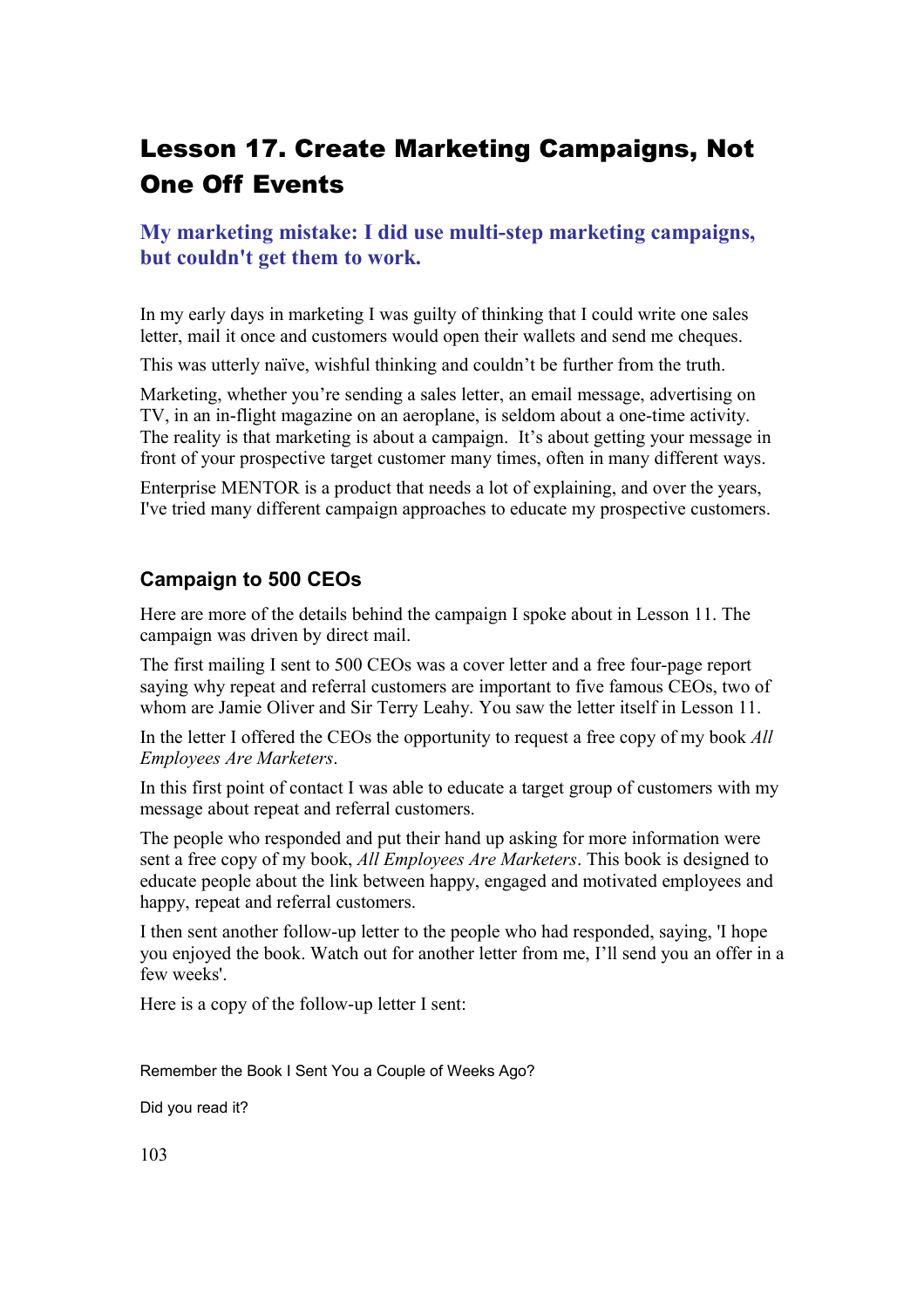Dear <<CEO first name>>,

- A couple of weeks ago you requested a copy of my book All Employees Are Marketers. Did you get a chance to look at it?
- The main idea in the book is the principle of getting more customers to repeat buy from you and recommend you.
- As the title of the book suggests, I believe getting more repeat and referral customers is the responsibility of every employee in a company, and not just the sales and marketing team.
- When I first wrote to you, I explained that the reason for sending you a copy of my book was to introduce myself and the work we do to help companies — like yours increase their revenues and profits through repeat and referral customers.

In the past few years, by helping companies to get all employees to take ownership and responsibility for sales and marketing', our clients have been able to:

#### INCREASE:

- Repeat customers
- Life-time-value
- Customers buying again
- Customer retention
- Customer spend
- Customer frequency
- Customer consumption
- Up-sell/cross-sell
- Customer loyalty
- Brand loyalty
- Customer retention
- Customers coming back

#### REDUCE:

- Customer attrition
- Customer churn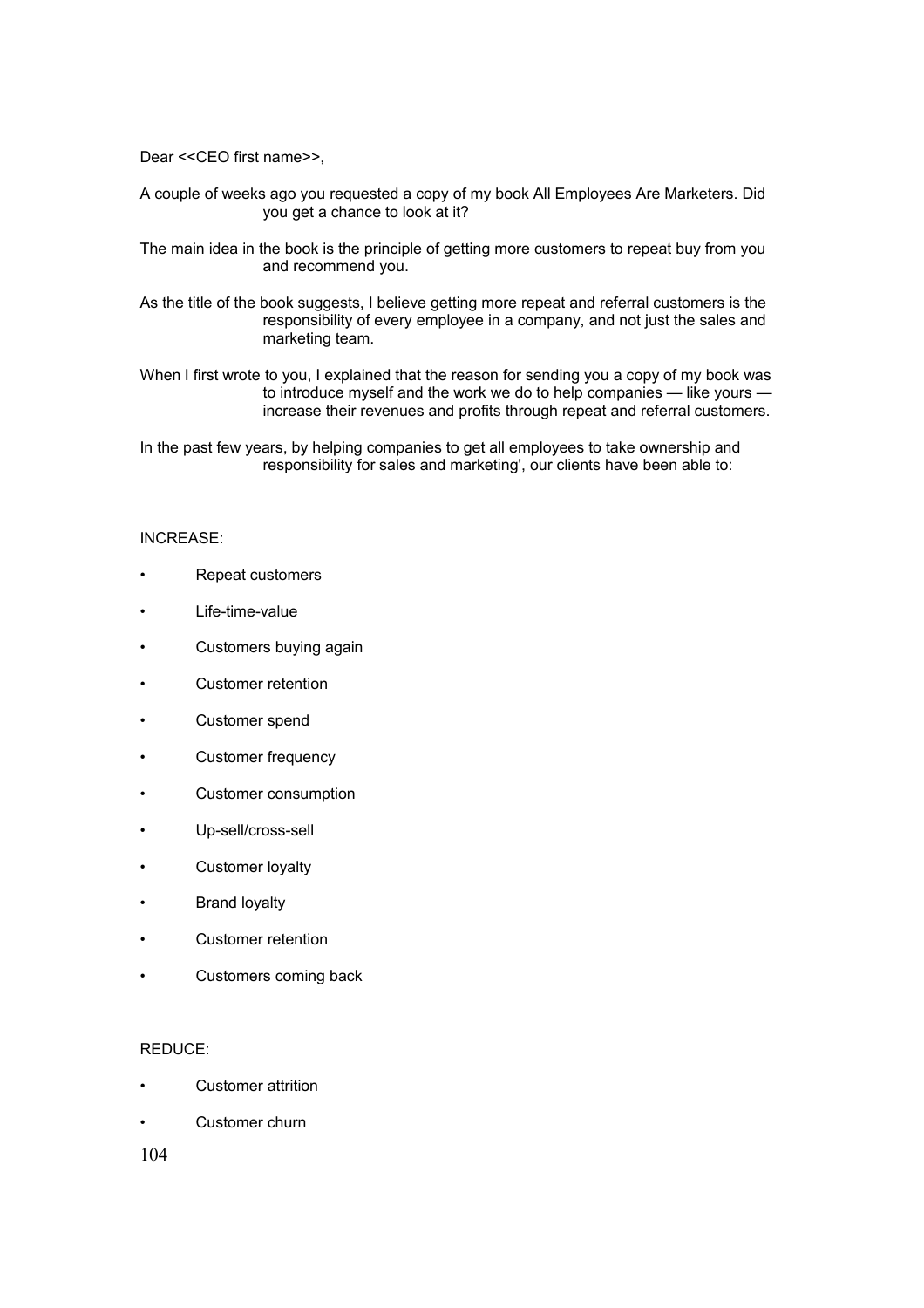- Customer turnover
- Customer switching
- Customer defection

We've also helped companies to:

#### INCREASE:

- Referral Customers
- Word-of-mouth referrals
- Word-of-mouse referrals
- Recommendations
- Buzz
- Viral marketing
- Sneezers
- Raving fans
- Customer evangelists
- Brand evangelists
- Customer love
- Happy customers
- Satisfied customers
- Delighted customers
- Positive testimonials
- Customer endorsements
- Letters of praise
- Case studies
- 5-Star reviews

#### REDUCE: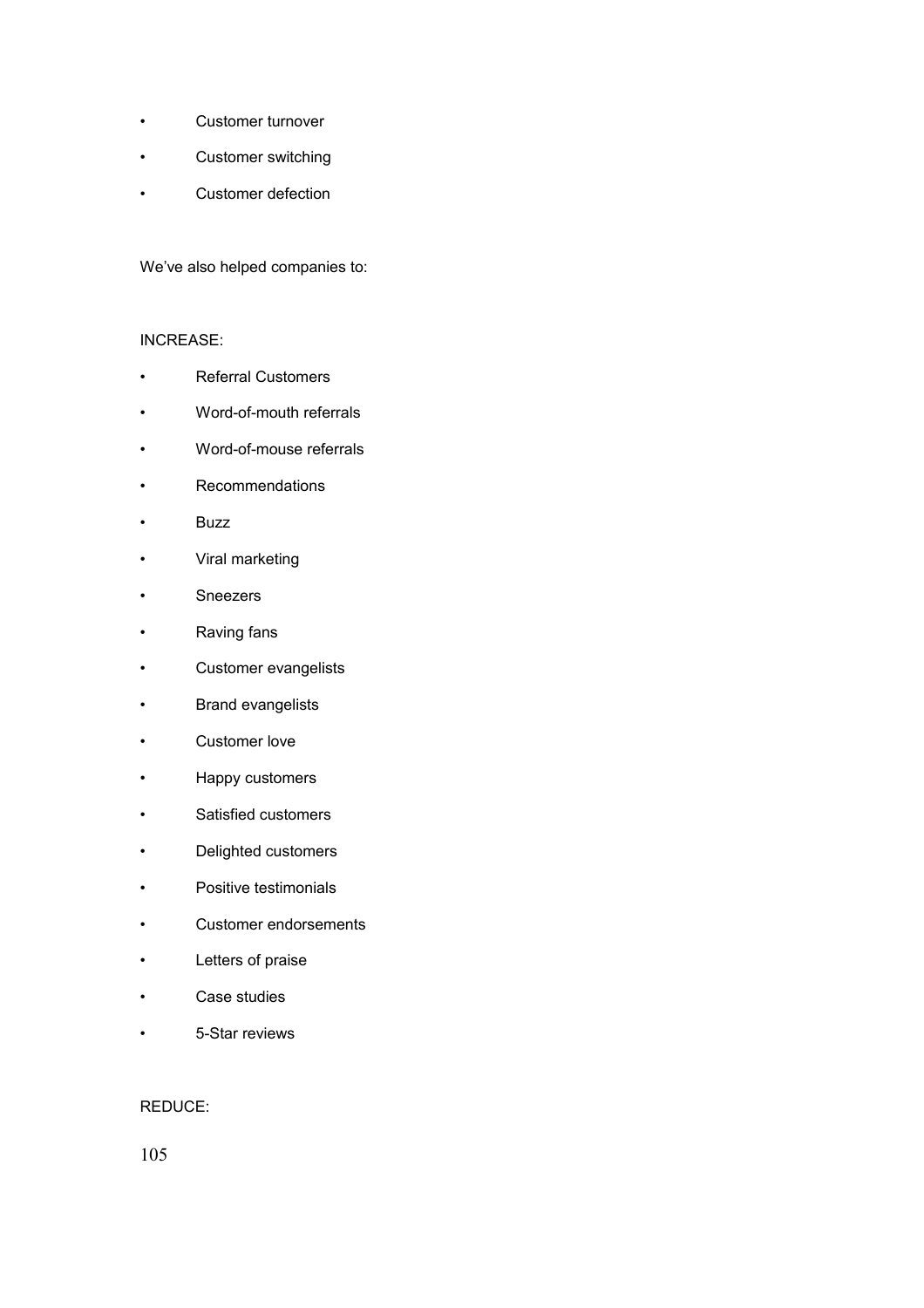- Dissatisfied customers
- **Negative WOM**
- Negative referrals
- Negative reviews

I'm confident we could help you in these areas too.

If you type www.enterpriseleaders.com/watch into your web browser, you'll see a short 6min : 40 sec pecha kucha presentation (pecha kucha is an interesting Japanese inspired presentation format which shows 20 slides for 20 seconds each). In this presentation — which I present — I'll tell you more about our proven approach to revenue and profit growth.

You'll also find there a link to a couple of our case studies.

- The first case-study (19-pages long) is from a 500 employee B2B construction company, with a turnover of around £35m and profits of £5m a year. These are great profit figures. The CEO of this company has fully embraced the ideas in the book All Employees Are Marketers and cites it as a key part of his company's growth and success story.
- The other case study (3 page summary & 42 page detail) is of a 700 employee B2C bedroom furniture manufacturer and retailer with revenues of around £70m. Since getting all their employees to take ownership and responsibility for sales and marketing (in their key regions) they have seen revenues grow by 20% and margins up by 3%.

The url again to watch the presentation and read the case-studies is at www.enterpriseleaders.com/watch.

I'll get in touch again soon with a proposal which may be of interest to you.

Warm Regards,

Richard Parkes Cordock - Business Author and Creator of Enterprise MENTOR

I hadn't written the 'special offer sales letter' at that time but by sending this 'followup letter', I was keeping in contact with the CEOs who requested the book.

Some weeks later after sending them the book (and then the above follow-up letter) I sent them what I call a private invitation, inviting them to purchase a licence of Enterprise MENTOR at a specially discounted price for their company.

For those who didn't respond to my offer, I sent another 'offer letter' reminding them.

This time I attached a copy of a small magnifying glass saying, 'just in case you are looking for the small print, you won't find any. But you will find this risk-free,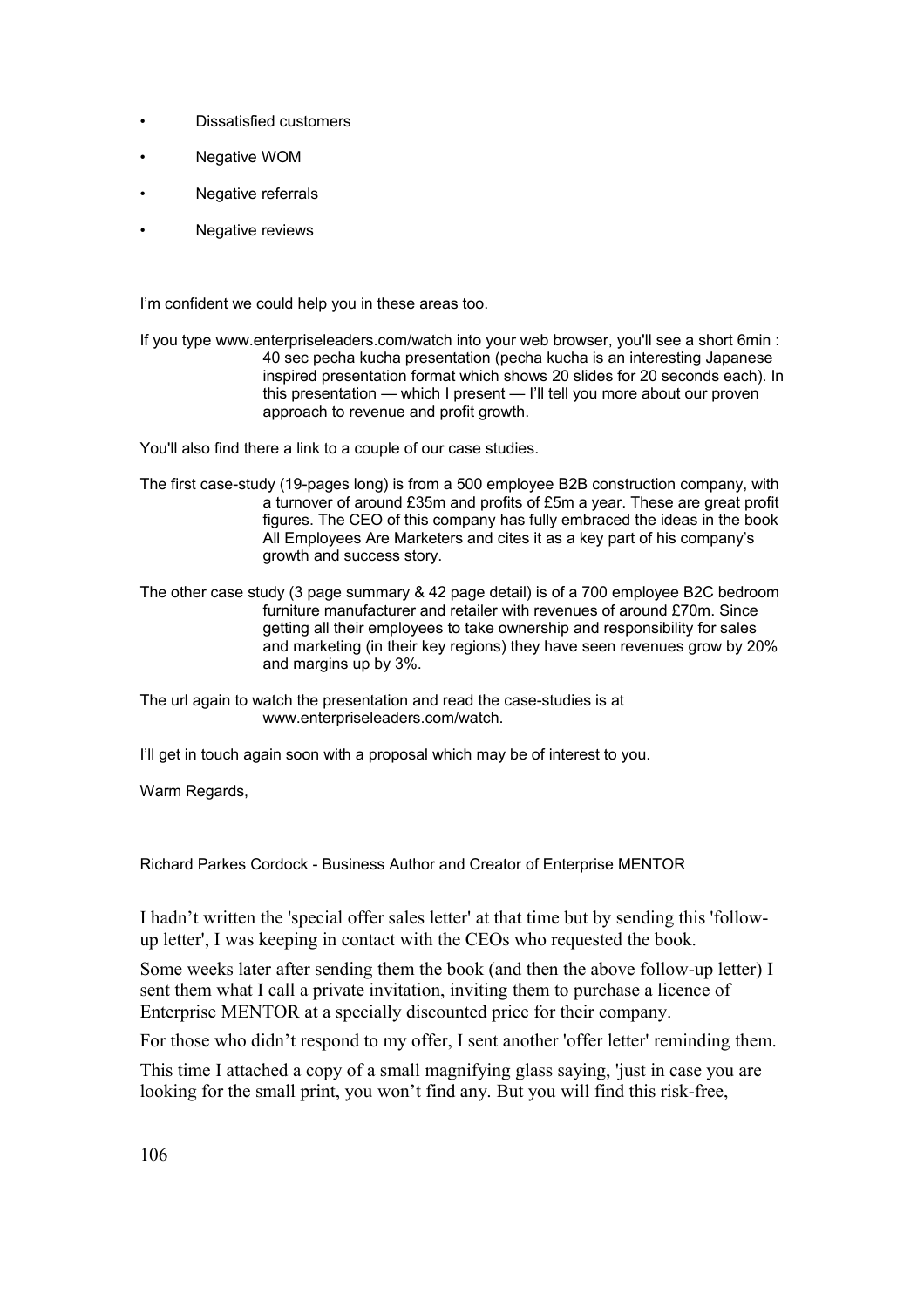guaranteed offer to license Enterprise MENTOR for your company and try it risk-free for 60 days, and here is the price.'

In addition to the letter, I got a professional B2B telesales person to follow up with phone calls. This is the level of marketing effort that is required in order to have a chance of selling something like Enterprise MENTOR.

Certainly the people I was marketing to had never heard of Enterprise MENTOR before and it took a series of letters to educate them so they could start to understand what it was and what it could do for them. Even before introducing Enterprise MENTOR as a solution, I first had to tell the story of how and why repeat and referral customers are so important and explain the link between happy, engaged and motivated employees and happy, repeat, and referral customers.

It's a long, slow and expensive education process which requires a multi-step campaign.

#### **An example of multi-step marketing**

Here is a great example of a UK marketer who understands that it's all about a campaign and not a one hit wonder. It's probably best that I don't mention his name directly here, so let's call him David. I am on his mailing list.

Each year David holds a seminar in Central London and in the run up to the seminar his marketing activity intensifies significantly.

It strikes me that he wants to get at least 800 business owners attending his seminar in one room — each paying between £1,000 and £2,000.

So with a combination of direct mail, email, video mail, pre-recorded voice calls, telemarketing, tele-seminars, postcards, Pay Per Click advertising, all supported with price sensitive and time sensitive offers, David is able to fill his room with 800 paying attendees.

To get 800 people in a room, he may well have to market to 100,000. The sheer cost of mailing to 100,000 people is extraordinary.

I haven't attended his seminars (for which you pay £1,000 to £2,000), but I'm pretty sure he would upsell you at the same time to a higher value programme for which you might pay, say £10,000 a year to be part of his inner circle coaching club.

I'm guessing that's the case. I don't know for a fact, but what I do know is that is how most organisations in the business education world work. Once you have paid £10,000 to join his inner circle there will always be the opportunity to pay him £50,000 to become a private client.

All the time David is marketing to you and all the time there is a higher value proposition that he can lead you to.

As you can see with Millionaire MBA and Enterprise MENTOR, the mistake I made was not building funnel-based coaching programmes. Instead I was selling just one product to one person, or to one company once. This is a fundamental mistake.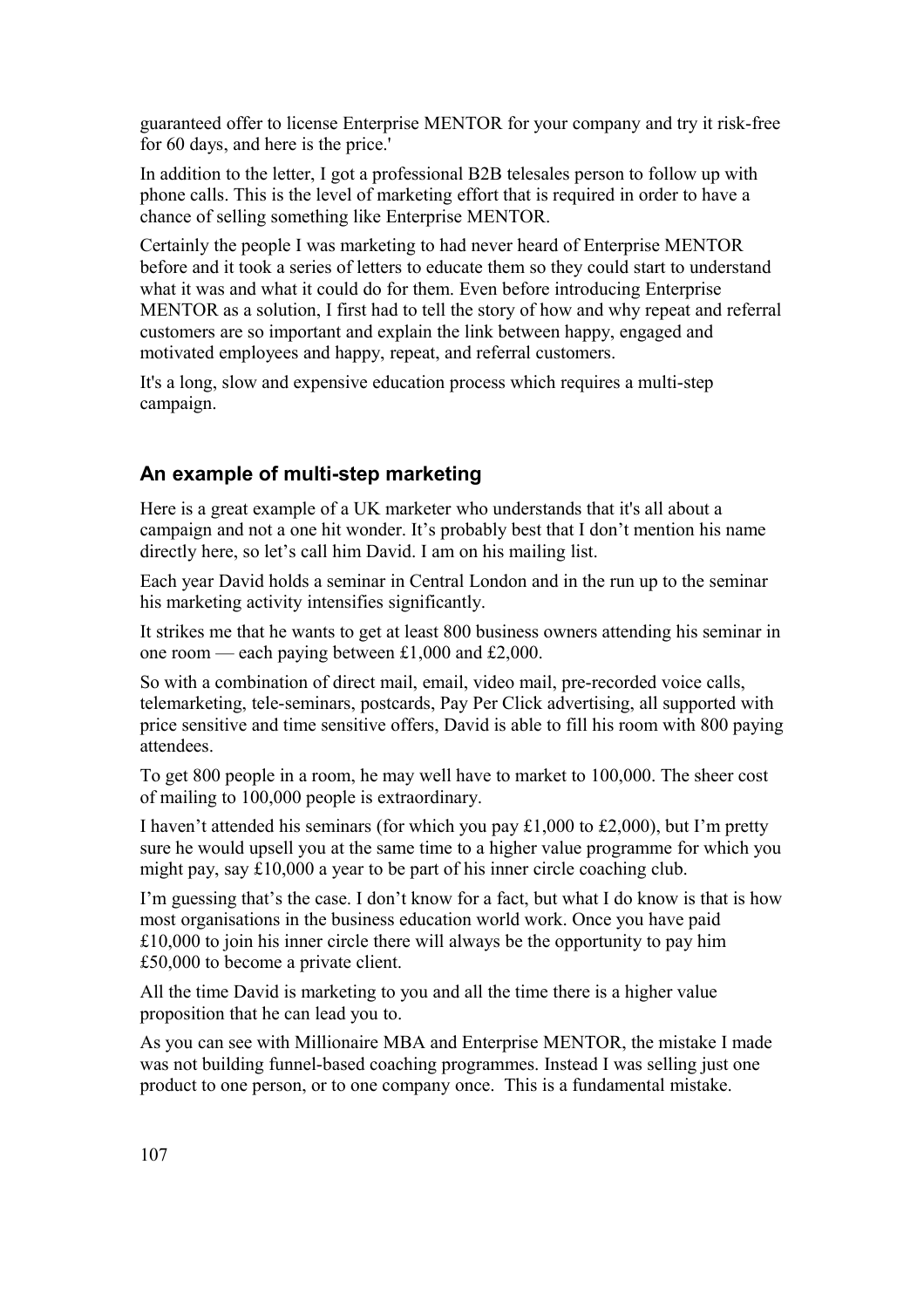# **What I would do next time**

When designing my marketing materials, I would think through a total campaign, rather than just a single advert or marketing piece. I would test a few of these different campaign elements and see what worked and what didn't.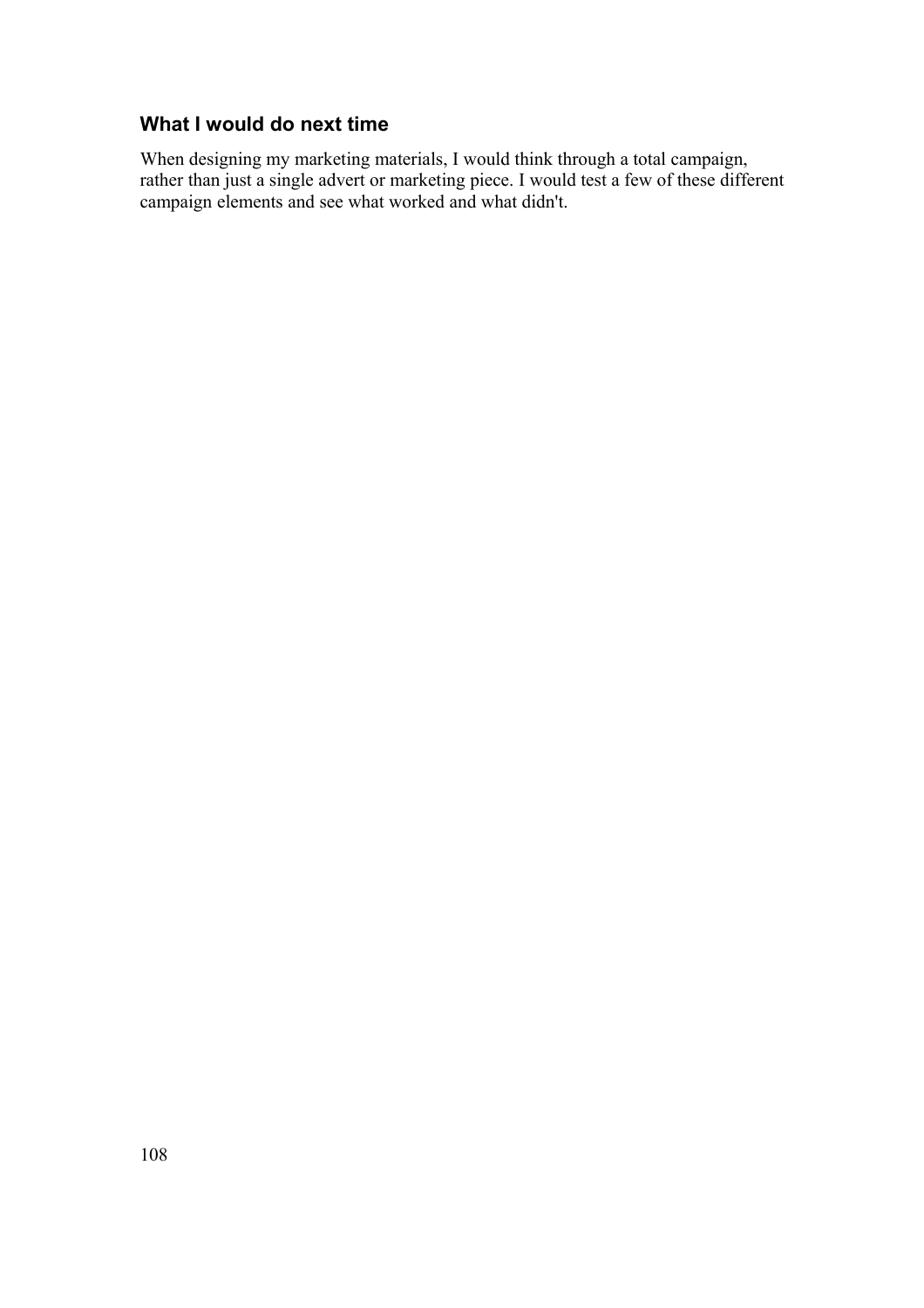## Lesson 18. Build a Customer Database

**My marketing mistake: I did build a database — but it was full of the wrong prospects.**

Speak to any Internet-based marketer and they will all tell you that the money is in the list.

This means the money is in your database of targeted, relevant prospective customers — people who have put their hand up to request more information from you.

Over the years, through my lead generation marketing activities, I have built many databases with many thousands of prospective targeted customers.

#### **Millionaire MBA**

The first time I built a database was with Millionaire MBA. Through various different marketing activities, I offered free reports, podcasts, a free MP3 copy of my book *Millionaire Upgrade* — and all I asked for in return was the name and email of the prospective customer.

Having these contact details allowed me to constantly keep in contact with the prospect and from time to time make specific offers to them.

## **Enterprise MENTOR**

When I created databases for Enterprise MENTOR, I made a point of capturing a lot more useful information about the prospect than I ever did with Millionaire MBA.

With Enterprise MENTOR I asked web visitors to give me their:

name,

email,

company name,

job title.

telephone number,

number of employees,

industry,

top three business issues.

In return for all this information, I give visitors a PDF copy of one of my books.

I use what are known as 'landing pages', 'lead pages' or 'squeeze pages', to offer the book and collect the visitor's information.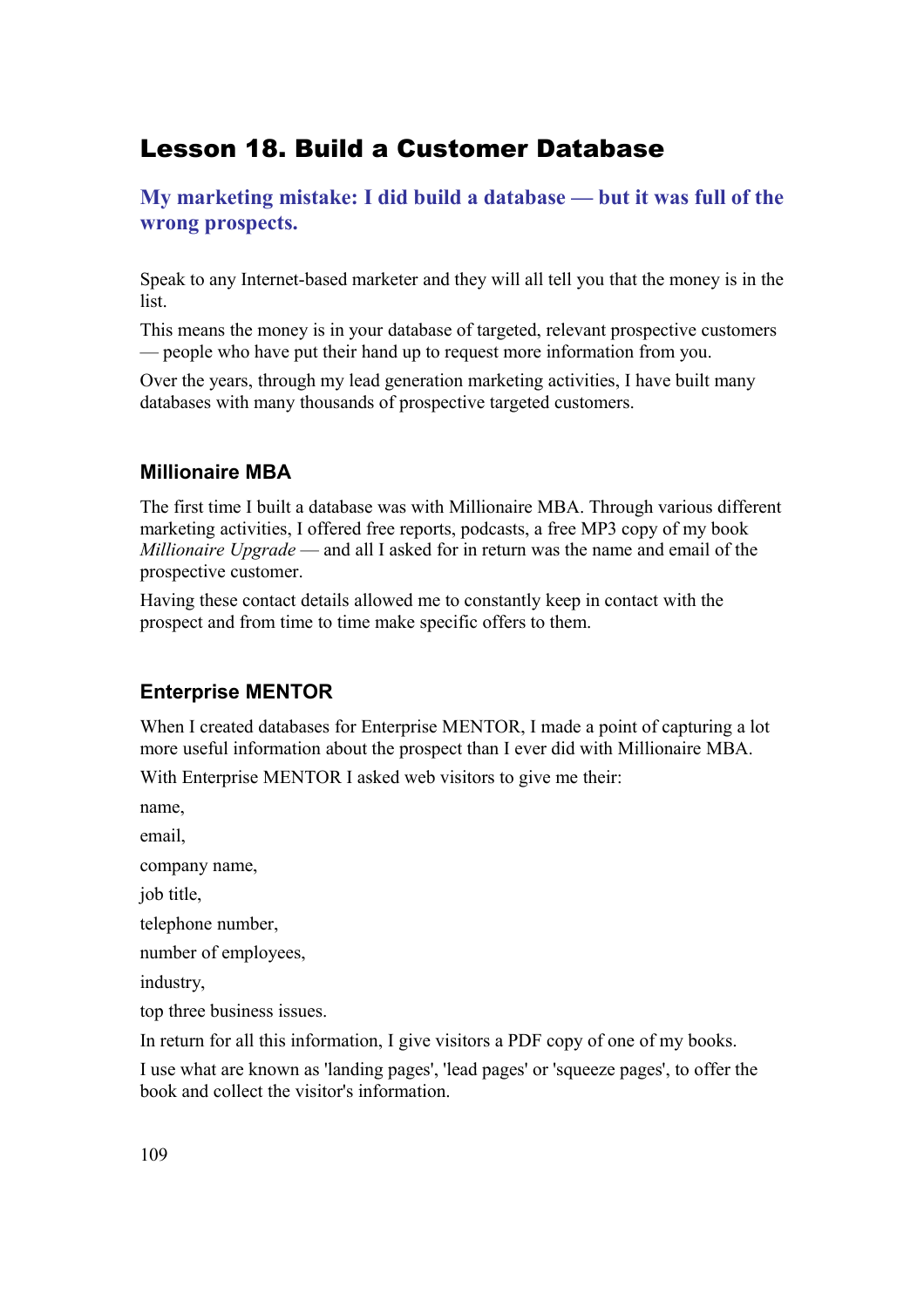You can see an example of one of my landing pages at www.freecustomerexperiencebook.com.

When selling B2B, this additional information allows me to understand much more about the person who has requested the book.

## **Getting the right information from the right person**

In many instances I can look at the details of the person who's requesting the information and very quickly make a qualified judgement whether or not they would be a relevant target customer worth spending more money marketing to.

Let's say, for example, that two people register.

One person works for a company with 10 employees; they are an Assistant HR Officer, the company is based in Malaysia. They use their own private hotmail account rather than the company's email account and don't fill in all the sections.

Compare that to a CEO with 500 employees, in a professional serviced-based industry or retail industry giving their top three issues as customer retention, getting more referral customers and creating a more engaged workforce.

It's evident in the second instance that the CEO is a decision-maker; he's searching himself, identifying what the problems are, and arguably would be much more receptive to my message. The first person could just be doing research for themselves but has no authority or influence to buy a programme like Enterprise MENTOR.

## **Using PPC to create a database of prospects**

It is very easy to create a database of prospective customers using Google Pay Per Click services.

However, it is also very expensive and it's important, when spending money on marketing, to focus on attracting the most relevant, qualified and targeted customers rather than filling your database with students who are looking for free information.

To put it in perspective, for me to be top of Google's paid listings for the search term 'customer experience', I could very well pay £1 or more per click.

This doesn't mean I'm paying £1 to get someone's name and email; it means I'm paying £1 simply for them to click on my advert and send them through to my landing page. For me to turn that click into a name and contact email, my landing page needs to be highly relevant and targeted and have the necessary emotional hooks in it in order to encourage a visitor to give me their name and email in return for my book. I also need to be sure that the person clicking is a decision-maker or an influencer and not just a student looking for free information. Otherwise I am still paying the same £1 per click and ending up with a database full of students.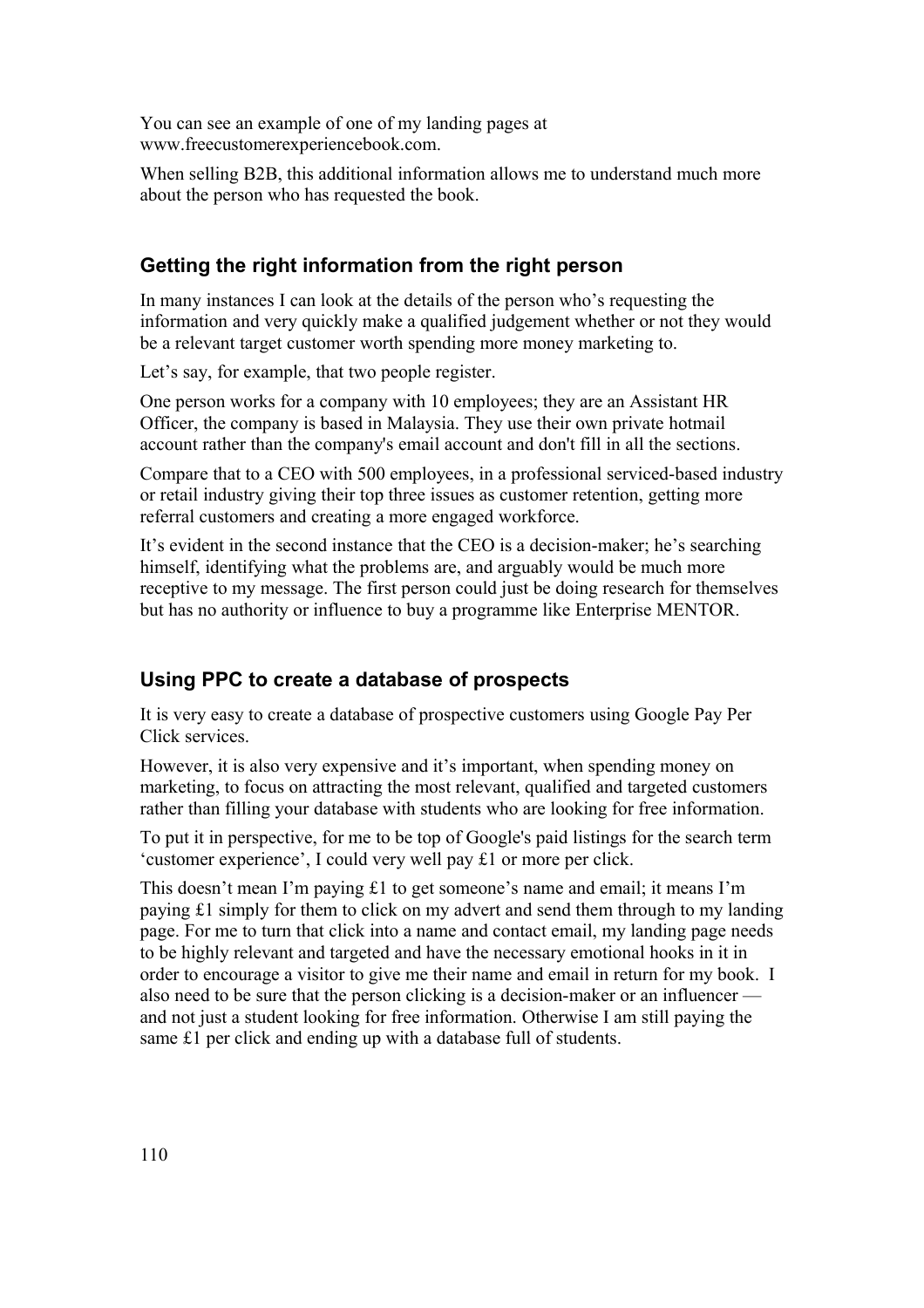## **The money is in the list**

Marketers say the money is in the list, but clearly they mean the money is in the *right* list — a list of relevant, qualified and targeted prospects who are actively searching for your product or service.

Once you have that list, you can monetise it.

I often used to send out email offers to my Millionaire MBA database, perhaps on my birthday or another occasion. It was a reason to offer my subscribers a special price for a limited period of time.

Occasionally, I would introduce other people's products to my subscribers, and other database owners would introduce Millionaire MBA to their database subscribers.

If you have the contact details of thousands of people who are interested in what you have to offer, you can very quickly turn email words into hard physical cash.

#### **What I would do next time**

As part of my market testing, I would build a database of prospective customers. All my marketing would be aimed at trying to get the name, email, desires and wants of a prospective customer. I would get in touch with some of those customers to find out why they responded to my adverts.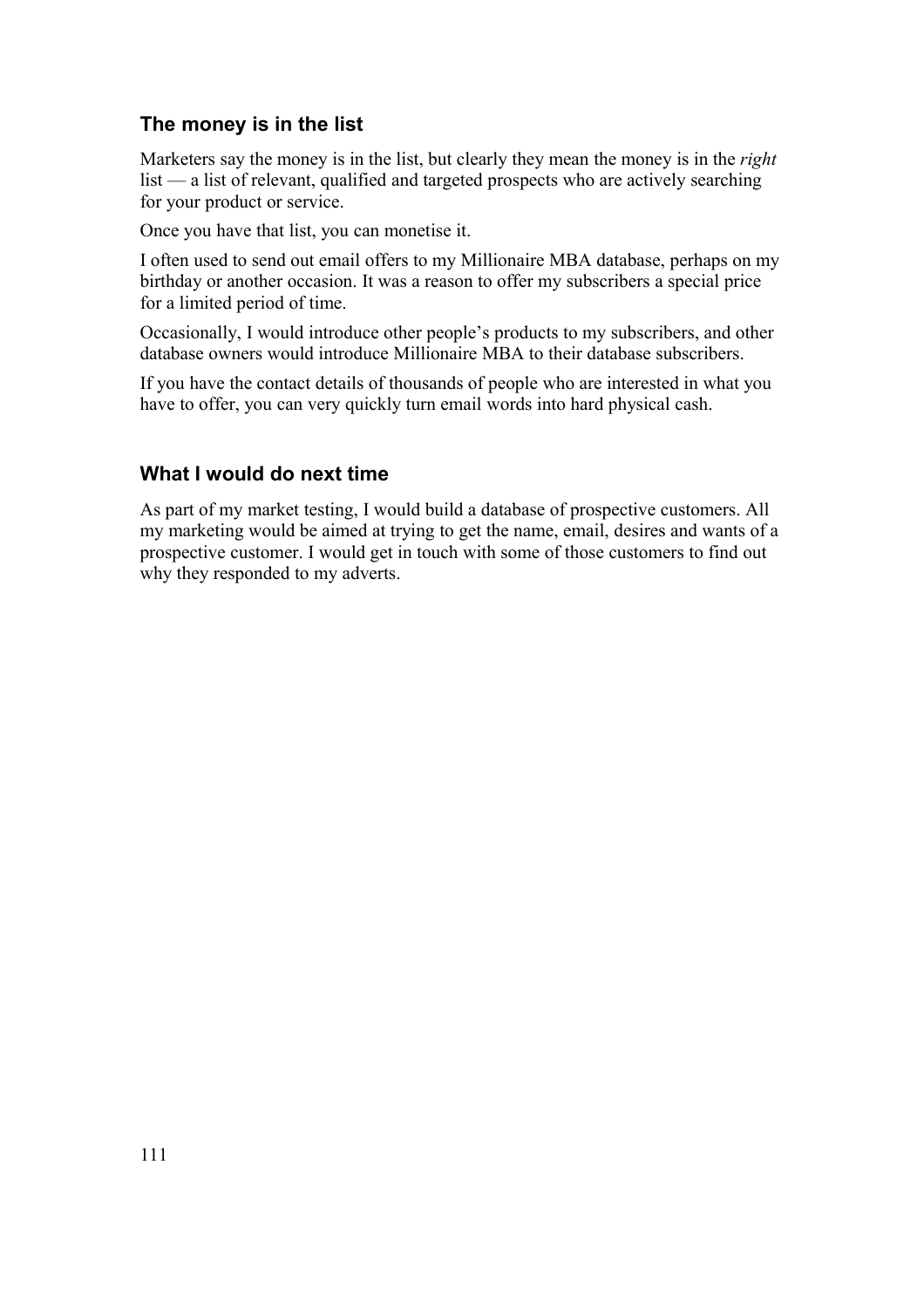# Lesson 19. Test Small and Measure Your **Results**

## **My marketing mistake: I did test and measure — but couldn't find what worked.**

One of the fundamental rules of direct response marketing is to test every marketing activity, marketing message and marketing medium to see what the response is.

I'm constantly trying to find out what works — testing new phrases, words, decisionmakers, price points, and verticals.

When I find something that works, I put more time, money, effort and resources behind it to increase response and, ultimately, generate more sales.

## **A mistake I made many years ago**

I look back to a mistake I made many years ago when I worked for another company.

I spent a year trying to sell software before I started my own business. At the time I remember asking my boss if I could do a marketing mailing to drive lead generation.

Remember that at the time I knew nothing about marketing. Zippo!

And so, in conjunction with the Marketing Department, we rented a list of 3,000 names, sent out 3,000 one page letters, in regular A4 envelopes using a franking machine.

The letter offered the recipient a free one-hour consultation with me. Out of the 3,000 letters we sent, we got about 10 responses. All of these were from the PAs of the recipients asking us to remove them from our mailing list.

Ultimately, we had zero results. If it wasn't for the PAs asking to be removed from our database, I would have wondered if the letters actually got delivered!

That entire mailing probably cost in the region of £3,000 by the time we bought the names, paid for the stamps, the envelope and printing and so on, and it was an utter waste of time and money.

We should have done a smaller test campaign to test the message to market match and made sure we were targeting the right people and giving them an offer that they would want.

We should have also made sure that the medium we chose had a better chance of succeeding: i.e. we should have put our letters in DL envelopes with live stamps on them, rather than in A4 franked envelopes. This larger letter format was crying out to be put straight in the bin, unopened — there was nothing interesting or curious about it.

Looking back, those zero results don't surprise me in any way.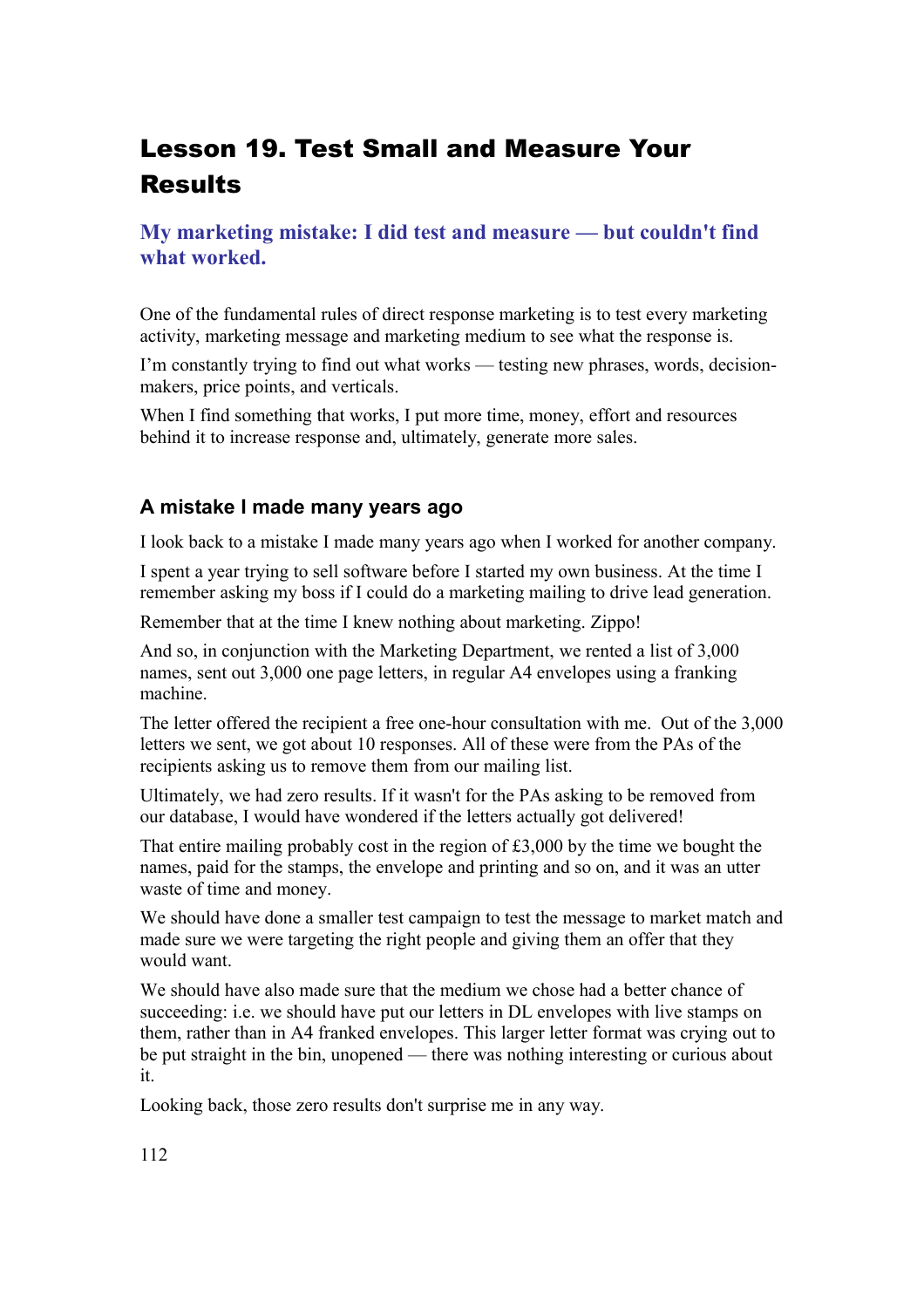Clearly, many companies do that type of marketing, but at least I now know not to make that mistake again in my own business. Thankfully I'm now wiser about testing small and measuring results.

#### **The Internet changes everything**

The Internet has changed a lot now, and with the ability to buy traffic and use email as a push base marketing approach it's quicker and easier to test different offers, different price points, and find different ways to get prospects to respond.

That said, as I mentioned before, I still sent out a direct mailing to 500 people recently, and mailed them twice, which cost £800, and the response was only 10 people requesting more information. Better than zero response from 3,000 — but still not great, and still not giving me confidence that I am marketing to a hungry, passionate market.

#### **Vertical segments**

What would be a better thing to do is to test even smaller numbers, and slice those 500 companies into vertical segments. For example I could send one letter, perhaps to 20 people in a highly targeted industry (construction for example).

I could then send another 20 letters to 20 companies in the retail industry, and another 20 letters to people in the leisure industry. All the time tweaking the language of the letters so it makes prospects feel that the letter has been written specifically for them.

#### **Looking for responses**

What I do know is that if you can test small, measure the results, and look for those little signals and signs that something is working, then you will have much more confidence to repeat that marketing activity and put more and more money behind it to turn cold prospects into hot, paying customers.

#### **What I would do next time**

I would scientifically measure what worked for me in terms of marketing and what didn't. When I found the words, phrases, images or colours which triggered the greatest response (and ultimately turned cold prospects into hot paying customers), I would put more money behind that marketing approach.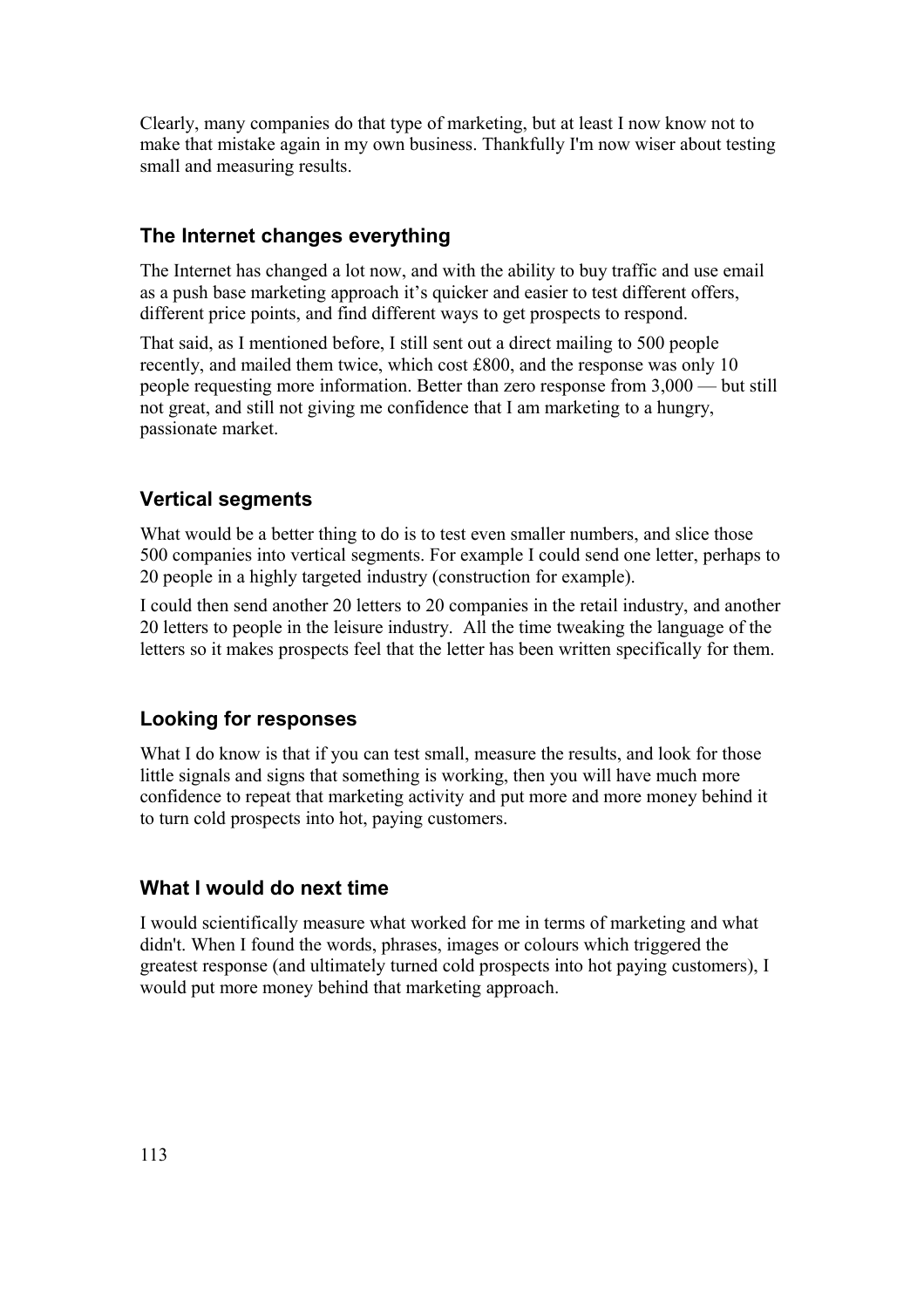## Lesson 20. Have Enough Money To Market

## **My marketing mistake: I didn't have enough money to educate the market about Enterprise MENTOR.**

When I started to market Enterprise MENTOR, two words started to pop into my vocabulary, which I hadn't really considered before. These words were 'under capitalisation'.

I soon started to realise that the cost of marketing can be crippling especially if you are spending money putting the wrong message to the wrong people — and if you are not seeing the results coming in, in terms of hard cash sales.

## **Enough money to get it right**

A friend of mine has a theory about what it takes to become successful as an entrepreneur. He says you have to have enough money to get through all the mistakes, and all the tests and trials until you get the product and the marketing right.

## **Burn rate**

You read about this all the time with start-up companies when they talk about burn rate.

The burn rate is the amount of cash they burn each month until they start to become cash positive from sales. With my marketing activities I burnt through a significant amount of my own cash, profits from Millionaire MBA or re-invested profits from Enterprise MENTOR, all the time looking to find a marketing approach that worked.

## **Message or money**

Another entrepreneur said this about being successful at marketing and taking a product to market: Either you have to have such a sharp, compelling and precise message that penetrates through into the psyche of your target customer, or a shed load of money to batter that prospect down so they can't ignore you.

Clearly getting that message to market match correct is much cheaper than shovelling money behind a message and bombarding the market place, hoping that something sticks.

Many companies have sufficient funds to do that. I don't, and so my quest for finding the sharpest message continues.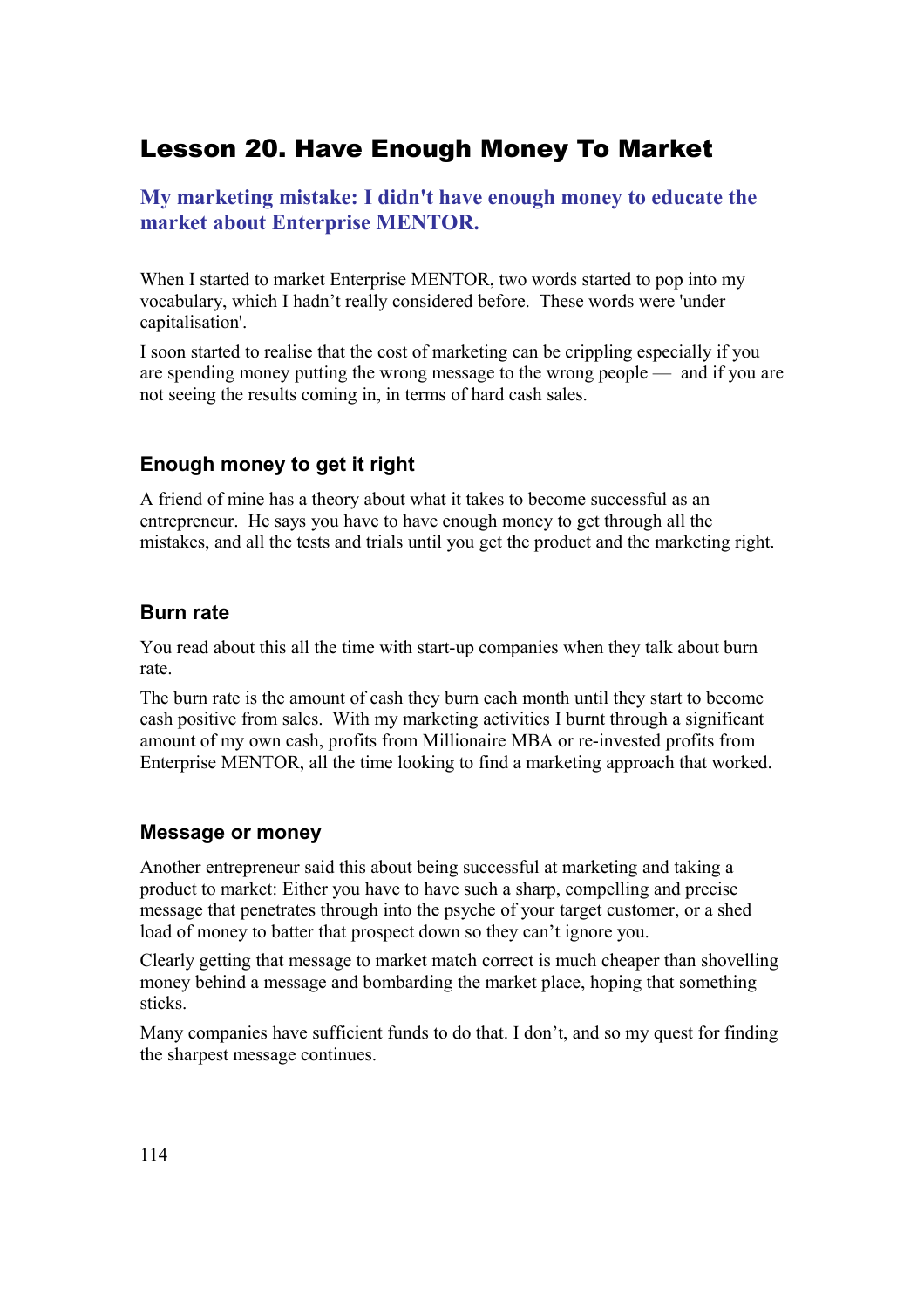## **What is your marketing budget?**

When you speak to marketers and you tell them what you want to do in terms of launching a product or taking a product to market, one of the first questions they come back with is, "What is your marketing budget?"

This is a reasonable question.

They're asking that question because they're thinking, "Right, if your marketing budget is £50,000 I can charge fees of £30,000 and will have £20,000 to spend on adverts or media. I can also take a commission on buying media space for you!"

## **An endless pot of marketing money**

Many people think about marketing in terms of how much they have in the marketing budget each year. This might be £100,000, £200,000... whatever it is.

My view is that your marketing budget should be an endless pot of money — but you should design and develop your marketing system so that you know, that for every pound you spend on marketing, you will generate a return of £1.50, £2, £5, £10, £15, or whatever it is, because you know the system works.

That's because you have the right message to market match and you're going through the right mediums to reach the right decision-makers.

If you knew that every £1 you spent on marketing would generate you £1.5 in profit, you would spend money on marketing all day long.

However, to get to that point where you know your numbers —requires a huge amount of testing, refining, innovating and, more importantly, means you must understand:

who your customers are

where they are

why they want your product or service.

It also forces you to come up with such a crystal clear message that prospects 'get it' in a nanosecond and want to buy your product or service.

## **What I would do next time**

I would make sure I had enough money to take my new product/service to market. The closer your product is to what your prospective customers want, and the tighter your message/market/medium match is -- the less money you need to take a product to market. All too often a company's 'financial resources' are wasted on marketing which does not work. This is because you are offering the market something it has not asked for, or does not understand.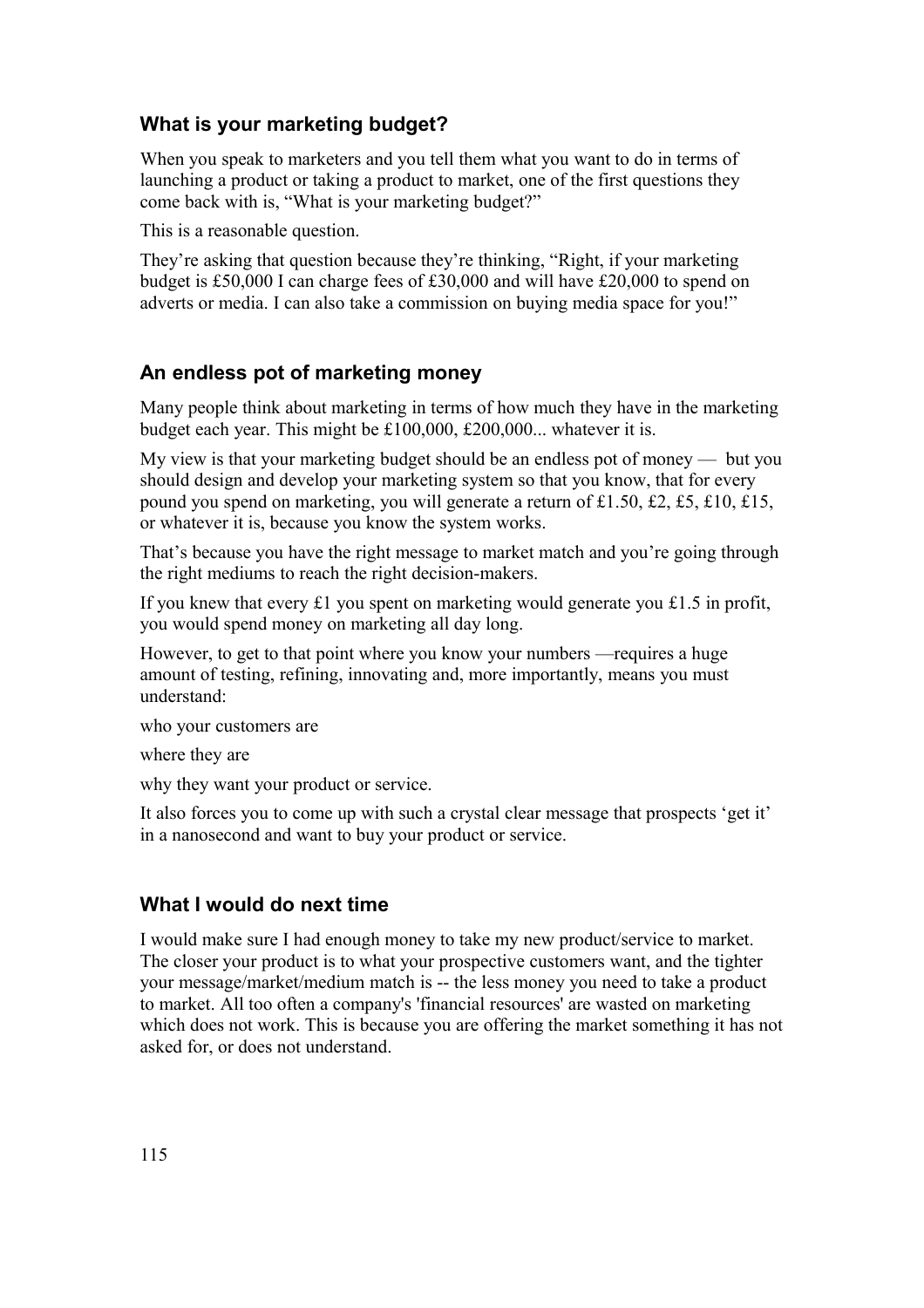## Lesson 21. Regularly Keep in Touch With Your Customers

**My marketing mistake: I should have started a blog earlier to keep in contact with prospects.**

Given the extraordinary cost of customer acquisition, the worst thing you can do in business is to lose contact with your existing customers.

You want a customer for life; someone who repeat buys from you and recommends you. In order for that to happen you have to have a relationship with a customer, or prospective customer.

## **Building relationships**

Over the years I've built many databases of prospective customers, for example, those who have an interest in buying Millionaire MBA, those interested in 'employee engagement' or those interested in 'customer experience'. They are all different profiles of people and all have different wants and needs.

I spent a lot of money on Pay Per Click and advertising to capture the name and contact details of these prospective customers, and some have gone on to become paying customers.

## **My fundamental mistakes**

After spending so much money to get these prospects into my database, I've made two fundamental mistakes:

Not having a follow-on product or programme to sell to these existing customers

Not working hard enough to turn prospective customers into paying customers.

#### **Millionaire MBA**

Certainly when I was actively marketing Millionaire MBA I had a much stronger and closer relationship with the people in my Millionaire MBA database, both prospects and existing customers.

I often received emails and updates from prospects and customers — they kept in touch with me, and I kept in touch with them. Arguably, back then I should have had a blog and written more about entrepreneurship and starting a business. I should have offered more value to the subscribers in my database, so when the time was right for them they would have had more confidence in me and my programmes — and it would have been easier for them to buy.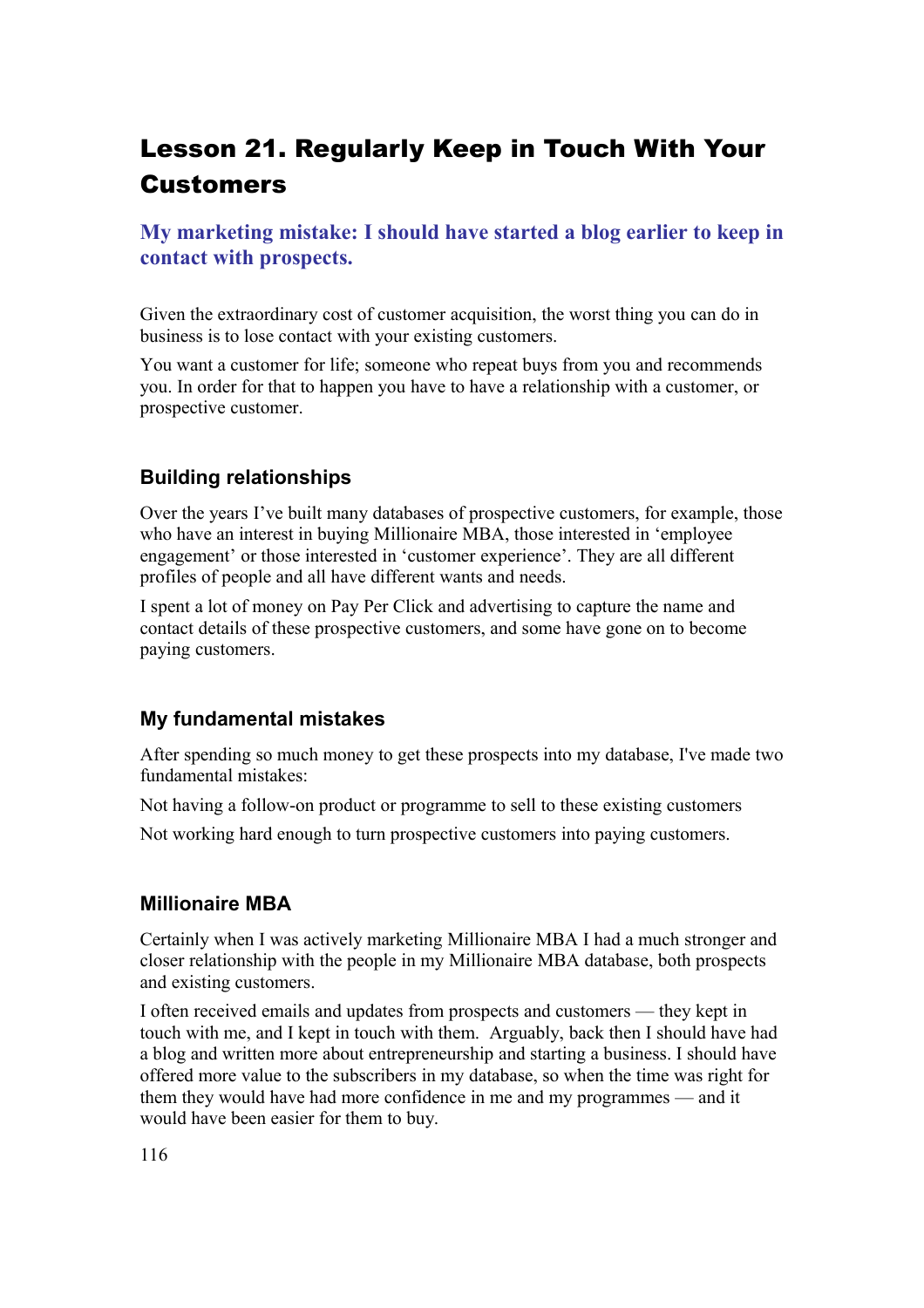## **Enterprise MENTOR**

Now, with Enterprise MENTOR I do have a blog (www.enterpriseleaders.com/blog) where I write about the importance of repeat and referral customers.

Blogs can have multiple purposes.

They keep you in contact with your prospects so you can share your thoughts with them and educate them about your product or service.

They keep your prospects warm, so from time to time you can put offers in front of them.

Blogs offer fresh content and search engines love fresh content. Also, when you build key words into your blog it helps with your search engine ranking. My keyword is principally 'customer experience', which I'm marketing on at the moment.

## **The cost of keeping in touch with customers**

Blogs are also a very low cost way of keeping in contact with customers.

I often receive mailings through the post from companies, who I've bought from just once, and they continually send me brochures and magazines with offers in them. I know full well that each mailing they make must cost at least 50p to £1 per customer, and it always strikes me that the profit they made on the first transaction I had with them has been quickly eliminated by the cost of their follow-on marketing.

Whichever way you do it, it is important to keep in contact with your customers, and bear in mind that you often have to spend a huge amount of money trying to turn a cold prospect into a paying customer in the first instance. The next step is to turn existing customers into happy repeat and referral customers.

## **What I would do next time**

I would find a way to communicate more with my current and future customers. A blog is a good low-cost way of doing this, so is email, Twitter, Facebook, etc. Having spent so much time 'getting a customer', it is important to nurture and develop that relationship. I would also use tools such as www.surveymonkey.com more often to understand more about my customers.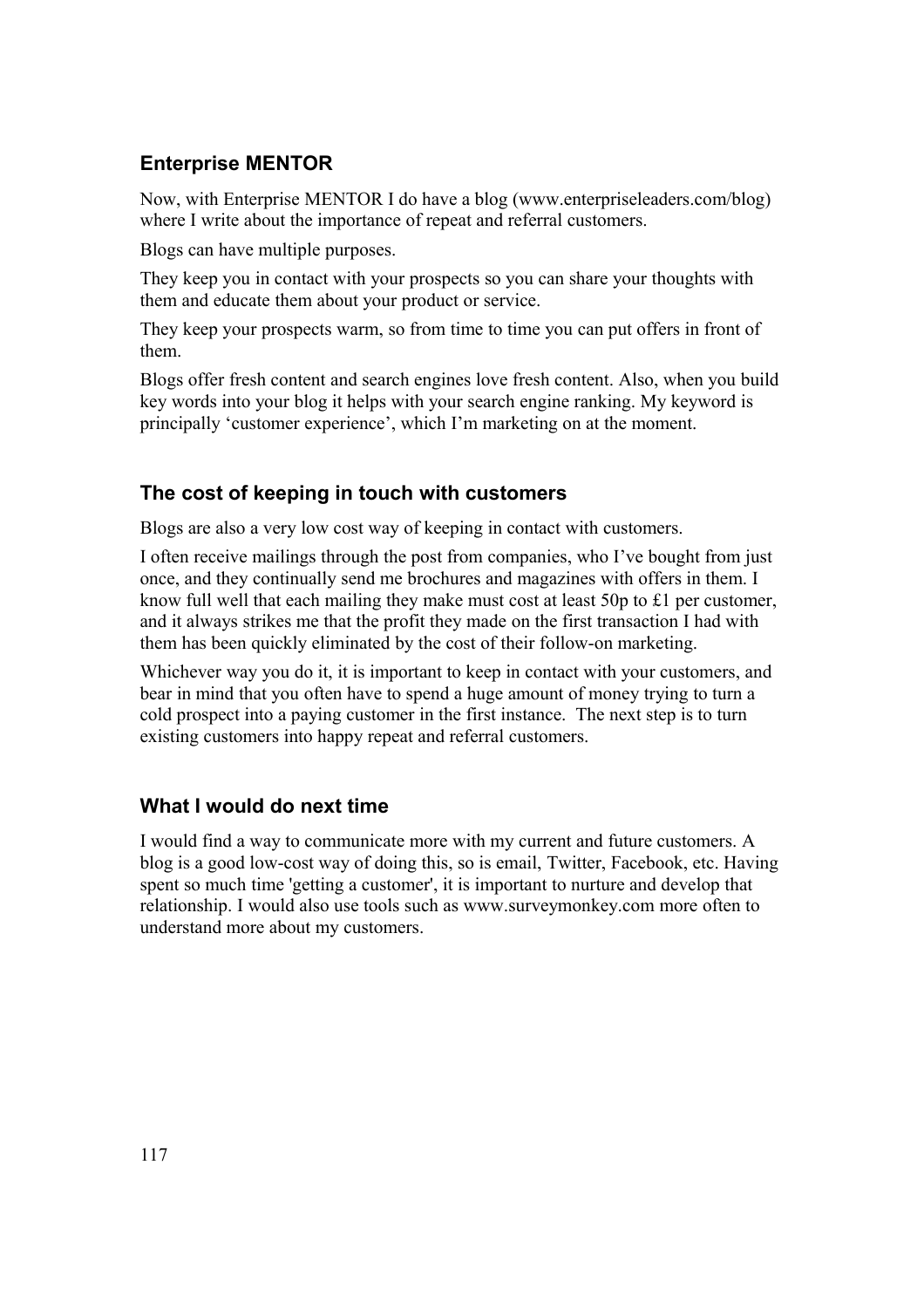## Lesson 22. Always Make an Offer

## **My marketing mistake: I didn't always make an offer.**

My type of marketing is what is called direct response marketing, which, as I mentioned before, is different to brand/image advertising.

I'm all about getting the right message to the right decision-maker, through the right medium.

I want to make sure I am making a compelling offer which encourages the prospect to respond.

I might invite my prospect to:

contact me for a free report

order a free copy of one of my books

trial one of my business mentoring programmes

buy a programme as a special offer.

It always astonishes me that people will spend £100, £200 or £300 on the Internet buying Millionaire MBA simply because of the words I've written — but they do, and continue to do so.

However, to give prospects confidence when making a buying decision, I reverse the risk — and give them a 60-day unconditional risk-free, money-back guarantee. This risk reversal technique is a fundamental of direct-response marketing, and is an essential part of my offer.

## **My guarantee for Millionaire MBA reads:**

Try Millionaire MBA Business Mentoring Programme risk-free for 60 days.

Prove to yourself that the course will deliver the results for you that we say it will, and more than 33,000+ of other business owners, entrepreneurs and business leaders say it does!

If for any reason whatsoever during the next 60 days, you are anything other than delighted with the advice, guidance and mentorship you receive from the 29 millionaire mentors... simply return the course to us (even if you have completed all 40+ modules) for a full 100% no-quibble refund.

## **Here's the guarantee I make for Enterprise MENTOR:**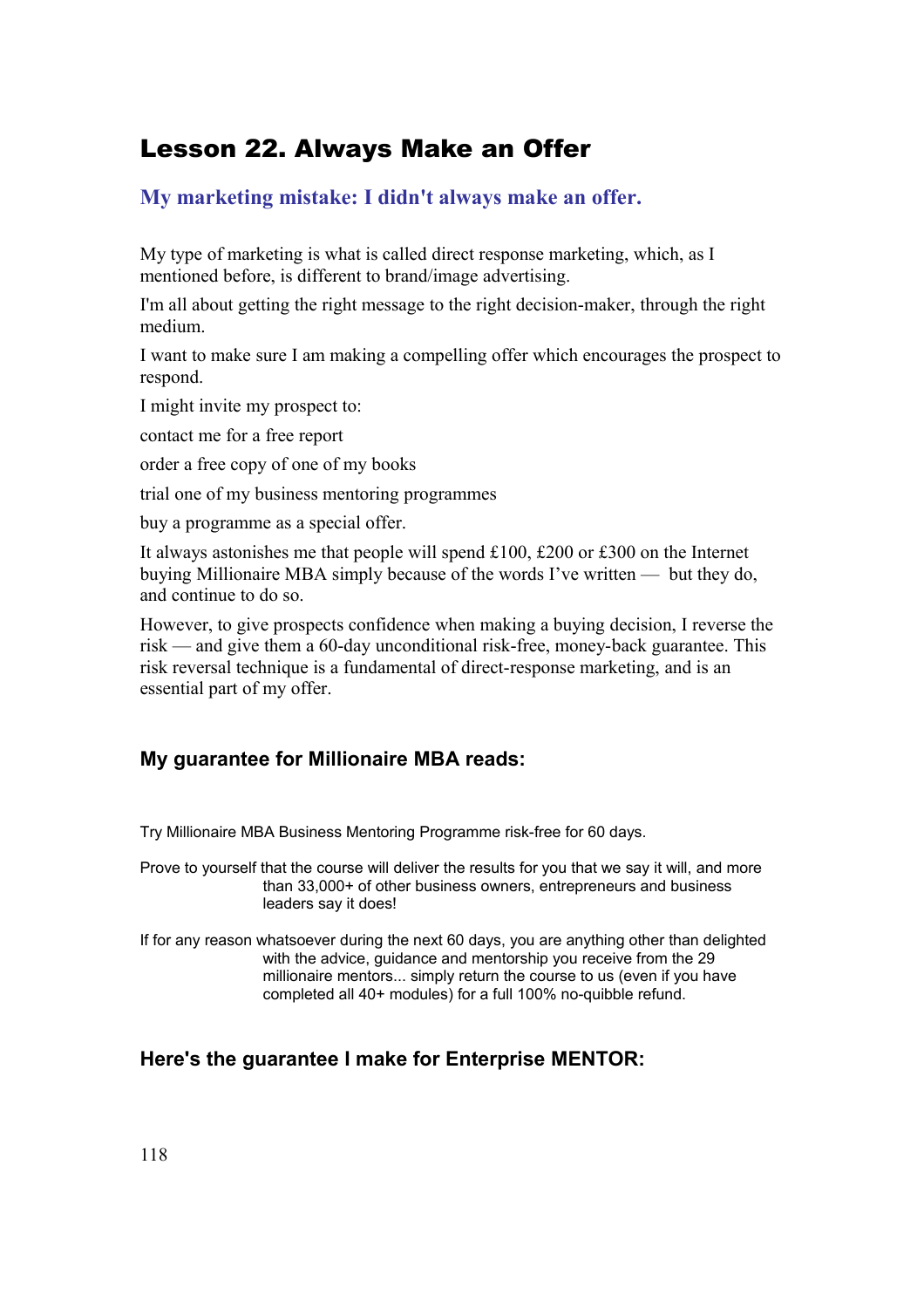- "Use Enterprise MENTOR in Your Company Risk-Free For Six Months With Our Unconditional Guarantee. We want you to use and benefit from Enterprise MENTOR risk-free for six months — and see first-hand the results you can achieve in terms of revenue and profit growth.
- Therefore, when you licence Enterprise MENTOR for your own company, you can do so with the full confidence of our six-month, risk-free, no-quibble, money-back guarantee.

What does this mean?

- It means, that if after six months (180 days) of using Enterprise MENTOR, you see anything other than a sizable, tangible and profitable increase in the number of repeat and referral customers coming into your business, or you do not believe that the mentoring programme will help you achieve your growth goals in the future, just let us know – and we'll give you a full 100% refund.
- But we don't think you'll ever want to take us up on this offer, as the results you'll achieve will speak for themselves.

That said… our unconditional guarantee is good, and stands firm.

Nobody has ever requested a refund for Enterprise MENTOR, and over the years, only a small handful of people (out of many thousands of customers) have ever requested a refund for Millionaire MBA.

Having said that, I appreciate that Millionaire MBA is not for everybody and some people have an unrealistic expectation that you can simply listen to and study a business mentoring programme like Millionaire MBA and the next day expect a million pounds in your pocket.

What Millionaire MBA and Enterprise MENTOR do is train and develop a new way of thinking, which is consistent with the way successful entrepreneurs and business leaders think. It is then very much down to you to put that thinking into practice in your own business.

To reiterate my point again, I believe that the guarantee is an important part of any offer.

## **What I would do next time**

I would make sure that I regularly made offers to my customers and prospective customers. We all need an incentive now and then to make a buying decision, and giving customers frequent buying opportunities with creative offers is a good way to stimulate revenue.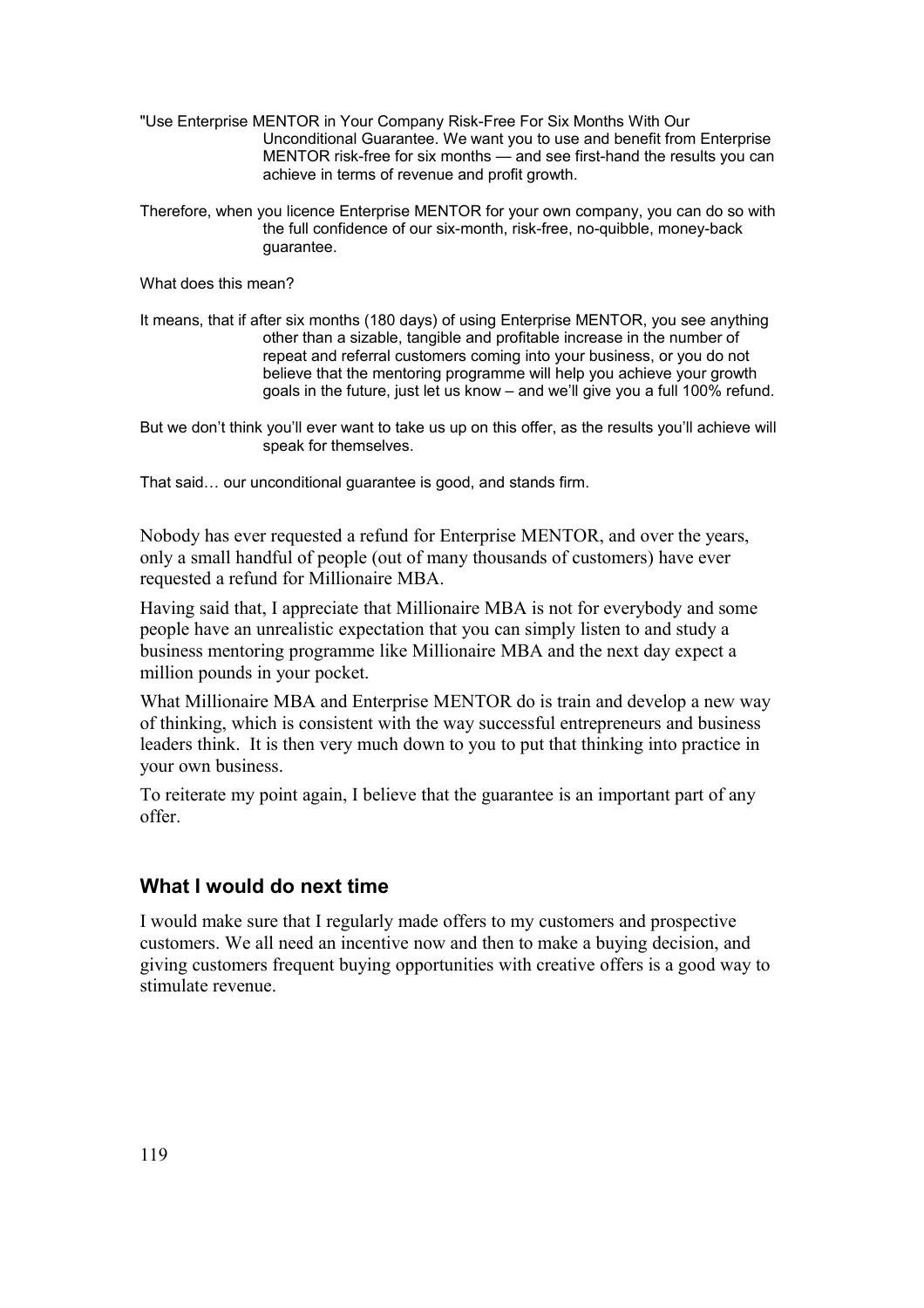## Lesson 23. Make Referrals Part of The Sale

**My marketing mistake: I should have worked harder at getting referrals and introductions.**

One of the most under-used resources of new businesses are referrals from existing customers.

Although I've certainly enjoyed getting new customers through referrals, I haven't maximised referrals in any way at all.

So much so, that a mistake I have made is not creating a referral programme which encourages existing customers to refer me to their friends, family and business associates.

#### **The marketing message of Enterprise MENTOR**

Interestingly enough with Enterprise MENTOR, part of my marketing message is that companies can use Enterprise MENTOR to get more repeat and referral customers.

Remember my formula: Revenue Growth  $=$  Buy  $+$  Buy Again  $+$  Tell Their Friends.

Enterprise MENTOR helps companies focus on getting customers to buy again and tell their friends. It does this by getting employees to give customers a WOW experience, so customers are much more likely to repeat buy and recommend.

#### **Go one step further**

But in addition to giving exceptional service so customers want to refer you to their friends, you can also go a step further and engineer referrals into the sales programme.

With Millionaire MBA, six weeks after somebody went through the programme I should have sent them a letter and offered them another free product if they referred me to some of their friends.

I could have also given existing customers a small cash back payment if they referred me to someone who turned into a paying customer.

## **Referrals built into the Enterprise MENTOR sales process**

On occasion with Enterprise MENTOR I have built this into my sales. For example, when making a 'reduced price offer' I made a condition of the sale that customers introduced me to three other managing directors who they believed would benefit from Enterprise MENTOR.

I have used this sentence before as part of the offer letter: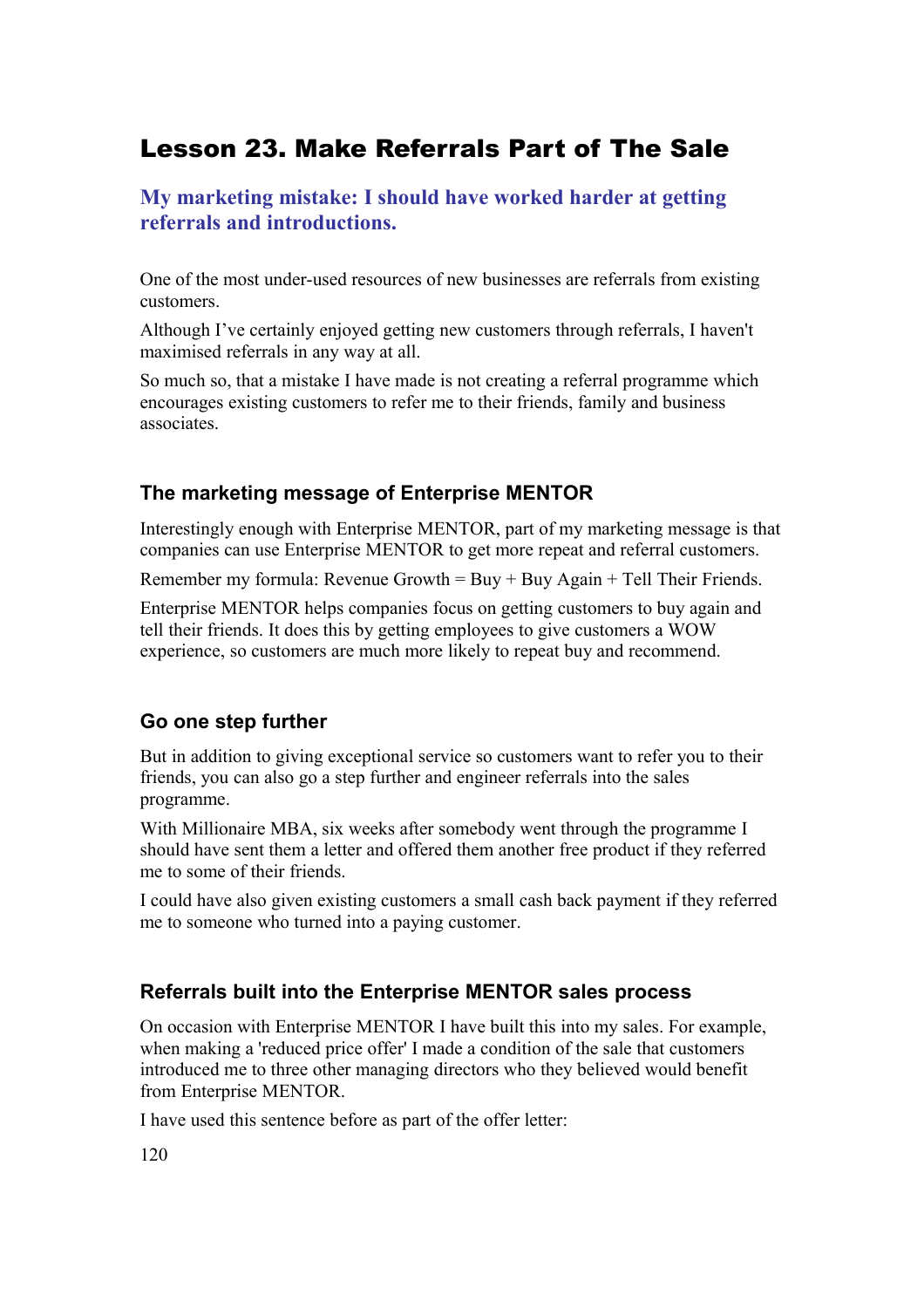"...When you've seen the results Enterprise MENTOR delivers you'll send a simple introduction letter to at least three other managing directors you personally know, and who you genuinely believe will benefit from Enterprise MENTOR..."

## **The best time to ask for a referral**

The best time to ask for a referral is, without doubt, at the point when you make the sale.

That's not to say that the customer has to give you the name and contact then, because at that point they haven't experienced your programme or product and don't know for themselves how good it is.

However, you can seed the idea that in six weeks' time or even six months' time you will ask them to introduce you to some of their friends or family.

Clearly, customers will only recommend you if the experience they've had is a good one, is positive and is extraordinary.

#### **The need for excellent customer service**

At all times I've tried to make sure that the service I give customers is fast, quick, accurate and transparent. I try to make sure I under-promise and over-deliver.

Having spent years in the software world where our sales teams would over-promise something that we, in the consulting team, could never deliver, I know how important it is to make sure customers are thrilled, wowed and delighted.

Only happy customers will recommend you.

Conversely, unhappy customers will still talk about you, but will say bad things and start to undo the good work you've done.

#### **What I would do next time**

I would create a structured referral programme which gave customers an incentive to introduce me to their friends, family and business associates. I would 'seed' this recommendation idea at the time of the first sale, and then ask for the introduction several weeks or months later once my customer had seen the value in my product or service.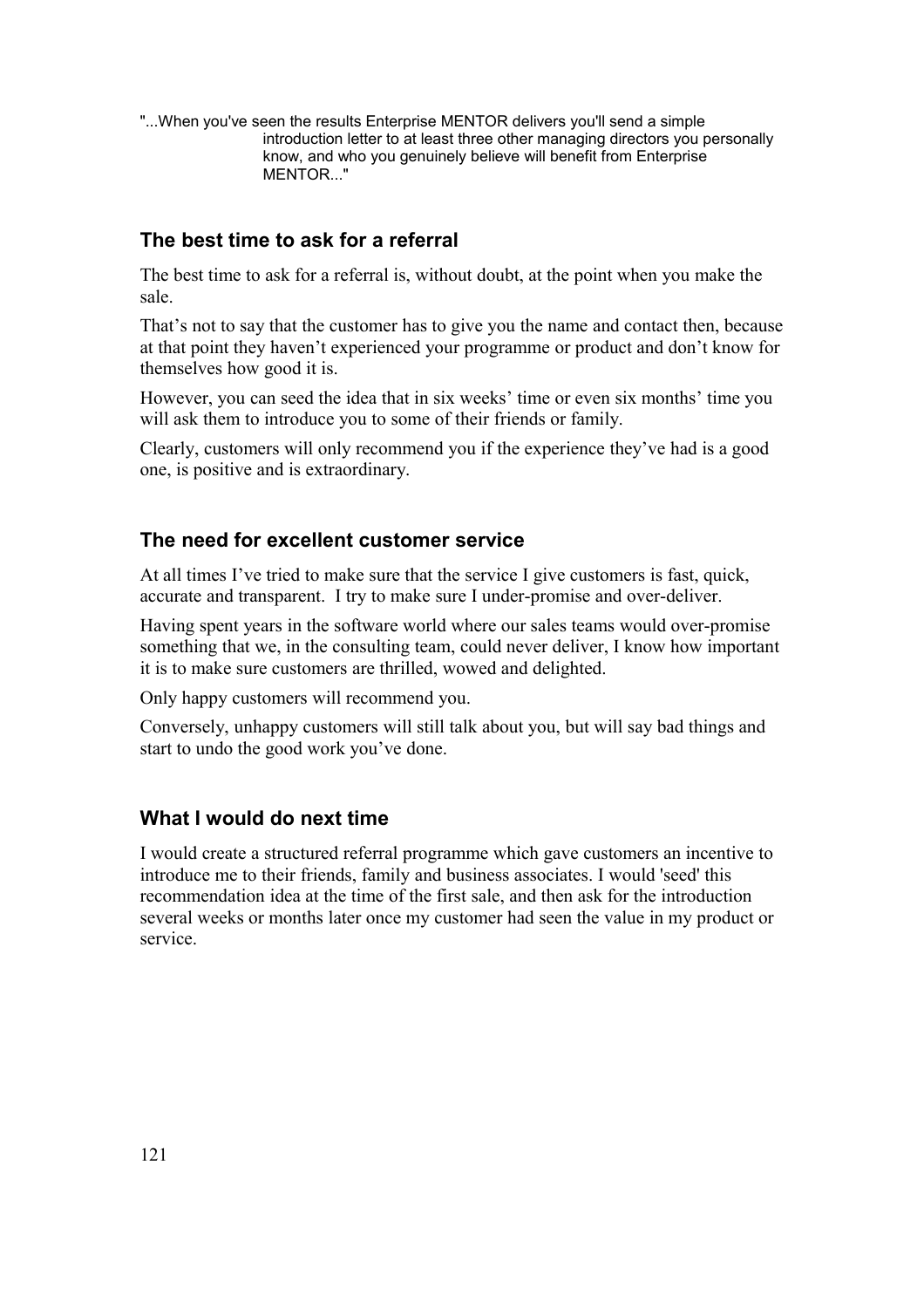# Lesson 24. Draw Your Business Model Out on The Back of a Napkin

**My marketing mistake: I couldn't find the right business model to draw out on the back of a napkin.**

A while ago I was having dinner with a fellow marketing friend of mine and I asked him if he could draw his business model on the back of a napkin, to which the answer was no.

Like me, he was constantly searching for the right business model to lead customers through a funnel from a low value product such as a free or inexpensive book, all the way through to a high-value programme worth many thousands of pounds (or a continuity programme with recurring revenues).

It struck us that we were making hard work of things and that until we could design a marketing and advertising model that brought new customers into the funnel, and did so at a point where the cost of customer acquisition was acceptable and we could upsell prospects to higher value programmes — we hadn't got a repeatable, scalable business.

## **Optimum sales strategy**

Since creating Enterprise MENTOR I have been looking for what is known as an optimum sales strategy.

I have been trying to find not just the words, the message, market, and language of the offer that works, but the marketing steps that first capture a prospect's attention, and then lead them through a sales cycle and education process, so that they see the value in purchasing an enterprise-wide licence of Enterprise MENTOR.

## **Cracking the marketing code**

As I have tried to crack the marketing code to find out what is the best leadgeneration and sales strategy, I have tried many different lead generation methods, such as Pay Per Click, direct mail, adverts, TV adverts, joint ventures, and so on.

In many ways I've tried to use the same marketing methods for both programmes, and borrow what works from one and apply it to the other.

However, I have to recognise that selling Enterprise MENTOR is a totally different proposition, simply because

It's a much higher value price point,

It's aimed at businesses where the decision-maker is spending company money (looking for ROI) and not their own money (buying on emotion). It's difficult to get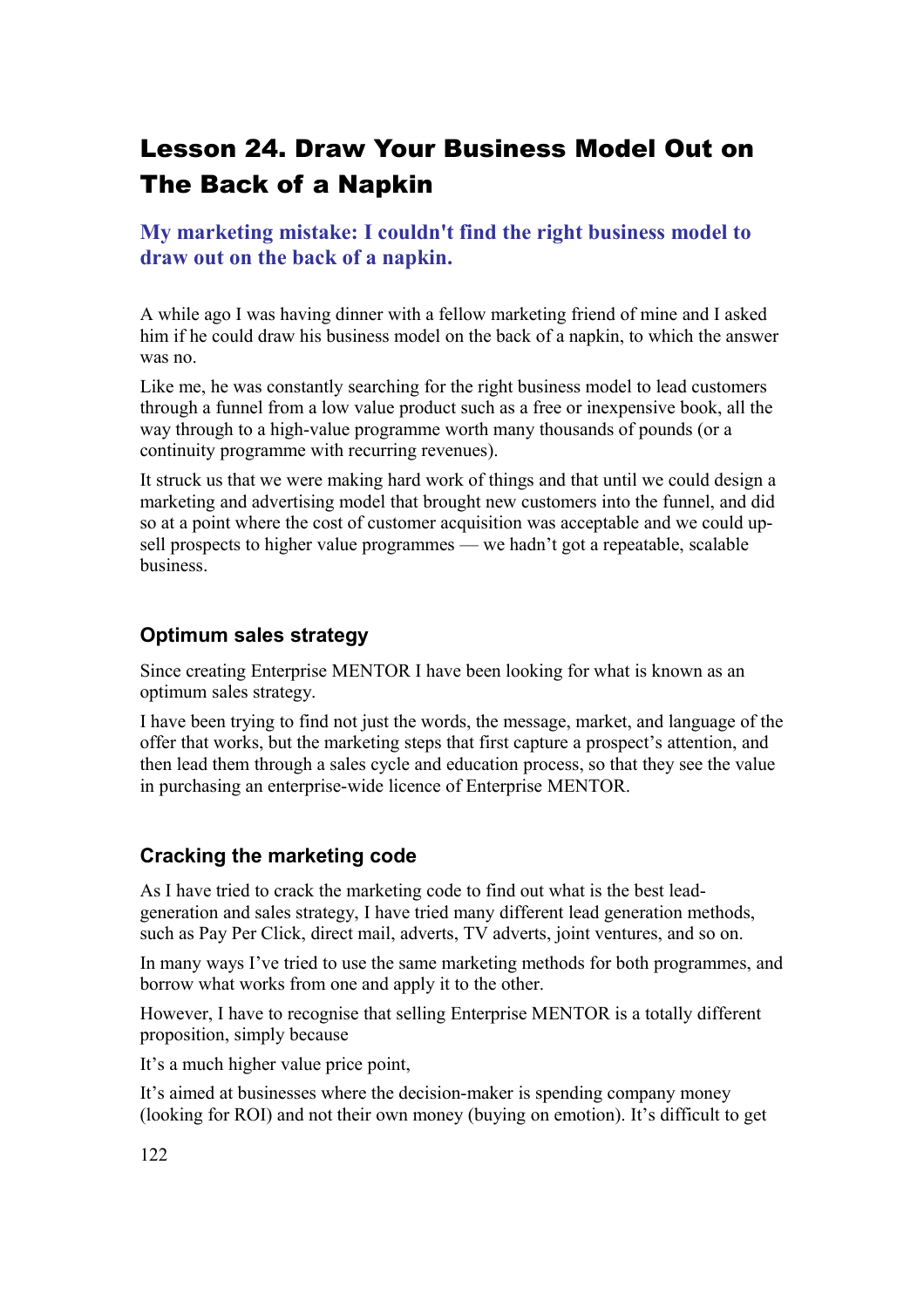the same emotional hooks into a B2B decision-maker as it is in selling to a consumer. The desire and want isn't there in the same way.

## **A different strategy for the napkin**

One strategy, which I haven't tested thoroughly, but I think could work (but carries a much higher cost to marketing) is workshops.

With a workshop I could get prospective decision-makers into a room and educate them on new techniques to grow their business (i.e. by getting more repeat and referral customers). At the same time, I could educate them on the benefits of Enterprise MENTOR to improve customer experience and engagement.

A while ago I was invited by a European consulting company to Sri Lanka where we successfully ran a workshop.

The consulting company created a 4-page brochure to market the workshop.

Here is the information from the front page of that brochure which shows how we positioned the workshop. Note at the time I was still marketing Enterprise MENTOR around the 'employee engagement' message — and hence we were targeting HR executives.

Developing Enterprise MENTORs in your Organisation

Workshop Overview

- As a Manager with people responsibility or a HR Professional, you will discover how to drive revenue, profit growth and organisational efficiency by engaging, motivating and inspiring your strongest asset — Your People.
- Delegates will learn proven low-cost strategies to increase revenue and profit per head for each employee and make every employee responsible for driving innovation, growth and customer delight.

In Partnership with the author and mentor Richard Parkes Cordock, the founder of Enterprise Leaders Worldwide and the author of the highly acclaimed mentoring programme - Millionaire MBA™ which is used by over 23,000 entrepreneurs around the world. Richard is the author of five world renowned business books: "*Business Upgrade*", "*Millionaire Upgrade*", "Profit Upgrade", "People Upgrade" and "All Employees are Marketers".

- Learn how to gain an edge over your competitors by turning your workforce into a strategic advantage.
- Discover ways to deliver a customer-centric workforce ensuring ALL employees deliver benefit to your customers.
- Understand the imperative why ALL employees should take responsibility for sales and marketing.
- Realise how your employees' actions can increase the lifetime value of your customers.

123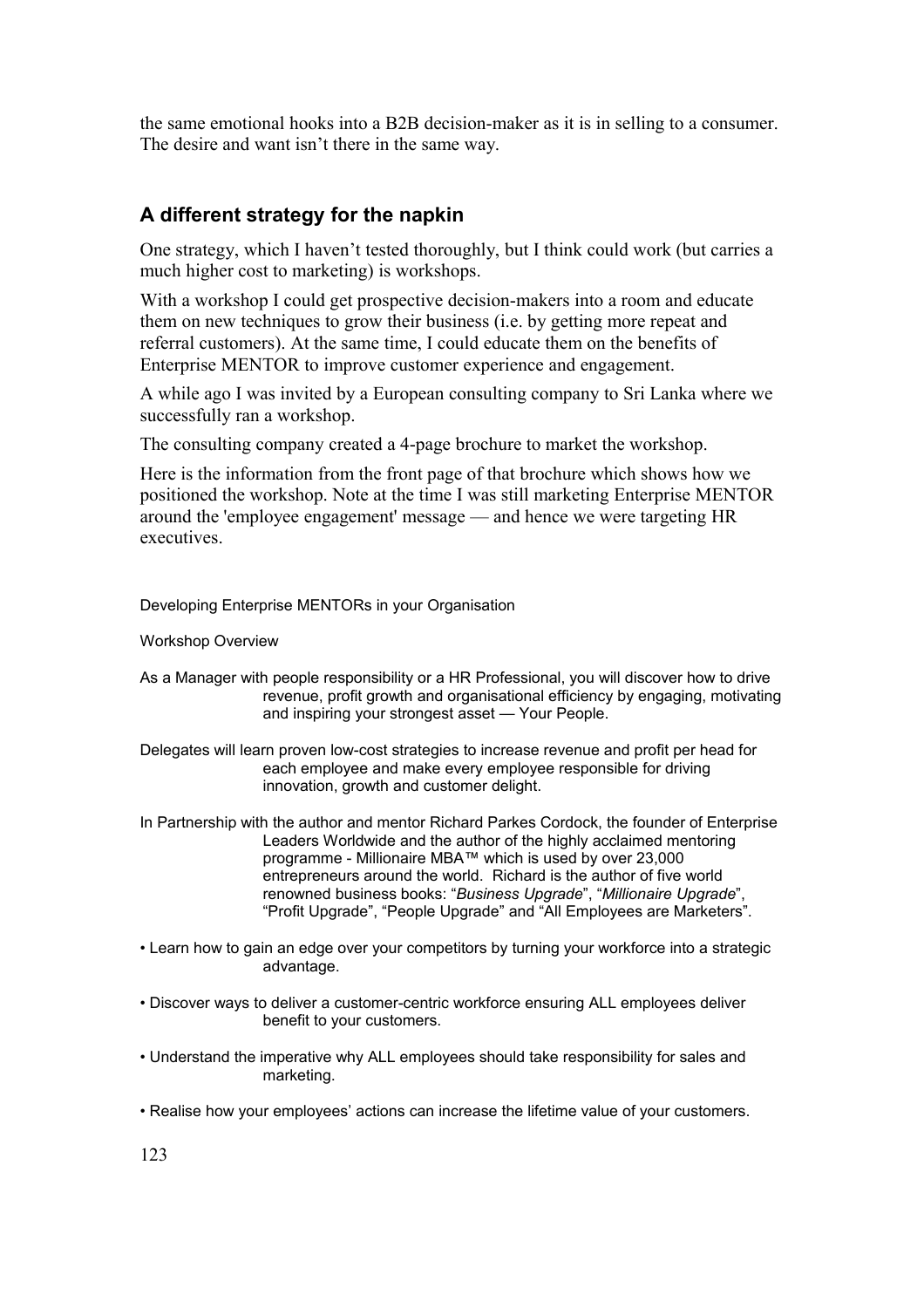- Learn how to use your line managers to maximum effect to engage your employees.
- Explore how your managers can become Enterprise Mentors to create maximum revenue and profit growth.
- Turn ALL your employees in to revenue generators with market proven strategies.
- Reduce customer churn and increase revenue per customer by engaging your workforce with Next Generation People techniques.
- Transform your employees into your 'secret' marketing weapon to outclass the competition.
- Experience new tools to engage your employees so they assume the responsibility for success

The workshop was a success and it is evident that this type of 'knowledge transfer process' is a great way of building relationships with prospective customers and a great way of educating them on the benefits of your product.

However, it is also an expensive undertaking, because marketing a workshop and seminar and trying to get a room full of the right decision-makers has its own set of challenges. It is very easy to fill a room full of people, but are they the right people? That is always the question.

## **Are Workshops the optimum sales strategy for Enterprise MENTOR?**

Possibly this workshop approach might be the optimum sales strategy for Enterprise MENTOR, simply because it gives time to build relationships and educate decisionmakers.

I simply haven't pursued this marketing method actively enough to know whether it works or not.

## **Napkinology**

You can see that running a workshop is a different type of lead generation activity compared to sending out free books, reports, white papers, etc.

There are endless different lead generation and sales models out there that I could use or have used. |All have their advantages and disadvantages, but without testing each of them and trying them and seeing what works and what doesn't work, it's impossible to know which is best for my products.

Only by thoroughly testing the workshop idea will I know if it works or not.

Each test requires a significant investment of time, energy and money and if it fails, then that time, energy and money has been wasted.

Sometimes it is hard to know whether the test failed because of the message, the medium, the audience, or simply because the market demand was not there.

124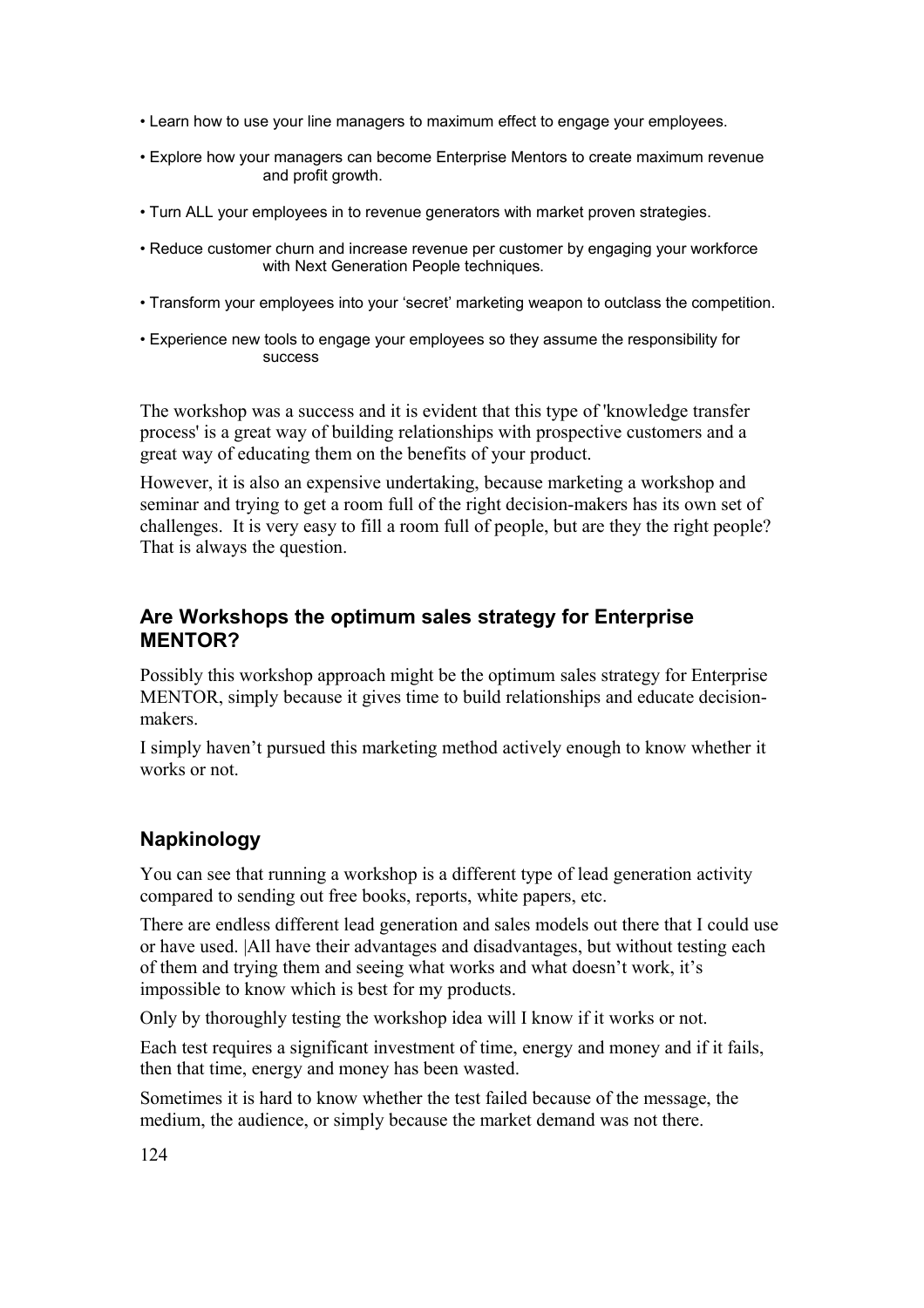There are endless permutations which contribute to making a marketing tactic work or fail.

What I do know from Lesson 1 is that as brilliant as Enterprise MENTOR is, it is aimed at a difficult and expensive to reach market.

## **What I would do next time**

I would make sure my business model was so simple that I could draw it on the back of a napkin. The model would illustrate how I could get new customers (lead generation), and how I would continue to market and sell to those customers (LTV).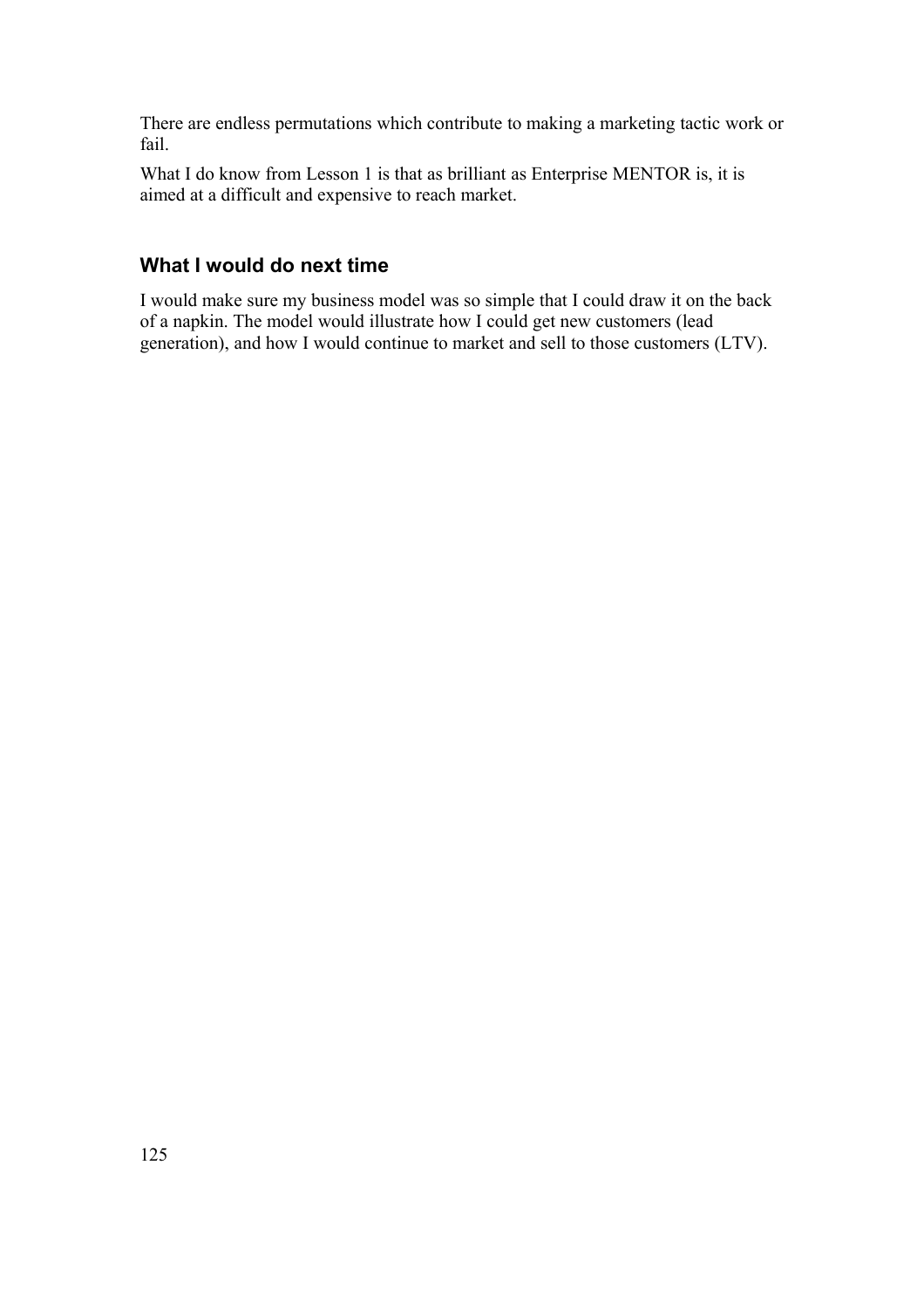# Lesson 25. Don't Create a New Market : Drop Into an Existing One

**My marketing mistake: I was trying to create a new market, rather than drop into an existing one.**

I think in creating Millionaire MBA and Enterprise MENTOR I have been hugely innovative.

I have created two programmes with a new style of learning that have never been developed before.

With Millionaire MBA, I brought together 29 ultra-successful entrepreneurs and business leaders, and got them to share their lessons in a way that is wholly new.

Other people have interviewed entrepreneurs and sold their interviews verbatim. What I did with Millionaire MBA was to interview the entrepreneurs, chop up their responses, look for consistent patterns, put those shared responses together and develop and design a comprehensive, in-depth mentoring programme, which teaches you to think like a successful entrepreneur.

With Enterprise MENTOR I took the same 'little and often' learning approach in an audio mentoring programme, created a whole story and delivered learning through various mentors.

More importantly, I designed and developed an implementation methodology where managers, directors and executives could lead their teams through the mentoring programme. The methodology also allows mentees to listen to the mentoring sessions at a time and place that suits them, and then come together in a room to discuss all that they have learnt in individual audio mentoring sessions and apply that learning back into the business.

I call this approach 'Enterprise Mentoring', and I haven't seen it done anywhere else.

However, there is a cost of innovation, and sometimes when something is so new, people don't 'get it. They can't understand it, and therefore it is harder for them to buy.

If people can't understand something, they won't buy it.

#### **New products need channels**

Also, it is often very difficult to know where to pigeonhole new products and what market to place them in.

What channels do you market these products and programmes through? Not all new products have a natural home.

I'm selling intellectual property, which is invisible and intangible. It is difficult for prospective customers to understand what these programmes are, and what they can

126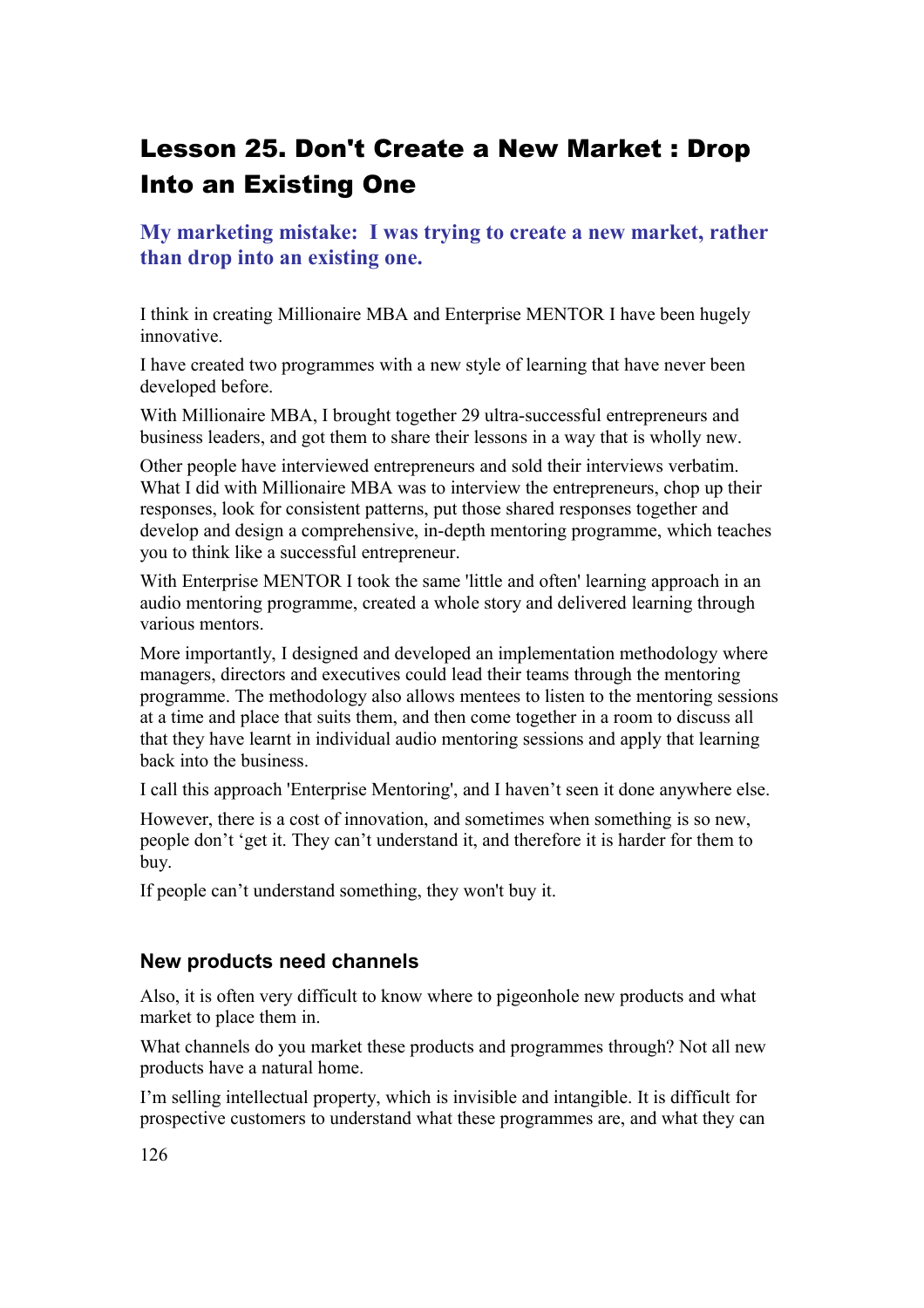do for them. Hence, the reason I recently turned my mentoring programmes into iPhone, Android and Blackberry applications — to make them more tangible, so people could touch, feel, see, hear and read them.

#### **Proven business models**

I am painfully aware that many other entrepreneurs have been much more successful than me simply by finding an existing market, and finding a product or service to sell. For them to be successful in an existing market, they simply need to be better at selling, offer more value, go further for customers, and perhaps be cheaper.

#### **Established markets**

Let me give you an example of an existing market. When I lived in Central London, my wife and I lived very close to the Edgware Road, which is a heavily populated Arab community. You would have thought that there would be no more need for another kebab shop, Halal butcher, restaurant or store, but that is simply not the case.

What exists on the Edgware Road is a ready-made market which seems to have the capacity to absorb any number of restaurants, takeaways and shops.

Arguably, a new business starting up selling to the Middle Eastern community would do better if it opened a shop or restaurant in the first 500 meters of the Edgware Road (near Marble Arch), rather than putting it somewhere entirely different where there is no ready-made market.

#### **Finding ready made markets**

I am always on the lookout for ready-made markets to introduce Enterprise MENTOR and Millionaire MBA to.

Two clear examples where this worked very well is when I first introduced Millionaire MBA to Audible.com, an online, spoken-word audio book store. Immediately when this programme was introduced, it sold (in the thousands of units) because customers went there looking for this type of product.

The same is true by putting Millionaire MBA on the iPhone. Customers are already looking for these types of products in this pre-made market.

#### **Innovation in new markets**

I am a great believer in innovation and I believe that the biggest rewards for companies can come through innovation. However, being innovative (especially when you are creating a new product that didn't exist before, or for a market that is nonexistent) carries its own risk. The risk is that no one knows about you, nobody understands what you do and therefore the demand is not there.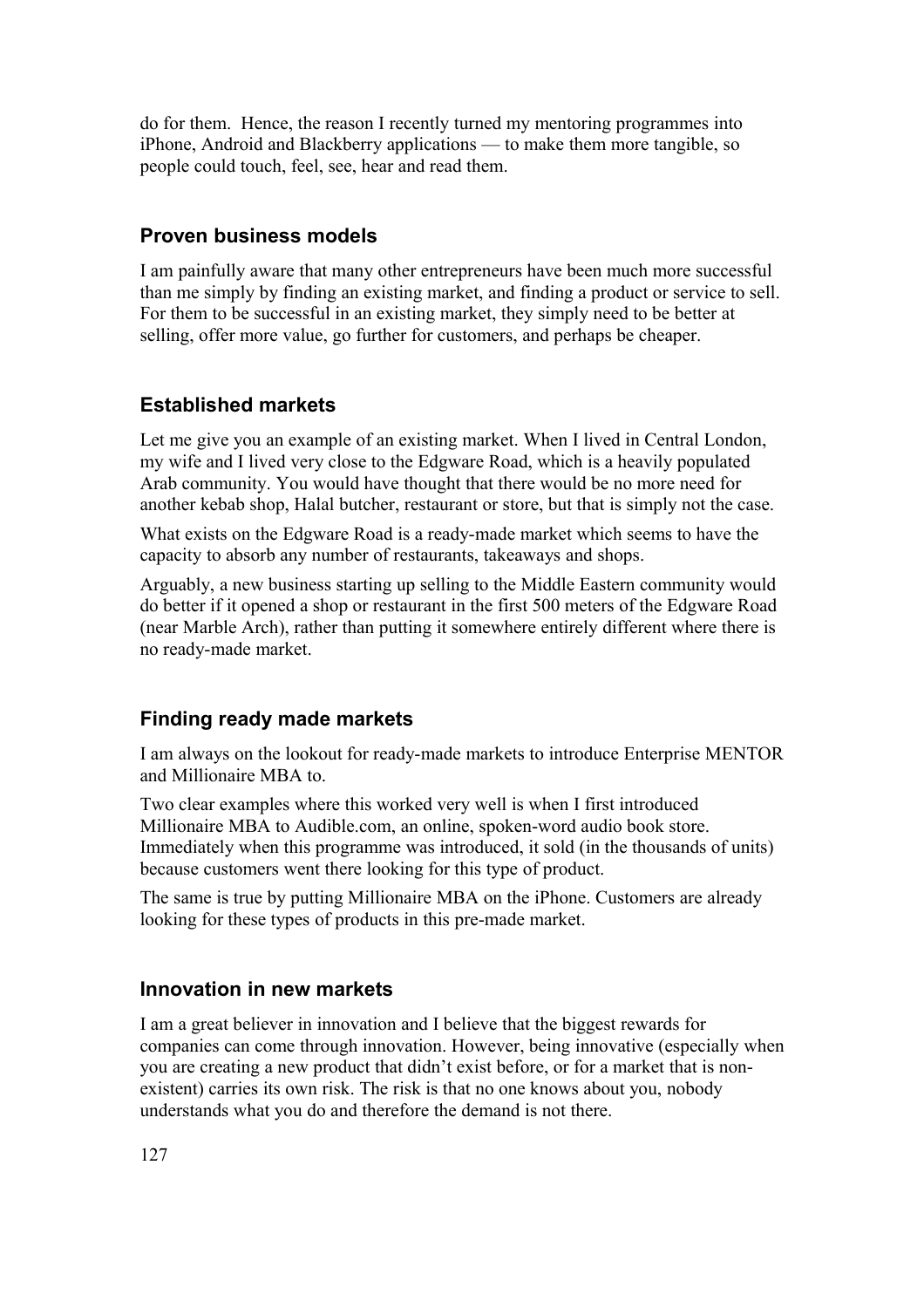## **Facebook**

A company which has got this right — on a massive scale is Facebook.

I recently saw the film *The Social Network* which is about Mark Zuckerberg, the founder of Facebook.

A few things were fascinating for me about this film and how Mark Zuckerberg understood his customers. He understood that the success of Facebook is:

a. About it being cool

b. About the easy ability for people to connect

c. About it being exclusive (in so much that you have to be connected as a friend to see their information)

d. That marital status was important. Facebook was about giving people what they want – which is for girls in college to find guys, and guys to find girls!

Facebook was started at Harvard University, and soon spread to universities, highschools and was widely embraced by students.

Once those ingredients were in place, Facebook exploded virally in to the consumer market – and the power of word-of-mouth marketing kicked in at a level that has never been experienced on earth before.

Users of Facebook are addicted to it, and tell their friends about it – essentially doing Facebook's marketing for them. At the time of writing, Facebook has over 500,000 users, and if Facebook was a country, it would be the third largest in the world, with only India and China ahead of it.

## **Innovation in existing markets**

Operating in an existing market carries its own risks: the risk that you don't stand out and the risk of competition. Perhaps the answer is to be innovative in an existing market, so that before you develop a new product or service you know there is a market for it.

## **What I would do next time**

I would be innovative in an existing market, rather than being innovative in a new market. It is much cheaper and easier to sell in a known market, than spend money creating a new one.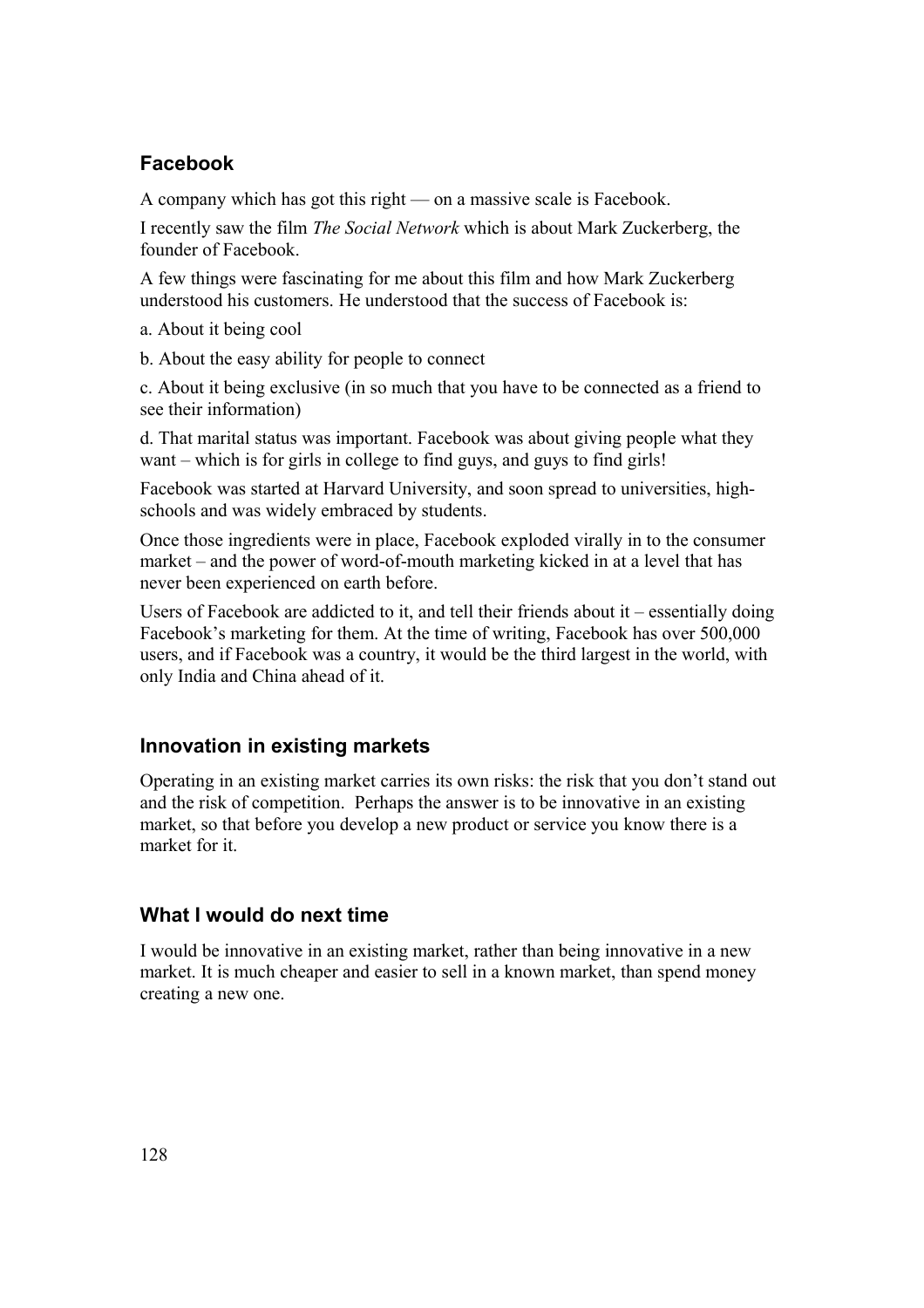## Lesson 26. Understand Your Market

## **My marketing mistake: I didn't understand the market I was trying to sell into.**

In Lesson 3 I said that one of the fundamental mistakes I've made as a marketer was not knowing who my customer was at a macro level.

Remember I said if someone knocks on your door in the middle of the night you should be able to say with total clarity who your customers are?

You should know what their pain points are, what they like, what they dislike, what their fears, doubts, worries and limiting beliefs are.

The more you know about your customers, the easier it is to sell to them. Just imagine how much easier it would be for me to craft a marketing message, and find the right marketing channel if I knew this level of information about you as a target customer:

who you are what you had for breakfast shoe size favourite colour birthday what you like on TV where you like to go on holiday what car you drive your favourite drink the types of books you like to read how much money is in your bank account your hopes, dreams, fears, worries, doubts - what keeps you awake at night what you aspire to what mistakes you've made where you live your phone number your email address magazines you read web pages you visit what makes you open an email and delete another what makes you watch something on TV what catches your interest 129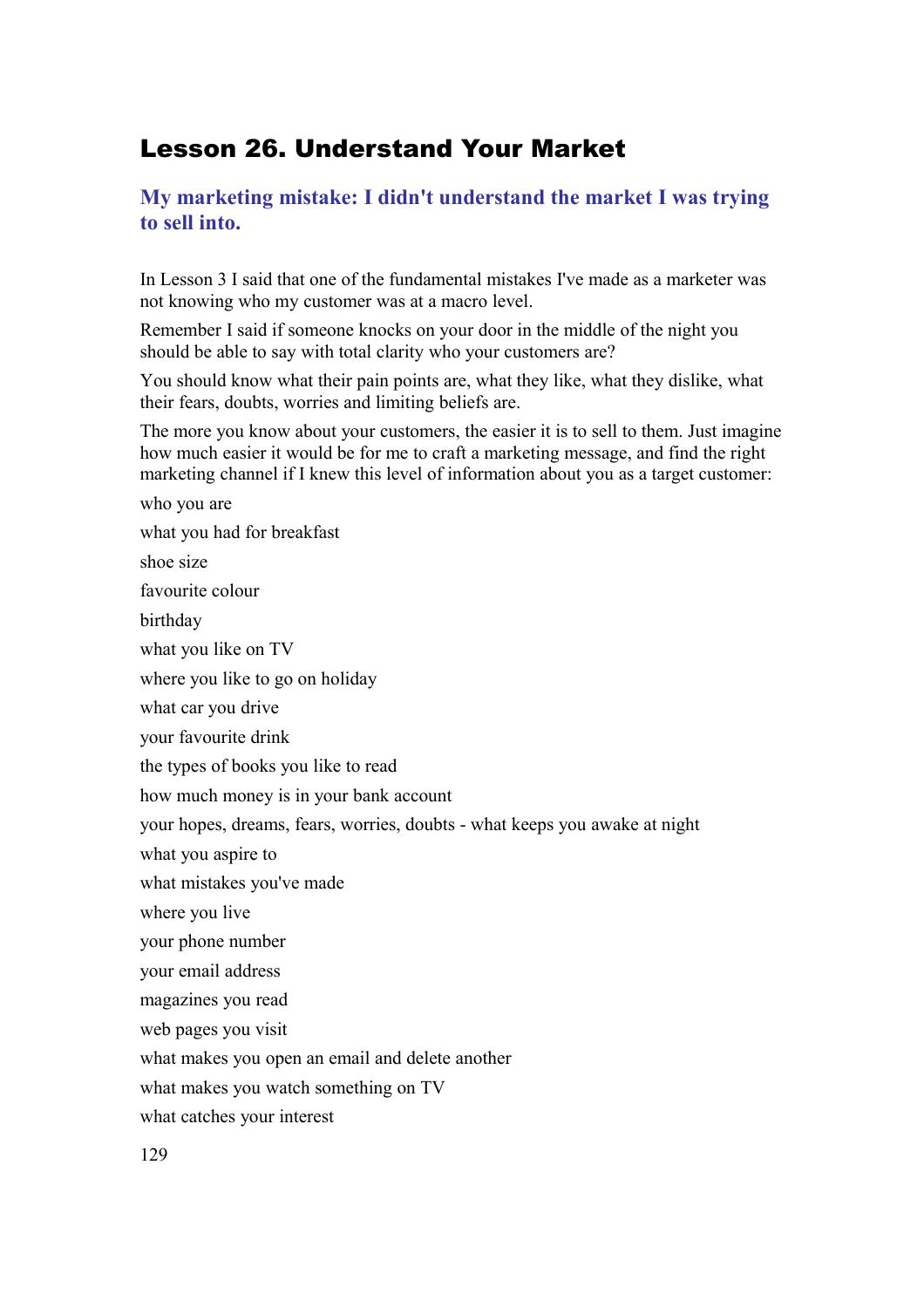If I knew this about you — if I knew your 'private wants' — I would have a much better chance of marketing and selling to you.

If I could find and reach a lot of people like you, I would have a market.

If you liked what I said and the offer I made, you might want to buy from me. If I know nothing about you, I would be simply guessing with my marketing messages.

## **Understanding your market**

The trick is to understand your customer at a micro level, and understand your market at a macro level.

Understanding your market is more about understanding the language of your industry, knowing who's who, who are the decision-makers, who are the key players, the spokespeople for your industry and which trade publications your prospective customers read.

## **Understanding different markets**

Whilst marketing Enterprise MENTOR I've tried to market to a number of clearly defined markets. You'll recall I've marketed under the message of 'enterprise leadership', 'entrepreneurship', 'business owner thinking', 'employee engagement' and 'customer experience'.

With each marketing message, I found myself speaking to a slightly different audience, in slightly different markets.

With the first three marketing messages ('enterprise leadership', 'entrepreneurship' and 'business owner thinking') — there was no clear market and it was much harder to sell using these words. Specifically, 'enterprise leadership' and 'business owner-thinking' are terms I created so naturally nobody else is marketing on them. Therefore no market exists for them.

However, 'employee engagement' and 'customer experience' are different, and it was only when I started to target market using these messages that things became much easier as people already knew these terms.

## **Understanding the employee engagement market**

Once I discovered the keywords 'employee engagement', it became obvious that a whole global market existed with its own worldwide forums, exhibitions, trade shows, newsletters and trade magazines.

As with all markets, there are leading players, such as the Gallup organisation and Towers Perrin.

These are tier one organisations: large companies with turnovers of tens of millions of dollars. Then there are mid-market companies and smaller companies such as myself. 130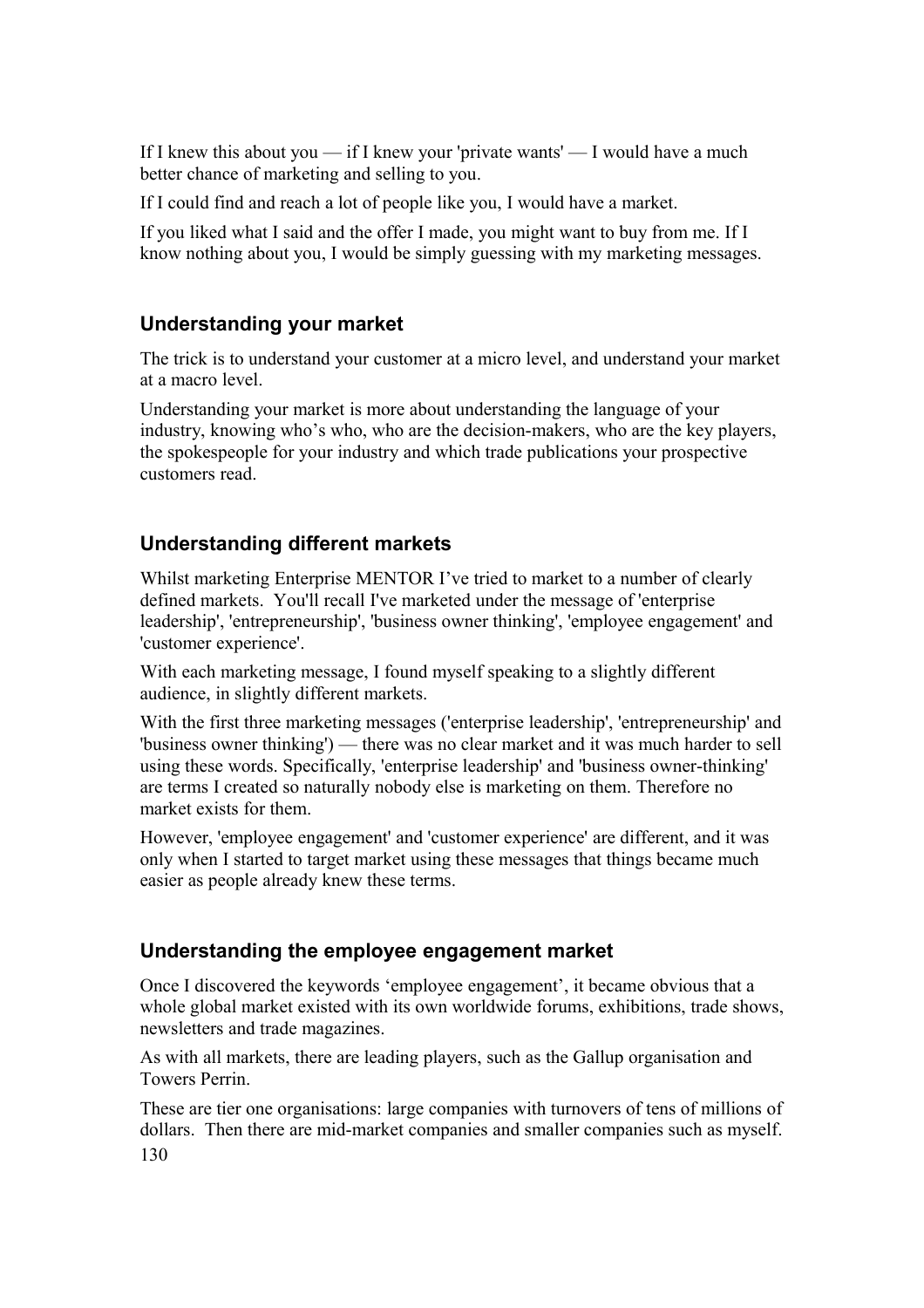I must have done a reasonable job at marketing Enterprise MENTOR under the term 'employee engagement' because I very quickly built a database of a few thousand people. I also had endless conference organisers calling me wanting me to market my company at their conference or pay £15,000 to sit next to HR Directors at dinners they organised.

Having spent a year and a whole lot of money trying to market Enterprise MENTOR through the employee engagement market, I was able to conclude that employee engagement is not the right proposition to sell Enterprise MENTOR.

I now market Enterprise MENTOR under the umbrella 'customer experience', which again has its own trade magazines, exhibitions, conferences, etc.

#### **It takes time to learn a market**

As with all new things, it takes time to learn a market and really understand who'swho, what each provider offers, and how you can position yourself in that market.

Some entrepreneurs quite literally spend 20 years working in an industry before they decide to start their own business, so they know that industry inside out. I mentioned earlier my friend Mark who started a publishing company (which had a home run with the Stieg Larsson trilogy). Mark had worked for years in the publishing industry before he started his own business. He knew who was who, how companies buy and how companies make decisions. He also had key contacts with many of the large resellers such as Barnes & Noble and Waterstones and was able to start running very fast because he understood the market.

I, on the other hand, have entered several new markets I didn't know anything about.

This can have its advantages because it allows you to be innovative and do things differently, rather than being confined to the rule book.

Simon Woodroffe did a great job of this with YO! Sushi in redefining the sushi experience.

I believe I've done a great job of this in developing innovative new ways of learning — namely mentoring by audio. It takes time and money though to get your message out and to educate the market so that they 'get it', and understand what you stand for and what you can do for them.

With a company like Simon's YO! Sushi you only have to walk past a restaurant to see the emotional hook and level of interest that it creates. But with intangible and invisible products like Millionaire MBA and Enterprise MENTOR it is a different challenge altogether.

#### **What I would do next time**

I would spend more time understanding the market I was entering. In addition to understanding my customers, I would take time to understand which trade publications they read, what trade shows took place in the industry and when they were, who were the key players, etc.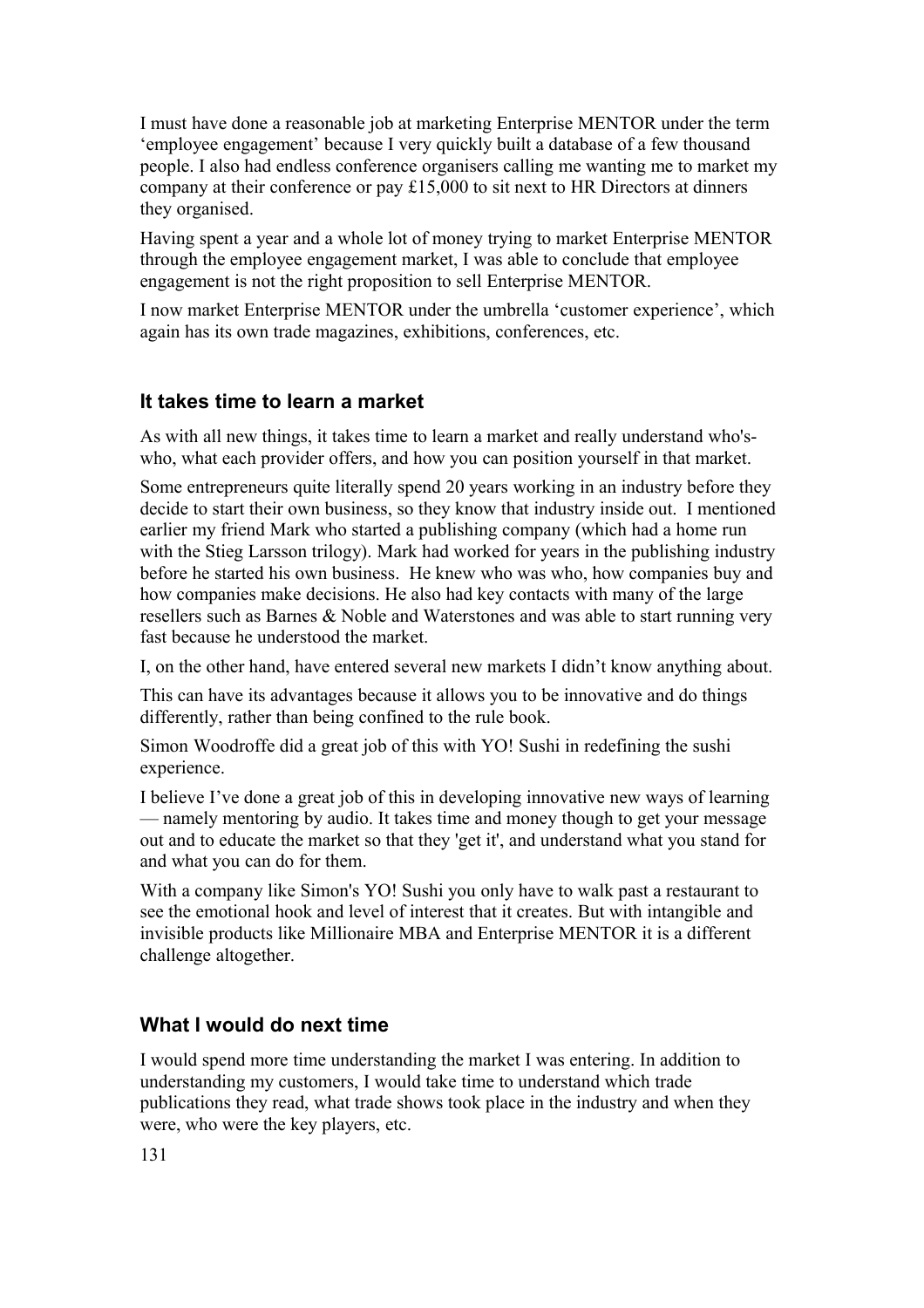## Lesson 27. Understand Your Competitors

**My marketing mistake: I should have learned more about how my competitors sold.**

Along with understanding your market, it is critical to understand your competitors. With Millionaire MBA and Enterprise MENTOR I've had two types of competitor.

## **Millionaire MBA**

I thought the day I came up with Millionaire MBA as a product was a good day's work. I thought the title *Millionaire MBA*, quite frankly, was genius!

Now, in many ways, I wish I'd never put the words 'millionaire' or 'MBA' in the title as they wrongly position the product in people's minds.

Millionaire MBA is a business mentoring programme aimed at developing a new way of thinking... a specific mindset which is shared and consistent with all self-made millionaire entrepreneurs. These are the people I interviewed and modelled at the very start of my own entrepreneurial journey.

Millionaire MBA is not a business in a box, it's not a business opportunity and it is not a marketing system. It is a mindset — a programme to develop a specific way of thinking.

However, by the very nature of having 'millionaire' in the name — Millionaire MBA finds itself in a marketplace competing with a lot of other products, which are business opportunity, business in a box, marketing systems. The people who buy these types of products are opportunity seekers effectively looking for get-rich-quick schemes. Millionaire MBA couldn't be further away from that.

These business opportunity programmes also sell from a much higher price point, typically between £1,000 and £5,000. They also make huge, sensational promises such as 'use this programme and you will be earning US\$13,000 per month'.

That's not the space that Millionaire MBA plays in, but because of the title, the programme has been dragged into that space. I've always tried to position myself differently and above that, but it is hard sometimes to outrun the title.

The same is also true with MBA. I thought people would 'get it' when I said that Millionaire MBA teaches the things traditional business programmes don't teach at business school. And, naturally, many people do 'get it', but others say this is not an MBA programme and chastise it for even suggesting that it might be.

## **Enterprise MENTOR**

With Enterprise MENTOR the challenges are different.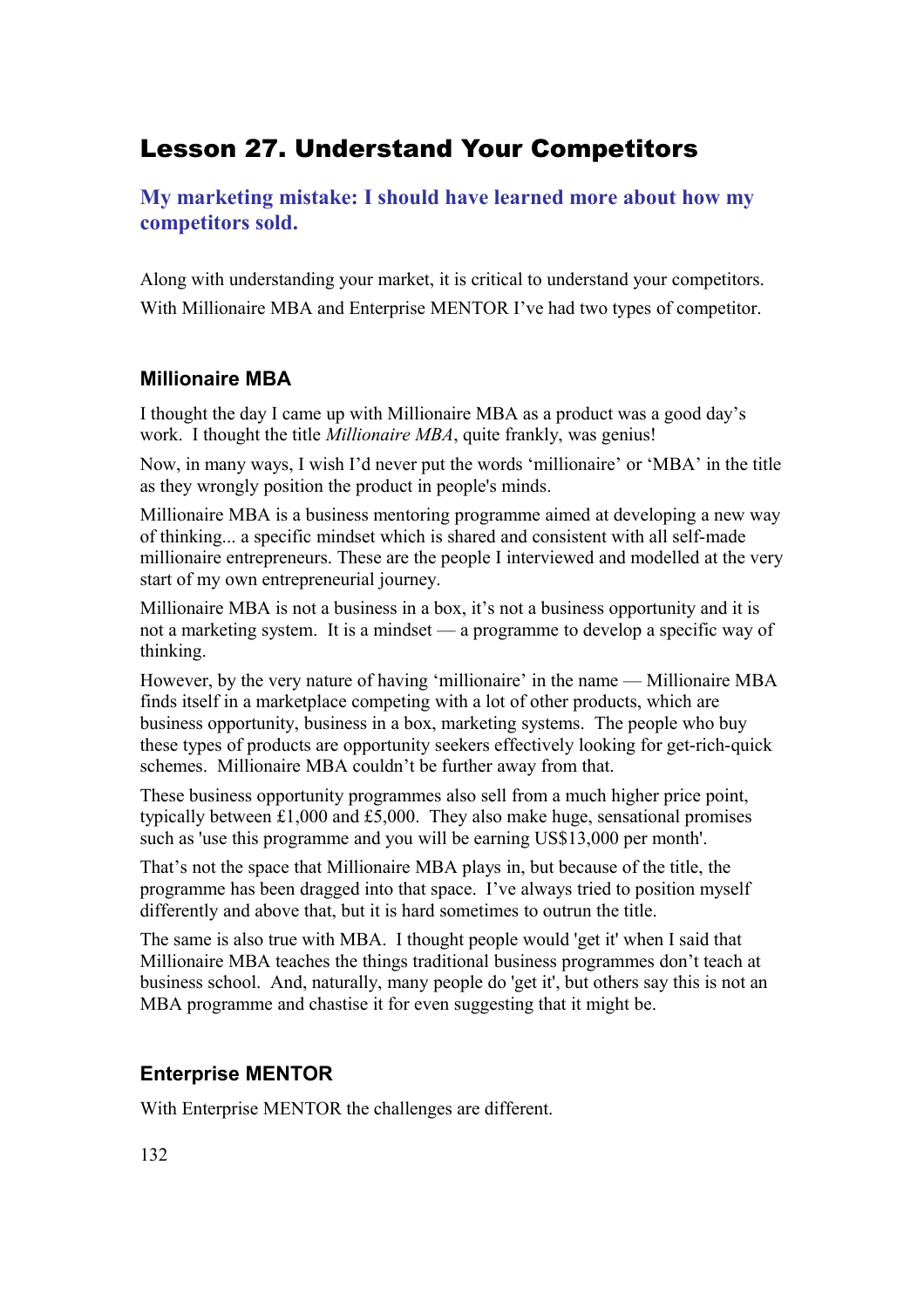Many companies which provide training in leadership, customer experience or employee engagement actually sell professional services — not just products.

They sell workshops, seminars, classroom training, often at a much higher price point than a site-licence for Enterprise MENTOR and prospects understand what that is. Decision-makers have spent years themselves attending workshops and understand the very nature of pricing, delivery, putting a handful of employees in a room and having a trainer speak to them.

Prospects also understand e-learning, which is where employees sit around computers and go through a series of screens on an e-learning programme.

Enterprise MENTOR is neither of these.

Enterprise MENTOR is a mobile learning programme where mentees listen (in their own time and space) to a series of audio MP3 mentoring sessions. Managers then bring their team together on a set day to talk about the mentoring sessions and discuss how mentees can apply the learning from the MP3 mentoring session back into the business.

The proposition is quite simple, but I haven't yet been able to get the message pushed through to the marketplace loudly enough.

I don't have the support of fellow competitors educating the market on my behalf with the same message. I therefore have to do it myself which is very time consuming and very expensive. Competitors can be a good thing especially when you look at what they do and can borrow and learn from them. There is no point reinventing the wheel.

#### **Millionaire MBA — borrowing marketing ideas from your competitors**

Although Millionaire MBA is different to other business opportunity programmes, the style of B2C marketing, which uses direct response long form sales letters clearly works and it is that style of marketing that I have used.

I've looked at similar products and borrowed that style of marketing with a reasonable degree of success. If I could find a similar company to Enterprise MENTOR and understand the marketing that they use I can assure you I would borrow that as well.

I do constantly keep an eye on companies who sell to the same target audience as I do and try to understand how they do it.

In the B2B world selling business education is definitely done through white papers, webinars, workshops, seminars, books, trade shows, Pay Per Click, SEO, and social media — to name just a few!

## **What I would do next time**

I would understand in greater detail who my competitors were and why customers buy from them. I would also take time to understand how my competitors sold their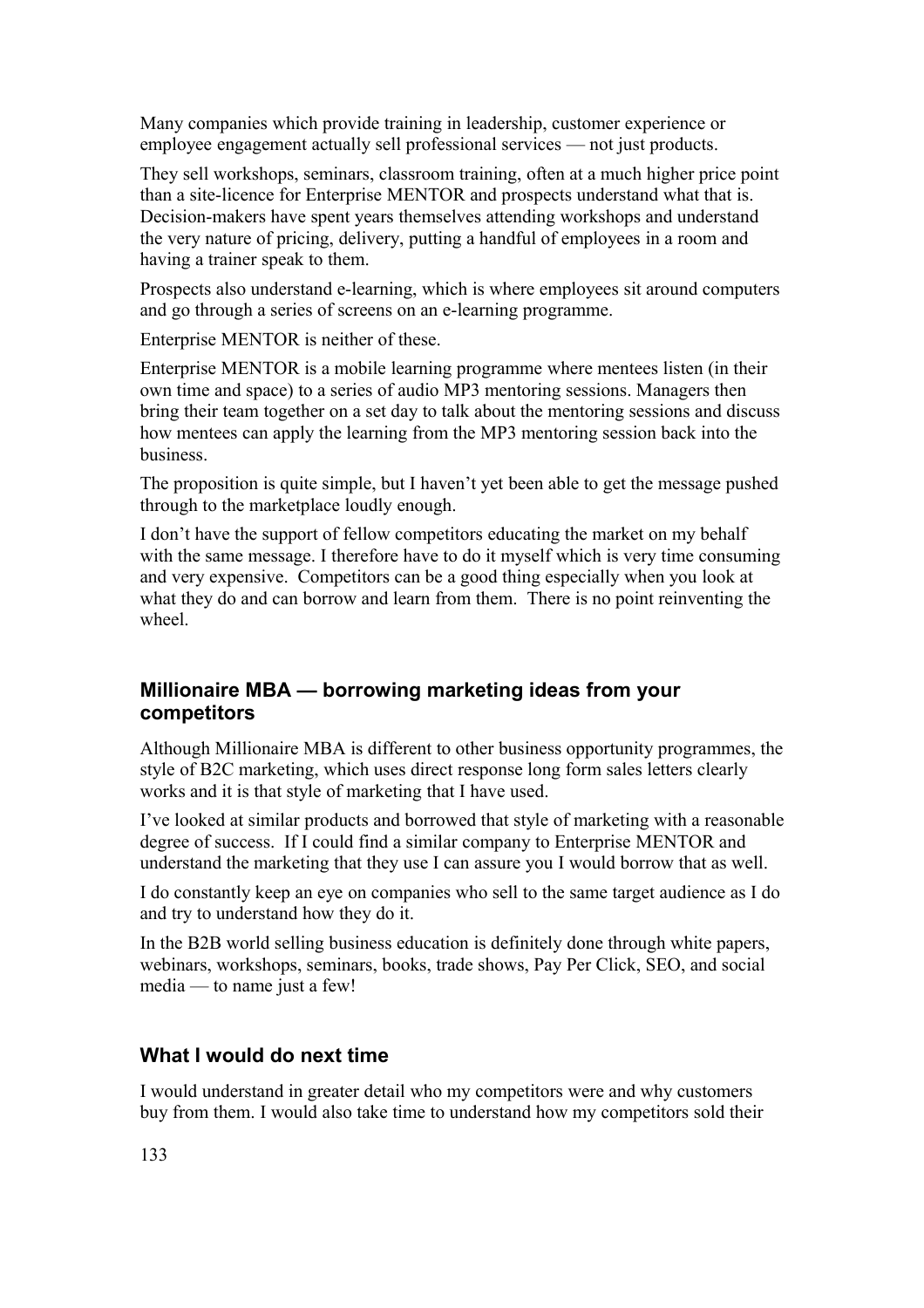products and their routes to market. I would understand the financial statements of my competitors, including revenues, profits, sales and marketing costs, etc.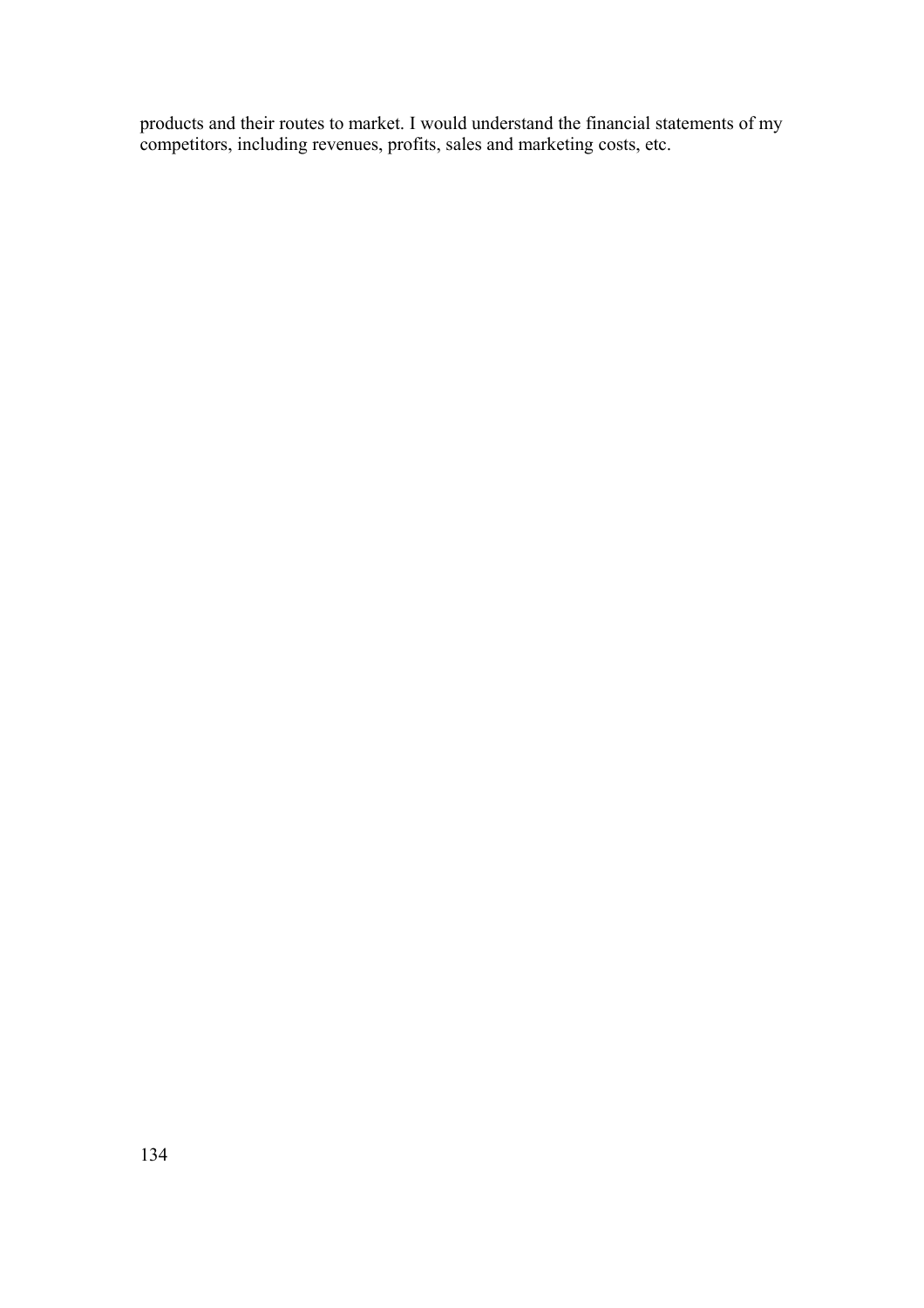# Lesson 28. Use The Right Marketing Method To The Right Market

## **My marketing mistake: I tried to make low-cost B2C selling methods work in a B2B market — I couldn't get them to work.**

In the days when I actively marketed Millionaire MBA, I used proven direct response marketing principles to hook into the emotional wants, desires, needs, fears, aspirations, doubts and limiting beliefs of my prospective customers.

I used long form sales letters with tons of benefits, specific features, testimonials, endorsements, guarantees and a cracking offer to turn cold prospects into hot paying customers.

Because the prospective customer could make a buying decision there and then, and was spending their own money, this type of direct response marketing worked, and worked well.

But when I tried to use the same type of marketing selling Enterprise MENTOR to larger businesses it didn't work so well for me.

I suspect that this is more to do with my early marketing mistakes such as:

not understanding the market,

not building something the market truly wanted

not being able to reach the right decision-maker.

My hopes of bringing direct response B2C marketing techniques to a B2B environment didn't live up to my expectations.

#### **Competing with other marketing messages**

For all the outbound, push-based direct marketing I did trying to reach decisionmakers, I should have been more conscious of how other companies market their products and services. I should also have been more conscious of the way customers buy their products.

I appreciate that my marketing message is one of two or three hundred marketing messages that decision-makers receive each day, with other companies marketing to them through direct mail, the Web and adverts, all telling them how great their products are.

As fantastic as Enterprise MENTOR is, I know I am just the same as other vendors vying for the attention of the right decision-maker, hence the need to get my message to market match spot on, and to know that there is a cast iron want, need and desire for Enterprise MENTOR.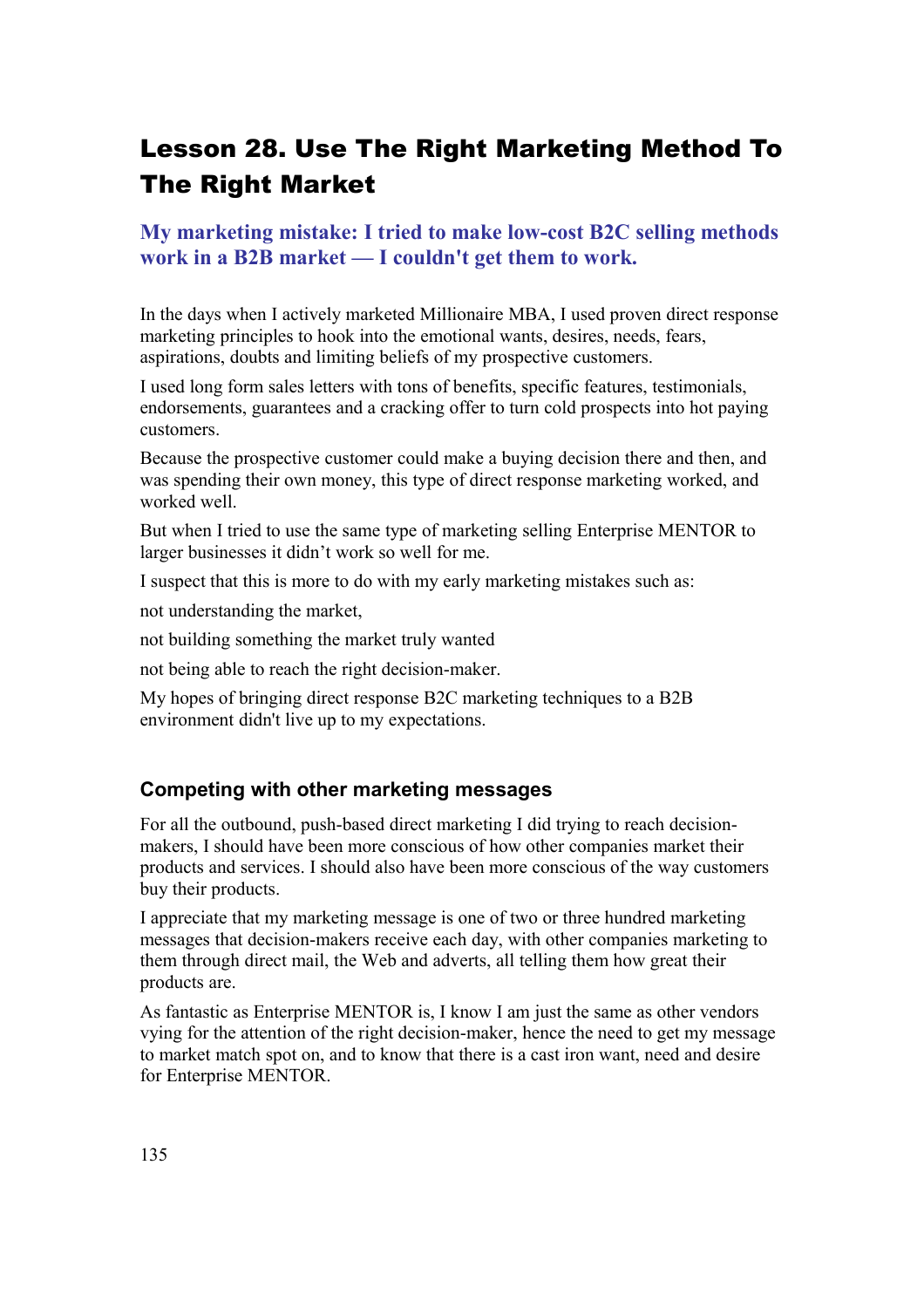Clearly, all companies want a more engaged workforce, more repeat and referral customers and more revenues and profits — but the irony is when you approach them and tell them you can help to achieve this, the message typically falls on deaf ears.

## **Choosing the right marketing**

That's not to say that the type of direct response marketing I did cannot work in a B2B environment because clearly it does. Remember the mailing I sent out recently getting people to respond for a free book? This was a way of gathering leads.

The type of bold letter I wrote (with a big headline and enclosed report sending people to a website to respond) was pure direct response marketing. I'd buy a list, create a mailing piece and put it in the post. It's as direct as you can get.

Selling Enterprise MENTOR (i.e. for £10,000+), is very difficult to do solely through the written word, the Web or direct mail.

At some point there has to be a conversation, either a phone call or, more likely, a face-to-face presentation, or a workshop — and that's where selling starts to get very expensive.

## **Finding the right marketing strategy**

I'm sure other companies who provide customer experience and leadership training do a lot more face-to-face selling, than I do, but more often than not, they're selling higher priced services. My average price point is around the £10,000 to £20,000 mark for Enterprise MENTOR — and even though that is a reasonable price, I need to find an economical sales and marketing strategy to make the numbers stack up.

## **Won't meet prospects for less than £100k**

I have a friend who sells software to businesses and he will not visit a prospect unless the sales price is in excess of £100,000.

He sells a known product from a leading software company and because of this he does not need to spend time educating his prospect about what his type of solution can do for them. Prospects already understand the nature of his product, just not the specifics.

His prospects have actively searched him out to fix their 'pain point'. What they want to know is how his software works.

He can show them that through a web demonstration and conference call. This is a much cheaper way of selling than getting on a train or plane to visit a prospect — who may or may not turn into a paying customer.

My situation is different. I am selling something which is new, unknown, and takes time for people to understand. My customers are not searching for me in the way they are searching for my friend's software company.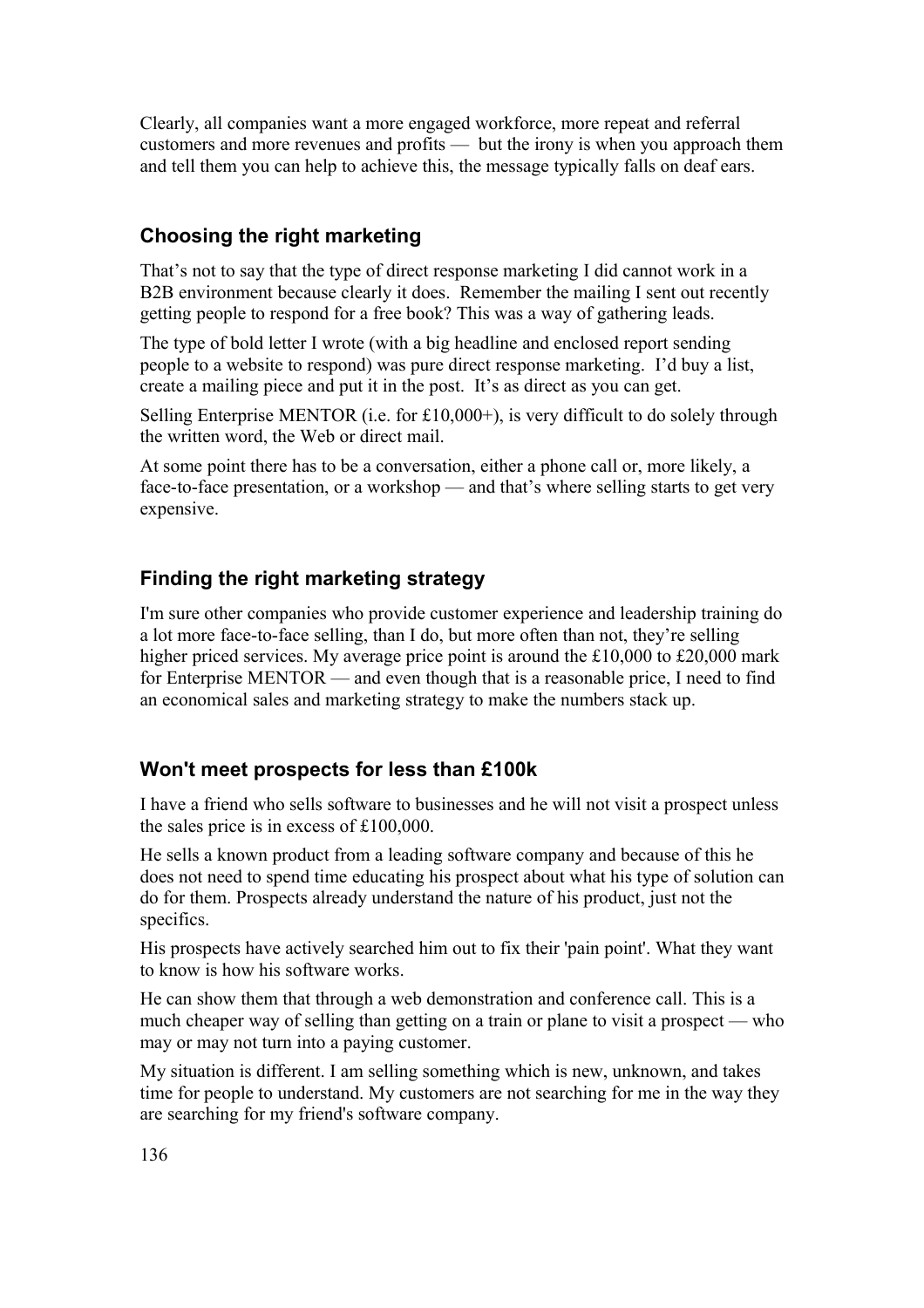Remember a while back I mentioned Henry Ford and faster horses. Just as Henry Ford's customers were not looking for cars, my prospective customers are not looking for Enterprise MENTOR, they are looking for more traditional forms of developing their employees and getting more customers.

Also I don't have the big brand behind me in the way he does (he works with one of the world's most famous B2B software brands).

As a result, I have had to create a market, target prospective customers and educate them on how Enterprise MENTOR can help them get more engaged employees, more repeat and referral customers, and more revenues and profits.

This I now realise is something which is quite foolish.

#### **Educating a market**

I'd like to show you a passage from a book written by Eugene Schwartz, a famous copywriter who was active from 1930 to 1960. He says this about trying to educate a market:

"Let's get right down to the heart of the matter. The power, the force, the overwhelming urge to own what makes advertising work comes from the market itself, not from the copy. Copy cannot create desire for a product

It can only take the hopes, dreams, fears and desires that already exist in the hearts of millions of people and focus those already existing desires into a particular product.

This is the copywriter's task: not to create this mass desire — but to channel and direct it.

Actually it would be impossible for one advertiser to spend enough money to actually create this mass desire. He can only exploit it and he dies when he tries to run against it."

I relate very strongly to these words of Eugene Schwartz having tried to educate a market (that clearly does not yet exist) about the benefits of Enterprise MENTOR.

As simple as Enterprise MENTOR appears, it is actually quite complex and a lot for people to take in, and understand.

My prospects are MDs, CEOs and business owners who are very busy and are not necessarily prepared to take the time to learn about something new like Enterprise MENTOR. Some MDs and CEOs are prepared to, but most are not — and finding those 'open minded decision-makers with authority' is like finding a needle in a haystack. It's a massively expensive thing to try and do.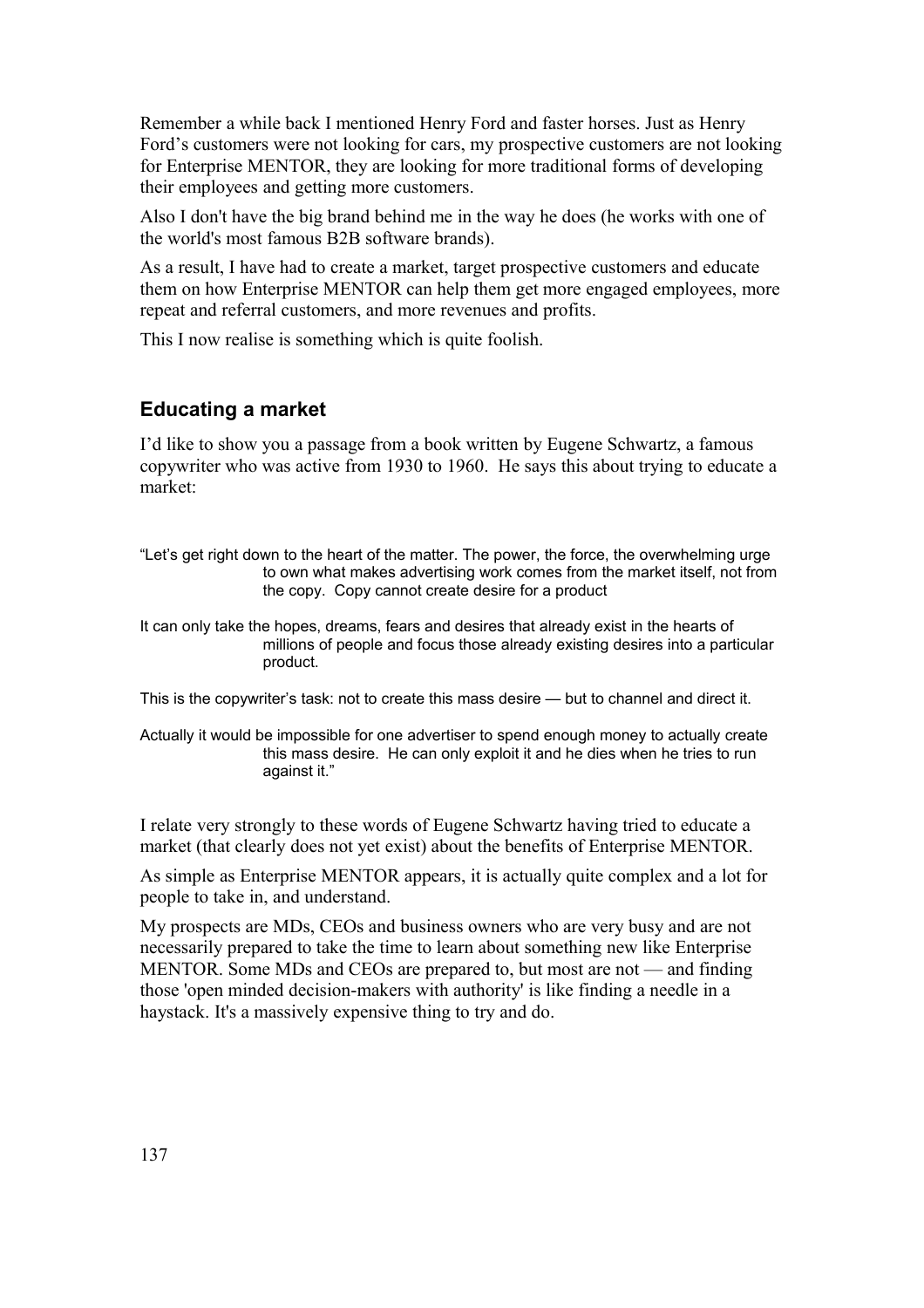## **Do the thinking for your customer**

One thing my marketing mentor said to me, which I mentioned in an earlier chapter, is that you have to do the thinking for your customer.

Quite literally, you only have a nanosecond to get your message across in such a crowded and competitive world, and unless you get that message to market match so tight and it hits the prospective customer right between their eyes first time, they just won't get it —- and if they don't get it, they won't buy.

## **Direct response**

The direct response B2C principles I used which worked well for selling Millionaire MBA, only worked for Enterprise MENTOR for generating leads — they didn't really work for turning leads into paying customers.

More often than not, to close a sale required some degree of human interaction such as a phone call or face-to-face meeting.

That would have been fine if I had found enough of the right decision-makers who were hot leads (i.e. forward-thinking managing directors, CEOs, business-owners or companies with 10 to 10,000+ employees who wanted to know more about Enterprise MENTOR).

I just haven't been able to find them at a level of marketing expenditure which made economic sense.

Sadly for me, there are just so few possible decision-makers in companies who can see the value of Enterprise MENTOR and have the authority and will to invest in it.

## **Getting the message across**

Let me give you an example.

Take a company with 500 employees. I would argue that there are probably only two people in that company who would immediately see the benefit of Enterprise MENTOR and would have the authority, desire and ambition, to invest in it.

One of them would be the CEO, the other 'who knows — perhaps the Chairman' I still don't know for certain. And that is not to say that all CEOs or Chairmen get it.

In one company using Enterprise MENTOR (with a workforce of around 400 people), the CEO 'gets it', but the Chairman doesn't — and outside of these two, nobody else in the company has the authority to buy Enterprise MENTOR.

If I had initially marketed to the Chairman instead of the CEO, I wouldn't have got a customer, simply because the Chairman is not as passionate about developing his employees as the CEO is.

Getting the time, attention and mind share of the right decision-maker (i.e. CEO/managing director) is very time consuming. It's also very expensive, hence the reason why I've written so many books to try and get this message across.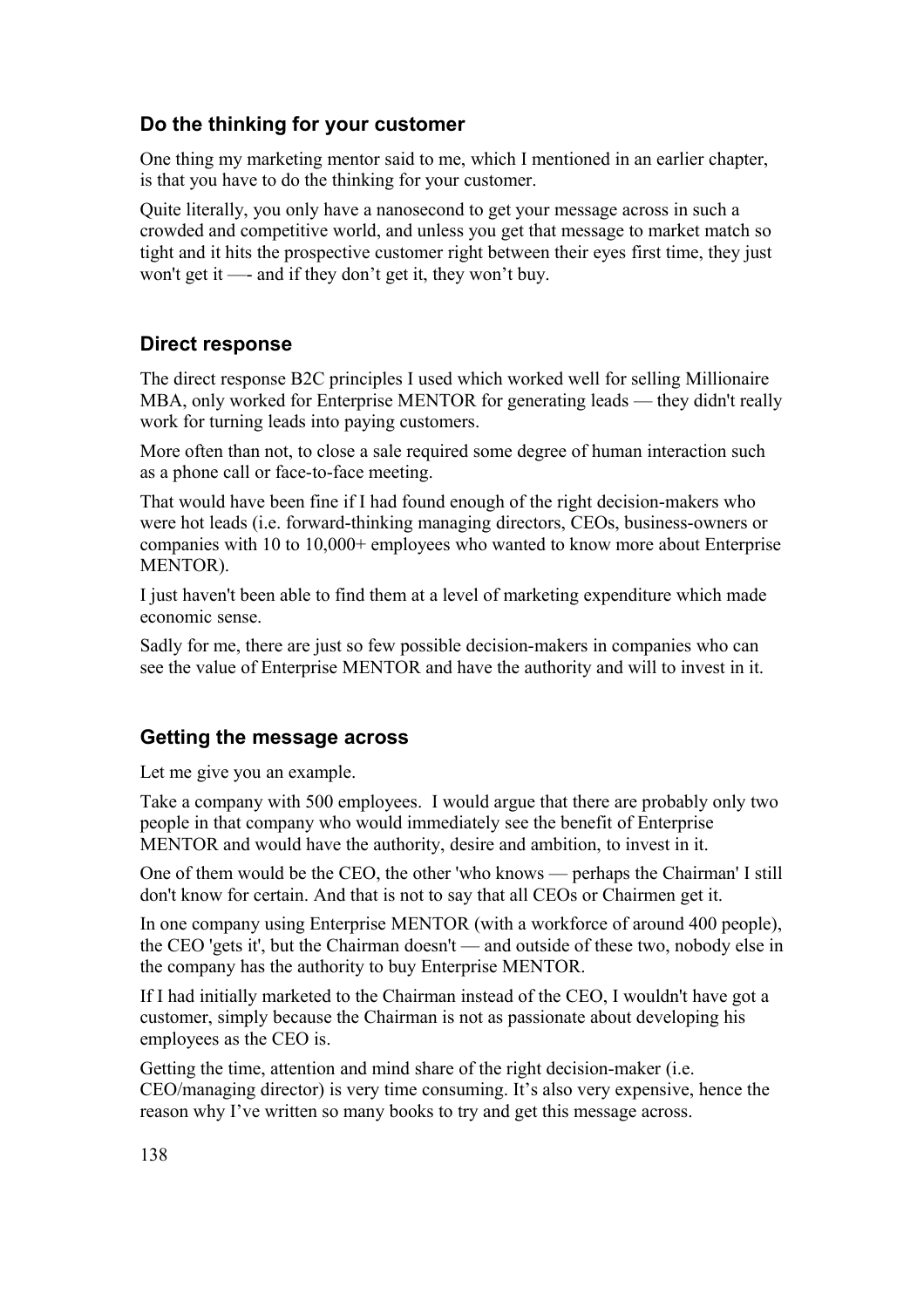But I have to conclude that it may be just too big a challenge to overcome, certainly for small company like mine with limited resources.

A larger more established consulting, training, coaching and mentoring company with a large database of existing customers could quite simply 'drop' Enterprise MENTOR into their offering, and it could be an overnight success. As I said before, it is seldom products that fail, it is the ability to market those products to the right prospects and turn those prospects into paying customers that is important.

## **What I would do next time**

I would make sure I found the right sales and marketing methods for my type of customers. In the past I have tried hard to make direct response marketing work in a B2B market. I'm sure for many types of products it can work, but selling enterprise solutions such as Enterprise MENTOR, didn't really work. However, I would keep trying to find sales and marketing approaches which brought down my cost of sale. I would also work hard at making the web work for me, especially for lead generation.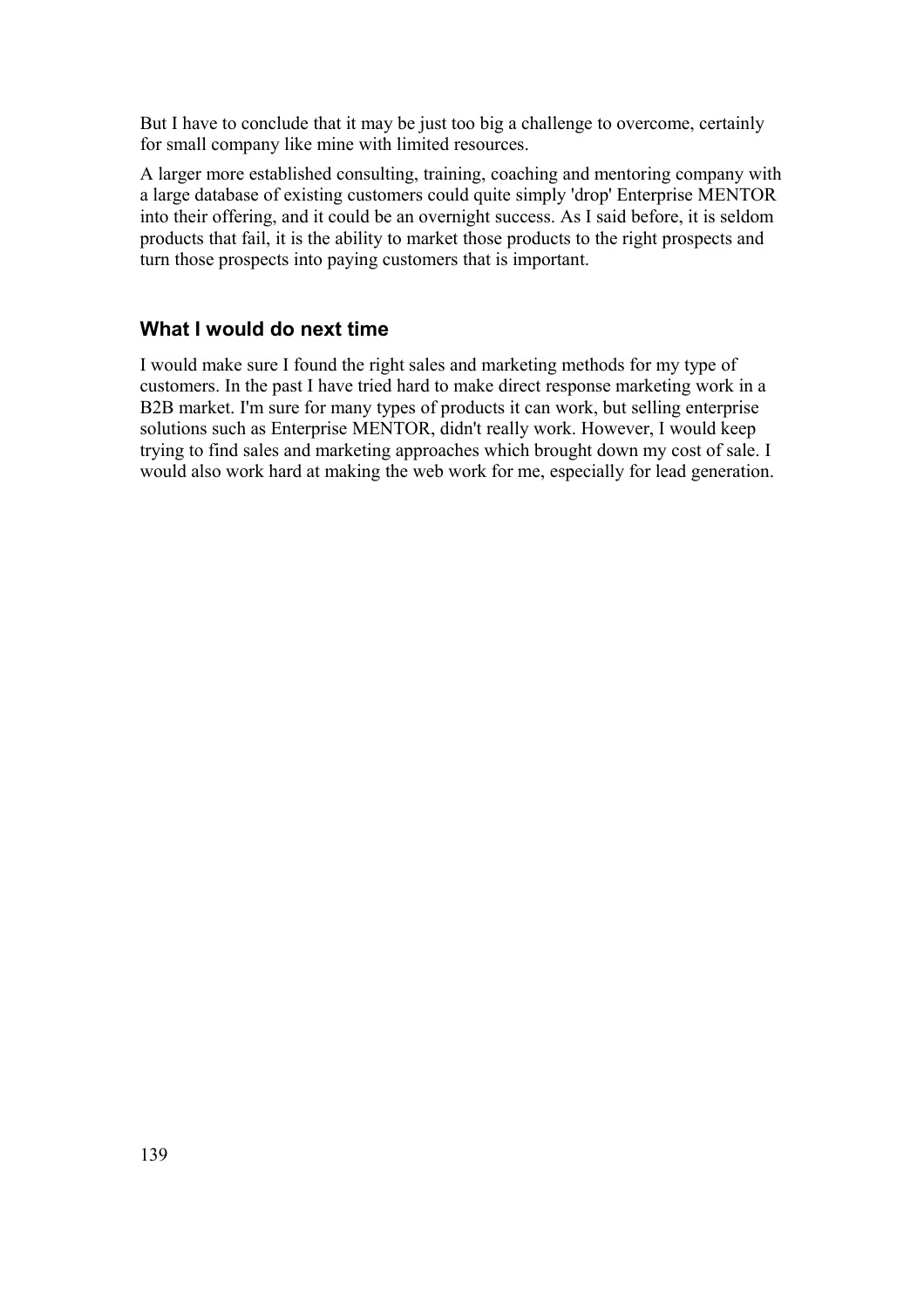# Lesson 29. Don't Pay Over The Odds For Marketing and Advertising

**My marketing mistake: I wasted a lot of money trying different marketing mediums.**

In my book *All Employees Are Marketers*, I borrowed a line from Alan Sugar, now Lord Sugar. It is such a good one, it's worth repeating here:

"I have written many books on advertising and marketing, sadly these are all cheque books."

#### **Be careful what you spend your marketing money on**

I spent a significant amount of money buying marketing; either in terms of adverts, PPC Adwords, placing articles, commissioning writers, designers, buying direct mail and email lists. Although I've always tried to pay the lowest price for these marketing mediums, it has still added up to a fair chunk of cash.

I know, however, that it is so easy to overpay for marketing, in terms of advice and marketing communications and distribution.

The number of phone calls I have received from advertising companies telling me that I should advertise in a particular magazine because it reaches my target customer have been endless. I always find it interesting that the sales person thinks they know more about my target customers than I do.

After three years of actively marketing Enterprise MENTOR I still can't say for sure who my target customer is, but still these sales people seem to think that they do!

#### **Magazine salesman example**

A typical conversation with a sales person selling magazines goes something like this.

"We've got a great magazine and can offer you a full page advert for the price of a half page if you book before the end of the week, a closing offer for our magazine and we've got a few spare pages."

I respond, "I've tried advertising in this magazine before and it didn't work."

Their response, "What you need to do is advertise more. Customers need to see you seven times or more before you start to penetrate into their mind. Therefore, we'd recommend you don't just run one advert, but you run a series, a campaign."

It is true; they have a point in what they say there.

But, equally, I am of the opinion that if you run a direct response advert, and you make an offer to the market place to see which prospects put their hand up and respond for a free book or a free report — you soon get an idea if you are putting the 140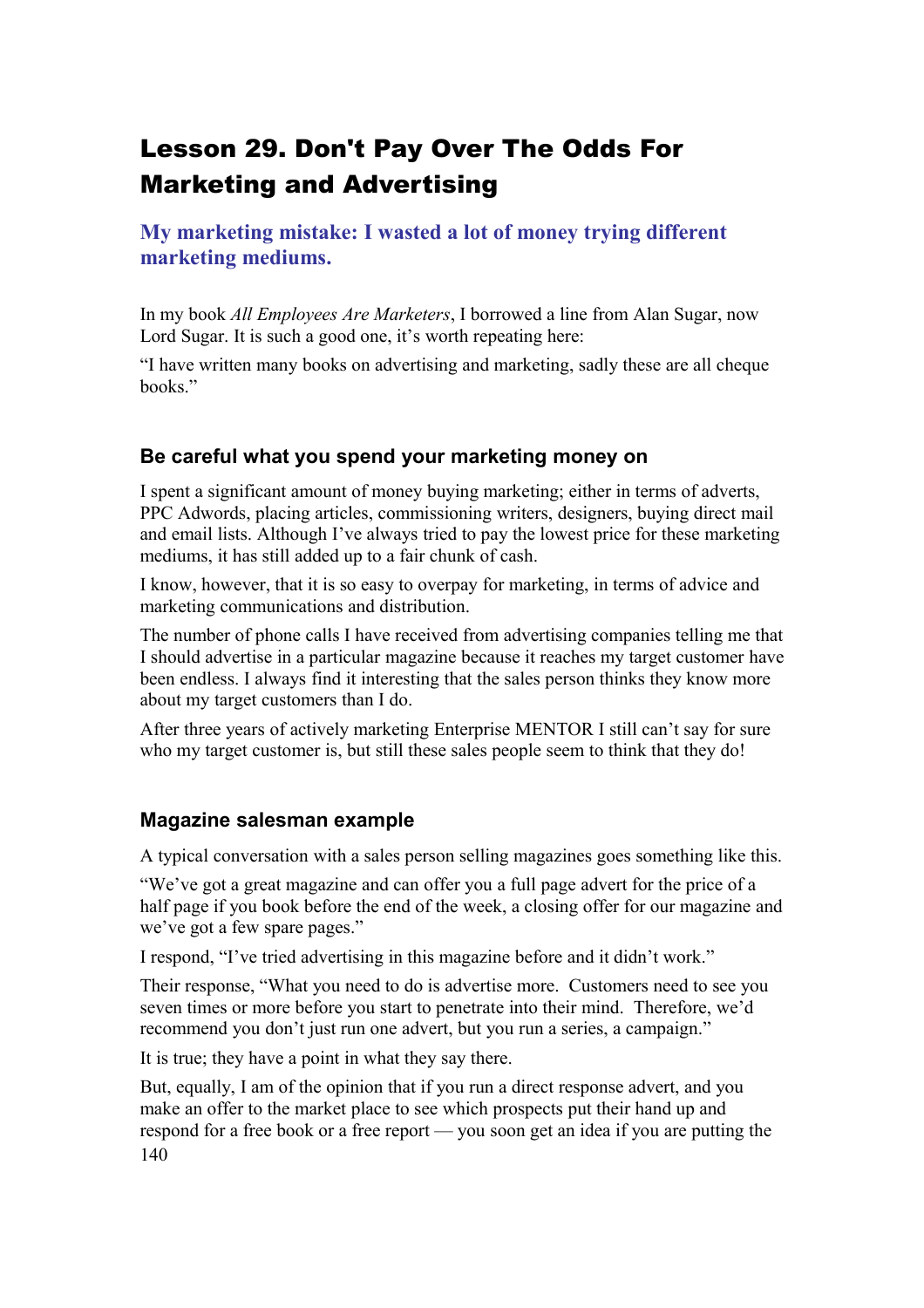right message to the right market through the right medium. If you are not, you know which one of those three crucial elements is not working. Unfortunately, you do not know which one it is. So, do you spend more money with the magazine? Certainly not without at least changing something.

## **Choosing the right publication**

You can very quickly see whether a specific publication targets the market place that is right for you. If it does, then by all means spend money on that magazine advertising each week or, increase the size of your advert to get more attention. But don't keep running the same advert blindly expecting it to work if you didn't see any response the first time.

You may want to change the advert and run it again in the next edition or you might want to draw the conclusion that perhaps that medium was not right for you.

## **Millionaire MBA**

In the early days of marketing Millionaire MBA, magazines aimed at start-up businesses often contacted me, saying they were the place to advertise. I tried a few, but came to the conclusion that entrepreneurs who start up businesses don't necessarily read start-up magazines that much.

In fact, one of the magazines, which I wrote an article for, (but luckily didn't advertise in), went bust within a few editions.

## **Offering articles instead of adverts**

Over the years I've tried to place written articles rather than adverts, simply because sometimes magazines will publish articles for free. But as you will see in the next lesson, you can put a lot of time and effort into writing articles and getting them published, and still not see any results.

## **Does pay per click get results?**

Over the years I've spent a reasonable amount of money on Pay Per Click campaigns, notably with Google, but, again, not always seeing the results coming through to end sales that I'd hoped for.

It is very easy to run up a bill of hundreds or thousands of pounds using Pay Per Click marketing techniques simply by getting people to click on your adverts but not always attracting the right decision-makers.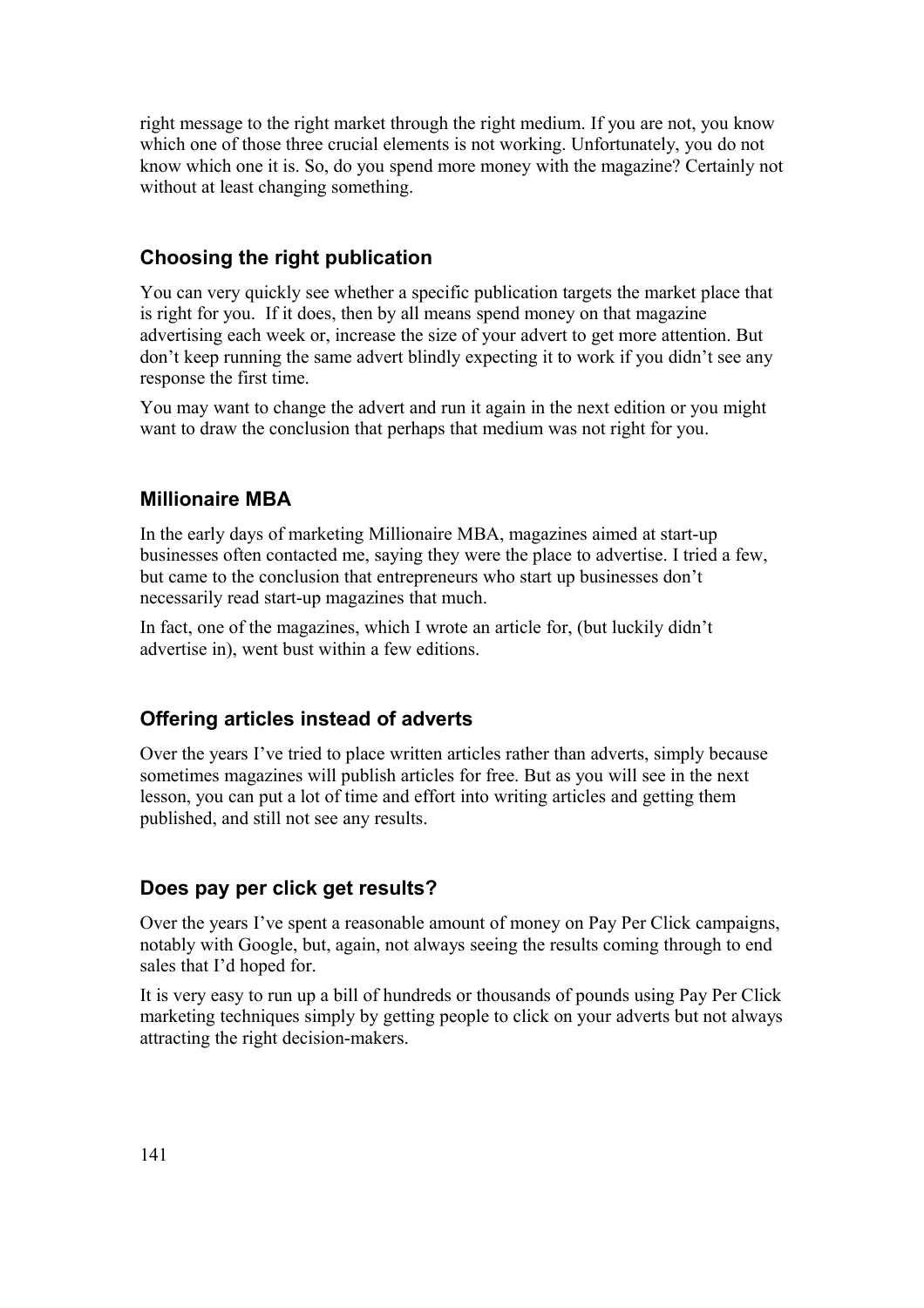## **Getting your message in front of the right person**

I am convinced or have yet to be proved wrong that the only person in a business capable of making a buying decision for Enterprise MENTOR is the CEO. And very rarely do CEOs of reasonable size companies spend time on the Web searching for a programme like Enterprise MENTOR. If they did, I still don't know the key words that they use to consistently search on.

And so, as I've done numerous times before, I end up with a database full of the wrong people who have no authority to make a buying decision.

Arguably I could use those relationships as an introduction into the company and work that relationship harder to get introduced to the MD, but the many prospects who ended up in my database were from companies around the world rather than my local market in the UK. I never pursued those 'leads as aggressively as perhaps I should have done.

## **Getting the right marketing advice**

Marketing is a funny old game. It seems there are many organisations and individuals out there who are willing to take your money without actually delivering results.

There are endless marketing consultants and experts who will profess to be able to help you make your business more profitable.

There are many publications, websites and list brokers, who promise to get your message in front of thousands of 'hot, ready to buy' prospects.

But after shelling out thousands of pounds of marketing (on consulting, mediums, campaigns) — seldom did I get the returns I had initially hoped for. Hence Lord Sugar's famous line, "I have written many books on advertising and marketing, sadly these are all cheque books."

Marketing is both an art and a science — and it seems to me that the only way you can make your marketing spend work hard for you is to really drill down at a micro level and get the basics right first, such as:

Who is your target customer?

What problem is it that you are solving for them — or what desire are you fulfilling?

Why would they buy from you?

How are you going to reach them?

How are you going to turn them from a prospect into a paying customer?

Simply spending more money on marketing without getting these basics right doesn't work — or at least it didn't for me (I don't think I'm alone here either!).

## **What I would do next time**

I would find ways to test my marketing campaigns at low or zero cost. At the start of any new venture, I would need to test my message/market/medium match and could

142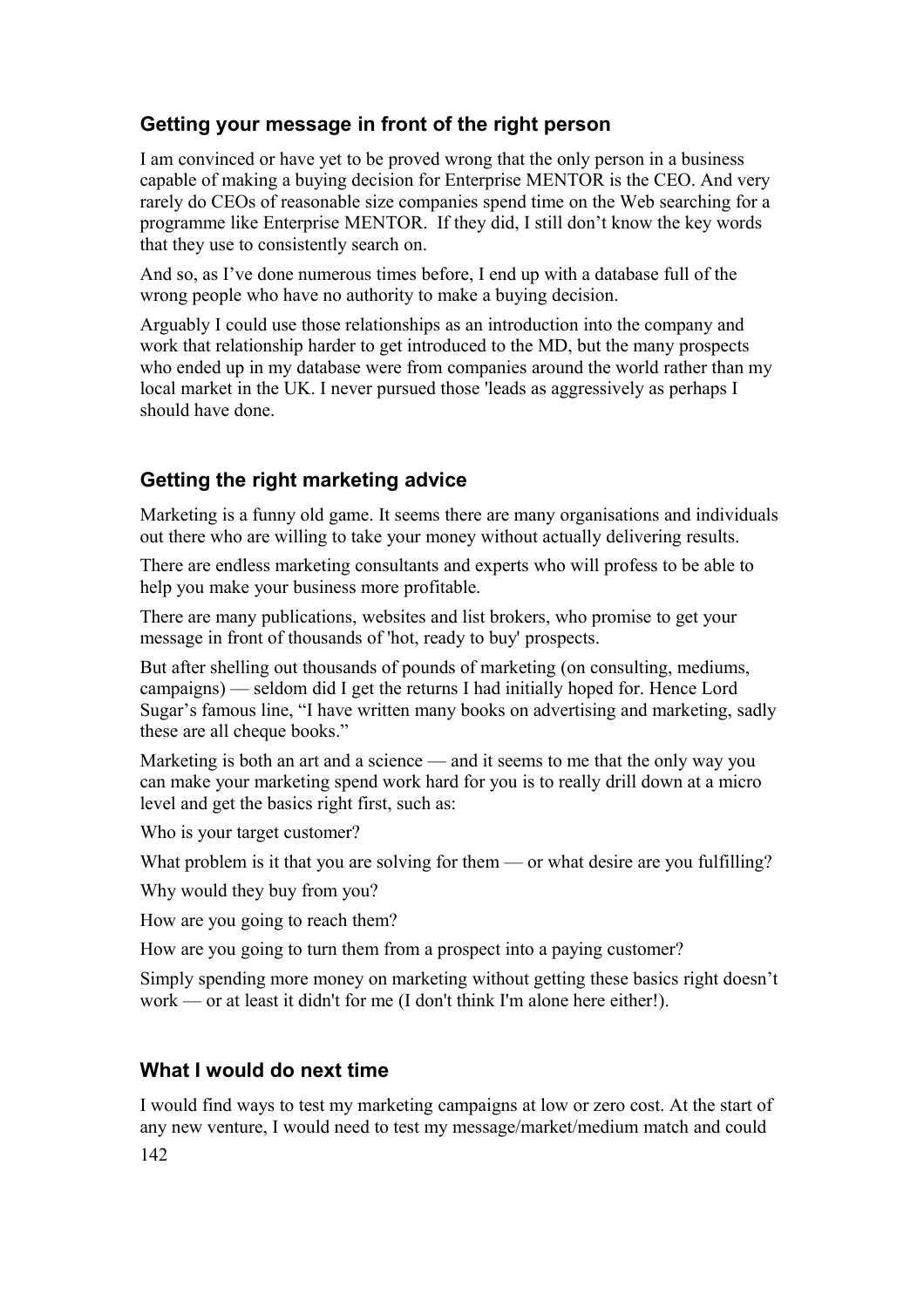waste a lot of money trying to get it right. It is much better to find more direct ways to test the marketing message without spending a lot on paid advertising. The trick here is to be creative and think differently. Only once I had seen that my message generated a response would I spend significant sums on marketing.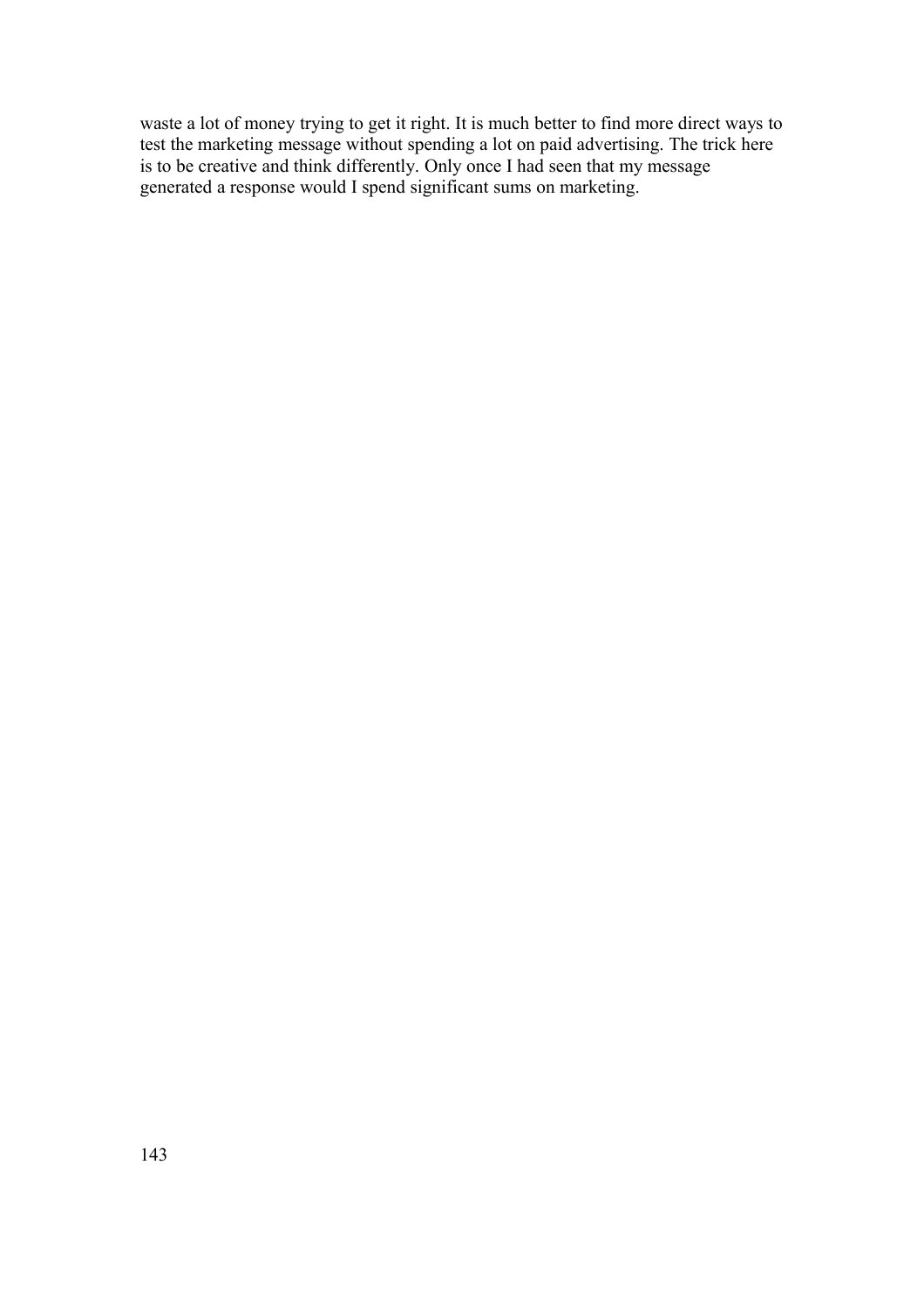# Lesson 30. Be Realistic About The Outcome of Your Marketing Campaigns

**My marketing mistake: On some marketing campaigns, I was definitely over optimistic about the results I would get.**

Over the years I have written endless articles, white papers, reports, books and opinion pieces. I have spoken at endless meetings, seminars and provided free samples.

All the time I've been thinking that my latest marketing activity would be the one which would trigger the response I was looking for and find me a tipping point. So far that hasn't happened.

Possibly, I was unrealistic in my expectation — but with the internet, it is easy to gather actual information about the results of your marketing.

#### **Here's an example**

I have uploaded many slideshow presentations and PDF documents to a website called Slideshare.net. My specific url is www.slideshare.net/entepriseleaders.

I've got quite a bit of information up there. Each presentation has a selection of keywords attached to it, such as:

customer, customer care, customer engagement, customer evangelist, customer experience, customer loyalty, customer referral, customer retention, customer satisfaction, customer service, raving-fans, life-time-value, marketing, referral customers, sales, viral marketing, wom, womm, word-of-mouth, brand loyalty, buzz, crm

If anybody is searching on Slideshare for these keywords, they should find something by me.

In total, my reports and presentations have been viewed well over 10,000 times. You might therefore expect that at least a handful of people would find the information in these presentations and reports of value to them, and would get in contact and want to know more about Enterprise MENTOR. However, I cannot trace a single prospect/customer contact back to Slideshare. I think this again goes back to not getting the right message in front of the right decision-makers.

## **Writing articles to sell Enterprise MENTOR**

Here is another example of having unrealistic expectations of the results of marketing.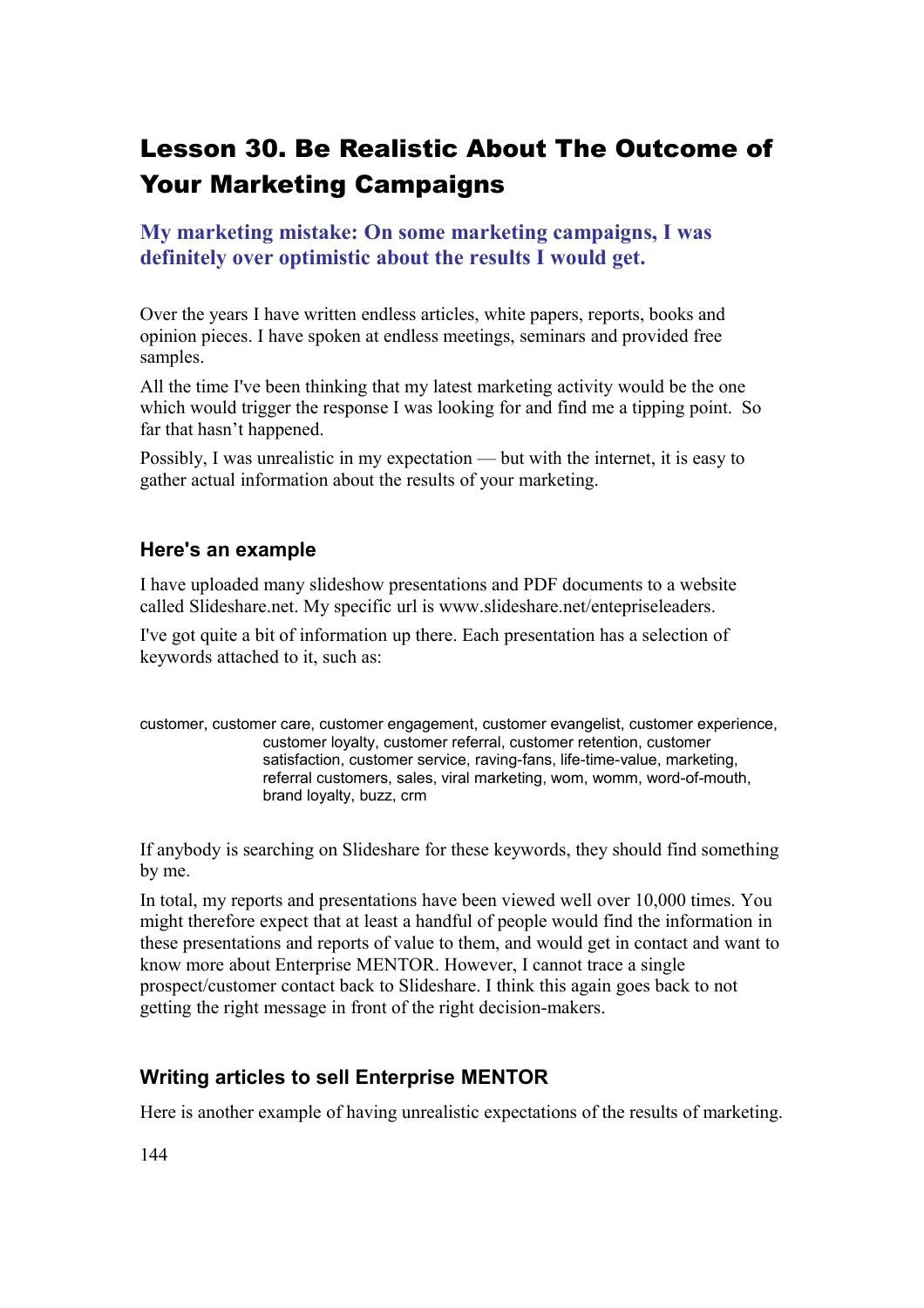I recently wrote a series of articles for a leading training magazine in the UK. These articles were about the changes happening in the world of mobile learning.

After turning Millionaire MBA and Enterprise MENTOR into iPhone, Android and Blackberry apps I had quite a lot to say on this subject and the magazine asked me to write a series of three articles. This training magazine has a readership of maybe 6,000 people, all training professionals, and each article was around 2,500 words.

Although the articles weren't overtly selling Enterprise MENTOR, they certainly spoke about it and mentioned the benefits and advantages of Enterprise MENTOR to companies. I also mentioned my website in the resource box at the end of the article where people could go for more information.

So far, not one person has contacted me after reading those three articles.

I consider those articles to be bang on the money, up to date and offering a perspective on the training world that I haven't seen written anywhere else.

I wasn't necessarily expecting people to come and order Enterprise MENTOR on the back of that, but I thought that someone might get in touch and say, 'That's interesting, could you help us do that in our company?'

Perhaps my expectation of that response was too unrealistic. Perhaps the articles were not relevant (I don't think so as the publisher said they were the most read articles on the web version of the magazine). But I suspect that, once again, I was not speaking to the right decision makers who would want to know more about my product!

#### **A wall of traffic — watch out for sensational claims**

One thing you need to be aware of are sensational claims by other marketers — who promise that if you follow their marketing advice, such as writing articles, offering free reports, creating podcasts or slide shows — that these will drive an avalanche of visitor traffic to your site. I believe these claims are just simply incorrect and misleading.

However it's not possible to create just one marketing piece that will generate thousands of leads for you. But what underpins all of this is the assumption that you have the right message to market match and that your message is in the right medium.

#### **An example of the right message-market-medium match**

Here is an example of an advert that you could write, which would effectively guarantee the response you want.

Let's say that you wrote a book about how men named John Evans could increase their income by an extra £10,000 per year simply by having the name John Evans.

Let's say you created an advert for that book and placed it in a newspaper which you new a lot of men called John Evans read.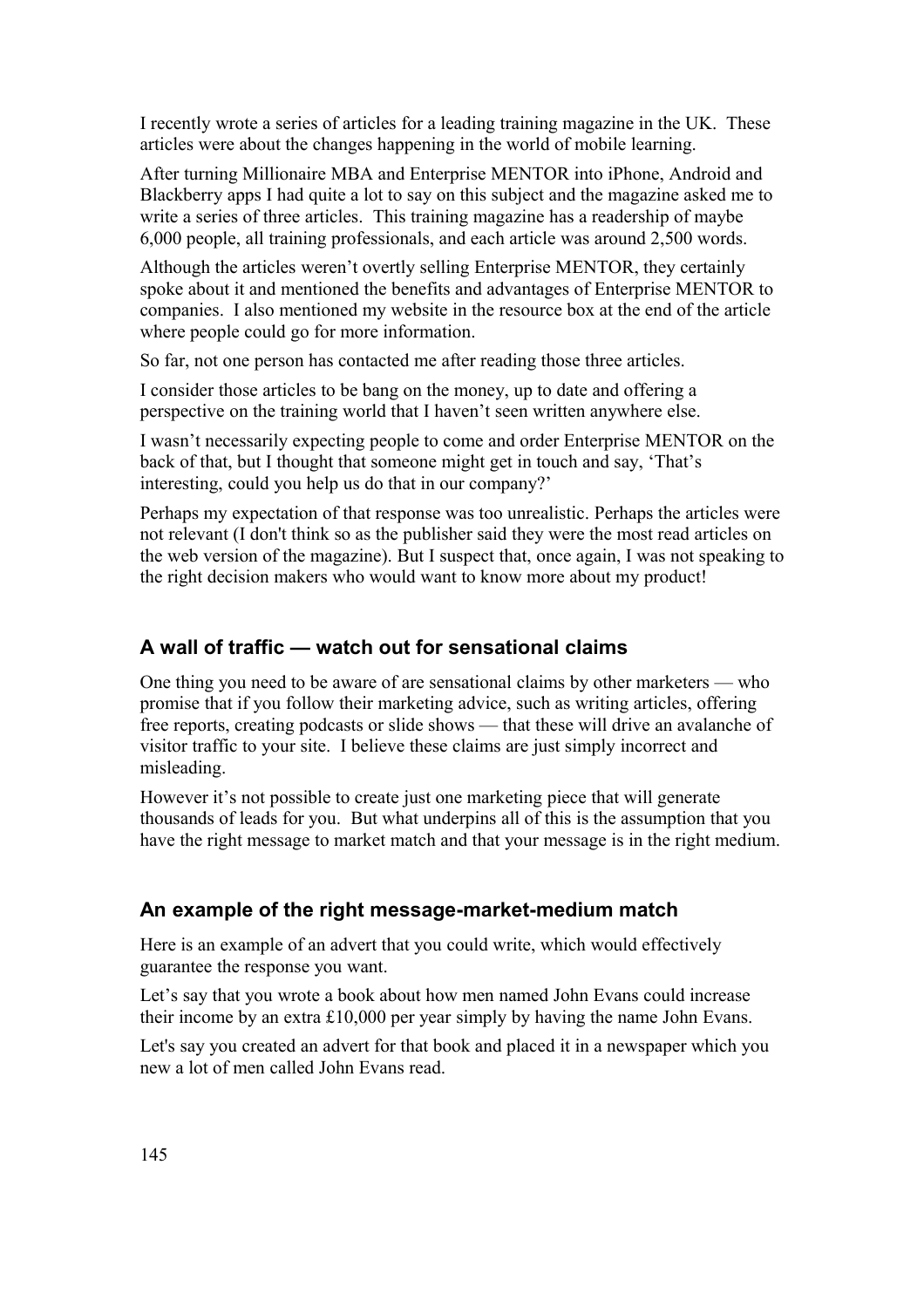I can pretty much guarantee that anybody called John Evans would buy your book, or at least put their hand up and request more information — simply because it was so relevant to them.

Whilst anybody else not called John Evans might be curious about this book, they wouldn't have the same desire or urgency to respond as John Evans would.

For this offer to work, the message, market and medium have to be correct. There has to be a large enough market of men called John Evans — and there has to be a medium such as a magazine, website, TV, radio station which people called John Evans read, watch or listen to.

If any one of those three ingredients is wrong, whether it is the message, market, or medium, then the response could ultimately be zero — and your marketing spend would be wasted.

#### **Be realistic about results**

All too often, people buying marketing have an unrealistic expectation of the results they will achieve from their investment. I know over the years I have.

But without always having the right message, market, medium match (plus timing which you'll read about in Lesson 31), it is very easy not to achieve the results that you initially hoped for.

#### **What I would do next time**

I would be much more realistic about the results I should expect from my marketing activities. Dreams of sending one email or one letter and expecting a flood of orders would be kept firmly in check. That is not to say you cannot generate significant sales from direct response marketing, but in order for this to work, you need a clear message/market/medium match. You also need to 'hit' your prospects many times to encourage them to take an action.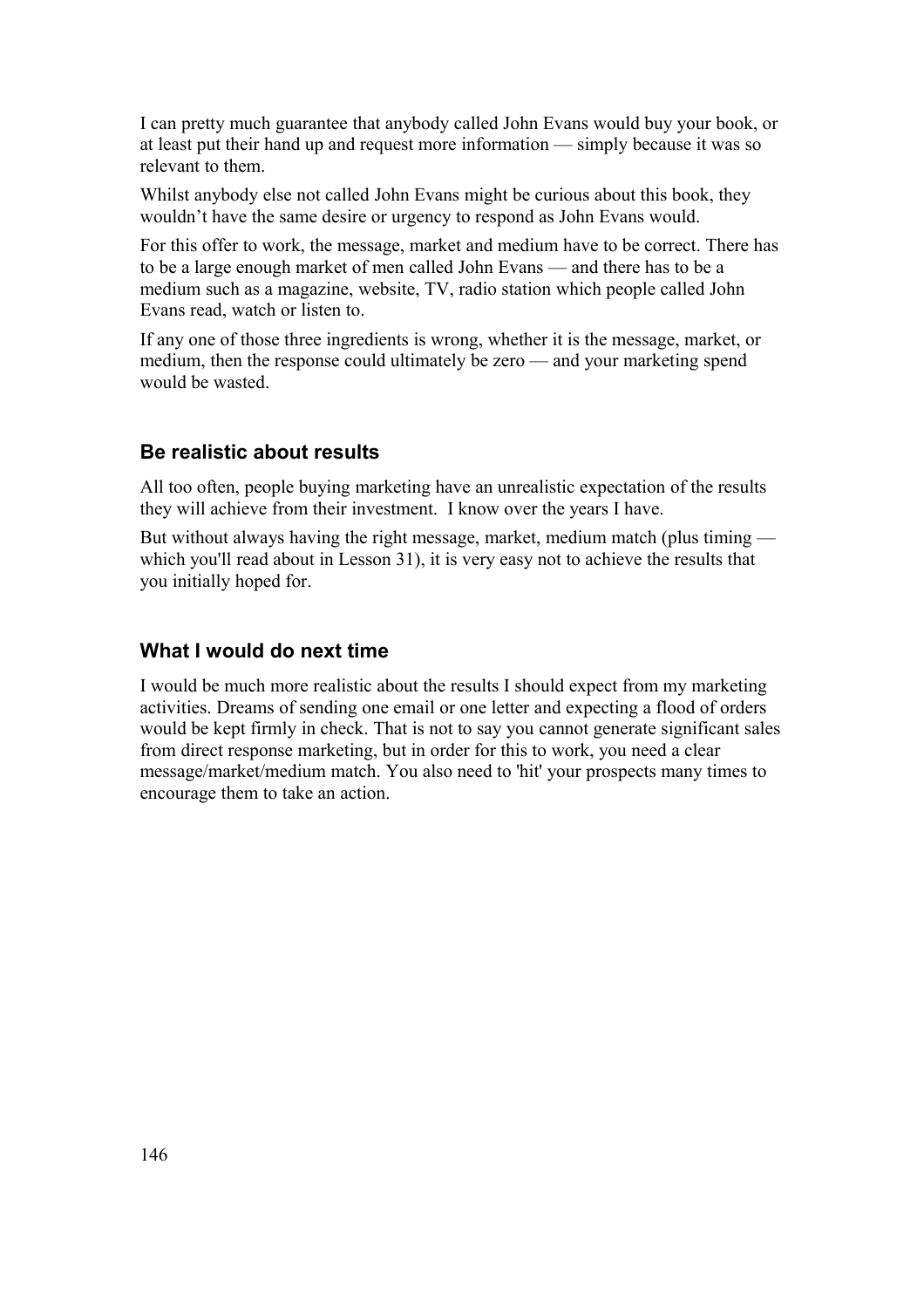# Lesson 31. Don't Think Marketing is Just About Spending Money

#### **My marketing mistake: I thought if I just spent more money on marketing, it would work... and it didn't!**

I am as guilty as the next person for thinking that I am missing something in terms of marketing and that the next marketing activity, tactic or strategy will be the one that works. So far, that hasn't proved to be the case.

Let me explain what I mean by that.

As you saw in Lesson Number 16, where I listed 115 marketing tactics, there are endless marketing activities that you can do, and as the Internet moves on, new strategies and tactics come along each month.

More recently, Twitter has become a way to find new customers, as has using videos, Slideshare, PDF sharing and a whole host of other new media platforms. These are all new marketing tactics which I've tried and tested to some degree to see if they get a greater response.

#### **Enterprise MENTOR**

There's no doubt about it that some of these strategies get visitors and drive traffic to my website and therefore get my message in front of a wider prospective audience, but have they led to prospects showing a much greater interest?

In the case of Enterprise MENTOR the answer is no. Thousands, if not tens of thousands of people have been exposed to one of the many messages of Enterprise MENTOR through these new social media channels, but none have turned into hot prospects wanting to become paying customers.

Why is that? Again I have to go back to the questions in the early lessons in this book:

Am I getting the right message?

Is there a market for Enterprise MENTOR?

Is the timing right for Enterprise MENTOR in the market place?

Do people really understand?

Am I getting the message in front of the right people?

Are my prospective customers real decision-makers?

All of these are relevant factors and I have to conclude that I'm not getting the right message to the right people.

I'm also conscious that Enterprise MENTOR may be ahead of its time. Let me explain...

147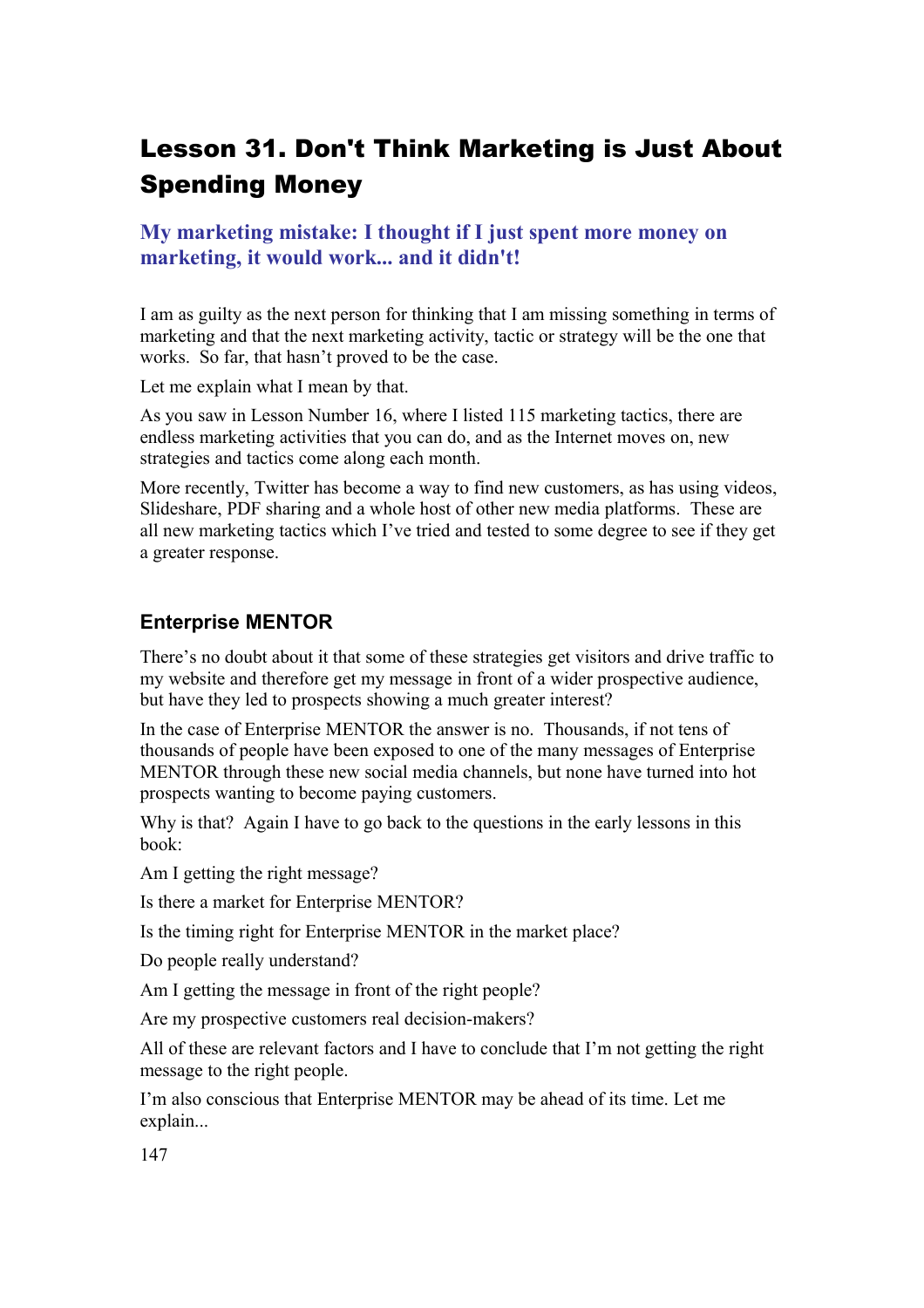## **Timing**

As you know, one new marketing channel I have taken advantage of is making Enterprise MENTOR and Millionaire MBA available for iPhones, Android phones and Blackberry phones. What this means is that these Smartphone devices are doing two things for me.

They are marketing the name of Millionaire MBA and Enterprise MENTOR to a new, rapidly growing customer base looking for applications on their smartphones.

These devices can also act as delivery mechanisms. A bit like Michelle Mone who sells Ultimo bras in Debenhams, where people can touch and feel the bra themselves, by putting Enterprise MENTOR on the iPhone, Android and Blackberry, customers can experience, feel and touch Enterprise MENTOR first hand themselves. The marketing channel also becomes the distribution channel. Apart from Audible.com, this is something I never had before.

When more people have smartphones rather than regular mobile phones that may be the time for Enterprise MENTOR, as it's a programme which is best experienced using a mobile device.

## **Christmas Trees**

Timing is a very relevant part in the development of any product.

Here is another example of how timing is so critical in a business and how all the marketing in the world cannot make a customer buy if the timing is not right. This example is my friend, Simon, who owns a Christmas tree farm in Bristol.

It is almost too obvious to need illustration, but clearly Simon is unable to sell his Christmas trees at any time in the year other than late November and the first 24 days of December.

If Simon tried to market his Christmas trees in January, February and March, or any month other than November or December, he would simply fail and all the money he spent on marketing trying to persuade customers to put a dead tree in their living room, would be wasted.

Simon could try direct mail, Pay Per Click, putting adverts in magazines, Twitter, Youtube videos, you name it, he could take any one of the 208 marketing tactics listed in my friend's book and they would fail.

The profits that he made in November and December would evaporate.

All that Simon does to market his Christmas tree farm is to put up big posters near the tree farm so passing traffic knows he's there — and each year he sends a Christmas card to customers who bought the previous year.

Simon has lots of repeat customers and has a very profitable, healthy business which generates income for four to five weeks of the year. His biggest problem is fulfilling demand. A nice problem to have!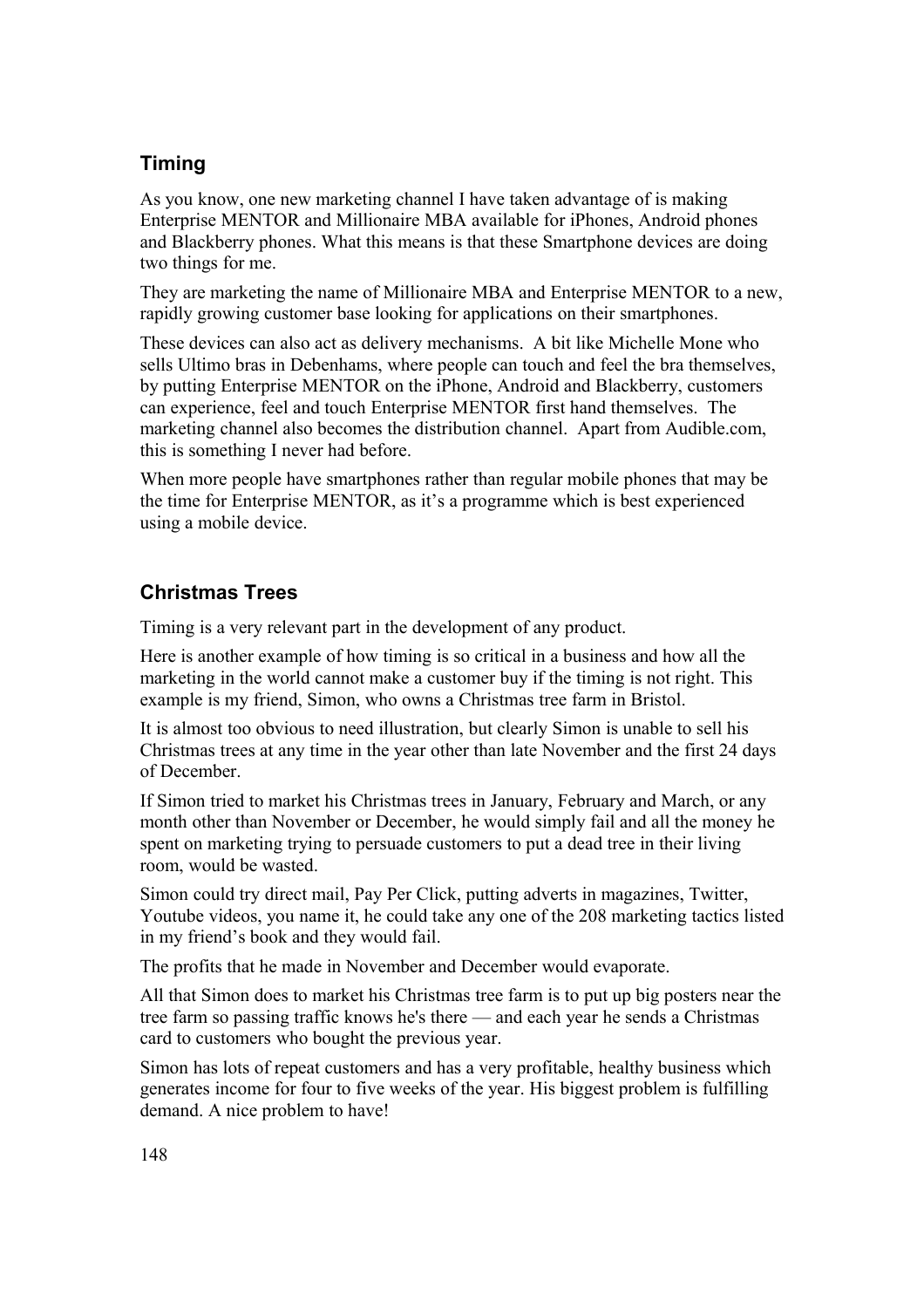#### **What I would do next time**

I would listen to the market much more. If something wasn't working, I would work hard and get feedback from customers and prospects to understand why not. Typically the answer is not just to spend more money on marketing. Seldom does this work. What does work is to get the fundamental match of message/market/medium right -and getting that message in front of the right decision-makers at the right time.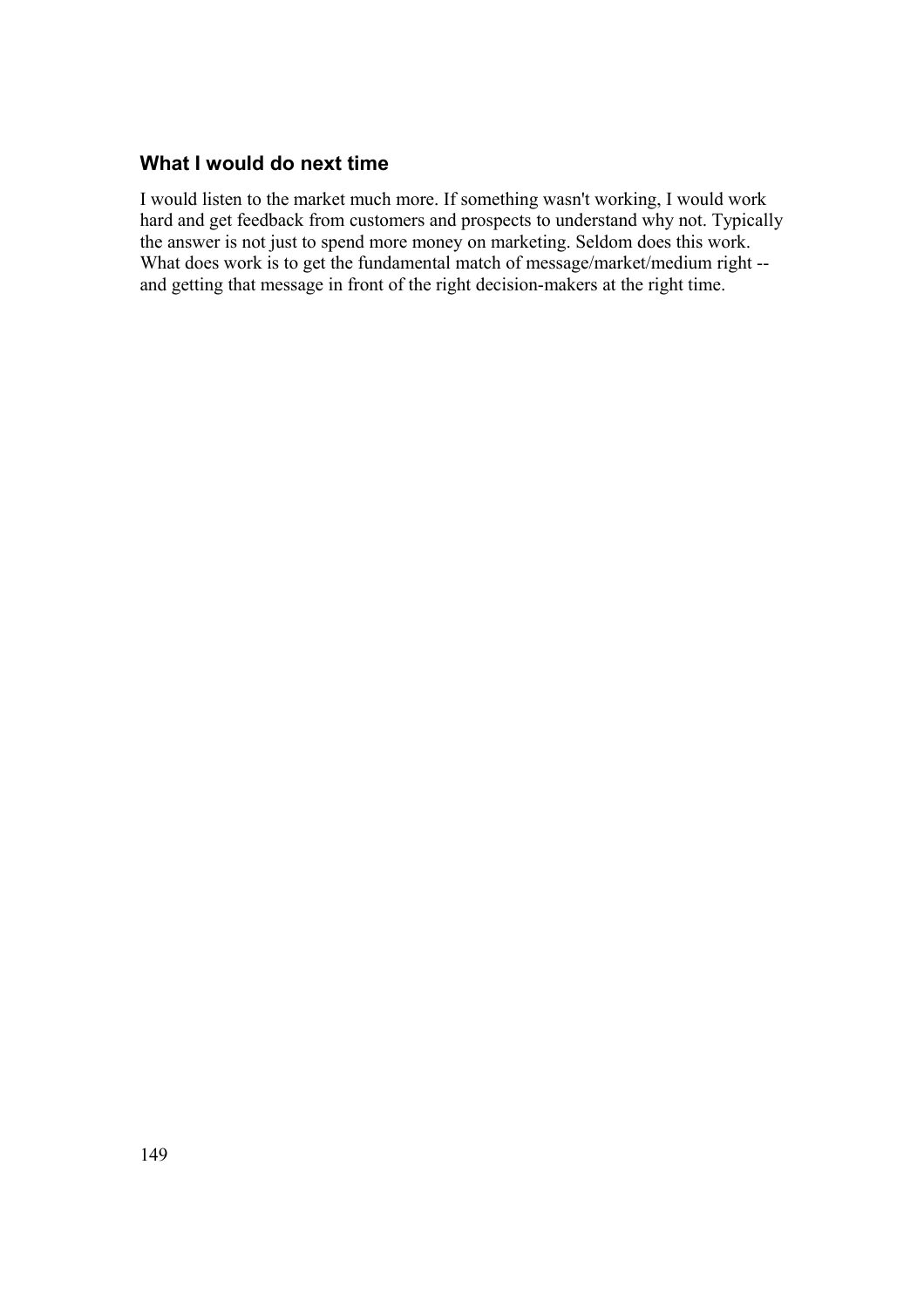## Lesson 32. Aim to Sell, Not Just Build a Brand

#### **My marketing mistake: I tried to make Enterprise MENTOR into a brand — perhaps I should have made it more about me.**

As I've mentioned many times in this book, the type of marketing that I've practised over the years has been direct response marketing as opposed to brand or image advertising.

Every pound or dollar I spend on marketing I have tried to initiate a response from the reader, creating a call to action, or making an offer — in both cases creating some level of urgency to stimulate the reader to do something so that I know that my marketing is working.

But, at the same time, I have also tried to personally distance myself from Millionaire MBA and Enterprise MENTOR. I wanted the two programmes to stand alone as a brand and, ideally, not for me to have to be the promotional face behind them.

Let me explain my thinking.

#### **Millionaire MBA**

Millionaire MBA is a programme all about the 29 different entrepreneurs and experts I interviewed. I was simply the narrator that brought the thoughts, ideas and comments of the entrepreneurs together, and so it was only right when I started to market Millionaire MBA that I made it all about the 29 entrepreneurs.

But as I had to get out and physically sell Millionaire MBA, whether it was from the stage at events, creating joint ventures, or writing articles, it became more about me and, in many ways, I became synonymous with Millionaire MBA.

#### **Millionaire Upgrade**

When I wrote the book *Millionaire Upgrade* as a marketing tool to promote Millionaire MBA, it was definitely about me because my name was on the front of the book. In fact it says 'Richard Parkes Cordock, Creator of Millionaire MBA'.

I am pleased to say that more people will have heard of Millionaire MBA the product, than of Richard Parkes Cordock, the creator of the product, and that's the way I want it to be.

With Millionaire MBA I think I've achieved both. I created something which is a branded programme which many people around the world have heard of. I've been able to reach prospective customers on all continents by doing joint ventures with companies like Audible.com or the Apple App Store.

At the same time, by using direct response marketing principles I have been able to create offers that encourage people to buy the programme.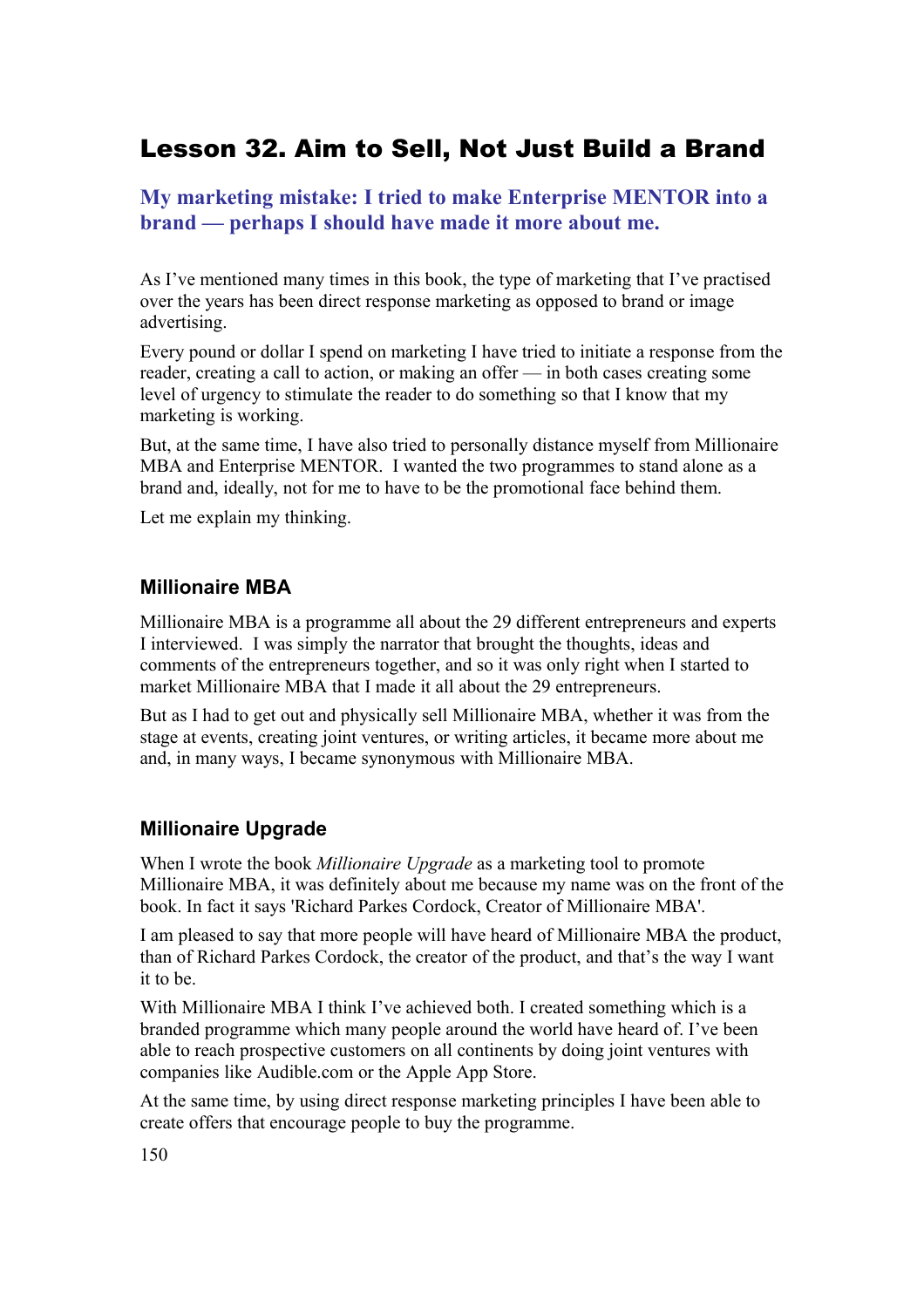### **Enterprise MENTOR**

To some degree, I have managed to do the same with Enterprise MENTOR.

Although I haven't had the same volume of Enterprise MENTOR sales compared to Millionaire MBA by any stretch of the imagination (Millionaire MBA has many tens of thousands of customers), Enterprise MENTOR has now got its own identity and its own brand.

## **B2B direct response**

In the marketing approaches I have used, I have concluded that in the B2B space, direct response marketing has worked well for me for lead generation, but not so well for generating sales. Through my lead generation methods I've generated a lot of leads but many of these turned out to be the wrong prospects.

My constant focus has been trying to get somebody to take an action from one of my direct response campaigns.

What I haven't been doing is putting image advertising in the market place and simply promoting products as a brand. Every advert, every promotion, every email and every letter I've sent has a clear call to action with an offer and a deadline which makes it attractive for the reader to respond.

Typically it is large companies who practise brand and image advertising; keeping an established brand in the forefront of their prospective customers' minds.

## **Brand and image advertising**

But as much as I am a great proponent of direct response marketing, I have a useful example where I have seen brand and image advertising work well also, and that is with a local builder who we chose to build a glass extension at the back of our house.

This builder places an advert in the local Bath Life magazine every month and has done for the past few years. By no means is this a direct response advert, because there's no call to action, and no offer; it is purely a branding exercise.

The repetitive nature of the advert caught my attention, so when we decided to build an extension, this builder was one of the first people we contacted.

He had spent a lot of money advertising each month trying to keep his company fresh in our minds.

If I had been running that advert as a direct response marketer, I would have added a call to action in there. I would have offered a free report in the headline something along the lines of, 'Thinking of building a conservatory in the next six months? Visit www.MyNewConservatory.com for a free report where I will share with you the 7 Essential Steps to Building a New Conservatory.'

Do you see the difference with the direct response approach?

151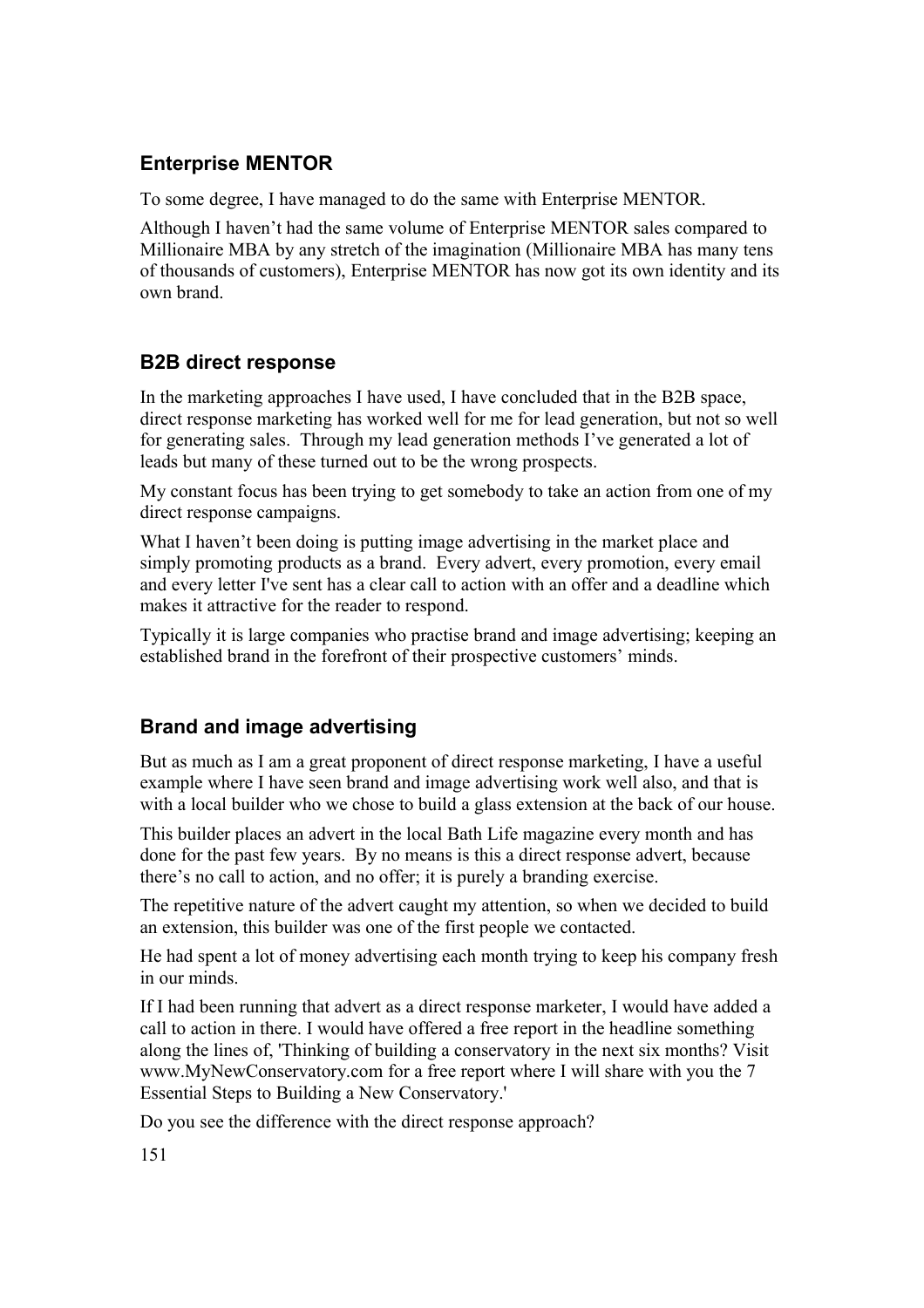This approach would have given the builder the names, contact details, email addresses and phone numbers of prospective customers of people planning to build an extension. He would then have had a database of possible clients to send an offer to and keep in contact with for future sales.

#### **What I would do next time**

I would still make sure my new product or service stood alone as a brand, but I would recognise that as the entrepreneur, I needed to be the human face of it. It's important to design your new product/service as a stand alone entity which can be sold as an ongoing business, but you still need to be the engine that drives it forward.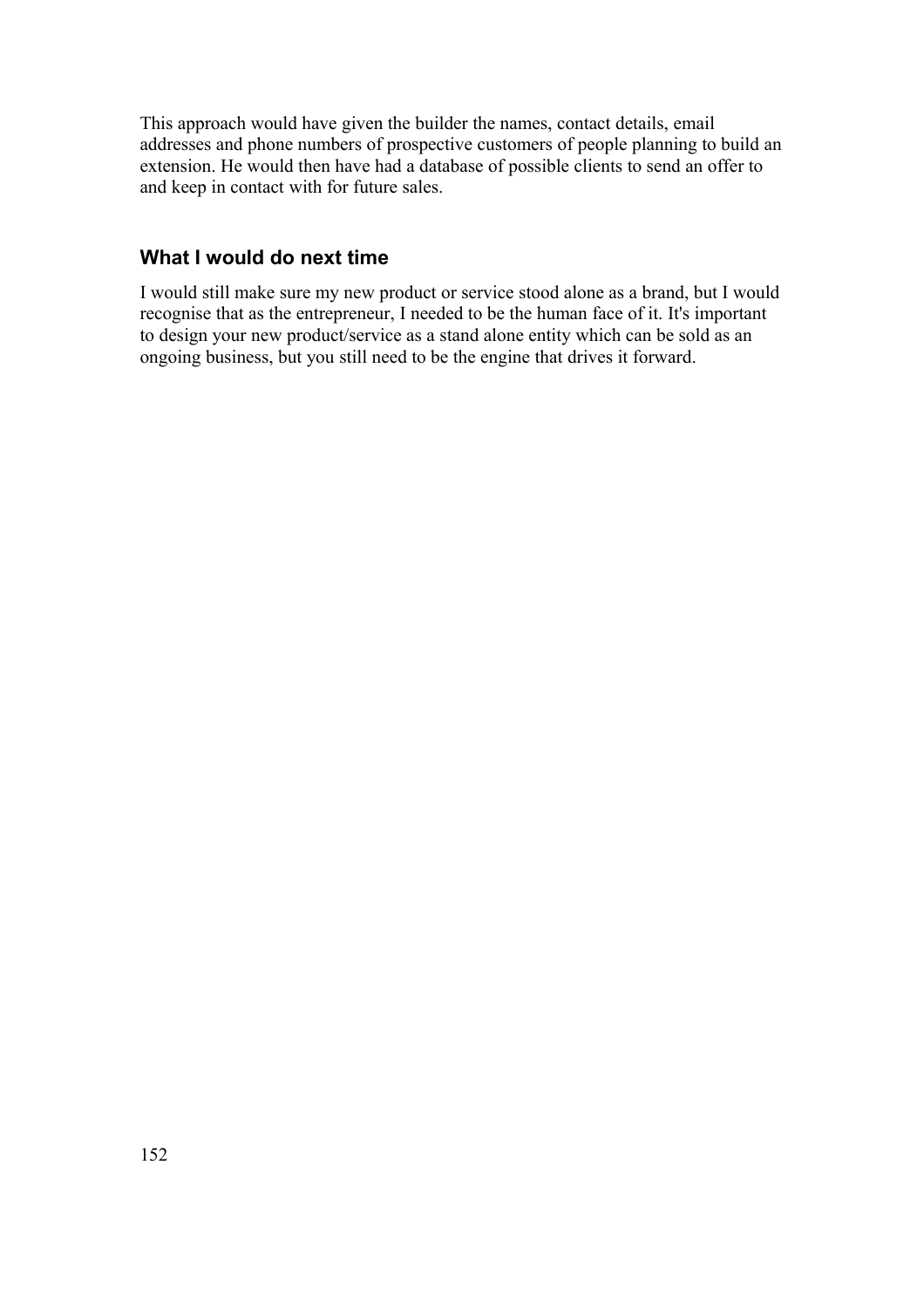## Lesson 33. Learn How To Sell Face-To-Face

### **My marketing mistake: I wasn't as good as I could have been at faceto-face selling.**

There are some people in life who are natural salesmen and women, or have been selling for so long that they are just so good at it. The type of selling I am talking about is more B2B, face to face, high value selling, than the type of sales which took place in the software company that I worked in, in my twenties.

Although I sat in on many sales meetings and presentations as a consultant, I never really ran with the sale from start to finish in the same way that the Account Executives and Sales Executives did, and so I don't have all the skills that a sales person has.

#### **Credibility as an author**

What I do have is credibility as the author and creator of Enterprise MENTOR, and I think people believe in me. Many entrepreneurs like myself have an ability to sell but by no means are the best people at selling their products or services.

That's why entrepreneurs hire sales people to do their selling for them.

Many times I have found myself in face-to-face sales meetings thinking I could have done a much better job, could have positioned the product better, answered the questions better, understood more about the customer, or created more desire for Enterprise MENTOR. At times I've also felt I could have done a better job of explaining how Enterprise MENTOR compares with competitors' products.

I enjoy face-to-face selling, but I would still call myself a novice at it.

#### **Selling through the written word**

Over the years I've developed a stronger ability to sell through the written word as a copywriter than face-to-face.

This is simply because my grounding in selling came from selling Millionaire MBA, which was marketed through the web and all done through the written word.

#### **What I would do next time**

I would get better at face-to-face selling. There are many books available about faceto-face selling, one of the most respected which I've studied is SPIN selling by Neil Rackman. Books aside, there is no substitute for experience and spending time faceto-face with a prospect looking into the whites of their eyes. You can soon tell if they 'get it' or not. I would however try to create a more structured approach to face-to-face 153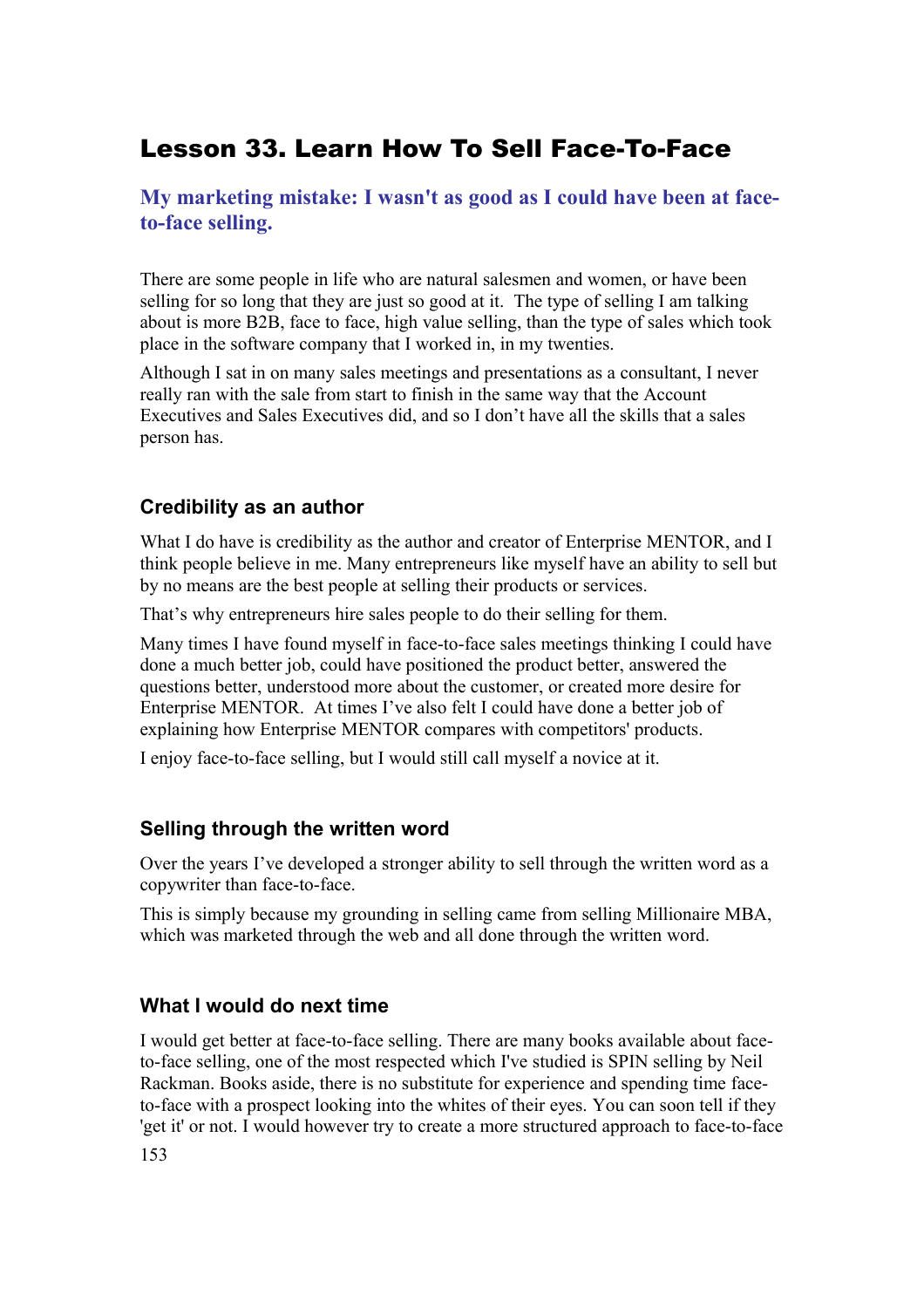selling so I was always in control of the meeting and able to lead the prospect through a structured buying process concluding with a firm order.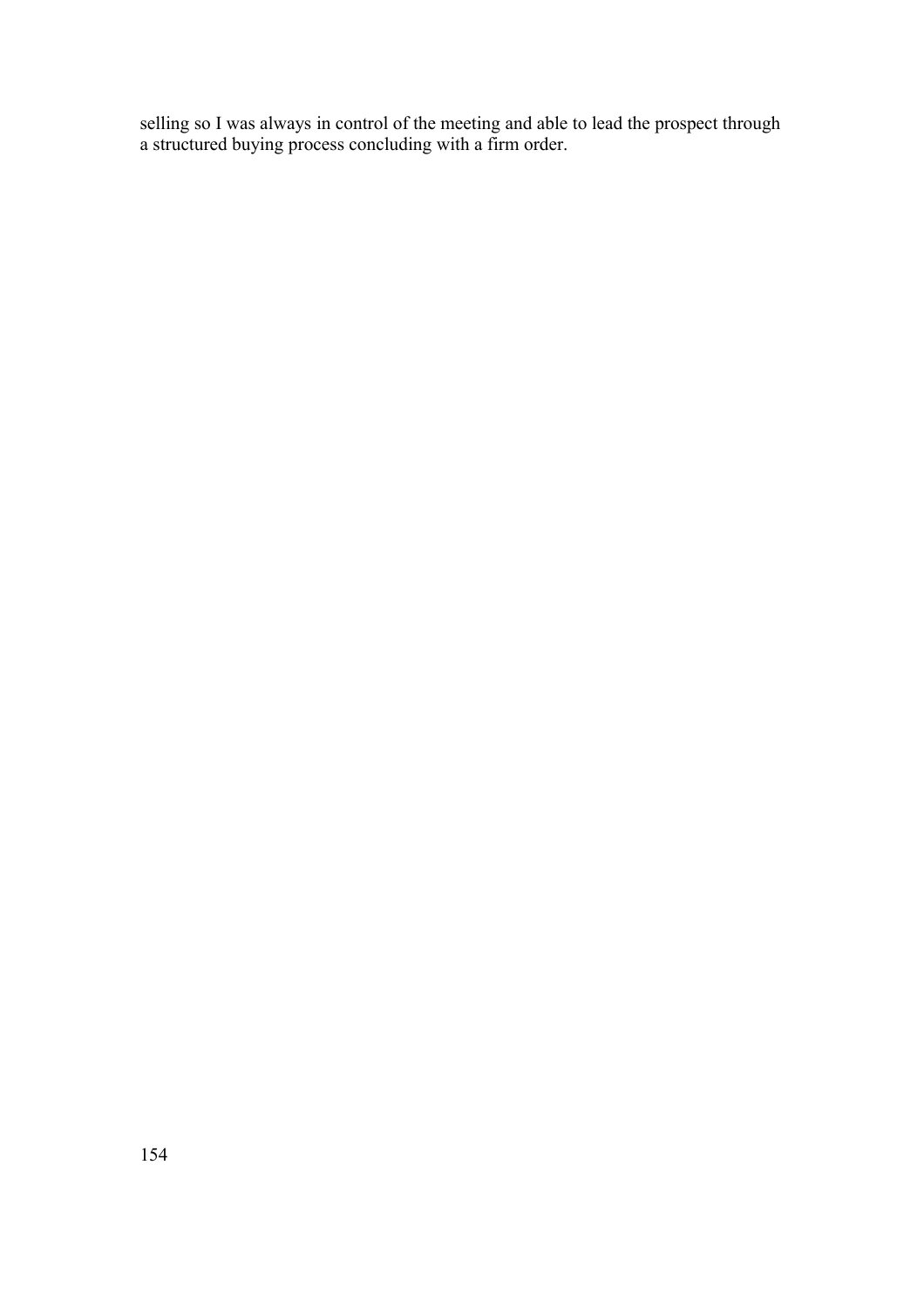## Lesson 34: Learn The Principles of Influence

### **My marketing mistake: I didn't consistently follow the proven principles of influence.**

There is a very famous marketing book called *Influence*, written by Professor Robert Cialdini. In the book Cialdini speaks about six psychological elements that have an impact on influencing whether a customer will buy from you or not.

These six elements of influence are:

**1. Reciprocation:** If you do someone a favour they will be happier to do something for you in return.

**2. Commitment and consistency:** People respond more positively to others who are consistent in their messages. We feel more comfortable when someone is consistent in what they say.

**3. Social proof:** If we see others doing something, we assume that it must be okay to do it and are happier about doing it ourselves.

**4. Liking:** People react much more positively to people who they like and to the friends of people who they like. We feel more comfortable if things are familiar to us.

**5. Authority:** People tend to respond more positively if they have respect for the person who is giving them information. If we respect their authority we are more likely to believe what they say.

**6. Scarcity:** People are attracted to things that are in short supply. If we think something is about to run out we are more likely to want to buy it.

In marketing circles, Cialdini's book is widely quoted and his techniques form the basis of many marketing campaigns.

I use them in my own marketing campaigns. For example:

The first step in one of my marketing processes is that people give me their name and email address in return for a copy of one of my books. This is reciprocity.

By writing books I demonstrate I am an authority in my chosen area.

When I make special offers to prospects I include scarcity by limiting them to a certain number of people or for a certain length of time.

#### **Putting the six elements together — A personal example**

It is only when you see these six principles play out together that you can appreciate the genius behind them, and I had the good fortune to witness this myself at the end of Year 6 of my entrepreneurial journey when I visited Sri Lanka and was quite literally 'taken for a ride' by a master salesman.

Let me tell you the story.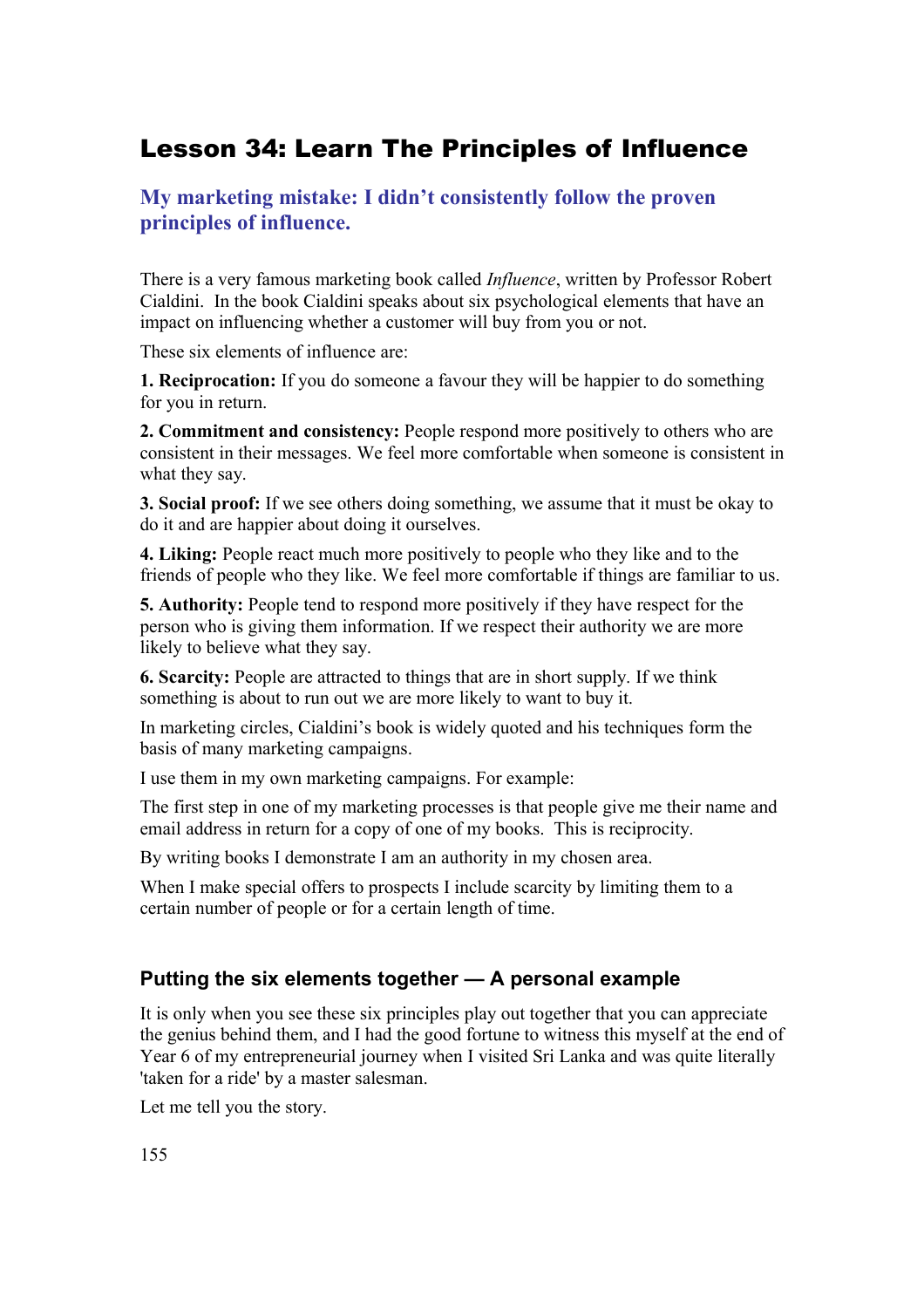I was visiting Sri Lanka to run a workshop and the day after I arrived I had a free morning and decided to go for a walk, so I left the hotel in Colombo to walk along the seafront. I happened to ask a passer-by what the big building was opposite my hotel. He told me it was a Government building.

He then asked me if I was staying at the hotel, to which I said, yes, I checked in yesterday. He told me he worked in the hotel bar, and was pretty sure he'd seen me when I checked in. He pointed to the building behind the hotel and said that was where he lived with the other hotel staff, and that he went back to his family in the countryside when he had time off. He introduced himself as Trevor and we struck up a conversation.

Because Trevor seemed connected to the hotel, I trusted him more than a perfect stranger.

(Also I first approached him, rather than him approaching me. This is important because if he had approached me as a total stranger, I might have acted differently and been more suspicious of him. This is no different to someone finding my company on the web as opposed to me contacting them out of the blue.)

Trevor welcomed me to his country, and said, "Do you know that we have a special event this week called the Festival of Elephants?"

"No" I said, I've haven't heard of that."

He responded, "Well, the festival is coming to a close in the next 30 minutes and there's a final chance to see the elephants, and the festival is happening further down the road." He went on to say that it would be his great pleasure to show me the festival.

As I was only going out for a walk, I told him not to worry, but he replied, "No, you are our guest here in Sri Lanka, it's important that you see this. It would be my pleasure to show you the festival."

In a very friendly and genuine way Trevor persuaded me that this was too good to miss. His use of the word 'guest' and his clear demonstration of 'pride' for his country, together with the scarcity of the festival ending in 30 minutes and the fact that he worked at the hotel made me feel this was something I could not miss (and that he was somebody I could trust).

We then ran across the road and flagged down a tuk-tuk. A tuk-tuk is a small motorcycle with seats for two people in the back. They are all over Sri Lanka, India and South East Asia.

As we drove to the festival I asked Trevor what the metal barriers were in the centre of the road, and he explained they were there because of the festival.

(Later, when I relayed this story to my colleagues, they laughed that I had been taken in and told me that they were security barriers surrounding the Government building because of the years of civil unrest in Sri Lanka.)

The story continues...

My new guide Trevor and the tuk-tuk driver took me to a Buddhist temple where, indeed, there was a real live elephant outside. As my friendly guide showed me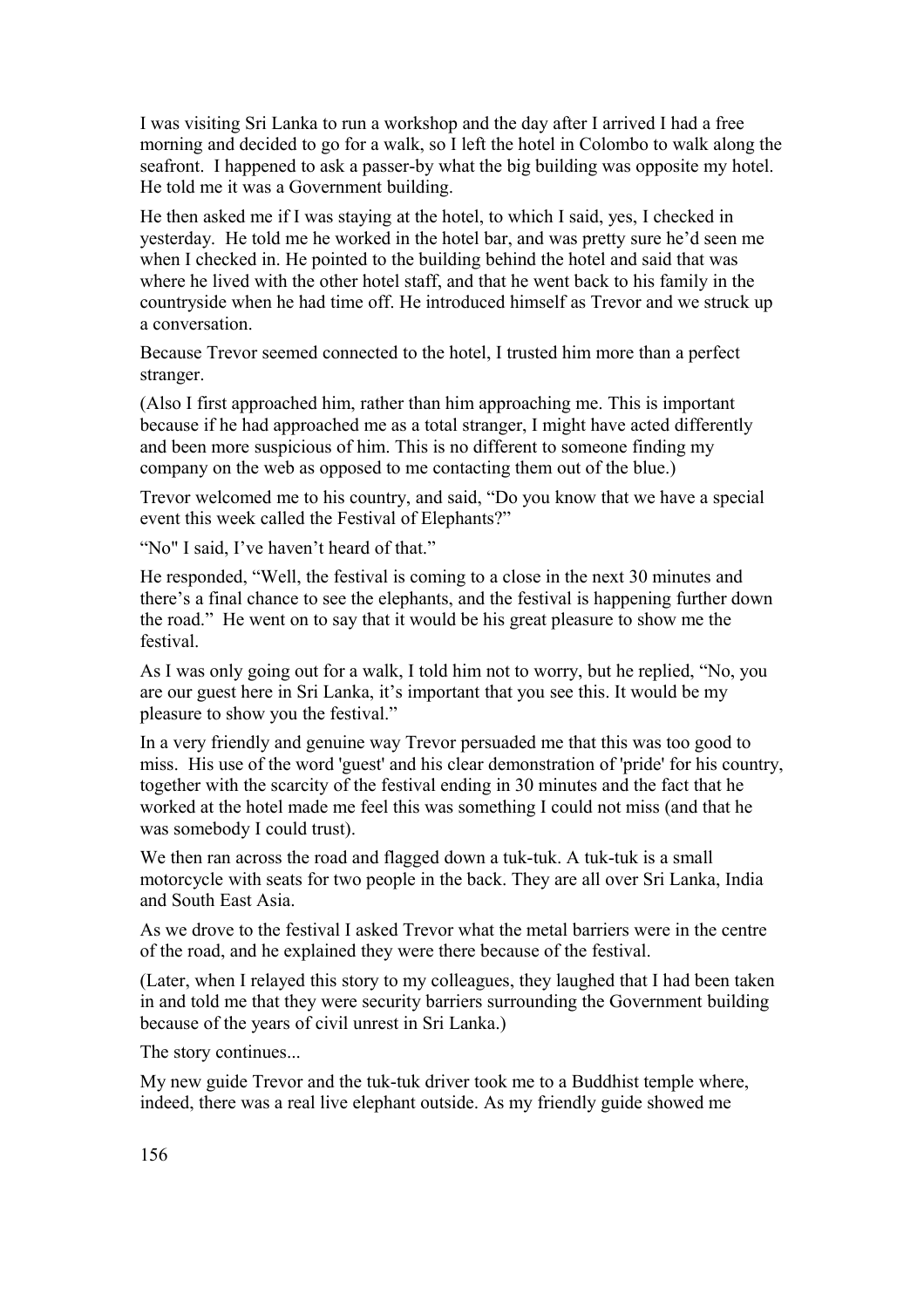around and explained the history of the temple and how it fitted with his faith, he was again demonstrating more authority, consistency and likeability.

He even introduced me to one of the Buddhist monks (which he said was a rare privilege). The monk gave me a ribbon to put on my wrist. When my guide asked me to make a small donation to the monk I told him that I didn't have any change on me and only had the equivalent of £20 in a single note. He replied, "Oh don't worry, I'll give a donation for you, you can give it back to me later... please do though as this is my lunch money."

When somebody puts their own lunch money into a donation box on your behalf, your confidence in them, in terms of likeability, consistency, commitment, authority and reciprocity, all start to combine together and become very strong. Ultimately, he was creating a higher level of trust even though at the back of my mind I was still wondering what the goodness was going on with this whole episode… where was the festival?

After we'd finished at the temple and went back to the tuk-tuk driver, Trevor said, "Did you know that as part of the festival of Elephants there are delegates from all around the world who have come to see the special jewels of Sri Lanka?"

I said, "No." But immediately I became even more suspicious that this was simply a heist to take me to some gem factory.

Trevor continued, "If you wish I could take you to this festival where some of the local stones are available."

I said, "No, not for me, thank you very much. Please take me back to the hotel."

"Not a problem," he said, defusing the situation, and instructed the tuk-tuk driver to take us back.

Twenty seconds later he said, "Last chance, this really is a good thing you would be missing out on." Because he had demonstrated so much trust, especially by putting his own money in the donation box, I thought, why not; this guy has done a good turn for by taking me to the Temple — and it obviously means a lot to him that I see the jewels as well. So off we went through the back streets of Colombo to our destination.

Whilst we travelled, I asked Trevor if he worked full time at the hotel, and he said, he only worked part time, and part time as a student. I asked him, "A student of what?" To which he replied, "A student of psychology." This gave me a wry smile, as clearly Trevor was no student, but a master of psychology and at the back of my mind I knew I was being take for a ride, but couldn't quite put my finger on what was going on.

We ended up (quite obviously looking back now) at what was nothing more than a factory showroom. There was no Festival of Elephants, no Festival of Precious Stones, just a master plan co-ordinated from start to finish between my guide Trevor and the tuk-tuk driver to take a Western visitor to a precious stone factory.

No doubt my guide gets paid for every 'tourist' he delivers to that factory, and, no doubt, he shares any revenues with the tuk-tuk driver who is in from the start with this master plan.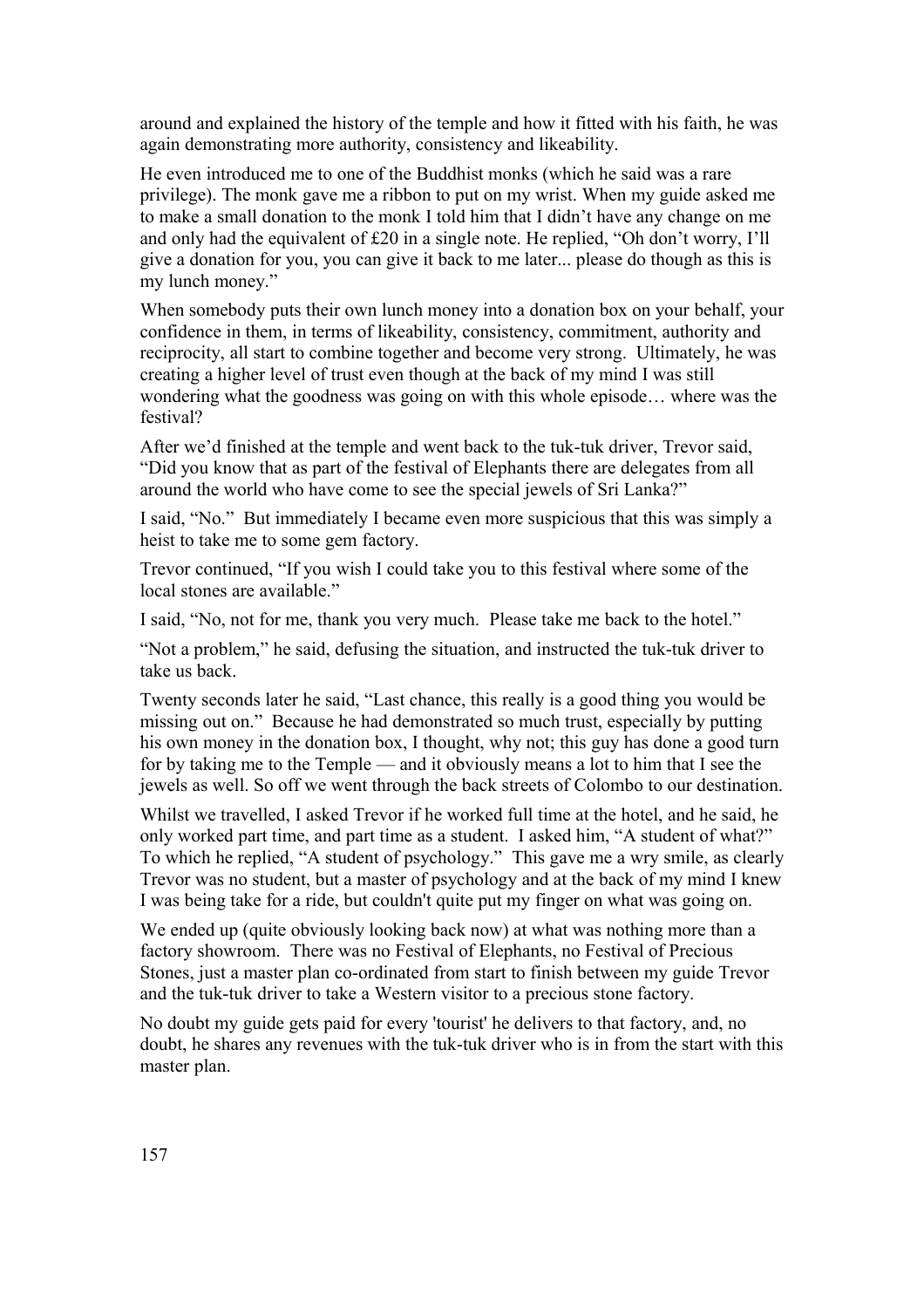My story doesn't quite finish there, as once I'd realised we'd ended up at the precious stone factory I walked straight out and said, "That's enough, please take me back to the hotel."

Trevor had broken my trust which he had worked so hard to earn.

So we made our way in the tuk-tuk to the hotel via the seafront. Since the President of Sri Lanka was in residence, much of the road leading up to the Government building and my hotel was closed off to traffic and so Trevor said, "Actually, you will be quicker walking at this point." I was happy to do so, as I'd only intended to go out for a walk in the first instance.

Still having some unexplainable trust in my guide, I asked him how much I owed the tuk-tuk driver. To which he said, the equivalent of £15.

This master of psychology had already established I had £20 in my wallet when we visited the Temple and he asked me to make a donation and had known perfectly where to pitch his price.

Anybody who has been to Sri Lanka will know that a journey in a tuk-tuk should cost no more than £2, and yet, for some bizarre and unexplainable reason, I paid the £15 and even gave him the change to cover the money he had put in the donation box, to repay him his lunch money.

I then walked back, along the seafront to the hotel, wondering just what had happened to me.

That £20 I paid to Trevor and the tuk-tuk driver was arguably the best investment I had ever made in understanding human psychology.

My guide had created liking, trust, reciprocity, scarcity and, indeed, all the elements that Robert Cialdini talks about in his book. By combining those together in perfect harmony, he was able to take me as a perfect stranger off the street, halfway across town, to a temple and then to what he wanted as his ultimate destination — the precious stone factory.

My guide practised perfect two-step marketing.

It's a lesson I will never forget and, although, ultimately, it left a bitter taste in my mouth because he had used psychology to manipulate me and deceive me, he did tap into proven psychological triggers, which are inherent in all of us.

#### **What I would do next time**

I would definitely build Robert Cialdini's principles of influence into all my marketing activities and marketing materials. Human nature does not change and when you put Cialdini's six traits of human influence together, you have a powerful set of tools which encourage prospects to buy.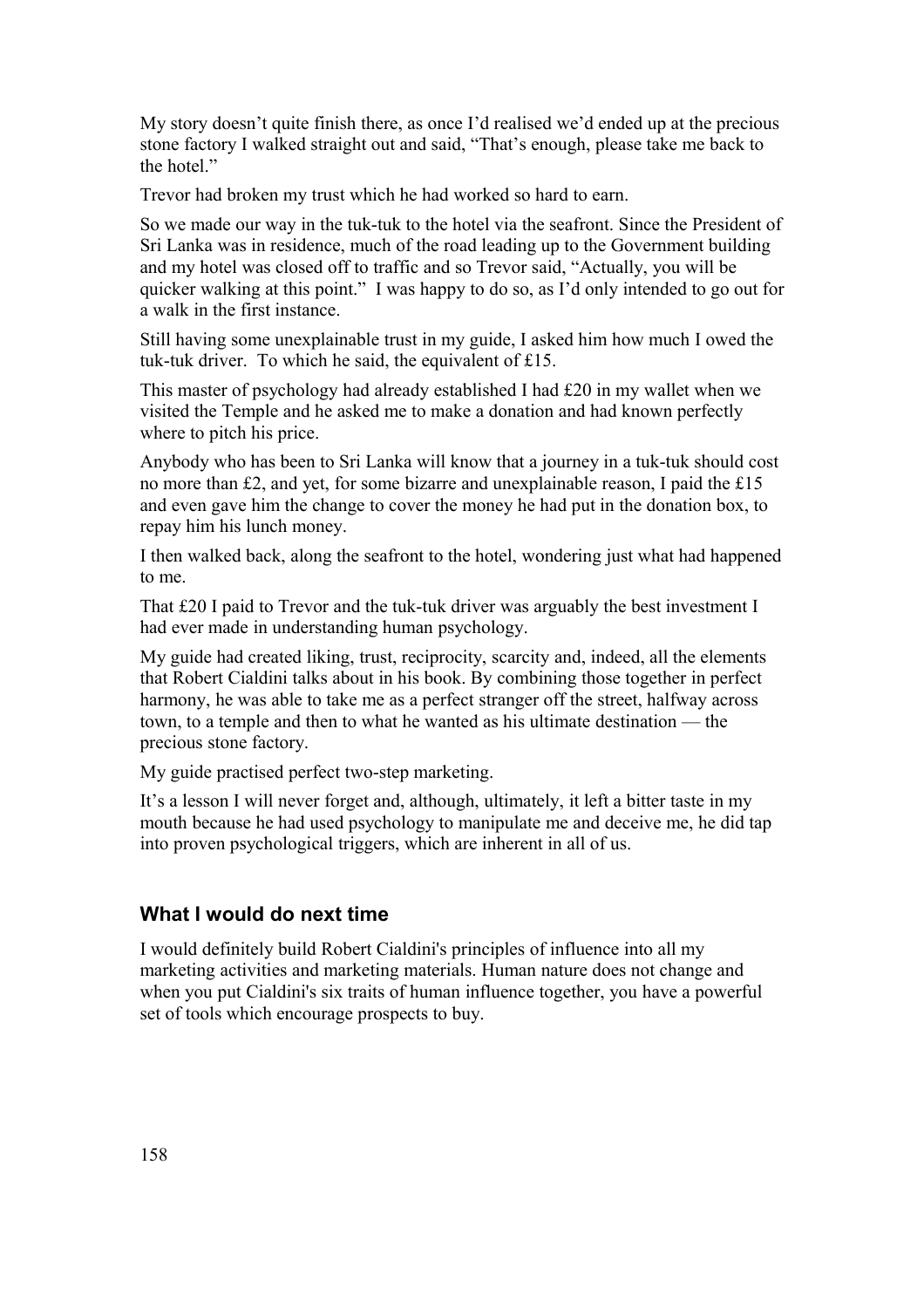## Lesson 35. Collect Customer Feedback

### **My marketing mistake: I didn't collect enough detailed feedback from prospects who didn't buy.**

I look back on my years selling Millionaire MBA and Enterprise MENTOR and realise that I could have gathered a lot more information from prospects who didn't buy. I'm sure if I had understood the reasons that they didn't buy, I'd be able to tailor, adjust and refine my proposition and story to help them understand and make them want to buy.

There is an interesting quote from Marshall Field (1834 to 1906). Marshall Field was widely known as one of the forefathers of the department store. He said this about customer feedback:

Those who enter to buy, support me.

Those who come to flatter, please me.

Those who complain, teach me how I may please others so that more will come.

Only those hurt me who are displeased but do not complain. They refuse me permission to correct my errors and thus improve my service.

The last line of Marshall Field's quote is most relevant to me. If I can get feedback from prospects who don't buy. I can adjust my messaging and offer accordingly  $-$  if I don't, I continue to have the wrong message to market match.

#### **Millionaire MBA**

With Millionaire MBA I did a much better job at nurturing customer relationships and to some degree, I did get significant amounts of customer feedback.

Many times I've used a tool called www.surveymonkey.com to survey people in my Millionaire MBA database to find out what their biggest challenges are in business, why they bought Millionaire MBA or why they didn't.

I always feel I have a closer relationship with Millionaire MBA prospects and customers. I believe this is because they have a greater emotional investment in their purchasing decision, simply because they're searching for information about how to start or grow a business or make their business more profitable. They are buying something for themselves, to better their future.

They can see how the advice and guidance of the entrepreneurs featured in Millionaire MBA can help them.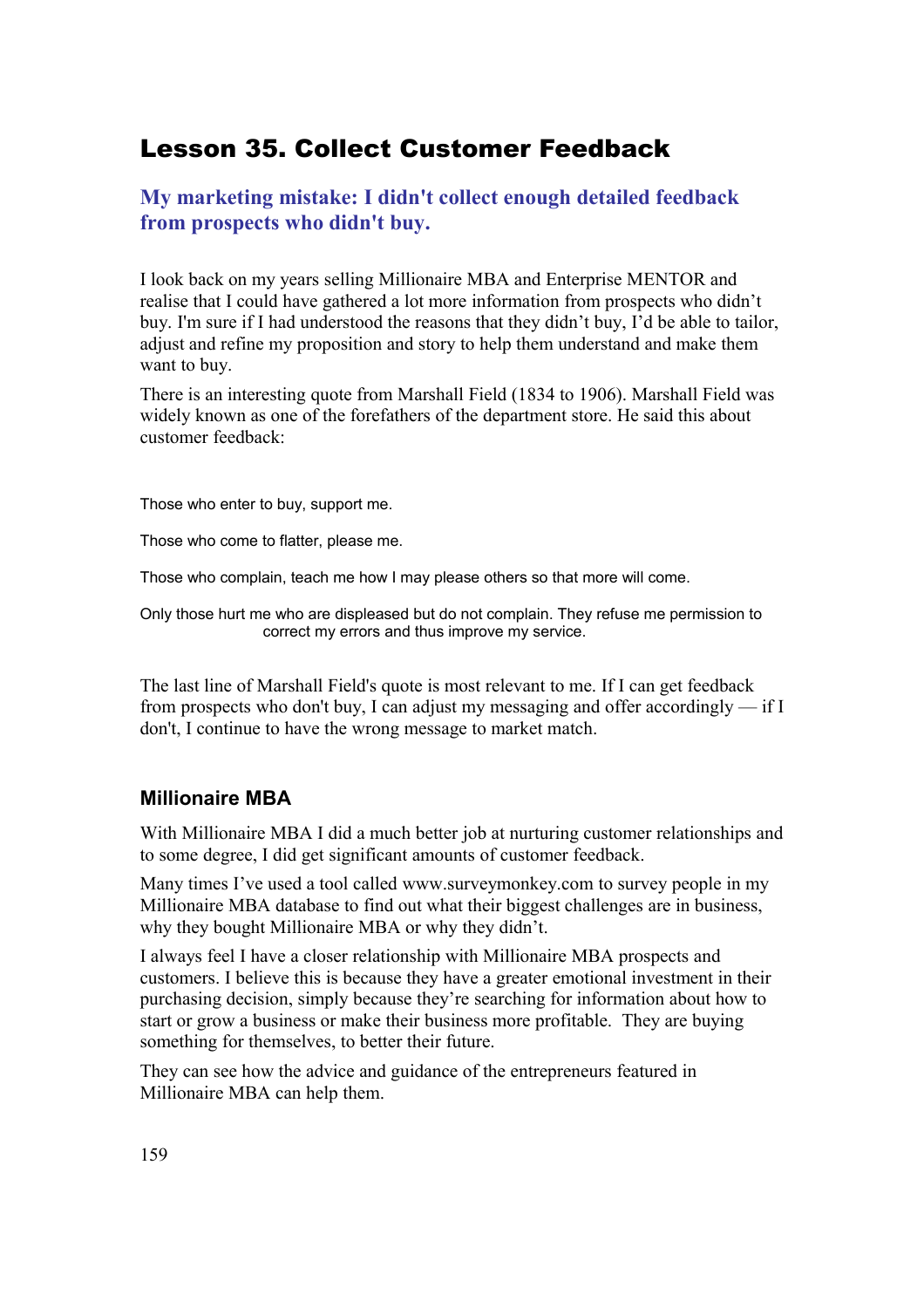I've had many lovely emails from people telling me their life story and how Millionaire MBA has helped them change, or asking if Millionaire MBA could help them change.

With B2C relationships it is much easier for me to ask for feedback about why they did or didn't buy.

#### **Enterprise MENTOR**

With Enterprise MENTOR, it has been much harder to get the same level of feedback. This is for two reasons.

1. I have been constantly changing the marketing message of Enterprise MENTOR and so the type of people I attract into the database has also changed. As a result I never had the opportunity to build relationships and truly understand what brought each person to my site and what made them buy or not.

2. The type of people who are in my Enterprise MENTOR database don't have a personal or emotional connection to what I do. They are simply searching for more information as part of their job, and are not spending their own money.

### **Asking questions**

If I had had a stronger relationship with the people visiting my site for Enterprise MENTOR and had asked a qualifying question, I would have understood more about the market and the customer. These types of upfront questions would have been useful to find the answers to:

Are you looking for ways to create a more engaged workforce?

Are you looking for ways to create more engaged customers?

Do you have a budget in mind?

Do you have the authority; if not, who does?

The thing is it is very difficult to get people to willingly answer these questions online.

With Millionaire MBA, it was easier because people were talking about themselves and were more open. In organisations prospects are a lot more hesitant and guarded with their information, mostly because they know that you're trying to sell them something (Enterprise MENTOR) — which naturally I am, but only if it is the right thing for them, and if I believe I can help them. I do however need the right information to know if I can help them or not.

#### **Get feedback where you can**

With customers who have bought (both Millionaire MBA and Enterprise MENTOR), I always try and get case studies, testimonials or follow-up in some way so I have a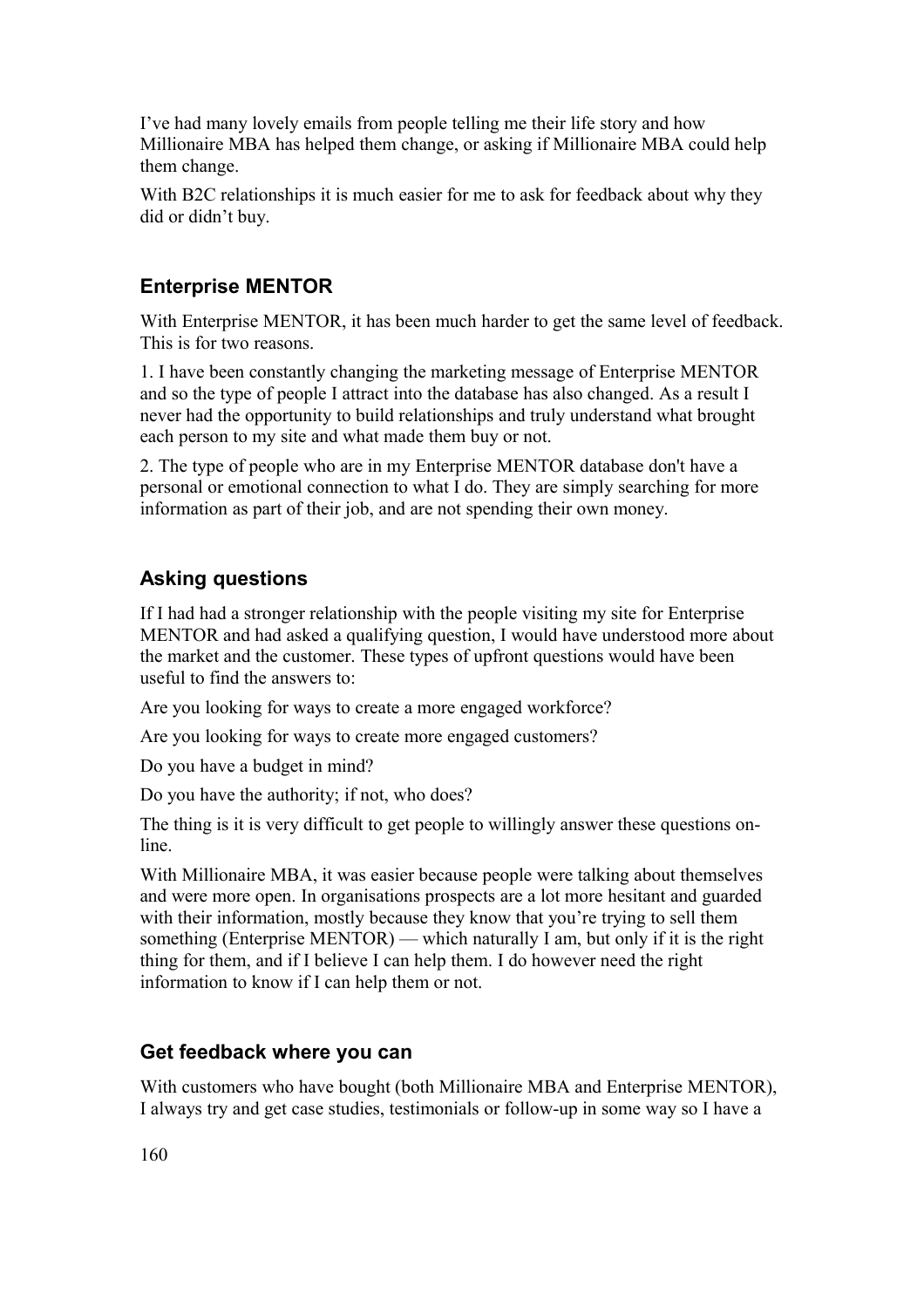much better understanding of why they bought. But it's those who don't buy who trouble me.

### **What I would do next time**

I would try and collect useful feedback from prospects who chose not to buy from me. Why didn't they buy? Wrong message, product, price, offer, timing? Was there stronger competition? Was it just inertia? Why? Unless I ask I won't know. The only way I could find out is by telephoning them, emailing them and creating a survey with surveymonkey.com. I may have to create an incentive to get lost prospects to give me feedback.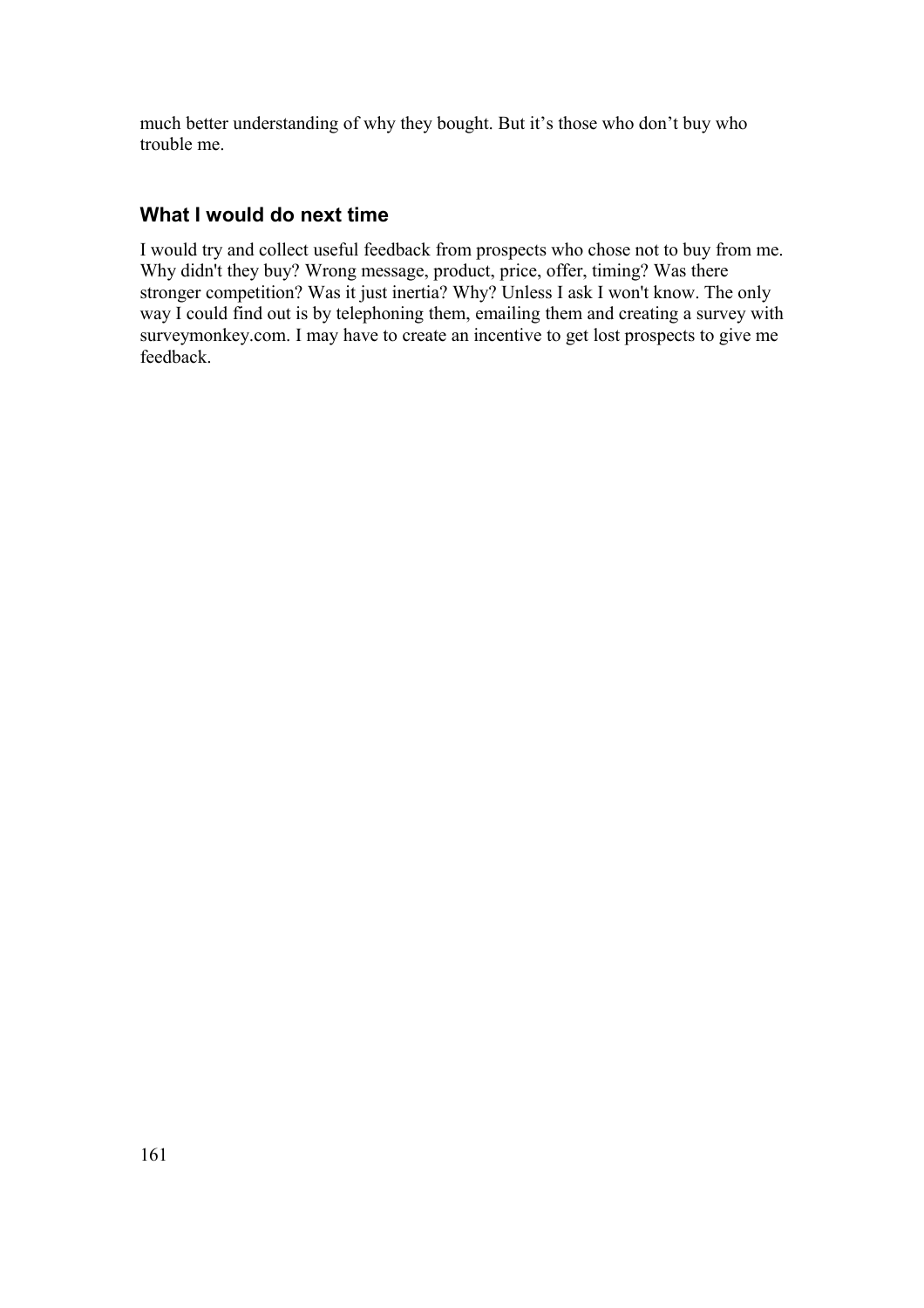# Lesson 36. Build a Business, Not Just a Product

## **My marketing mistake: I didn't build a business (with on-going revenue). I just built a product.**

I've been guilty with both Millionaire MBA and Enterprise MENTOR of not building a business, but just a product. Essentially I have a business based around 'marketing promotions'.

Having said that, it was never my intention to build a business in either instance. My intention was to create high value products, which customers love — and sell lots of them.

It was only as I started to understand more about the flaw in my plan  $-$  i.e. no repeat customers, recurring revenues, upsells or cross sells, and the high cost of getting a customer just to sell them only one thing that I really started to think about how important it is to build a business rather than a product.

#### **One-off product successes**

That said, there are examples of people who have achieved success selling just one product.

There aren't so many examples because most businesses you look at are built around repeat sales, whether that's selling a can of baked beans, BMW cars, or as my friend Simon does, Christmas trees each November and December.

Heinz, BMW and Simon all know how much easier and cheaper it is to sell to repeat customers than to constantly find new ones.

Here are two examples of entrepreneurs I know of, who have turned over a significant amount of money with just one product:

### **Dominic McVey**

The first entrepreneur is somebody I met a few years ago — Dominic McVey. Dominic made many millions of pounds at the age of 14 selling scooters at the start of the scooter craze.

Dominic stumbled upon micro-scooters in another country and managed to secure UK distribution rights for them. He started importing them, promoting them and selling them and did very well for himself in the space of just a couple of years.

I don't believe he ever set out to create a business or upsell customers; he simply focussed on creating a channel through which people could buy micro-scooters.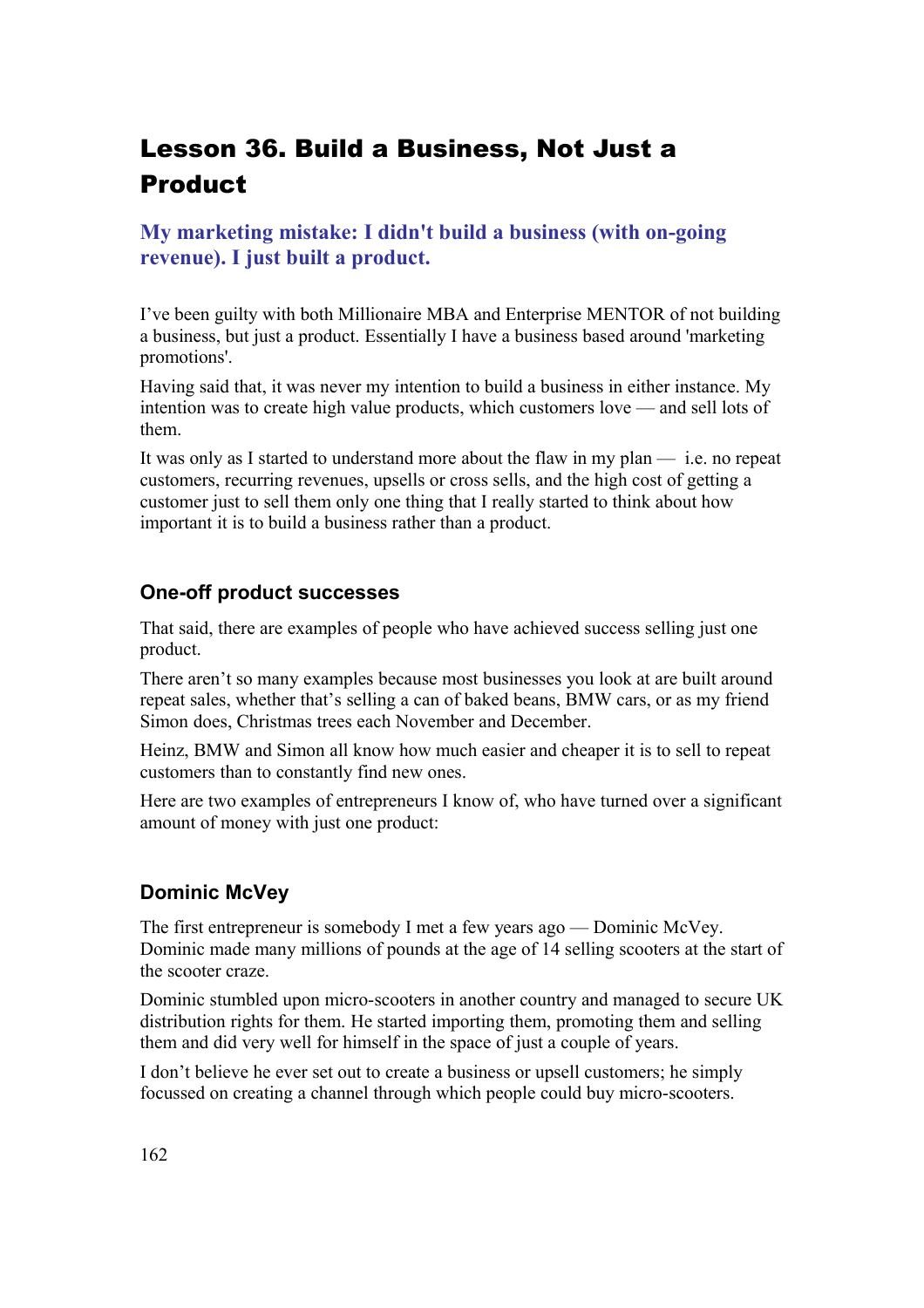### **Million Dollar Home Page**

Another example is an entrepreneur called Alex Tew who created a product called The Million Dollar Home Page, where he sold advertising space on a Home Page for \$1 per pixel.

For example, if a company had a logo taking up 60 pixels, he would charge \$60. The Home Page had a million pixels on it and, over time, he sold all one million of those to advertisers and generated a handsome million dollars.

That, again, is not a business; it's just a clever marketing idea with a limited shelf life — albeit a brilliant one.

With the high cost of customer acquisition, it makes total sense to build relationships with customers and find more and more things to sell them — and become the supplier of choice in your particular niche for that specific customer.

### **Turning Enterprise MENTOR into a business**

With Enterprise MENTOR there is certainly the opportunity to turn the product into a business by offering additional services such as coaching, speeches, consulting, training and private client work.

Possibly a better business model behind Enterprise MENTOR would have been to create a network of consultants who firstly sell Enterprise MENTOR and who then offer their own 'back-end' coaching, consulting and mentoring services. I would take the revenue from the sale of Enterprise MENTOR, and they would take the revenue from their consulting/coaching services. They would pay a fee to become an approved Enterprise MENTOR coach.

The advantage of getting coaches and consultants to sell Enterprise MENTOR is that they may be able to get more face-to-face time with managing directors so that they can clearly articulate the programmes proposition. It would also put the cost of sale in the hands of the coach/consultant, rather than on me.

There are many ways to turn Enterprise MENTOR into a fully fledged business, and this is just one option. Each option requires an additional marketing investment. I would still have to spend money on finding potential coaches, just as I currently spend money on finding potential customers.

One thought which runs through my mind with this coach/consulting model is a company in the US who sells a coaching programme through resellers. I spoke with their CEO who said, "We have broken our pick trying to make this work." Ultimately, he has spent a lot of money trying to get this model to work — but has not been as successful as he would have liked. His words keep me awake at night!

#### **What I would do next time**

I would never again build just one product without creating additional revenue opportunities to sell to my customer a second time or more. The cost of getting a customer is just too high not to find new ways to sell them more products and 163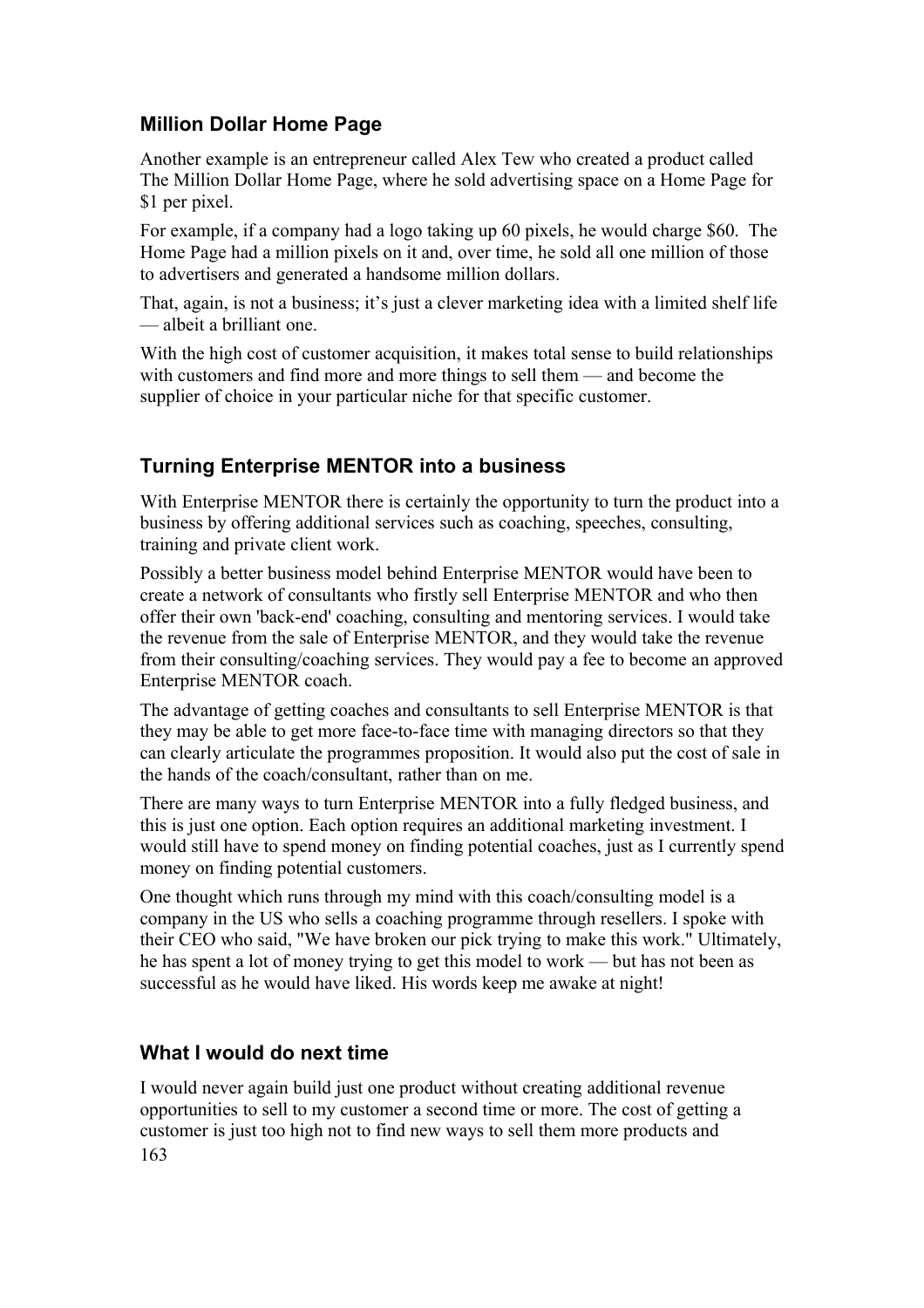services. I would make sure the business I was entering had this up-sell, cross-sell or down-sell opportunity within it. I would also make sure I maintained a relationship with my customers so they thought of me for their next purchase.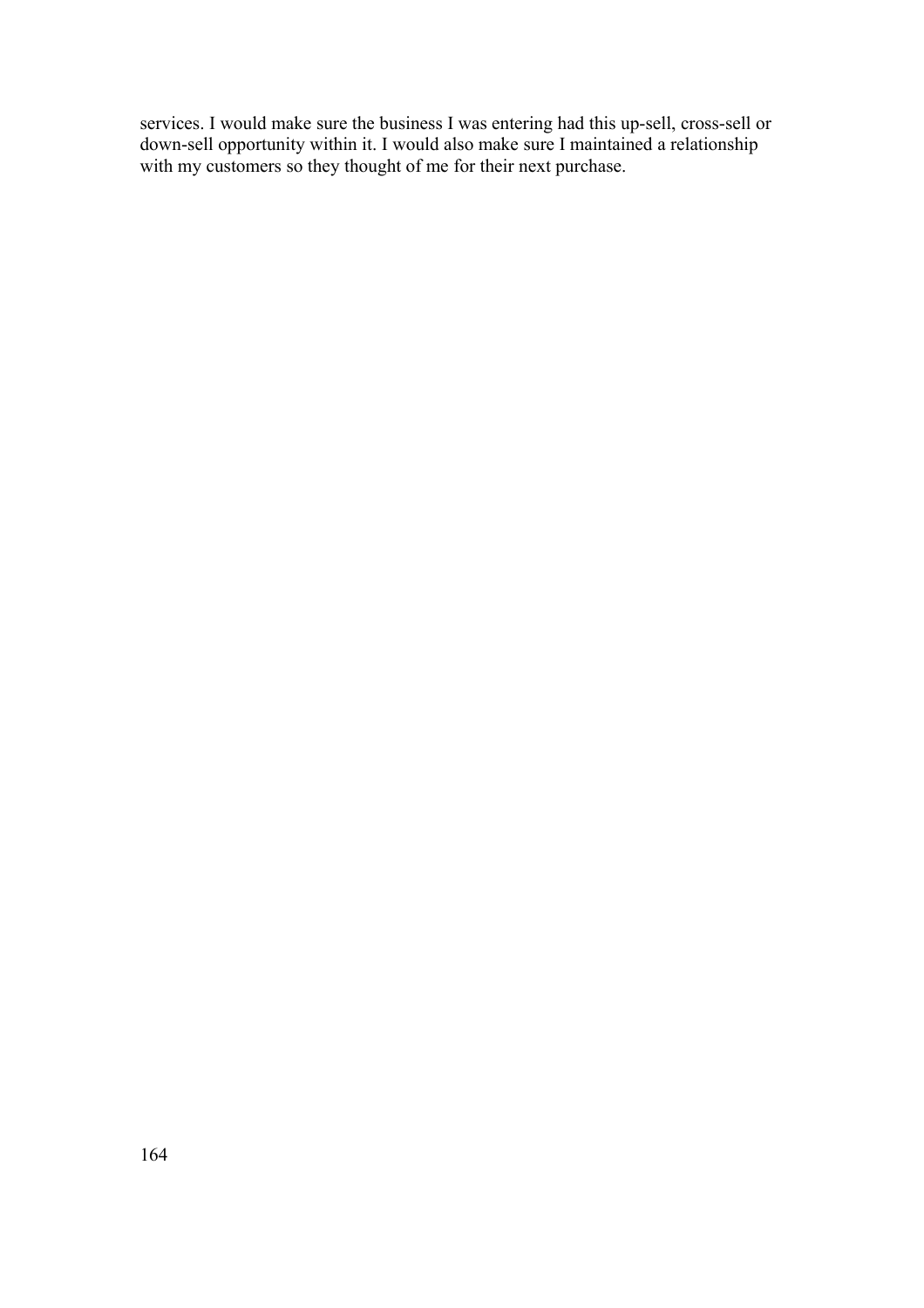## Lesson 37. Don't Follow Gurus Blindly

**My marketing mistake: I followed my marketing mentors too blindly — at great expense.**

Over the years I have spent many thousands of pounds, if not tens of thousands, following the advice of so-called marketing gurus and experts.

I paid one particular so-called guru £7,500 for a year's mentoring, and paid many more thousands of pounds to attend his seminars and workshops and buying his marketing education programmes — only to be left incredibly disappointed at the end of a year working with him.

Seth Godin — a world famous marketer — wrote a very interesting book called *All Marketers Are Liars*. Perhaps a more accurate title would be *All Marketing Gurus Believe Their Own Hype*.

#### **It is easier for gurus to work magic on an existing business than a new one**

Marketing gurus have endless marketing strategies which they can pull out of their tool box and put to work on your business.

I'm sure many marketing gurus do deliver results, but it's much easier for any marketing expert to achieve results with an established business which has an existing client base, significant revenues, repeat customers and a foothold in the market.

If you are launching a new product (like Enterprise MENTOR) which is unknown and has no clear channel to market — it is very easy to retain a 'marketing guru' and burn through cash implementing their 'best guess' marketing ideas. Marketing gurus can advise you, but they can't tell you what works. Only the market can tell you what works.

I followed the advice of my marketing mentor and wasted many months painfully writing sales copy, creating mailing pieces, only to find out at the end that it didn't work. My message/market/medium match was not there.

It would have been much more sensible to find a fast, low-cost way to test my message in the market and see who responded.

### **Those pesky gurus**

After being burnt myself, I am a little cynical when it comes to marketing gurus. Although I believe there are some good ones out there who want to help you, there are many more who just want your money at all costs.

Marketing gurus have the ability to convince you that they can help you turn your product/service into sales. Talk is cheap — as at the end of the day, it's not their

165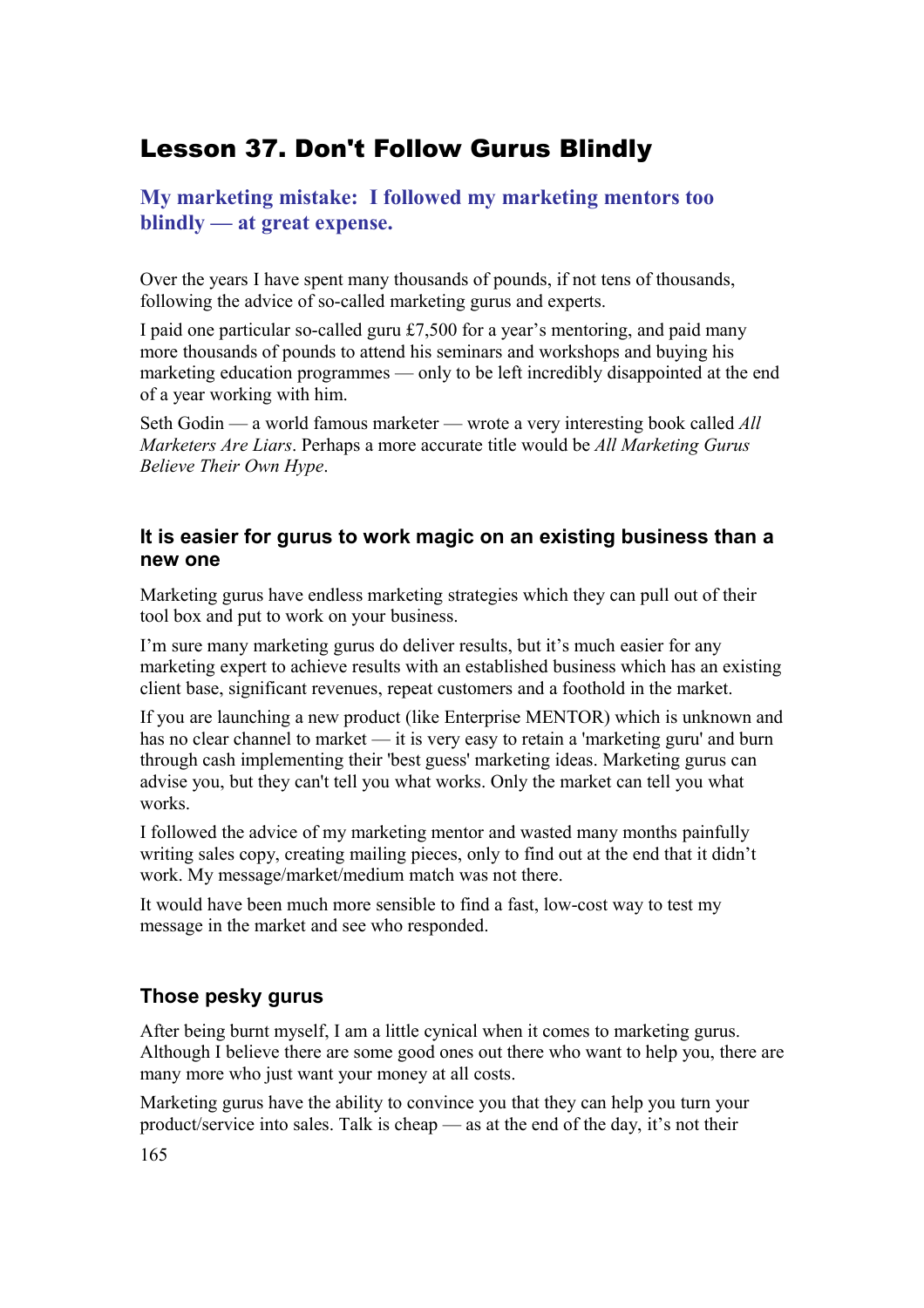money they're spending, it's yours. If their advice doesn't work (as was the case with my marketing mentor), they simply walk away with a fat cheque in their pocket, and you are left picking up the pieces.

#### **Become a student of marketing**

Aside from marketing experts, I highly recommend that you hit the books and become a student of marketing.

There are many priceless marketing books which all marketers should read. Here are just few of those classics. I have them all:

Tested Advertising Method - John Caples

How to Write a Good Advertisement - Victor Schwab

Ogilvy on Advertising - David Ogilvy

My Life in Advertising and Scientific Advertising - Claude Hopkins

My First Sixty Years in Advertising - Maxwell Sacheim

Robert Collier letter book - Robert Collier

The Adweek Copywriting Handbook: The Ultimate Guide to Writing Powerful Advertising and Marketing Copy from One of America's Top Copywriters - Joe Sugarman

For the price of a dozen or so books you can tap into hundreds of years of marketing genius.

#### **Taking your learning further**

Beyond books, there are also many CD and DVD education programmes available from marketers. Beware though — this is where you can start to waste a lot of money as many of these programmes are sold by persuasive marketers and are usually over priced.

Some marketers are better at selling their own products than they are at helping you grow your business.

These same marketers have the ability to write persuasive sales copy for their marketing programmes and suggest that if you make a small £1,000 investment in one of their education programmes, you will see new revenues of hundreds of thousands of pounds.

More often than not, what these marketing gurus are doing in their programmes is simply stating common marketing principles, which were written about in the 1920s and '30s (in the books I mention above) and charging thousands of pounds for the same advice.

Beware of marketing experts who promise you quick, easy, fast ways to instant business success.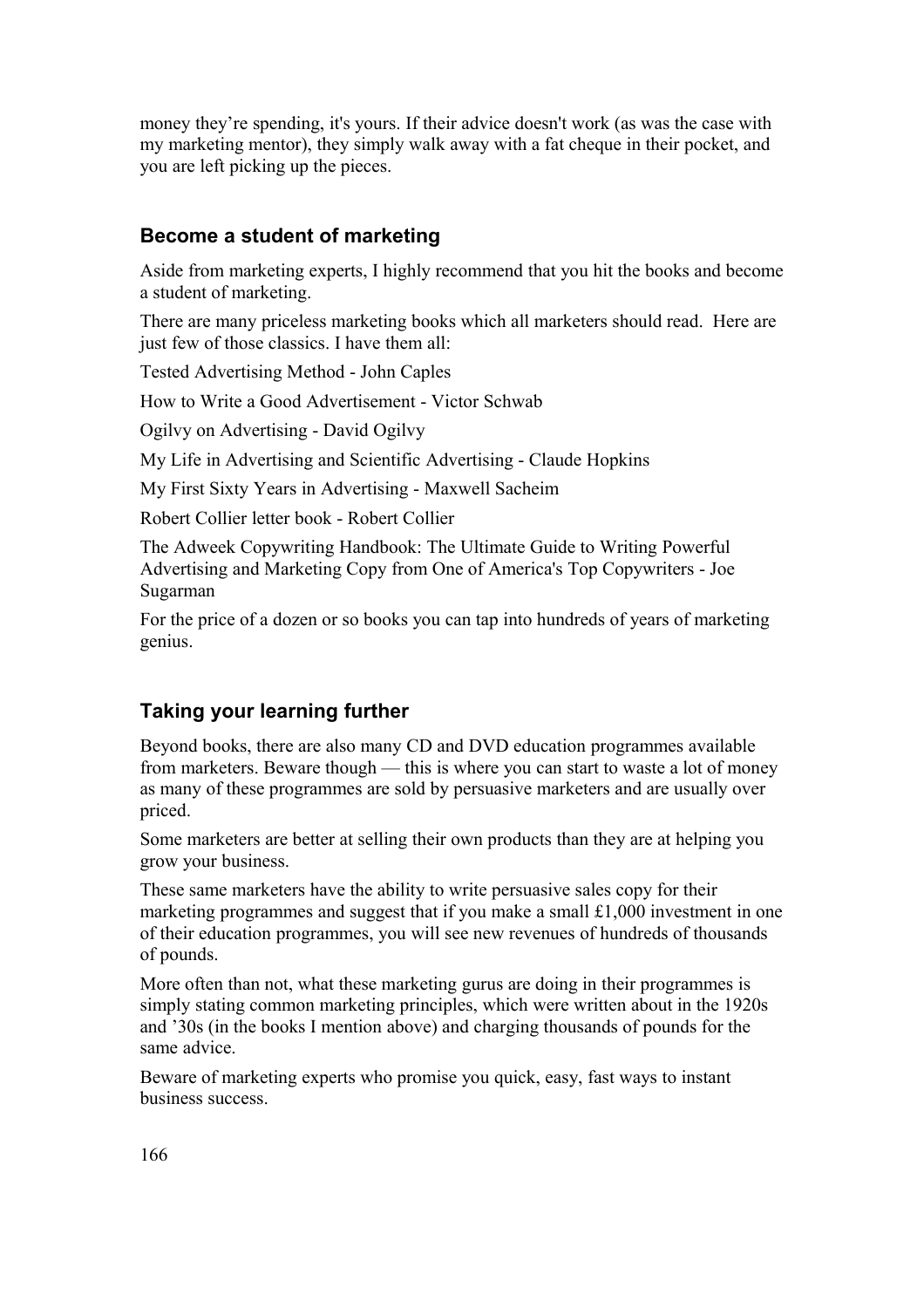What they actually deliver is a quick and easy way to waste a lot of money. Choose your marketing gurus wisely!

### **What I would do next time**

I would never again put so much faith in a single marketing mentor! It is easy to think other people have all the answers. They can certainly give you good advice and tell you what they have seen work for other companies, but the only people who can tell you what actually works are paying customers who decide to spend their cash with you. I believe the right thing to do is to keep testing different marketing activities and see for yourself what works and what doesn't.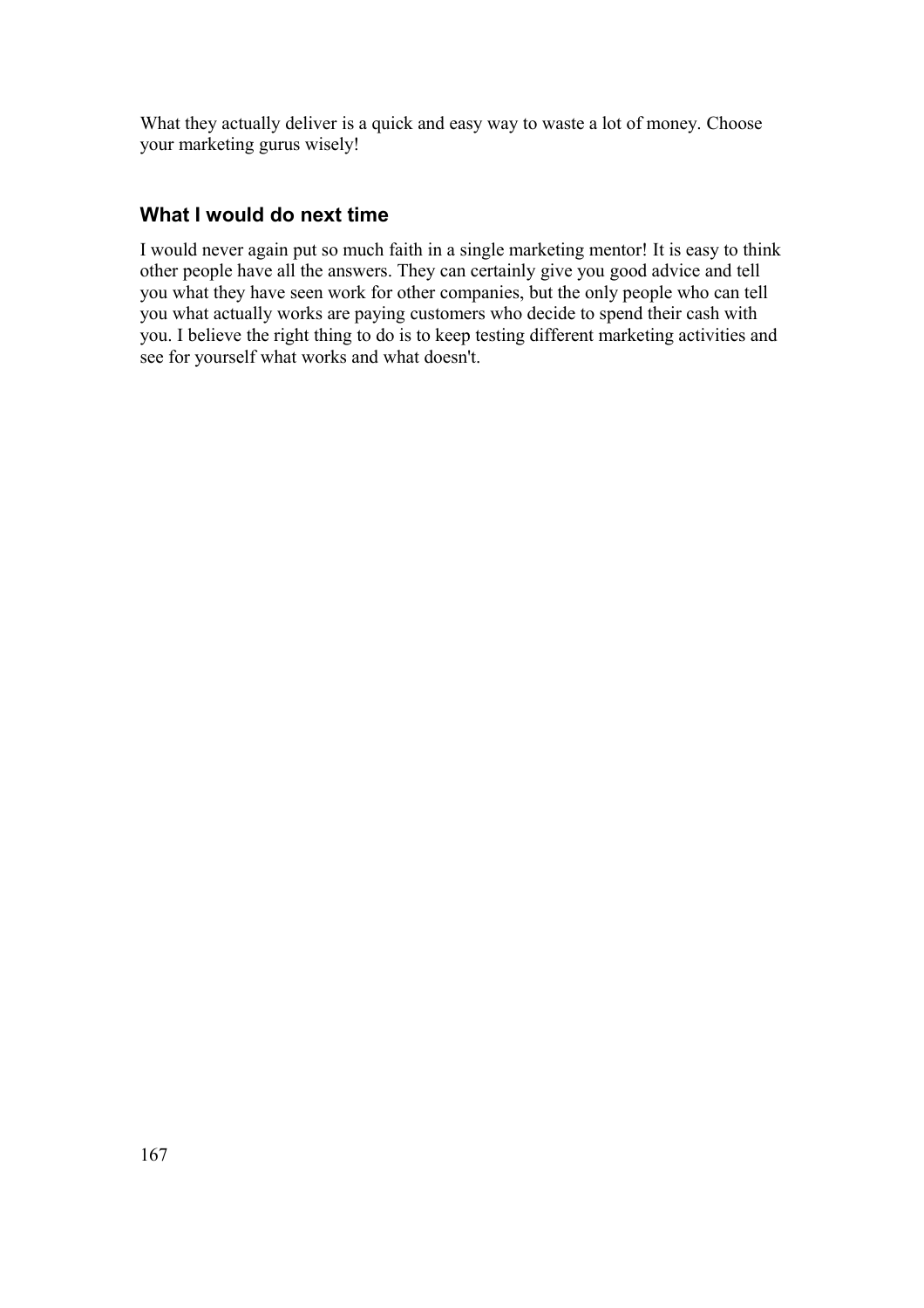# Lesson 38. Listen 'Openly and Cautiously' To What Others Have To Say

**My marketing mistake: I should have listened more to what friends, family and business associates were saying.**

Over the past seven years, I have met literally hundreds of people who have an opinion on my business and have offered advice on what I should be doing.

That might for example be about taking my programmes into new territories (i.e. the US, Africa or Asia)... it might be suggesting who I should be selling to... what my message should be... how I should price my products... where I should advertise... what networking events I should go to... where I should do public speaking... who I should meet with or speak to... which articles I should write for which magazines. The list is endless.

I always listen openly to what others have to say as they have a different view of the world and can see my business and my products from a different angle — and possibly an angle that I have not yet considered.

#### **Brother-in-law and the iPhone**

One instance where this worked out very well was with Phil, my brother-in-law from Australia who, at the start of year 7, was in the UK with his family.

He had got the iPhone bug and passionately enthused and raved about the iPhone. He said that I should put my mentoring programmes on this relatively new mobile device. At that point I didn't have an iPhone and hadn't really understood the potential that 'mobile computing' offers.

Although I am a great fan of Apple products and I use a Mac every day, at that time, the iPhone had passed me by and what little knowledge I had of it was limited to thinking that iPhones apps were all about games or productivity tools.

I certainly didn't think that apps could be used for creating behavioural change in the way that Millionaire MBA and Enterprise MENTOR work.

I told Phil that I would give it some thought and started to look closely into what an app would look like if I was to port my two mentoring programmes onto it.

I've since fully embraced not only the iPhone, but also Android and Blackberry and now many tens of thousands of people have downloaded either free or paid versions of Millionaire MBA and Enterprise MENTOR on these mobile platforms.

I'm pleased to say my investment in developing these 'mobile versions' of my programmes has paid for itself many times over.

If my brother-in-law had not planted the iPhone seed in my mind, to this day I may not have created these mobile 'app' versions, or reached so many new prospects around the world.

168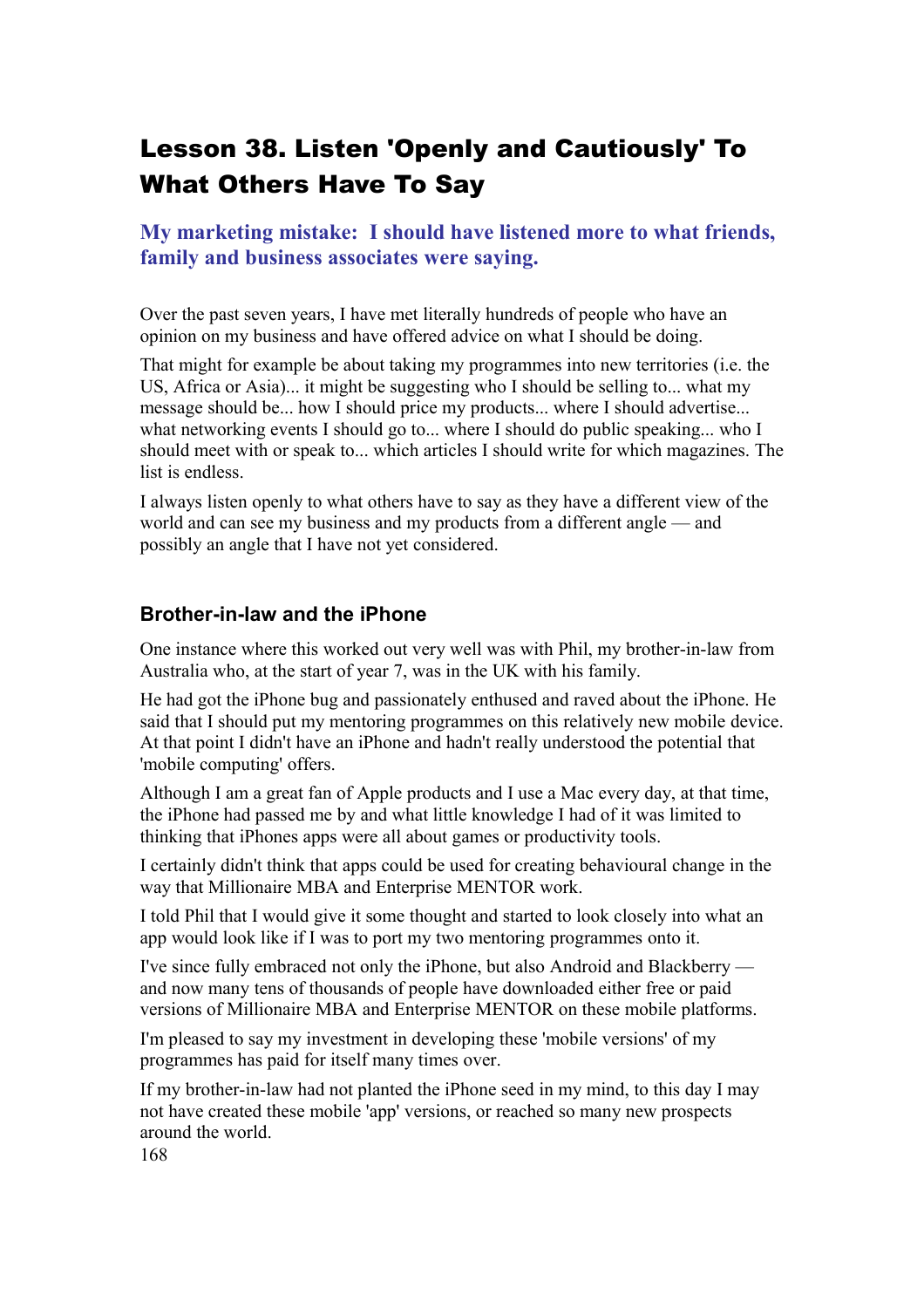### **Not all advice is good advice**

That said, not every piece of advice people give is worth taking action on.

Endless numbers of people have told me that 'long sales copy' will not work and does not sell, and yet thousands of customers have bought Millionaire MBA off a single page long-form sales website.

Others have told me you can't sell an app for more than £100 — but I have, many times.

Just as endless people offer me their opinion, I often make suggestions to other entrepreneurs and companies on how they could better market their products and services, or reach different market places.

But just because I think the ideas I put forward are brilliant ideas, doesn't mean to say the person receiving them does — often they have already tried the ideas I put forward and know why they will not work.

Likewise, people who put forward ideas to me often think their idea is the best, but I usually have a fuller, more in-depth understanding of my business and the costs associated with their idea, and over the years I've been able to see what works and what doesn't, and bring together other pieces of the jigsaw puzzle that others do not see.

But still, if I meet people who are willing to share their ideas with me, and they are good ones, I'm not averse to borrowing them — and hopefully profit from them.

The advice I really covet is from people who are in a similar industry and know the exact challenges I face. If somebody has trod the same path as me, and knows the pitfalls to avoid, and the right doors to open — I will listen to them all day and all night.

#### **Timewasters**

One area of business which has been particularly wasteful of time for me has been with potential business partners. Over the years a fair number of people have approached me as potential joint venture partners for Millionaire MBA and Enterprise **MENTOR** 

Each time I see the same pattern evolve which is an initial flood of enthusiasm from the potential business partner, followed by a rush of dialog, plans and ideas -- some people going further than others in creating websites and marketing materials... but very few actually putting in the level of effort it takes to make a JV work.

Having spoken with other business owners and IP owners, I have heard similar stories of prospective partners, sales people and consultants who have visions of great success but fail to deliver the goods.

As always my door remains open to new business partners, and I'm confident that one day the perfect JV partner will come along and we will do something very spectacular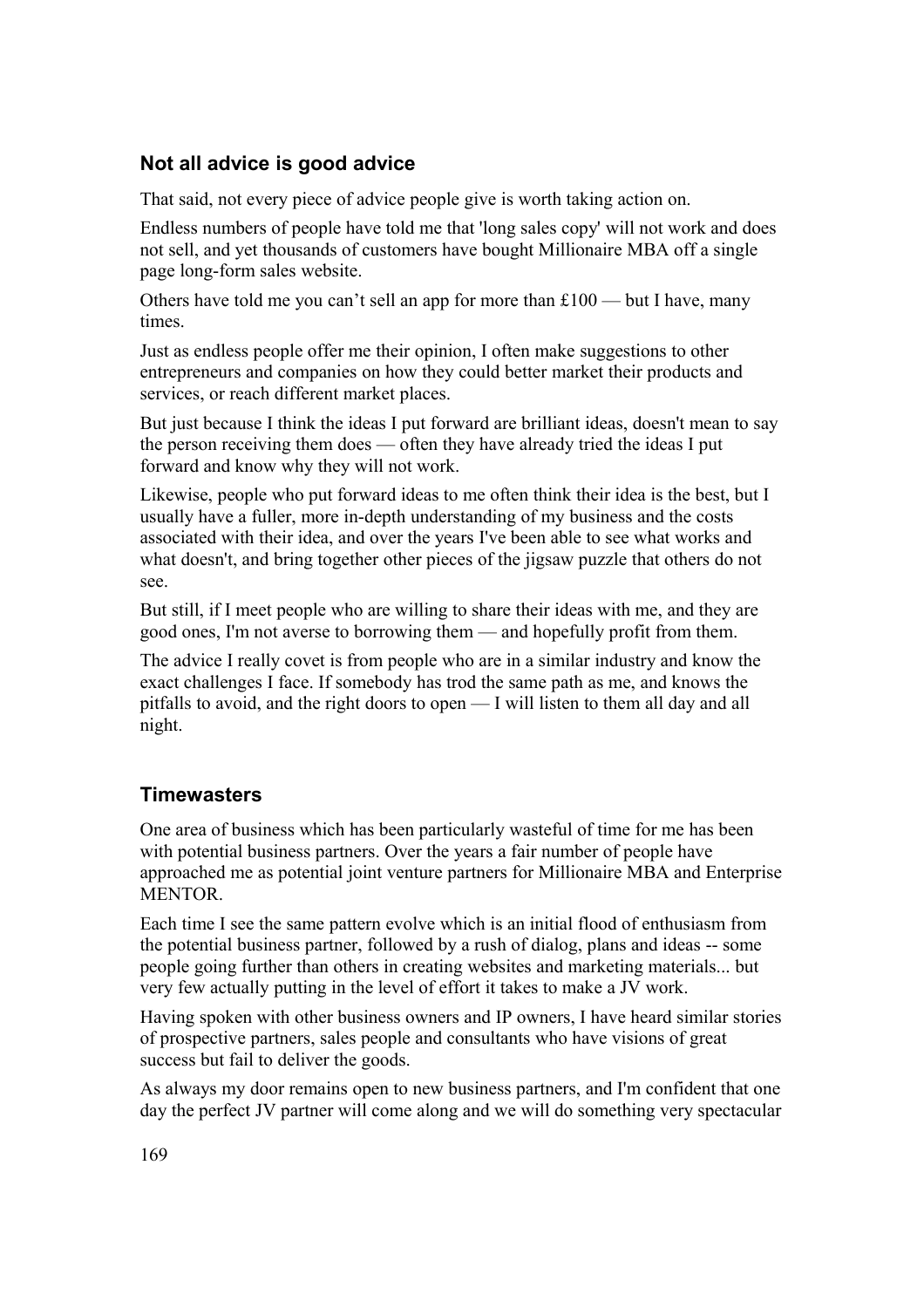together. But until that day comes, I remain philosophical and realise that most prospective JV partners will promise more than they eventually deliver.

I would encourage you to share the same level of realism I have about what JV partners can achieve, and also be 'open but cautious' to the advice others give you.

## **What I would do next time**

I would keep an open mind about what friends, family and business associates were saying about my products, services and overall business. As an entrepreneur you soon discover that everybody has an opinion about your business, and most of the time they are not shy in telling you what they would do if they were in your shoes. Some ideas which they offer are valuable, some are not. The key is to be receptive to new ideas — they may just have thought of something you missed.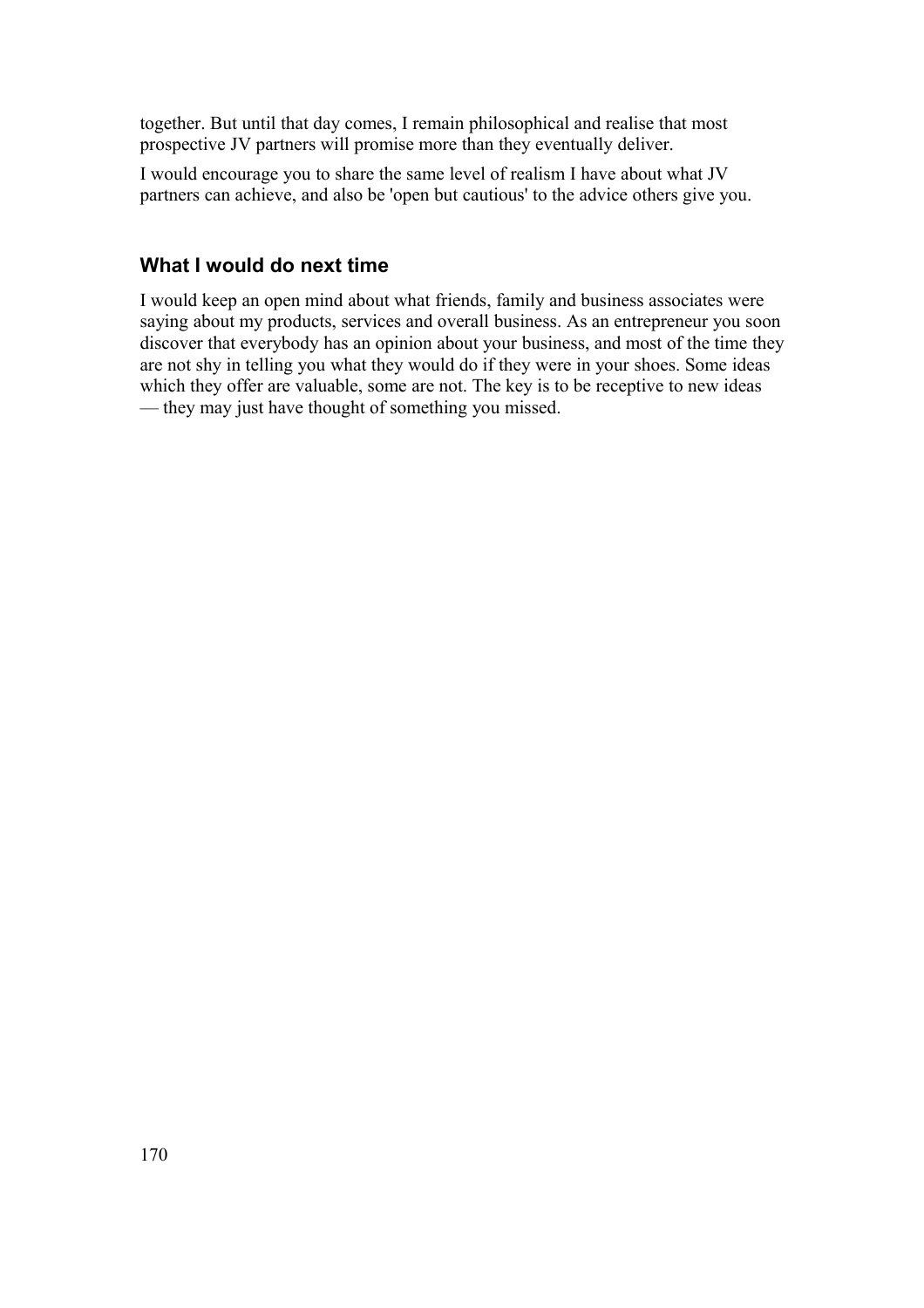## Lesson 39. Don't Push Snow Up Hill

**My marketing mistake: I was trying to push snow up hill.**

At times, in fact many times, I have felt marketing Millionaire MBA and Enterprise MENTOR has been a bit like pushing snow uphill. Marketing and business shouldn't be that hard!

If you can tap into a rich vein within a market, and you can find out what people want and desire and then offer it to them in a professional and credible way (so that they want your products and services) — then business should be like skiing downhill... it should be like flowing water.

### **Skiing downhill — not pushing snow up-hill.**

A friend of mine who lives close by has in the past started five different businesses: some he has sold and some he just closed down because they didn't work. He knows as well as I do the challenges in creating a business.

However, he recently started a new software business and has found a hot market in the B2B space which is working very well for him. He has a marketing message which is easily understood by prospective customers and he sells to decision-makers who have the authority to make a buying decision. Very quickly his business is flying.

He is quite literally skiing downhill at this very moment.

That's not because he's spending a fortune on marketing or lead generation, it's because people are seeking him out, and word of mouth recommendations are starting to kick in. His story stacks up and prospects get it.

### **Keep pushing or pull back**

Sometimes it is not always a clear decision as an entrepreneur to know when to keep pushing harder, or when to pull back and draw a line under things. You'll hear many entrepreneurs say that people give up too soon and success is just around the corner — but who knows if that is true.

Many times I've thought if I can just get this piece of the marketing jigsaw right, the other pieces will fall into place.

Fundamentally though, it is more likely I made a mistake at step 1 (i.e. not knowing my market) — and it's harder to recover from that.

### **The Entrepreneur's Challenge**

Nobody knows how difficult it is as an entrepreneur to take a new product to market unless they've done it themselves.

171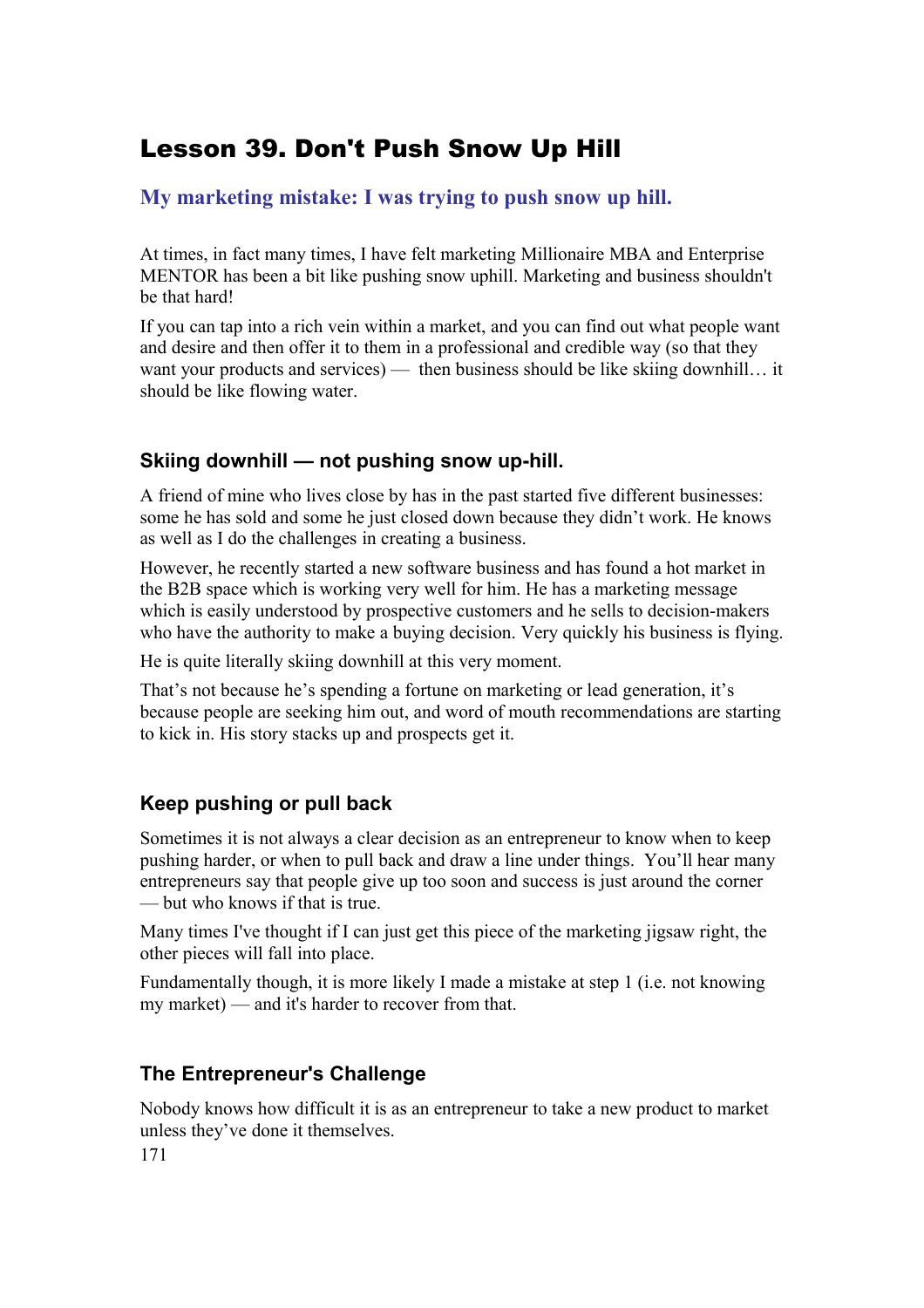It is such an exhausting and expensive challenge. Perhaps it shouldn't be, but I've yet to find an entrepreneur who said what they did was so easy they barely broke sweat. The rewards of success come at the cost of hard work, dedication, persistence, selfdiscipline and sacrifice.

### **Running Naked**

One way of describing the journey as an entrepreneur is with this image.

I live in the city of Bath very close to one of the main Georgian streets. This is a long, wide, majestic road, which leads directly into the city centre. It is a beautiful road to walk along.

I often think that being an entrepreneur trying to reach your goals is a bit like running down that road towards the city centre (your goal), but instead of the road being crisp, firm tarmac, it is heavy sinking sand.

And instead of running down the road fully clothed, partway down, you find yourself running naked — with the crowds lined either side looking at you. You are very visible as an entrepreneur and have nowhere to hide.

As you run down the road, the sand gets heavier and heavier and the road starts to climb uphill and before you know it, you're literally climbing naked up the side of a mountain trying to get to the top to reach your goal.

You're climbing barefoot over rocks, obstacles and broken glass.

You can see your goal in the distance, but all of a sudden it gets dark, in fact it becomes pitch black and you're halfway up this mountain naked, directionless, cold and in the snow.

Just then a small bright light appears in the distance, you believe it's your destination (your goal), and you continue climbing up the mountain pushing towards the light only to realise that once you reach the light, it is a mirage and actually the light source and goal you were working towards is over on the other side of the mountain. Success is just around the corner, but you need to keep pushing on to get there.

### **A dramatic illustration**

You may think that that is a bit dramatic, but I am quietly confident that any entrepreneur who has achieved success in their own right will recognise that analogy and relate their own story to it.

I know that most entrepreneurs who try to reach the top of the mountain eventually get there, but success isn't always just around the corner as you had hoped.

Also, once you reach the top of the mountain you may realise you've climbed up the wrong one and the thing you were personally aiming for was somewhere else.

Lesson 39 is quite a heavy one — but a very important one.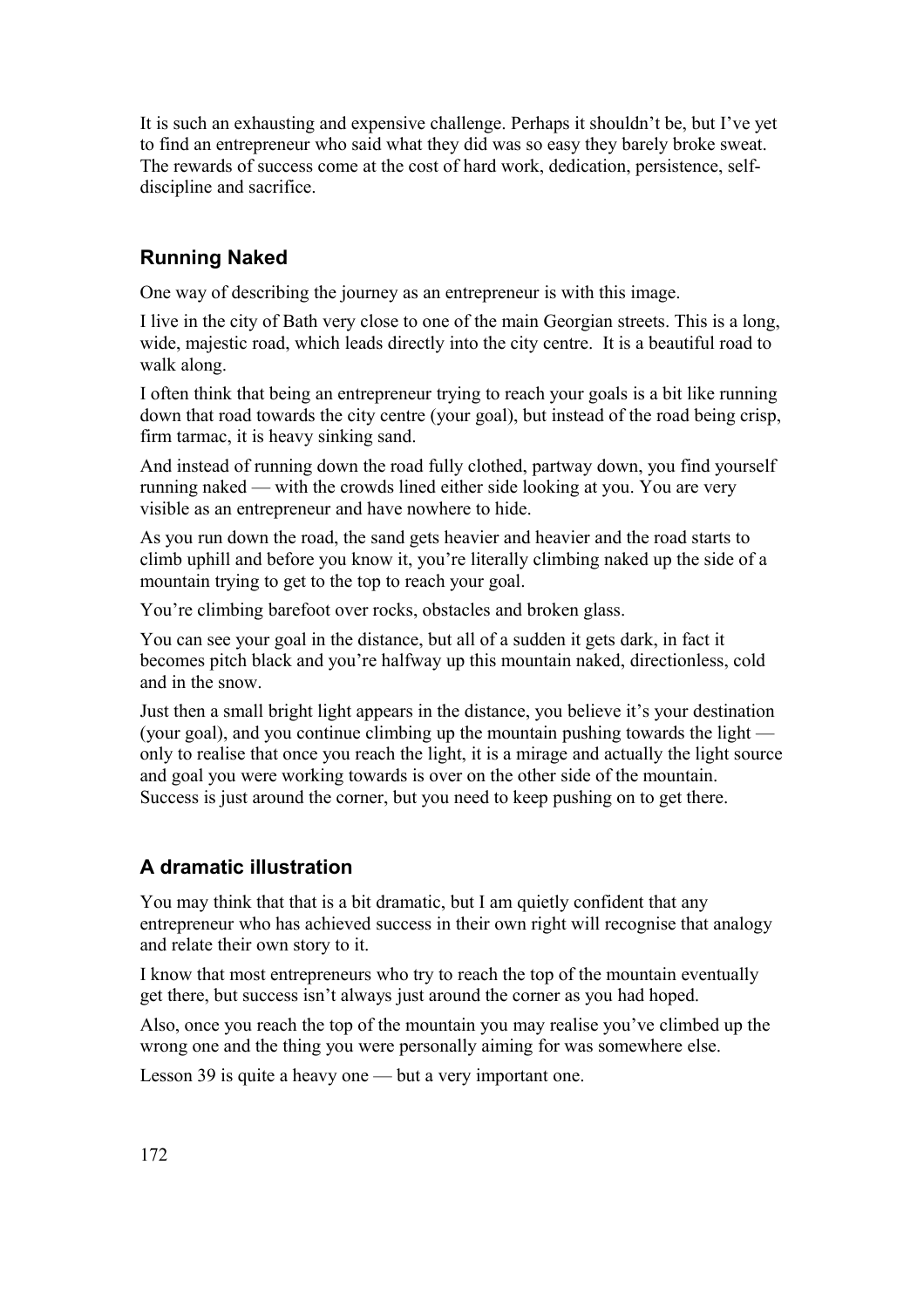#### **What I would do next time**

I wouldn't keep trying to push snow up hill. Business is not easy, but it should not be impossible. If something is not working you need to recognise this and make changes. You may even need to make a big decision and stop what you are doing and seek a new opportunity. You need to be skiing downhill with little or no resistance, rather than pushing show up hill trying to sell to customers who are not responding.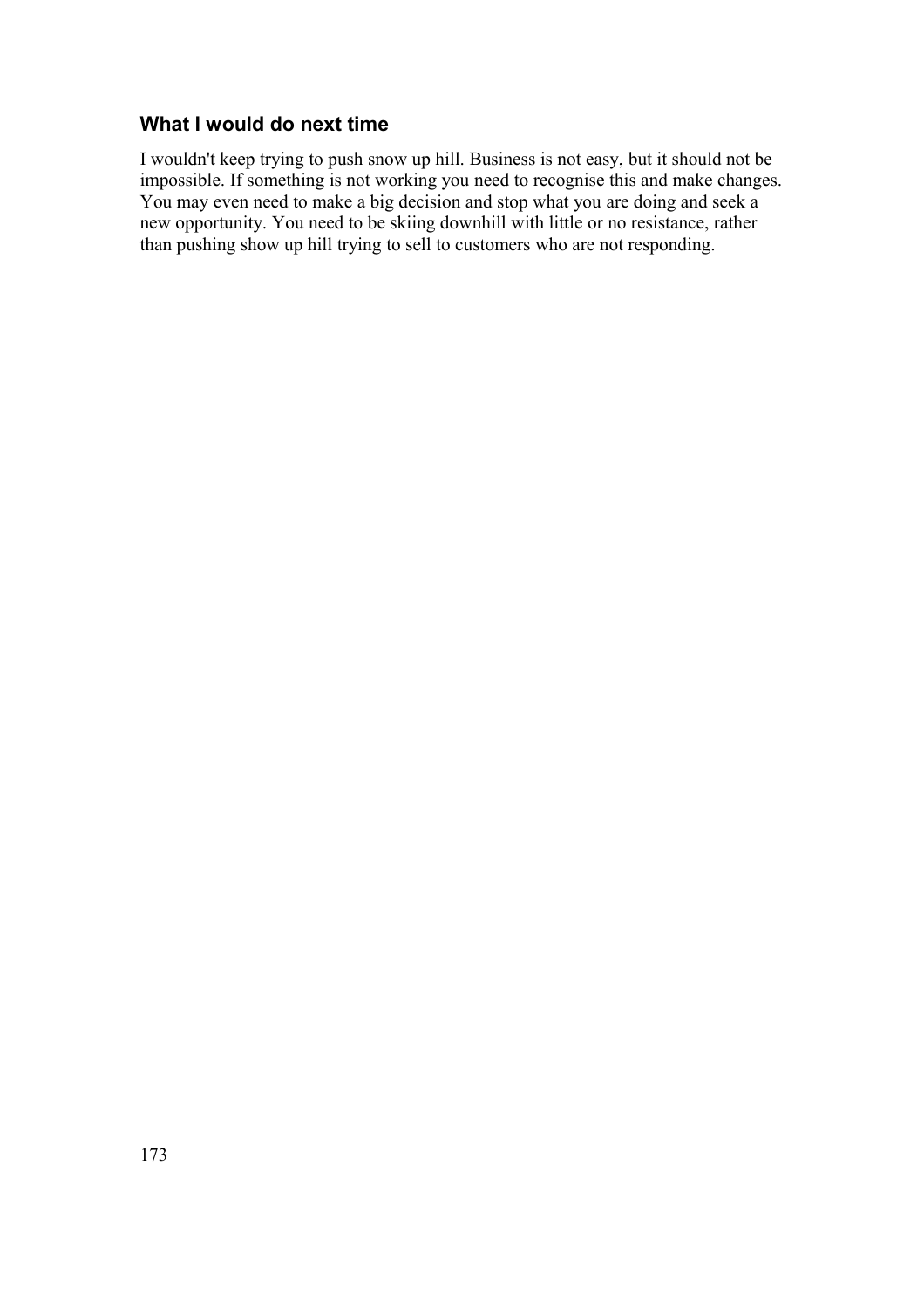# Lesson 39.5. Don't Do Things by Half Measures!

### **My marketing mistake: I know there are certain things I could have worked harder at, or stepped out of my comfort zone for.**

This lesson is more about you or me as the entrepreneur rather than any individual marketing activity.

It's about recognising that success as an entrepreneur requires you to step out of your comfort zone and stretch yourself and do the very things that make you feel uncomfortable.

This message of stepping outside your comfort zone and developing an entrepreneurial mindset is exactly what Millionaire MBA is all about. In many ways, it is also what Enterprise MENTOR is all about.

More than most people I should be aware of the need to stretch my comfort zone.

Still though, I have been guilty, many times, of not stretching myself or stepping beyond my comfort zone and putting off things. Not necessarily putting off things because they were too difficult, but putting off things because they were uncomfortable.

#### **Cold calling, or speaking to an audience of 1,000?**

Something which I find painfully uncomfortable is cold calling. I'd much sooner stand in front of an audience of 1,000 people and give a speech for 30 minutes than make one phone call to a cold prospect.

Why is that?

Most likely it is because I am better at speaking on stage than I am at cold calling. That said, sometimes you have to do the one thing which you are uncomfortable  $\phi$  doing  $\frac{d}{dx}$  i.e. making the call.

When you look at any successful entrepreneur on their journey to success, they will have had many instances where they have had that unsettling feeling in the pit of their stomach, thinking, "What am I doing here... how did I end up here?"

But that is the point.

When you find yourself with that feeling, you know you are on a fast track to success. Therefore Lesson 39.5 is about not doing things in half measures.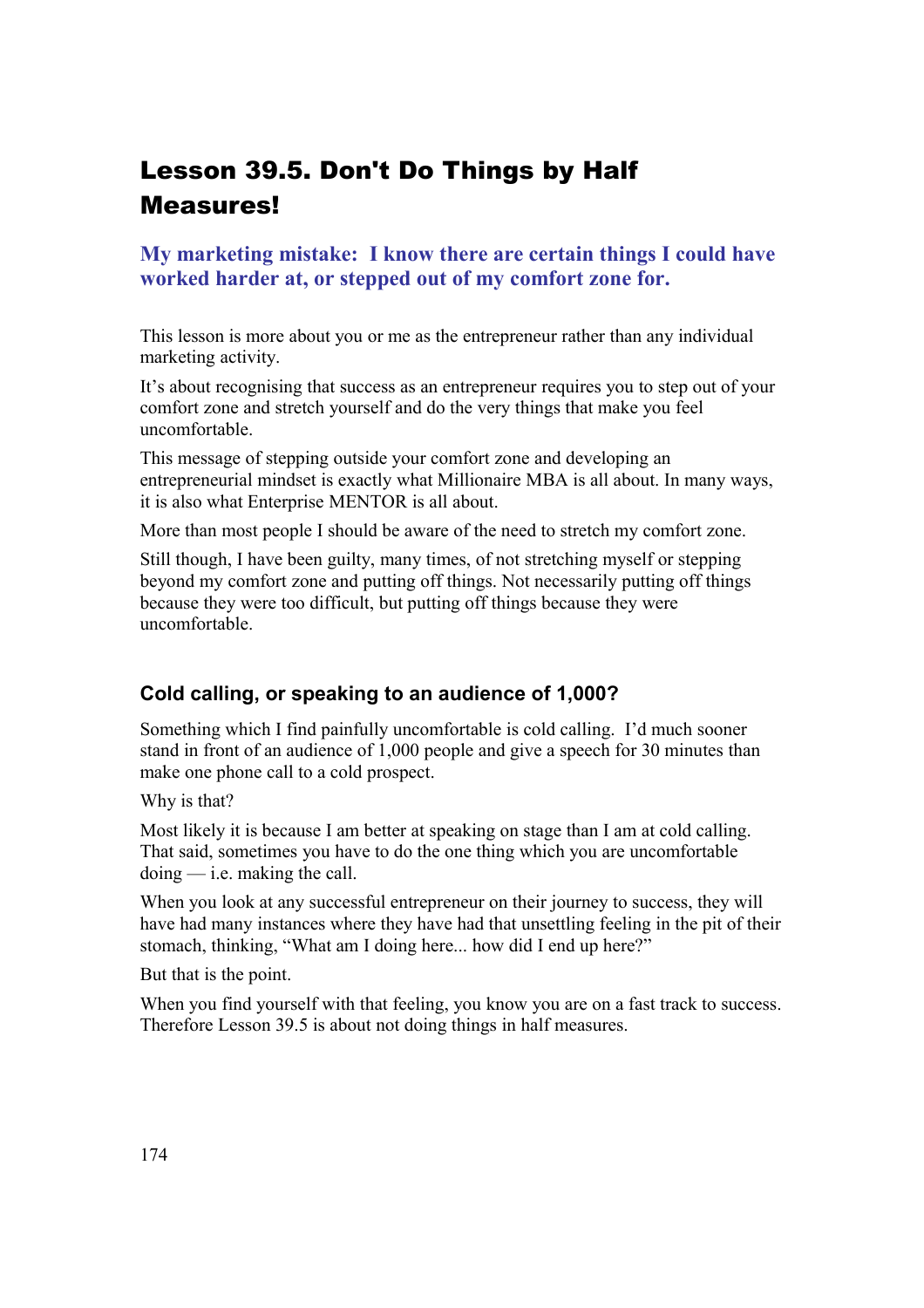### **What I would do next time**

I would challenge myself to constantly step outside my comfort zone. This is not necessarily about taking risks, but about doing the things other people are not prepared to do. But if you are passionate about your product/service and you believe it is relevant for customers and will help them -- then it is much easier to step outside your comfort zone and do the very thing you are scared of.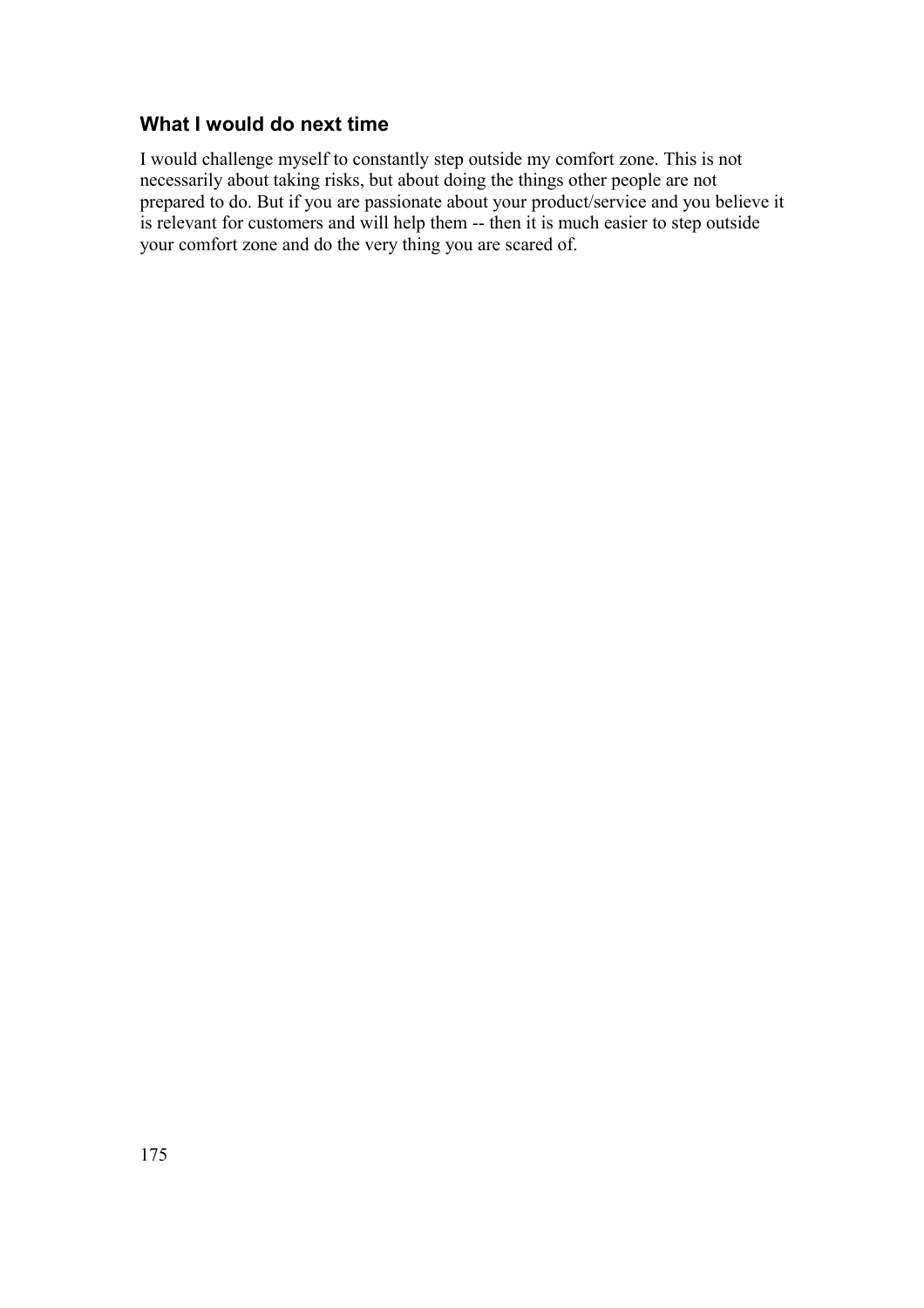## 6. Summary of My Marketing Mistakes

So in summary, here are 39.5 of the most serious, expensive and time consuming marketing mistakes I made. Whilst some of these relate to Millionaire MBA, most of these mistakes are made in relation to marketing and selling Enterprise MENTOR:

I focused too much on my product at the beginning, and not enough on the market

I thought I could 'build it and they would come'

I wasn't entirely sure who my customer was

I didn't have a clear marketing message customers could understand

I didn't sell what people wanted (at an emotional level). I sold a nice-to-have, not a must have.

I didn't know who the decision maker was in the companies I marketed to

I was in a flat horizontal market, not an easy to reach vertical niche market

I couldn't find the right channels to market

I didn't know the psychology and emotional triggers of my customers.

I couldn't clearly articulate the benefits of Enterprise MENTOR (there were too many)

I didn't fully understand the true cost of acquiring customers

I didn't properly understand the size of my market

I didn't create more products to take advantage of the LTV of customers

I didn't take advantage of the web by building a product with key words which customers search for

I couldn't get the pricing model right

I couldn't find the right marketing method to promote Enterprise MENTOR

I did use multi-step marketing campaigns, but couldn't get them to work

I did build a database - but it was full of the wrong prospects

I did test and measure - but couldn't find what worked

I didn't have enough money to educate the market about Enterprise MENTOR

I should have started a blog earlier to keep in contact with prospects

I didn't always make an offer

I should have worked harder at getting referrals and introductions

I couldn't find the right business model to draw out on the back of a napkin

I was trying to create a new market, rather than drop into an existing one

I didn't really understand the market I was trying to sell to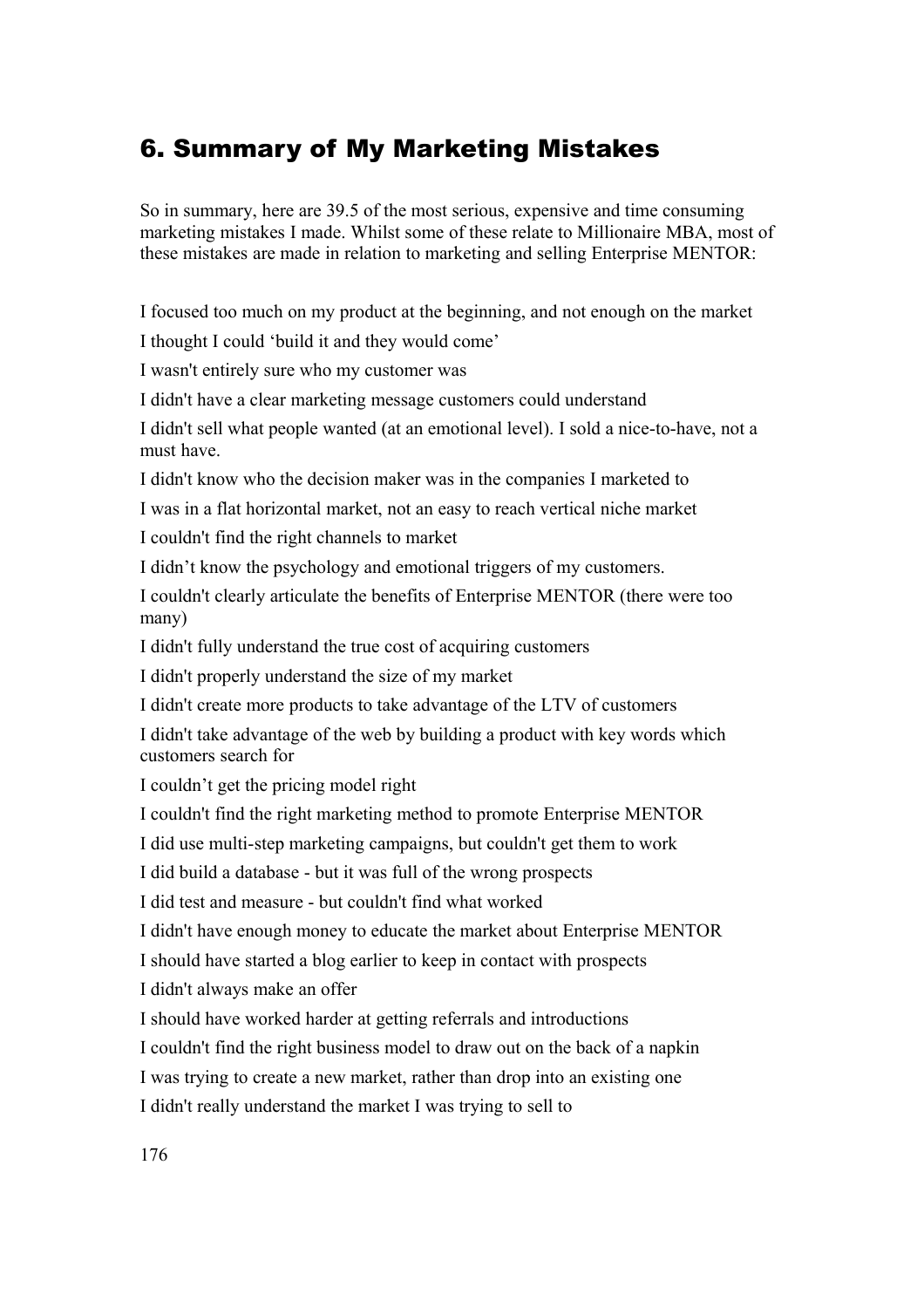I should have learned more about how my competitors sold

I tried to make low-cost B2C selling methods work in a B2B market - I couldn't get them to work

I wasted a lot of money on trying different marketing mediums

On some marketing campaigns, I was definitely over optimistic about the results I would get

I thought if I just spent more money on marketing, it would work... It didn't

I tried to make Enterprise MENTOR into a brand - perhaps I should have made it more about me

I wasn't as good as I could have been at face-to-face selling

I should have practiced the principles of influence more diligently

I didn't collect enough detailed feedback from prospects who didn't buy

I hadn't really built a business (with on going revenue). I had just built a product

I followed my marketing mentors too blindly - at great expense

I should have listened more to what other people were saying

I was trying to push snow up hill

I know there are certain things I did I could have worked harder at, or stepped out of my comfort zone for.

Now you've read through my lessons, you'll have seen that many of the later mistakes I made might have worked if I had got the fundamentals right in the first place  $-$  i.e. ensured there was a reachable (and affordable to reach) market for my programmes.

The marketing activities I followed do work, and many so called gurus out there who use these marketing tactics can make them work for you, but they have a much greater chance of succeeding if you already have a product/service which is selling into an existing market. It is easier to take a product which is being under marketed and apply some proven marketing tactics and see results.

If you have a new product like I did, with no established traction in the market, or no proven routes to market — you are effectively starting from scratch. You are trying to find the words, phrases, emotional hooks and offers which work. More importantly you are trying to find customers who will buy.

This is harder. Some people make it work, others don't.

There is a line from William Goldman, the famous Hollywood scriptwriter who, when asked why some movies sell out, replied, "Nobody knows anything".

I understand why he said that. No one knows how the market will react, only the market knows. Anything else is a 'best guess'.

In Appendix A, I have turned my 39.5 mistakes into 39.5 questions which you can ask yourself before spending a penny on your new product or service. These may help give you a better chance of being one of the companies that works!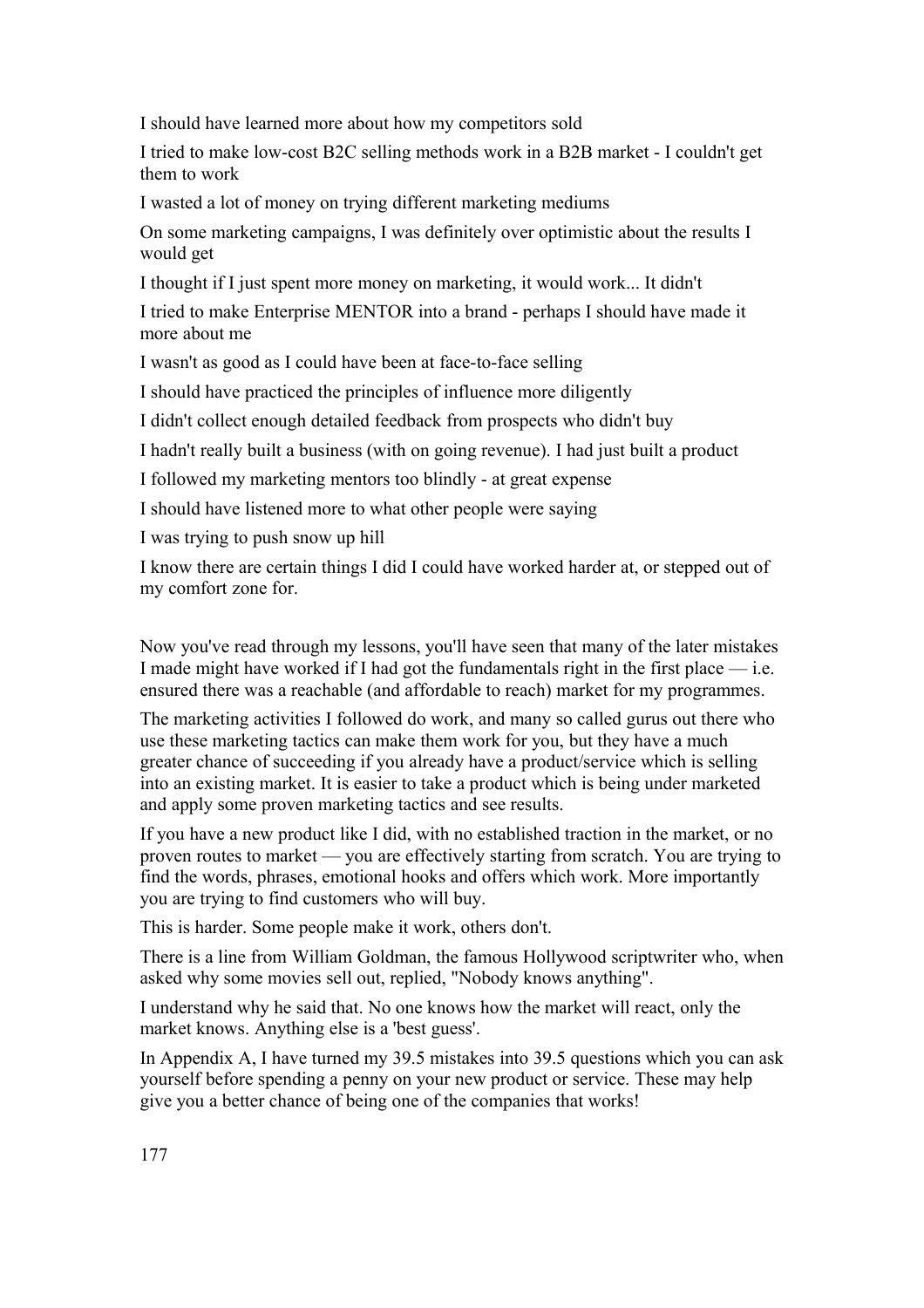As for me, I have created two brilliant mentoring programmes (not my words, but the words of my customers). One mentoring programme is for entrepreneurs, the other is for companies.

The quality and relevance of my products has never been in doubt, but companies do not fail because of having poor products, they fail because they cannot find a way to get enough customers for their products.

That has been my frustration as a marketer.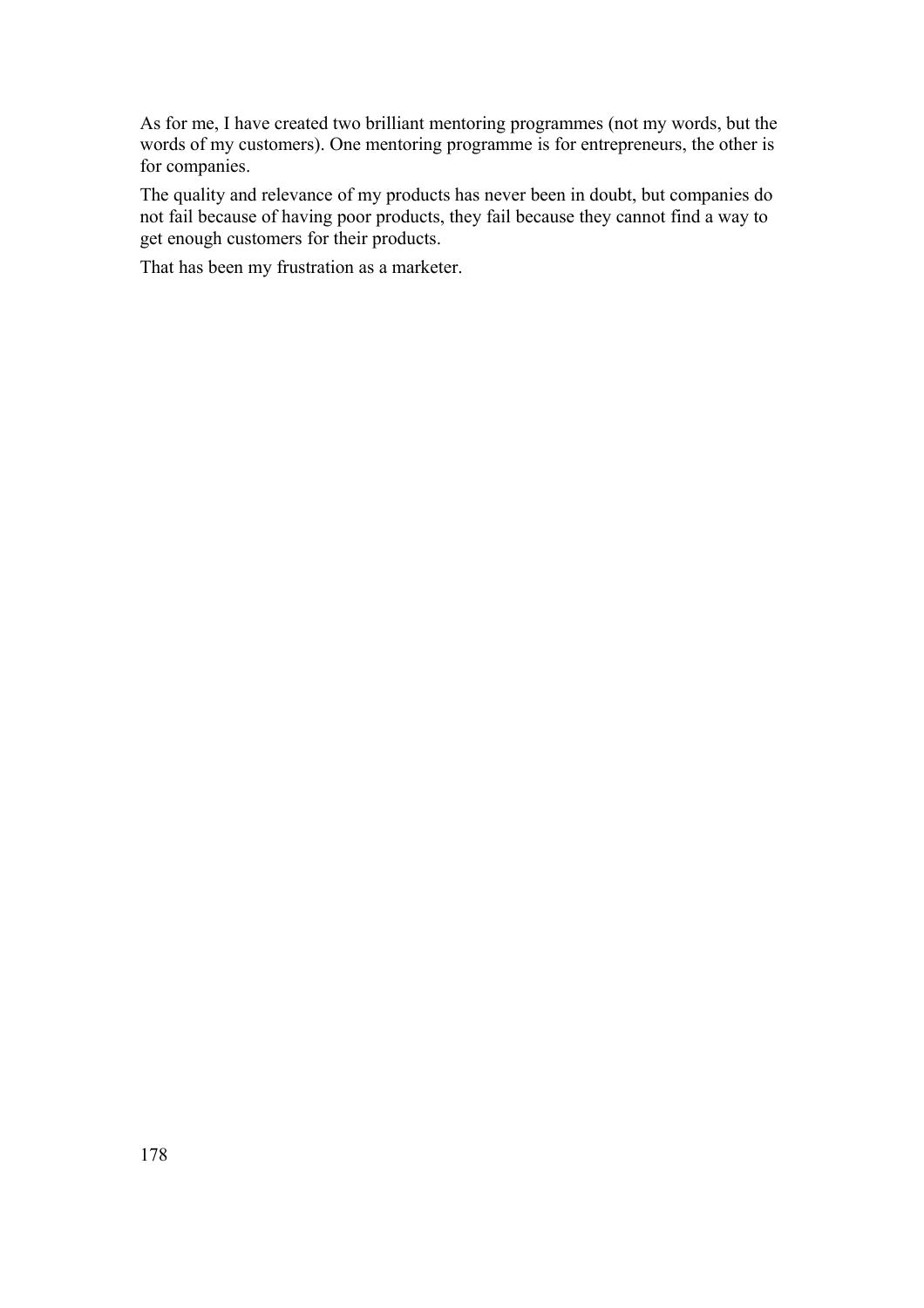# 7. Conclusion

In writing the lessons for this book, I noticed that some of the core messages keep repeating themselves. Therefore as I draw the book to a close, I would like to reflect on some conclusions.

In Lesson 1, I emphasised the need to focus on the market, rather than on the product (especially at the beginning of any venture). I definitely got that wrong with Enterprise MENTOR, and as a result, all my other marketing mistakes were largely irrelevant.

If, like me, you have a brilliant product but no clear market, no matter what you say, who you say it to, or which marketing technique you use, you will be pushing snow up hill forever.

You could spend endless pots of cash trying to get your message out into the marketplace, but unless you are getting the right message to the right person — you are just wasting your money. I wasn't prepared to keep doing that.

In the lessons I spoke a lot about understanding who your customer is, so that if somebody knocked on your door in the middle of the night and asked, you'd be able to tell them in precise detail. You need to know who your customer is at the very start of your journey, before you spend a penny on developing a product.

Also, I spoke a lot about Millionaire MBA and Enterprise MENTOR being unconventional business models because they are about one-time sales. Most businesses depend on repeat customers either buying a product many times (like a can of Heinz baked beans), or upgrading and buying higher value products (such as moving from a 3 Series BMW to a 5 Series BMW). As a supplier, this allows you to maximise your customer's life-time value, rather than trying to grab all your profit in just one transaction.

Arguably though, the biggest mistake in my 39.5 lessons was not getting my message to market match correct, and not being able to get my message delivered to the market in the right medium. I could write another 10 books about getting the right message/market/medium match — because in many ways, that is the essence of marketing.

Clearly there is no single answer to successful marketing. It is a blend of many things. It is an art and a science — but hopefully you can start to draw your own conclusions from the book and see where you can learn from my mistakes and try not to repeat them in your own business.

### **Success, failure and the future**

They say that entrepreneurs often fail as many as five times before they get it right.

I don't feel I've failed in creating great products. As you'll see in Appendix B and C, customer feedback for Millionaire MBA and Enterprise MENTOR is fantastic.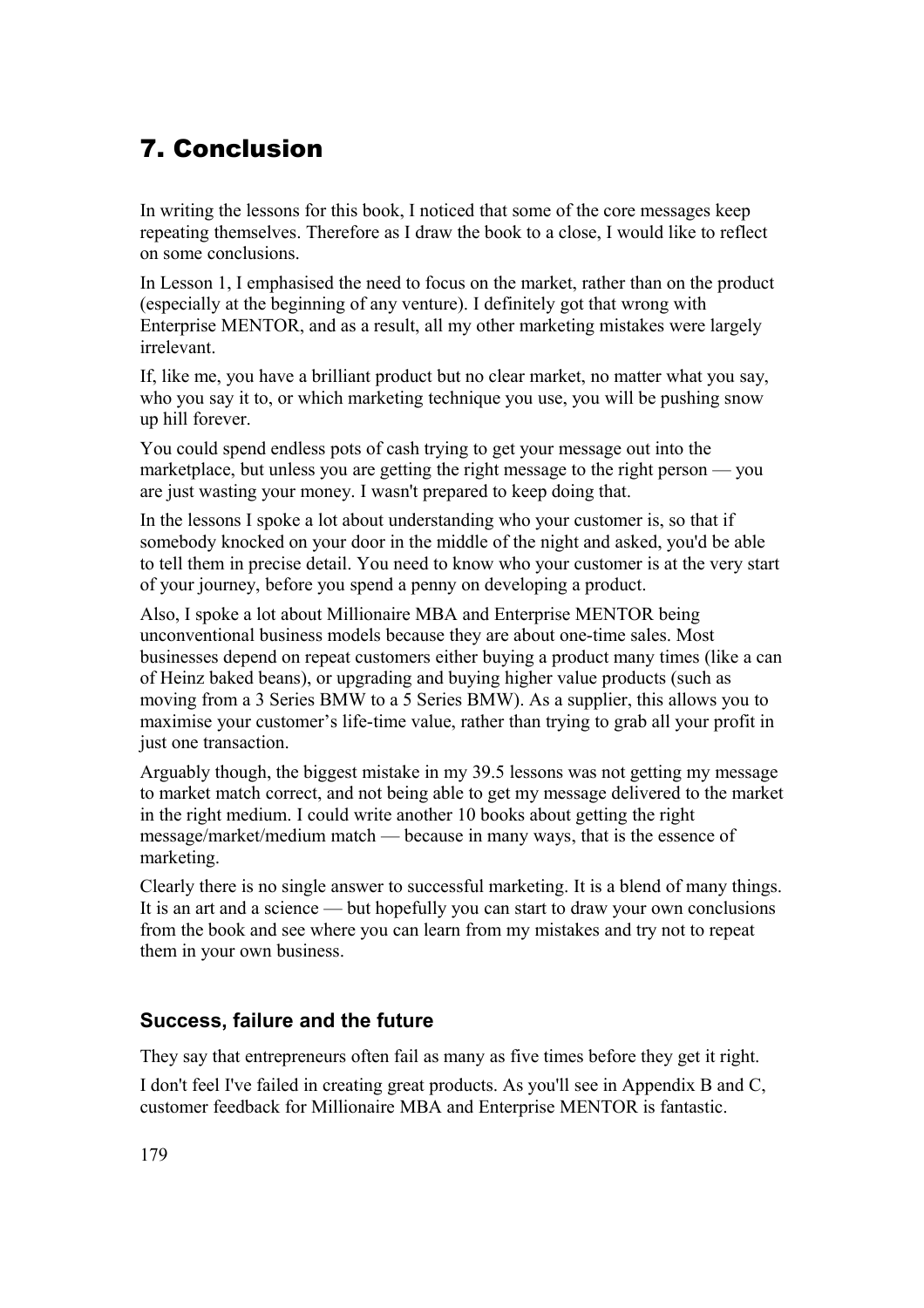In my seven years I've always been profitable and I've always been cash positive, but sadly a lot of that cash has been wasted on marketing that never returned results.

If I have failed in one area, it is finding a repeatable marketing system which successfully unlocks the profits within Millionaire MBA and Enterprise MENTOR.

That said, Millionaire MBA now has many tens of thousands of customers around the world, and will continue to sell day-in-day-out, just as it always has — just not at the price point or level of profitability that I want.

Enterprise MENTOR has been nominated for industry awards and is lauded by customers and will continue to be available in the marketplace, probably as a hidden gem which companies have missed. Those who find it will be thrilled they did those who never discover it will never tap into the additional revenues and profits which Enterprise MENTOR can help them realise.

I do not plan to continue investing more money in marketing these two products, and so now at the seven year point, it is time for me to look to something new.

Adventure number 3 is beckoning; I just don't know what it is yet.

I think it may be related to selling intellectual property. I like this type of business because it is high-value, high-margin and very scalable.

This time however I will most likely target a niche market which is easier and cheaper to reach, possibly B2C. I would make sure I had a clear funnel, with a low, mid and high-end product and recurring revenues. I would also be very conscious (just as I was with Enterprise MENTOR) how I could eventually sell the business.

But before I do anything, I would make sure I got the fundamentals right and had clear answers to these basic questions:

Who is my target customer?

What am I selling? (What are customers buying?)

Who makes the buying decision in my target companies?

How do I reach my target customer?

What is my core message I am approaching prospects with?

How much does it cost to acquire my target customer?

What is the average order value of my sales?

Why do customers buy from me - rather than from my competitors?

What results do customers get from using my products/services?

What else can I sell my customers?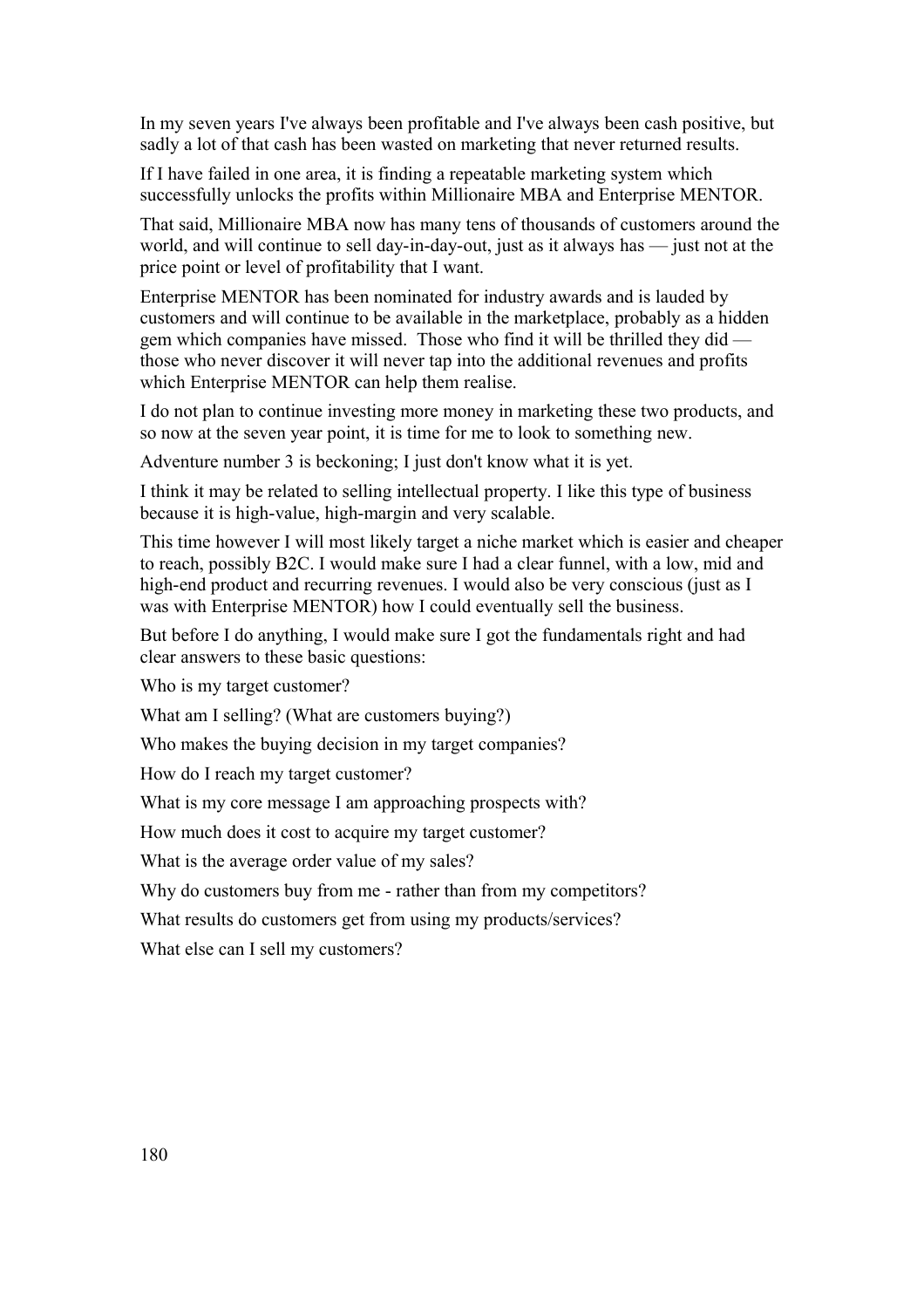# Appendix A: Questions For You To Consider

Here are 39.5 questions to ask yourself before marketing a new product or business:

Are you in love with your idea/product - at the expense of understanding your market?

Are you fooling yourself that 'you will build it and they will come'?

Do you 'really' know who your customers are? Write down who they are, what they look like. Be as specific as you can.

What is your core marketing message which will make customers buy?

Do your prospects really want or need your product or service? How do you know they will pay for it?

Do prospective customers have the money to pay for your product/service? Do you know WHO makes the spending decision? In a company, who is the budget holder? In a B2C sell, does the buyer have to ask their husband, wife, partner, mother or father?

Are you aiming your product/service at a hard to reach horizontal market, rather than easier to reach and less expensive vertical market?

How will you reach your customers? What marketing/distribution channels will you use?

Do you understand your customers' buying behaviour? What really makes them want to spend money with you?

Are you selling on benefits or features? What are the 'emotional and practical' benefits of your product or service?

How much will it cost you to acquire a new customer?

What is the size of your target market? How many new customers are you trying to acquire each year? How will you get them?

What 'back-end' product/services can you sell your customers? What is the life-time value of your customers?

Are your prospective customers looking for you on the web? What 'search terms' are they using?

What is the optimal selling price for your product or service?

Are you planning to rely on a handful of marketing methods? What are they? How do you know they will work?

What does your 'marketing campaign' look like? How will you reach your customers multiple times? Through multiple channels and touch points?

How are you building your marketing funnel? What different products at different price points are you going to offer?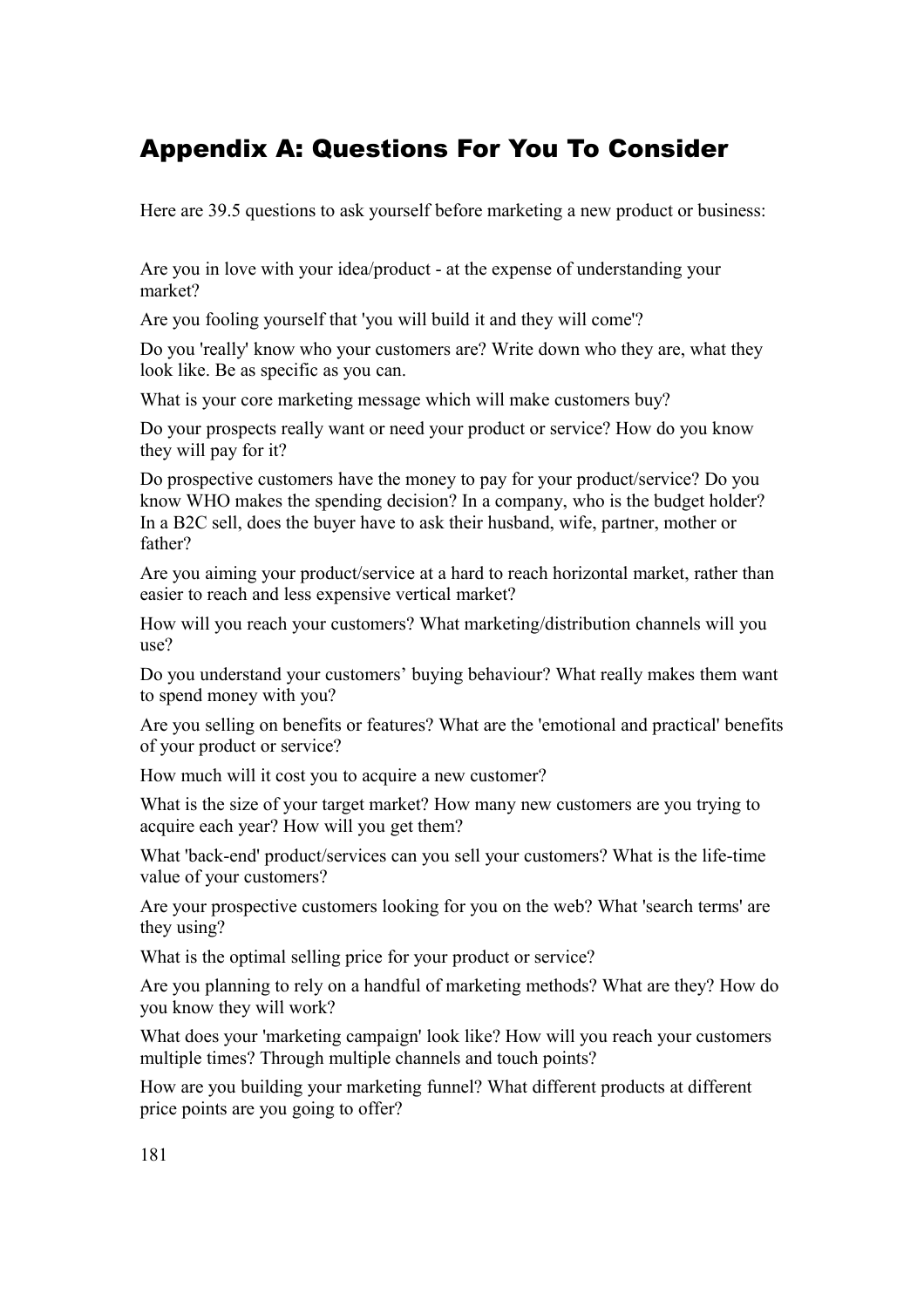How will you measure the results of your marketing campaigns?

What size marketing budget do you have to start with? What will you initially spend your marketing money on to get your message in front of prospective customers?

How will you continue to communicate with existing customers - and keep your relationship alive with them (so you can sell them more things)?

What offers can you make to your prospective customers - to encourage them to take action and buy?

What will you do to encourage customer referrals? How will you build a referral programme into your marketing approach?

Can you write your business model down on a napkin? If so, do it!

Are you entering an existing market, or trying to create a new one?

Do you really understand your market (this is more than understanding your customers). Do you speak the language of your market and customers?

Who are your competitors? Why would prospective customers spend money with them, rather than with you?

Are you using the right marketing methods for your target market? Is your prospect used to 'buying' products and services at your 'price point'?

How much will you pay for your marketing activities? Are you paying over the odds to get your message in front of your target customers?

Are you 'unrealistic' in your expectation of what your marketing activities will return you in terms of sales?

Do you think marketing is just about spending money on the next marketing activity? Have you really got the fundamentals right of 'who, what, why, when, how? WHO is your customer? Do they want to buy WHAT you are selling? WHY will they buy from you (rather than your competition)? WHEN will they buy (how many times do you need to market to them before they understand what you are selling, and decide they want to buy)? HOW will you reach them with your marketing message?

Are you trying to build a brand, or is your marketing all about 'selling'?

Can you sell face-to-face? Can you cold call and get the appointment? Can you articulate your proposition so clearly that prospective customers 'get it'? Can you rebuff objections? Can you ask for the order and close?

Are you following the six principles of influence written about by Robert Cialdini?

How will you gather customer feedback (especially WHY they bought, HOW they initially heard of you)?

Are you building a scalable (and sellable) business, or just creating and selling a single product?

What marketing gurus have you read and learnt from?

What do other people say about your product or service idea? Would they buy? How do you know they would buy?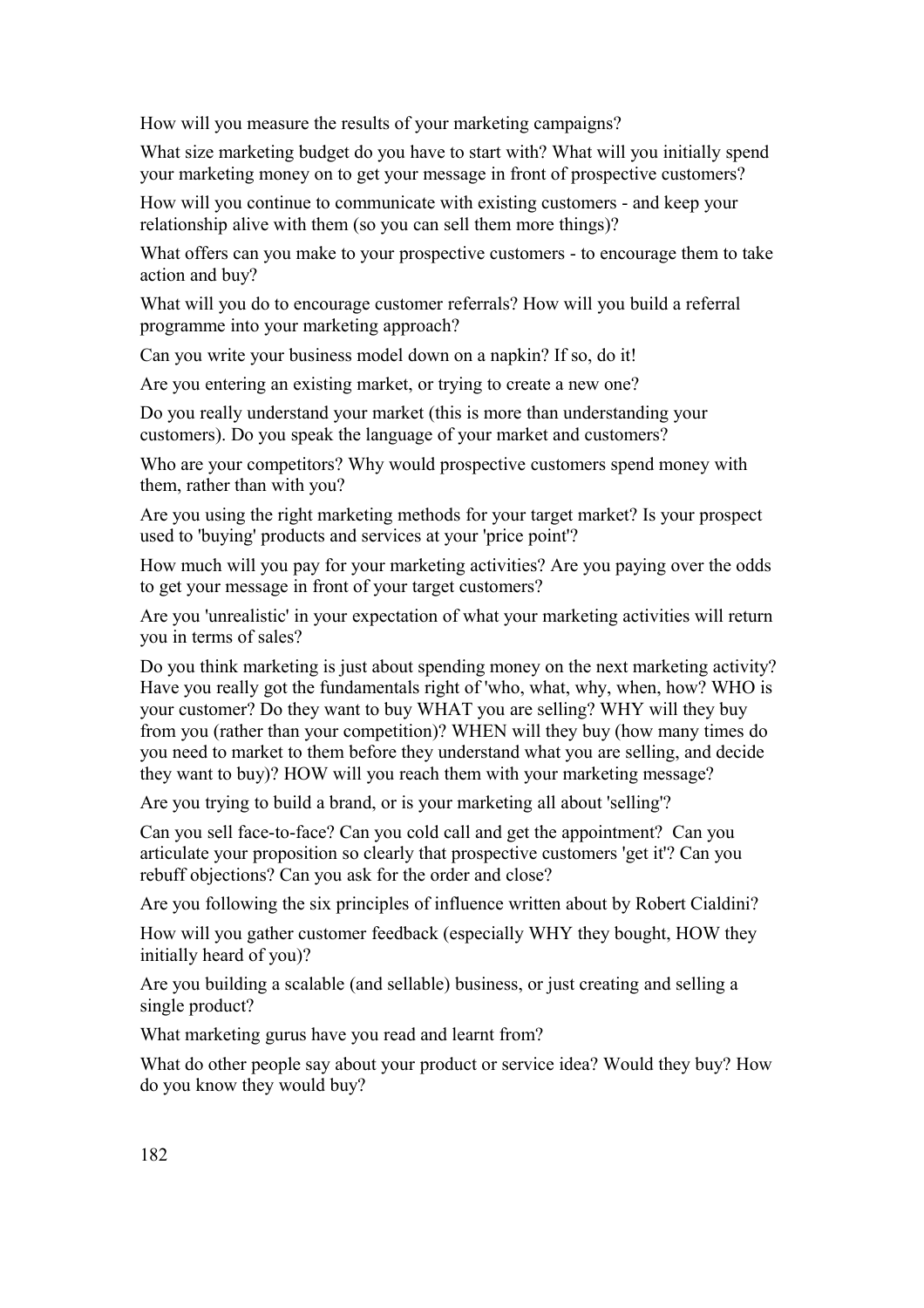How are you gauging the feedback of the market? What test marketing have you done to see if there is an appetite for your new product or service?

 Are you really committed to do whatever it takes to make your business a success, or is it just a fleeting idea, or hobby?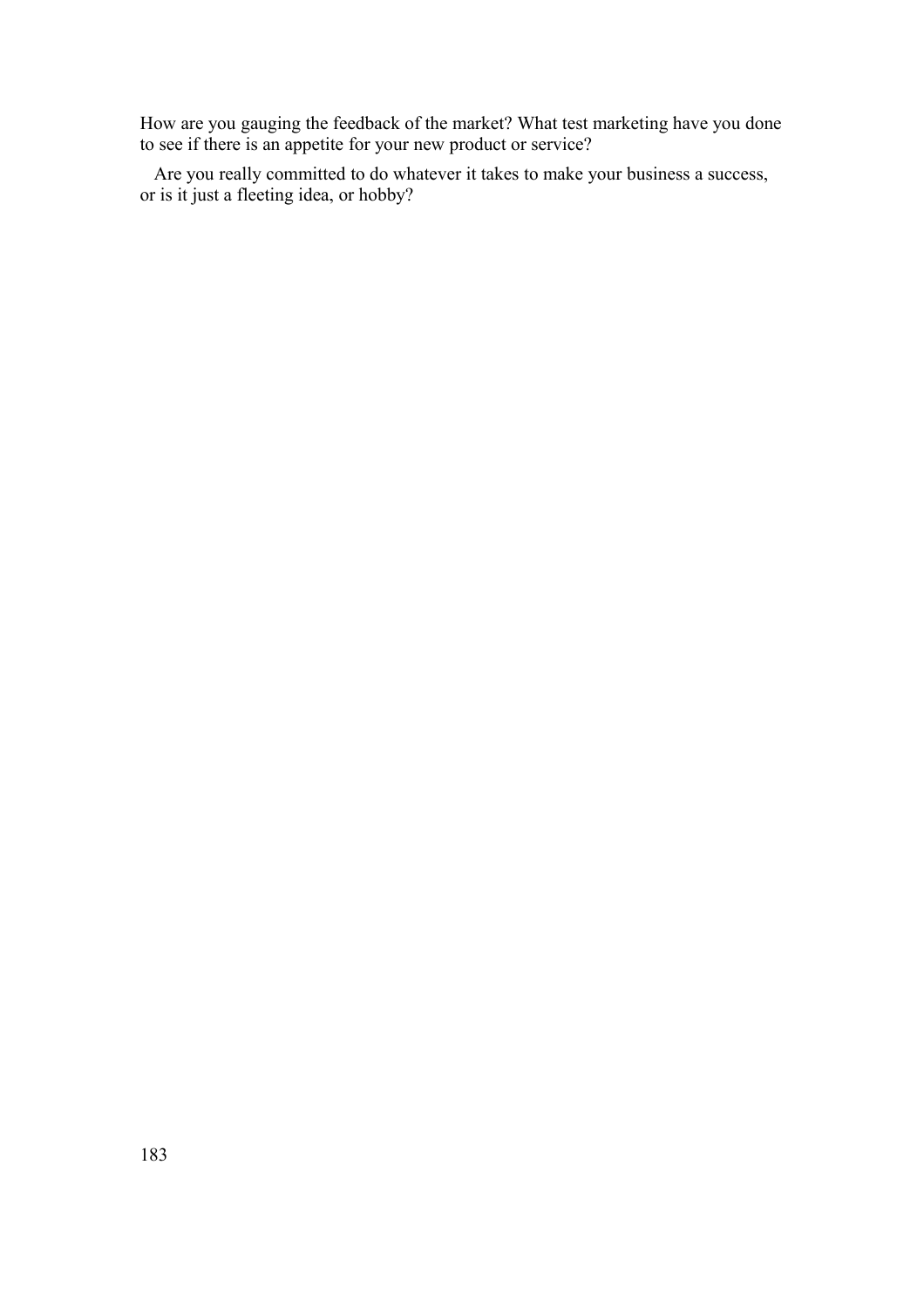# Appendix B: Millionaire MBA Testimonials

Forces You to Think Bigger

 It forces you to think bigger - it elevates you to a new plane of thinking and broadens your mind... — Kevin Henry (Ireland)

Hear it from the horse's mouth

This is an outstanding product, quite distinct from anything else on the market, presenting in their own words the attitudes, experiences, views and advice of 25 of the most successful entrepreneurs in the UK. These are people who have 'walked the walk' and are supremely qualified to 'talk the talk'.

The highlights for me are the conviction and enthusiasm conveyed by each contributor with every word, and the breadth of background, personality and experience which they represent.

This breadth makes it much easier to imagine yourself becoming one of them as you will recognize some of your own personality traits and experiences among such a wide range of people, and helps to dispel the myth that there is only one type of 'Entrepreneur Personality' the lack of which prevents you from achieving success in your own business.

If you are feeling an inclination to start your own business or simply want to build a more positive, cando attitude then this is excellent value for money. wfc3, from Tyne & Wear, United Kingdom

### A Winner

 This is a True Winner!! There is no substitute for learning from those that have actually achieved greatness.

Listening to each person and the qualities they possess instils in me the confidence to move forward to pursue my dreams. The workbook can not be taken for granted. This tool will definitely make everything concrete. It reinforces the audio course and the exercises are designed to stretch your mind.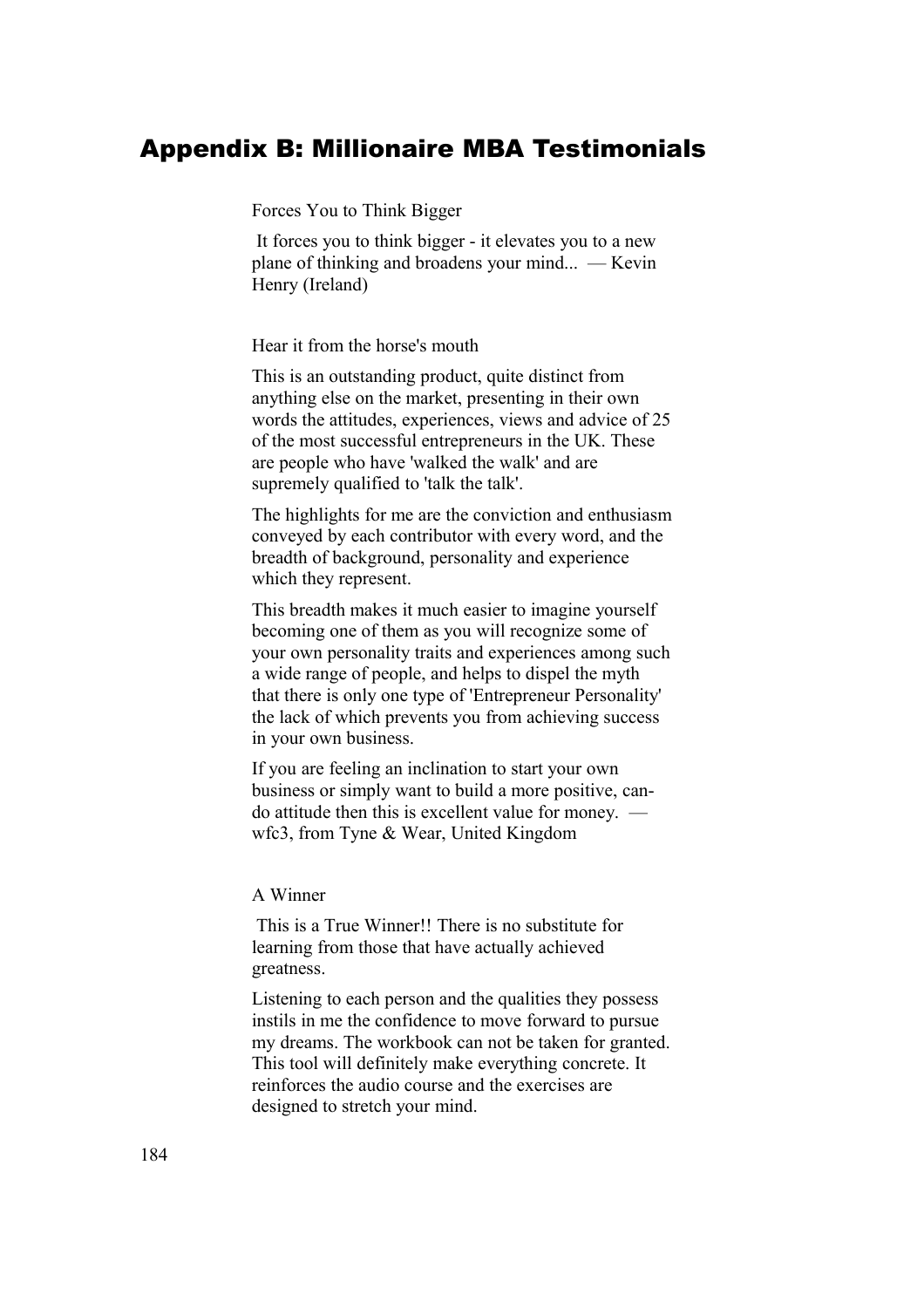The workbook asks the tough questions and gives you an opportunity to look inside yourself for answers. I will definitely pursue this course until the end!! Thank you for this incredible resource. — Rhea, from Thornton, CO, USA

#### Tells you HOW to do it

 I've read Rich Dad Poor Dad, Napoleon Hill,(and) One Minute Millionaire - but they do not tell you HOW to do it - Millionaire MBA Business Mentoring Programme does. — Enitan Kane

#### Excellent  $+++$

 This is an excellent programme and audio book. For anyone that is interested in starting a new business or injecting new ideas into an existing one, this is a must have.

It is a great blend of information, teaching and real life interviews. I am learning so much new information and the workbook is making me think about business ideas in a fresh exciting way.

The use of NLP would make Richard Bandler proud. If you have ever thought of starting you own business, get this programme. — Louise, from Ipswich, United Kingdom

A Must Have For Any Entrepreneur

 I have been in business for myself for 6 years now after 25 years in the corporate world. Recently I decided to tackle a new venture and the Business Mentoring Programme CDs by Millionaire MBA fell into my lap at the absolute right time.

Being a Nightingale-Conant junkie it has been my mind set to cut the learning curve by going to school on those "in-the-know".

At first I thought your CD a little pricey. However, I was wrong because they are truly an unsurpassed wealth of information. Really Richard - the line-up you have with the years/decades of experience being shared is well worth the price.

A must have for any entrepreneur's library. — Bill Robertson NM, USA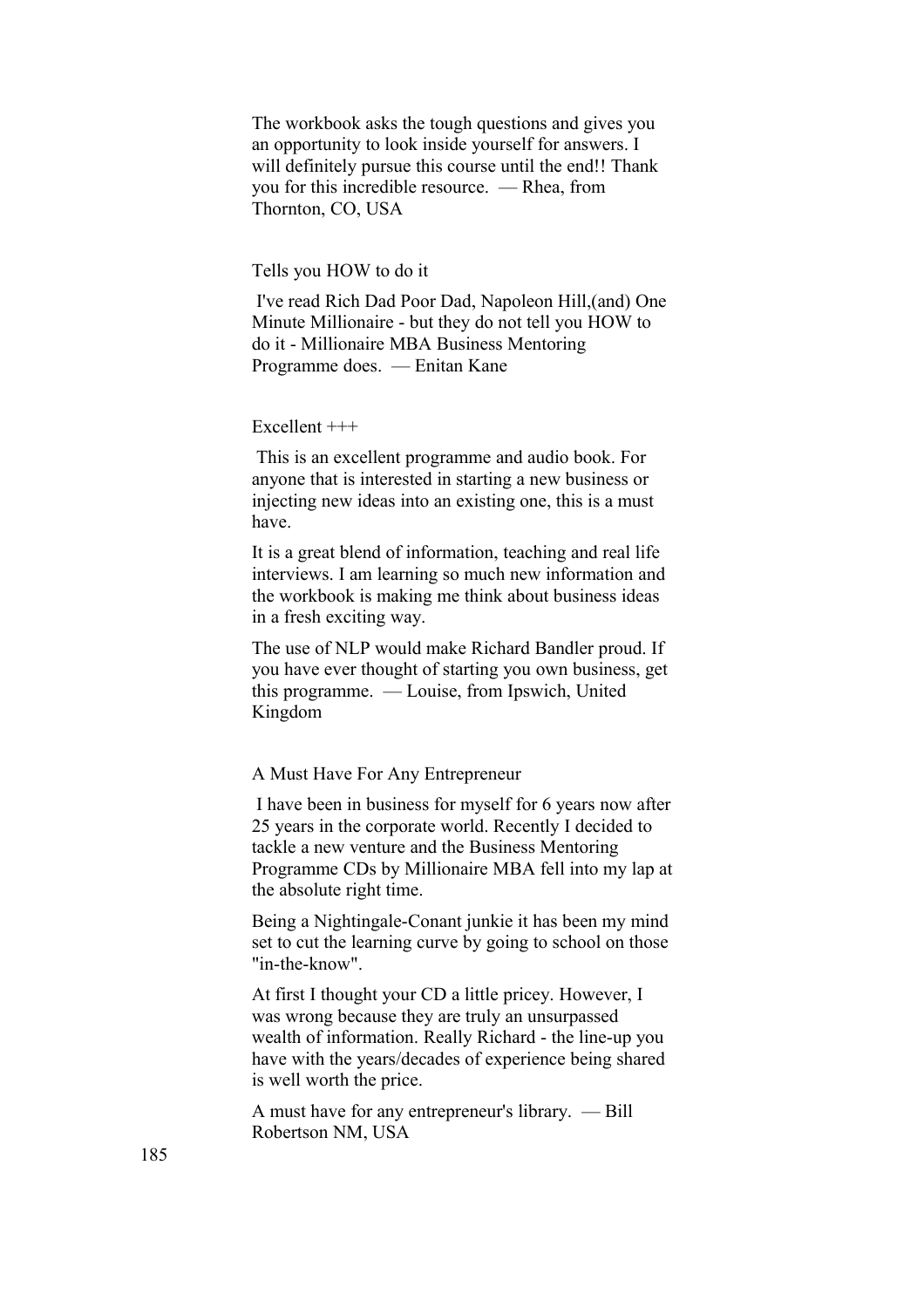Highly Recommended to Business Owners

 I found that being able to dip in and out of interviews with highly successful entrepreneurs and balancing that with a personal development course has created a flexible and unique product which I would recommend to business owners and anyone striving for excellence. — Karl George MBE, Director, Andersons KSB and Author of Most People Only Try – I Make Sure

What every would-be entrepreneur is looking for

 If, like me, you have read and listened to numerous books / cds on the subject and still been left with many unanswered questions, then this is the program for you. Richard has included a wealth of information with real life examples and advice from highly successful people.

The program is full of ideas and information you just don't find in other text books and cds. I've had more business ideas in the past week than at any other time in my life and I've only completed Week 1!!!

If you are interested in this subject then this is the course for you. Highly recommended, 5 stars. — Rich Y P, from Worksop, United Kingdom

Excellent value for money!

 Excellent value for money, brings key messages of many of the world's greatest motivational and personal development gurus together in one superb programme.

All this complimented by being able to listen to over 20 entrepreneurs tell us in their own words how they have applied these theories in building their own successful businesses.

Short, sharp daily sessions of approx 30 minutes ensure that even the busiest people can manage to keep their commitment to completing the 40 day course. — Darren Greenan, Amletheka Ltd (Ireland)

#### Wow!

 This is a great audio! The "Millionaire MBA Business Mentoring Programme" is a must for the budding Entrepreneur. Not knowing much about the author, I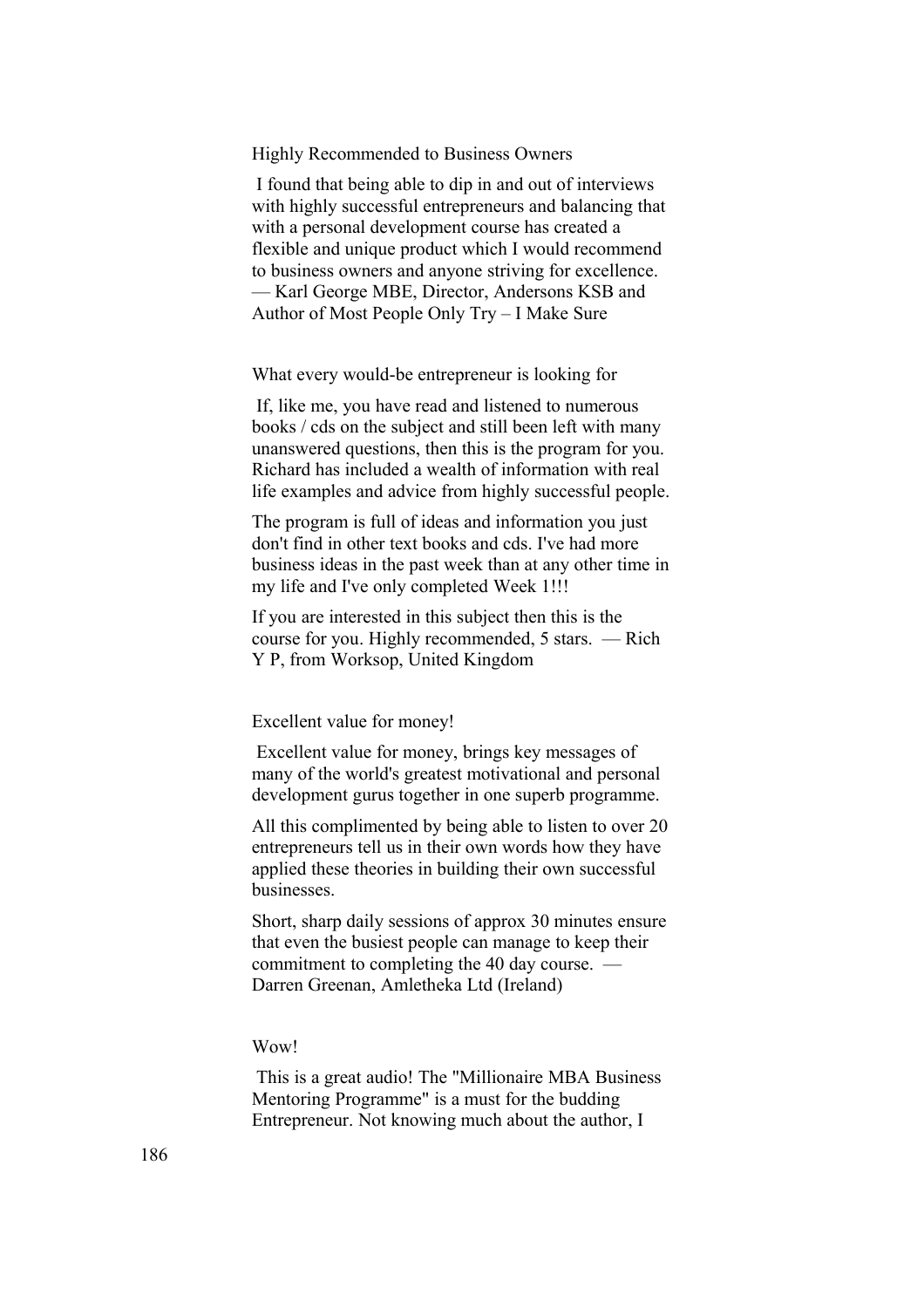was not sure what I was going to get. But I took a gamble and boy was I surprised.

This audio system will have you wanting every week to finish the "programme". Very well developed and "real" information. No fluff!

If you are in search of a great audio programme to help you focus on your business or pre-business, this is one course that will not let your down! — lalincoln1, from Long Beach, CA, USA

#### Inspirational and Practical

 I listened to each CD twice - once on the way to work and once on the way back. It is very inspiring and educational. It is different to other courses as it's built around the views of real life entrepreneurs who explain in their own words how they have been there and done it, rather than the voice of one person. — John C. (Essex)

#### Delivers Well Beyond its Promise

 I too like to listen to courses when I'm driving and I was very pleased to find a programme made in the UK and featuring well known, proven business people.

The content of this programme is without a doubt the best I have heard and the thoughts and ideas flowed to such a degree that I had to take a dictaphone with me to record them.

I would say that the Millionaire MBA Business Mentoring Programme is a must for serious entrepreneurs and not just for people who are starting out but those of us who have been around a while but like to keep fresh.

It's a great achievement which delivers well beyond its promise. — JC, Hampshire, UK

### A Great Course

 I have found the course very enlightening and challenging. Only this morning as I was listening to Day 20, all the thinking and looking for opportunities seemed to open up, and a fledgling - but great idea came to me which I will now begin working up over the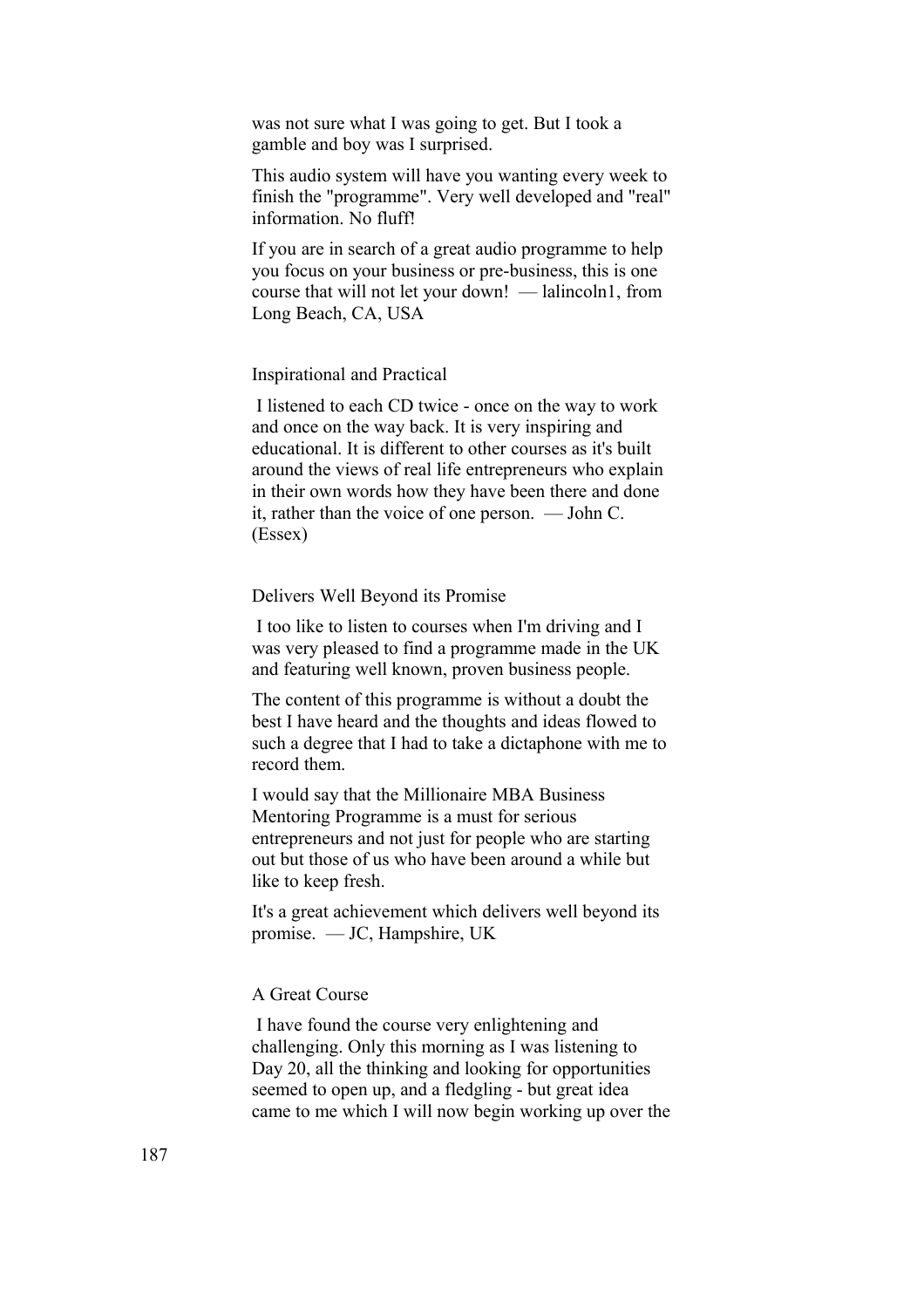next few days and weeks. I will be listening to the additional CD on prototyping the business tonight!

Many thanks for a great course. — Paul O. (Nottingham)

Play CDs over and over again

 What's different about Millionaire MBA is that you get the chance to learn from 25 entrepreneurs who have already built successful million pound businesses. I'll be playing these CDs many times over. — Stuart W. (Wales)

Cheaper than you imagined!

The Millionaire MBA is truly wonderful.

I expected it to be "good" - and interesting to hear so many entrepreneurs in one place - but I found it to be exceptional, really well structured and somehow accessible to someone starting out whilst (I would imagine) valuable to successful entrepreneurs at the same time.

Definitely a labour of love and beautiful for it.

If you have not already looked - look and buy it straight away (It's far cheaper than I imagined too) — Tom "Big Picture" Ball

An Independent Review by Tom Butler Bowden

Millionaire MBA (2004) - Richard Parkes Cordock (a commentary by Tom Butler-Bowdon author of 50 Success Classics)

There is no doubt that having a solid understanding of finance, marketing, sales and other core subjects taught in any business book or business school are important in running your own business. But the real key that sets true entrepreneurs apart is the millionaire mindset.

It is often said that the real value in becoming a millionaire is the journey it takes to get there. Self-made millionaires do not achieve success without stretching themselves, operating outside their comfort zone, or suffering setbacks and failures.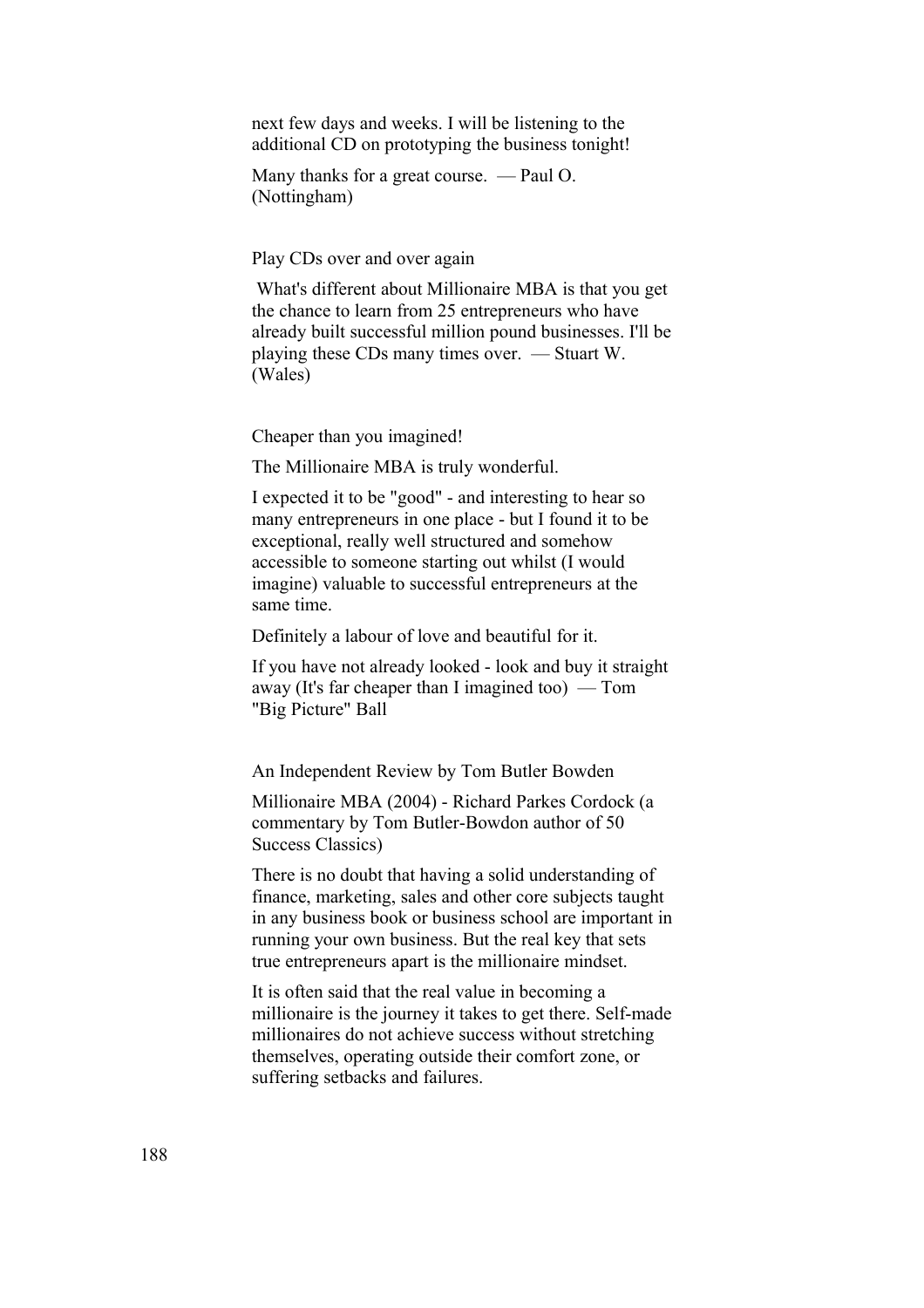#### In a nutshell

Great wealth and success begins with a mindset that anyone can adopt.

In a similar vein

- Napoleon Hill Think and Grow Rich
- Robert Kiyosaki Rich Dad, Poor Dad
- David Schwartz The Magic of Thinking Big
- Thomas P Stanley The Millionaire Mind

The question of what makes a person successful has always seemed a little mysterious. While sceptics put success down to either good luck or connections, romantics imagine a halo around anyone who does well, as if they were 'born' to succeed.

The truth is that success, particularly of the entrepreneurial business variety, can be studied like anything else, and there are a growing number of books and programmes that reveal the fundamentals. Of these, Richard Parkes Cordock's audio programme, Millionaire MBA, based on the neuro-linguistic programming idea of 'modelling', is among the best. Modelling holds that the fastest way to learn anything is to study and copy those who are already a success in the same task or field, and Millionaire MBA easily succeeds in its aim to demonstrate that success does not only leaves clues, it leaves a veritable manifesto for anyone who is prepared to look.

Parkes Cordock had read and loved Napoleon Hill's classic 1937 work Think and Grow Rich, but felt there was a missing link between the theory of entrepreneurial success and the practice. He set about interviewing 25 of Britain's most celebrated entrepreneurs, asking them to describe what he calls the 'millionaire mindset'. How had they thought differently than the rest? The answers provide a journey into the creative business mind that will engross anyone even mildly interested in how an idea becomes an enterprise, and among the hundreds of tips may be the vital insight you need to move from mediocrity to millionaire-dom.

#### More than the money

Introduced by French economist JB Say in around 1800, the word 'entrepreneur' strictly means to "shift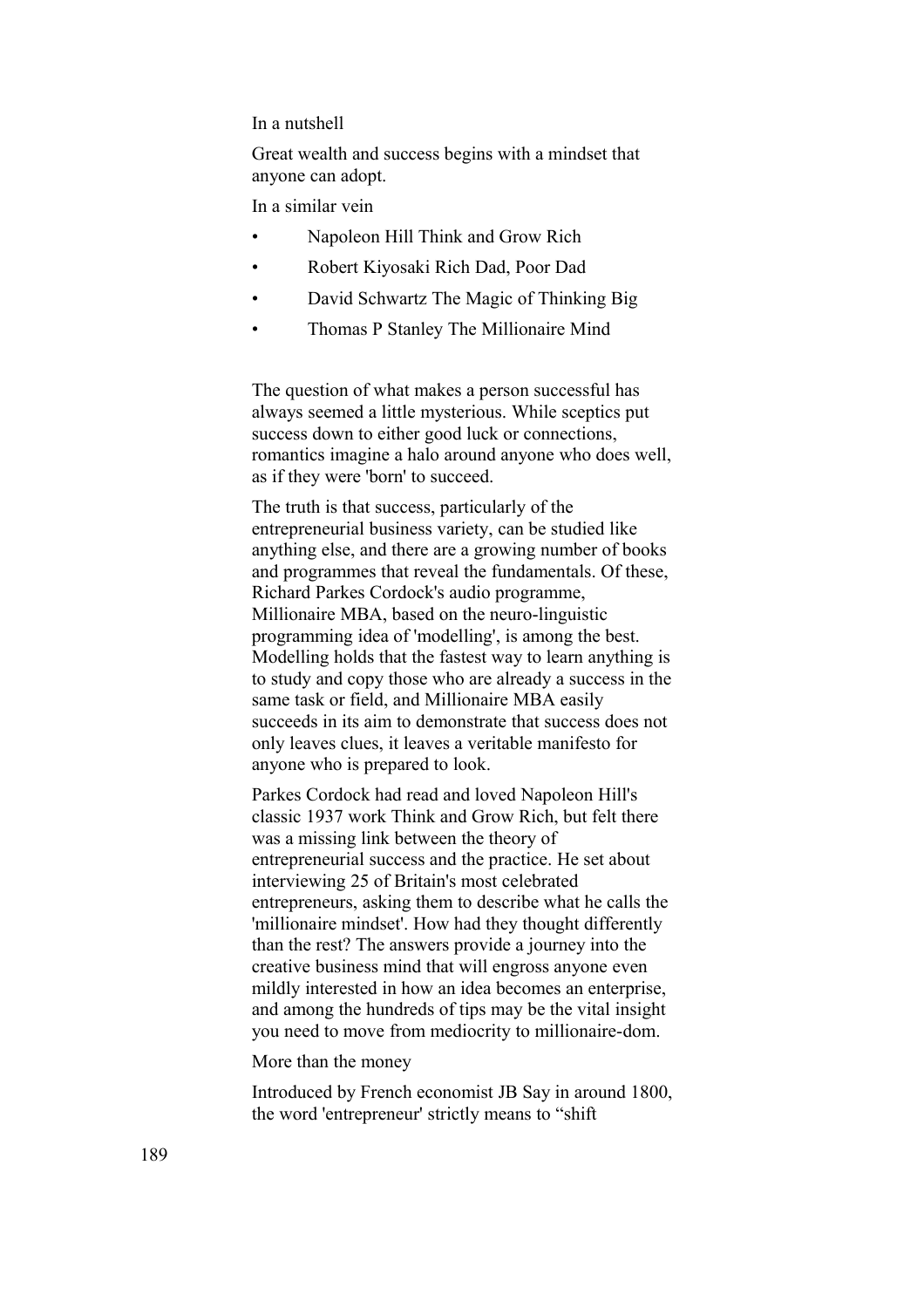economic resources out of an area of lower and into an area of higher productivity and greater yield". In finding and adding value where there was none before, entrepreneurs engage in an essentially creative activity.

The motivation to have more money will always be a major element in a person's desire to go into business for themselves, but it is not the only motivation. As Julie Meyer, the founder of First Tuesday and Ariadne Capital, notes, entrepreneurs are driven by the need to solve a problem. They begin with a dissatisfaction at the way things are, then think constantly about how something can be done better. Though money is important early on, after a certain point it is the freedom to put ideas into play that matters most - even to change the world in some way, to leave a mark. Wealth simply becomes the by-product of a mission to create fantastic value through your own thoughts and enterprise.

Most will look at the successful entrepreneur and say 'she did it to get rich', but as is noted in the Millionaire MBA many times, the larger motivation for starting new businesses is commonly to have a fuller, more exciting life instead of just going through the motions – to be in charge of one's destiny. Being an entrepreneur stretches you to achieve things you never dreamed possible, because it requires the development of tenacity, discipline, communications skills and many other attributes you may not have developed if you were just sitting in a nine-to-five job.

Different worlds: employee and entrepreneur

One of Millionaire MBA's themes is the distinction between the employee mindset and the millionaire mindset. To the employee, starting a business can look like a nightmarish trip into insecurity, but Parkes Cordock's programme tries to show that it is the employee, with their income from only one source and with the possibility of losing their job suddenly - not the entrepreneur - who is taking the real risk. Having been fired twice, Parkes Cordock himself discovered this the hard way.

The employee mindset is to be overly cautious; everything has to be planned, and you don't leave one job until another is lined up. It is about living within your comfort zone all the time, not investing in yourself. As David Taylor, author of The Naked Leader puts it, the main difference between the mindset of the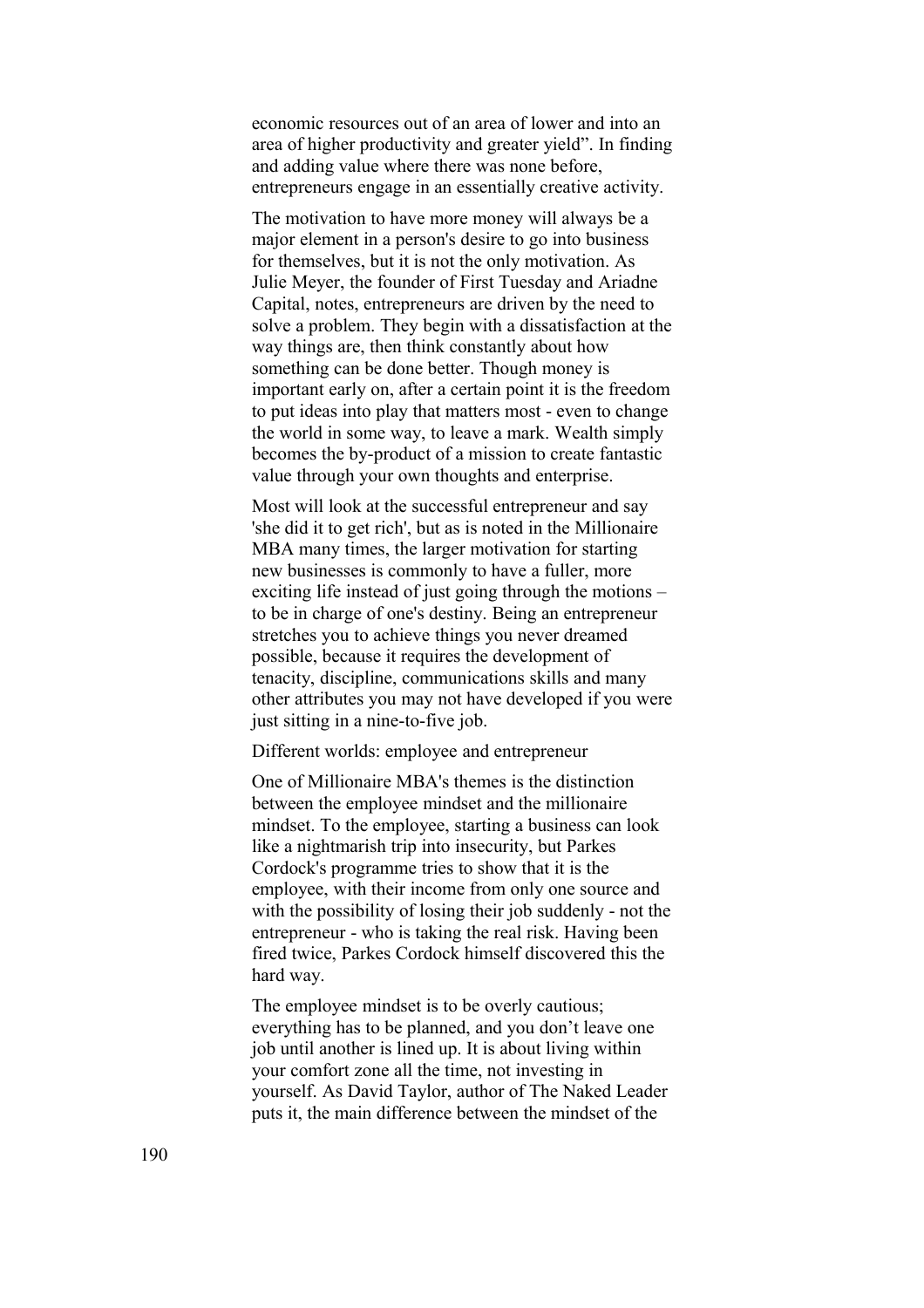employee and that of the entrepreneur is that while the employee is focused on their pension, the entrepreneur is focused on their passion. The notion of 'life-work balance' is meaningless to self-made millionaires, because their work and life are all one. It is only employees who believe that 'life' is something that happens out of working hours.

Parkes Cordock asked the interviewees, how did you know your business would work?

Most answer, 'I didn't know'. For any new idea or product there is no existing market, so often you have to make a judgment that you can create a market with your product or service. People believe entrepreneurs take great risks, but the ones interviewed do not see it this way. Their confidence is based on knowledge and experience, which they are willing to trust. Many have great ideas, but few are willing to back them, and this is another feature of the millionaire mindset – the courage of one's convictions. If you listen only to professional advisers, one interviewee notes, you will only be quite successful. Great success comes from trusting yourself.

#### Entrepreneurial reality

In one of the more original metaphors, serial entrepreneur Duncan Bannatyne suggests that "Being an entrepreneur is very much like being a mother". Great entrepreneurs have a maternal instinct in that their business is like their baby, and the passion they feel for their business is the same as the love a mother feels for her child. She has the self-belief that she knows what is best for her child, and will do anything to keep them healthy.

Compare this depth of commitment to the mindset of the employee. When much less is at stake, much less will be achieved. When a person becomes an entrepreneur, the realization that they are now master of their own time has a liberating effect, and they will work any amount of hours or eat baked beans for a year in order to survive and prosper. When your business is at stake, you cannot take 'no' for answer. You develop discipline, stamina, and persistence for the long haul, and though you work according to a vision, you live with a new sense of reality which comes from closeness to the marketplace. You quickly learn that if you don't have sales, you don't have a business. You work on the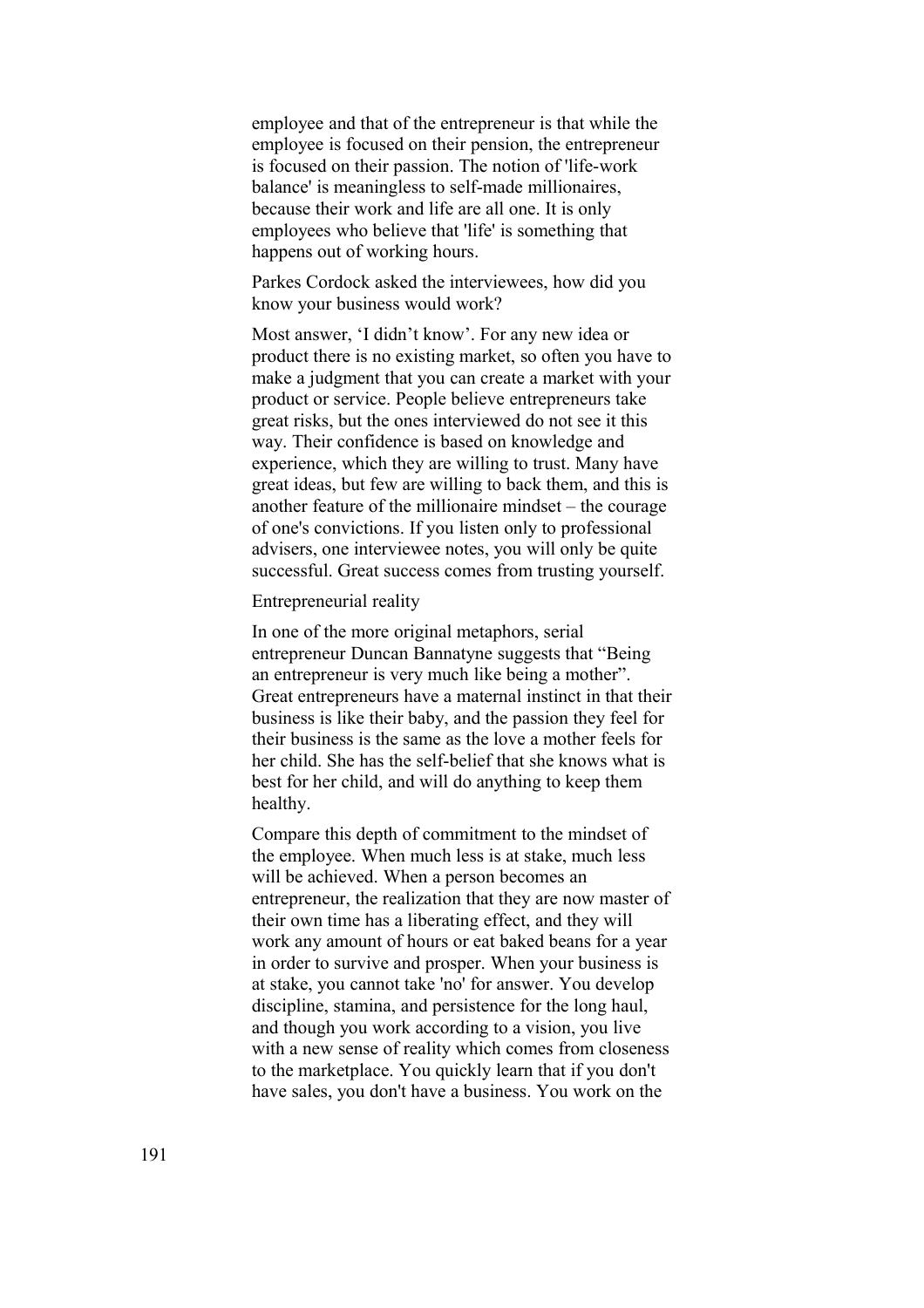product first, not the marketing, and cut costs to the bone. You are constantly reminded that 'cash is king'.

Raising a child is not easy, nor is building a business, but the rewards can be tremendous. The fruit of your labours will delight, but it is what you learned about yourself in the process that is truly precious.

#### Final comments

What makes the Millionaire MBA exciting is the selftold stories of the entrepreneurs. We look at a successful person in business and think they have sprung into the world fully-formed, but Parkes Cordock's programme shows they were just like everyone else, trying and failing at various ventures before finding a winning combination. While passion, persistence, vision, belief and courage are mentioned as vital attributes of the millionaire mindset (along with a bit of luck), the subjects also note that these qualities can be adopted by anyone. A further surprising secret emerges: what separates these multi-millionaires them from their friends or peers was simply the willingness to 'have a go'. Many have excellent ideas for new businesses, but those who actually launch them are always in the minority.

In his landmark book The Magic of Thinking Big, David Schwartz noted that the main characteristic of successful people was simply the size of their dreams. No more effort was required to think big instead of small, the author reasoned, therefore you may as well have larger expectations which are so compelling that they have to be fulfilled. If nothing else, Millionaire MBA shows you that the biggest things standing in the way of your success are mental. You don't necessarily need a lot of capital, you don't need a lot of staff, you don't even need a business plan; what is required above all else is a mindset which allows you to believe in your success even before it is realized. While thoughts and attitudes are free, they are also our greatest capital, and Parkes Cordock's conclusion is that successful entrepreneurs think differently.

Though more expensive than a book, the programme is cheaper than many training courses, and should be bought by anyone considering starting out on their own; if you are already in business, you will find invaluable inspiration, tools and advice on how to grow your business to a higher level. The interviewees may be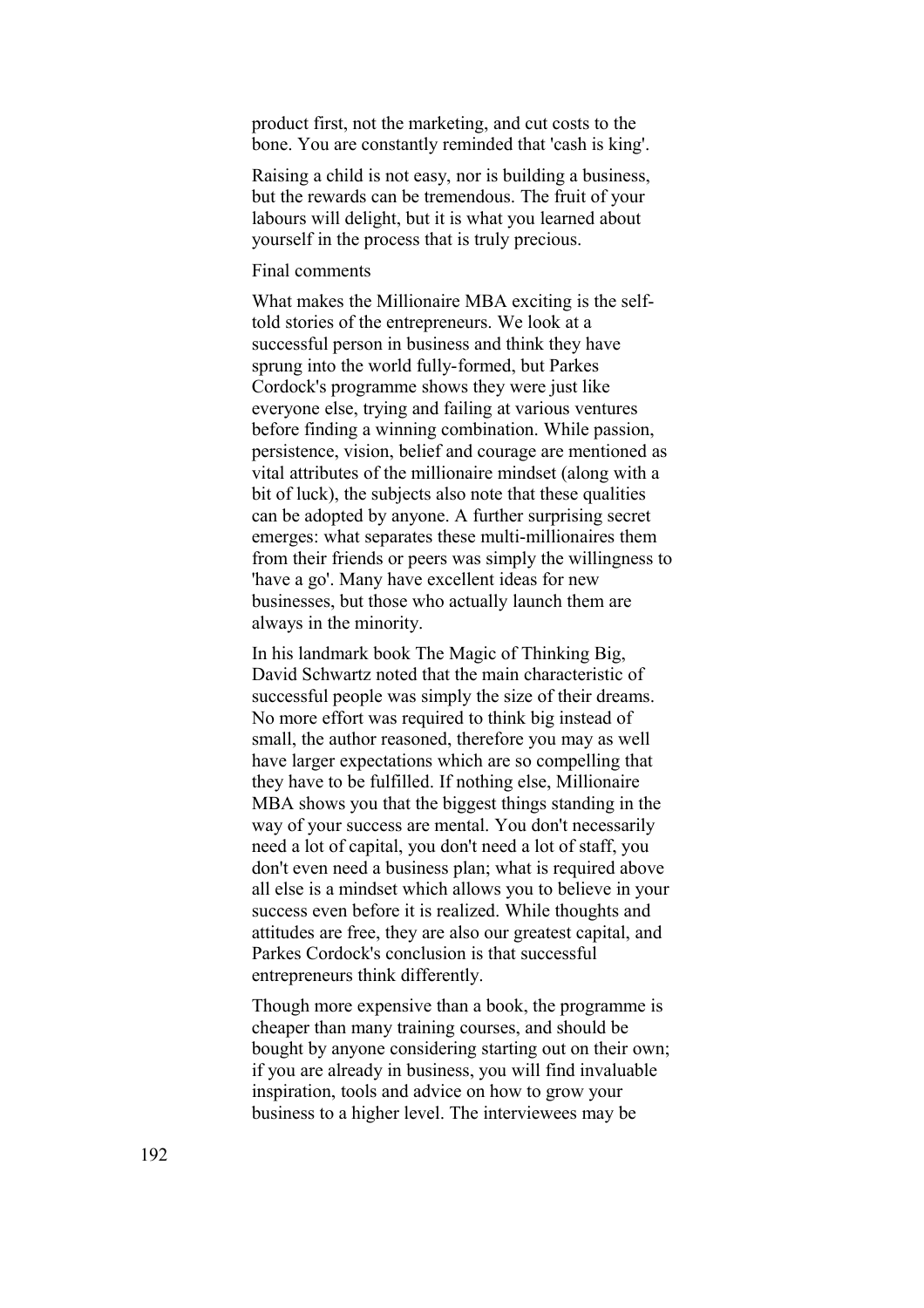British, but the themes which emerge are timeless and universal.

Millionaire MBA 'overdelivers', providing a huge amount of information and ideas, including Parkes Cordock's 12 elements in the millionaire mindset, and extended conversations with motivational gurus such as Mike Southon, the 'Beermat Entrepreneur', and the 'Naked Leader' David Taylor. As a package, the programme is slick and professional. The 25 hour Millionaire MBA is presented on Audio CDs or MP3 CDs and includes a 100 page workbook. In any format the programme is a delight to work through.

This is one personal development programme that you can enjoy as well as being enlightened by. — © Tom Butler-Bowdon 2005

#### Exceptional!

Gets to the heart of the mindset.

It's not often I speak so highly of a programme, however this really is exceptional and truly gets down to the core of the mindset. A heartfelt thanks for creating it. — Victoria J. (Slough)

#### Inspirational and Practical

 The best way to learn is from real people who've been there and done it. Whether it's reading what they've written or listening to what they have to say, it's a fast track way to being smarter and wiser.

The Millionaire MBA provides inspiration and practical advice from the people who have walked the talk. — Rachael Stock, Senior Commissioning Editor and Publisher, Pearsons

#### My mindset and beliefs have changed

 I'd like to congratulate you on an amazing program. Each day and week has got amazing insights into the mindset and skills of entrepreneurs. I know i've learnt more useful skills in the past few months than at any previous study in my life. I also understand the huge importance of continuous self development and have begun to build up a library at home. I've found the course highlights many other books and cd's to read and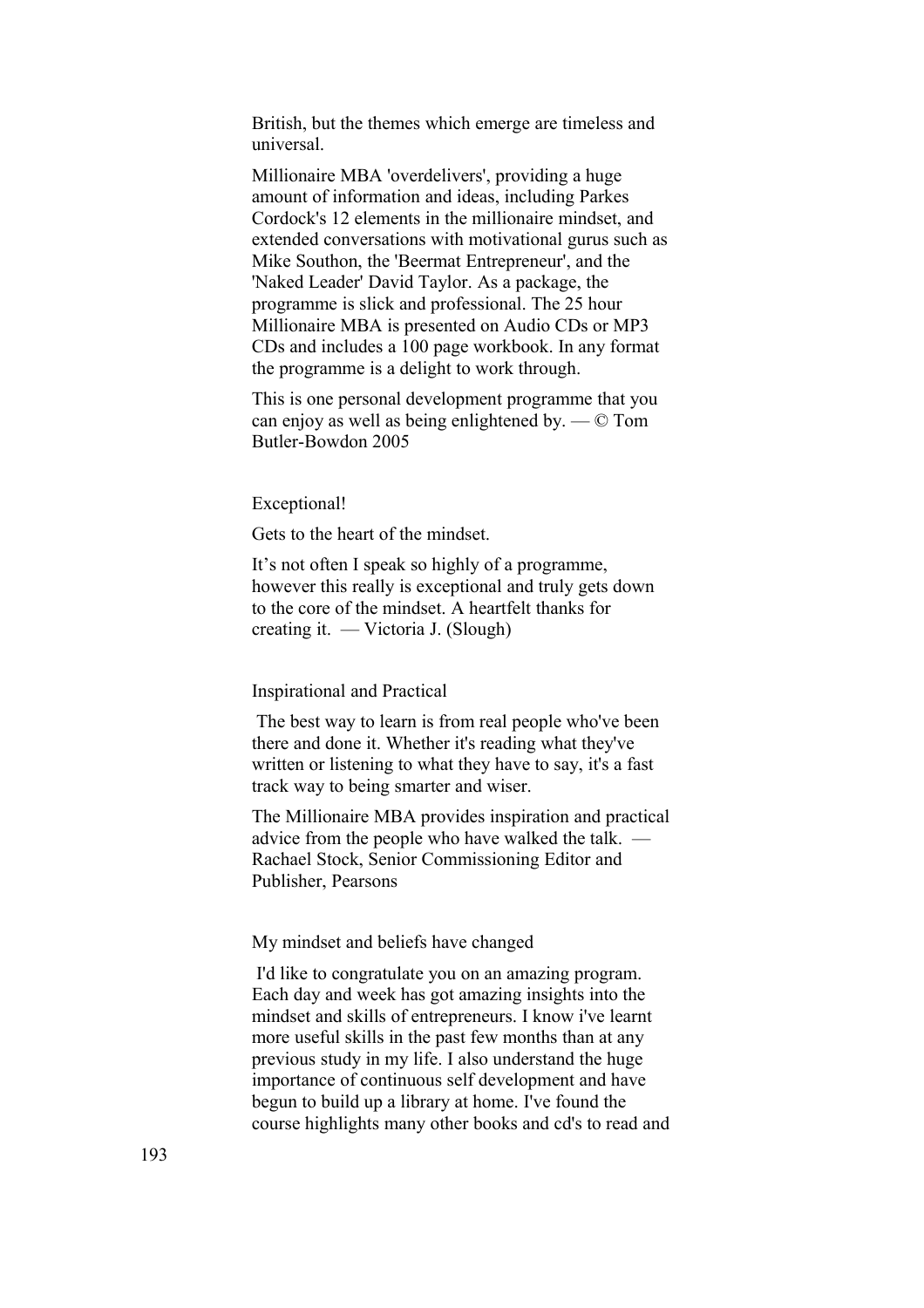listen too e.g Napoleon Hill, Rich Dad series, Tony Robbins, Brian Tracy to name but a few i've purchased and read along the duration of the course.

My mindset and beliefs have changed over the past few months and I find myself open to many new idea's I previously wouldn't have listened too, I also see opportunities where previously I wouldn't have. I've started applying many of the ideas i've come across.

I found the case studies particularly interesting and uplifting and the stories put everything in context so well and provide a lot of motivation and food for thought.

Again thanks for creating a wonderful course which is enabling me to become who I want to be and achieve all my dreams, aspirations and goals with the upmost certainty. — R.Peters – UK

Listened to it a dozen times!

 Each time I listen to the Millionaire MBA programme I gain further insights into the principles that create substantial achievement in business.

I'm sure I've listened to it at least a dozen times and each time there is something new.I now practice many of these principles in my business as well as with client businesses and this is creating amazing results.

Just one of them, for example, is up over 80% on last year and there are many other positive success stories. — Brian James, Brian James Group

Zero to £1.7m in just one year!

 Your CDs have 'steered' me into another way of thinking as I come to the end of my first financial year with my first business.

I am happy to say that I went from a standing start last December to closing off at over £1.7M.

Unbelievable results (or should I say 'believable' results). Based on my original business plan, my partners and I have actually quadrupled our turnover! So, the pressure is on to continue.

Throughout the year I have adapted various principles from what I have bought, read and learnt from your material, so for that alone I am eternally grateful, thank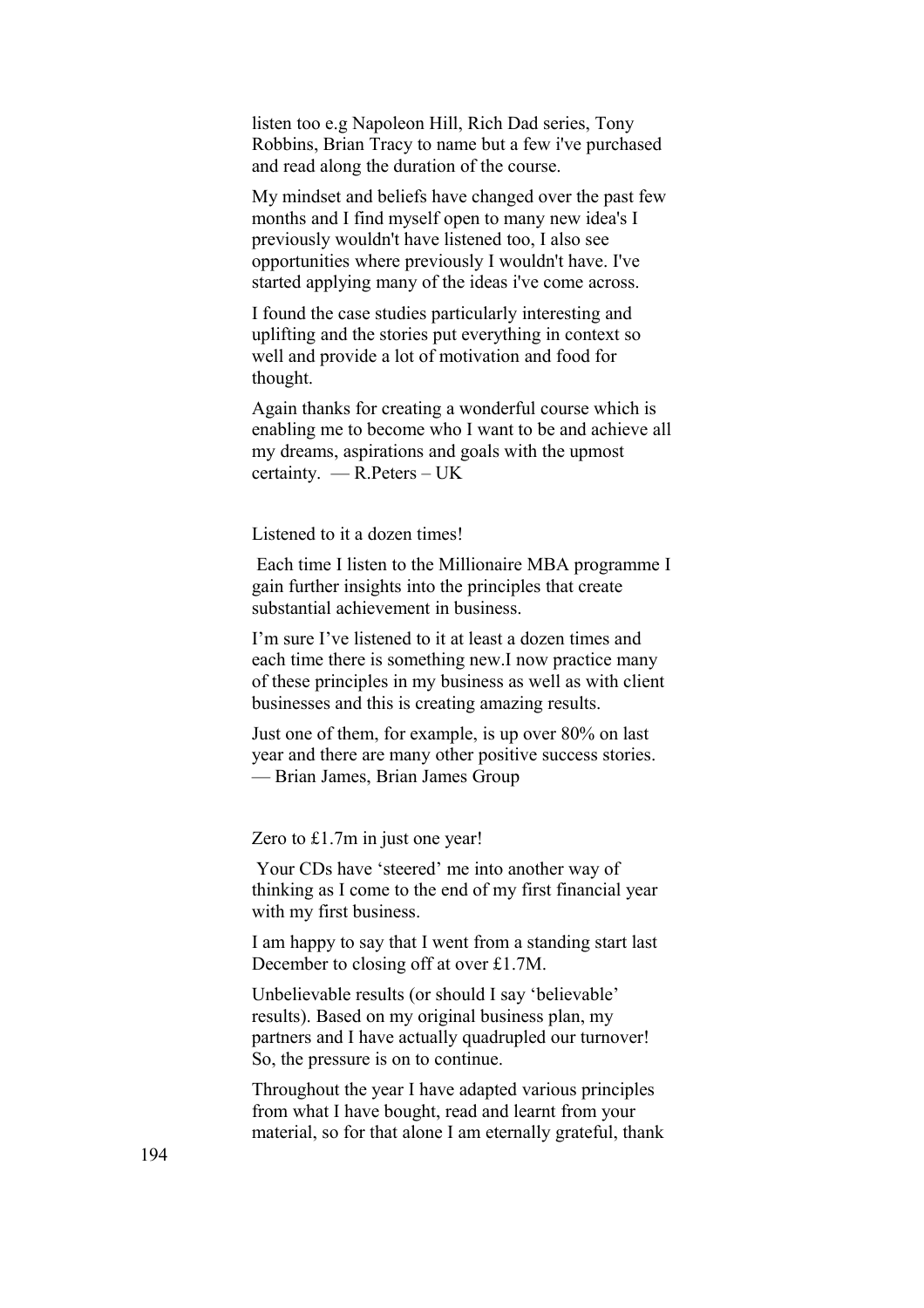you. — Mike Kirk - (Pinnacle Commercial Solutions Ltd)

### Started Own Business

I wanted to personally thank you for the part you have played in helping me start my own business.

I bought the Millionaire MBA from you a couple of years ago. Since then I have listened to it 3 or 4 times, and have also bought *Millionaire Upgrade*.

On Friday I left my well paid job to start my own PR business. Today is Day One, something that was just a distant dream a few years ago.

I believe your products have helped to give me the confidence I needed to make this first step. Thank you again. — Paul Green, Publicity Heave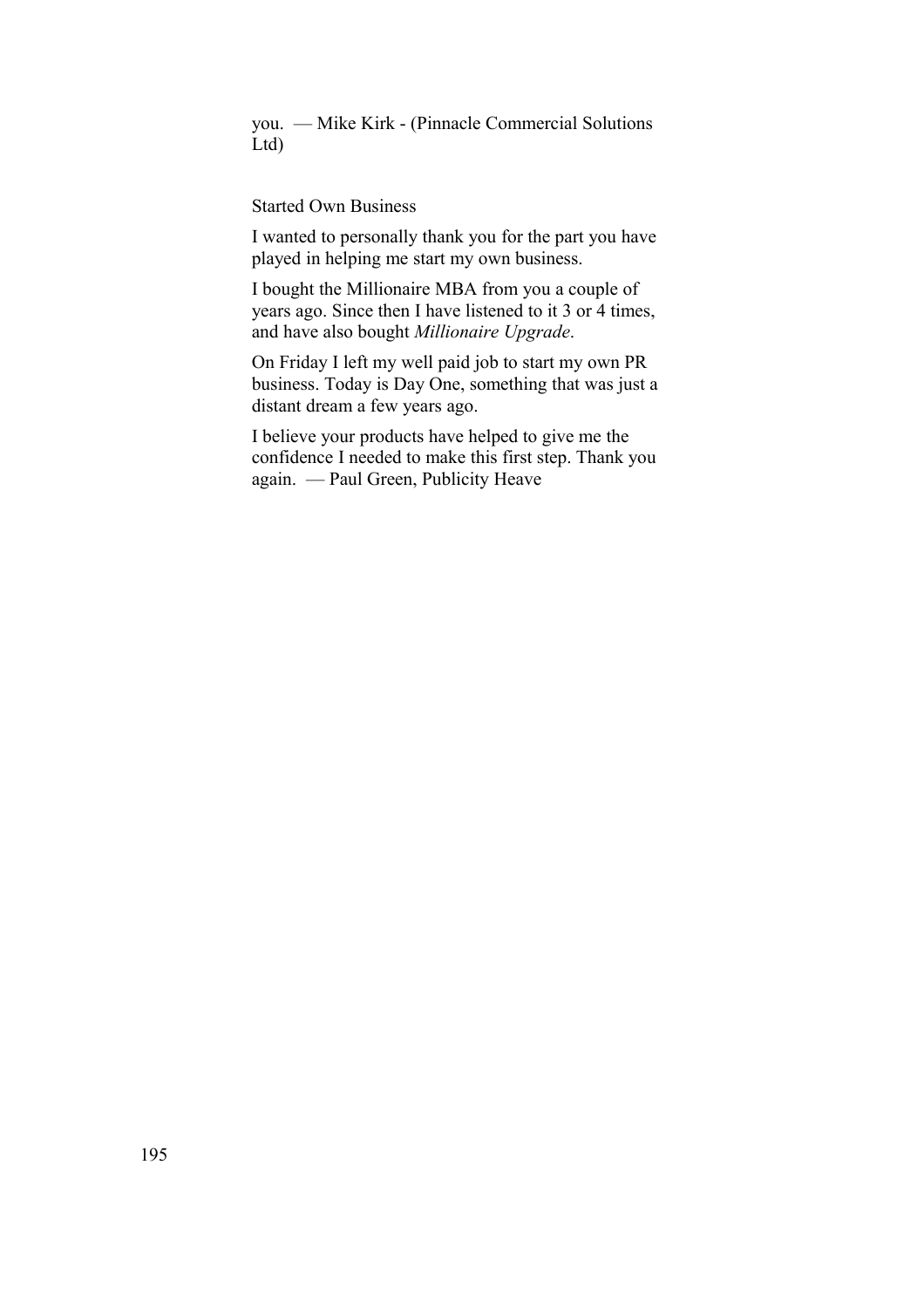# Appendix C: Enterprise MENTOR Case-Study

# *ALLTASK Construction*

When Danny Fincham started his scaffolding company from his kitchen table in 1987, little did he know that 20 years later he would own one of Kent's largest construction, engineering, maintenance and multitasking companies.

His business ALLTASK Construction now has an annual turnover of around £35m and regularly makes annual pre-adjusted profits in excess of £5 million. In a construction market which is suffering and stalling, ALLTASK is thriving, finding new markets, and is very, very profitable.

Danny attributes the success of ALLTASK to its unparalleled focus and attention on its customer. Each year, ALLTASK works with a core base of around 60 B2B customers.

By consistently delivering an extraordinary service, ALLTASK is able to get more repeat contracts, easily find new customers and profitably grow through word of mouth referrals.

Danny knows that the key to his business's success is his people, of which there are around 500 full time employees — a mixture of direct salaried and self employed contractors.

Danny is always on the look out for new ways to grow his business, particularly by developing his staff. He knows that if the guys doing the work are delivering at the highest level, they will ultimately give customers every reason to repeat buy and recommend, and give them no reason to go elsewhere to competitors.

Danny knows as the CEO of ALLTASK that it is imperative to put the needs of his customers first. He knows that if he can get that way of thinking into every member of his team he can make sure that customers receive the best level of service.

It was this ambition to get his own business-owner-way of thinking into his workforce that led Danny to invest in Enterprise MENTOR.

Enterprise MENTOR is a business mentoring programme which managers, senior executives, business owners and CEOs use to drive growth in revenues and profits by getting their teams to think more like customer-focused business-owners, rather than traditional employees.

It is 3 years since Danny first introduced Enterprise MENTOR into ALLTASK, and since then his profitability has grown significantly. The level of innovation and customer focus in his company has changed beyond all recognition.

In this short report, you'll learn some of the thinking which led Danny and ALLTASK to invest in Enterprise MENTOR, and you'll discover the results they have achieved (and you can achieve too).

What follows is Danny's story in his own words.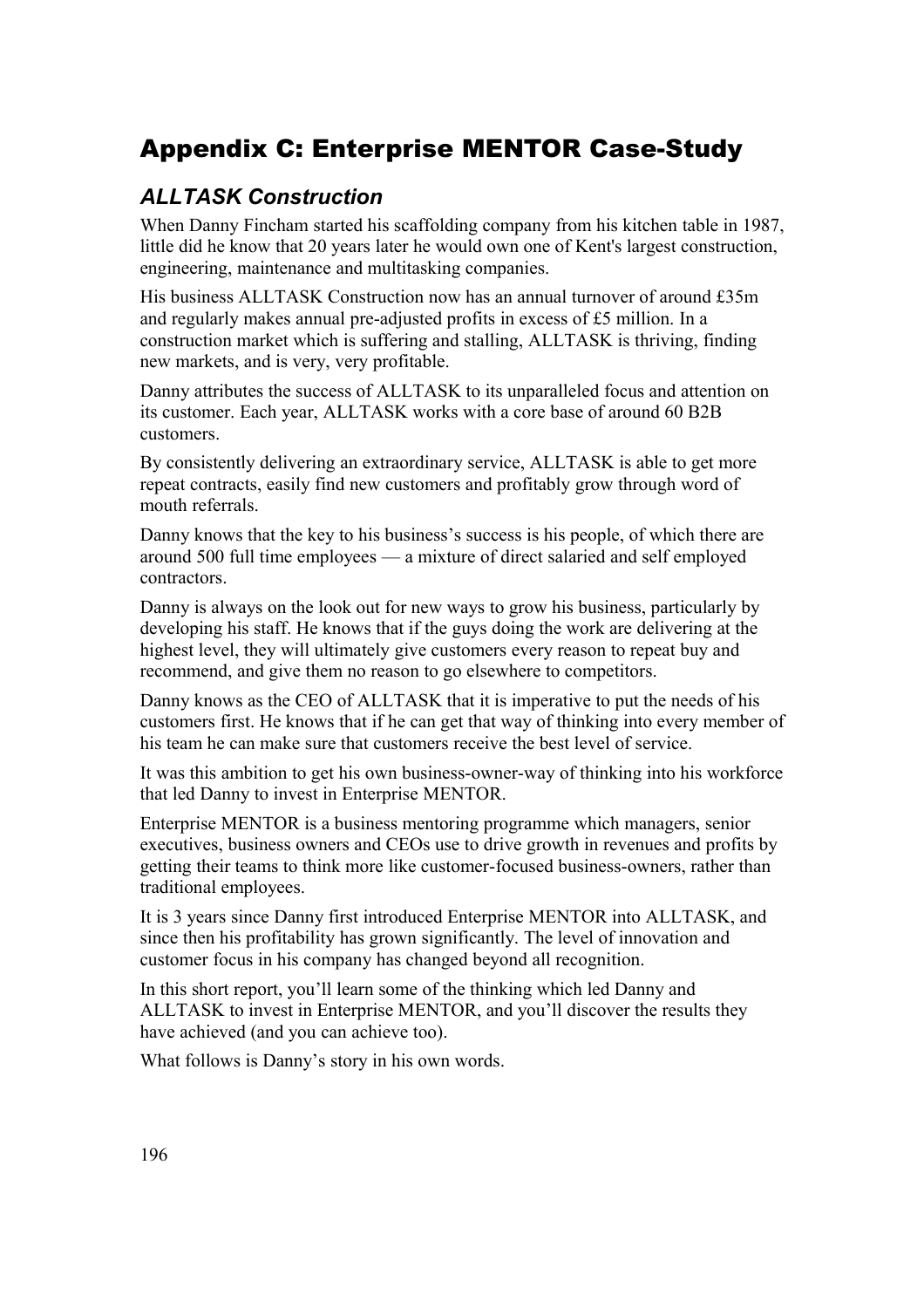### **1: What was the business problem/challenge you faced which made you invest in Enterprise MENTOR?**

Each year we work with a small number of clients, but much of our revenue is based on repeat work, and getting new clients through referrals.

I know clients will only repeat buy from us if we deliver an outstanding project for them, and as CEO of ALLTASK, it is this level of excellence that I continually strive for.

The difficulty I have is that although we have technically good people, they don't always 'get it' and don't always realise that they are the interface between the company and the client.

They haven't started a business.

Part of owning a business is that you are passionate about it, you want to have the lorries looking immaculate and the equipment loaded perfectly and everything looking right, but employees don't always.

I've spent several years getting frustrated as to why they didn't and constantly asked the question, "How can I make them think like me and put the customer first?"

And that's where Enterprise MENTOR came in!

# **2: What made you decide to invest in Enterprise MENTOR?**

I get approached all the time by training companies, and I don't believe in them, but Enterprise MENTOR was different.

For me it was the idea of the inverted pyramid.

Normally the CEO and board of directors are at the top of the pyramid and the workers are at the bottom, but Enterprise MENTOR turned that around. It inverted the pyramid.

The employees are actually at the top, next to the customers.

When I got that clear in my head I thought, 'Right, what training do I give my employees?'

They turn up on site in their scruffy jeans putting the scaffold outside a window, screaming and shouting.

What Enterprise MENTOR has done is made my employees understand that the customer is king.

It gives us a mechanism to get my way of thinking all the way down to the frontline. I wouldn't have been able to work out, in such a structured way, how I think and how I can get my employees to think this way too. Enterprise MENTOR does that for me.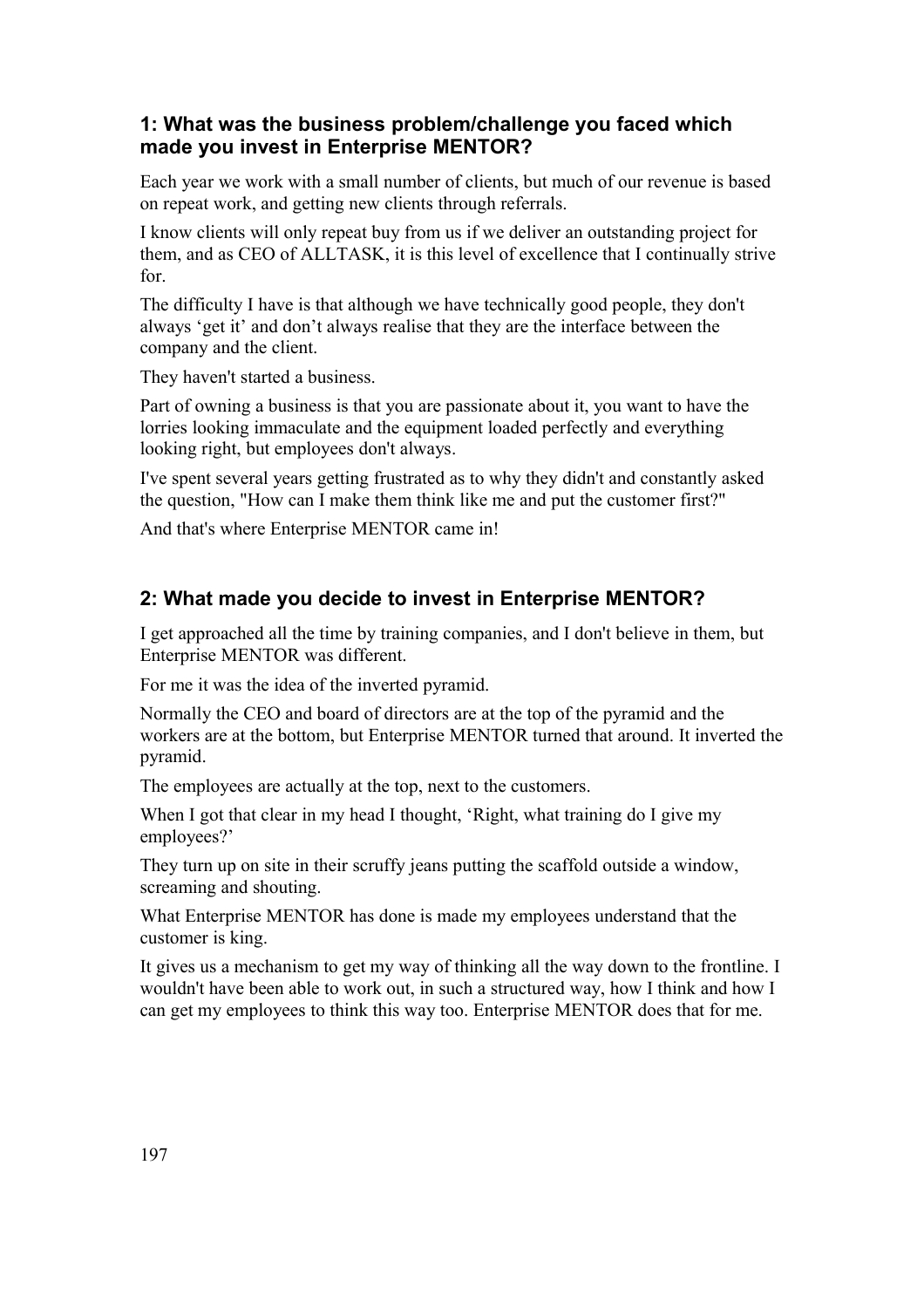# **3: What does Enterprise MENTOR offer you?**

I realised that we spend a lot of money maintaining our vehicles, our equipment our offices, our health and safety systems — but we were spending nothing on the staff.

I asked myself, 'If I want to build my business around repeat and referral customers, what do I have to do to achieve that?'

The answer was I had to make sure my workforce understood that the very nature of growing our business is through repeat and referral customers.

I had to get my way of thinking into the guy who is knocking in the bolts.

I read and listened to Enterprise MENTOR. It is excellent.

There is nothing new in there because that is the way I think but what it did was to give me a framework and set of tools to take my mindset to the staff.

It would have taken me years to do what Enterprise MENTOR offers.

### **4: How has Enterprise MENTOR helped you address your business challenges?**

This is a challenging industry so you have to differentiate yourself, which is all part of what Enterprise MENTOR provided for us.

We needed to find a difference and the difference is our people.

I want the business to be the best it can be. I want customers to become fans of ALLTASK and clients to come back and use our services again and again.

The implementation of Enterprise MENTOR has been pivotal in the growth of our business, mainly because we don't advertise. All our business comes from referrals as a result of the standard of work we do on the site.

This comes from my staff understanding the client and knowing that no matter how small they are, or how tiny the job is, that it could lead to masses of repeat work.

An example of that is we did a job on the Millennium Bridge (when it was wobbly) for the largest steel company based in the north of England. The man we worked with moved to Wembley Stadium and said, "I've got a tower for you to put up for the new stadium<sup>"</sup>

It was a tiny job, just a day's work for two men.

But we won the job simply because all the other companies said, "Forget it, we're not doing that." They just weren't focussed on the customer — we were.

The original job was £710. Our final account was £9.4 million. That story is now folklore in our business.

You get a tiny client who gives you a tiny job and that goes back to someone and they say, "They are a really good company" and that someone will spend a fortune with you.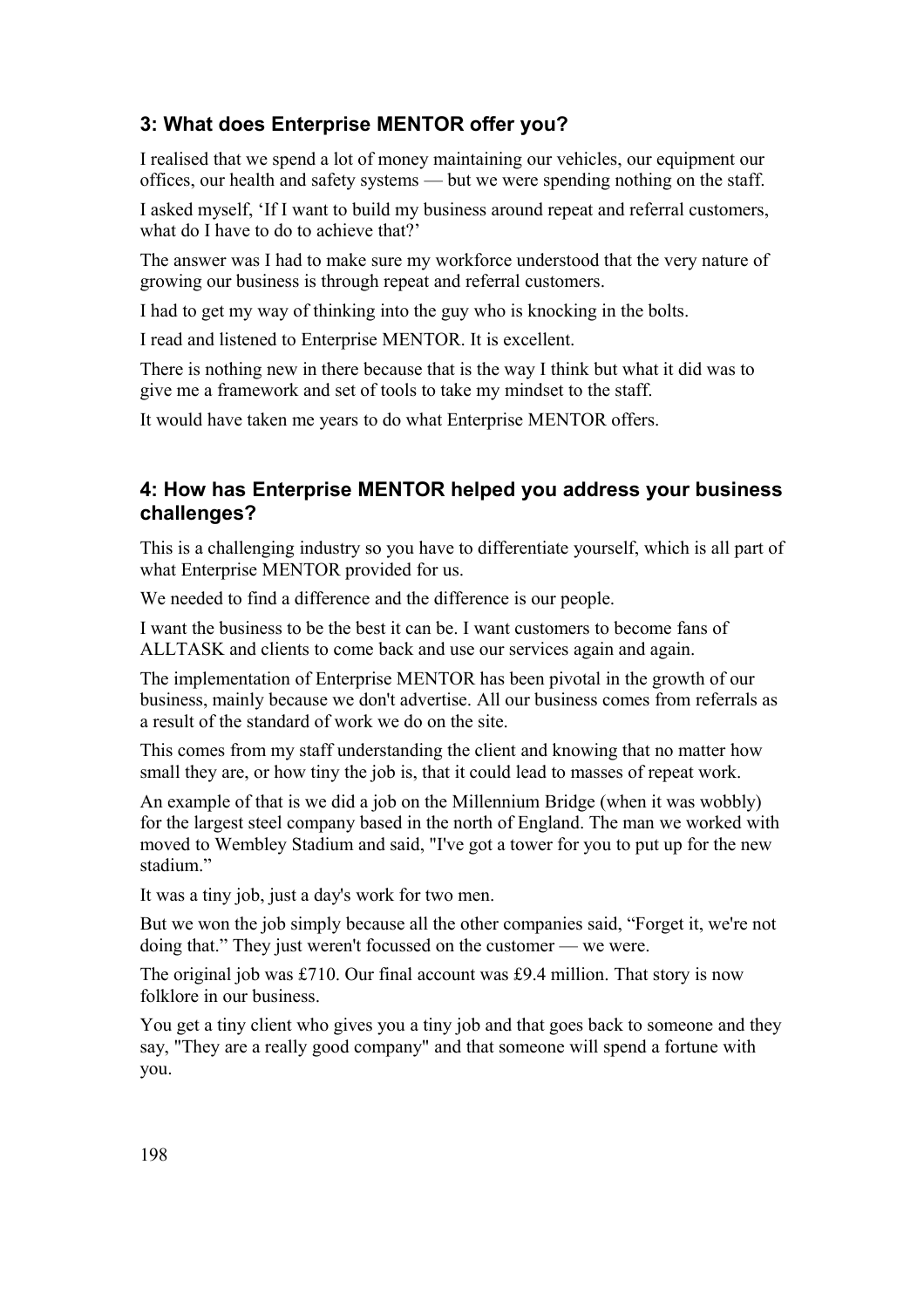If you haven't got your staff focussed on your customer, you'll never get there. And that's it! And that's what Enterprise MENTOR does, it gets your employees to focus on your customer in the same way you do as the business leader.

### **5: Who in your company actually gets to go through Enterprise MENTOR?**

My business model is that I have a supervisor on every site. He controls all aspects of the ALLTASK service, so he might have gone there originally to do the building maintenance and then if we win a scaffold project he will remain as the interface with the customer.

He is the one who knows all the engineers — who are the good ones, who are the bad ones.

They were the starting level for the programme — those supervisors.

Then I backed it to the divisional managers because I knew if they were passing their ideas up to them, they might be sitting on them and not getting them to me, and there might be a blockage.

So we started off with scaffolding. I think it was 11 scaffold supervisors, two managers and then one of the estimators and a health and safety manager.

We've since extended the programme to another group of about ten, and I'm about to start working with my third group very soon.

### **6: How do you use Enterprise MENTOR in your company, how do you make it work?**

I tend to work with a core mentoring group of about 10 people. These are people from all age groups: in their 20s, 30s, 40s, 50s and 60s.

Initially I focussed on my remote staff, because my office staff see more of me, and have a better understanding of how I think. Also, the remote staff are closest to the customers, as they are literally on-site.

Initially, I bring the 10 mentees into the boardroom. I usually give them the workbook and MP3 player a couple of days beforehand to get used to it.

I explain the principle and what we are going to achieve.

I explain that I'll be managing the process — so that they can see that I am committing time. What they get excited about is that they get an opportunity to step into my role.

That's what really gets them. I tell them that at the end of each section they will get to answer the question, "What changes would you make if you were CEO of ALLTASK?" And I almost work from that back.

I know I'll end up with 500 ideas from a room of 10 people and each one of those points will save me or make me thousands of pounds. That's how I see it. That's the golden nugget.

199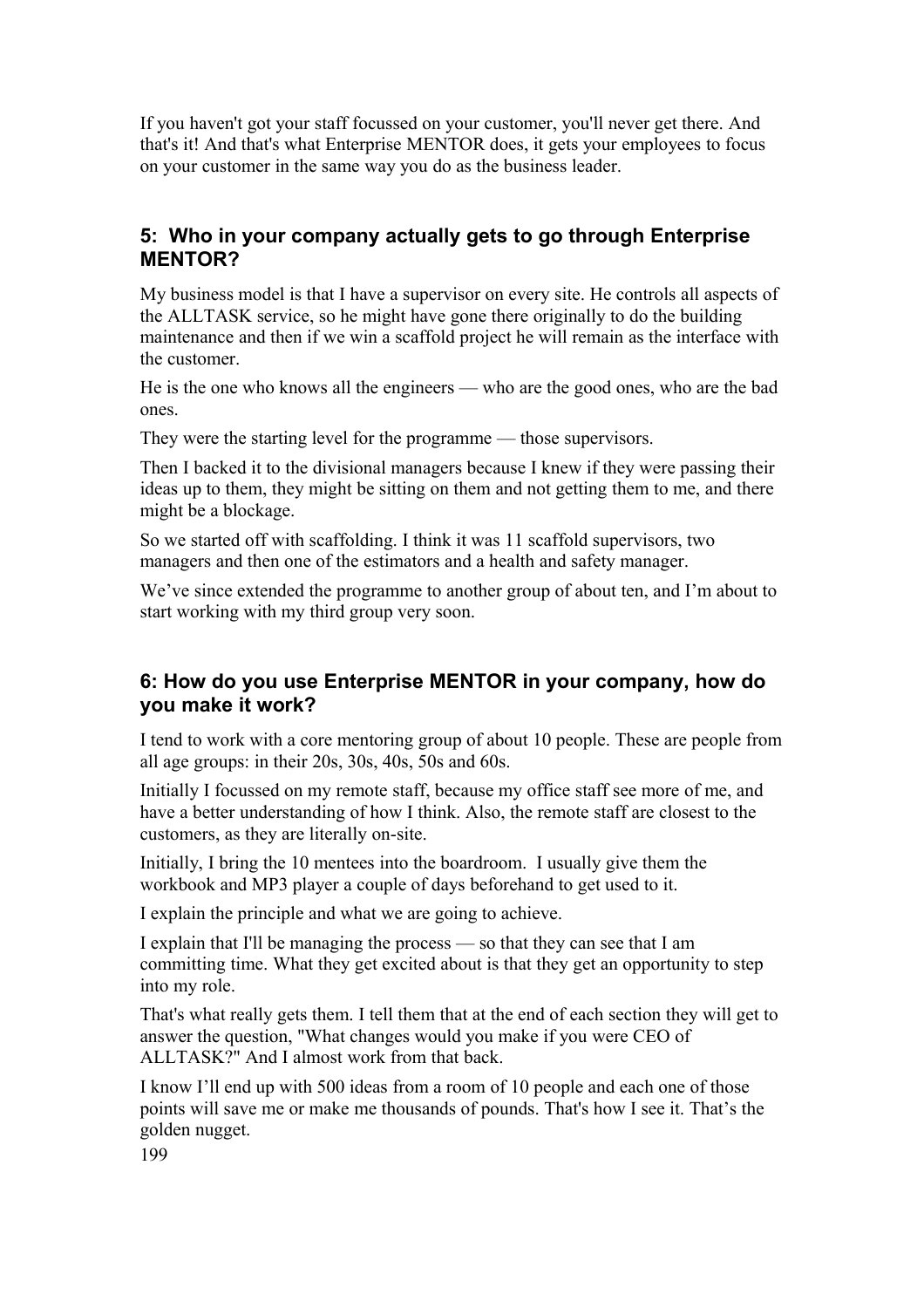You must realise that there are guys who see me once every 3 months and there they are sitting down with me for 3 or 4 hours with only 7 or 8 in the room. They get to spend 10 or so afternoons with me.

"How are you doing? Let's read this, let's go through that."

We talk about stories... they get to know me and generally they care about the company. People do care who they work for but it takes a bit of time for them to realise that you do too.

As I'm talking to you now I can't wait to do this again. Enterprise MENTOR has got some good memories for me.

# **7: What do employees like about Enterprise MENTOR?**

When I announce who is going to be next on the programme, they can't wait to tell me what they would be doing in my role. Quite frankly, who doesn't? Wouldn't you love to sit with the Prime Minister and say, "If I was you I would be doing this!" One-onone.

The only thing I would say for anyone contemplating the course is, you better be good at what you are doing because you are going to get opinion and you are going to get bias.

If you have any weaknesses they will tell you! It's not just the programme that will flag it up but the social interaction that you have after the programme.

They will turn round to you and say things to you that you may not like.

You like to think as a company owner that everyone is blissfully happy, that you are doing a fantastic job and you will get comments made to you that you have to take your emotion out of.

At the end of the day I am only doing this for one reason and that is to make ALLTASK a better business which leads to them earning more money and having a more secure job. It's team building of the ultimate.

### **8: What specific outcomes have you seen from Enterprise MENTOR?**

One thing Enterprise MENTOR has done is to allow employees to express their opinions directly to me. I'll give you an example. We've got a guy called Coleman who works in our construction division and he came up with the idea of a SMS text number for people to report 'near-misses' on.

In the construction industry a 'near-miss' could mean someone in danger of seriously hurting themselves. If it is addressed and dealt with it is basically a risk before the risk has cost you money.

A near miss could be that someone walked up the stairs today and because it was a frosty morning they were slippery. What Coleman realised was that we needed a quick and anonymous way to report these near-misses. So now anyone can report a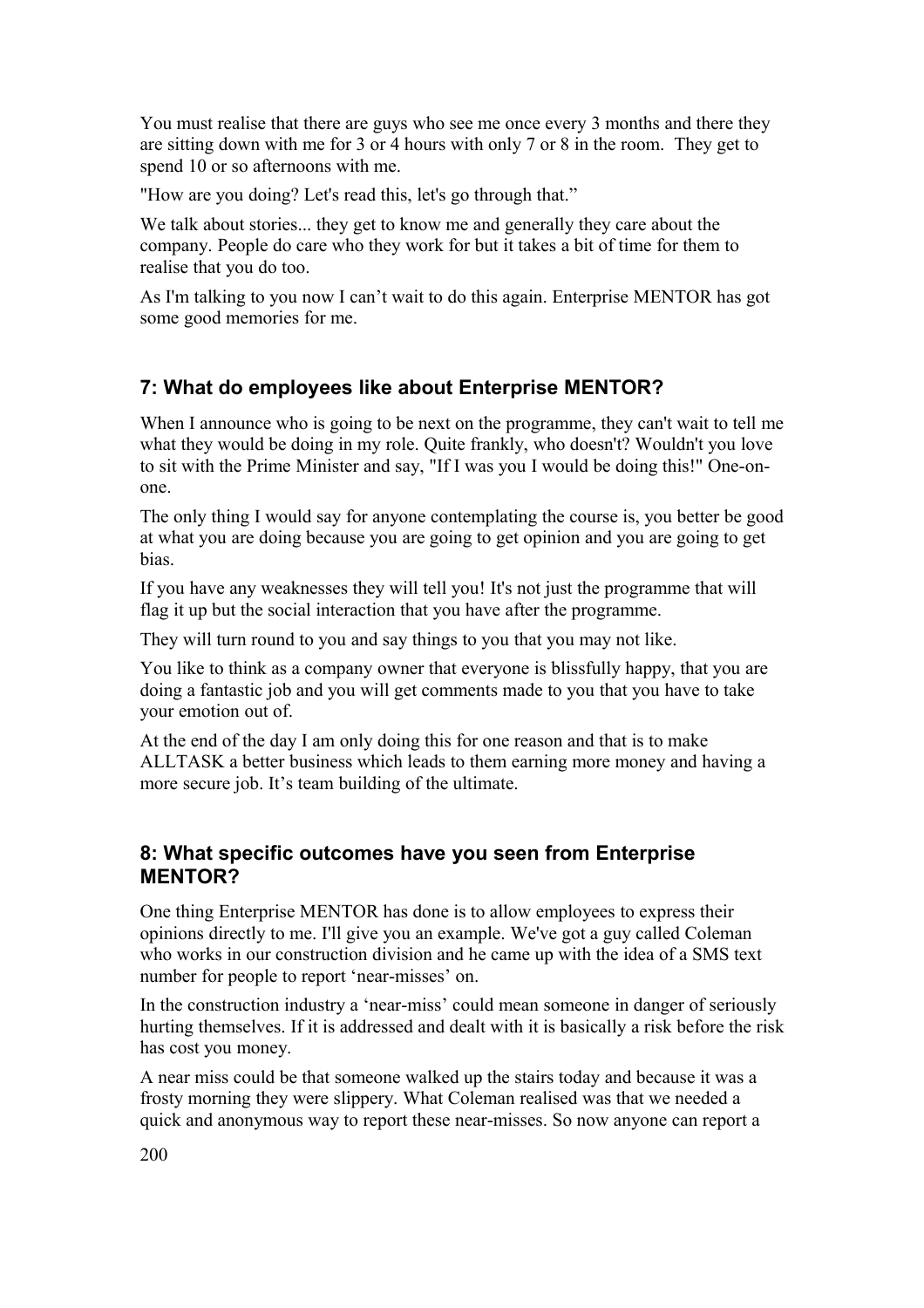near miss by sending a text message which automatically goes to all 4 directors of the business and to our health and safety team.

This idea of sending an anonymous text message came as a result of 3 suggestions which came from Enterprise MENTOR ('If you were CEO for the day what would you do?'). I was reviewing the suggestions and one came up that said, 'Can we have an anonymous text number for near misses?' Originally we had said, "Just phone the office", but they didn't want to do that.

This was Coleman's idea and he is particularly proud of it. Every time I see him he says, "That was my idea!" Which is brilliant because he is now going to clients saying, "I have a really great company here. If you come up with a suggestion it gets implemented."

I sit here in my office and I'm out a lot of the time and I couldn't tell you right now what's happening up at Canary Wharf. I don't know whether my men have just put a tube through a window, or been drilling through a wall that's got asbestos content in it. I'm trusting those guys to know that. And those chaps have become empowered by Enterprise MENTOR.

### **9: What tangible financial results have you seen from using Enterprise MENTOR?**

Clearly one example is the Wembley project where a £710 job turned into a £9.4m contract. That is an example of how our business operates and Enterprise MENTOR supports that.

The near-miss idea is another example. Our average accident claim is about £37,000. Our accident statistics are miles ahead of our competitors. Could it be that the nearmiss warning system has enabled this? We have altered and changed a lot of things as a result of Enterprise MENTOR.

Another example of a near miss is our lorries. We had a guy talk to us because the prop-shafts were exposed as they are on most trucks. He said he heard a clonking noise and the bolts were lose and he mentioned to our transport manager that if the bolts had sheered off, the prop would have come off as he was going down the M25. So we installed wire-mesh guards underneath them — and one came off about 8 weeks ago. It ended up rattling around the guard and the lorry stopped. It didn't come off and go down the motorway. Once again — it is very difficult to tangibly establish the benefits of this.

Also, we used to run 3 and a half tonne lorries around the sites and one of the supervisors said they were too big and that we should have transits. Transits were about a quarter of the cost and they work. This came about as a result of Enterprise MENTOR — something was said and then we started discussing it.

I realise saying this that somebody could say that Enterprise Mentor is just a suggestion scheme.

Well, it's not! A suggestion scheme is a box with a slot in the top of it, that people randomly slot things in.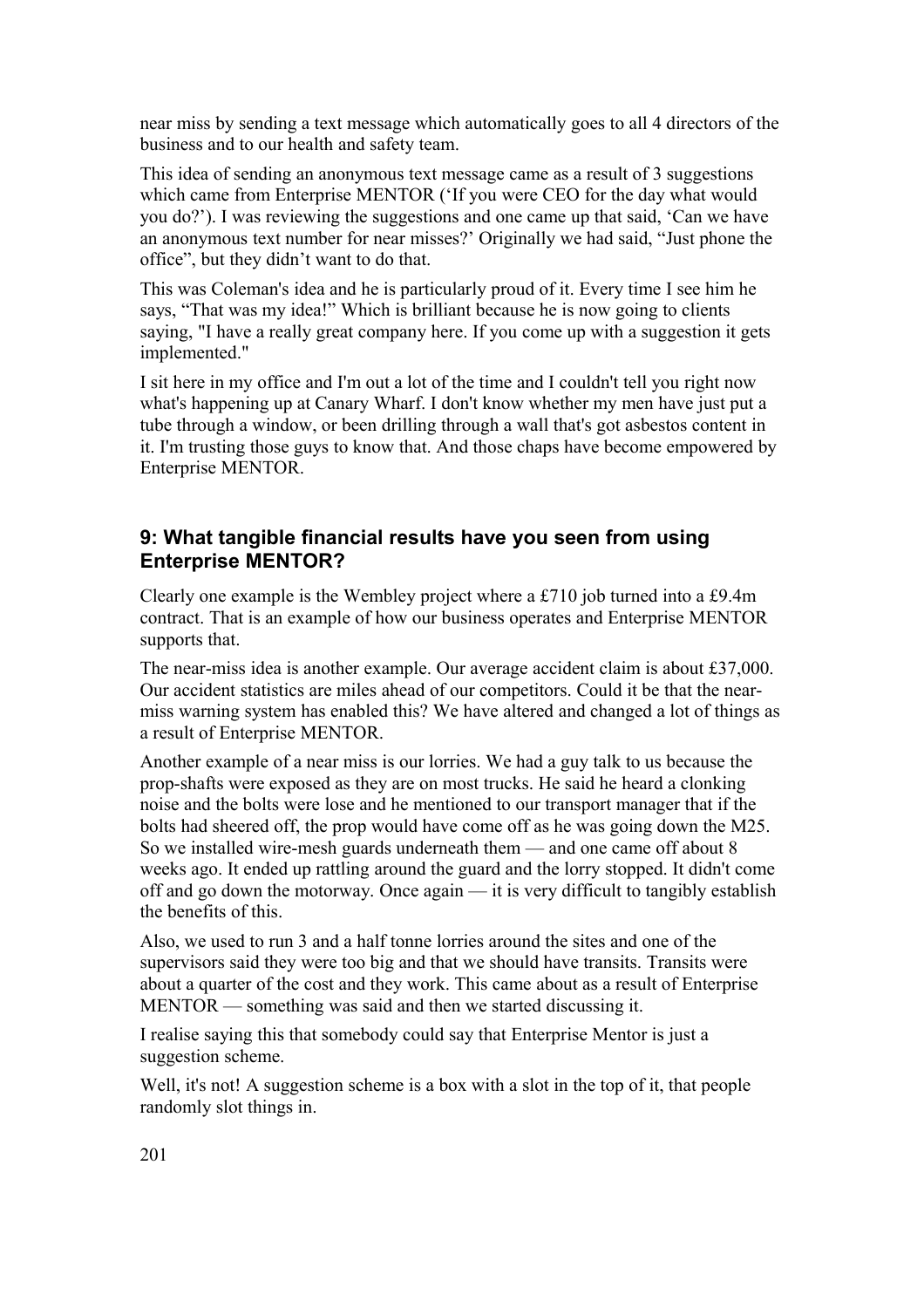This is very different to that.

You are invigorating someone's thought process by virtue of the MP3 mentoring sessions, the workbook and the face-to-face mentoring sessions, and then asking them to apply that where they are working. That's not a suggestion scheme.

Also, it is driven by me as the mentor. You can't underestimate the importance of having the managing director as a mentor.

### **10: What non-monetary results have you seen from using Enterprise MENTOR?**

You will get to learn a lot more about your teams. Yes, that's the biggest thing. It puts me a lot closer to my staff, and it puts them a lot closer to me and creates huge loyalty.

And you are investing in them. You are investing in the programme and time in them and you are acknowledging that these guys have knowledge that you really value because you want it. And that's huge because everyone loves to feel valued.

Let me give you a tangible example.

We recently became an approved contractor for Carillion plc and they are spending millions with us. About 2 years ago when I went up to meet the supply chain manager and his team, I went in the room, sat down and the opening he gave me was, "At last we get a chance to meet you. We've heard so much about you."

And I said, "Ok. Good or bad?"

And he said, "Very good!"

And the guy said to me, "How do you get your staff so into your business because we can't believe how big your business is. When your guys talk about you they talk as if there are 20 blokes and we look and there are 500 of you."

He said, "I'm amazed! How do you do that?"

I said, "We just listen to our customers!"

We tailor our service to them. We listen to our customers — and that is a direct result of Enterprise MENTOR.

4 years ago before this system was in place I was able, within a week, to visit most of the sites. The business was a much smaller operation then. Now it would take me a month to visit all the sites. But now I have a reporting back procedure in place which I have done thanks to Enterprise MENTOR, and people know about it. They know that at some time they will be called in and taken on the ten week afternoon induction programme.

# **11: What else has Enterprise MENTOR done for you?**

Enterprise MENTOR gives me a framework and a proper mechanical avenue to get the ideas out of clients and employees and into my business.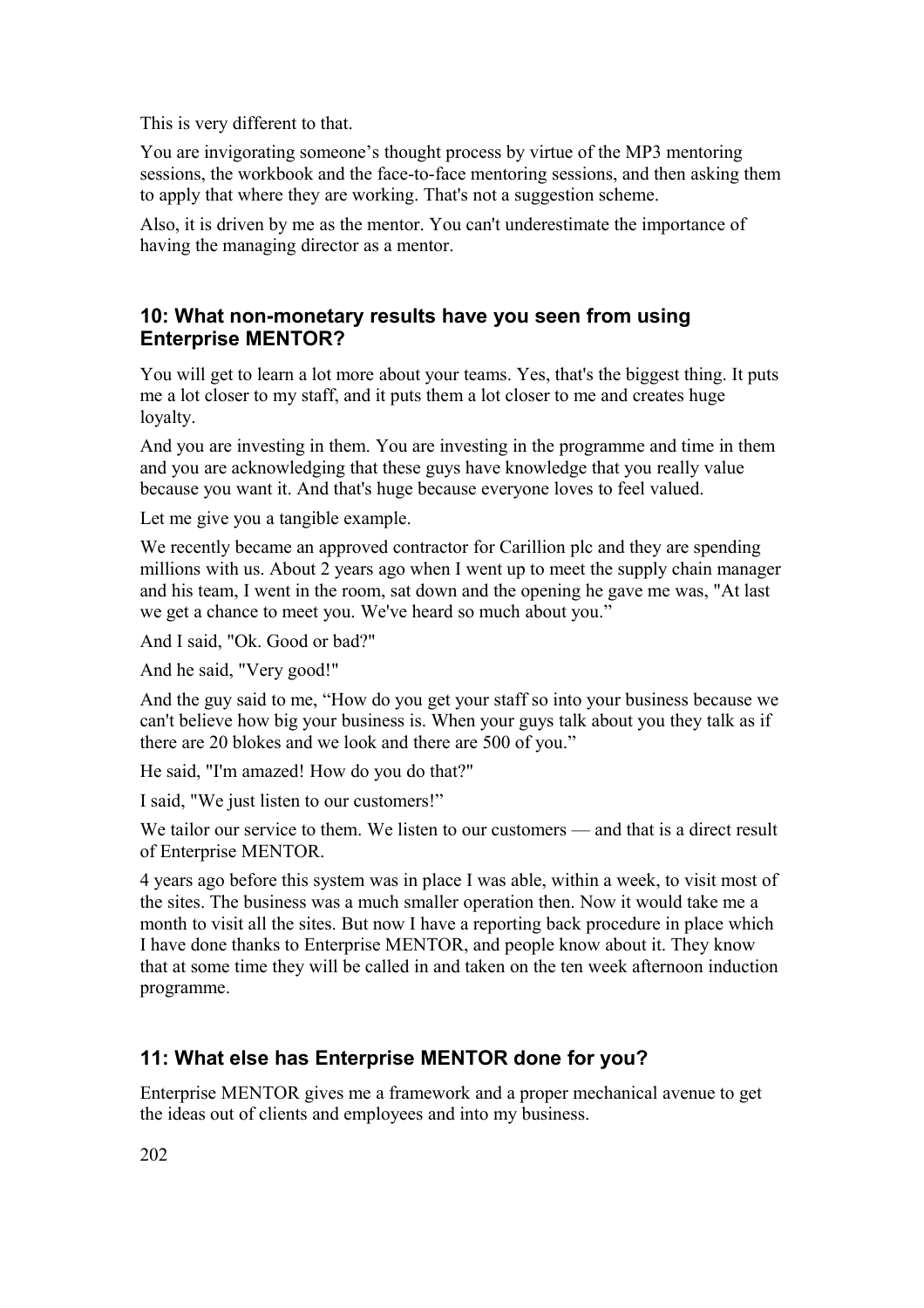If you look at my sectors, for example, new construction and refurbishment—they have just crashed. There is no one building industrial units at the moment.

There is a complete over supply out there. We have had the biggest shrinkage of the market place in history since the depression.

But what Enterprise MENTOR has allowed me to do is to build in ideas and feedback driven by my clients and employees.

Whilst we've been less busy, we've managed to get more profit. We've also managed to charge more and to tailor our services so much for the client that they don't want to risk using someone cheaper.

Think of it as a V12 motor. You can lose two or three cylinders and still fire. If you are in a 4 stroke and you lose two cylinders then it's over. You've had it.

At the moment I've got some miss-firing cylinders — brickwork for example. We've gone from 200 men to 18. Because the rates of housebuilding have dropped 33-34% and you are being offered brickwork jobs for say, £100,000 with £5,000 profit, I'm not really interested in that. So we backed out of the market. I know that 3 bricklaying companies all turning over more than £5 million went bust in the last 6 weeks. There will be more to come. You can't sustain a business on a 5% return, it's impossible.

When our competitors go bust we sit in the wings, go back and offer customers more added value. The customer says, "We know we're going to pay £140,000 for ALLTASK, but a) they will be there, they won't go bust. And b) £140,000 is £140,000 — it's not £100K plus another £10k, £20k or even £50k because you didn't tell us..." All that aggravation when a price is wrong. But you can't do that unless you have all your cylinders in place.

I wrote an article about the danger of number 1 and it was basically about having one customer, one service, one provider — fatal. If you want to get a big range of services you'd better listen to what the customer wants.

What Enterprise MENTOR has given us in the past 3 years is the opportunity to learn what the customer wants. Get it fed back to you so that you can make more strategic decisions and open up more of those cylinders.

But there is a more intangible than that and that allows my guys at the workface to feel that they are a stakeholder in the business. It has given them this framework, this mechanism or process to be able to say, "Danny, remember when we were doing that programme..."

### **12: What barriers have you experienced with implementing Enterprise MENTOR, and how have you overcome them?**

What I would recommend to people implementing Enterprise MENTOR is  $-$  go off site and do it.

Initially I used to bring the mentees into the office, give them the run down in the meeting room, explain what the programme was and walk away and let them get on with it. It gradually fell over — they weren't doing the work (it wasn't the product not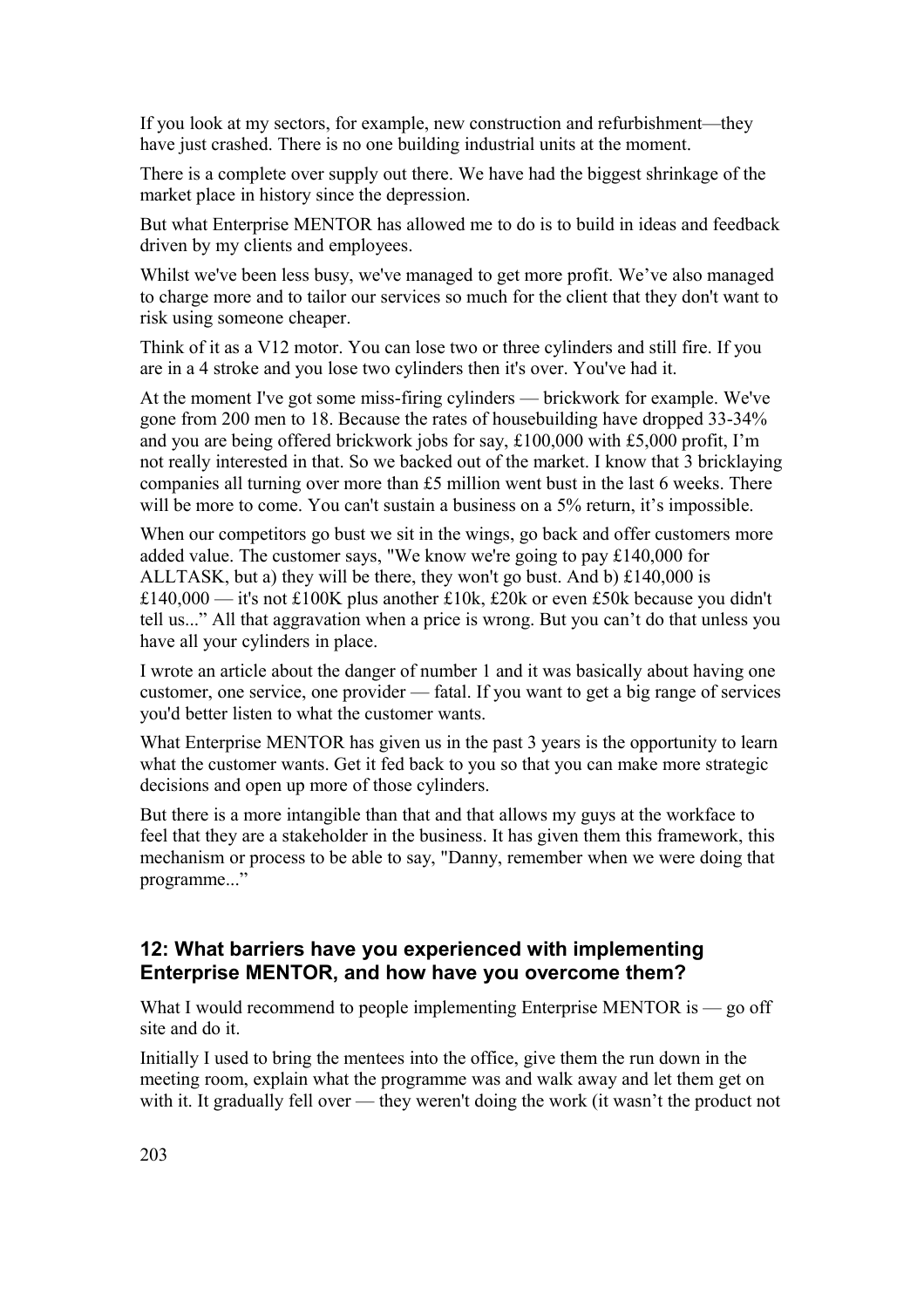working). They weren't doing the modules so when we did meet it would turn into, "I was really busy and I had to do this job and price that job..."

So we stopped that and then after 3 months we started again.

This time we held our face-to-face sessions at the local Holiday Inn and it was totally different — cups and saucers and coffees and a very different vibe. I would say, "We've got all afternoon and at 5 o clock we're all going to the bar...turn your mobiles

off. I'm the owner....What happens in this room stays in this room."

It was important to give everybody a sense of protection and that depends on how you are as an owner. I am very good at letting people voice their opinions.

Also, the first bunch were very skeptical. I realised that if I was heading it up (as the MD) and I believed in it then that was enough. I think the first group felt a bit foolish — there was a feeling of, "What's the point?"

It wasn't until they got the chance to make suggestions and then watch my response to those suggestions, that they got into it.

For example, the suggestion that Coleman came up with was implemented within a week.

I said, "Here's our new reporting number (for near-misses)". It's on the top of the payroll! Everybody knows!

Every email I send out has a little box and it says, 'Don't forget the near-miss number!' Any health and safety professional will tell you that if everybody reported near-misses we would have no accidents.

And that really motivates people.

Nothing like this exists in our sector. Construction companies don't do mentoring.

### **13: What do employees/managers like about Enterprise MENTOR, and not like about it?**

I can only tell you what they like — they like the fact they can get access to me and know that they are influencing the way the business runs, and share their experiences.

I can't tell you what they don't like about it because I don't have a lot of adverse response.

I know one of the guys used to listen to it in bed. His wife said to me at the Christmas do, "He loved it! He couldn't wait to get into bed to get his MP3 plugged in and have his workbook out."

That's great!

### **14: What makes Enterprise MENTOR so innovative and different to other forms of training and development?**

What it is  $\frac{d}{dx}$  is hand holding. Enterprise MENTOR is hand holding of the highest order. You cannot go wrong with it. You just can't!

204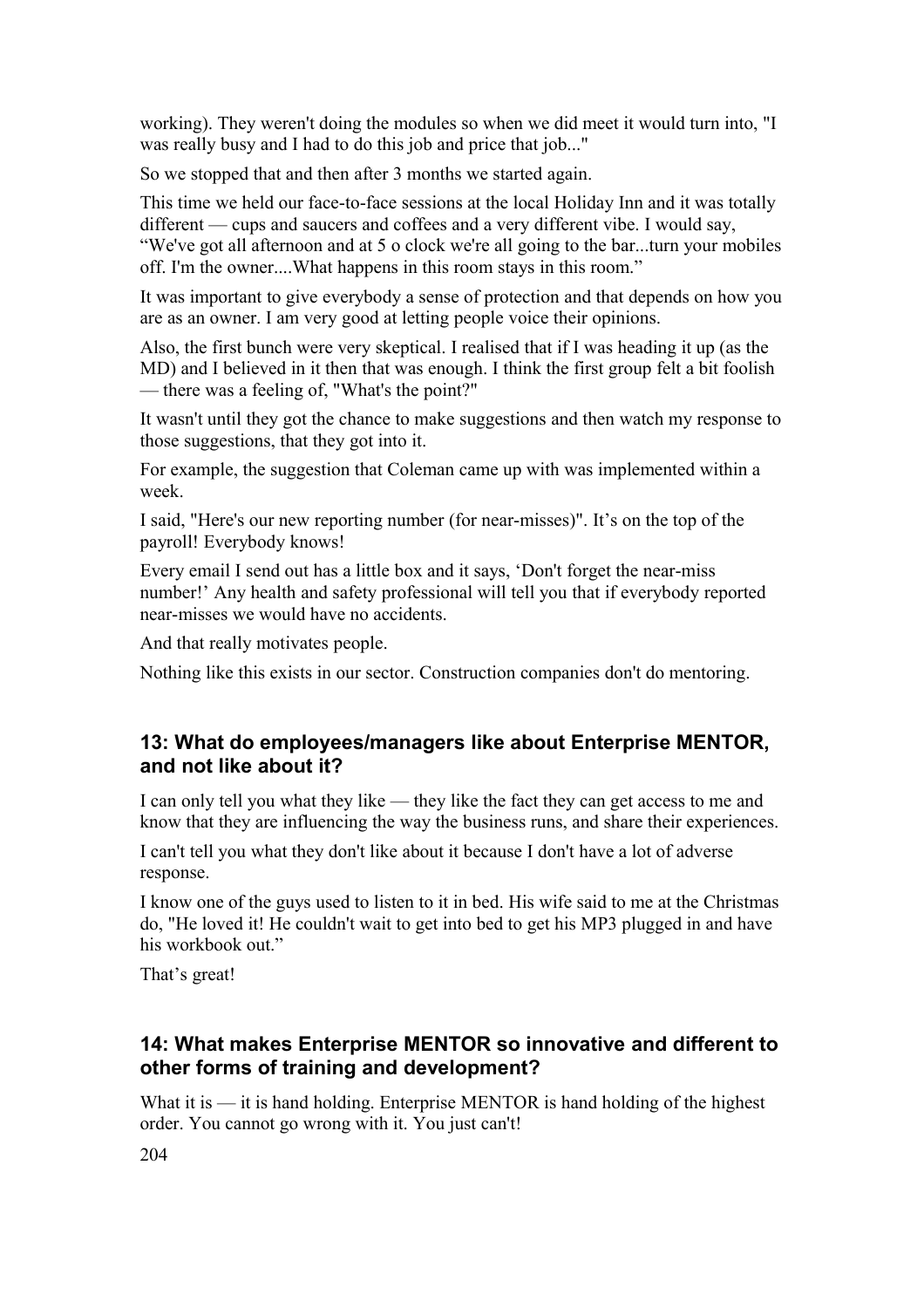The workbook will tell you what to do — Day 1, Day 2, Day 3... it's brilliant. I know how much work has gone into the course.

Enterprise MENTOR holds my hand all the way through it.

It really is a proper vehicle. It is not difficult to implement in your business and at no point do you feel lost.

There are a lot of things I have been on before, seminars that I left — for example, '25 things to get you through the recession.' When I got there they were the same old things.

I never feel lost with Enterprise MENTOR.

### **15: What could other companies learn/take away from Enterprise MENTOR?**

Where do you start? I think you will find from chatting to people who work for bosses, that a boss will often have lost contact with his customers.

Enterprise MENTOR is a great way of re-establishing that contact — via your own staff. It doesn't get any better than that. You are actually getting your staff to tell you what the client wants.

What Enterprise MENTOR promotes is getting them to suggest the solution, rather than saying for example, "The customer wants this."

And you say, "Right, what we do is that." And they say, "We can't do that because we haven't got enough staff."

What they are now saying to you is, "The customer wants this, and I've been thinking about it and we can resolve it by doing that."

So you are not making the decision — you are getting the decisions and the outcomes suggested to you. They've done all the thinking!

I think if you are a company owner and you decide to go down this route, you have to believe in it. The only way you can believe in it is to do it and read it and listen to it!

When I first received Enterprise MENTOR I sat down for a day and did it. You have to. I think that any company who has gone through it and comes out of it believing will find the way forward.

That in itself will be a revolution for them and they'll see that it is brilliant.

And if you want tangible results— it's those 50 suggestions (5 a day over 20 days is 100).

### **16: What would you say to other business leaders thinking of investing in Enterprise MENTOR?**

What I would draw their attention to is they may be drawn to the non-conclusive parts of this interview. We can't nail specifically how much extra income it has brought to the business, or how much extra sales it has brought to the business.